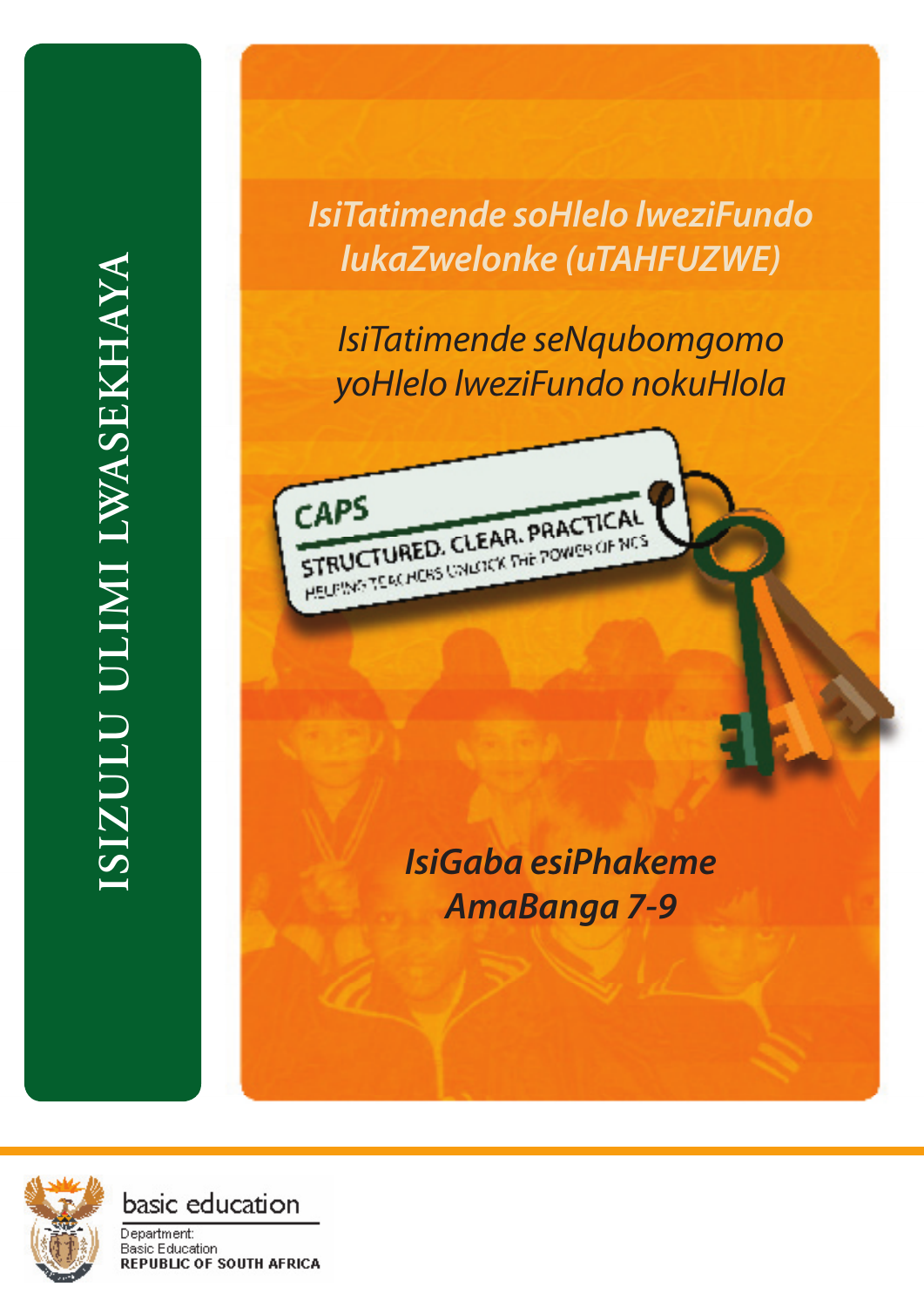

# basic education

Department: **Basic Education REPUBLIC OF SOUTH AFRICA** 

# **ISITATIMENDE SENQUBOMGOMO YOHLELO LOKUFUNDA NOKUHLOLA AMABANGA 7-9**

## **ISIZULU ULIMI LWASEKHAYA**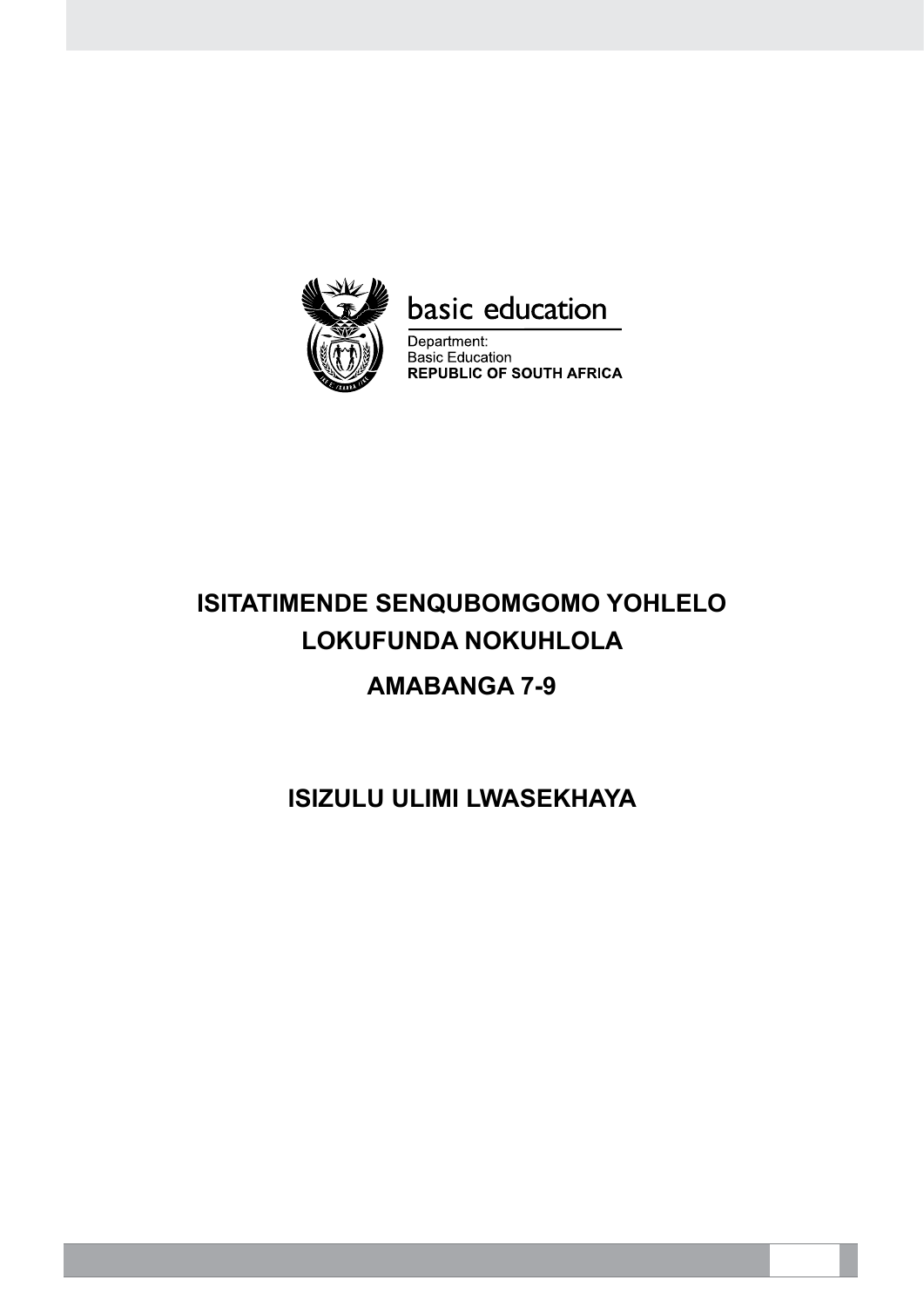#### **DISCLAIMER**

In view of the stringent time requirements encountered by the Department of Basic Education to effect the necessary editorial changes and layout to the Curriculum and Assessment Policy Statements and the supplementary policy documents, possible errors may occur in the said documents placed on the official departmental websites.

There may also be vernacular inconsistencies in the language documents at Home-, First and Second Additional Language levels which have been translated in the various African Languages. Please note that the content of the documents translated and versioned in the African Languages are correct as they are based on the English generic language documents at all three language levels to be implemented in all four school phases.

If any editorial, layout or vernacular inconsistencies are detected, the user is kindly requested to bring this to the attention of the Department of Basic Education.

E-mail: capslangcomments@dbe.gov.za or fax (012) 328 9828

#### **Department of Basic Education**

222 Struben Street Private Bag X895 Pretoria 0001 South Africa Tel: +27 12 357 3000 Fax: +27 12 323 0601

120 Plein Street Private Bag X9023 Cape Town 8000 South Africa Tel: +27 21 465 1701 Fax: +27 21 461 8110 Website: http://www.education.gov.za

#### **© 2011 Department of Basic Education**

#### **Isbn: 978-1-4315-0500-5**

Design and Layout by: Ndabase Printing Solution Printed by: Government Printing Works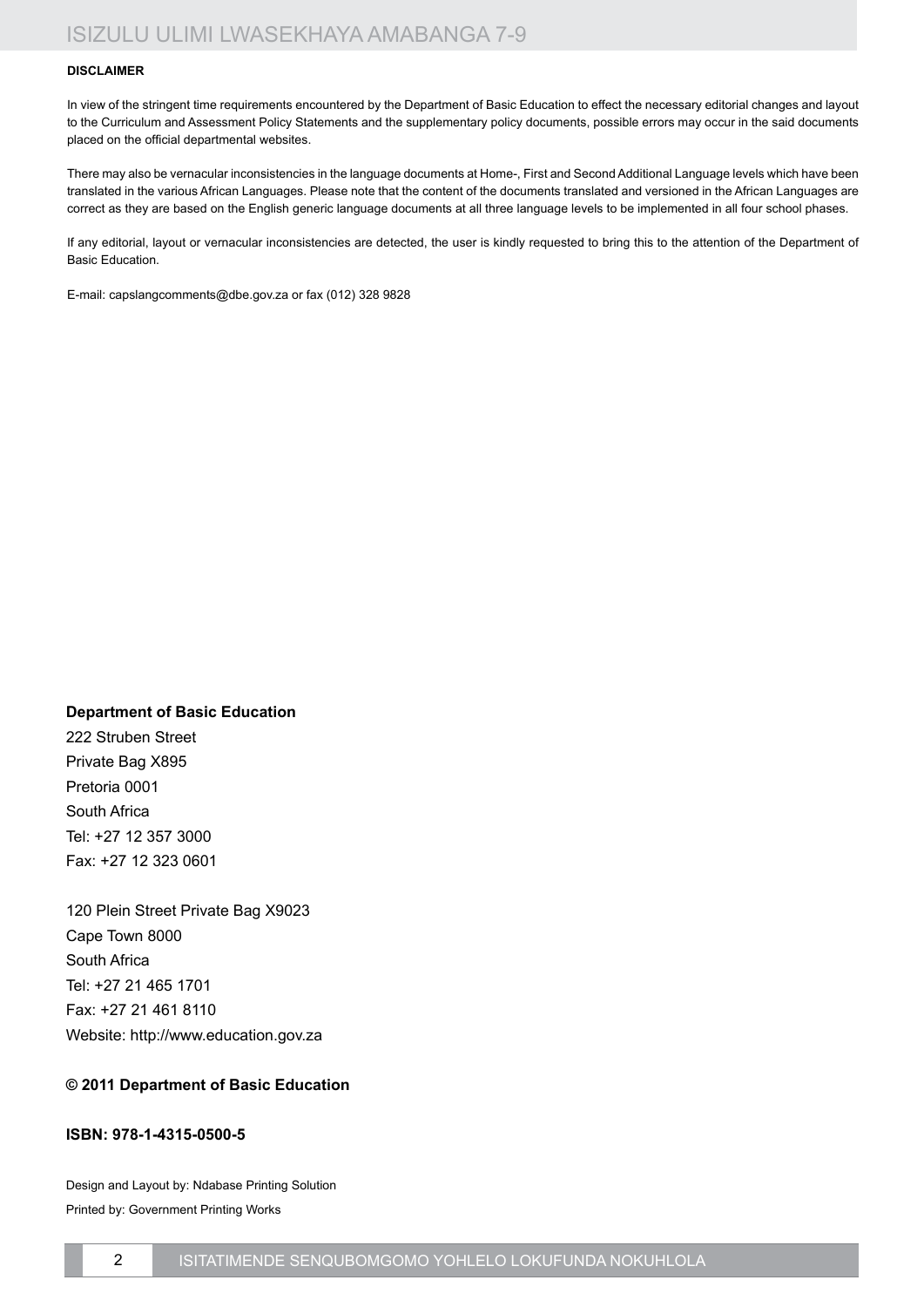## FOREWORD by the minister



Our national curriculum is the culmination of our efforts over a period of seventeen years to transform the curriculum bequeathed to us by apartheid. From the start of democracy we have built our curriculum on the values that inspired our Constitution (Act 108 of 1996). The Preamble to the Constitution states that the aims of the Constitution are to:

- heal the divisions of the past and establish a society based on democratic values, social justice and fundamental human rights;
- improve the quality of life of all citizens and free the potential of each person;
	- lay the foundations for a democratic and open society in which government is based on the will of the people and every citizen is equally protected by law; and
- build a united and democratic South Africa able to take its rightful place as a sovereign state in the family of nations.

Education and the curriculum have an important role to play in realising these aims.

In 1997 we introduced outcomes-based education to overcome the curricular divisions of the past, but the experience of implementation prompted a review in 2000. This led to the first curriculum revision: the *Revised National Curriculum Statement Grades R-9* and the *National Curriculum Statement Grades 10-12* (2002).

Ongoing implementation challenges resulted in another review in 2009 and we revised the *Revised National Curriculum Statement* (2002) and the *National Curriculum Statement Grades 10-12* to produce this document.

From 2012 the two National Curriculum Statements, for *Grades R-9* and *Grades 10-12* respectively, are combined in a single document and will simply be known as the *National Curriculum Statement Grades R-12.* The *National Curriculum Statement for Grades R-12* builds on the previous curriculum but also updates it and aims to provide clearer specification of what is to be taught and learnt on a term-by-term basis.

The *National Curriculum Statement Grades R-12* represents a policy statement for learning and teaching in South African schools and comprises of the following:

- (a) Curriculum and Assessment Policy Statements (CAPS) for all approved subjects listed in this document;
- (b) *National policy pertaining to the programme and promotion requirements of the National Curriculum Statement Grades R-12*; and
- (c) *National Protocol for Assessment Grades R-12.*

experty

**MRS ANGIE MOTSHEKGA, MP MINISTER OF BASIC EDUCATION**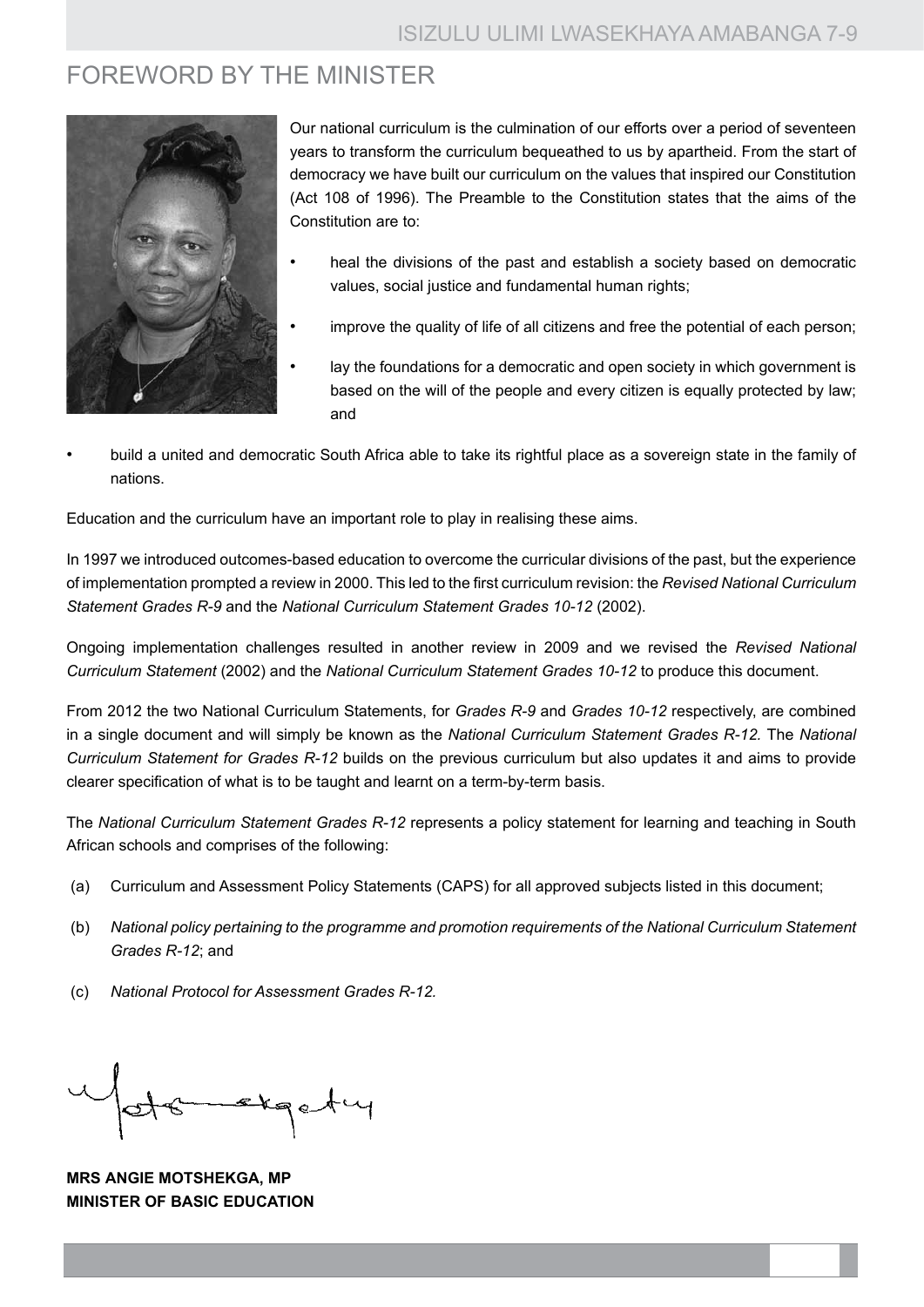ISITATIMENDE SENQUBOMGOMO YOHLELO LOKUFUNDA NOKUHLOLA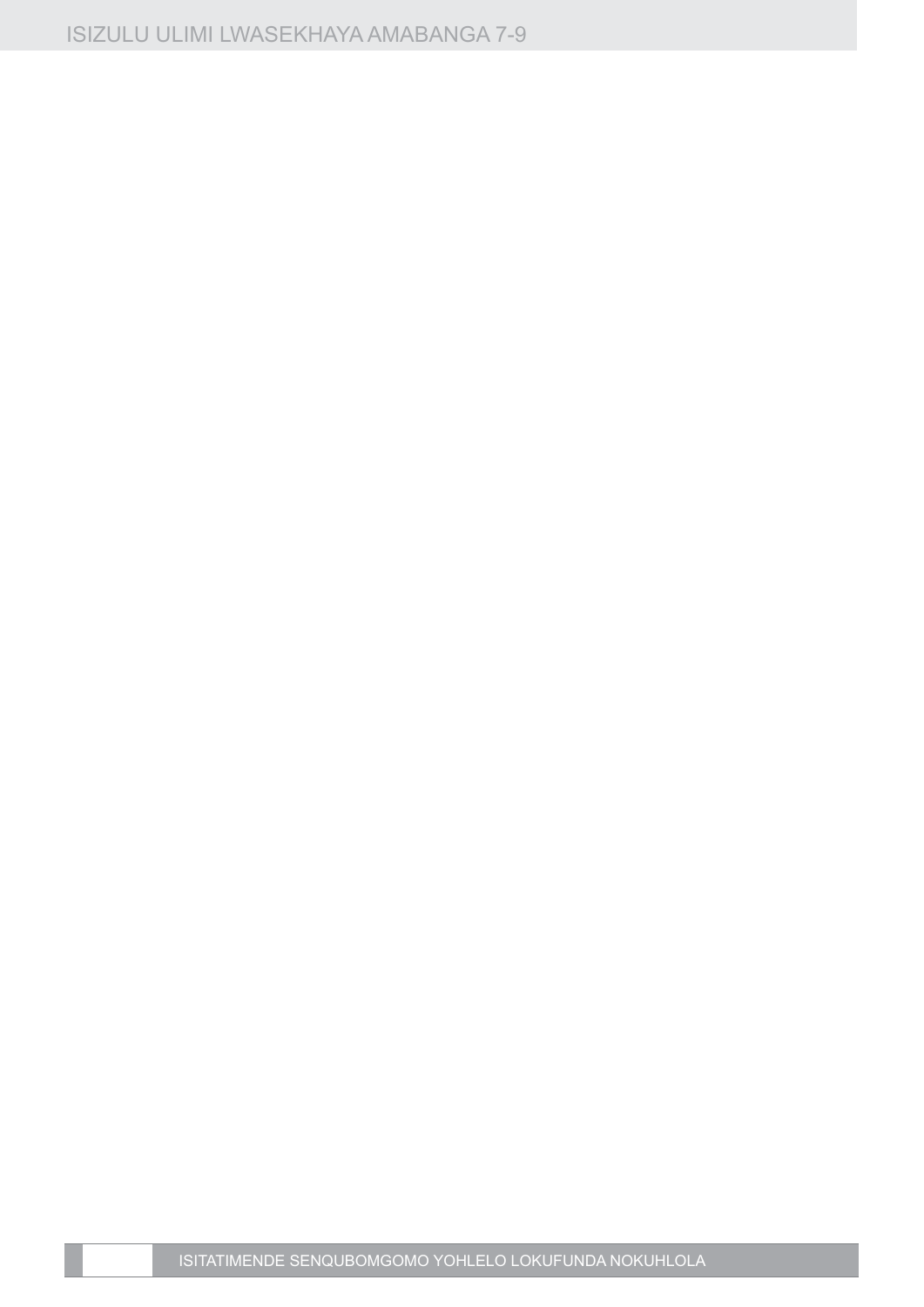## **OKUQUKETHWE**

### **Ingxenye yOku-1: isingeniso sesitatimende senqubomgomo yohlelo lokufunda nokuhlola 3**

| 1.1 | Isendlalelo 3                                                                                  |  |
|-----|------------------------------------------------------------------------------------------------|--|
| 1.2 |                                                                                                |  |
| 1.3 |                                                                                                |  |
| 1.4 |                                                                                                |  |
|     |                                                                                                |  |
|     |                                                                                                |  |
|     |                                                                                                |  |
|     |                                                                                                |  |
|     | INGXENYE YESI-2: UKWETHULA ULIMI LWASEKHAYA EMABANGENI APHAKEME 9                              |  |
| 2.1 |                                                                                                |  |
|     |                                                                                                |  |
|     |                                                                                                |  |
|     |                                                                                                |  |
| 2.2 |                                                                                                |  |
| 2.3 |                                                                                                |  |
|     | INGXENYE YESI-3: UHLELO LOKUFUNDISA OLUQUKETHWE LWAMAKHONO OLIMI  16                           |  |
| 3.1 | Ukubuka kafuphi amakhono olimi - inqubo namasu emibhalo eyehlukene kanye nobude  16            |  |
| 3.2 |                                                                                                |  |
| 3.3 |                                                                                                |  |
|     | 3.3.1 Ihlanganiswa kanjani imibhalo ndawonye emjikelezweni wamasonto amabili 59                |  |
|     | 3.3.2 Ilandelaniswe kanjani imibhalo/imisebenzi esikhathini somjikelezo wamasonto amababili 60 |  |
|     |                                                                                                |  |
|     | 3.3.4 Ukuhlanganiswa kwawowonke amakhono olimi emjikelezweni wamasonto amabili  60             |  |
|     |                                                                                                |  |
| 3.4 |                                                                                                |  |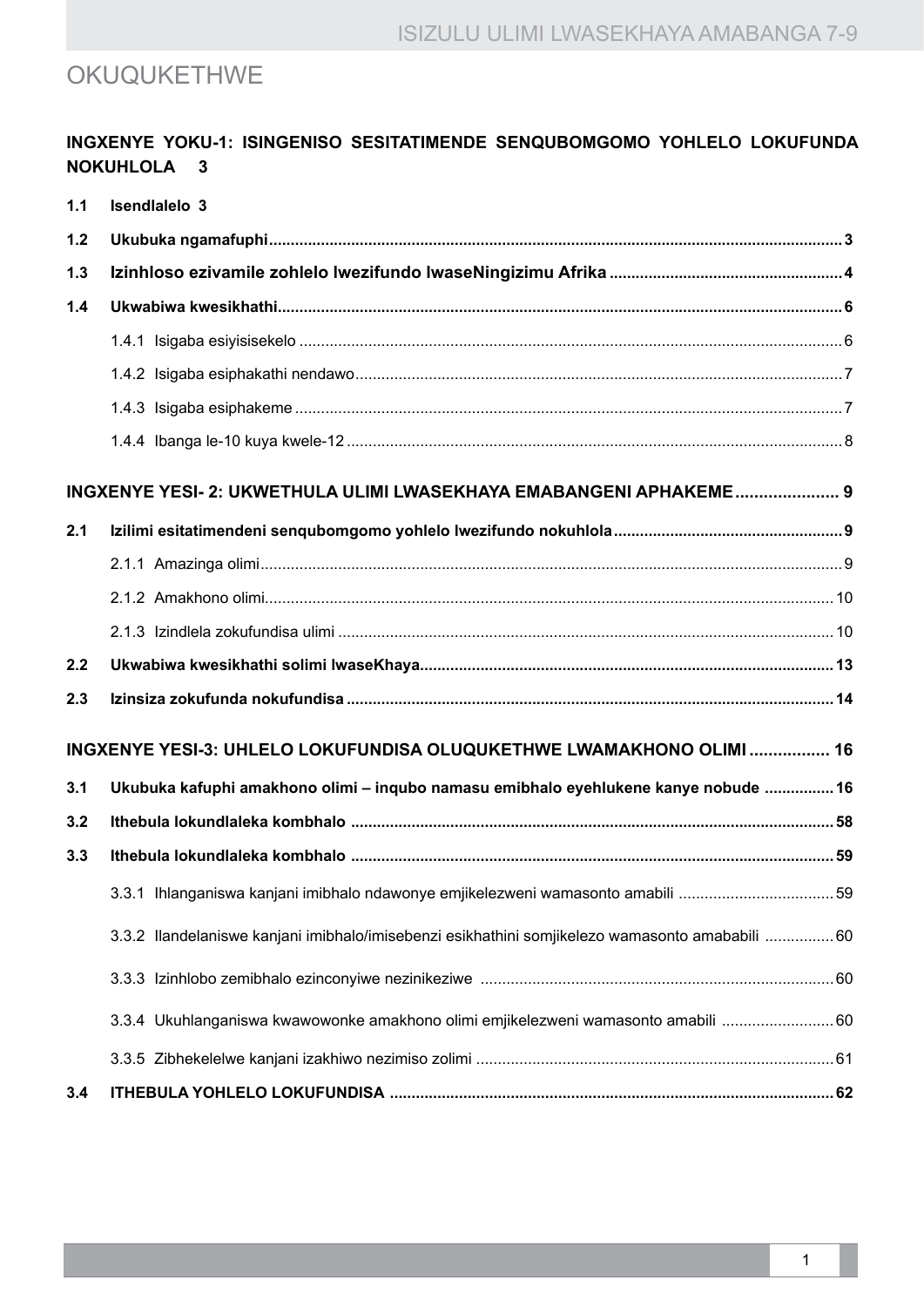| 4.1  |  |  |  |
|------|--|--|--|
| 4.2  |  |  |  |
| 4.3  |  |  |  |
|      |  |  |  |
|      |  |  |  |
| 4.4  |  |  |  |
| 4.5  |  |  |  |
| 4.6. |  |  |  |
| 4.7  |  |  |  |
|      |  |  |  |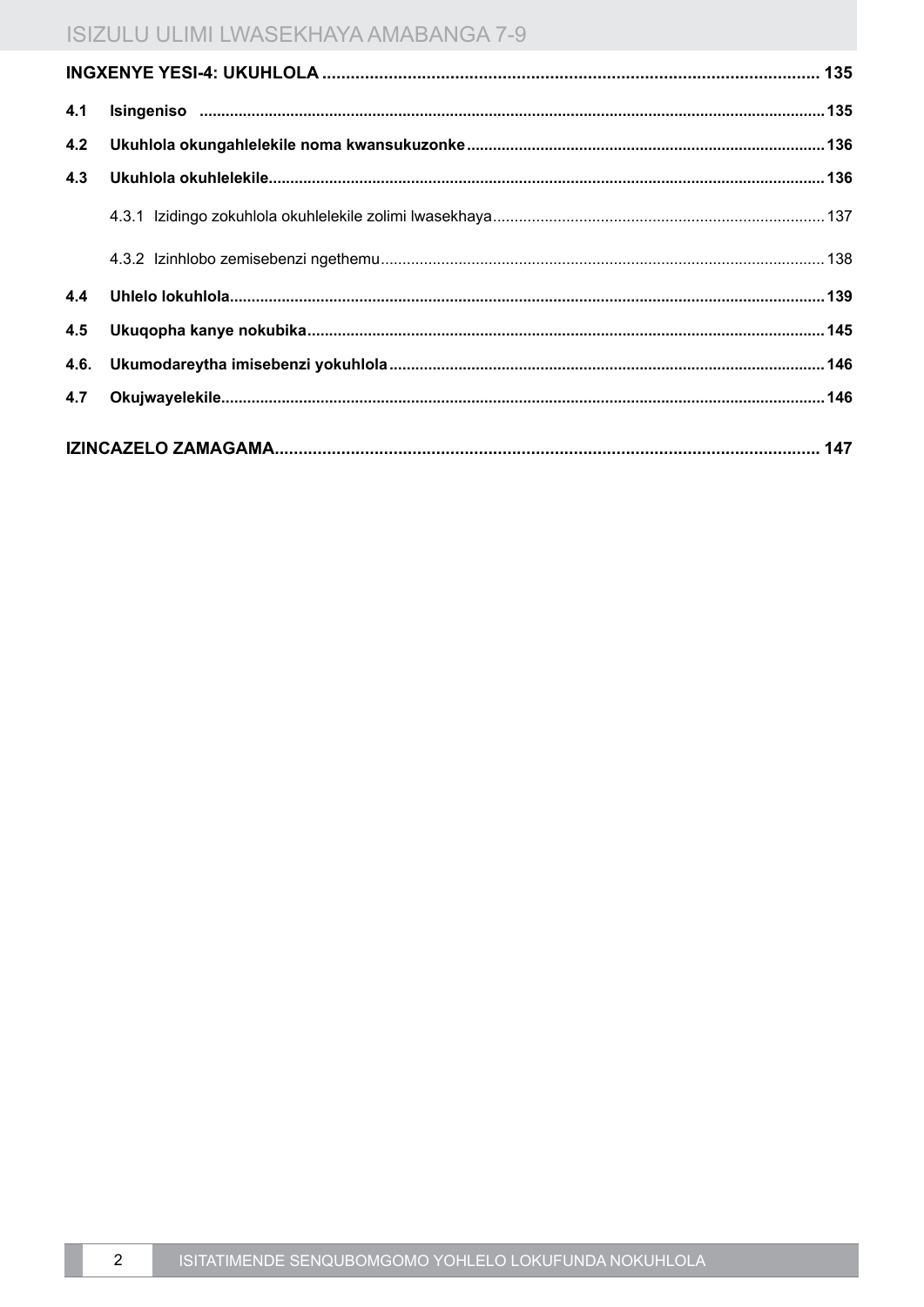## Ingxenye yOku-1: ISINGENISO SESITATIMENDE SENQUBOMGOMO YOHLELO LOKUFUNDA NOKUHLOLA

#### **1.1. Isendlalelo**

*IsiTatimende SoHlelo LweziFundo LukaZwelonke seBanga-R kuya kwele-12* (uTaHFuZwe) sikhombisa inqubomgomo yezinhlelo zezifundo kanye nezokuhlola emkhakheni wokufunda esikoleni.

Ukuze kwenziwe ngcono ukusetshenziswa kwaso, kwadingeka ukuthi kube nezichibiyelo ezithile ezizoqala ukusebenza ngoMasingana ngonyaka wezi-2012. Kwabe sekubhalwa umqulu owodwa odidiyele *IsiTatimende SeNqubomgomo YoHlelo LweziFundo NokuHlola* saleso naleso sifundo, okuwumqulu othatha isikhundla *seziTatimende zesiFundo, umHlahlandlela woHlelo lokuFunda kanye nomHlahlandlela wokuHlola Izifundo eBangeni-R kuya kwele-12*.

#### **1.2 Ukubuka ngamafuphi**

- (a) IsiTatimende *SoHlelo LweziFundo LukaZwelonke seBanga-R kuya kwele-12 (kuMasingana ngonyaka wezi-2012)* simele inqubomgomo yokufunda nokufundisa ezikoleni zaseNingizimu Afrika futhi siqukethe lokhu:
	- (i) NesiTatimende seNqubomgomo yoHlelo LweziFundo nokuHlola kuleso naleso sifundo esifundwayo.
	- (ii) Umqulu weNqubomgomo, i-*National Policy pertaining to the programme and promotion requirements of the National Curriculum Statement IBanga-R kuya kwele-12, kanye*
	- (iii) Nomqulu weNqubomgomo*,* i-*National Protocol for Assessment IBanga-R kuya kwele-12 kuMasingana ngonyaka we-2012).*
- (b) *IsiTatimende SoHlelo LweziFundo LukaZwelonke seBanga-*R-12 *(kuMasingana 2012), sithatha indawo yeziTatimende zoHlelo LweziFundo lukaZwelonke ezimbili ezikhona njengamanje; okuyilezi*
	- (i) *IsiTatimende soHlelo LweziFundo LukaZwelonke Olubukeziwe IBanga-R kuya kwelesi-9, IGazethi KaHulumeni* ye-23406 zingama-31 kuNhlaba ngonyaka wezi -2002 kanye
	- (ii) *IsiTatimende soHlelo LweziFundo LukaZwelonke IBanga le-10 kuya kwele-12, IGazethi KaHulumeni* ye-25545 ziyi-6 kuMfumfu ngonyaka we-2003 neye-27594 ziyi-17 kuNhlaba ngonyaka we-2005.
- (c) IsiTatimende soHlelo LweziFundo lukaZwelonke esibekwe sacaciswa esigabeni u-b (i) kanye no- (ii) siqukethe le miqulu yenqubomgomo elandelayo esizomiswa ukusetshenziswa kuthi esikhundleni sayo kungene i*siTatimende soHlelo LweziFundo IBanga-R kuya kwele -12 kusuka ngonyaka wezi-2012 kuya kowezi-2014:* 
	- (i) Isifundo/isiTatimende sesiFundo, umHlahlandlela woHlelo lokuFunda kanye nomHlahlandlela wokuHlola kwesiFundo IBanga-R kuya kwelesi-9 kanye neBanga le-10 kuya kwele -12;
	- (ii) Umqulu wenqubomgomo, i*National Policy on Assessment and Qualification for Schools in the General Education and Training Band okwashicilelwa kwaba umthetho kuGovernment Notice No.124 kuGovernment Gazette No. 29626 mhla ziyi-12 kuNhlolanja ngonyaka wezi-2007.*
	- (iii) Umqulu weNqubomgomo, i-*National Senior Certificate: iKhwalifikheshini yezinga lesi-4 kuNational Qualifications Framework (NQF),* elishicilelwa laba semthethweni *kuGovernment Gazette No. 27819* mhla zingama- 20 kuNtulikazi ngonyaka wezi-2005;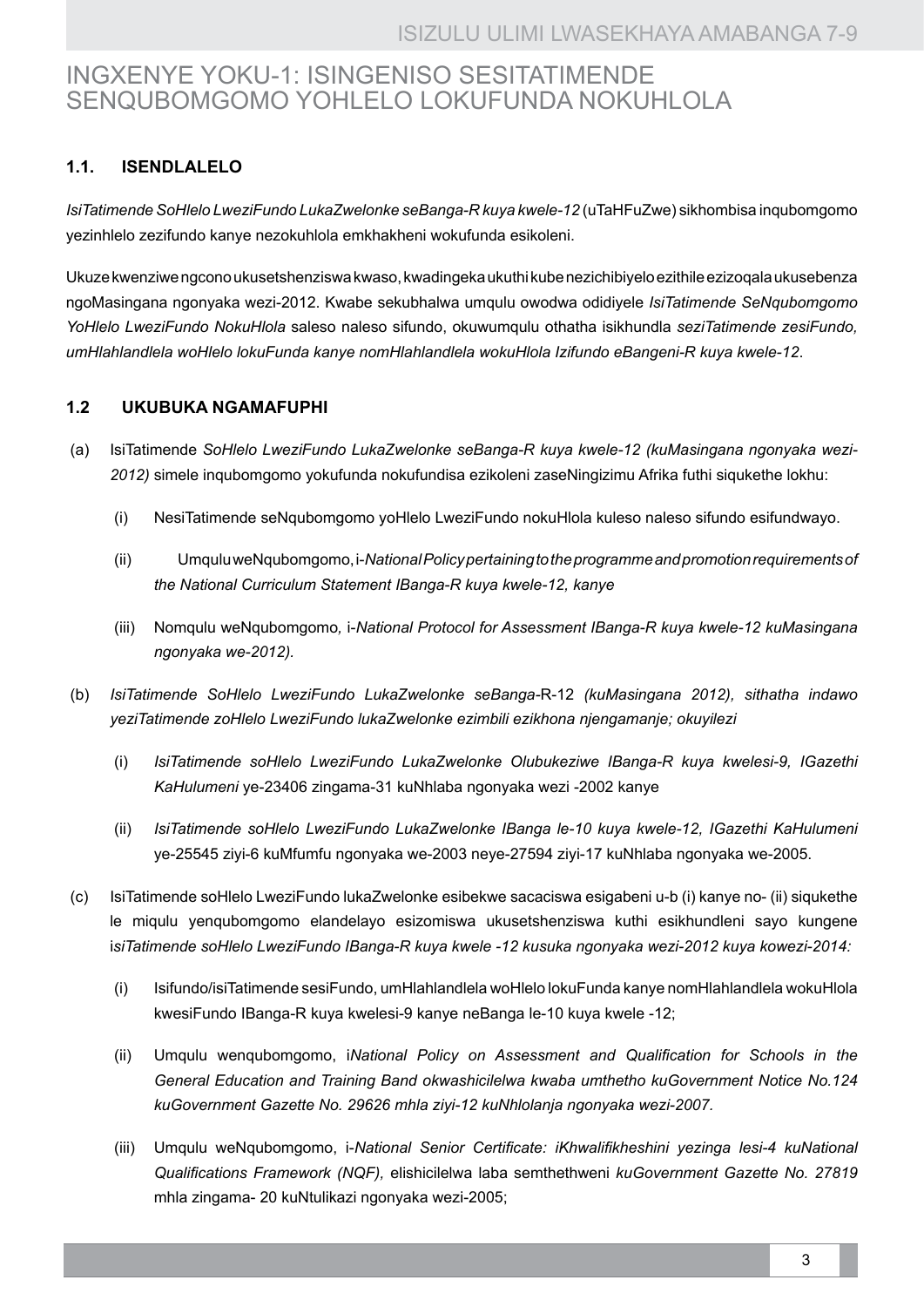- (iv) Umqulu weNqubomgomo, *isichibiyelo somqulu wenqubomgomo, weNational Senior Certificate: iKhwalifikheshini yezinga lesi-4 kuNational Qualifications Framework (NQF), ukubhekelela izingane ezinezidingo eziyisipesheli,* elethulwa *kuGovernment Gazette, No. 29466* mhla ziyi-11 kuZibandlela ngonyaka wezi-2006, lifakiwe nalo kulo mqulu wenqubomgomo, i-*National Policy pertaining to the programme and promotion requirements of the National Curriculum Statement IBanga-R kuya kwele-12; kanye;*
- (v) Nomqulu wenqubomgomo, *isichibiyelo somqulu wenqubomgomo, weNational Senior Certificate: iKhwalifikheshini yezinga lesi-4 kuNational Qualifications Framework (NQF), ukubhekelela i-National Protocol for Assessment (IBanga-R kuya kwele-12), elashicilelwa laba semthethweni kuGovernment Notice No. 1267 kuGovernment Gazette No. 29467* mhla ziyi-11 kuZibandlela ngonyaka wezi-2006*;*
- (d) Umqulu wenqubomgomo, *i-National policy pertaining to the programme and promotion requirements of the National Curriculum Statement IBanga-R kuya kwele-12,* kanye nezigaba ezitholakala esiTatimendeni seNqubomgomo soHlelo lweziFundo nokuHlola njengoba kubekiwe ezahlukweni kusuka kwesesi-2, 3 kanye nesesi-4 kulo mqulu kuyingxenye yemithetho nemigomo *yesiTatimende soHlelo lweziFundo IBanga-R kuya kwele-12.* Ngalokho-ke, *ngokuka Section 6 A* we*South African Schools Act, 1996 (Act No.84 of 1996,)* kwakha isisekelo sokuthi uNgqongqoshe weMfundo esemaZingeni aPhansi akwazi ukunquma imiphumela kanye nemigomo emincane nje okungasukelwa kuyo, kanye nenqubo, nendlela yokwenza ukuhlola kokuphumelela komfundi ukuba kusetshenziswe ezikoleni zomphakathi nalezo ezizimele.

#### **1.3 Izinhloso ezivamile zohlelo lwezifundo lwaseNingizimu Afrika**

- (a) *IsiTatimende soHlelo lweziFundo lukaZwelonke IBanga-R kuya kwele-12* sikhombisa lokho okuthathwa ngokuthi kungulwazi, amakhono namagugu adinga ukufundwa ezikoleni zaseNingizimu Afrika. Lolu Hlelo lweziFundo luhlose ukuqinisekisa ukuthi abafundi bathola babuye basebenzise ulwazi namakhono njengendlela ahambisana ngayo nezimpilo zabo. Ngale ndlela uHlelo lweziFundo lukhulisa ulwazi lwezimo abaphila kuzona, babenozwelo kuzibopho zomhlaba jikelele.
- (b) *IsiTatimende SoHlelo LweziFundo LukaZwelonke seBanga-R kuya kwele-12 sihlose lokhu:* 
	- • Ukuhlomisa abafundi, noma ngabe bavela kuziphi izimo zenhlalo yomphakathi nezomnotho, ubuzwe, ubulili, ukukwazi ukusebenzisa umzimba nengqondo/ukuhlakanipha, ngolwazi, amasu nokungamagugu adingekayo ukuze bakwazi ukuzenelisa, nokubamba iqhaza elibonakalayo emphakathini njengezakhamuzi zezwe elikhululekile.
	- • Ukuvumela abafundi ukuba bangene emikhakheni yemfundo ephakeme.
	- • Ukwenza kube lula kubafundi ukwedlulela ezikhungweni zemisebenzi ngemuva kokuqeda esikoleni/ imfundo yamabanga aphakeme; kanye
	- • Nokwedlulisela kubaqashi ulwazi oluphelele ngamakhono nakwazi ukukwenza ngempumelelo umfundi.
- (c) *IsiTatimende soHlelo lweziFundo lukaZwelonke seBanga-R kuya kwele -12 sesekwe yile migomo elandelayo:* 
	- • *Ukuguquka kwezenhlalo yomphakathi*; ukubhekelela ukungalingani kwezemfundo ngesikhathi esedlule ukuze kulungiswe, nokuthi amathuba okufunda alinganayo atholwe yiwo wonke umphakathi;
	- • *Ukufunda ngokuphapheme nangokuhlolisisa*; ukukhuthaza indlela yokufunda ngokuphapheme nangokuhlolisisa ekufundeni , kunokuthi abafundi bamane bagxishe emakhanda lokho abanikwe khona bebe bengayiqondi incazelo yakho;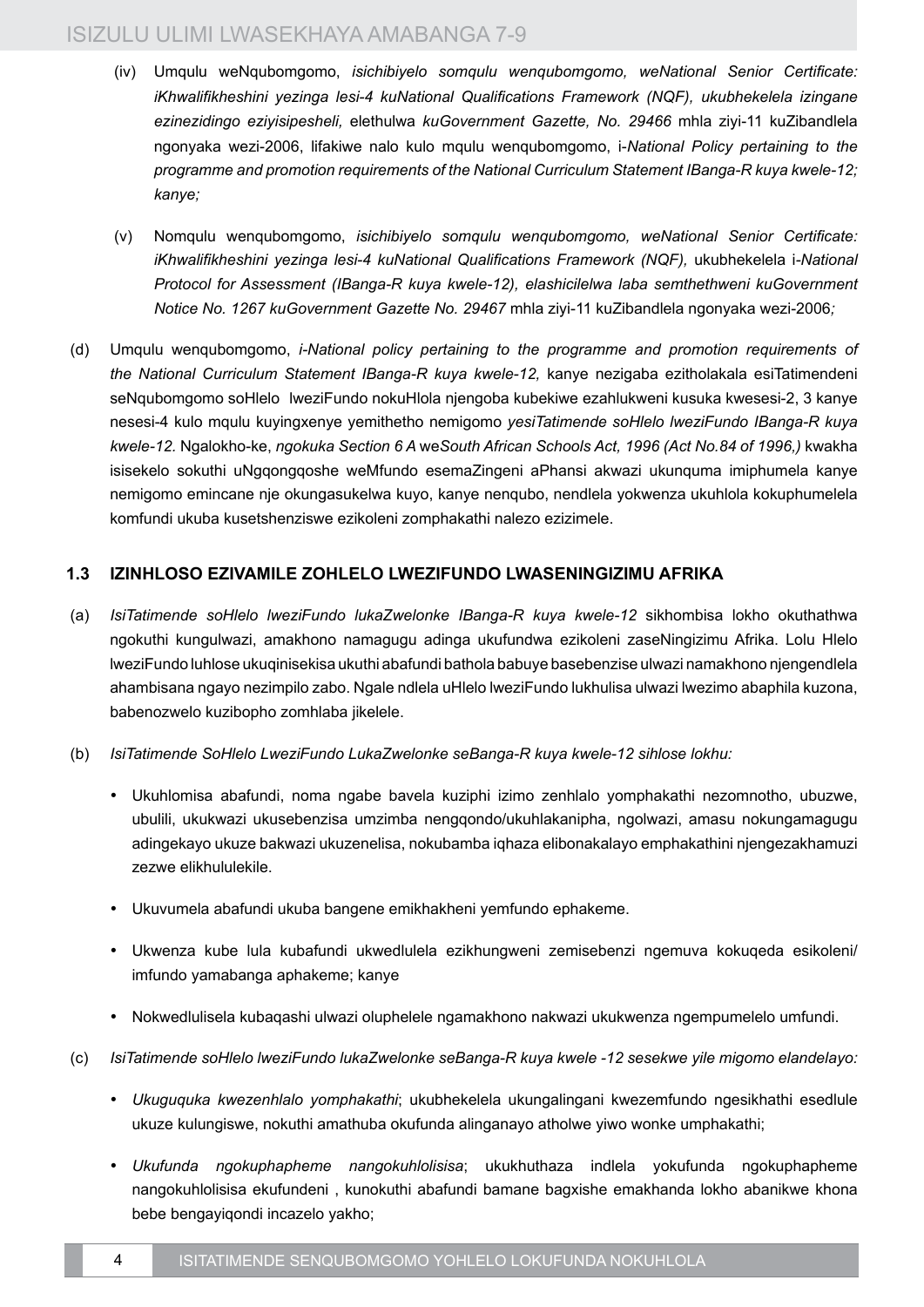- • *Ulwazi oluphakeme namakhono aphakeme*, ubuncane obemukelekile umthetho wokulinganisa ulwazi okumele luzuzwe ebangeni ngalinye kumele bucaciswe, kubekwe nemigomo ephezulu okumele izuzwe kuzo zonke izifundo;
- • *Inqubekela phambili yolwazi*; okuqukethwe nengqikithi yalelo nalelo banga kukhombise inqubekela phambili ukusuka kokulula kuya kokulukhuni.
- • *Amalungelo esintu, ukudidiyela, ubulungiswa bezemvelo nezenhlalo yomphakathi;* ukufaka imigomo nenkambiso yobulungiswa bezemvelo nezenhlalo kanye namalungelo esintu njengoba echaziwe kumThethosisekelo waseNingizimu Afrika. IsiTatimende soHlelo lweziFundo lukaZwelonke seBanga-R kuya kwele-12 (Jikelele) sinozwela ezindabeni zokwehlukahlukana kwesintu njengobuphofu, ukungalingani, ubuzwe, ubulili, ulimi, ubudala nokukhubazeka kanye nezinye izimo;
- • *Ukwazisa ngezinhlelo zolwazi lwendabuko*, ukwazisa ukunotha komlando namasiko aleli zwe, nomthelela obalulekile wokufundisa ngamagugu aqukethwe ngumThethosisekelo okube nawo njengomsuka wenguquko ukusiza ekuguquleni amagugu abafundi; kanye
- • *Nokukholakala, uhlonze kanye nokwenza ngempumelelo*, ukuhlinzeka ngohlobo lwemfundo olungaqhathaniseka ngokuqeqesheka nangazo zonke ezinye izindlela njengakwamanye amazwe.
- (d) Isitatimende Sohlelo LweziFundo Lukazwelonke seBanga-R kuya kwele-12 sihlose ukukhiqiza abafundi abazokwazi:
	- • Ukubona baxazulule izinkinga, bakwazi nokwenza izinqumo besebenzisa ukucabanga ngokuhlaziya nangobuchule;
	- • Ukusebenza ngokuzinikela nabanye njengamalungu eqembu;
	- • Ukulungiselela, bakwazi ukuziphatha bona baphathe nemisebenzi yabo ngokuyikho;
	- • Ukuqoqa, bahlaziye, bahlele, bahlanganise, bahlolisise ngokucubungula ulwazi.
	- • Ukuxoxisana ngempumelelo besebenzisa izinto ezibukwayo, ukufanekisa ngezimpawu kanye namanye amakhono olimi ezimweni ezahlukene;
	- • Ukusebenzisa isayensi nobuchwepheshe ngempumelelo nangokuhlolisisa bekhombisa nokuzinikela kwezemvelo kanye nempilo yabanye; kanye
	- • Nokukhombisa ukuqondisisa umhlaba njengenkundla yezinhlelo ezihlobene ngokubona ukuthi izimo zokuxazulula izinkinga azenzeki ngazodwana.
- (e) *Ukuhlanganisa izinhlobo zabafundi* yikho okumele kube ngumgogodla wokuhlela, ukulungiselela, nokufundisa kuleso naleso sikole. Lokhu kungenzeka kuphela uma bonke othisha bekuqonda kahle ukuthi bazobabona futhi babasize kanjani abafundi abanezihibe ekufundeni, nokuthi bazokuhlelela kanjani ukwehlukahlukana kwabafundi.

Okusemqoka ngokuhlanganisa izinhlobo zabafundi, ukuqinisekisa ukuthi zonke izithiyo ziyabonwa zigudluzwe ngayo yonke indlela ezikoleni, kumbandakanya othisha, amakomidi asemahhovisi ezemfundo, amakomidi ezikoleni, abazali kanye nezikole ezikhethekile ezisetshenziswa njengemithombo yolwazi. Ukugudluza izithiyo emakilasini, othisha bangasebenzisa amaqhinga ahlukene ezinhlelo zezifundo njengalezo ezitholakala eMnyangweni wezeMfundo eyisisekelo: *Guidelines for Inclusive Teaching and Learning (2010).*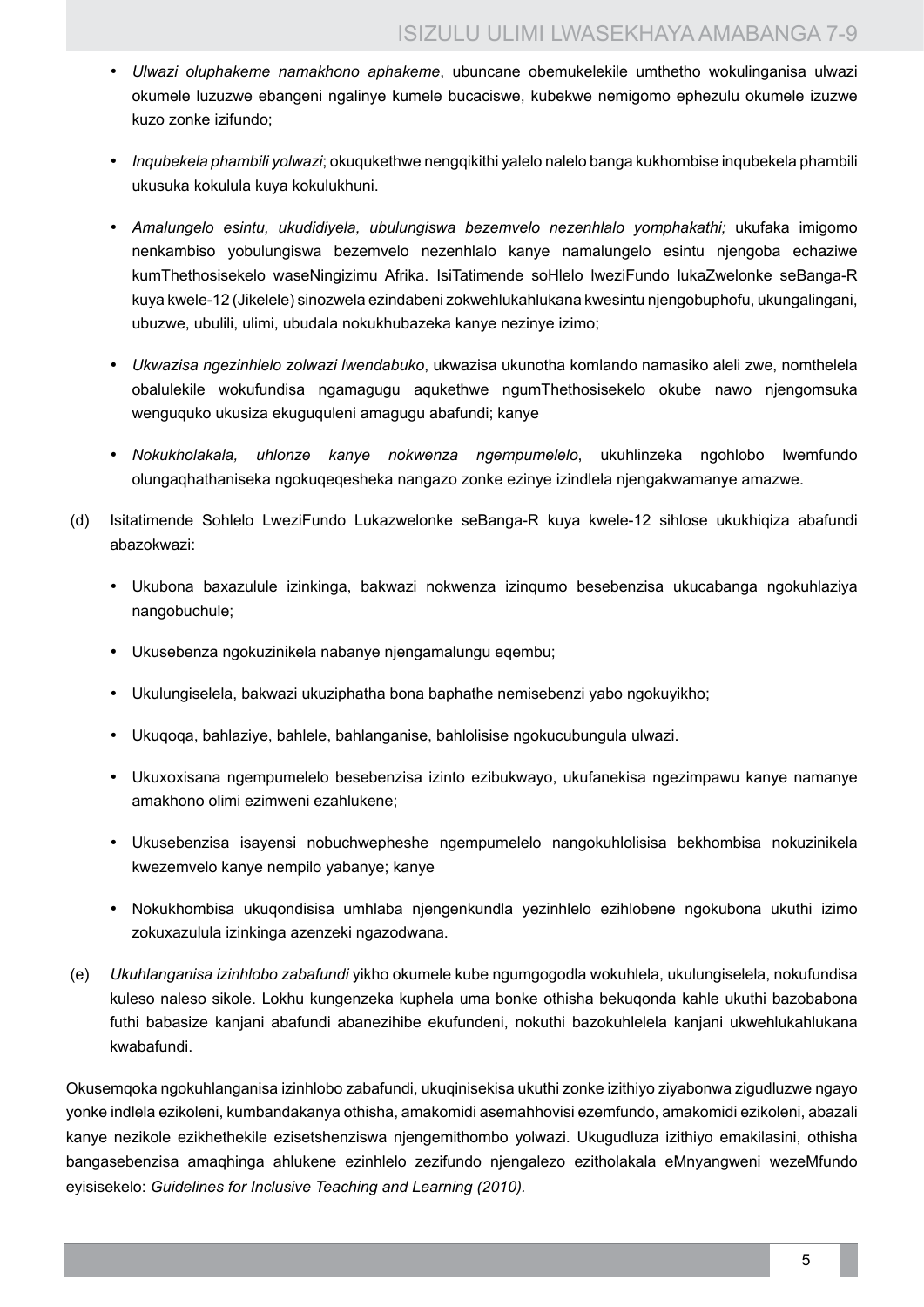#### **1.4 Ukwabiwa kwesikhathi**

#### **1.4.1 IsiGaba esiyisiSekelo**

| (a) Isikhathi sokufundisa emkhakheni weSigaba Esiyisekelo sinjengoba sikhonjisiwe kuleli thebula elingezansi: |
|---------------------------------------------------------------------------------------------------------------|
|                                                                                                               |
|                                                                                                               |
|                                                                                                               |

| <b>ISIFUNDO</b>                                            | <b>IBANGA-R</b><br>(AMAHORA) | <b>IBANGA</b><br><b>LOKU-1 KUYA</b><br><b>KWELESI-2</b><br>(AMAHORA) | <b>IBANGA LESI-3</b><br>(AMAHORA) |
|------------------------------------------------------------|------------------------------|----------------------------------------------------------------------|-----------------------------------|
| ULimi lwaseKhaya                                           | 10                           | 7/8                                                                  | 7/8                               |
| ULimi lokuQala lokwEngeza                                  |                              | 2/3                                                                  | 3/4                               |
| <b>Izibalo</b>                                             | 7                            | 7                                                                    | 7                                 |
| Amakhono Empilo:                                           | 6                            | 6                                                                    | 7                                 |
| • Ulwazi lokuqala                                          | (1)                          | (1)                                                                  | (2)                               |
| • Ubuciko bokusungula                                      | (2)                          | (2)                                                                  | (2)                               |
| · Isifundo sokuzivocavoca                                  | (2)                          | (2)                                                                  | (2)                               |
| • Okugondene nomuntu ugobo kanye nokuphila<br>emphakathini | (1)                          | (1)                                                                  | (1)                               |
| <b>ISAMBA</b>                                              | 23                           | 23                                                                   | 25                                |

 (b) Isikhathi sokufundisa seBanga-R, 1 neBanga lesi-2, amahora angama-23 kuthi IBanga lesi-3 kube ngamahora angama-25.

- (c) Izilimi zabelwe amahora ayi-10 eBangeni-R kuya kwelesi-2 kanye namahora ayi-11 eBangeni lesi-3. Isibalo esiphezulu samahora ayisi-8 nesibalo esiphansi esingamahora ayi-7 sabelwe ULimi lwaseKhaya kanye nesibalo esiphansi esingamahora ama-2 nesibalo esiphezulu esingamahora ama-3 soLimi lokuQala lokwEngeza eBangeni loku-1 kuya kwelesi-2. EBangeni lesi-3 isibalo esiphezulu esingamahora ayisi-8 nobuncane obungamahora ayisi-7 sabelwe iziLimi zaseKhaya kanye nobuncane obungamahora ama-3 nobuningi obungamahora ama-4 oLimini lokuQala lokwEngeza.
- (d) Esifundweni samakhono olwazi lokuqala, kwabiwe Ihora eli-1 eBangeni-R kuya kwelesi-2 kanye namahora ama-2 njengoba kukhonjisiwe ngamahora akubakaki ethebulini eBangeni lesi-3: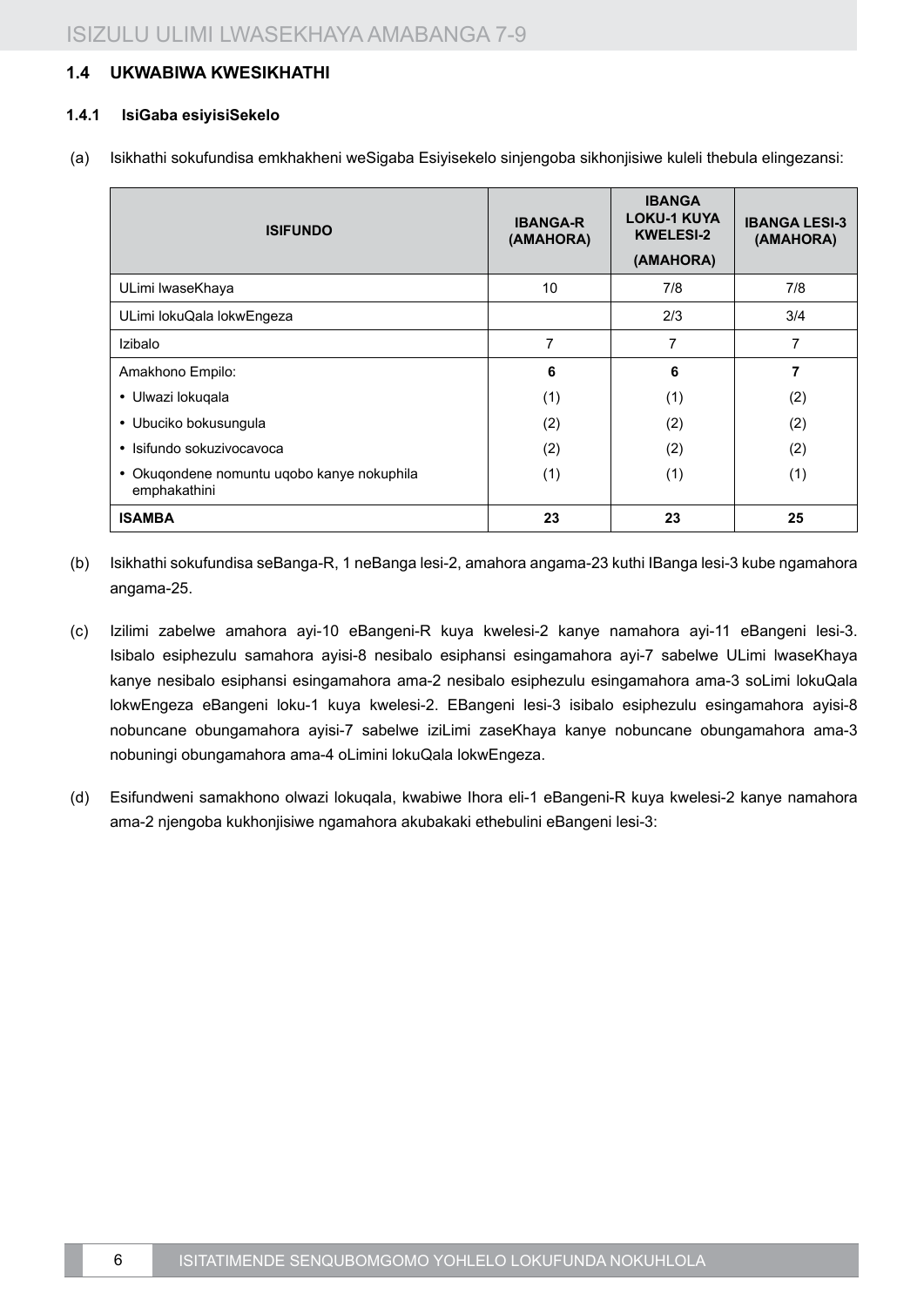#### **1.4.2 IsiGaba esiPhakathi neNdawo (iBanga lesi-4 kuya kwelesi-6)**

 (a) Leli thebula elingezansi likhombisa izifundo nesikhathi sokufundisa esibekiwe sesigaba esiphakathi nendawo:

| <b>ISIFUNDO</b>                                               | <b>AMAHORA</b> |
|---------------------------------------------------------------|----------------|
| ULimi lwaseKhaya                                              | 6              |
| ULimi lokuQala lokwEngeza                                     | 5              |
| Izibalo                                                       | 6              |
| Isayensi nobuchwepheshe                                       | 3, 5           |
| Isayensi yezokuhlalisana kwabantu                             | 3              |
| Amakhono Empilo                                               | 4              |
| • Ubuciko bokusungula                                         | (1.5)          |
| Isifundo sokuvocavoca umzimba<br>$\bullet$                    | (1)            |
| Okugondene nomuntu ugobo kanye nokuphila<br>٠<br>emphakathini | (1.5)          |
| <b>ISAMBA</b>                                                 | 27, 5          |

#### **1.4.3 IsiGaba esiPhakeme**

#### (a) Isikhathi sokufundisa IsiGaba EsiPhakeme simi ngale ndlela:

| <b>ISIFUNDO</b>                    | <b>AMAHORA</b> |
|------------------------------------|----------------|
| ULimi LwaseKhaya                   | 5              |
| ULimi lokuQala lokwEngeza          | 4              |
| Izibalo                            | 4.5            |
| Isayensi yezemvelo                 | 3              |
| Isayensi yokuhlalisana komphakathi | 3              |
| Ezobuchwepheshe                    | $\mathbf{2}$   |
| Isayensi yokuphathwa komnotho      | 2              |
| Ukwazi ngamakhono empilo           | $\mathbf{2}$   |
| Ubuciko bokusungula                | $\mathbf{2}$   |
| <b>ISAMBA</b>                      | 27, 5          |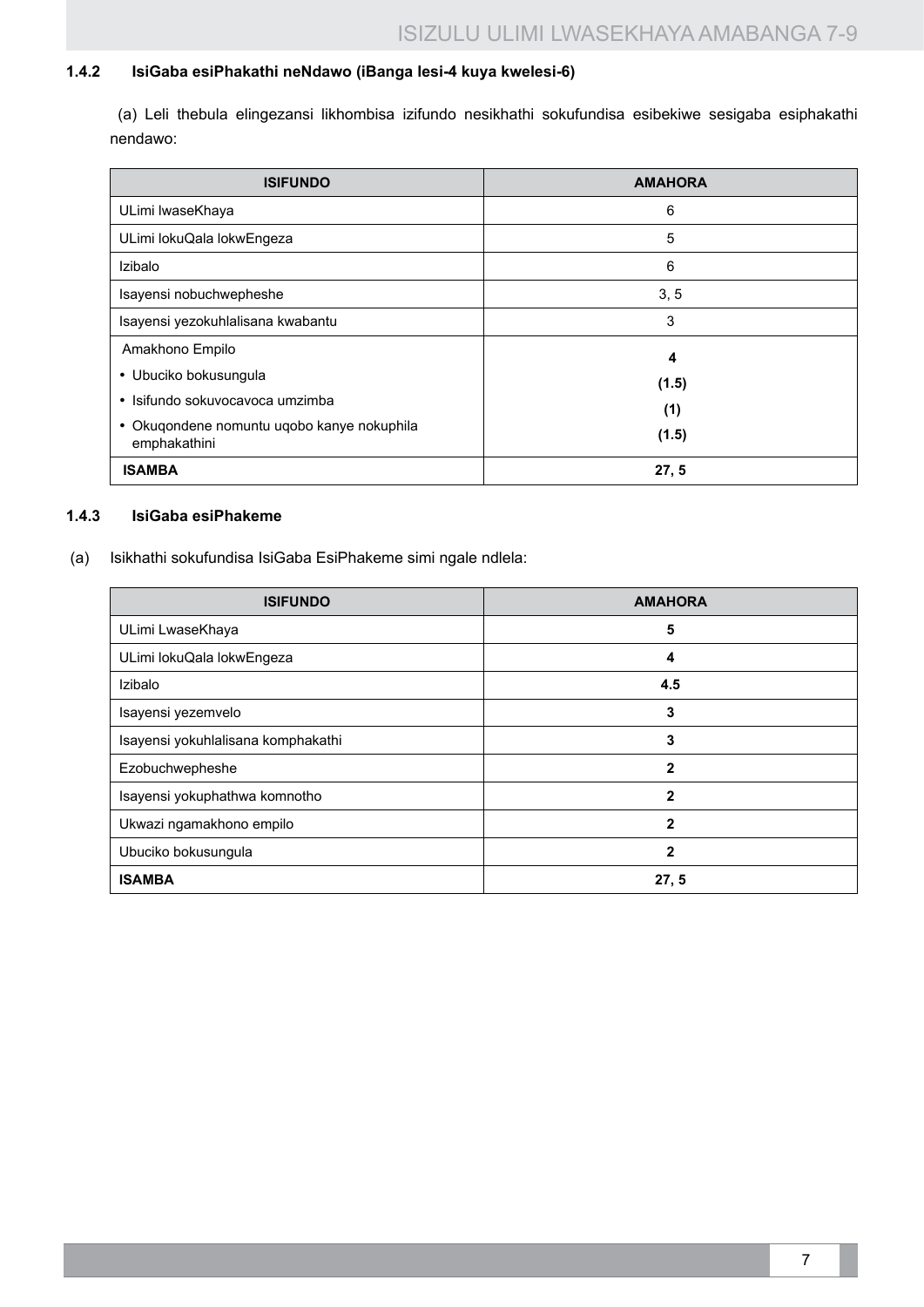#### **1.4.4 IBanga le-10 kuya kwele-12**

(a) Isikhathi sokufundisa eBangeni le 10 kuya kwele-12 simi ngale ndlela:

| <b>ISIFUNDO</b>                                                                                                                                                                                                                                                                                                                                                   | UKWABIWA KWESIKHATHI NGESONTO (AMAHORA) |
|-------------------------------------------------------------------------------------------------------------------------------------------------------------------------------------------------------------------------------------------------------------------------------------------------------------------------------------------------------------------|-----------------------------------------|
| ULimi LwaseKhaya                                                                                                                                                                                                                                                                                                                                                  | 4.5                                     |
| ULimi lokuQala lokwEngeza                                                                                                                                                                                                                                                                                                                                         | 4.5                                     |
| Izibalo                                                                                                                                                                                                                                                                                                                                                           | 4.5                                     |
| Ukwazi amakhono empilo                                                                                                                                                                                                                                                                                                                                            | 2                                       |
| Okungenani kungakhethwa izifundo ezintathu eqoqweni<br>B Isengezelelo B, Ithebula B1 kuya ku-B8 kumqulu<br>wenqubomgomo, National policy pertaining to the<br>programme and promotion requirements of the<br>National Curriculum Statement IBanga-R kuya kwele-12,<br>isifundo ngenkombandlela ebhalwe esigabeni sama-28<br>kumqulu weNqubomgomo obhalwe ngenhla. | 12 (3xAmahora ama-4)                    |
| ISAMBA                                                                                                                                                                                                                                                                                                                                                            | 27, 5                                   |

Ukwabiwa kwesikhathi ngesonto kungasetshenziswa kuphela esibalweni esiphansi esidingekayo sezifundo zesiTatimende soHlelo LweziFundo lukaZwelonke (TAHFUZWE) njengoba kukhonjisiwe ngenhla, akumele kusetshenziswe kunoma yiziphi izifundo ezengeziwe ohlwini lwenani lezifundo ezivunyelwe. Uma umfundi efisa ukwengeza ezinye izifundo, isikhathi kumele sandiswe ukwenelisa lezo zifundo.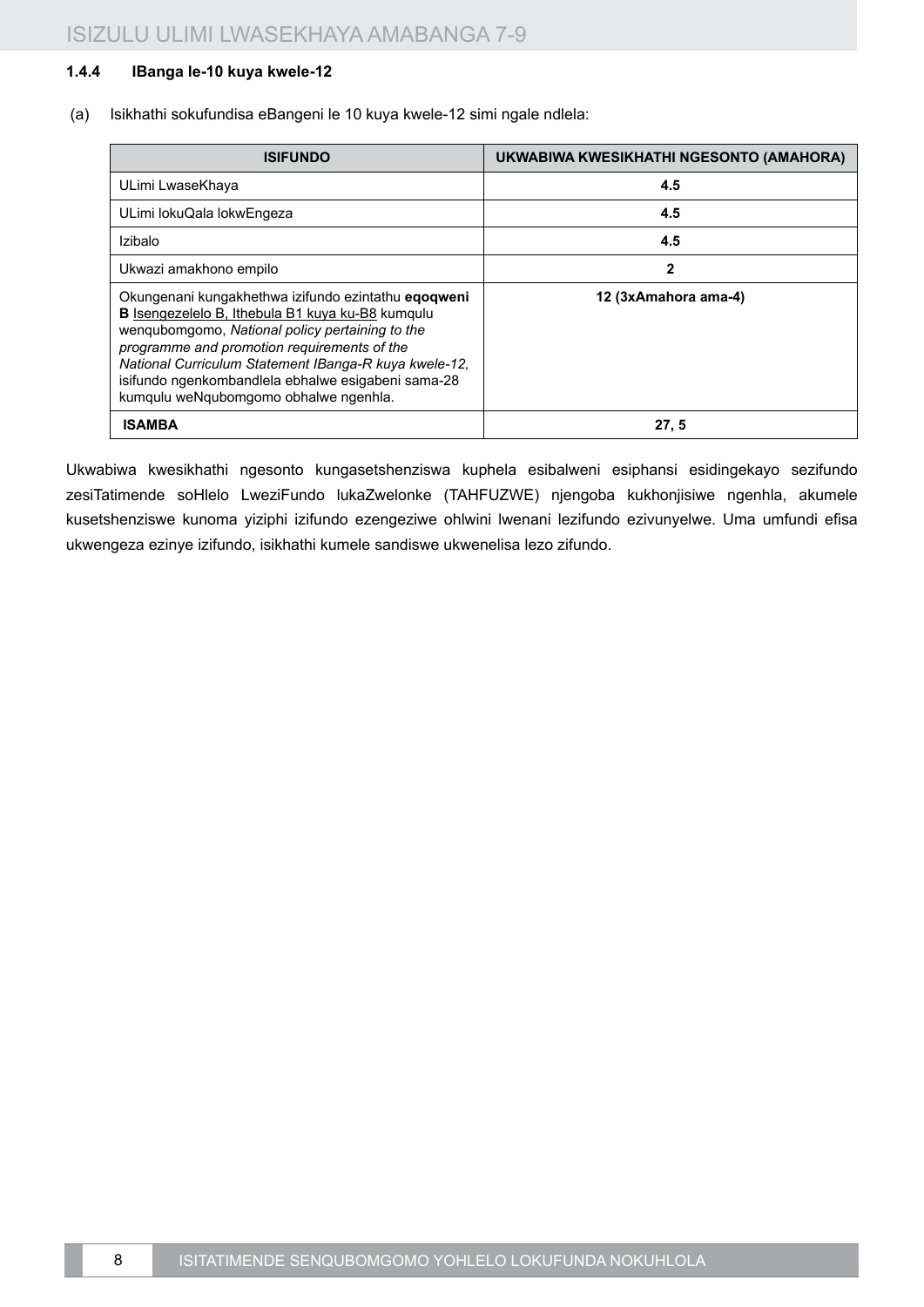## INGXENYE YESI-2: UKWETHULWA KOLIMI LWASEKHAYA EMABANGENI APHAKEME

#### **2.1 Izilimi esiTatimendeni seNqubomgomo yoHlelo lokuFunda nokuHlola**

Ulimi yisikhali sokucabanga nokuxhumana. Luphinde lube okusetshenziswayo kwamasiko nobuhle okwabelwana ngakho emphakathini othile, okwenza lowo mphakathi uqondisise indawo ohlala kuyo. Ukufunda ukusebenzisa ulimi ngempumelelo kwenza kube lula kubafundi ukuba bathole ulwazi, ukusho imvelaphi yabo, imizwa nemibono, nokuxhumana nabanye nokulawula indawo yabo. Ulimi lwenza impilo ibe ngcono kunalokhu eyikho, ibe ngokunye kunalokhu eyikho futhi icace kunalokhu eyikho. Ulimi luphinde lwenze ukuthi ukwehlukana ngamasiko nobudlelwano nokuhlalisana kwesintu kuvezwe kuphinde kwakheke, futhi yilona ulimi olwenza ukuthi lokho okusuke sekwakhiwe kuguqulwe, kunwetshwe kuphinde kucolisiswe

#### **2.1.1 Amazinga Olimi**

Ukufundwa kolimi emaBangeni aPhakeme kumbandakanya zonke izilimi ezisemthethweni, okuyi-Afrikaans, i-English, isiNdebele, isiXhosa, isiZulu, i-Sepedi (Sesotho sa Leboa), i-Sesotho, i-Setswana, i-Siswati, i-Tshivenda, i-Xitsonga kanye nezilimi ezingekho emthethweni. Lezi zilimi zingafundiswa emazingeni ehlukene.

**ULimi lwaseKhaya** yilo abafundi abalufunda kuqala. Noma kunjalo izikole eziningi eNingizimu Afrika azilufundisi ULimi lwaseKhaya kubo bonke abafundi ababhalise kuleso naleso sikole, kunalokho abafundi kufundiswa ulimi olulodwa noma izilimi ezimbili ngezinga loLimi lwaseKhaya. Ngakho-ke uma kushiwo ULimi lwaseKhaya noLimi lokuQala lokwEngeza, kushiwo kuphela impumelelo yokufundisa ngalelo zinga, akusho ulimi abafundi abaluncela noma abalufunda (njengoba kwenzeka ezilimini ezengeziwe). Ukuze kungabi bikho ukudideka kulo mqulu, uma kukhulunywa ngoLimi lwaseKhaya kushiwo izinga okufundiswa ngalo, hhayi ulimi uqobo.

**Ezingeni loLimi lwaseKhaya** kunikezwa ithuba lokuqhakambisa ukusetshenziswa kolimi ngempumelelo, okuyikhona okukhombisa ikhono lokuxhumana nabanye abantu okudingekayo empilweni kanye namakhono okuhlakanipha kwezemfundo nokusetshenziswa kulo lonke uHlelo lweziFundo. Kuleli zinga kugcizelelwa ukufundisa amakhono okulalela, okukhuluma, okufunda nokubhala. Leli zinga liphinde linike abafundi ikhono lezombhalo yobuciko, lokuncoma, lokucabangela nokwakha umfanekisomqondo ozobasiza ukuthi bakwazi ukuqamba kabusha, ukwakha umfanekiso nokubahlomisa nokuqonda umphakathi abahlala kuwo. Ngakolunye uhlangothi, kusukela eBangeni lesi-7 kuya phezulu ukugcizelela nokwabiwa kwesisindo sokulalela nokukhuluma kwenziwe kwaba ngaphansi kwaleso samakhono okufunda nokubhala.

**ULimi Lokuqala Lokwengeza** lususelwa olimini okungelona ulimi lwebebe kodwa olusetshenziselwa imicimbi ethile yokuxhumana emphakathini, okusho indlela yokufunda elandelayo emfundweni. Izinhlelo zezifundo zinikeza ukwesekela okuqinile kulabo bafundi abazosebenzisa ulimi lwabo lokwengeza lokuqala njengolimi lokufunda nokufundisa. Ngasekupheleni kweBanga lesi-9, abafundi kumele ukuba sebekwazi ukusebenzisa ulimi lwasekhaya kanye nolimi lokuqala lokwengeza ngempumelelo nangokuzethemba ezinhlosweni ezehlukene okufaka kuzo nokufunda.

ENingizimu Afrika, abafundi abaningi basebenzisa ulimi lokwengeza, oluyi-English, njengoLimi lokulokuFunda nokuFundisa (LoLT). Okuchaza ukuthi kufanele kube sebefinyelele emazingeni aphezulu okukwazi ukusebenzisa uLimi lwe-English. Kumele bakwazi ukufunda nokubhala kahle nge-English.

**ULimi Lokuqala Lokwengeza** kucatshangwa ukuthi abafundi bafika bengazi lutho ngalo uma befika esikoleni. Eminyakeni yokuqala yokufunda kugxilwa kakhulu ekuthuthukiseni ikhono lomfundi ekuthuthukiseni ukuqonda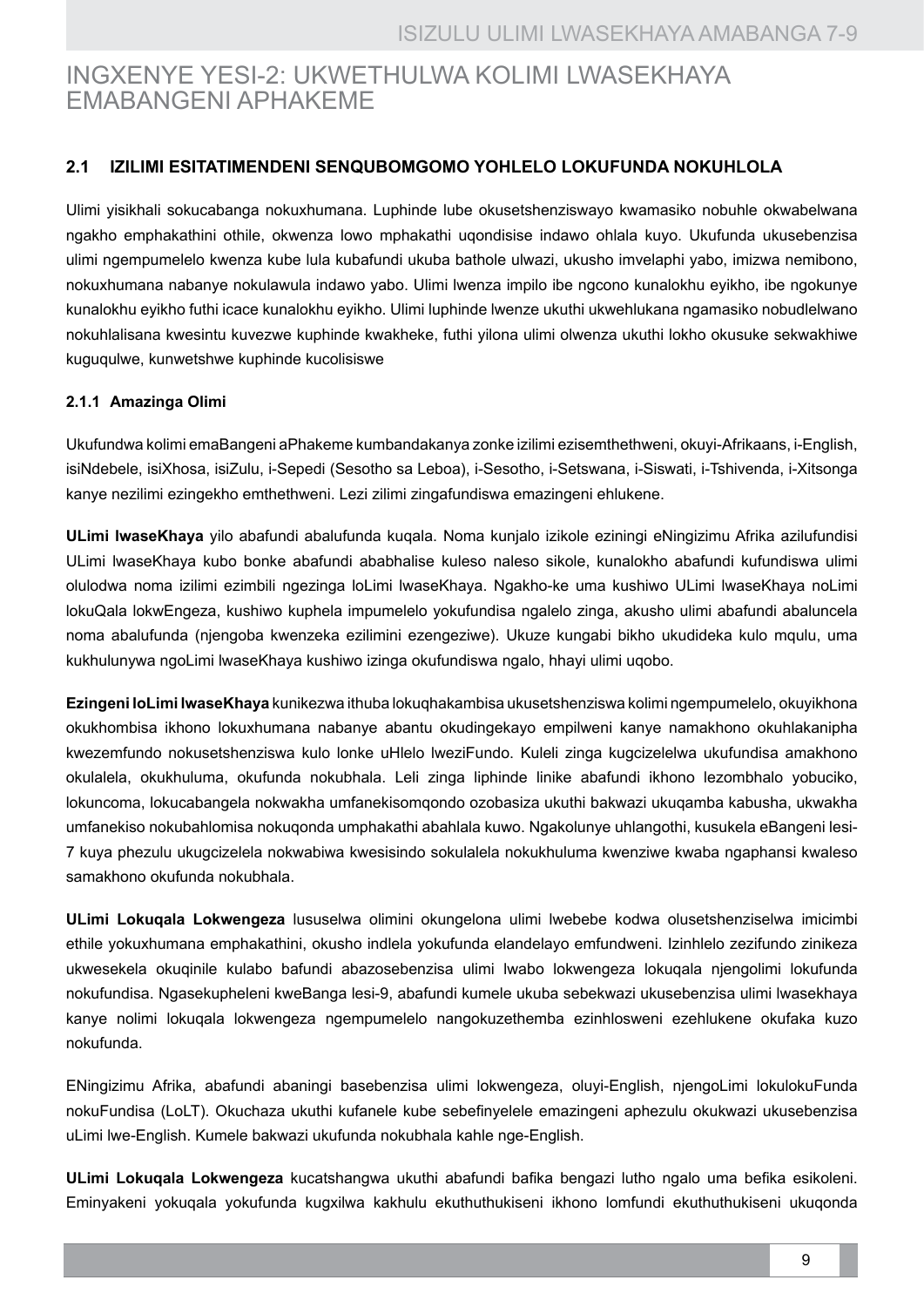nokukhuluma ulimi-okungamakhono ayisisekelo somuntu sokuxhumana. EmaBangeni esi- 2 nawesi-3 abafundi baqala ukwakha ukuqonda ukufunda nokwazi ukuzwa nokukhuluma okuyisizinda. Baphinde basebenzise amakhono okuzwa nokukhuluma abawafunde oLimini lwaseKhaya

EmaBangeni aphakathi nasemaBangeni aphezulu, abafundi baqhubeka nokuqinisa amakhono okulalela, okukhuluma, okufunda nokubhala. Kulelizinga abafundi abaningi bafunda kusetshenziswa uLimi Lokuqala Lokwengeza, okuyi-English nokufanele bathole ithuba lokulisebenzisa kakhulu. Ngakhoke ukugcizelela okukhulu kubhekiswe ekusebenziseni uLimi Lokuqala Lokwengeza ngenhloso yokugcizelela ukucabanga nokucabangisisa. Loku kusimamisa amakhono okufunda ngokomqondo, okudingeka ngako ukuba kufundwe izifundo ezifana neScience, izibalo njll. nge-English. Baphinde bazimbandakanye kakhulu nemibhalo yobuciko ekusimamiseni ikhono lokucabanga nokuzenzela umfanekisomqondo ngoLimini Lokwengeza.

Ngesikhathi laba bafundi befika emaBangeni aPhakeme, kumele bebe sebelukhuluma kahle uLimini lokuQala lokwEngeza lapho bexhumana nabanye kanye nasemakhonweni okuhlakanipha emfundo. Nokho-ke okuhlalukayo, ukuthi kuleli zinga baningi abafundi abasuke bengakakwazi ukusebenzisa uLimi lokuQala lokwEngeza ekuxhumaneni ngempumelelo. Inselelo yeZinga eliphakeme ukuthi laba bafundi balekelelwe futhi kuphinde kwethulwe uhlelo lokubeseka, ukuze bakwazi ukufinyelela emazingeni adingeka emaBangeni alandelayo.Lawo mazinga kumele kube yilawo angenza ukuthi abafundi bakwazi ukusebenzisa uLimi lokuQala lokwEngeza ngempumelelo ezingeni eliphezulu lokukhuluma ngenhloso yokubalungiselela imfundo ephakeme noma izikhungo zemisebenzi. Ngakhoke kuyanconywa ukuthi, lapho kungenzeka khona, abafundi emaBangeni aPhakeme bethulwe kokuqukethwe emjikelezweni wamasonto amabili kuwona omabili amazinga olimi.

#### **2.1.2 Amakhono olimi**

Uhlelo lokufunda loLimi lwaseKhaya lubekwe ngalendlela elandelayo:

|        | Ukulalela nokukhuluma    |
|--------|--------------------------|
|        | Ukufunda nokubukela      |
| ◠<br>ت | Ukubhala nokwethula      |
|        | Izakhiwo nezimiso zolimi |

#### **2.1.3 Izindlela zokufundisa ulimi**

Izindlela zokufundisa ulimi kulo mqulu; Inqubo esekwe emibhalweni, inqubo yokufunda ulimi ngokulusebenzisa, ukudidiyela kanye nokuhlola inqubo.

Inqubo **esekwe embhalweni**, nenqubo **yokufunda ulimi ngokulusebenzisa**, zeyeme kakhulu ekusebenziseni ulimi nasemibhalweni ekhiqiziwe. **Inqubo esekwe embhalweni** inenhloso yokwenza ukuba abafundi bakwazi ukuzenzela, bazethembe nokuba abafundi abahlolisisayo, abalobi, ababukeli nabaqambi bemibhalo. Imbandakanya ukulalela, ukufunda, ukubukela nokuhlaziya amibhalo ukuze baqonde ukuthi imibhalo ikhiqizwa kanjani nokuthi yini imiphumela yawo. Ngalokhu kusebenzisa imibhalo, abafundi bafunda ngokuhlolisisa imibhalo. Indlela yokubheka imibhalo kumbandakanya ukukhiqiza imibhalo enhlobonhlobo, ngenhloso ethile, nezethameli ezithile engqondweni. Le nqubo yeyeme olwazini lokuthi imibhalo yakhiwa kanjani.

**Indlela egxile ekuxhumaneni** isitshela ukuthi uma umfundi efunda ulimi kufanele athole amathuba amaningi okulukhuluma ulimi ngokuthi axhumane nabantu emphakathini. Ukufundiswa kolimi kufanele kwenzeke ekilasini lapho amakhono okufunda/nokubukela/nokubhala/nokwethula efundiswa ngokuchitha isikhathi esiningi kufundwa futhi kubhalwa.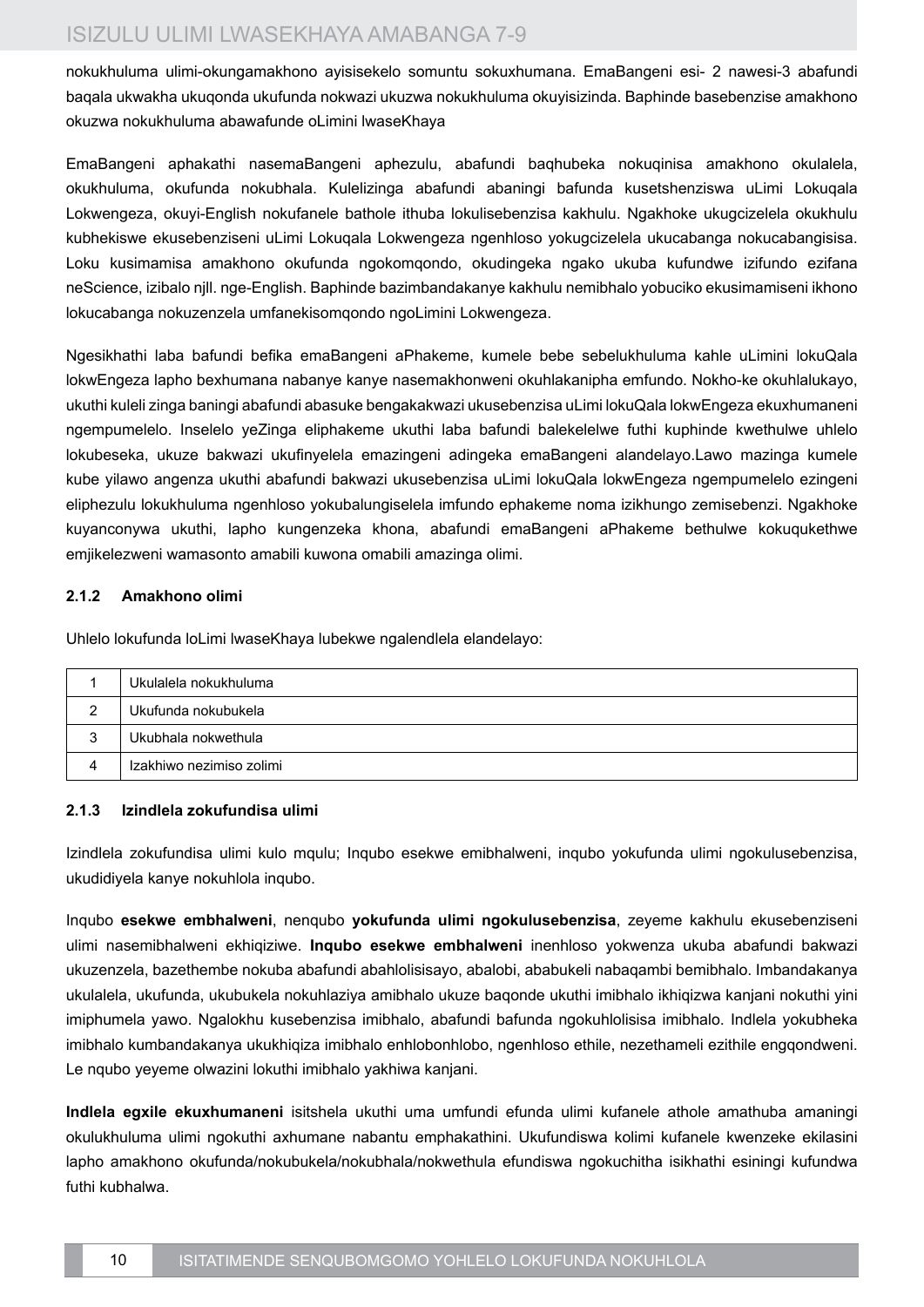Ukufundiswa kolimi kwenzeka ngendlela ehlanganisile, lapho uthisha eba yisibonelo eveza amakhono akhe amahle okufundisa, abafundi banikwa amathuba okuziqeqesha emakhonweni ayiwo/afanele emaqenjini ngaphambi kokuba bakwazi ukuzisebenzisela wona la makhono ngokwabo. Ukwakheka kwesifundo ngasinye kufanele kube yiloko okumbandakanya bonke abafundi ekilasini ngaphambi kokuthi baye emaqenjini ukuze baveze amakhono abo ngamunye.

**Indlela yokufundisa ulimi ngokulandela inqubo ethile** isetshenziswa uma abafundi bekhiqiza imibhalo ebhaliwe. Abafundi bazimbandakanye ezigabeni ezihlukene zokulalela, ukukhuluma, ukufunda, nezinqubo zokubhala. Kumele bacabange ngezethameli kanye nenhloso ngesikhathi kuqhutshekwa nokufunda. Lokhu kuzobasiza bakwazi ukuxhumana babeke nemibono yabo ngokukhululeka. Isibonelo. Ukufundiswa kokubhala akugxili emkhiqizweni kuphela, kodwa kubhekwa inhloso kanye nenqubo yokubhala. Ngesikhathi senqubo yokubhala, abafundi bafundiswa ukuhlanganisa imibono, ukucabanga ngenhloso nezethameli, ukubhala uhlaka, ukulungisa umsebenzi wabo, nokwethula osekubhaliwe, okubonakalisa ukucabanga kwabo.

#### **Izindlela zokufundisa imibhalo**

Ukufundiswa kwemibhalo kufanele kugxile ekufundiseni ukufunda ngokuqondisisa, kufaka amasu enqubo yokufunda (ukulungiselela ukufunda, ngenkathi kufundwa, emumva kokufunda).isizathu esisemqoka sokufunda imibhalo ekilasini ukuthuthukisa kubafundi uzwela ekusebenziseni ulimi ngokukhethekile, oluhluzekile, ngumqondo osobala, ngezifengo, ngezimpawu, nangokugonda okujulile ngaphezu kwanoma yini abangayifunda. Ngenkathi imibhalo yobuciko eminingi kuyindlela yokuzithokozisa, ukuhlekisa, noma ukubonisa, ababhali abazimisele babhala amanoveli, imidlalo nezinkondlo ngoba banemibono, imicabango nezinto, imigomo, imfundiso nenkolelo abafuna ukwabelana noma ukuyibonisa abafundi babo.ukusebenza kwemicabango yabo yolimi kuyindlela eyengeziwe yokubonisa, gcizelela, nokugqamisa imibono yabo.

Ukufundisa imibhalo akulula, kodwa ngeke kwenzeka ngaphandle kobubona, imicabango nencasiselo ethembekile nokuphawula kwabafundi ngokwabo.ngaphandle ke uma befunda ukuthi baqonde imibhalo yobuciko ngokwabo, abangekafundi kakhulu ngayo. Othisha kufanele bazame ukuzikhuza ekusebenziseni incasiselo nemibono yabo yemibhalo yobuciko, abavumele abafundi ukuthi babambe iqhaza ngokwamukelekile. Incasiselo akungabi ukuthi ilungile noma ayilungile, ngaloko ke kuwukufuna okwakha umqondo kofundayo.

Izindlela ezingcono zokuhlangabezana nokufundisa imibhalo zingafaka ezinye noma zonke lezi ezilandelayo.

- Yenza yonke imizamo ufunde imibhalo eminingi okungenzeka ekilasini ngaphandle kokuyeka wenze omunye umsebenzi.lokhu akumele kuthathe ngaphezu kwamasonto amabili.kusemqoka ukuthi abafundi babe nombono ocacile wokwenzekayo ezingeni eliyisisekelo sombhalo. Ukuthatha isikhathi eside ufunda umbhalo kulimaza ukuqonda okucacile komugqa noma isisinda esilandayo. Amanye amakilasi angafunda imibhalo ngaphandle kwalokho kwesekwa. Lokho kufanele kugqugquzelwe. Ubunkondlo kufanele bufundiswe hhayi izinkondlo.Makufundwe kaningi okungenzeka bese uqinisekisa ukuthi abafundi bayazibhala izinkondlo.
- Ukuhumusha kumqondo osobala kuwumsebenzi ofuneka ezingeni lasenyuvesi, ngakho ke abafundi kulesisigaba akudingeki bafunde ukuhumusha okusezingeni elihambele phambili, ngakho ke inhloso yokufundisa imibhalo yobuciko ukukhombisa abafundi ukuthi lungasetshenziswa kanjani ulimi lwabo lwasekhaya ngobuhlakani, ukukhalipha, umcabango nangamandla okulandela umkhondo.lokhu kuchaza ukubhekisisa indlela umbhalo owenziwe ngayo, kwashintshwa kanjani ubuqiniso bawo, nokuhlelwa kabusha ukucacisa nokugcizelela okushiwoyo. Umsebenzi onjalo ungafaka ukuhlola ubukhona noma ukungabikho bokuzicabangela emqondweni, kuwumcabango onjani okhethwe umbhali nokuthi kungani, izakhiwo zemisho nezigaba, noma uhlaka lwenkondlo, ukukhethwa kwamagama, umqodo oqhubekayo wombhalo,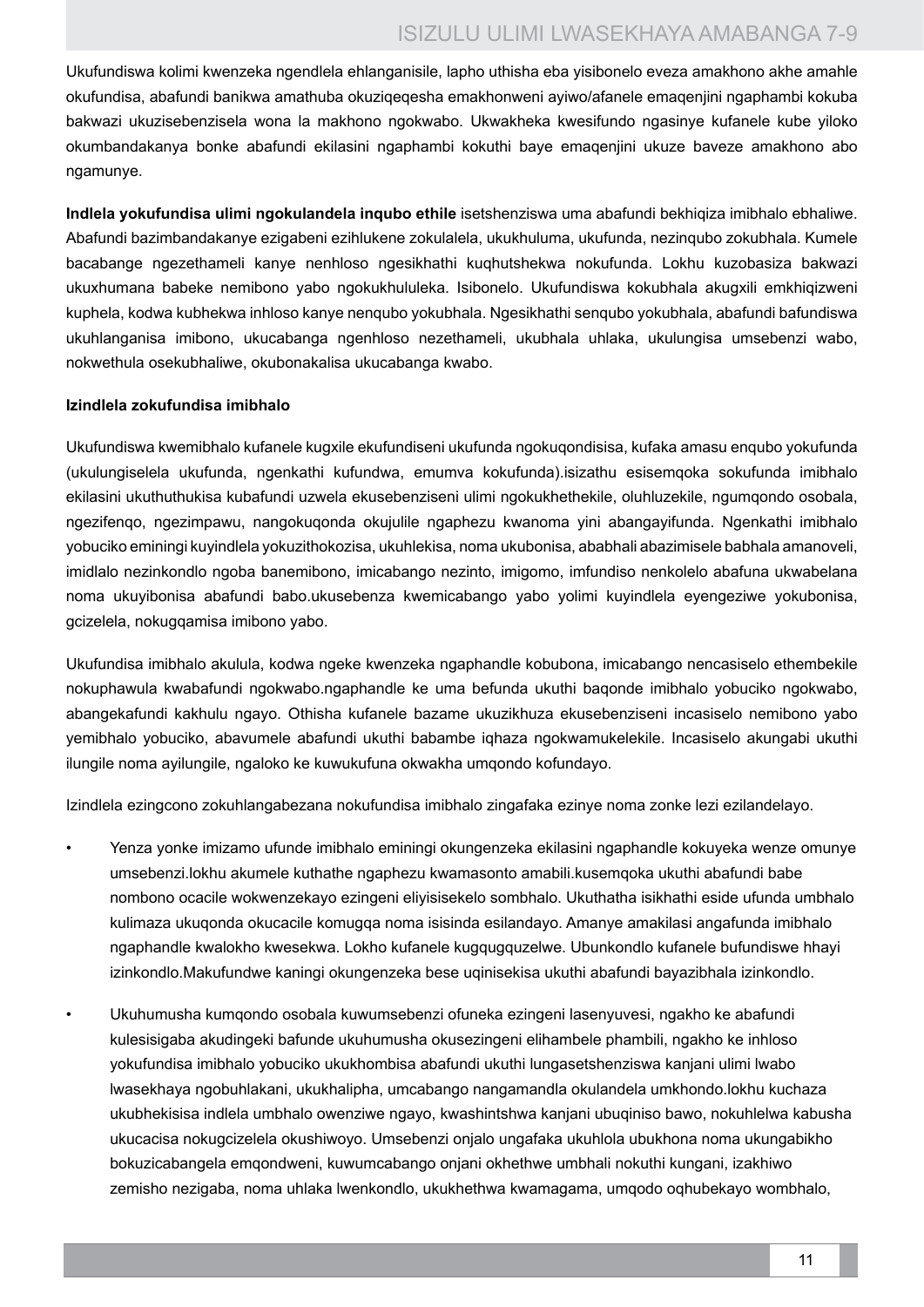ukusetshenziswa kwezimpawu, umsindo nombala lapho kufanele, omningi walomsebenzi kufanele usekelwe embhalweni, kodwa ukuhlaziywa komugqa ngomugqa kwanoma imuphi umbhalo kuyabuchitha ubuhlakani bawo.

- Imibhalo yokuziqambela kufanele inamatheliswe kakhulu kwisifundo sanoma imuphi umbhalo wobuciko. imisebenzi ebhalwayo edinga ukuqonda kakhulu kombhalo ofundwayo ingaqinisa ekubeni usizo olukhulu ekufinyeleleni emazingeni okwazisa ukuqamba engxenyeni yabafundi. Ingxoxo yekilasi ingaba nezithelo uma nje wonke umfundi embandakanyiwe. Kepha ingxoxo yekilasi eholela emsebenzini wokubhala obhalwayo unikeza inhloso ecacile futhi zibe nomphumela.
- Ekugcineni, kubalulekile ukukhomba ukuthi imibhalo ayive ingezimpendulo ezilungile/eziyizo: umbhalo uwonke uchaza okuthile, hhayi nje izingxenye ezithile, ukufundwa okulungile kombhalo kuhlanganisa ukuhumusheka kombhalo wonke, ukuqamba, ubuwona, nokwenziwa ngokuhlola.

Ezinye izindlela imibhalo engahlanganiswa ngayo nokufundiswa kwesifundo sokuqondisisa nokuqonda izimpawu ezisemqoka zemibhalo **ihlelo lezikhathi zemilando, umbhali, indikimba nezinhlobo zemibhalo.**lezi zindlela zingahlanganiswa.

Kwindlela **yehlelo lezikhathi zemilando** abafundi bangacwaninga bahlanganise isikhathi semibhalo nezigameko zomlando ngesikhathi esisodwa abanqunyelwe sona.

**Kwindlela yombhali**, abafundi bangazimbhandakanya esifundweni esibanzi nesijulile sombhali kakhulu kubunkondlo bangahlanganisa izinkondlo zakhe nenkathi ethize yomlando.

**Kwindlela yendikimba** abafundi bangabheka izindikimba ezinjengo- bulungiswa, impumelelo, uthado, njll. Kuzinhlobo eziningi zezinkondlo noma izinhlobo zemibhalo ehlukene bakuhlobanise nezigameko zangempela zempilo. Bangenza izinqumo ngokwenziwa balingisi babuye benze izethulo ngendikimba.

Okumayelana **nendlela yezinhlobo zemibhalo**, abafundi bangahlela, baqhathanise nokwehluka izinhlobo ezihlukene yezinhlobo zemibhalo isib. umehluko phakathi kwezizinda kwinoveli/indaba emfishane/umdlalo/inganekwane.

#### **Inqubo yokufundisa ukusetshenziswa kolimi**

Ukufundiswa kwezakhiwo zolimi kufanele kugxile ekutheni lusetshenziswa kanjani ulimi nokuthi kungenziwa njani ngolimi isib. uwenza kanjani umqondo, ubhekana kanjani nezinkinga nothando, umthelela kubangani nosebenzisana nabo, nokuthi ungayakha kanjani impilo enhlalweni enothile.ukufundiswa kwezakhiwo zolimi kumele kube indlela yokwenza izinto zenzeke.

Ukufundiswa kwezakhiwo zolimi/izakhiwo zohlelo lolimi kufanele zisekelwe embhalweni, nasekuhlanganiseni nasekuxhumaneni.

Lemigomo elandelayo kufanele ifakwe emcabangweni/ibhekelelwe uma kufundiswa izakhiwo zolimi:

- Uhlelo lolimi kumele lufindiselwe ukwakha imibhalo engqikithini ekuyo- ngamanye amagama, kumayelana, nolimi langempela.
- Ukusetshenziswa kohlelo lolimi akumele kubekelwe umgomo wokuhlaziya imisho ezimele-kufanele ichaze indlela imisho ehlelwe ngayo ukwakha umbhalo ophelele njenge- zindaba, ama-eseyi, izincwadi, imibiko efundwa futhi ibhalwe ngabafundi esikoleni.
	- Ukusetshenziswa kwezinto zoqobo njenge- nkulumo yababili, inhlolokhono, kufanele kugqugquzelwe.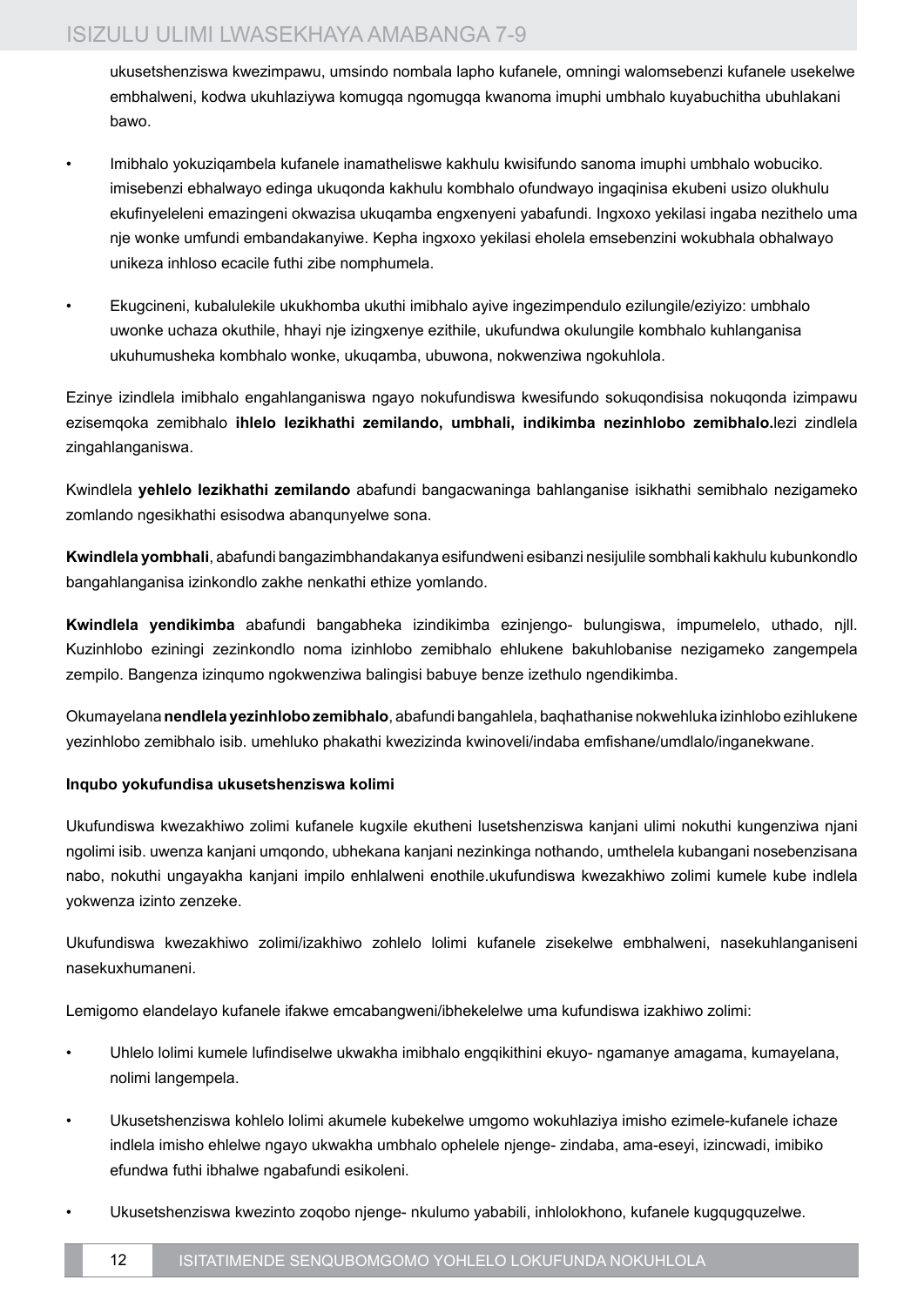- Xhumanisa izakhiwo zolimi nemisebenzi yokusetshenziswa kolimi ezimweni ezihlukene zenhlalo, isib. Ukuzwakalisa imicabango nemizwa yakho, ukwethula abantu, ukukhuluma noma ukubika ngezinto, iminyakazo, izigameko noma abantu bendawo, enkathini edlule noma ezayo, ukwenza izicelo, ukubeka imibono, ukunikeza ukudla noma isiphuzo nokwamukela noma ukwenqaba ngokuzithoba, ukunika nokulandela imiyalelo, izinto eziqhathanisekayo neziphikisanayo.
- Sebenzisa imisebenzi yasekilasini yixhumanise nezindlela zokusebenzisa ulimi, isib. inkathi edlule kwi-eseyi elandayo nokubhalwa kombiko, indlela encikile/eyamile esetshenziswa embhalweni we-eseyi ejeqezayo.
- Gxila emisebenzini eyenza umqondo. Ukwazi imithetho yohlelo lolwimi akwenzi umfundi asebenzise ulimi ngendlela ecacile nenomqondo. Okusihehayo okuphathelene nesakhiwo nemisebenzi ngaphezu kwezinga lomusho, isib. indlela abantu abasebenzisa ngayo noma nga- ulimi olukhulunywayo noma ulimi olubhaliwe (umbhalo) ngendlela ecacile elandelanayo neyenza umqondo.

#### **2.2 UKWABIWA KWESIKHATHI SOLIMI LWASEKHAYA**

Isikhathi sokufundisa uLimi Lwasekhaya kanye noLimi Lokuqala Lokwengeza amahora ama-4 nama-5 ngokulandelana ngesonto njengoba kunqunyiwe kwiNqubomgomo.ngakho ke emaBangeni Aphezulu, kuyanconywa ukuthi amahora ama-5 abelwe ulimi lokufunda nokufundisa bese namahora ama-4 olunye ulimi oluphoqayo.izikole esisebenzisa uLimi Lokuqala Lokwengeza njengolimi lokufunda nokufundisa kufanele zilwabele amahora ama-5.

Konke okuqukethwe wulimi kufundiswa emjikelezweni wamasonto ama-2 (amahora ayi-10 (8)). **Othisha abaphoqelekile ukuthi balandele lomzungezo kodwa kumele baqiniseke ukuthi amakhono olimi, ikakhulu ukufunda nokubhala kuyafundelwa.** Ukwabiwa kwesikhathi kwamakhono olimi ahlukene emaBangeni lesi-7-9 ngamasonto angama- 36. Amasonto amane ngawokuhlola- amabili awesivivinyo samaphakathi nonyaka amanye amabili wesivivinyo sokuphela konyaka.

Uhlelo lwesikhathi sokufundisa kufanele lwenze umhlinzeko wamaphiriyodi amabili aqhubekayo ngesonto. Emjikelezweni wamasonto amabili kuyanconywa ukuthi isikhathi sokufundisa amakhono olimi sabiwe ngale ndlela elandelayo:

| <b>AMAKHONO</b>                                                                                                                                                                                                                                                                                                                | UKWABIWA KWESIKHATHI EMJIKELEZWNI WAMASONTO AMABILI (AMAHORA)                                                                        |                      |                      |
|--------------------------------------------------------------------------------------------------------------------------------------------------------------------------------------------------------------------------------------------------------------------------------------------------------------------------------|--------------------------------------------------------------------------------------------------------------------------------------|----------------------|----------------------|
|                                                                                                                                                                                                                                                                                                                                | <b>IBANGA LESI-7</b>                                                                                                                 | <b>IBANGA LESI-8</b> | <b>IBANGA LESI-9</b> |
| *ukulalela nokukhuluma<br>(Okukhulunywayo)                                                                                                                                                                                                                                                                                     | Amahora ama-2                                                                                                                        |                      |                      |
| *ukufunda nokubukela                                                                                                                                                                                                                                                                                                           | Amahora ama-3 nemizuzu engama-30 (ihora eli-1 imizuzu- 45 yesifundo sokuqondisisa ne-<br>ihora eli-1 imizuzu- 45 yemibhalo yobuciko) |                      |                      |
| *ukubhala nokwethula                                                                                                                                                                                                                                                                                                           | Amahora ama-3 imizuzu-30 min                                                                                                         |                      |                      |
| Izakhiwo nezimiso zolimi                                                                                                                                                                                                                                                                                                       | Ihora eli-1                                                                                                                          |                      |                      |
| *Izakhiwo nezimiso zolimi nokusetshenziswa kwazo kudidiyelwe kulezi zikhathi zokufundisa<br>ezabelwe lamakhono amane olimi. Kunesikhathi esabelwe ukuzilolonga okuhlelekile.amakhono<br>okucabanga nokwenza umqondo adidiyelwe kumakhono namasu adingekayo okulalela<br>nokukhuluma, ukufunda nokubukela, ukubhala nokwethula. |                                                                                                                                      |                      |                      |

#### **Isikhathi esinconyiwe soLimi lokufunda nokufundisa**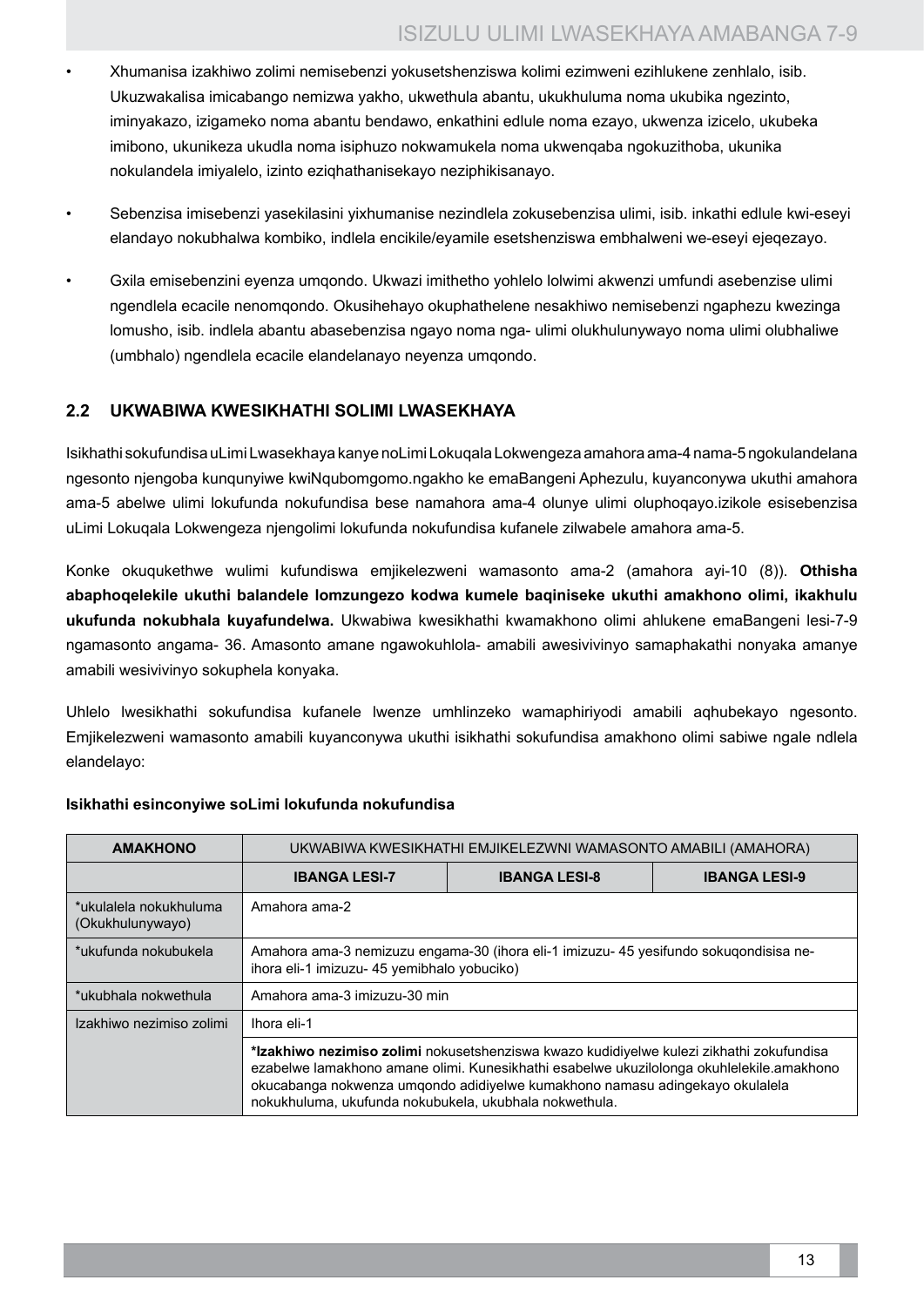#### **Isikhathi esinconyiwe solunye uLimi oluphoqayo**

| <b>AMAKHONO</b>                            | UKWABIWA KWESIKHATHI EMJIKELEZWENI WAMASONTO AMABILI (AMAHORA)                                   |                                                                                                                                                                                                                                                                        |  |
|--------------------------------------------|--------------------------------------------------------------------------------------------------|------------------------------------------------------------------------------------------------------------------------------------------------------------------------------------------------------------------------------------------------------------------------|--|
|                                            | <b>IBANGA LESI-8</b><br><b>IBANGA LESI-9</b><br><b>IBANGA LESI-7</b>                             |                                                                                                                                                                                                                                                                        |  |
| *ukulalela nokukhuluma<br>(Okukhulunywayo) | Amahora ama-2                                                                                    |                                                                                                                                                                                                                                                                        |  |
| *ukufunda nokubukela                       | Amahora ama-3                                                                                    |                                                                                                                                                                                                                                                                        |  |
|                                            | (ihora eli-1 imizuzu- 30 yesifundo sokuqondisisa ne- ihora eli-1 imizuzu- 30 yemibhalo yobuciko) |                                                                                                                                                                                                                                                                        |  |
| *ukubhala nokwethula                       | Amahora ama-2                                                                                    |                                                                                                                                                                                                                                                                        |  |
|                                            |                                                                                                  | Ihora eli-1                                                                                                                                                                                                                                                            |  |
| Izakhiwo nezimiso zolimi                   | nokukhuluma, ukufunda nokubukela, ukubhala nokwethula.                                           | *Izakhiwo nezimiso zolimi nokusetshenziswa kwazo kudidiyelwe kulezi zikhathi zokufundisa<br>ezabelwe lamakhono amane olimi. Kunesikhathi esabelwe ukuzilolonga okuhlelekile.amak-<br>hono okucabanga nokwenza umqondo adidiyelwe kumakhono namasu adingekayo okulalela |  |

#### **2.3 IZINSIZA ZOKUFUNDA NOKUFUNDISA**

Abafundi kufanele babe nalokhu okulandelayo ukufunda uLimi lwasEkhaya emaBangeni 7 – 9:

| AMABANGA 7-9                                                          |  |  |
|-----------------------------------------------------------------------|--|--|
| IZINSIZA EZIQONDENE NGQO NILIMI                                       |  |  |
| Izincwadi ezihlelelwe ulimi - incwadi ehola uthisha nencwadi yomfundi |  |  |
| Inoveli                                                               |  |  |
| Izindaba ezimfishane                                                  |  |  |
| izinganekwane                                                         |  |  |
| Imidlalo                                                              |  |  |
| izinkondlo                                                            |  |  |
| isichazamazwi                                                         |  |  |
| IZINSIZA ZEMITHOMBO YABEZINDABA                                       |  |  |
| Amaphephandaba                                                        |  |  |
| Amaphephabhuku                                                        |  |  |
| Izinkulumo zomsakazo/imidlalo                                         |  |  |
| Imibukiso yamabonakude/umdlalo/izinhlelo ezikhuluma ngokwenzekayo     |  |  |

Othisha abafundisa ulimi Lwasekhaya kufanele babe nalokhu:

- a) IsiTatimende seNqubomgomo yoHlelo lweziFundo nokuHlola.
- b) iNqubomgomo yokuFundisa iziLimi
- c) Incwadi ehlelelwe ukusetshenziswa ngabafundi kanye nezincwadi zezinsiza mayelana nomsebenzi owengezelelwe.
- d) Isichazamazwi (esilimi-lunye, esilimi-mbili, esilimi-ningi nethesorasi)
- e) Izincwadi zemibhalo ezinhlobonhlobo ezihlelelwe ukufunda
- f) Izinhlobonhlobo zemibhalo yabezindaba: amaphephandaba, amaphephabhuku, amabrosha, njll.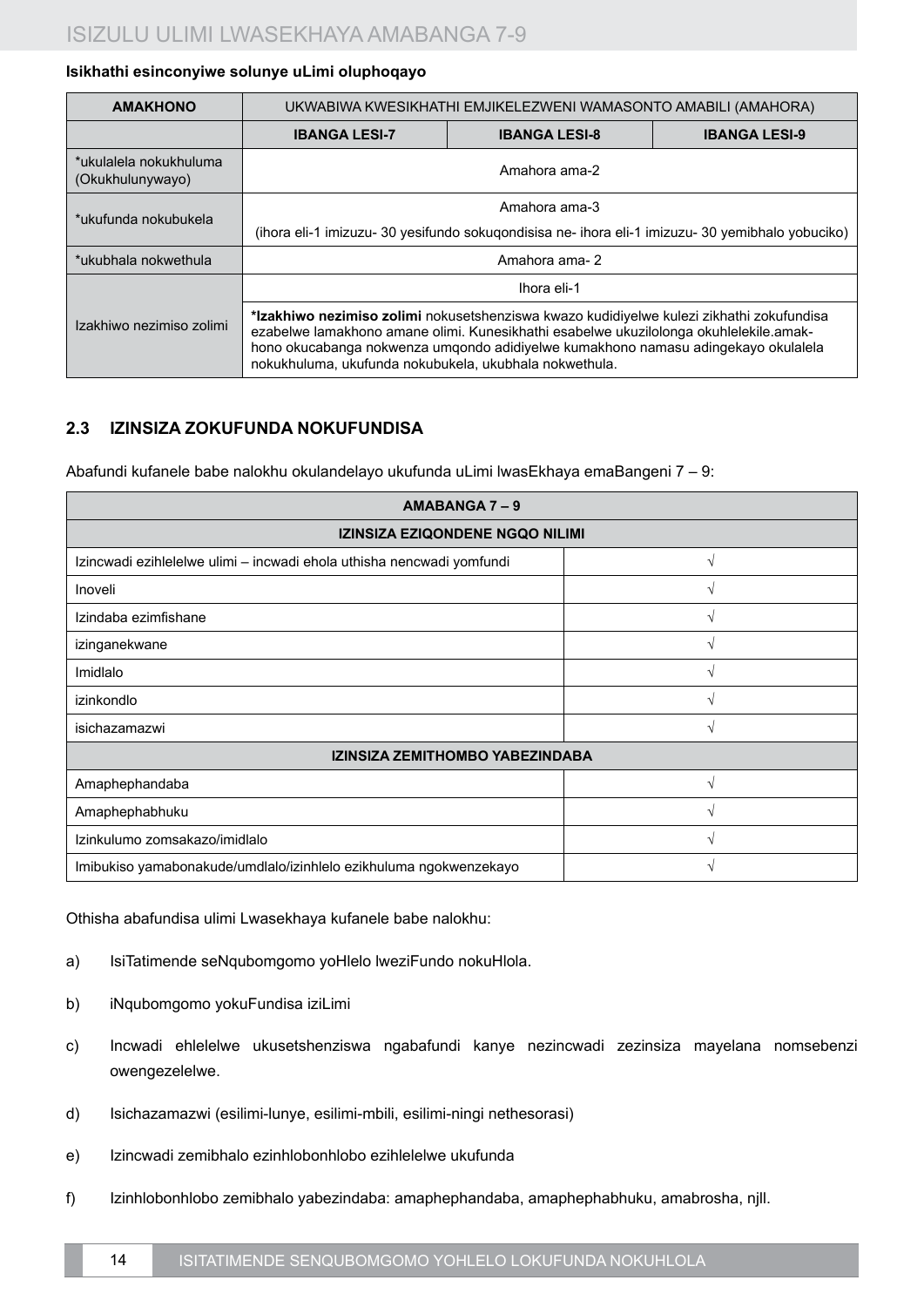- g) Ukukwazi ukuthola izinsizakufunda ezibonakalayo/ezizwakalayo ezingasetshenziswa ekilasini
- h) Eminye imithombo yabezindaba (izinhlobo ezehlukene zamaphephandaba, amaphephabhuku namabhurosha)

#### **Izinsizakufundisa zasekilasini**

- a) Izinhlobo ezehlukene zemibhalo ukuhlelela wonke amazinga okufunda, isib. iqoqo lezincwadi zokufunda ezinemibhalo efanele izinga ngalinye ekilasini.
- b) Izinhlobonhlobo zemibhalo yabezindaba: amaphephandaba, amaphephabhuku, iziqeshana zokukhangisa, amaphosta, izaziso, njll.
- c) Izinsiza ezilalelwayo nezibukwayo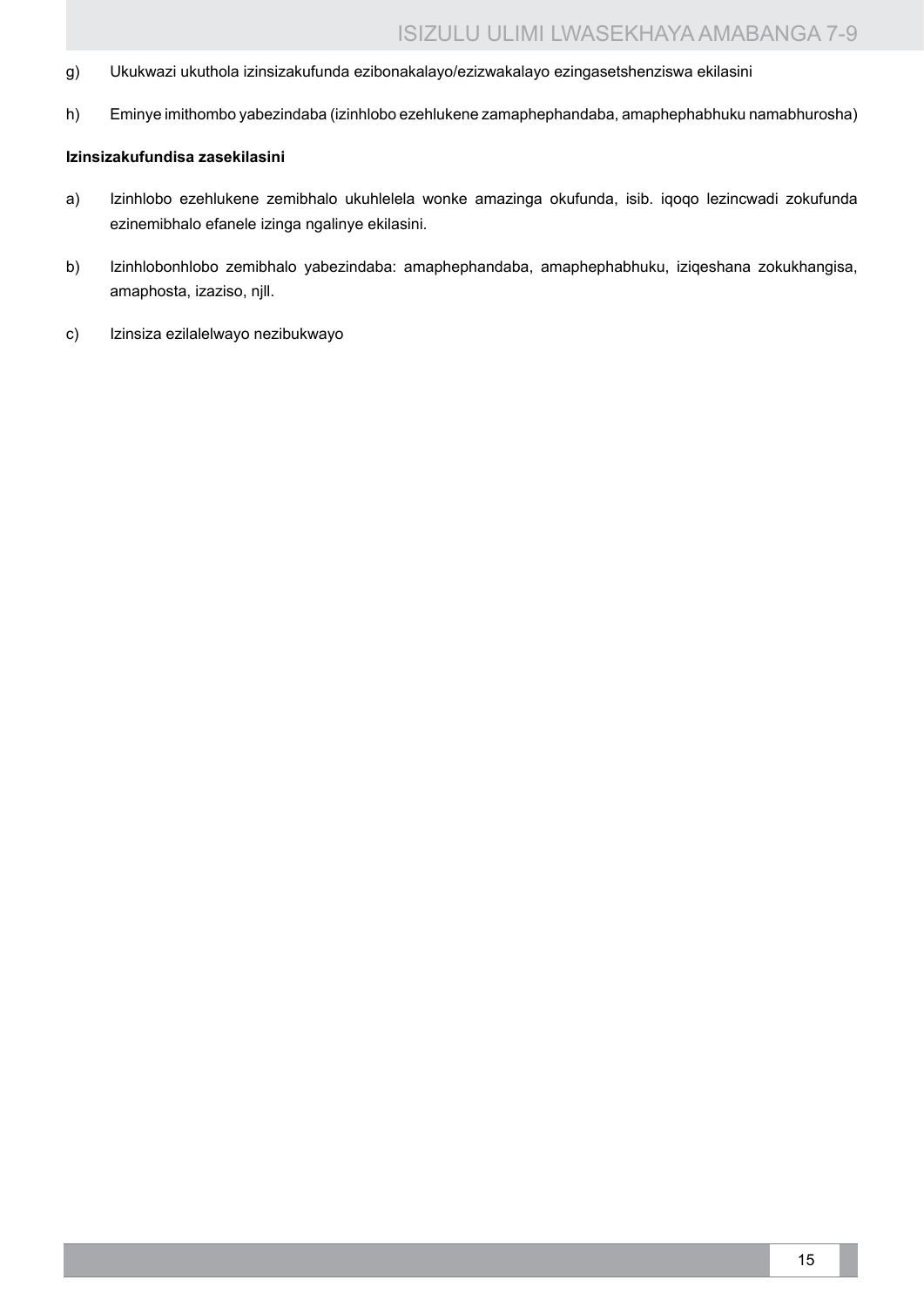## Ingxenye yesi-3: uhlelo lokufundisa oluqukethwe lwamakhono olimi

### **3.1 Ukubuka kafuphi amakhono olimi – inqubo namasu emibhalo eyehlukene kanye nobude**

#### **3.1.1 Ukulalela nokukhuluma**

**Ukulalela nokukhuluma** ngamakhono ahlukene kodwa angakwazi ukuzimele, elinye lincike kwelinye. Womabili la makhono ethulwa ngohlelo olungamiselwe migomo ekilasini, abafundi bathola ulwazi bese beyaluxoxa.. Amakhono okulalela nokucophelela asiza abafundi ukuthola okungamagugu nendlela yokubuka izinto eziqukethwe embhalweni kanye nokufaka nezinselele nolimi olukhohlisayo. Kukhona izinhlobo zokulalela ezimiselwe imigomo, isib. Inkulumompikiswano, isidingo sokuqaphela umyalelo. Ukulalela nokukhuluma okumiselwe imigomo nokungamiselwe migomo kudidiyelwa nokufunda, nokubhala kanye nokusetshenziswa kolimi, kanti ukukhuluma kunganika imbhalo abhaliwe uhlobo lokukhulunywayo (isib. ukufunda kuzwakale).

#### **Inqubo yokulalela kanye namasu**

Ukulalela imiyalelo kungambandakanya ukusebenzisa izingxenye zenqubo yokulalela. Lona umsebenzi onezinyathelo ezintathu ezenza amasu okulalela ngokuzimele, ukuhumusha amazwi nokuqonda inkulumo kanye nokunye okulalelwayo. Akuwona wonke AmaBanga enqubo yokulalela azosetshenziswa kuyo yonke imicimbi. Isibonelo, uma abafundi bezolalela incazelo eqoshiwe bazodinga umsebenzi **wokulungiselela ukulalela** ozobaqwashisa esidingweni sokulalela ngokucophelela kanye nokukwazi ukuyamanisa lolo lwazi nalolo abanalo empilweni yabo. Imisebenzi **yokulalela** ibasiza ekukhumbuleni imininingwane nokuhlaziya umbiko oqukethwe inkulumo. **Ngemva kokulalela** kungambandakanya abafundi ukuthi baphendule kulokho abakuzwile ngenkathi bexoxa.

Ukulalelela ukuqondisisa ngokujwayelekile ukumbandakanya imisebenzi kanye nokuhlola ukulalela ngokuqondisisa kunikeza ithuba lokufundisa abafundi ukuthi kulalelwa kanjani.

**Ukulungiselela ukulalela** kwethula abafundi ezimweni zokulalela. Kubavumela ukuba bavuselele ulwazi lwabo lwakudala ngesihloko, nokulungiselela ukulalela

- Kuvuselelwa/kukhuthazwe ukwendulela ulwazi ukulungiselela ukulalela
- Ukuqagela ukuthi umbhalo umayelana nani ngokubuka isihloko
- Ukusebenza ngolwazimagama awumongo angajwayelekile kubafundi
- Uthisha angakha imibuzo ukulungiselela ukulalela ukuze abafundi bagxile ekulaleleni
- Abafundi kufanelel babe nemizimba ekulungele ukufunda, isibonelo, ukuthatha amanothi ngepepha nepensela

**Ngesikhathi sokulalela** – ukubuza, ukukhumbula, ukufanisa, ukuthatha amanothi, ukuhumusha

- Ukuhlaziya
	- umyalezo,
	- isikhulumi kanve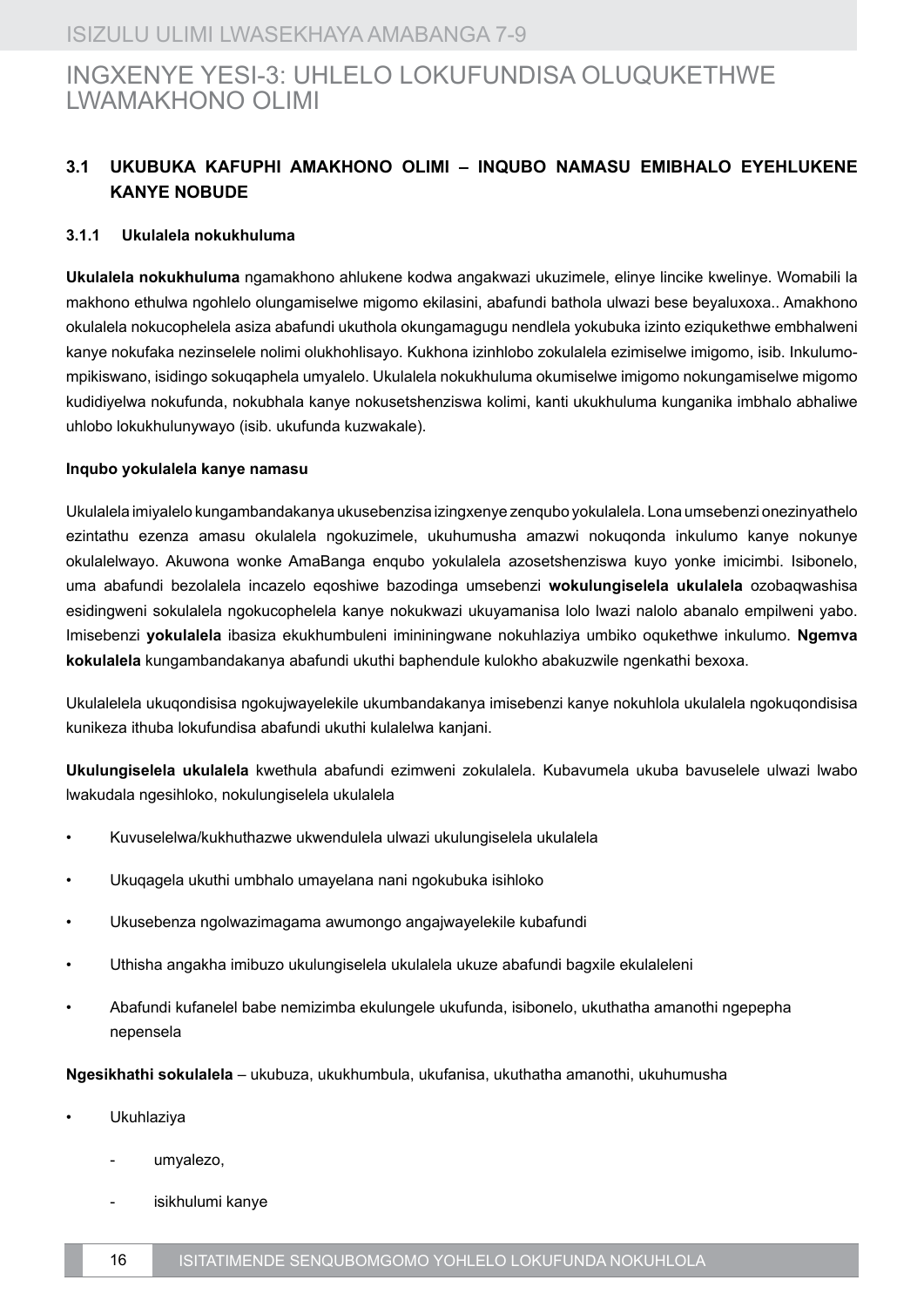- ubufakazi besikhulumi.
- Ukuxhumanisa ngokomqondo.
- Ukuthola incazelo.
- Ukubuza imibuzo.
- ukucabanga kanye nendlela esiveza ngayo imizwa yaso
- Bayabuyekeza baphinde bahlolisise lokho abakuzwile

*Ngemuva kokulalela* Kubuzwa imibuzo ngabakwaziyo abafundi.

- Ukubuza imibuzo
- bakhuluma ngalokhu okwethulwe isikhulumi
- Ukubuyekeza amanothi
- baxoxa kafuphi ngobekwethulwa
- Ukudlulisela ulwazi lokukhulunywayo kuya kokubhalwayo, isib. kusetshenziswa imibhalo efakelwa emdwebeni
- Ukuhlola kanye nokuhlaziya ngokucubungula loko abakuzwile
- Ukuhlela imiqondo emisha yemiyalelo ngolwazi oludala
- Ukwenza isiphetho; ukuhlola; ukunikeza umbono; ukuphendula ngokucubungula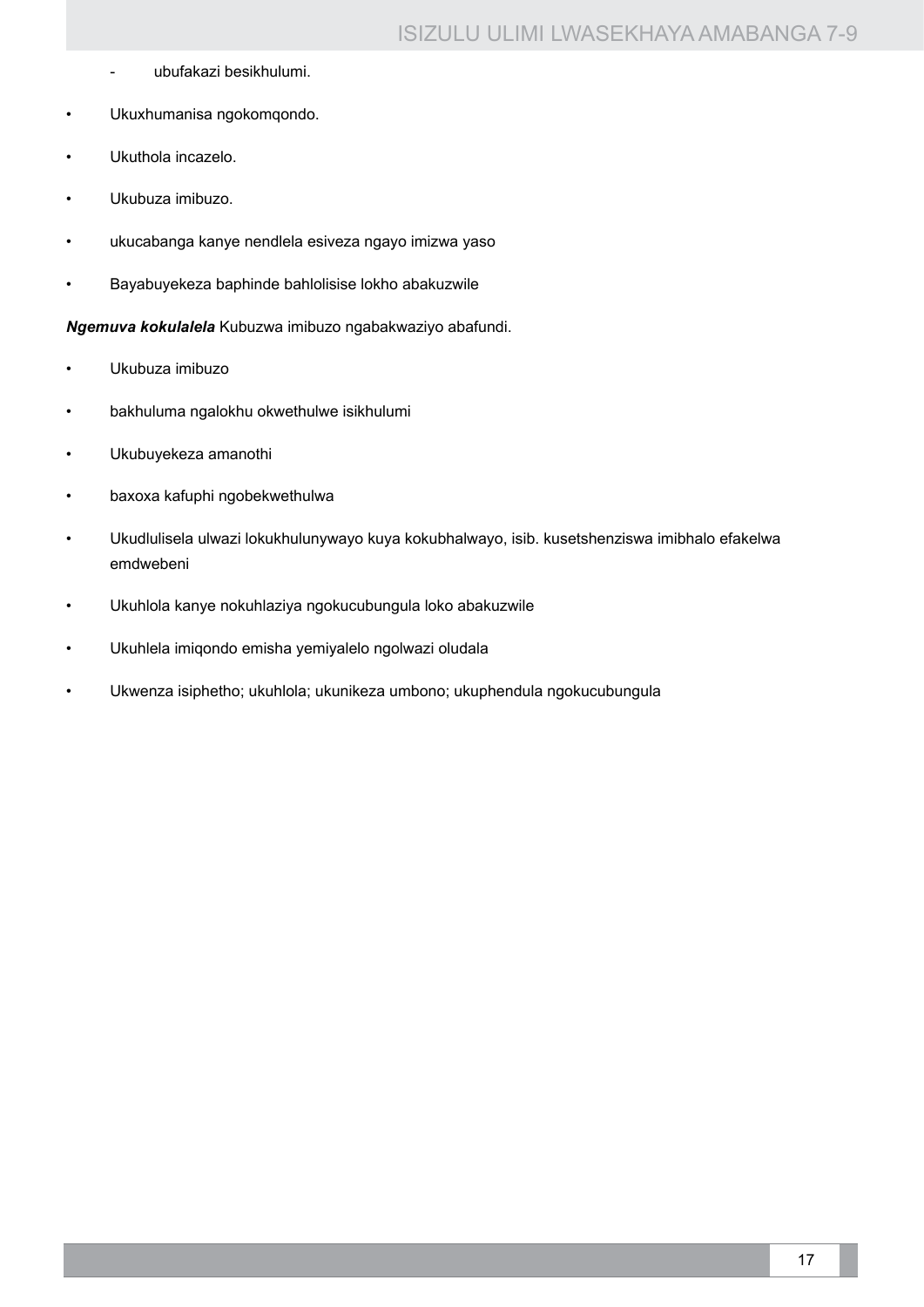| IZINHLOBO EZEHLUKENE ZOKULALELA                     |                                                                                                                                                                                                                                                                                                                                                                                                                                                                                                                                                                                                                                                                                                                                |  |
|-----------------------------------------------------|--------------------------------------------------------------------------------------------------------------------------------------------------------------------------------------------------------------------------------------------------------------------------------------------------------------------------------------------------------------------------------------------------------------------------------------------------------------------------------------------------------------------------------------------------------------------------------------------------------------------------------------------------------------------------------------------------------------------------------|--|
| Ukulalela umyalelo<br>okhethekile                   | Emhlabeni wonke jikelele abantu abalalelayo yibona abakwazi ukunikeza izimpendulo eziphusile<br>kunalabo abezwayo nje. Njengoba umhlaba sewaphathwa ubuchwepheshe obuningi obuveza<br>imisindo, umculo kanye nokunye, ukuzinikela ekulaleleni kubaluleke kakhulu. Okuningi<br>okubhalwe ngezansi, okuvela ngamazinga ehlukene ngokwenqubo yokulalela ebhalwe ngenhla,<br>kakujwayelekile kubafundi abakuleli banga, nothisha kumele basebenzise lokhu ababona ukuthi<br>abafundi babo bakudinga kakhulu.                                                                                                                                                                                                                       |  |
|                                                     | · Ukuqubula ulwazi lwaphambilini ngaphambi kokulalela                                                                                                                                                                                                                                                                                                                                                                                                                                                                                                                                                                                                                                                                          |  |
|                                                     | • Ukuqinisekisa inhloso yesikhulumi                                                                                                                                                                                                                                                                                                                                                                                                                                                                                                                                                                                                                                                                                            |  |
|                                                     | · Ukuzinikela ngokugcwele ekulaleleni ukhombise intshisekelo                                                                                                                                                                                                                                                                                                                                                                                                                                                                                                                                                                                                                                                                   |  |
|                                                     | • Ukuhlwaya incazelo                                                                                                                                                                                                                                                                                                                                                                                                                                                                                                                                                                                                                                                                                                           |  |
|                                                     | • Ukubheka ukuqonda kwakho umyalezo ngokuxhumanisa, ngokwenza nokugcizelela<br>ukuqagula, ukwenza, okuqondiswayo, ngokulinganisa kanye nokujeqeza emuva                                                                                                                                                                                                                                                                                                                                                                                                                                                                                                                                                                        |  |
|                                                     | • ukuphinda okushiwoyo ngamagama akho, ukuphinda uxoxe okushiwoyo, ukuchaza.                                                                                                                                                                                                                                                                                                                                                                                                                                                                                                                                                                                                                                                   |  |
|                                                     | • Ukuqonda umyalezo wesikhulumi                                                                                                                                                                                                                                                                                                                                                                                                                                                                                                                                                                                                                                                                                                |  |
|                                                     | · Ukuqaphela isimo somqondo kanye nencazelo yamagama                                                                                                                                                                                                                                                                                                                                                                                                                                                                                                                                                                                                                                                                           |  |
|                                                     | · Ukubona, ukuhlaziya kanye nokuhlolisisa imiyalezo.                                                                                                                                                                                                                                                                                                                                                                                                                                                                                                                                                                                                                                                                           |  |
|                                                     | · Ukuqonda umyalelo, inkombandlela kanye nendlela yokwenza                                                                                                                                                                                                                                                                                                                                                                                                                                                                                                                                                                                                                                                                     |  |
|                                                     | · Ukwazi ukubona imibonongqangi kanye nemibono esekelayo.                                                                                                                                                                                                                                                                                                                                                                                                                                                                                                                                                                                                                                                                      |  |
|                                                     | • Ukuqhuba ulwazi ngoku: qhathanisa, hlonipha imiyalelo, gcwalisa ezikhaleni, thola umehluko,<br>beka uphawu, dlulisela ulwazi, landelanisa, qhathanisa, hlaziya incazelo                                                                                                                                                                                                                                                                                                                                                                                                                                                                                                                                                      |  |
|                                                     | · Ukulandela kokwethuliwe ngoku: phendula imibuzo, buyekeza amanothi, hlobanisa imibono,<br>fingqa, cacisa, buyekeza, khuluma noma ngokubhala                                                                                                                                                                                                                                                                                                                                                                                                                                                                                                                                                                                  |  |
| <b>Ukulalela</b>                                    | • Ukuphinde axoxe indaba                                                                                                                                                                                                                                                                                                                                                                                                                                                                                                                                                                                                                                                                                                       |  |
| ngokuqondisisa kanye<br>ukukhuluma                  | • Ukukhumbula imininingwane embhalweni                                                                                                                                                                                                                                                                                                                                                                                                                                                                                                                                                                                                                                                                                         |  |
|                                                     | • Ukuphinde ubheke okungamagugu nomyalezo embhalweni                                                                                                                                                                                                                                                                                                                                                                                                                                                                                                                                                                                                                                                                           |  |
|                                                     | • Ukuphinde ubheke imicabango engashintshi nechemile                                                                                                                                                                                                                                                                                                                                                                                                                                                                                                                                                                                                                                                                           |  |
|                                                     | • Ukuxoxa ngabalingiswa, uhlaka kanye nesizinda                                                                                                                                                                                                                                                                                                                                                                                                                                                                                                                                                                                                                                                                                |  |
|                                                     | • Ukuveza imibono                                                                                                                                                                                                                                                                                                                                                                                                                                                                                                                                                                                                                                                                                                              |  |
|                                                     | $\cdot$ Ukucacisa imibuzo                                                                                                                                                                                                                                                                                                                                                                                                                                                                                                                                                                                                                                                                                                      |  |
| Ukulalela ngenhloso<br>yokuhlaziya<br>nokuhlolisisa | Yonke le nqubo ebhalwe ngezansi ziwusizo ekufundeni umbhalo wobuciko, wezikhangiso<br>nemiqulu yezepolitiki. Emva komsebenzi wokulalela, othisha bajwayele ukunikeza amathuba<br>ngokuxoxisana, kodwa-ke kuyasebenza ukuphendula lemisebenzi ibe ngeyokubhala. Nokusho<br>kafishane ngomculo ozwakala embukisweni wesithombe, isibonelo, ingasetshenziswa endabeni<br>exoxwayo ("Yini ngempela oyizwayo? Awakhe umqondo ngako."). ukukhethwa kwamagama<br>athile 'achukuluza imizwa'enkulumweni, noma ekufunda inkondlo kungahlanganiswa kwakhe<br>indikimba. Ukufakwa kwamagama aphikisanayo esitatimende salokho obekukhulunywa ngakho;<br>noma ukusetshenziswa kwamagama asenkondlweni ukuzwe amagama ezwakale ngokucacile. |  |
|                                                     | · Ukukhomba ubuye uhlaziye ulimi oluthinta imizwa isib. olukhombisa intukuthelo, ukujabula<br>oluchemile, olucwasayo noluveza inkolelo engaguquki.                                                                                                                                                                                                                                                                                                                                                                                                                                                                                                                                                                             |  |
|                                                     | • Ukwahlukanisa phakathi kokuyiko kanye nemibono                                                                                                                                                                                                                                                                                                                                                                                                                                                                                                                                                                                                                                                                               |  |
|                                                     | • Ukukhombisa ukuqaphela kanye nokuhumusha iphimbo, isivinini kanye nokusetshenziswa<br>kolimi.                                                                                                                                                                                                                                                                                                                                                                                                                                                                                                                                                                                                                                |  |
|                                                     | • Ukuphendula ubhekise esitayeleni, iphimbo nerejista kanye nokuhlolisisa kahle                                                                                                                                                                                                                                                                                                                                                                                                                                                                                                                                                                                                                                                |  |
|                                                     | • Ukuqonda ukuhleleka kahle kolwazi                                                                                                                                                                                                                                                                                                                                                                                                                                                                                                                                                                                                                                                                                            |  |
|                                                     | · Ukuthatha izinqumo kanye nokunikeza ubufakazi.                                                                                                                                                                                                                                                                                                                                                                                                                                                                                                                                                                                                                                                                               |  |
|                                                     | · Ukuqagula kanye nokucabangela imiphumela.                                                                                                                                                                                                                                                                                                                                                                                                                                                                                                                                                                                                                                                                                    |  |
|                                                     | • Ukuphendula ekusetshenzisweni kolimi, ukukhethwa kwamagama, isakhiwo kanye<br>nokuphinyiswa kwamagama.                                                                                                                                                                                                                                                                                                                                                                                                                                                                                                                                                                                                                       |  |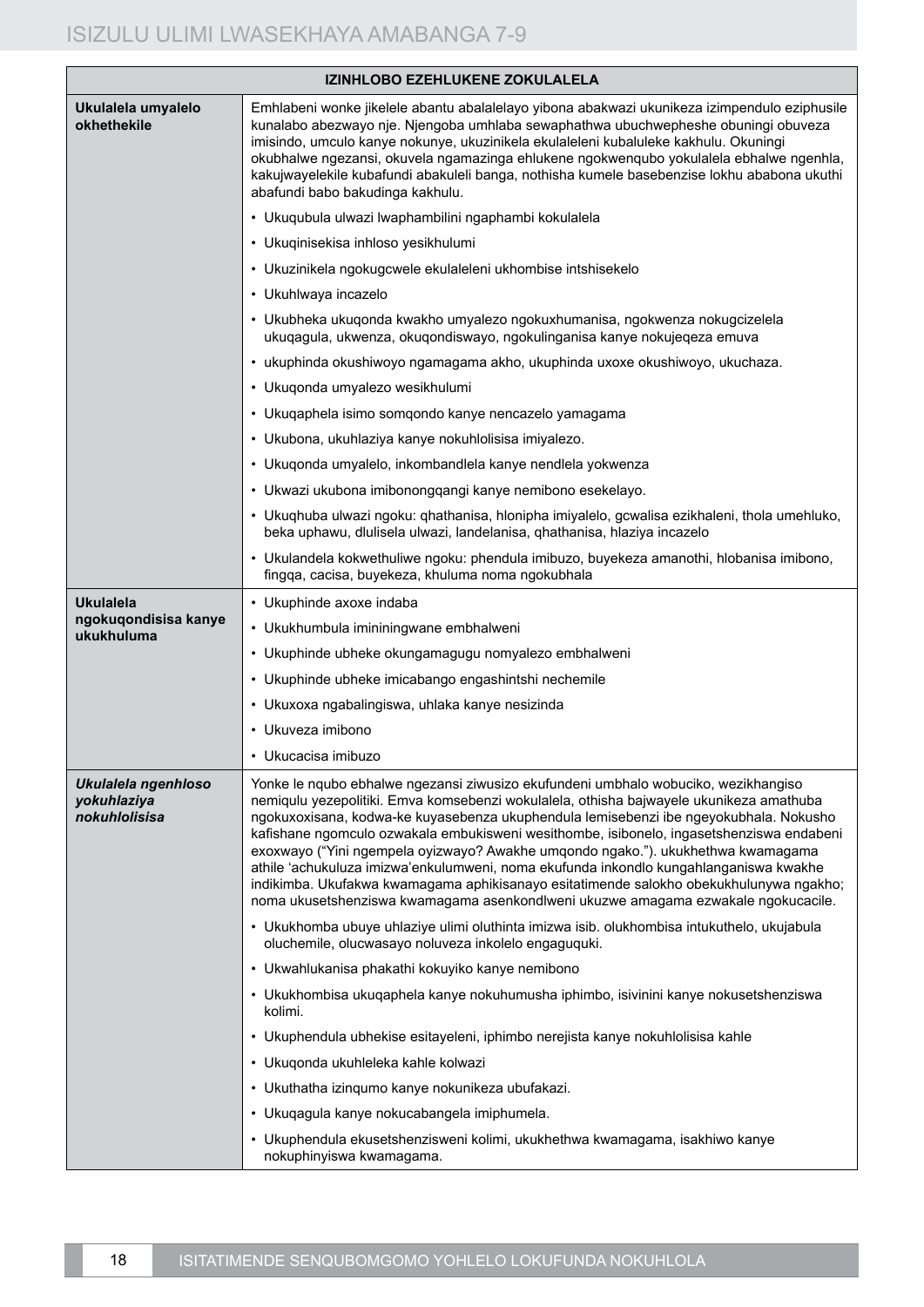| IZINHLOBO EZEHLUKENE ZOKULALELA                     |                                                                                                                                                                                                                                                                      |  |
|-----------------------------------------------------|----------------------------------------------------------------------------------------------------------------------------------------------------------------------------------------------------------------------------------------------------------------------|--|
| Ukulalela ukuze<br>uncome futhi<br>uxhumane nabanye | Lo msebenzi wokulalela usetshenziswa kakhulu uma kunenkulumompikiswano, kunokuxoxa<br>kwamaqembu kanye nezinye izakhiwo noma izimo zokuxoxisana. Ukubukela izingxenye ezithile<br>zombukiso wezithombe kungasiza ukuhlaziya izimpawu ezithile ngokohlu olulandelayo: |  |
|                                                     | • Ukuphendula ezimweni zokukhulumisana                                                                                                                                                                                                                               |  |
|                                                     | • Ukunikezelana amathuba lapho kuxoxwa.                                                                                                                                                                                                                              |  |
|                                                     | • Ukuvikela isikhundla                                                                                                                                                                                                                                               |  |
|                                                     | • Ukubuza imibuzo ukuze indaba iqhubekele phambili.                                                                                                                                                                                                                  |  |
|                                                     | • Ukuphendula uqaphela ukunyakaza komzimba, ukukhuluma ngamehlo/ngomzimba.                                                                                                                                                                                           |  |
|                                                     | Ukukhombisa ukugonda ubudlelwano phakathi kolimi kanye nesiko ngokukhombisa inhlonipho<br>yokugcinwa kwamasiko.                                                                                                                                                      |  |
|                                                     | • Ukukwazi ukubona ubuhle kanye nekhwalithi yombhalo okhulunywayo, isib. Isigqi,<br>isivinini, umthelela womsindo, imifanekisomgondo, ukusebenzisa izitho zomzimba ezithile<br>kuhambisana nombhalo                                                                  |  |
|                                                     |                                                                                                                                                                                                                                                                      |  |

#### **Ubude bombhalo ongasetshenziselwa ukulalelwa ngokuqondisisa**

| <b>UMSEBENZI</b>                                                                                                  | <b>IBANGA LESI - 7</b>                   | <b>IBANGA LESI - 8</b>                   | <b>IBANGA LESI - 9</b>                   |
|-------------------------------------------------------------------------------------------------------------------|------------------------------------------|------------------------------------------|------------------------------------------|
| Ukulalela isikhathi eside<br>ngokugondisisa imbhalo<br>isib. indaba, inhlolokhono,<br>imidlalo, imibiko yezindaba | 150-200/kufinyelele<br>emizuzwini emi-5. | 200-250/kufinyelele<br>emizuzwini emi-5. | 250-300/kufinyelele<br>emizuzwini emi-5. |
| Ukulalela isikhathi<br>esifishane ngokuqondisisa<br>imibhalo isib. izimemezelo,<br>imiyalelo, izinkomba           | 60-70 amagama/umzuzu<br>$0 - 1 - 2$      | 70-80 amagama/umzuzu<br>$0 - 1 - 2$      | 80-100 amagama/umzuzu<br>$0 - 1 - 2$     |
| Ukufunda isifundo<br>sokugondisisa/ukufunda<br>ngokuqaphelisisa umbhalo                                           | 150-200 amagama                          | 200-250 amagama                          | 250-300 amagama                          |

#### **Ukukhuluma**

Uma abafundi bengaqeda leli banga lemfundo yabo sebekwazi ukukhuluma kalula, belunge kahle, bangabe bazuze okubaluleke kakhulu ezimpilweni zabo, nasezindaweni zemisebenzi. Ukwakha ukuzethemba ekukhulumeni kungabavulela amasango amaningi ikakhulukazi uma bezokhuluma phambi kwabantu. Abafundi kumele bazi ukuthi uma sebekhuluma abazukuba inhlekisa, futhi kumele bathole ukwelekeleleka nokugqugquzeleka kuthisha obafundisayo ngaso sonke isikhathi.

Abafundi sebefundisiwe amasu amaningi okwethula inkulumo enohlonze ngaphambi kokuba bafike kulelibanga. Kumele kufundiswe abafundi okumele bakufunde. Izinga loku kufanele likhonjiswe abafundi ngokubhekelela izinselelo zokuxhumana ngenkulumo.

#### **Inqubo kanye namasu okukhuluma**

Ukufundiswa kokukhuluma kufanele kukhombise ukuqonda inqubo yokukhuluma kanye namasu (okuphinde kukhonjiswe, ukuphinde ubeke ngamanye amagama, ukufaka okumbambela okunye, ukukhombisa, iminyakazo, ukukhuluma buthule, imisindo kanye nokucela usizo). Inqubo yokufundisa ukukhuluma inalezigaba ezilandelayo:

- Ukulungiselela ukubhala ukucwaninga nokuhlela
- Ukwenza nokwethula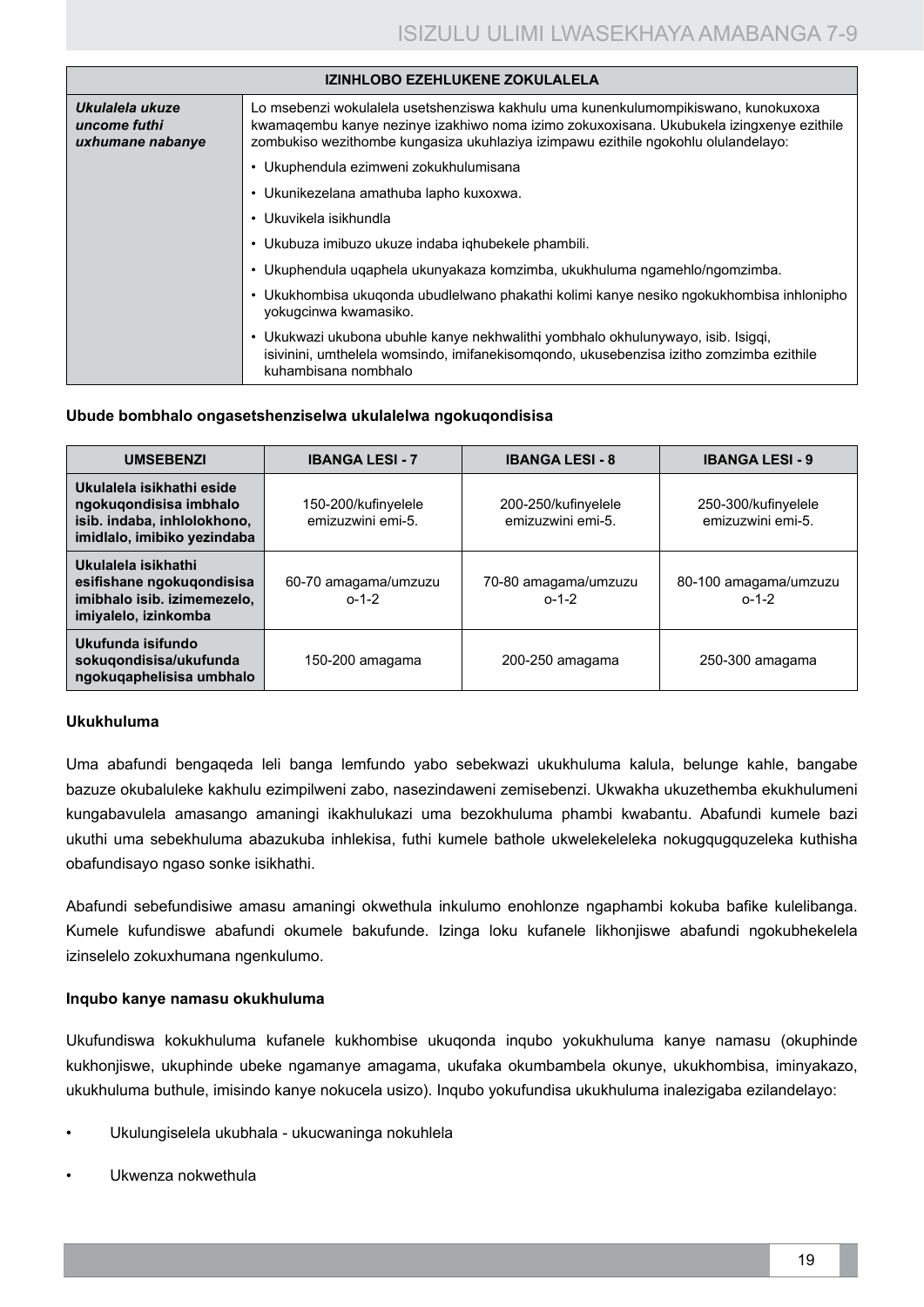#### **Ukulungiselela ukubhala - ukucwaninga nokuhlela**

Abafundi kumele bakwazi ukukhombisa ukuhlela, namakhono okucwaninga okuzothulwa okukhulunywayo ngoku:

- Sebenzisa irejista nesitayela, nephimbo (imibono/imizwa) ukuze kuhambelane nenhloso, nezethameli nesimo.
- Sebenzisa amagama anembayo. (ukukhetha amagama) ngoku
	- Ukusebenzisa izenzo ezisho umnyakazo, nezinhlobo ezehlukene zesichasiso nezandiso ukunikeza umyalezo okhethekile, imininingwane nencazelo ecacile uma ukhuluma isib. inkulumo, ukuxoxa indaba, nenkulumompikiswano
	- Ukusebenzisa ulwazi lwamagama angomqondofana nangomqondophika, omabizwafane, ophimbohluka negama elilodwa lebinzana lamagama
	- Ukusebenzisa amagama athekelwe, awesigodi, namasha
	- Ukusebenzisa ulimi lwesifengqo (izifengqo, izisho, izaga), iphimbo, imizwa
	- Ukusebenzisa izifinyezo
	- Ukusebenzisa umsuka, izigalo nezijobelelo
	- Ukusebenzisa ubulili, ubuningi nezinciphiso
	- Ukusebenzisa ukuqhathanisa nezikhuliso nezichasiso kanye nezandiso
- Ukukhombisa ukuqaphela ulimi oluhlaziyayo ngoku:
	- Ukunikeza amaqiniso kanye nokuveza imibono
	- Ukuveza okukhonjwa incazelo eqondiwe
	- Ukuveza okungamagugu, indlela ababuka ngayo izinto, ukuchema, inkolelo engaguquki, okuchukuluza imizwa, ukunxenxa nolimi olukhohlisayo isib. enkulumweni enxenxayo
- Ukusetshenziswa kwemithombo/izinsiza nezinto okuthathelwa kuzo njengezichazamazwi namathesauruses ukukhetha ulwazimagama olushaya emhlolweni nokwethula inkulumo kusebenzisa amanothi, okulalelwayo, nokubukwayo ukulekelela ukwethula ngokucophelela.

#### *Ukuzilolonga nokwethula inkulumo*

Abafundi kumele bakwazi ukukhombisa amakhono okwethula okukhulunywayo ngoku:

- Khuluma bebhekise ngqo ezethamelini
- Bhekisa emithonjeni ehlukene ngokubanzi efanele ithintiwe, kumbandakanya amaqiniso ehlukene nezibonelo
- ngokwezidingo zomsebenzi owenziwayo.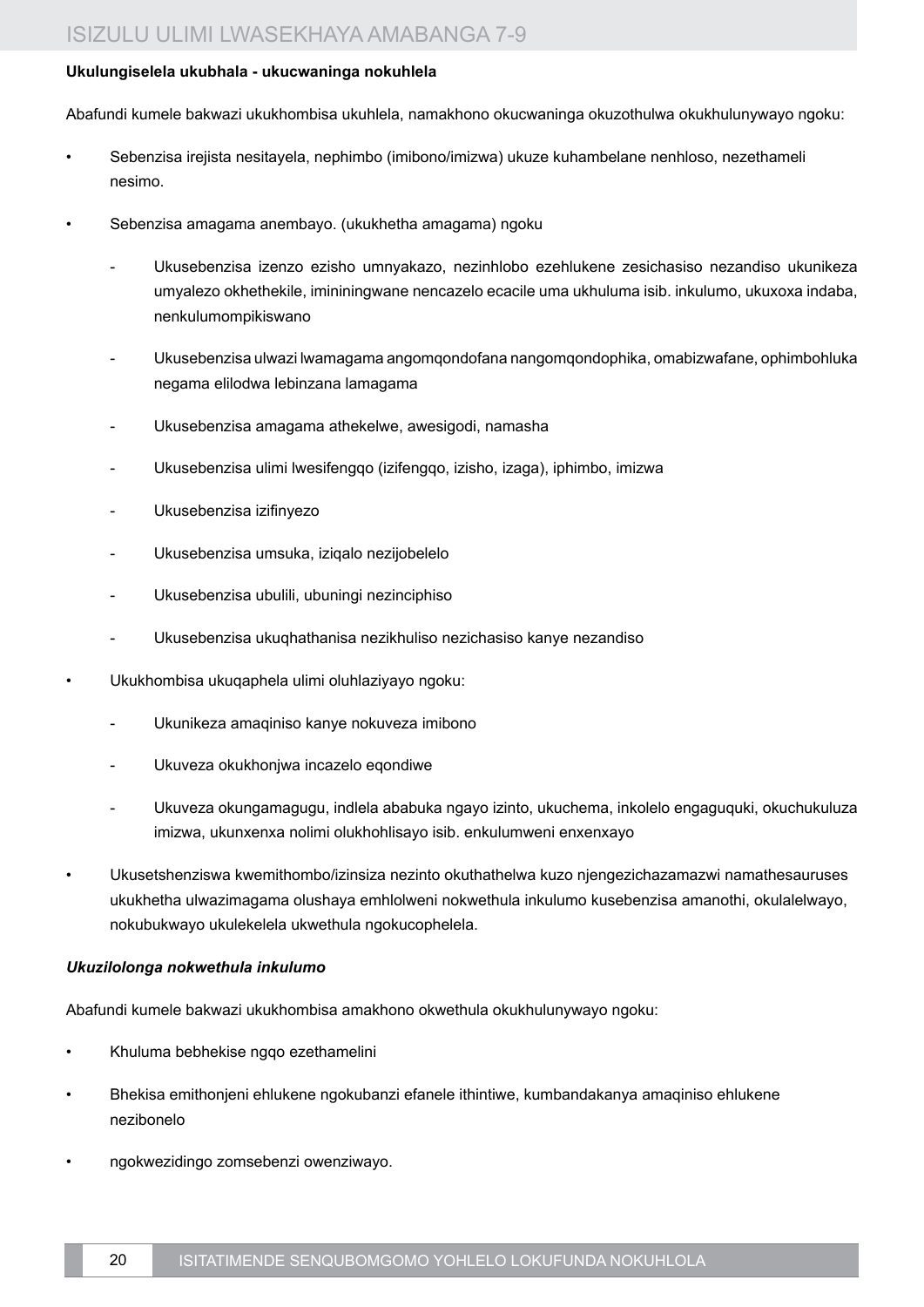- Sebenzisa isingeniso kanye nesiphetho esinembayo; (isib. ngokusebenzisa ukucaphuna okuqonde ngqo, nokusebenzisa izinsiza ezigunyaziwe ukusekela, indaba eyake yavelela umuntu oyizekayo)
- Ukuthuthukisa imibono nokuphikisana okuyikona okuqukethwe, ukusungula, ukulandelanisa, kukhonjiswa ukuqhubeka okulandelanayo nokulandelana kwamaqiniso, izibonelo kanye nemibono
- Ukusebenzisa izingxenye zenkulumo (isib. ukwethula, ushintsho lokuqala nolwesibili, indikimba, nesiphetho) ukwakha impikiswano eyamukelekayo nokusebenzisa ubuciko bokunxenxa nenkulumompikiswano
- Ukusebenzisa izakhiwo zokuhlela ezinjengokulandelana, okusematheni, imbangela, ukuqhathanisa okuphikisanayo, isixazululo senkinga ukwazisa nokunxenxa
- Ukusebenzisa iphimbo elifanele
- Ukwethula nokuqhubeka nempikiswano nokukhetha izinhlobo ezifanele zobufakazi (isib. istathistiksi, ubufakazi, izimo ezikhethekile) loku kuhlangabezana namazinga ezivivinyo ukwakha ubufakazi, okufaka ukukholeka, okuneqiniso, nokuqonde ngqo
- Ukusebenzisa izindlela eziveza ukugcizelela: bafowethu nodadewethu; ngifisa ukugcizelela ukuthi …
- Ukusebenzisa izakhiwo zolimi ezifanelekile kanye nezimiso ezinjenge:
	- Izakhiwo zenzo kanye nezinsiza ukuveza inkathi nezindlela zesenzo ngokucophelela
	- Ukusebenzisa izakhi zenkulumo ukuveza ukuxhumana ngenkulumo kwansukuzonke
- Ukusebenzisa ubuciko bokubuza, ukuphumula, ukugcizelela,
- Ukusebenzisa amaqhinga okukhuluma kuzwakale nokungezwakali (isib. iphimbo, ukuqondiswa kwezwi/ ukwehliswa, ukuzwakala kwezwi, isivinini/imvumelwano, indlela yokubeka inkulumo, indlela yokubuka, okutshengiswa ubuso, inkulumo ngokunyakazisa amalunga omzimba) ukwethula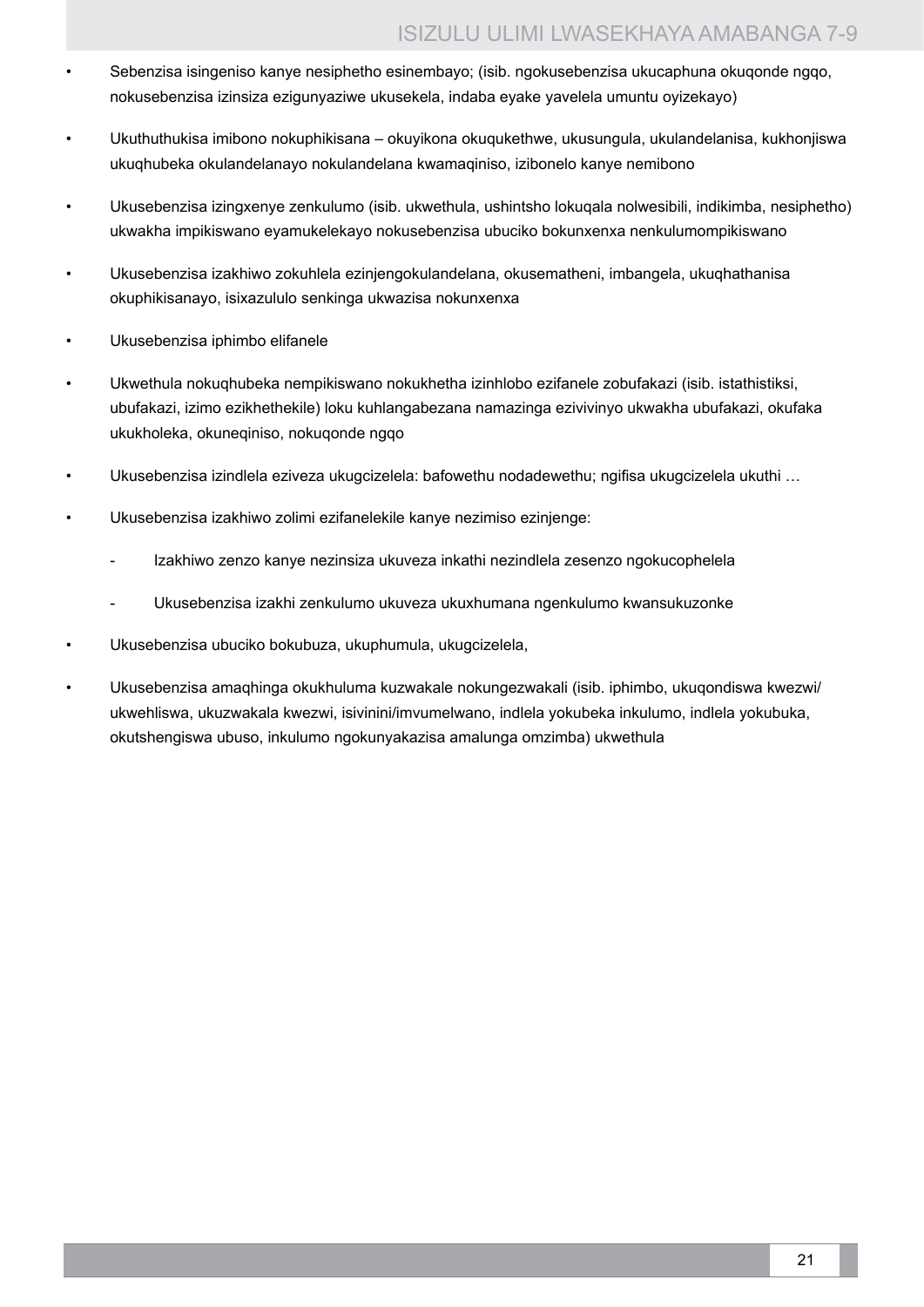| IZINHLOBO ZEMIBHALO ENGASETSHENZISELWA UKUKHULUMA NOKULALELA |                                                                                                                                                    |  |
|--------------------------------------------------------------|----------------------------------------------------------------------------------------------------------------------------------------------------|--|
| Inkulumo elungiselelwe                                       | Ukwazisa/ukunxenxa/ukwabelana nokuchaza iphuzu noma umbono.                                                                                        |  |
|                                                              | • Ukukhetha isihloko socwaningo esifanele                                                                                                          |  |
|                                                              | - Olunye uhlobo locwaningo kumele lufakazise                                                                                                       |  |
|                                                              | - Isakhiwo esifanele (ukwethula, indikimba nesiphetho)                                                                                             |  |
|                                                              | Ukuxhumana okucacile nokulandela isihloko                                                                                                          |  |
|                                                              | - Impikiswano noma iphuzu elingachukuluza imicabango abanye                                                                                        |  |
|                                                              | - Umgondo ophinyiswe ngokucacile ukukhombisa ukuqaphela izethameli nenhloso                                                                        |  |
| <b>Inkulumo</b><br>engalungiselelwe                          | Ukwethula inkulumo ngaphandle kokulungiselela/ukuhlela ukulandelana kwemibuzo/<br>ukusebenzisa amaqhinga okukhuluma esikhathini esifishane sokwazi |  |
|                                                              | · Sebenzisa isakhiwo esifanele (ukwethula, indikimba nesiphetho)                                                                                   |  |
|                                                              | • Okuqondene nenhloso                                                                                                                              |  |
|                                                              | · Sebenzisa iphimbo, ukuqondiswa kwezwi, isivinini, indlela yokubuka, indlela yokuma<br>nokuhlala nokusebenzisa ukunyakaza komzimba                |  |
|                                                              | • Uhla kanye nephimbo elifanele izethameli                                                                                                         |  |
|                                                              | · Sebenzisa ulwazimagama olufanele kanye nesakhiwo solimi esifanele                                                                                |  |
|                                                              | • Emfishane futhi ibe nohlonze                                                                                                                     |  |
| <b>Ukufunda</b>                                              | • Ukukhombisa ukuqonda isiqephu                                                                                                                    |  |
| okulungiselelwe<br>(ukufunda kuzwakale)                      | · Isiqephu sifundwe ngokugeleza                                                                                                                    |  |
|                                                              | • Ukuphuma nokuzwakala kwephimbo                                                                                                                   |  |
|                                                              | • Ukuphimisa amagama ezwakale                                                                                                                      |  |
|                                                              | • Ukusebenza kweziphumuzi kahle                                                                                                                    |  |
|                                                              | • Ukugcina ubudlelwane nezithameli                                                                                                                 |  |
|                                                              | • Ukukhethwa kwesiqeshana esibhekelele nezithameli                                                                                                 |  |
|                                                              | · Isiqeshana esinobude obufanalekile                                                                                                               |  |
| <b>Ukufunda</b>                                              | Ukwabelana ngombhalo obhalwe nguwe noma abanye; ukuzijabulisa                                                                                      |  |
| okungalungiselelwe<br>(ukufunda kuzwakale)                   | • Ukukhombisa ukuqonda isiqephu                                                                                                                    |  |
|                                                              | Isiqephu sifundwe ngokugeleza                                                                                                                      |  |
|                                                              | • Ukuphuma nokuzwakala kwephimbo                                                                                                                   |  |
|                                                              | • Ukuphimisa amagama ezwakale                                                                                                                      |  |
|                                                              | • Ukusebenza kweziphumuzi kahle                                                                                                                    |  |
|                                                              | • Ukugcina ubudlelwane nezithameli                                                                                                                 |  |
|                                                              | • Ukukhethwa kwesiqeshana esibhekelele nezithameli                                                                                                 |  |
|                                                              | · Isiqeshana esinobude obufanalekile                                                                                                               |  |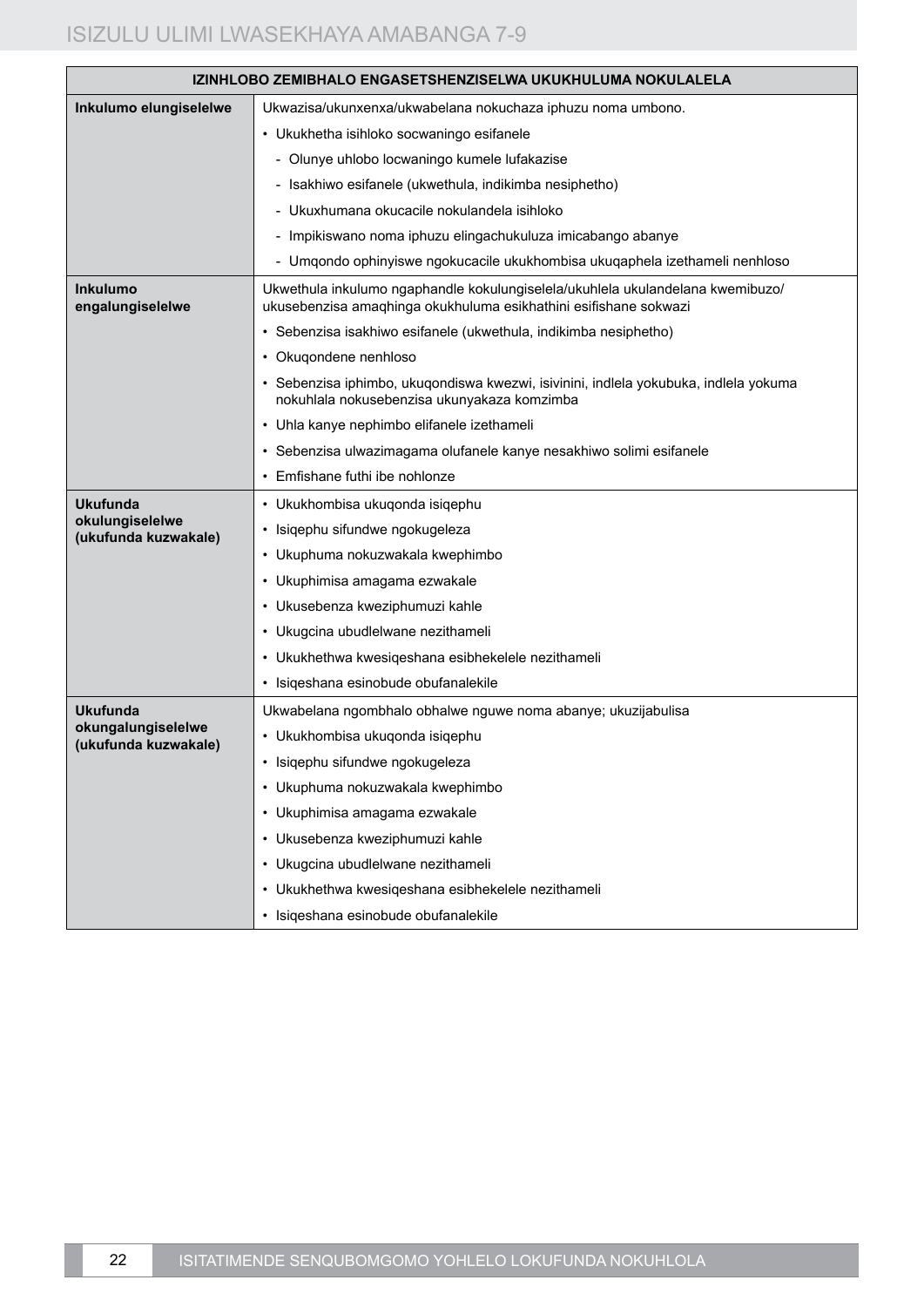| <u>IZINHLOBO ZEMIBHALO ENGASETSHENZISELWA UKUKHULUMA NOKULALELA</u> |                                                                                                                                                                                                                                                                                                                           |  |
|---------------------------------------------------------------------|---------------------------------------------------------------------------------------------------------------------------------------------------------------------------------------------------------------------------------------------------------------------------------------------------------------------------|--|
| Inkulumompikiswano                                                  | Impikiswano ngamaphuzu esihloko esikhethiwe. Loku kungaba incwadi ehloniphekile<br>ekhulumela okumbandakanya umphakathi                                                                                                                                                                                                   |  |
|                                                                     | Inqubo yenkulumompikiswano:                                                                                                                                                                                                                                                                                               |  |
|                                                                     | · Amaqembu amabili ezikhulumi, ngokujwayelekile abantu abathathu eqenjini ngalinye,<br>ukuphikisa nokuvumela okushiwoyo. Kwenziwa izincomo noma okwaziwayo ngokushiwoyo,<br>isib. 'Indebe yomhlaba yaba nobuhle emnothweni wethu', ukunokuba 'Indebe yomhlaba'.                                                           |  |
|                                                                     | · Ukuqhubeka kwenkulumompikiswano kulawulwa usihlalo osuke:                                                                                                                                                                                                                                                               |  |
|                                                                     | - Ethula okuzokhulunywa ngakho anikeze nesandulelo sakho                                                                                                                                                                                                                                                                  |  |
|                                                                     | - Ethula isikhulumi ngasinye                                                                                                                                                                                                                                                                                              |  |
|                                                                     | - Agcine imigomo                                                                                                                                                                                                                                                                                                          |  |
|                                                                     | - Agcine isikhathi - izikhulumi zinikezwa isikhathi esibekiwe                                                                                                                                                                                                                                                             |  |
|                                                                     | - Ukugada ingxoxo ngesikhathi okukhulunywa ngakho kuvulelwe abazokhuluma ngakho<br>(bheka ngezansi)                                                                                                                                                                                                                       |  |
|                                                                     | - Ukugada amavoti (bheka ngezansi)                                                                                                                                                                                                                                                                                        |  |
|                                                                     | • Usihlalo wethula okuzokhulunywa ngako abese etshela isikhulumi sokuqala ukuthi senze<br>isethulo sokuthi (igembu liyavumelana noma liyaphikisana nokushiwoyo) uma kukhulunywa                                                                                                                                           |  |
|                                                                     | · Isikhulumi sokuqala senza isethulo ngempikiswano evumelana nokukhulunywa ngako                                                                                                                                                                                                                                          |  |
|                                                                     | · Isikhulumi sokuqala esiphikisa okushiwoyo (labo abaphikisana nokukhulunywa ngako)<br>ukwethula impikiswano ephikisa okushiwoyo aphinde enze nemizamo yokuvimbela<br>(ngokuhlasela) impikiswano yesikhulumi sokuqala                                                                                                     |  |
|                                                                     | · Isikhulumi sesibili sesithulo sizokwakhela kuloko okushiwe isikhulumi sokuqala<br>ngempikiswano eqenjini labo, sethula okuphikisayo okusha, bese sivimbela amaphuzu<br>esikhulumi esedlule.                                                                                                                             |  |
|                                                                     | · Isikhulumi sesibili ohlangothini oluphikisayo senza okufanayo                                                                                                                                                                                                                                                           |  |
|                                                                     | · Okukhulunywayo kuvuleleke kuzozonke izikhulumi (izethameli) ukuze kuxoxwe ngayo<br>kuphindwe kubuzwe nemibuzo                                                                                                                                                                                                           |  |
|                                                                     | · Ukulandela inkulumo yonke abaphikisanayo bathula inkulumo ngokufingqiwe kuqala.<br>Isikhulumi sesithathu siphinda amaphuzu angumongo empikiswano bese sizama ukunxenxa<br>izethameli ukuthi zingabavoteli labo abaphikisana nabo, banikeze nezizathu. Lesisikhulumi<br>sizophinda sivimbele impikiswano uthulwe odlule. |  |
|                                                                     | · Isikhulumi sesithathu esiza nesethulo senza okufanayo.                                                                                                                                                                                                                                                                  |  |
|                                                                     | · Inkulumo mpikiswano isingaphethwa bese kutholakala umphumela ngezindlela ezehlukene,<br>isib. ngokuyekelela inkulumo ihlolisiswe abahluleli (inikezwa amaphuzu), noma kunikezelwe<br>loko okushiwo ukuba kuvotelwe.                                                                                                     |  |
| Inkulumompendulwano                                                 | · Ukubhekisa engxoxweni ephakathi kwabantu ababili noma ngaphezulu.                                                                                                                                                                                                                                                       |  |
|                                                                     | · Ukuqala nokugcina zingxoxo ziqhubeka                                                                                                                                                                                                                                                                                    |  |
|                                                                     | · Ukusebenzisa inkulumo okunikezelwana kuyo amathuba, ukuyigcina iqhubeka                                                                                                                                                                                                                                                 |  |
|                                                                     | · Ukuvikela indawo omi kuyo                                                                                                                                                                                                                                                                                               |  |
|                                                                     | · Ukulalelana, nokubonisana                                                                                                                                                                                                                                                                                               |  |
|                                                                     | • Ukugcwalisa izikhala nokugqugquzela isikhulumi                                                                                                                                                                                                                                                                          |  |
|                                                                     | • Ukucacisa izinto                                                                                                                                                                                                                                                                                                        |  |
|                                                                     | · Ukwabelana ngemibono nolwazi ukukhombisa ukuqonda ulwazi                                                                                                                                                                                                                                                                |  |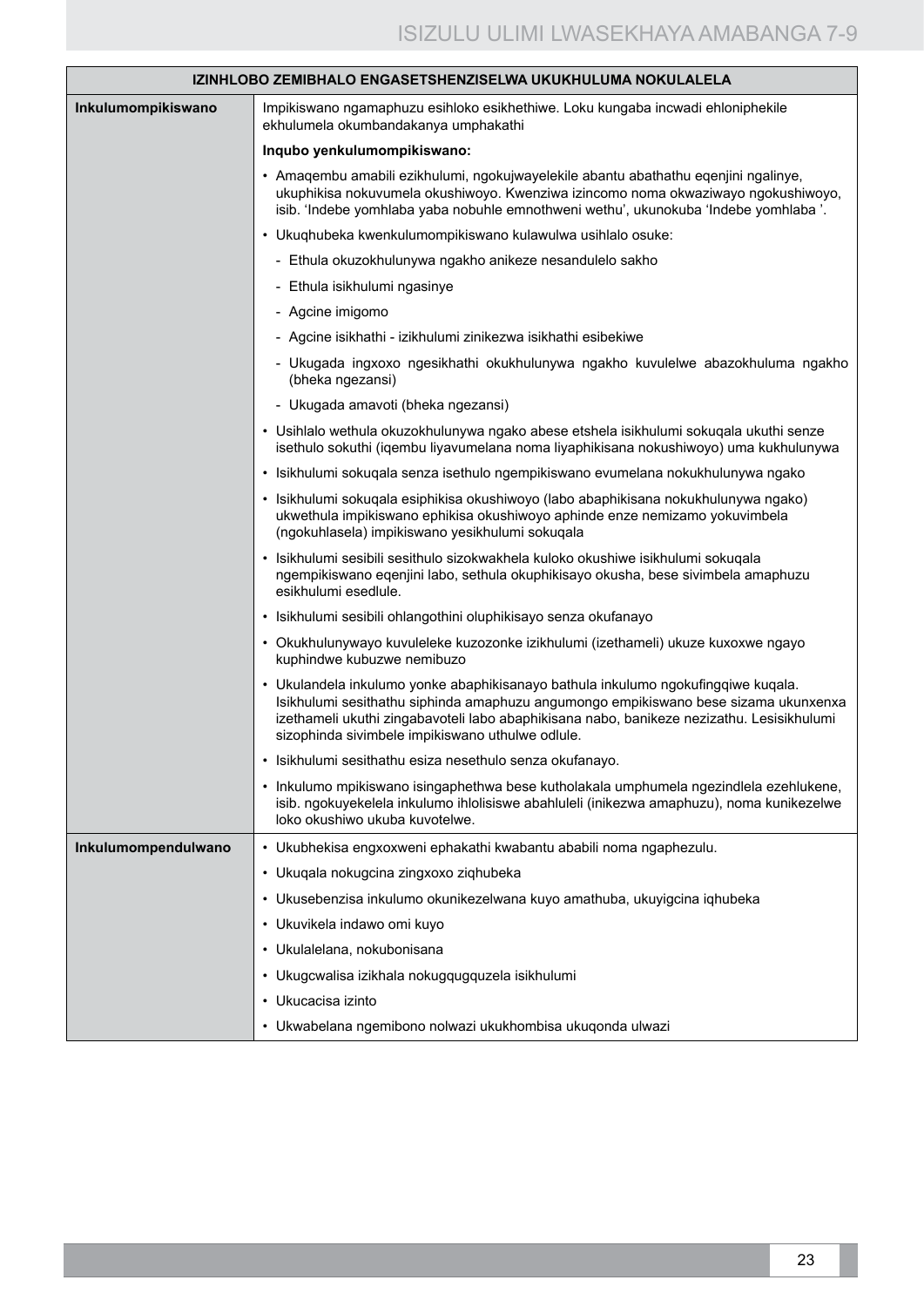| IZINHLOBO ZEMIBHALO ENGASETSHENZISELWA UKUKHULUMA NOKULALELA |                                                                                                                                                                                                                                    |  |
|--------------------------------------------------------------|------------------------------------------------------------------------------------------------------------------------------------------------------------------------------------------------------------------------------------|--|
| <b>Inhiolokhono</b>                                          | Ukutholisisa umyalelo noma umbono ovezwa omunye umuntu osesigungwini                                                                                                                                                               |  |
|                                                              | • Ukusebenzisa imibuzo, ukunxenxa, ukuthatha amanothi, ukufingqa, ukulalela amakhono<br>ngokukhuluma noma buthule                                                                                                                  |  |
|                                                              | · Ukuhlela noma ukulungiselela: ukuhlonza umphumela, , isendulelo umyalelo, isendlalelo,<br>imibuzo, isikhathi, izandiso zendawo, ukulandelanisa, indawo ekuyo (bheka izimpawu<br>zombhalo)                                        |  |
|                                                              | · Ukusebenzisa amaqhinga enhlolokhono ngokwezigaba:                                                                                                                                                                                |  |
|                                                              | - Ukwethulwa (ukuziveza ubuwena, ukuchaza isizathu)                                                                                                                                                                                |  |
|                                                              | - Ubuhlobo (ukwakha isimo sokwethembana)                                                                                                                                                                                           |  |
|                                                              | - Imibuzo (buza okuvulelekile kuya kokukhethekile, imibuzo eqonde ngqo; ukusebenzisa<br>ubuhlakani, uzwelo, ulimi olunxenxayo nolunenhlonipho; ukulalelisisa; ukubhekisisa<br>impendulo, ukuphendula ngokuyiko ukukhombisa ulwazi) |  |
|                                                              | - Ukufingqa (ukubhala izimpendulo ngokuthatha amanothi; ukufingqa; ukulandelanisa<br>nokuhlela izimpendulo nemininingwane ebalulekile ngokulandelana)                                                                              |  |
|                                                              | - Ukuvala (ukubonga umuntu obenziwa inhlolokhono, anikezwe nemininingwane<br>yokuxhumana)                                                                                                                                          |  |
| Umbiko (incwadi                                              | · Nikeza umbiko ogonde nggo ngesimo, isib. ingozi, nokunye nje okutholakele                                                                                                                                                        |  |
| ehloniphekile nencwadi<br>yobungani)                         | • Ukuveza isihloko, ukwethula (isendulelo, inhloso nengqikithi), indikimba (Ubani? Ngobani?<br>Laphi? Nini? Yini? Kanjani?), isiphetho, izincomo, amarifarensi                                                                     |  |
|                                                              | · Ukuhlela: qoqa bese uhlela umyalelo bese unikeza amaqiniso                                                                                                                                                                       |  |
|                                                              | • Sebenzisa ulimi oluhambelana nencwadi ehloniphekile nohla kanye nendlela ethile<br>yokubhala                                                                                                                                     |  |
|                                                              | • Sebenzisa                                                                                                                                                                                                                        |  |
|                                                              | - Ukwethula inkathi (ngaphandle kombiko wakudala)                                                                                                                                                                                  |  |
|                                                              | - Amabizo qho                                                                                                                                                                                                                      |  |
|                                                              | - Umuntu wesithathu                                                                                                                                                                                                                |  |
|                                                              | - Ukuchaza okungamaqiniso                                                                                                                                                                                                          |  |
|                                                              | - Amagama obuchwepheshe nebinzana lamagama                                                                                                                                                                                         |  |
|                                                              | - Incwadi ehloniphekile, ulimi olungaphathelene nabantu                                                                                                                                                                            |  |
| Ukunikeza izinkomba                                          | Ukuyalela umuntu ukuthi angafika kanjani endaweni ethile.                                                                                                                                                                          |  |
|                                                              | • Sebenzisa izinkomba uma utshela omunye umuntu ukuthi kufinyelelwa kanjani endaweni<br>ethile                                                                                                                                     |  |
|                                                              | · Sebenzisa kakhulu indlela ephoqayo                                                                                                                                                                                               |  |
|                                                              | • Ukusebenzisa umuntu wesibili ukumela ukuxhumana phakathi kwesikhulumi nolalele.                                                                                                                                                  |  |
|                                                              | · Ukubheka loku okulandelayo uma unikeza inkomba:                                                                                                                                                                                  |  |
|                                                              | - Sebenzisa imisho ecacile neshaya esikhonkosini                                                                                                                                                                                   |  |
|                                                              | - Sebenzisa ukulandelanisa ngendlela                                                                                                                                                                                               |  |
|                                                              | - Ukubhekisa ngqo endleleni ethile.                                                                                                                                                                                                |  |
|                                                              | - Ukuveza ubude bebanga.                                                                                                                                                                                                           |  |
|                                                              | - Nikeza ngokuhlawumbisela ubuningi bemigwaqo ezokweqiwa ukufinyelela<br>ohambweni                                                                                                                                                 |  |
|                                                              | - Ukunikeza ulwazi ngezimpawu ezigqamile ezitholakala endleleni.                                                                                                                                                                   |  |
|                                                              | - Sebenzisa amagama akhombisa isizinda noma isikhundla                                                                                                                                                                             |  |
|                                                              | - Sebenzisa amagama akhombisa inkomba                                                                                                                                                                                              |  |
|                                                              | - Sebenzisa amagama okubuza izinkomba                                                                                                                                                                                              |  |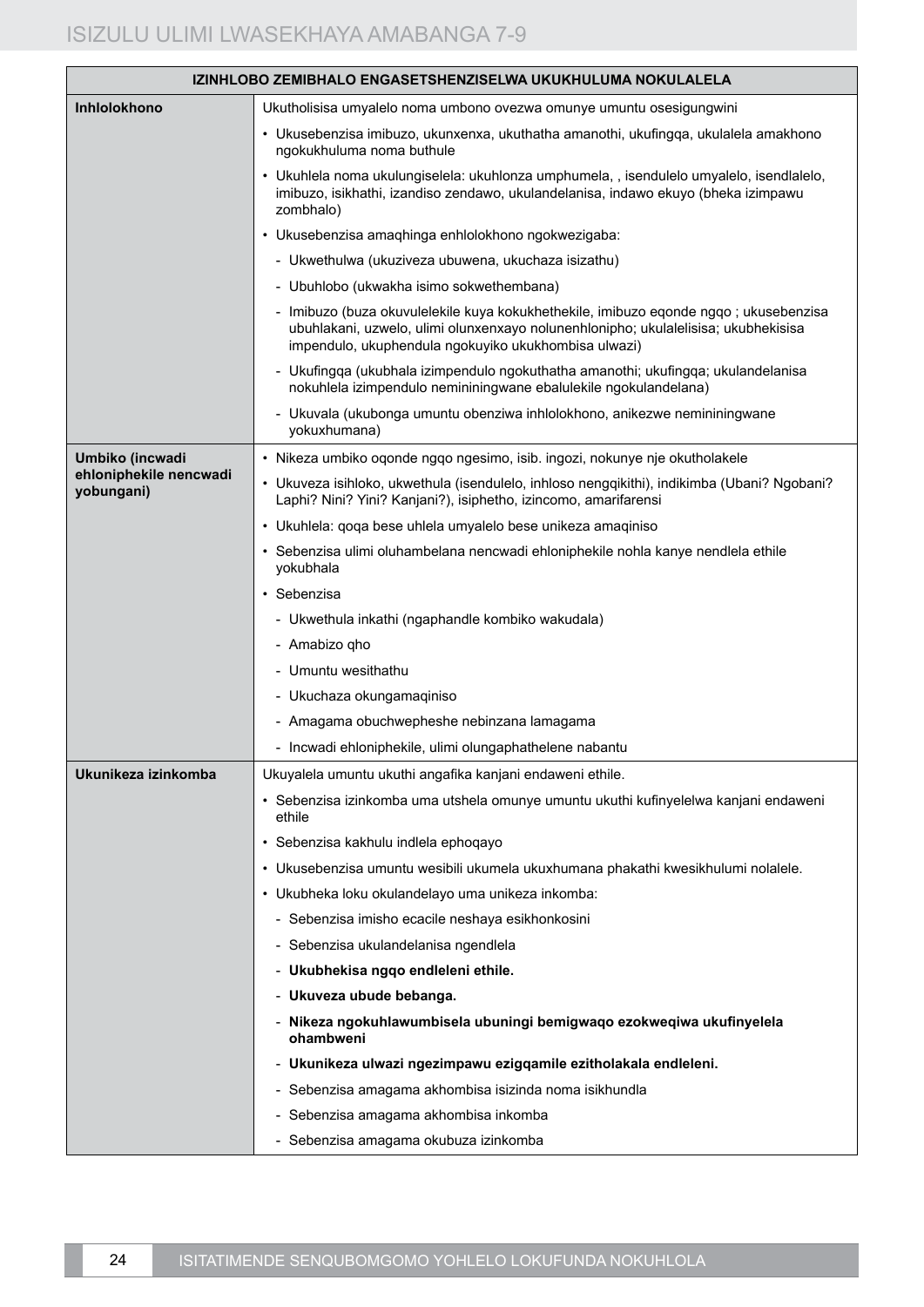| IZINHLOBO ZEMIBHALO ENGASETSHENZISELWA UKUKHULUMA NOKULALELA |                                                                                                                                                                                                                                                 |  |
|--------------------------------------------------------------|-------------------------------------------------------------------------------------------------------------------------------------------------------------------------------------------------------------------------------------------------|--|
| Imiyalelo                                                    | Ukuchazelwa ukuthi izinto ezithile ungazisebenzisa kanjani njengamathuluzi, imishini<br>ukulungisa ukudla, ukukhanda okufile njll.                                                                                                              |  |
|                                                              | · Ukuchaza ngokusebenzisa noma ukusebenza kwanoma isiphi isiqeshana esisebenzayo;<br>ukulungisa ukudla, ukulungisa noma imaphi amaphutha njll.                                                                                                  |  |
|                                                              | • Ukuhlela noma ukulungiselela (bheka izimpawu zombhalo)                                                                                                                                                                                        |  |
|                                                              | - Ukuqonda isimo nokuthi imuphi umphumela wokunikeza imiyalelo/okukhombisayo kumele<br>kwenziwe                                                                                                                                                 |  |
|                                                              | - Ukuchaza ngokusebenzisa noma ukusebenza kwanoma isiphi isiqeshana                                                                                                                                                                             |  |
|                                                              | - Ukuveza ngokucacile, ngendlela efanele, nangokulandelana ngendlela kwemiyalelo                                                                                                                                                                |  |
|                                                              | - Sebenzisa okufundisayo, imiyalelo, kanye nezimpawu                                                                                                                                                                                            |  |
|                                                              | - Ukusebenzisa ulwazimagama, okwethulwayo noma ulimi oludidayo olunembayo.                                                                                                                                                                      |  |
|                                                              | • Ukwethula                                                                                                                                                                                                                                     |  |
| Ukunikeza isethulo<br>ngokukhuluma/umbiko                    | · Ukwethula okukhulunywayo izinto ezenzekile isib. emsakazweni nakumabonakude noma<br>kokutholakale ekwenziweni kwenhlolokhono                                                                                                                  |  |
|                                                              | • Ukuhlela noma ukulungiselela                                                                                                                                                                                                                  |  |
|                                                              | - Ukwethula okukhulunywayo ukuthi imuphi umphumela wencwadi ehloniphekile olindelekile                                                                                                                                                          |  |
|                                                              | - Ukuqagela ukuthi iluphi ulwazimagama, ukusetshenziswa kolimi nezisho noma izaga<br>ezisetshenzisiwe                                                                                                                                           |  |
|                                                              | - Ucwaningo lukuthola umyalelo oqondile otholakala esikhulumini nolimi oludingekayo<br>ukuveza umyalelo                                                                                                                                         |  |
|                                                              | · Ukwethula; bheka loku okulandelayo:                                                                                                                                                                                                           |  |
|                                                              | - Olunye uhlobo locwaningo kumele lufakazise                                                                                                                                                                                                    |  |
|                                                              | · Isakhiwo (ukwethula, indikimba nesiphetho) kumele ibe khona                                                                                                                                                                                   |  |
|                                                              | • Ukuxhumana okucacile nokulandela isihloko nokubheka ukulandelana ngendlela<br>kwamaqiniso                                                                                                                                                     |  |
|                                                              | · Impikiswano noma iphuzu elichukuluza ukuvezwa kwemicabango yabanye                                                                                                                                                                            |  |
|                                                              | · Umqondo ophinyiswe ngokucacile ukukhombisa ukuqaphela izethameli nenhloso;                                                                                                                                                                    |  |
|                                                              | · Ukwethula encwadini ehloniphekile, ukungachemi (okuyalelayo) nendlela ethile yokubhala,<br>Ethulelwe uhlobo olufanele lwezethameli                                                                                                            |  |
|                                                              | • Abafundi kumele bagqugquzelwe ukusebenzisa ngokuyiko inkulumo ngokunyakazisa<br>amalunga omzimba kodw kumele kugwenywe ukusetshenziswa kokuchithwa kwezandla<br>ngendlela engenanhlonipho. kusetshenziswe ulimi olunemiphumela eqondile.      |  |
|                                                              | · Ukuhlela izethulo zomlomo zibe izigaba ezintathu:                                                                                                                                                                                             |  |
|                                                              | - Isethulo: Ukuheha ukuthatheka kwezethameli; ukuphendula ukuthi Ubani? Yini? Kuphi?<br>Nini?                                                                                                                                                   |  |
|                                                              | - Indikimba: Hlela amaphuzu angumongo ombiko ngokulandelana. Ukusebenzisa umyalelo<br>ngokucophelela; ukusekela iphuzu elingumongo lomyalezo otholakale ocwaningweni;<br>sebenzisa imininingwane nemisho echazayo endabeni ukwenza umbiko uhehe |  |
|                                                              | Isiphetho: Ukufingqa nokudlula kuwowonke amaphuzu abalulekile. Ukubhala isiphetho<br>esifishane. Ukugoqa nokugcizelela amaphuzu. Hlala kakhulu emaphuzwini angumongo<br>ukwakha umbono okungowakho mayelana nesihloko sombiko                   |  |
|                                                              | · Sebenzisa izinsiza ezibonakalayo, ezifana namaphosta, umshini okhombisa odongeni loko<br>okubhaliwe, nokuzilungiselela ukusebenzisa lezozinto                                                                                                 |  |
|                                                              | · Sebenzisa amanothi ukwakha isendlalelo sokugcina sombiko                                                                                                                                                                                      |  |
|                                                              | · Sebenzisa amanothi ukwethula umbiko                                                                                                                                                                                                           |  |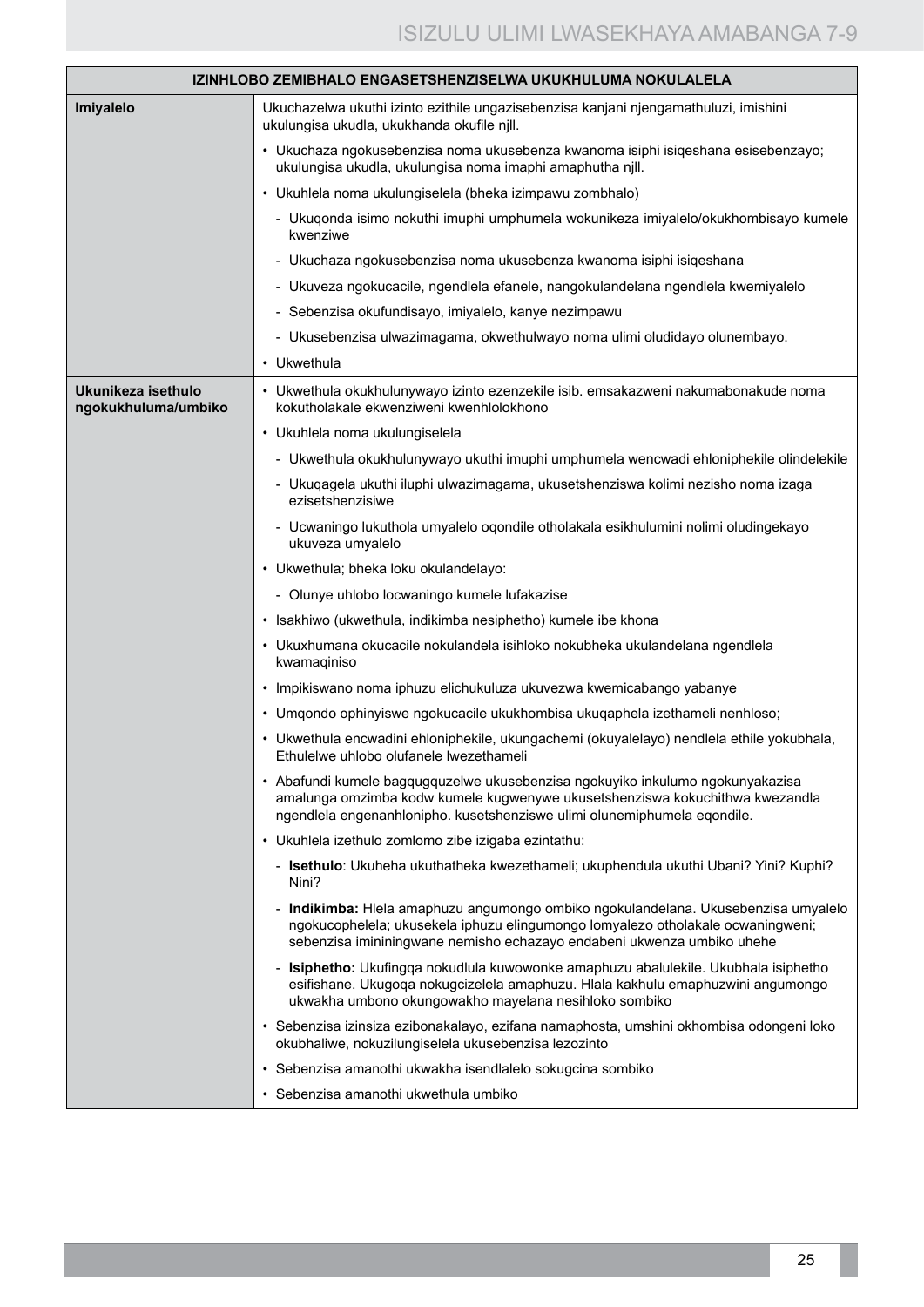| IZINHLOBO ZEMIBHALO ENGASETSHENZISELWA UKUKHULUMA NOKULALELA |                                                                                                                                                                                                                                                                                                                  |  |
|--------------------------------------------------------------|------------------------------------------------------------------------------------------------------------------------------------------------------------------------------------------------------------------------------------------------------------------------------------------------------------------|--|
| Ingxoxo yesigungu/                                           | Ukwabelana ngemibono ehlukene noma umyalelo othalakale emthonjeni eyehlukene                                                                                                                                                                                                                                     |  |
| yomkhandlu                                                   | Isikhulumi kumele:                                                                                                                                                                                                                                                                                               |  |
|                                                              | • ukubheka imibono eminingi                                                                                                                                                                                                                                                                                      |  |
|                                                              | • ukulalelana                                                                                                                                                                                                                                                                                                    |  |
|                                                              | • ukuvuma/ukunqaba amaphuzu uma kunesidingo                                                                                                                                                                                                                                                                      |  |
|                                                              | • ukungaphazamisi ezinye izikhulumi                                                                                                                                                                                                                                                                              |  |
|                                                              | • yakha ukuxhumana okulandelana kahle kwamaphuzu                                                                                                                                                                                                                                                                 |  |
|                                                              | • namathela esihlokweni                                                                                                                                                                                                                                                                                          |  |
|                                                              | · zama ukufaka nabanye abantu engxoxweni                                                                                                                                                                                                                                                                         |  |
|                                                              | - ukuphazamisa ngokuzithoba                                                                                                                                                                                                                                                                                      |  |
|                                                              | - ukuveza imibono nezizathu zokwesekela                                                                                                                                                                                                                                                                          |  |
|                                                              | · Isikhulumi ngasinye sikhuluma ngengxenye ethile esihlokweni                                                                                                                                                                                                                                                    |  |
|                                                              | · Sebenzisa ibinzana lamagama esiko                                                                                                                                                                                                                                                                              |  |
|                                                              | • Imisebenzi kasihlalo                                                                                                                                                                                                                                                                                           |  |
|                                                              | - Ukugcina ukuhleleka kwezinto                                                                                                                                                                                                                                                                                   |  |
|                                                              | - Ukugada isikhathi                                                                                                                                                                                                                                                                                              |  |
|                                                              | - Ukunamathela ohlelweni                                                                                                                                                                                                                                                                                         |  |
|                                                              | - Ukugqugquzela ukuzimbandakanya                                                                                                                                                                                                                                                                                 |  |
|                                                              | - Ukuhlala engachemile                                                                                                                                                                                                                                                                                           |  |
|                                                              | - Ukucela izethulo namavoti                                                                                                                                                                                                                                                                                      |  |
| <b>Ukulingisa</b>                                            | Abafundi bethulelwa isimo, ikakhulukazi kuba inkinga noma isehlakalo, okufanele baphendule<br>ngokucabangela ingxenye ethile. Okungumthetho omisiwe akulungiselelwa ngokuzijwayeza,<br>noma umfundi kuzomele bachazelwe ngengxenye okumele bayidlale. Njengokuhlola<br>okuvulelekile namayelana nokungabo abantu |  |
| Ingxoxo engahlelekile/<br>inkulumo                           | Ukwabelana kwemibono, ukwabelana imibono kanye namaphuzu nabantu namaqembu<br>angabodwana                                                                                                                                                                                                                        |  |
|                                                              | · Ukuqala nokugcina zingxoxo ziqhubeka                                                                                                                                                                                                                                                                           |  |
|                                                              | · Izimiso zokunikezelana amathuba                                                                                                                                                                                                                                                                                |  |
|                                                              | · Ukuvikela indawo omi kuyo                                                                                                                                                                                                                                                                                      |  |
|                                                              | • Ukubhunga                                                                                                                                                                                                                                                                                                      |  |
|                                                              | • Ukugcwalisa izikhala nokugqugquzela isikhulumi                                                                                                                                                                                                                                                                 |  |
|                                                              | • Ukwabelana ngemibono nolwazi ukukhombisa ukuqonda ulwazi                                                                                                                                                                                                                                                       |  |
| Ukwethula isikhulumi                                         | Ukunikeza izethameli umyalezo ngesikhulumi/isimenywa                                                                                                                                                                                                                                                             |  |
|                                                              | · Ukuthola umyalezo ovela kusikhulumi                                                                                                                                                                                                                                                                            |  |
|                                                              | · Sebenzisa a incwadi ehloniphekile nendlela ethile yokubhala noma uhla                                                                                                                                                                                                                                          |  |
|                                                              | · Ukwakha isimo esihehayo nokungalindelwa izethameli, isib. ngokuxoxela izethameli<br>ngesandulelo esifanele semiyalelo nokungahlonyulwa                                                                                                                                                                         |  |
|                                                              | • Ukwakha okulindelekile ngokusebenzisa, isib.ngokuphumula nokuguquka                                                                                                                                                                                                                                            |  |
|                                                              | • Ukuqenda ngokuzethemba nangesigqi                                                                                                                                                                                                                                                                              |  |
| Amazwi okubonga                                              | • Ukubonga isikhulumi emva kokubeka inkulumo ezethamelini                                                                                                                                                                                                                                                        |  |
|                                                              | • Ukusebenzisa amagama ahloniphekile                                                                                                                                                                                                                                                                             |  |
|                                                              | · Ukulalela ngokucophelela isikhulumi, ukuveza obekuqavile enkulumweni ethuliwe                                                                                                                                                                                                                                  |  |
|                                                              | • Ukuveza amaphuzu anohlonze enkulumweni                                                                                                                                                                                                                                                                         |  |
|                                                              | • Ukuqenda ngokuzethemba nangesigqi                                                                                                                                                                                                                                                                              |  |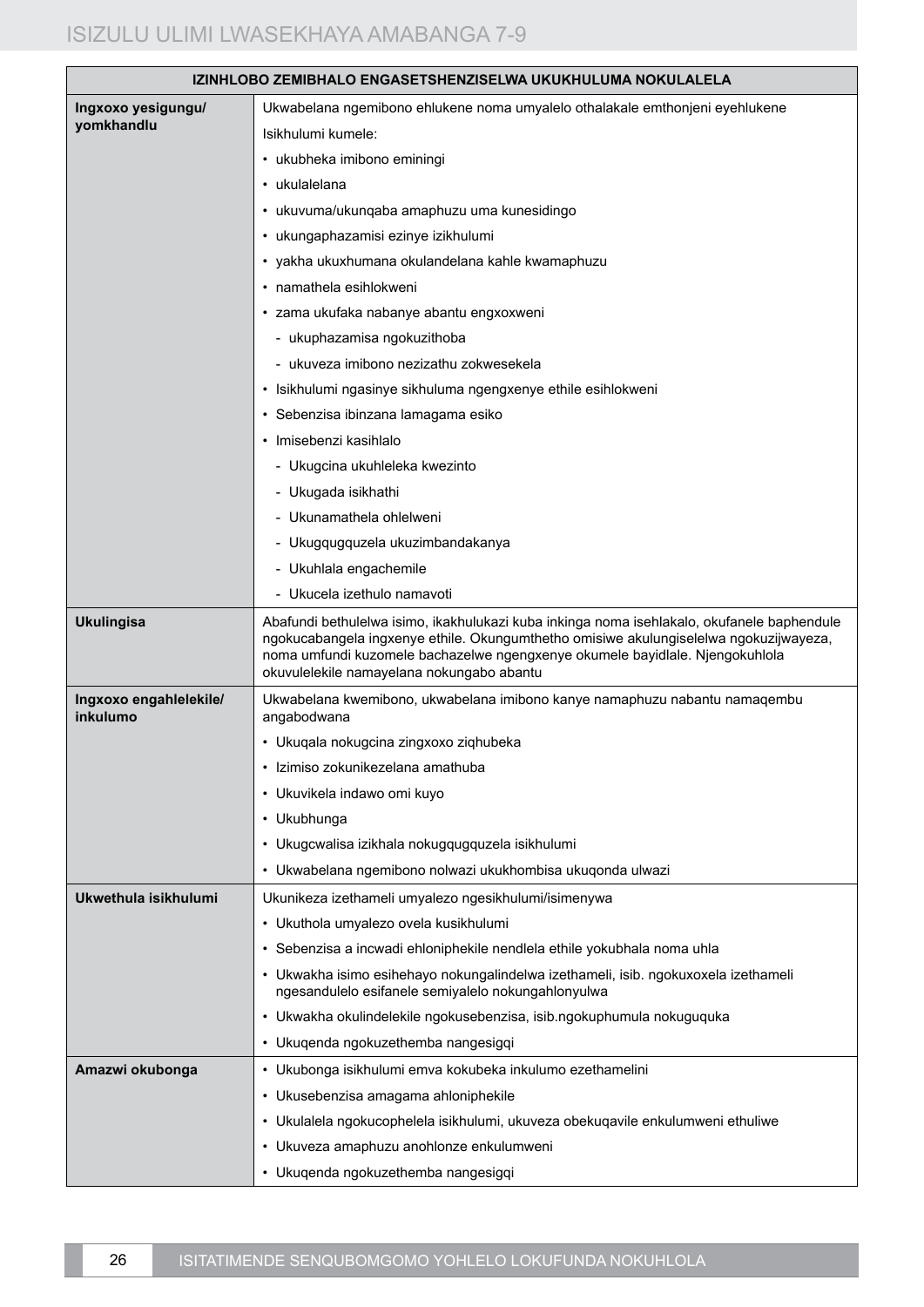#### **Isikhathi esiphakanyisiwe somkhiqizo wokuxhumana okukhulunywayo**

| <b>UMBHALO</b>                                                                      | <b>ISIKHATHI</b><br><b>IBANGA LESI - 7 - 9</b> |
|-------------------------------------------------------------------------------------|------------------------------------------------|
| Ingxoxo, inkulumompikiswano, isigungu/iqembu/ingxoxo<br>yomkhandlu, ingxoxo yeqembu | $10 - 15$ wemizuzu                             |
| Inkulumompendulwano                                                                 | $4 - 6$ wemizuzu                               |
| Izinkomba kanye imiyalelo                                                           | $2 - 4$ wemizuzu                               |
| Inhlolokhono                                                                        | $8 - 10$ wemizuzu                              |
| Ukufunda okulungiselelwe                                                            | $2 - 3$ wemizuzu                               |
| Inkulumo elungiselelwe, umbiko, ukubuyekeza                                         | $2 - 3$ wemizuzu                               |
| Inkulumo elungiselelwe                                                              | $2 - 3$ wemizuzu                               |
| Ukuxoxa indaba                                                                      | $5 - 7$ wemizuzu                               |
| Umhlangano nenqubo yawo                                                             | 7 – 10 wemizuzu                                |

#### **Okushiwoyo engxoxweni yolimi lwesiZulu - uhla okuthathelwe kulo**

| <b>UKUCELA IMVUME</b>          | <b>UKUPHAZAMISA</b>                                  |
|--------------------------------|------------------------------------------------------|
|                                |                                                      |
| • Nginga?                      | • Uxolo, nginga?                                     |
| · Ngicela uku?                 | · Ngiyaxolisa, ucabanga ukuthi nginga?               |
| · Ngabe kungenzeka ukuthi ngi? | · Uxolo, uyakwazi uku/uyamazi u?                     |
| • Kungalunga uma nginga?       | • Uxolo, ungangisiza?                                |
| • Ungaphatheka kabi uma ngi?   |                                                      |
| · Ngicela ungivumele ngi?      |                                                      |
| • Ungavuma ukuthi ngi?         |                                                      |
| <b>UKUNIKEZA USIZO</b>         | <b>UKUFUNA USIZO</b>                                 |
| · Ngicela ukukusiza.           | · Ngicela usizo e?                                   |
| • Ngingakusiza?                | · Ungangisiza uku?                                   |
| • Kukhona okufunayo?           | · Ngicela usizo nge?                                 |
| • Ungathanda ngikusize?        | · Ngiyakucela, ngisize nge?                          |
| • Uyaludinga usizo?            | • Ngicela ungisize.                                  |
| • Ngingakwenzelani?            |                                                      |
| <b>UKUXOLISA</b>               | <b>UKUKHONONDA</b>                                   |
| • Uxolo.                       | • Ngiyaxolisa ukuthi ngikhulume kanje, kodwa         |
| • Ngiyaxolisa ngoku            | · Ngiyaxolisa ukukuhlupha, kodwa                     |
| · Ngiyazisola ngoku            | • Mhlawumbe ulibele/ukhohliwe uku                    |
| • Ungixolele ngoku             | · Ungixolele uma ngiphaphalaza, kodwa                |
| • Ngixolele.                   | • Kungenzeka ukuthi kube nokungaboni ngaso linye nge |
| • Ngiyaxolisa.                 | • Ungangizwa kabi, kodwa                             |
|                                |                                                      |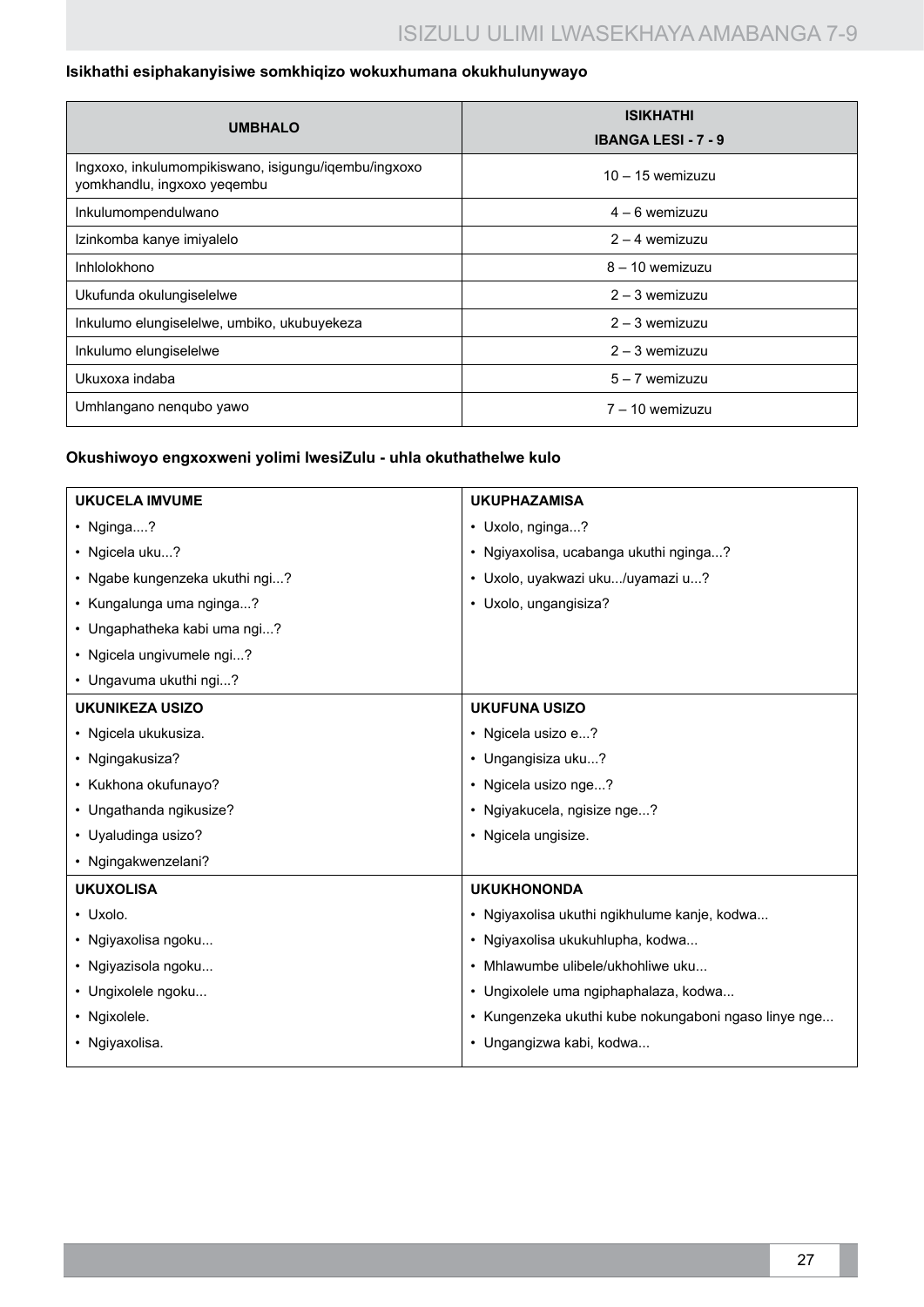| UKUNIKEZA ISELULEKO                                   | UKUSHO INTO OYINCAMELAYO               |
|-------------------------------------------------------|----------------------------------------|
| · Angicabangi ukuthi kumele u                         | • Ungathanda uku                       |
| • Kumele u                                            | • Ngingamane ngi                       |
| $\cdot$ Akumele u                                     | • Kungani singa?                       |
| • Ukube bengiwuwe, bengi                              | · Ngincamela uku Ucabangani?           |
| · Ubube bengisesi mweni sakho, bengi                  | • Ucabanga ukuthi kumele senzeni?      |
| $\cdot$ Bekumele u                                    | · Ukube bekuya ngami bengi             |
| • Bekungamele u                                       | · Ngicabanga ukuthi kumele si          |
| · Noma ngabe wenzani, ungalokothi u                   |                                        |
| UKUQAGELA/UKUCABANGELA                                | UKUNIKEZA ULWAZI ONEQINISO LWALO       |
| · Ngingathi ukulungele uku                            | · Banga/bayi                           |
| • Kungadinga u                                        | • Bacishe babe                         |
| • Kubukeka sengathi                                   | · Kunenani elikhulu la                 |
| • Mhlawumbe udinga uku                                | • Uhlobo lwe                           |
| • Mhlawumbe bafuna uku                                | • Uhlobo olu                           |
| · Kunzima ukusho, kodwa ngicabanga ukuthi             |                                        |
| · Anginaqiniso kahle, kodwa ngicabanga ukuthi         |                                        |
| <b>UKUVALELISA</b>                                    | UKUZIHLOLA/UKUZAHLULELA                |
| Uhambo olude, amaholidi, njll.                        | • Lokhu kusebenze kahle ngoba          |
| • Ube/nibe nohambo oluhle.                            | · Ngikwenze kahle lokhu ngoba          |
| • Nilithokozele iholide.                              | · Bekuyokuba ngcono uku                |
| • Nibe namaholide amnandi.                            | • Lokhu bekungathuthukiswa ngoku       |
| • Nithokoze.                                          | · Inqubekela phambili iyacaca/ayicaci. |
| • Nibe nesikhathi esimnandi e                         | · Lokhu kuphumelela ngoba              |
| UKUBINGELELANA NGEMUVA KOHAMBO/<br><b>KWAMAHOLIDE</b> |                                        |
| • Abe njani amaholide?                                |                                        |
| • Usithokozele isikhathi obe naso?                    |                                        |
| • Lube njani uhambo lwakho?                           |                                        |

#### **3.1.2 Ukufunda nokuBukela**

**Amakhono okufunda nokubukela** athuthuke ayisizinda sokufunda okuyimpumelelo kuzozonke izinhlelo zokufunda nokufundisa. Abafundi bathuthukisa ukufunda nokubukela kangcono kuzozonke izinhlobo zombhalo wobuciko nakuleyo okungeyona eyobuciko, okufaka umbhalo wokubonakalayo. Abafundi bakhumbula ukuthi uhla nohlobo luveza kanjani inhloso yombhalo, yezethameli kanye nengqikithi yombhalo. Ngokufunda ngokuzimela nokwasekilasini, abafundi bakwazi ukucubungula nokuba abantu abakwazi ukuqamba.

Ukufunda nokubukela kuhlanganisa izinto ezimbili: (1). Ukufunda kanye nokusebenzisa amasu okuhumusha nokuqonda imbhalo. (2). Ukufunda kanye nokusebenzisa ulwazi lwezimpawu zimbhalo. Zombili lezi zingxenye kumele zibe khona emiyalelweni yokufunda nokubukela emibhalweni yobuciko nasemibhalweni okungeyona eyobuciko.

Okuqukethwe ekufundeni nokubukela kuhlelwe kanje: (1). Ukufundela ukuqondisisa. (2). Ukufundela ukuhlaziya imibhalo yobuciko. (3). Ukuzifundela okwengeziwe.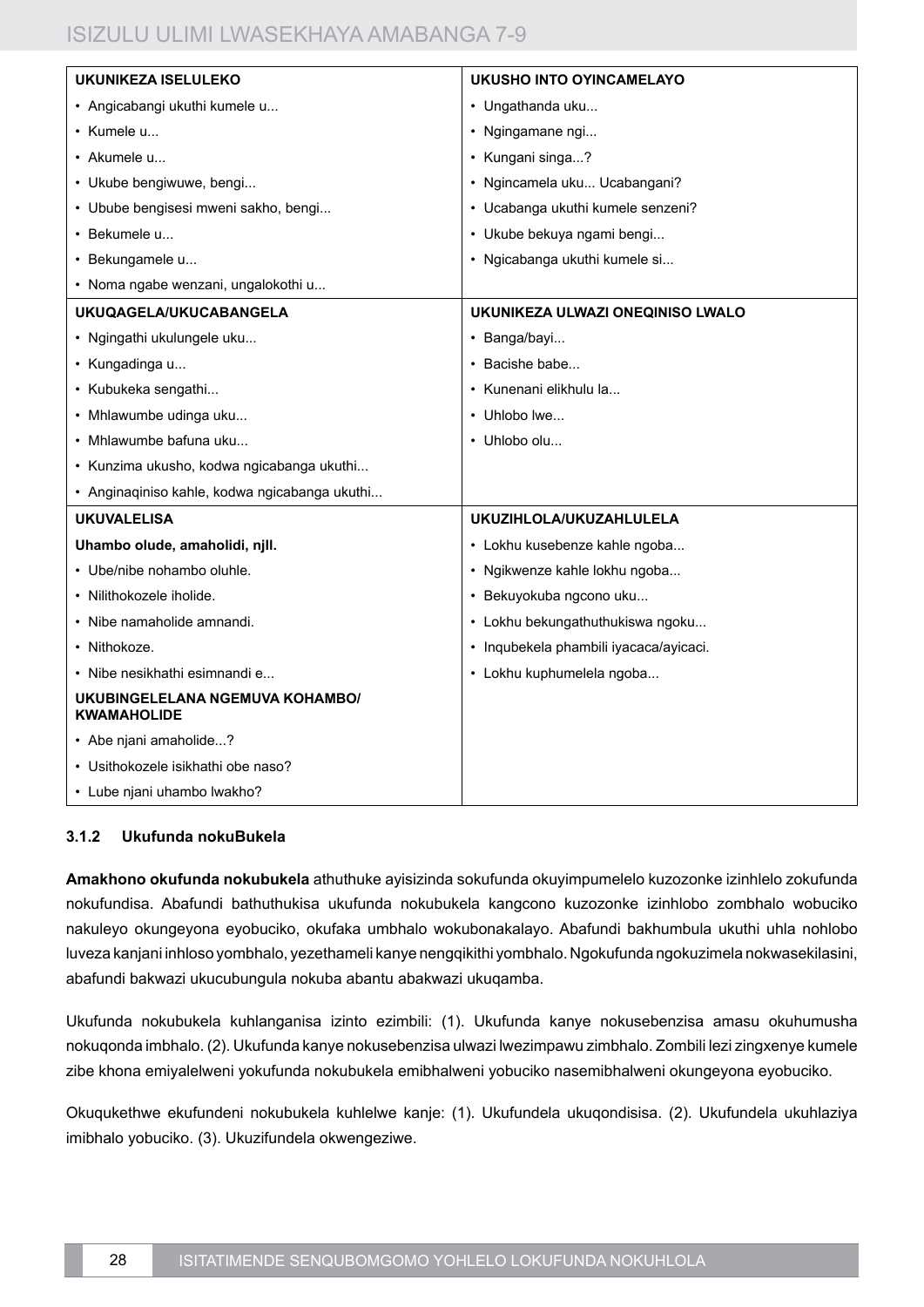#### **Inqubo namasu okufunda**

Ukufundisa imiyalelo kufaka amakhono okufunda kuzombandakanya ukusetshenziswa kwenqubo yokufunda. Lona umsebenzi, onamabanga amathathu onesifanekiso samasu okufunda ngokuzimela ukuhumusha nokuqondisisa imbhalo. Akuwona wonke amabanga okufundisa angasetshenziswa njalo. Isibonelo, uma abafundi befunda uhlobo lombhalo olungejwayelekile, kuyodingeka ukuba benze umsebenzi **wokulungiselela ukufunda** ozobasiza ekubaqwashiseni ngezimpawu ezingavela kulolo hlobo lombhalo, bese kubasiza ekukwazini ukukweyamanisa nolwazi abaluthole empilweni yabo. **Ngesikhathi sokufunda i**misebenzi yokufunda izobasiza ekuhlaziyeni izakhiwo nezimpawu zolimi kabanzi. **Emva kokufunda** kungaba ukuthi abafundi benza imizamo yokubuye babhale lo mbhalo abebewufunda ngokwabo.

- Ukulungiselela ukufunda
- Ngesikhathi sokufunda
- Imisebenzi yangemumva kokufunda

#### **Ukulungiselela ukufunda**

Abafundi bengalungiselelwa ukufunda umbhalo ngezindlela ezehlukene kuncike ezinhlotsheni zombhalo nasezingeni lomfundi akulo. Kukhuthaza ukuxhumanisa nolwazi oludala.

- Abafundi bakhuthazwa ukuzakhela okulindelekile ngombhalo okususelwa ezithombeni ezihambisana nawo noma izithombe, inhlobo yombhalo, uhlaka, ikhasi lesihloko, amathebula okuqukethwe, izahluko, igilosari nokunye.
- Ukufunda ngokudlulisa amehlo ukhetha amaphuzu abalulekile kanye ukufunda ngokudlulisa amehlo izimpawu zombhalo: izihloko, izihlokwana, izithombe, imidwebo, amagrafu amashadi, imidwebo, ithaliksi, izihlokwana, ukonombola, izithombe, imidwebo, amagrafu amamephu, nokunye
- Ukufunda ngokudlulisa amehlo ukhetha amaphuzu abalulekile nokunikeza imibono okungeyakho ukulungiselela ingxoxo ngokufunda
- Ukufunda ngokudlulisa amehlo ukubona imininingwane esekelayo
- Ukuqagela ngokusebenzisa umyalelo onikeziwe ube ufunda ngokudlulisa amehlo ukhetha amaphuzu abalulekile

#### **Ngesikhathi sokufunda**

- Ukubona incazelo yamagama kanye nezithombe ezingajwayelekile ngokusebenzisa amakhono okuhlakaza amagama nolunye ulwazi olungasebenza
- Ukuphinda ufunde/ukubuyekeza
- Ukusebenzisa isithombe sengqondo
- Ukuthola incazelo (ngokuhlaziya, ukuncika kombhalo, ukwakheka kwamagama njll)
- Ukubuza
- Ukwenza amanothi (umqondo obalulekile, nowesekelayo)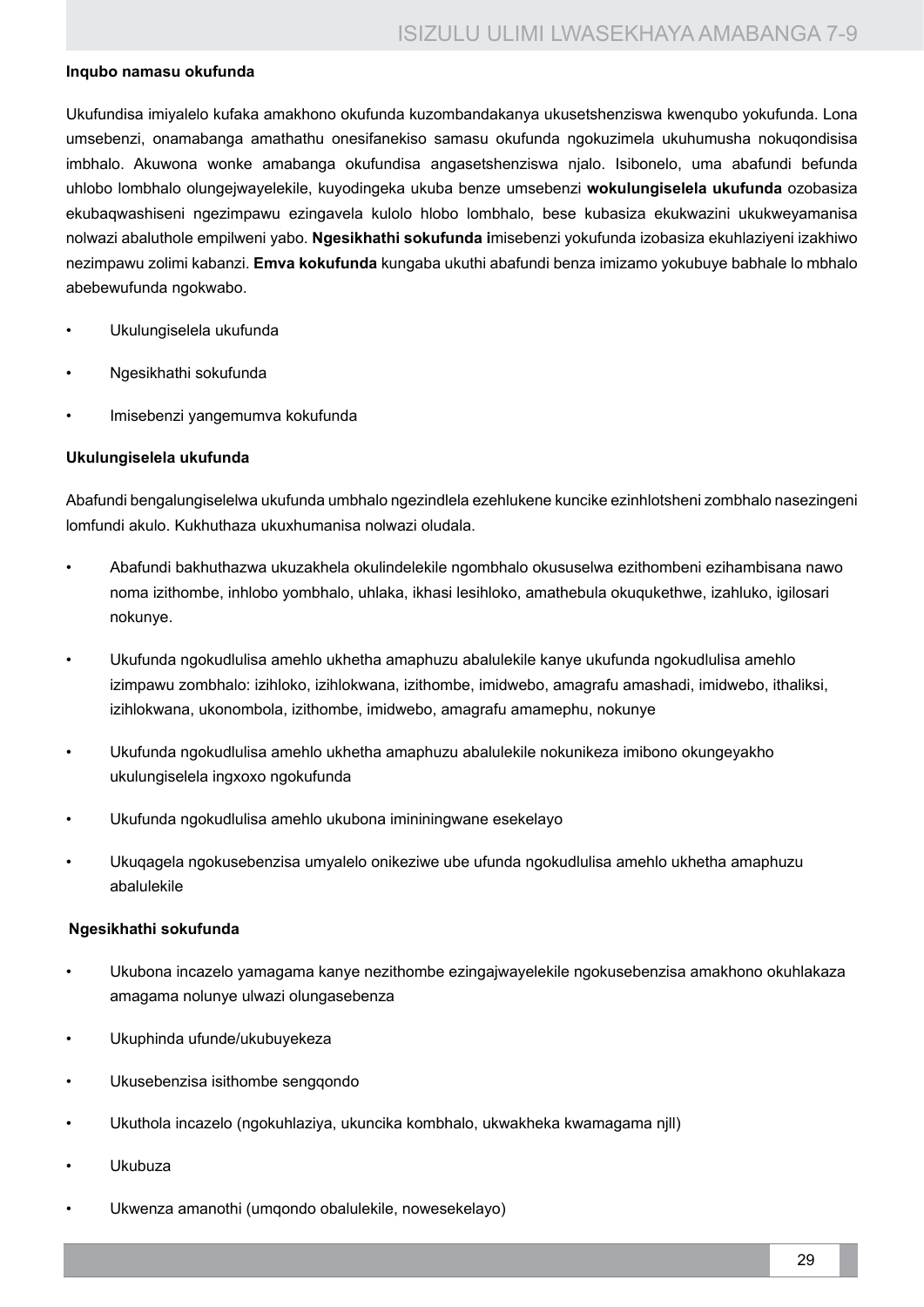- Ukufingqa umqondo obalulekile, nephuzu elisekelayo/isigaba esinobude obubekiwe
- Ukuchaza izinto
- Ukunikeza incazelo ngokuzicabangela
- Ukuchaza/Ukuhlola ukubona kombhali kanye nesiphetho

#### **Emva kokufunda**

- Ukuphendula imibuzo esembhalweni kusukela kosezingeni eliphansi kuya emibuzweni yezinga eliphezulu
- Ukwenza isiphetho/ngombono okungowakho
- Ukulhlola/ukuxoxa ngezindlela ezihlukene zokuhumusha umbhalo
- Okuqhathanisekayo nokuphikisanayo
- Ukuhlanganisa/ukubhala ukufingqa
- Ukuphenduphendula umbhalo ukubona ukusetshenziswa kolimi nokufunda ngolwazimaga, isib. ukuphinda kubhale kusetshenziswa inkathi ehlukile
- Kuphinde kukhiqizwe uhlobo lombhalo okungawabo (lapho kungenzeka khona)
- Ukuqikelela ulimi olucubungulayo:
	- okungamaqiniso kanye nemibono
	- inkulumo eqonde ngqo neqondwe incazelo
	- okushiwo nokuchazwa iloko okufundwayo
	- umbhalo omayelana nezokulawulwa komphakathi nesethulo sombhali
	- umthelela wencazelo ekhethiwe neyeqekile
	- ubudlelwano phakathi kolimi namandla
	- ulimi oluchukuluza imizwa kanye nelikhohlisayo, ukuchema, ukubandlulula, ukwahlulela, ukucwasa, ukucabanga okungaguquki, izinhlobonhlobo zolimi, ukuzibonela, ukucabangela, impikiswano, inhloso yokumbandakanya nokukhetha ulwazi
	- ukwakha umbhalo omusha, njengokuthi okushintsha ukulanda kube idrama, inkulumompendulwano; okushintsha umbhalo wokusetshenziswa kolimi nokufunda ulwazimagama, isib. ukuphinda kubhalwe kube senkathini ehlukile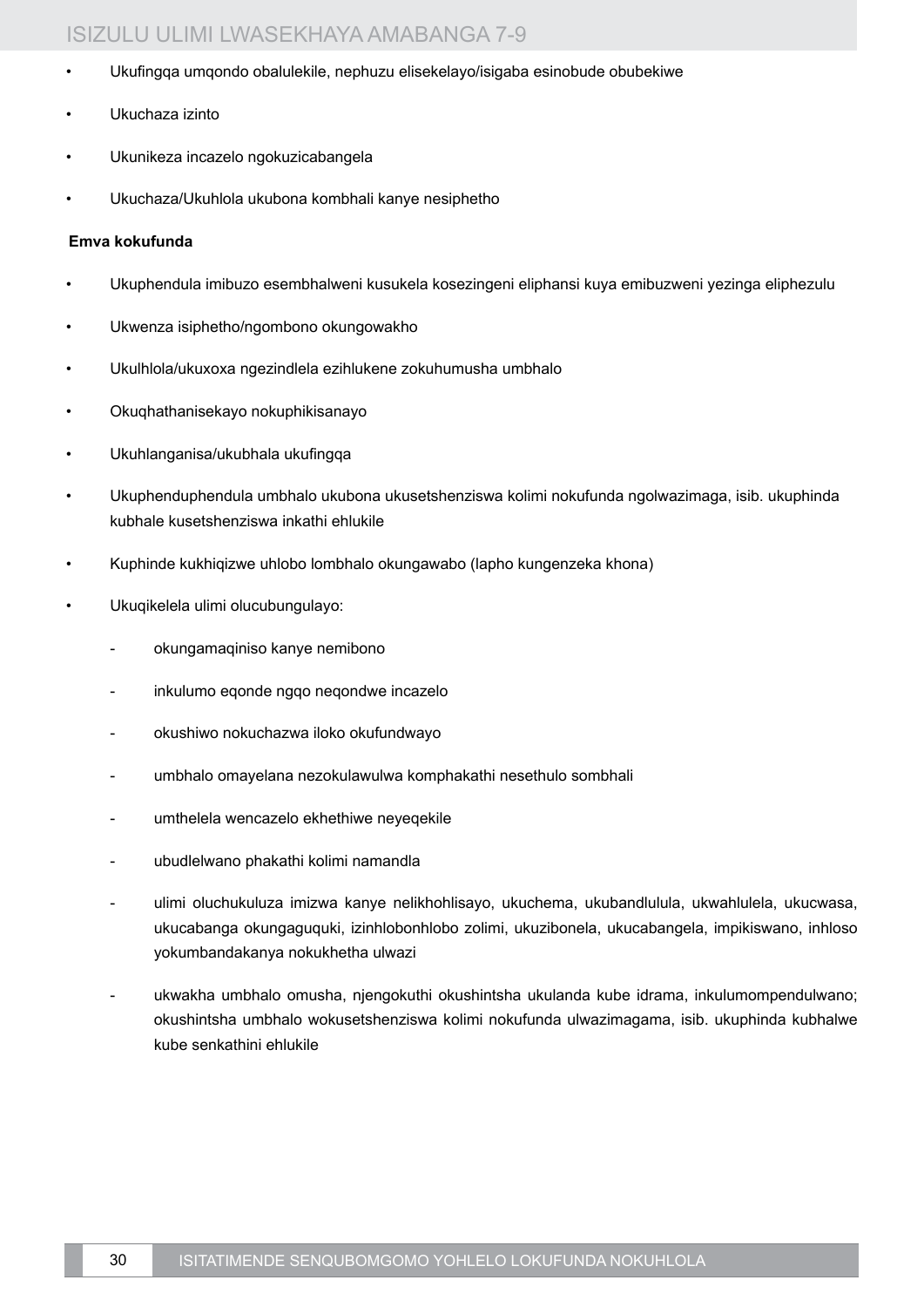#### **Ukuhumusha umbhalo obanakalayo (imidwebo enhlobonhlobo nemibhalo ebonakalayo):**

Kubafundi abaningi, umbhalo obukwa odongeni ubasebenzela njengomthombo ongcono ukunalowo obhalwe ephepheni ukuba bathole umyalelo. Ukufunda nokubhala okubonakalayo nako kuyingxenye ebalulekile yokufunda, nanye namakhompiyutha angumthombo onothile wokuthola ulwazi. Ukuhlola ukuthi indlela yokwakheka kohlaka kubaluleke kangakanani kuwebusayithi ethandwa kakhulu; kutholakala kanjani ukunakwa kwabakhangisayo; iminyakazo nemibala kubamba liphi iqhaza ukunxenxa kwabayisebenzisayo ukudlulela kwenye isayithi

- Amasu okunxenxa: Ulimi oluchukuluza imizwa, ukunxenxa , ukuchema, ulimi olukhohlisayo
- Lusetshenziswe kanjani ulimi nezithombe kanye nesakhiwo namagugu
- Umthelela wohlobo oluthile lombhalo kanye nobukhulu bawo, izihlokwana kanye izithombe
- Ukuhlaziya, ukuhumusha, ukuhlola nokwenza okumayelana namakhathuni ayizinhlobo eziningi/imidweshu yekhomikhi

#### **Yokufunda imisebenzi nenhlobo yencwadi yokufunda elindelekile**

#### **Ukufunda okulungiselelwe (ukufunda kuzwakale)**

- Ukusebenzisa iphimbo, ukuqondiswa kwezwi, isivinini, indlela yokubuka, umumo womzimba nokudlulisa inkulumo ngokunyakaza komzimba
- Ukubiza amagama ngaphandle kokuphambanisa loko akuchazayo

#### **Ukufunda okungalungiselelwe (ukufunda kuzwakale)**

- Ukufunda ngokugeleza ukulandela inhloso
- Ukubiza amagama ngaphandle kokuphambanisa loko akuchazayo
- Sebenzisa iphimbo, ukuqondiswa kwezwi, isivinini, indlela yokubuka, umumo womzimba nokudlulisa inkulumo ngokunyakaza komzimba ngendlela efanele

#### **Ukufunda isifundo sokuqondisisa**

- Ukufundwa kombhalo ovalekile nocubungulayo (ukufunda isifundo sokuqondisisa)
- Ukuqonda umbhalo kabanzi izimpawu zombhalo izihloko, imidwebo, amagrafu amashadi, imidwebo, izihlokwana, ukonombola, izithombe, izihloko zezindaba, isakhiwo, isib. ikholamu yephephandaba, njll.
- Ukukhombisa ukufunda ngokuzimela (ukufunda ngokuvuleka nangentokozo, ulwazi nokufunda)
- Ukuqikelela ulimi olucubungulayo (ukuqaphela okushiwo nokuchazwa iloko okufundwayo amagama kanye aphethe izincazelo ezifihlakele nomyalezo, isib. inkolelo engaguquki, izinhloso nokwahlulela kwesikhulumi)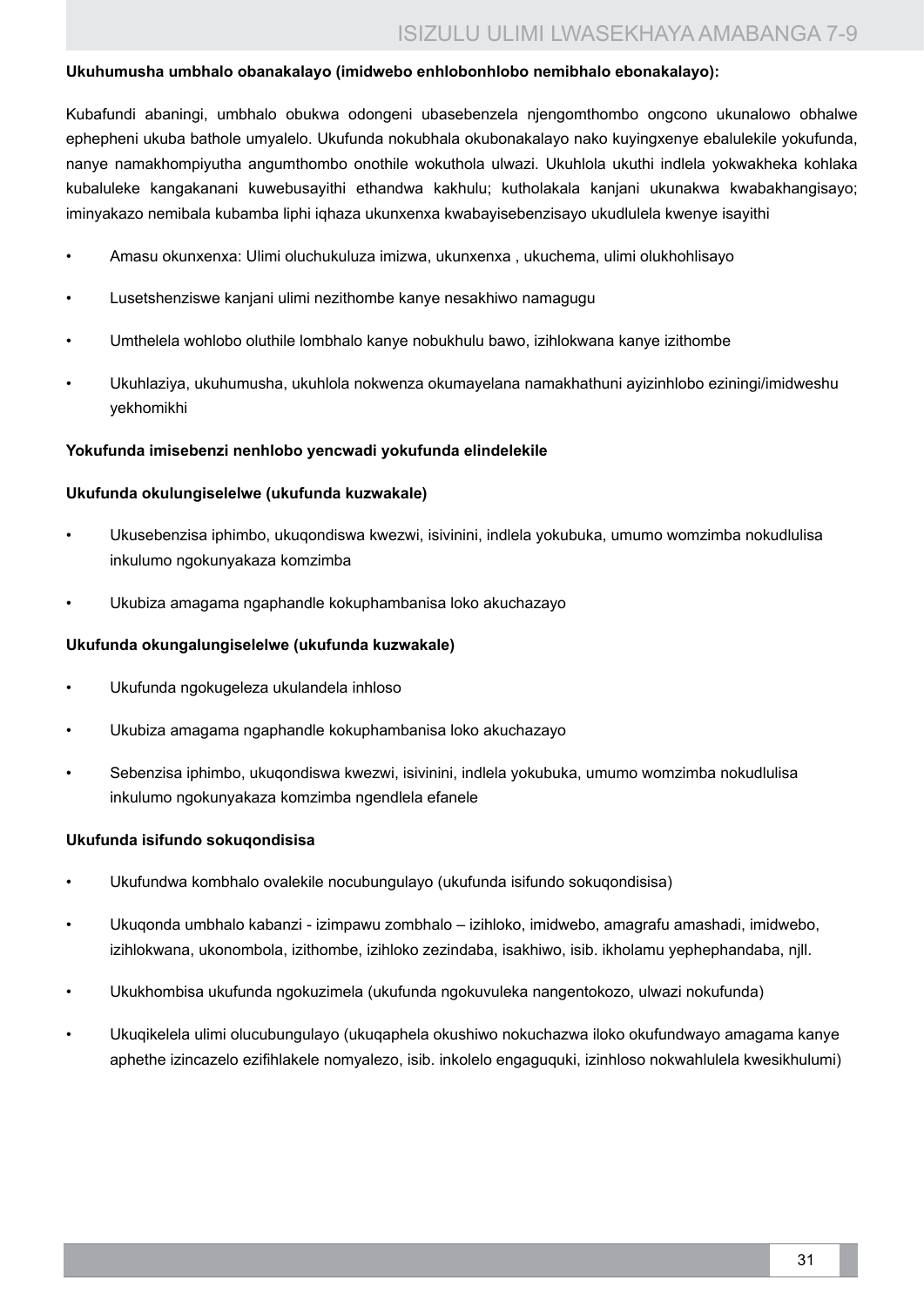## **UKUFUNDA NGOKUQAPHELISISA**

## **a) Ukufunda ngokuqaphelisisa kwemibhalo emifishane YOKUQONDISISA okusezingeni lamagama**

**Abafundi basebenzisa amasu anhlobonhlobo ukuhumusha amazwi ombhalo. Bakha ulwazimagama ngokusebenzisa amakhono okuhlakaza nokuveza obala amagama.**

- Sebenzisa izichazamazwi, izichazamazwi, nesiqoqela ndawonye amazwi neminye imithombo esebenza ukusho okuchazwayo, upelomagama, ukubizwa kwamagama nezakhi zenkulumo zamagama angajwayelekile
- Ukubona okuchazwa iziqalo ezijwayelekile, (isib. *Um-/umu-*) nezijobelelo ezejwayelekile, (isib.  *kazi, -ana*).
- Ukunikeza incazelo ngokuzicabangela kanye nokuxhumana kwamagama abela esigabeni esisodwa ngokusebenzisa umsuka nesijobelelo.
- Sebenzisa indikimba yombhalo (isib. ekuchazweni komusho), igama lokugcina elishiwo umuntu elivumela omunye ukuba aqhubeke nowakhe umugqa (isib. okhefana, nabacaphuni) nokusamidwebo (isib. ubuso obusho okuthile) ukuqagula okushiwo amagama angajwayelekile
- Ukubona nokusebenzisa izisho ezivamile nezaga, isib*. ngibambe elentulo.*
- Ukwehlukanisa phakathi kokushiwo nokuchazwa iloko okufundwayo
- Ukubona isisusa nokusebenza kwamagama amasha, isib. inkulumo yohlobo oluthile lwabantu, isib. tsotsi taal, ulimi lwezigodi, amagama atshelekiwe, (isib. isitulo, ingilazi)
- Ukwehlukanisa phakathi kwamagama adidayo: omabizwafane, ophimbohluka, omqondofana, isib. *isife/isifo; inyanga/inyanga; ukuceba/ukuceba; ukubhunga/ukubonisana*
- Ukusebenzisa zonke izinhlobo zezifinyezo kanye nezifingqo isib. Mnumzane-Mnu. Democratic Alliance-DA
- Ukusebenzisa ulwazi lokusetshenziswa kolimi ukuveza incazelo. Bheka iZakhiwo zoLimi ohleni olungezansi.
- **b) Ukufunda ngokuqaphelisisa imibhalo emifishane ebhaliwe YOKUQONDISISA okusezingeni lomusho nelesigaba**

# **Abafundi basebenzisa ulwazi lwabo lokusetshenziswa kolimi ukuqonda ukwakheka kwemisho nokuhleleka kwemibhalo. Isifundo sombhalo kulelizinga unikeza ithuba lokufundisa ngokudidiyela izakhiwo zolimi.**

- Ukubona nokusebenzisa incazelo nemisebenzi yezakhiwo nezimiso zolimi embhalweni. Bheka iZakhiwo zoLimi - ohleni olungezansi.
- Ukubona izakhiwo zombhalo ezesebenza ngezinhloso ezehlukene, (isib. ukuchaza, ukucacisa, imbangela nomthelela) kukho konke okufundwayo nokuhlobene nenguquko amagama/amagama akhombisayo/ izihlanganiso, (isib. okusesandleni, okokuqala, ngoba). Bheka Ukubhala/Ukwethula uhlobo lombhalo olufanele.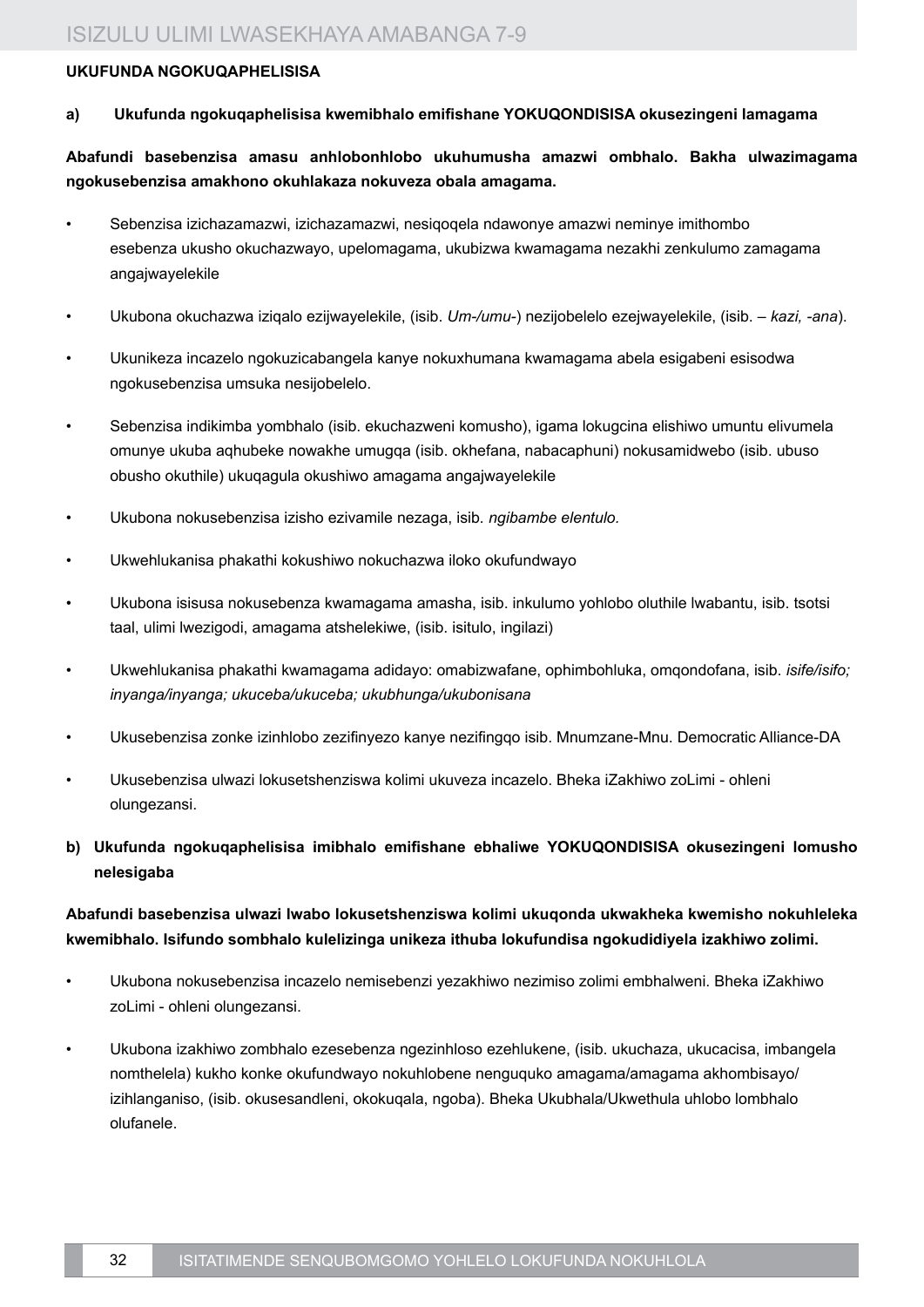**c) Ukufunda ngokuqaphelisisa imibhalo emifiishane ebhaliwe UKUQONDISISA ezingeni lombhalo wonke** 

# **Abafundi basebenzisa ulwazi lwabo imibhalo ewuhlobo nehlelekile abayifundile ukuqonda incazelo, okuhlosiwe nomthelela wombhalo wonke**

- Ukuhlobanisa ulwazi abanalo nombhalo
- Ukubona uhlobo lombhalo nenhloso yawo, isib. impikiswano efuna ukunxenxa
- Ukubona nokuchaza izinhloso zombhali nendlela abona ngayo izinto
- Hlela umqondo wezingxenye zombhalo moma umbhalo wonke ukufinyelela esiphethweni
- Ukwakha isiphetho; akha wesekele umbono ongowakho
- **d) Ukufunda ngokuqaphelisisa umbhalo omfishane wokuFINGQA NOKUTHATHA AMANOTHI**

# **Abafundi basebenzisa ulwazi lwabo lokuqonda izimpawu zombhalo ukuwufingqa. Bheka amasu okufunda ngenhla**

- Ukufunda ngokudlulisa amehlo ukubheka amaphuzu angumongo wendikimba
- Ukuhlukanisa umqondo ongumongo nemininingwane esekelayo
- Ukubeka ngamagama ehlukile imiqondo engumongo (wabhale ngawakho amagama)
- Landelanisa imisho ngokusebenzisa izihlanganiso namagama okuxhumanisa ukuwenza abe umbhalo

# **e) Ukufunda ngokuqaphelisisa umbhalo omfishane NGOKUQIKELELA ULIMI OLUCUBUNGULAYO.**

# **Abafundi basebenzisa ukuqonda kwabo ukuthi ulimi lingakha kanjani futhi ligcine amandla obudlelwane phakathi kokhiqize umbhalo nofundayo. Bahlaziya umbono wombhalo.**

- Ukubona nokuxoxa ngolimi oluchukuzayo nolukhohlisayo
- Ukubona nokuxoxa ngolimi noluchemile noluthatha uhlangothi ngokwahlulela, nokucabanga okungaguquki
- Ukubona nokuxoxa ngemicabango nokuchaza umthelela
- Ukubona nokuxoxa ngokuqondwe incazelo nendlela okubonakala ngayo
- Ukubona nokuxoxa ngokushiwo nokuchazwa iloko okufundwayo
- Nikeza umbono ngenhloso yokumbandakanya nokukhetha ulwazi
- Ukuqaphela umbono wombhali/womkhiqizi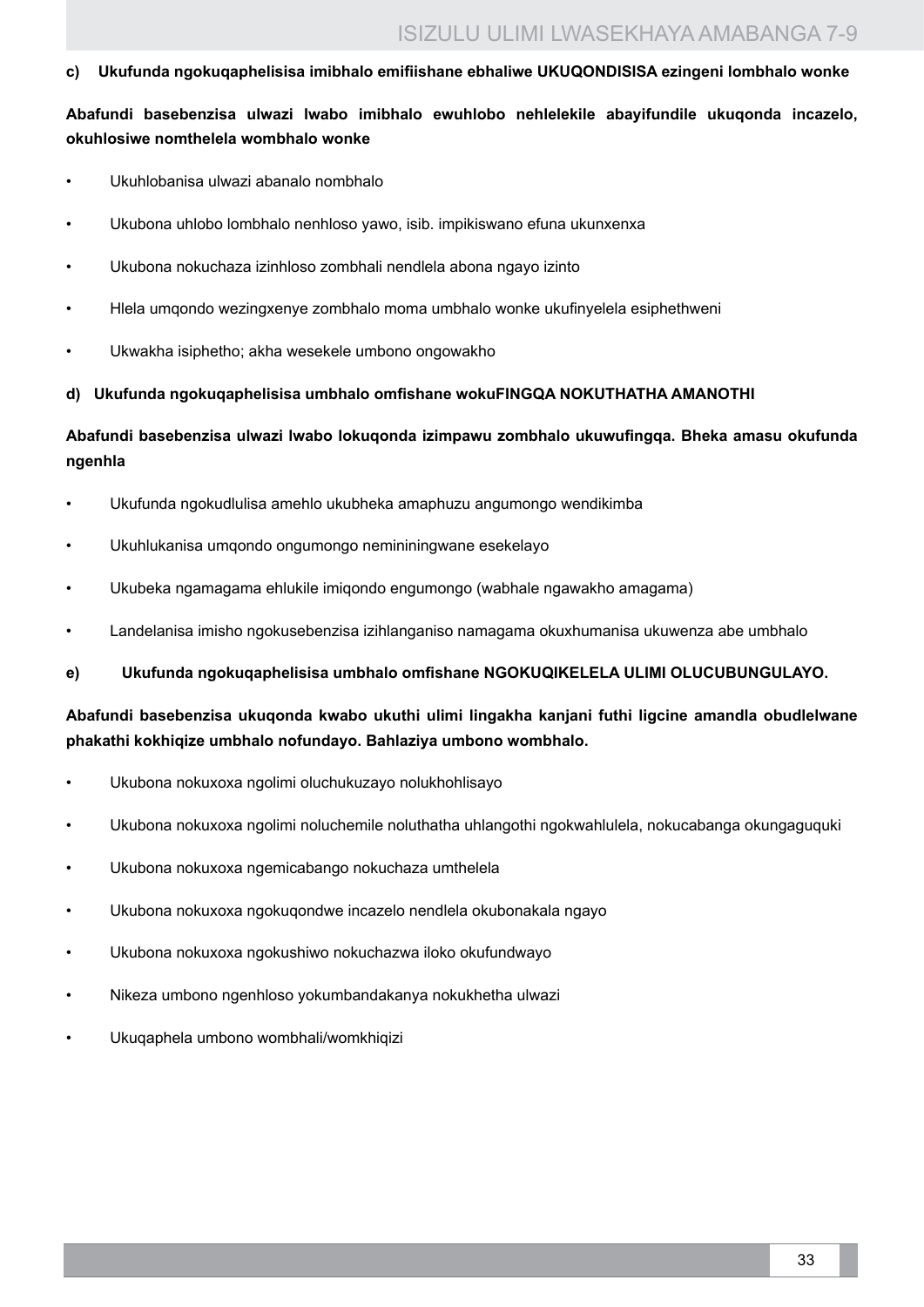**f) Ukufunda ngokuqaphelisisa IZINDLELA EZEHLUKENE ZEMIBHALO NEMIBHALO EBONAKALAYO (Izindlela ezehlukene zembhalo zisebenzisa izinto ezibonakalayo nezibhaliwe ezitholakala embhalweni owodwa, isib. izikhangiso, amakhathuni. Bangaphinde bahlanganise loku nolimi ulukhulunywayo noma ngokwenza.)** 

**Abafundi basebenzisa ulwazi lwabo lwemifanekiso nezinye izinto ezibonakalayo ukwazi ukuthi lezizinto zikusekela kanjani ukubhala ezindleleni ezehlukene zombhalo. Abafundi basebenzisa ulimi olusetshenziswa kulesosifundo njengolimi olusetshenziswa esifundweni sefilimu ukuqonda nokuncoma izinto ezisembhalweni obonakalayo nemithelela yazo** 

- Ukubona nokuxoxa ngendlela izinto ezibonakalayo ezihlanganiswe ngayo embhalweni wezindlela ezehlukene zembhalo, isib. ukuhleleka, imidwebo, umbhalo osazithombe
- Ukubona nokuxoxa ngenhloso nomyalezo embhalweni womyalelo, isib. Amagrafu, amathebula, izinhlelo zengxoxo, amashadi, amamephu
- Ukubona nokuxoxa ngomyalezo nomthelela wezinto ezinokala ezikhangisweni nobudlelwano phakathi kokubhaliwe kanye nezinto ezibonakalayo
- Ukubona nokuxoxa ngenhloso nomyalezo embhalweni obonakalayo okhombisa ubudlelwano, isib. Amamephu esithombe sengqondo, imidwebo, amamephu, izinhlelo
- Ukubona nokuxoxa ngenhloso, yokuvuselela umoya nokudweba umbhalo obonakalayo ngenhloso yokuvuselela umoya, isib. Izithombe, ifilimu, nezinto zomdwebo
- Ukubona nokuxoxa ngenhloso nomyalezo yombhalo obonakalayo owakhelwe ukuzithokozisa, isib. ifilimu, amakhathuni, amavidiyo omculo, imidweshu yekhomikhi
- Ukubona nokuxoxa ngomyalezo nomthelela wombhalo wokubonakalayo osekela ukukhuluma, isib. Amaphosta, imidwebo, umshini wokukhombisa umbhalo nesithombe odongeni
- (isifundo sefilimu sokuzinothisa ngolwazi kuphela) Ukubona, ukuqonda, ukuhlaziya kanye ukuhlola ubudlelwane phakathi kwemisindo, inkulumo, umnyakazo nezinto ezibonakalayo efilimini nezinye izinhlobo zezinto ezibukwayo zilalelwe

# **KUFUNDA OKUHLELEKILE KWEMIBHALO YOBUCIKO**

**Abafundi bafunda, bahlole bese bephendula ukuvuseleleka komoya embhalweni wobuciko. Basebenzisa ulimi ululi olusetshenziswa olimini lwesifundo sombhalo wobuciko ukuqonda nokuncoma umbhalo wobuciko. Kukhethwe okungenani izinhlobo EZIMBILI ezizofundwa zihlolwe ngokuhlelekile ngonyaka. Eziningi zafundwa emabangeni aka-GET: izinkondlo ne/noma izindaba ezimfishane/izinganekwane ne/ noma inoveli ne/noma idrama, njll. Bheka "Imibhalo efudwa ngokuhlanganisa namakhono olimi" ekupheleni kwalengxenye**

**QAPHELA: Okugcizelelwayo embhalweni ehlelekile uzoshintsha kuncike emsebenzini wombhalo obekiwe/ okhethiwe.**

• Ukuqonda isimo esingaba umehluko phakathi kwezinhlobo zemibhalo yobuciko, isib. inkondlo inezinto ezehlukile kunoveli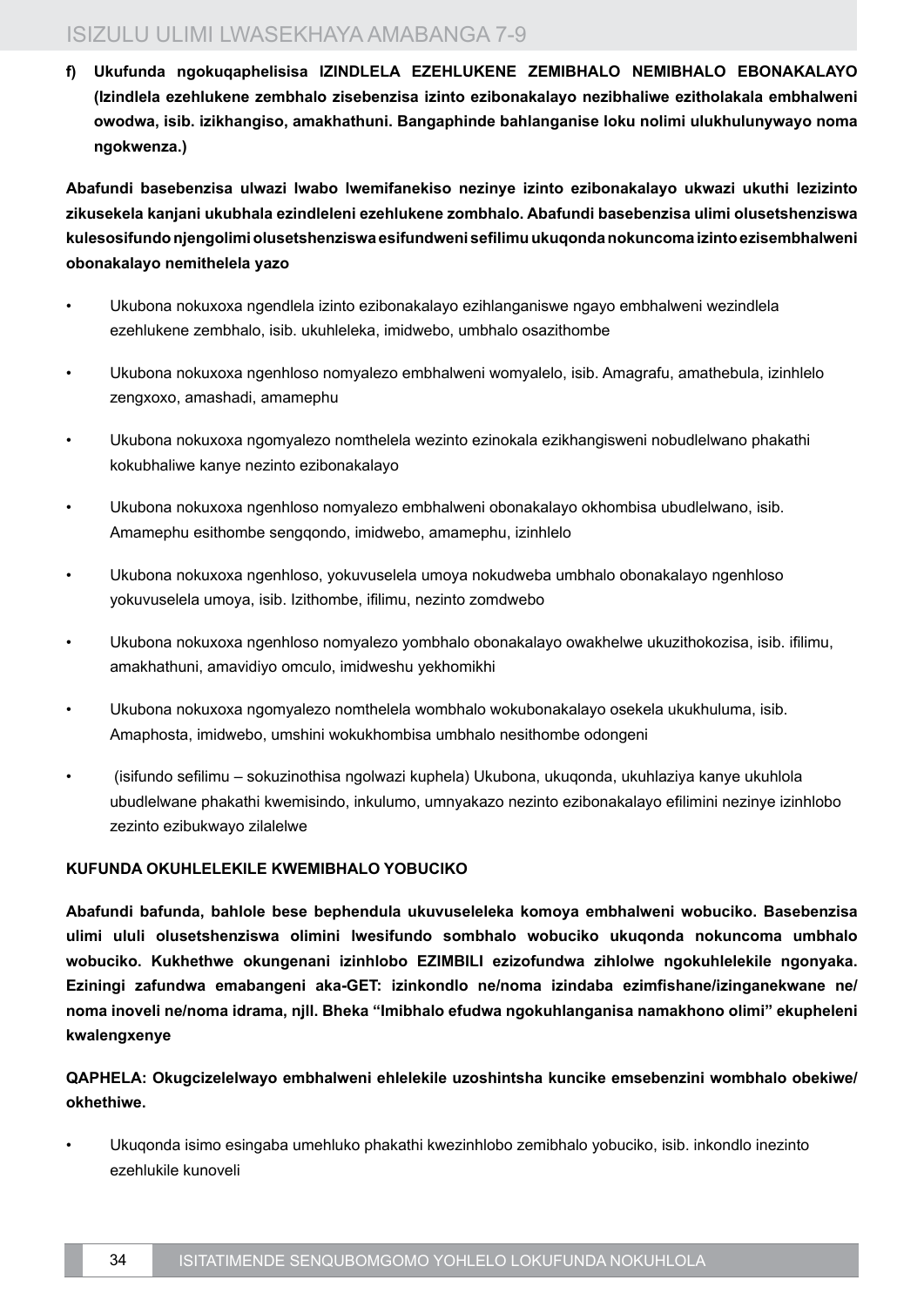- Ukubona nokuchaza ulimi olucacile nezimpawu ezivela ezinhlobeni ezehlukene, isib. isifaniso, isingathekiso, ukwenzasamuntu, ifuzamsindo, ifanamsindo, ihaba, ukuphikisana, umbhinqo, ukubhuqa, ibohlololo, inkomba, isihlonopho, uteku, isifenyiso
- Ukubona nokuchaza inhloso yomlobi
- Ukuchaza nokukhethwa kwamagama nomthelela **enkondlweni** otholakala ngokulekelela ukuveza umyalezo/ endikimbeni. Izimo zesakhiwo zombhalo ezifaka nezifenggo, izithombemagama/imifanekiso mgondo, izakhiwo zolimi nokulandelana kwemisindo, isib.imvumelwano, impinda, isigqi, ifanamsindo
- Ukuchaza nokukhethwa kwamagama nomthelela kwi**drama**/**emdlalweni** otholakala ngokulekelela ukuveza umyalezo/endikimbeni. Ngokwengeza izifengqo nezithombemagama/imifanekiso mqondo, izakhiwo zombhalo ezifaka nezifengqo, izithombemagama/imifanekiso mqondo, izimo zesakhiwo somdlalo, isib. uhlaka, uvuthondaba, izinhlobo zabalingiswa, ukulawulwa kwaseshashalazini, ulimi lombhinqo lomdlalo, isizinda
- Ukuchaza nokukhethwa kwamagama nomthelela **emdlalweni emifishane/emanovelini/efilimini** otholakala ngokulekelela ukuveza umyalezo/endikimbeni. Izakhiwo zombhalo ezifaka nezifengqo, izithombemagama/ imifanekiso mqondo, izakhiwo eziveza idima yomxoxi, izimo zesakhiwo, isib. uhlaka, isithelo sendaba, ukukhula kwendaba udweshu, uvuthondaba, ibohlololo/ipholavuthondaba, ibohlololo/isixazululo, isizinda

# **UKUFUNDA OKWENGEZIWE NGOKUZIMELA/UKUBUKELA**

**Abafundi basebenzisa amasu abawafundisiwe ngesikhathi sesifundo sombhalo ofundwe ngokuhlelekile ngesikhathi sokufunda ngokungalawulwa ngokwabo bezijabulisa noma benza ucwaningo. Ukululeka okwenziwa uthisha ngokutholakala kanye nezinga elifanele kulengxenye yokufunda** 

- Ukufinyelela emtapweni wolwazi nokwazi izimiso zokugcina incwadi
- Ukunikeza ubufakazi bokufundwa okwengeziwe/ukubuka ngendlela yendlela yezinkulumo, izingxoxo nencwadi/ifilimu/ukubuyekeza izinhlelo
- Ukufunda/ukubheka ngokuvulelekile umbhalo wonke, isib. izincwadi, amaphephabhuku, iphephandaba, iwebusayithi, ifilimu, izinhlelo zengxoxo, Uchungechunge lezinhlelo zikamabonakude ngesikhathi sekilasi noma sekuphunyiwe

#### **Izibonelo zezinhlobo zemibuzo**

| Imibuzo edinga ulwazi   | Kwenzekani emva koku ? Ungasho igama lalo  chaza ukuthi kwenzekani  ubani<br>owakhuluma no ? Yini incazelo yalokhu ? |
|-------------------------|----------------------------------------------------------------------------------------------------------------------|
| Imibuzo edinga          | Ubani owabe engumlingiswa omkhulu ? Unganika isibonelo salokhu ?Ungachaza                                            |
| ukuqondisisa            | ngamagama akho ?                                                                                                     |
| Imibuzo edinga          | Ungacabanga okunyekuphi lapho ? Uyakhumbula ukuthi sibheka isingathekiso -                                           |
| asebenzise ulwazi analo | ungasichaza uthini isingathekiso kulo mugqa?                                                                         |
| Imibuzo edinga          | Lokhu kufana ngani nalokhu ? Lokhu kwehluke ngani kulokhu ? Indikimba ? Kungani                                      |
| ukuhlaziya              | ucabanga ukuthi ?                                                                                                    |
| Imibuzo edinga ukuhlela | Sifunde umehluko izinto ezahlukene ngoJohn - ungakubeka konke ndawonye bese uchaza                                   |
| imigondo                | ubunjalo bakhe? Uwuhlobo olunjani lo muntu?                                                                          |
| Imibuzo edinga          | Kunamisebenzi mini ? Ungacabanga indlela engcono yoku ? Iyiphi Inkondlo oyikhethayo                                  |
| ukuhlolisisa            | phakathi kwalezi ezimbili ? kungani?                                                                                 |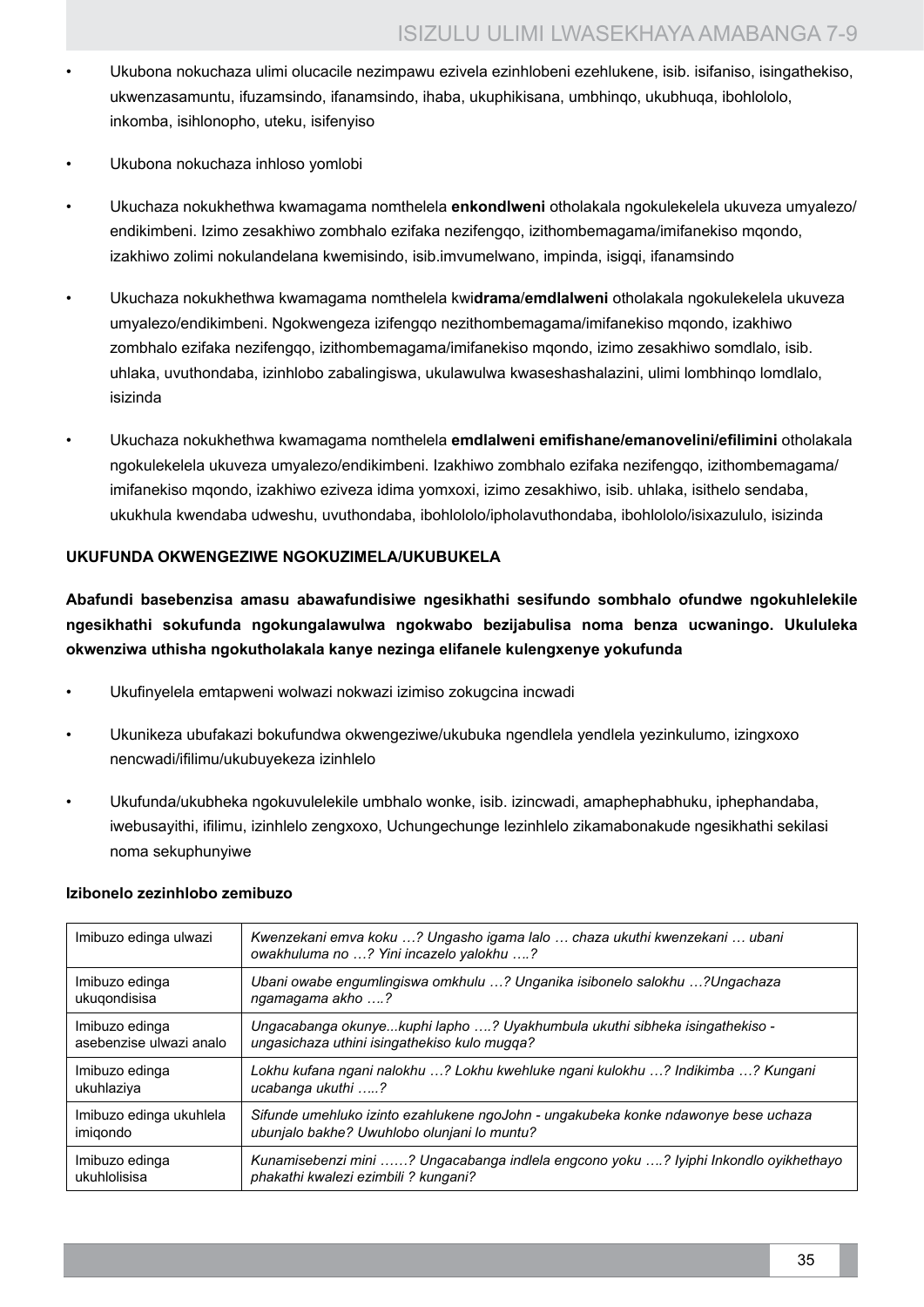## **Ukukhetha uhlobo lombhalo**

Othisha kumele benze isiqineko sokuthi abafundi bafunda izinhlobo ezehlukene zombhalo ngonyaka. Kumele kube nokulingana phakathi kombhalo omfishane nomude ukufeza izinhloso ezehlukene, isib. Ngenhloso yokuvuseleleka komoya (isifundo sombhalo ohlelekile osuselwa emsebenzini omiselwe ukwenziwa) umbhalo wokuhlukanisa isisindo kokufundwayo, umbhalo obonakalayo wokuzithokozisa (bheka "Umbhalo osetshenziselwa osetshenziselwa ukufundisa ukuhlanganisa amakhono olimi").

|            | IZINHLOBO ZOMBHALO EOKUFUNDA                                                                                                                                                                                                                                                                                                                                                                                                                                                                                                                                                                                                                                                                                                                                                                                                                                                                                                                                          |
|------------|-----------------------------------------------------------------------------------------------------------------------------------------------------------------------------------------------------------------------------------------------------------------------------------------------------------------------------------------------------------------------------------------------------------------------------------------------------------------------------------------------------------------------------------------------------------------------------------------------------------------------------------------------------------------------------------------------------------------------------------------------------------------------------------------------------------------------------------------------------------------------------------------------------------------------------------------------------------------------|
| Ubunkondlo | Kunemibuzo emibili ebalulekile okumele umfundi ayibuze ngenkondlo: Kuthiweni? Ngazi kanjani?<br>Umbuzo wesibili wengeza ngokwenza okuthile ukuphendula owokuqala; eyokuqala inquma ukuthi<br>umbuzo wesibili uzovezani. Bonke ababhali bombhalo wobuciko babhala ngoba kukhona okuthile<br>abasuke befuna ukukusho- into abasuke beyibona njengehehayo, ngokujwayelekile okubalulekile<br>osikweni labantu abasuke bebhalelwa. Kufundwa umbhalo ukusekela, ukucacisa nokuveza loko<br>umbhali afuna ukukusho. Iphinde ifake ukubheka ukusetshenziswa kwezimo zenkulumo; imisho;<br>imigqa yestanza nenkondo ethulwayo ngokuphelele; ukukhethwa kwemifanekisomqondo, isigqi,<br>isivinini, nomsindo; nokuchukuluzeka kwemizwa okuvuswa umfanekisomqondo.konke loku kuyimizamo<br>yokufinyelela esiphethweni sokuhlola ukuthi ikuphi okungcono imbongi ephokophele ukukwembula<br>okungachaza umbhalo. Akuvamile ukuba nesiphetho esifundweni senkondlo ebhaleke kahle. |
|            | Lezinto ezilandelayo zingabhekwa ukwenza ukuqonda umyalezo ohloswe ukudluliswa kubengcono                                                                                                                                                                                                                                                                                                                                                                                                                                                                                                                                                                                                                                                                                                                                                                                                                                                                             |
|            | • Umyalezo ogonde ngqo                                                                                                                                                                                                                                                                                                                                                                                                                                                                                                                                                                                                                                                                                                                                                                                                                                                                                                                                                |
|            | · incazelo engaqondile loko okushiwoyo                                                                                                                                                                                                                                                                                                                                                                                                                                                                                                                                                                                                                                                                                                                                                                                                                                                                                                                                |
|            | $\cdot$ Umuzwa.                                                                                                                                                                                                                                                                                                                                                                                                                                                                                                                                                                                                                                                                                                                                                                                                                                                                                                                                                       |
|            | Indikimba nomyalezo<br>٠                                                                                                                                                                                                                                                                                                                                                                                                                                                                                                                                                                                                                                                                                                                                                                                                                                                                                                                                              |
|            | • izithombemagama/imifanekiso mqondo                                                                                                                                                                                                                                                                                                                                                                                                                                                                                                                                                                                                                                                                                                                                                                                                                                                                                                                                  |
|            | izifengqo/izithombemagama/imifanekiso mqondo, ukukhetha amagama, umsindo ukuzwakala,<br>$\bullet$<br>iphimbo, izindlela zokuhaya, ukuvezwa kwemizwa, imigqa, amagama, izitanza, , imvumelwano,<br>ukuxhumana, isigqi, izimpawu zokuloba, impinda, ifanamsindo (imvumelwano ngwaqa<br>nemvumelwano nkamisa), i-enjambamenti/ukuthelelana komqondo                                                                                                                                                                                                                                                                                                                                                                                                                                                                                                                                                                                                                      |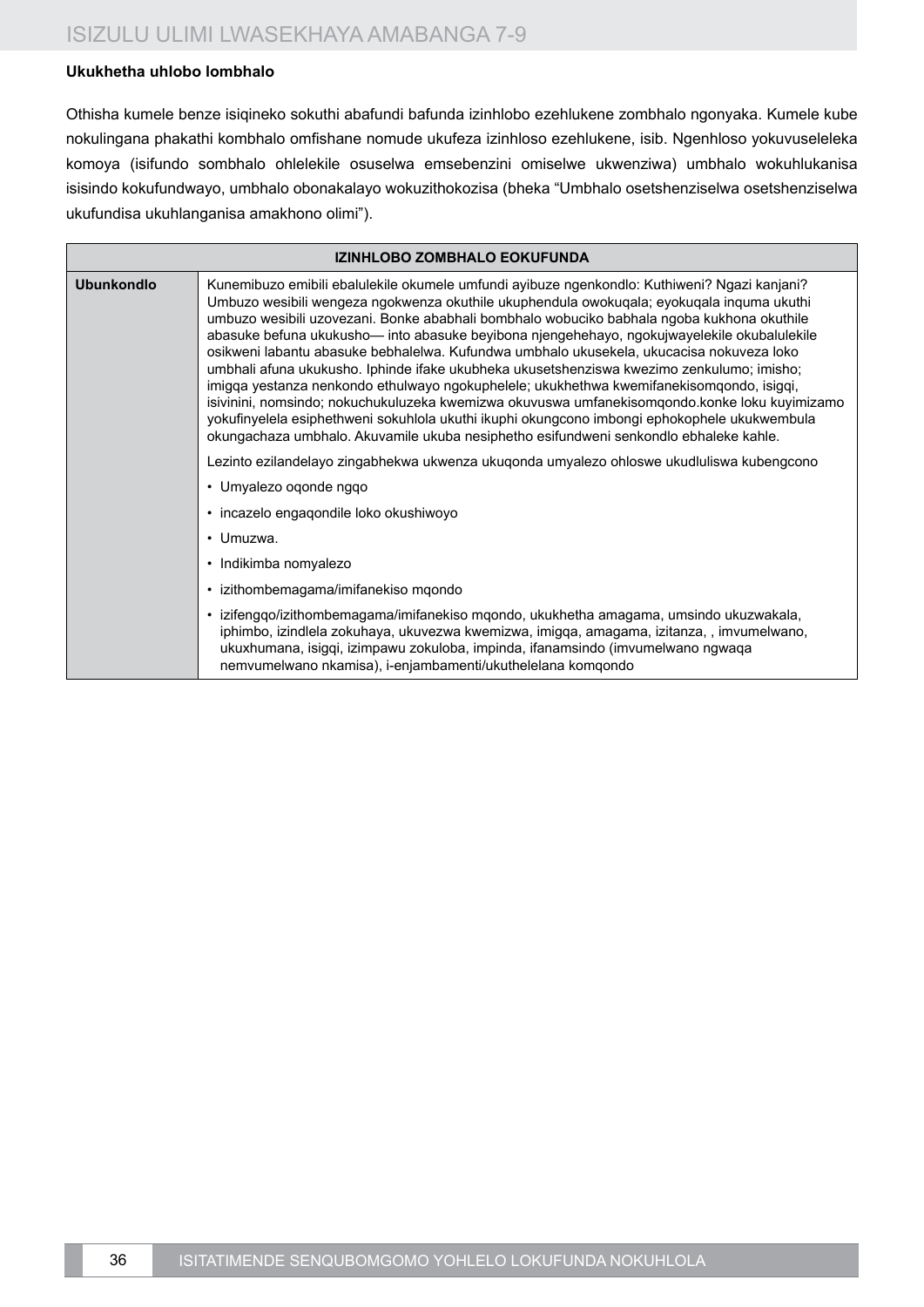| IZINHLOBO ZOMBHALO EOKUFUNDA                    |                                                                                                                                                                                                                                                                                                                                                                                                                                                                                                                                                                                                                                                                                                                                                                                                                                                                                                                                                                                        |  |
|-------------------------------------------------|----------------------------------------------------------------------------------------------------------------------------------------------------------------------------------------------------------------------------------------------------------------------------------------------------------------------------------------------------------------------------------------------------------------------------------------------------------------------------------------------------------------------------------------------------------------------------------------------------------------------------------------------------------------------------------------------------------------------------------------------------------------------------------------------------------------------------------------------------------------------------------------------------------------------------------------------------------------------------------------|--|
| <b>Idrama</b>                                   | Idrama ayikho kuphela mayelana namagama kanye nolimi: imayelana neminyakazo, izwi, ukukhanya<br>nokufiphala, ; ukuxhumana; ukwethulela ishashalazi. Indlela abenza ngayo iminyakazo (isivinini)<br>kudingekile; ukuthi baxhumana kanjani abalingiswa, benzani uma bengakhulumi; ukubuso bushintsha<br>kanjani ukuveza umyalezo womugqa -konke loku kungalahleka uma umdlalo ufundwa sengathi<br>kufundwa inoveli. Nokho-ke, akukaze kube umqondo ophusile ukukhombisa 'ividiyo' yomdlalo kuze<br>kube yisikhathi lapho umdlalo lowo usufundiwe kwaphinde kwaxoxwa ngawo ngokuphelele 'okwethulwe<br>eshashalazini' kwenziwa ikilasi. Ngaphandle kwaloko, 'ividiyo' iphenduka ibe ubuqiniso bomdlalo, futhi<br>kuncane okungakhipha ukuchaza okufanele kwalowo mkhiqizo.                                                                                                                                                                                                                |  |
|                                                 | Ukusebenza ngomcabango kudlala indima enkulu ukufunda idrama. Ukucabanga ishashalazi nokuthi<br>abalingisi babukeka kanjani, nokuthi zingaki ezinye izindlela umugqa noma inkulumo engashiwo ngazo<br>kuyingxenye ebaluleke kakhulu ukusebenza ngedrama ekilasini. Uhlaka nezinhlaka ezincikile; indlela<br>umdlalo oveza ngayo abalingiswa, nokuthi bakhula kanjani emdlalweni; isizinda kanye nokwendlalelayo<br>(kuphela lapho kudingeke khona ngempela ukuqonda umdlalo); isivinini, ukusebenzisa zithombe<br>nezimpawu; amaqhinga asetshenziswa kudrama afana nokukhuluma wedwa; ulimi lombhinqo lomdlalo,<br>ukulawulwa kwaseshashalazini, ukwakhiwa kwengcindezi, noma isehlo esikhomba ukuthi kumele<br>sifundwe ngesikhathi umdlalo ufundiswa.                                                                                                                                                                                                                                |  |
|                                                 | Lezinto ezilandelayo zingabhekwa ukwenza abafundi baqonde umbhalo:                                                                                                                                                                                                                                                                                                                                                                                                                                                                                                                                                                                                                                                                                                                                                                                                                                                                                                                     |  |
|                                                 | · uhlaka kanye nohlaka oluncikile (isethulo, ukukhula kwendaba udweshu, uvuthondaba, ibohlololo/<br>ipholavuthondaba, ibohlololo/isixazululo, ukubikezela nokujeqeza                                                                                                                                                                                                                                                                                                                                                                                                                                                                                                                                                                                                                                                                                                                                                                                                                   |  |
|                                                 | • ukuvezwa kwabalingiswa                                                                                                                                                                                                                                                                                                                                                                                                                                                                                                                                                                                                                                                                                                                                                                                                                                                                                                                                                               |  |
|                                                 | · iqhaza lomxoxi/umlingiswa wemicabango oxoxa indaba/ukuvela kombono                                                                                                                                                                                                                                                                                                                                                                                                                                                                                                                                                                                                                                                                                                                                                                                                                                                                                                                   |  |
|                                                 | · indikimba nomyalezo                                                                                                                                                                                                                                                                                                                                                                                                                                                                                                                                                                                                                                                                                                                                                                                                                                                                                                                                                                  |  |
|                                                 | · isendulelo nesizinda - esihambisana nomlingiswa otholakala endikimbeni                                                                                                                                                                                                                                                                                                                                                                                                                                                                                                                                                                                                                                                                                                                                                                                                                                                                                                               |  |
|                                                 | · isakhiwo somdlalo: uhlaka, uhlaka oluncikile (isethulo, novuthondaba)                                                                                                                                                                                                                                                                                                                                                                                                                                                                                                                                                                                                                                                                                                                                                                                                                                                                                                                |  |
|                                                 | • umuzwa nokuzwakala                                                                                                                                                                                                                                                                                                                                                                                                                                                                                                                                                                                                                                                                                                                                                                                                                                                                                                                                                                   |  |
|                                                 | • ukuphenduka kombhinqo/isiphetho                                                                                                                                                                                                                                                                                                                                                                                                                                                                                                                                                                                                                                                                                                                                                                                                                                                                                                                                                      |  |
|                                                 | • ukulawulwa kwaseshashalazini                                                                                                                                                                                                                                                                                                                                                                                                                                                                                                                                                                                                                                                                                                                                                                                                                                                                                                                                                         |  |
|                                                 | • ukuxhumana phakathi kwenkulumompendulwano/inkulumo yomuntu oyedwa/inkulumo yomuntu<br>oyedwa eyimcabango/imidlinzo                                                                                                                                                                                                                                                                                                                                                                                                                                                                                                                                                                                                                                                                                                                                                                                                                                                                   |  |
|                                                 | • ulimi lombhingo lomdlalo                                                                                                                                                                                                                                                                                                                                                                                                                                                                                                                                                                                                                                                                                                                                                                                                                                                                                                                                                             |  |
|                                                 | • ukulandelana kwezehlo ngokulandela isikhathi esithile                                                                                                                                                                                                                                                                                                                                                                                                                                                                                                                                                                                                                                                                                                                                                                                                                                                                                                                                |  |
| Isifundo sefilimu<br>(ukuzinothisa<br>ngolwazi) | Isifundo sefilimu asifani nokufunda inoveli. Yize izindlela ezisetshenziswayo efilimini zingalandela<br>iphethini lokufundisa okuningi okufana nokwedrama nenoveli, amasu okuveza isithombe seshashalazi'<br>engezansi idinga ukunakwa ngokwehlukile. 'Ukufunda' ifilimu enokubhekelela ukuzwela nokucophelela<br>incika esilinganisweni esikhulu sokufinyelela kuloko okungatholwa umbukeli ngendlela zokululungisa<br>amaphutha, ukusika, ukuthatha ngekhamera, ukwakhela, umculo, okuggokwayo, ukukhanyisa<br>nomsindo. Ukukwazi ukufunda ifilimu kulelizinga akulinganiseki ukunothisa umuntu ukubuka ifilimu:<br>izibukeli ziyakubalekela ukulandela okujwayele ukuchaza ukuthi kulandelwa indawana exoxayo;<br>ukufinyelela 'informed attending" loko kwengeza ukuqonda okujulile kobukelayo, nokuqonda kangcono<br>ukuthi uqondisi, nomlungisi wamaphutha nabanye bawusebenze kanjani lefilimu ukuba izibukeli zizizwe<br>futhi zizibone zihambisana ngendlela ethile nefilimu. |  |
|                                                 | · inkulumompendulwano kanye umnyakazo, nokuhlobana okuhambisana nomlingiswa nendikimba;                                                                                                                                                                                                                                                                                                                                                                                                                                                                                                                                                                                                                                                                                                                                                                                                                                                                                                |  |
|                                                 | • uhlaka, uhlaka oluncikile, ukuvezwa komlingiswa, udweshu, inhloso yomdlalo nomdlalo                                                                                                                                                                                                                                                                                                                                                                                                                                                                                                                                                                                                                                                                                                                                                                                                                                                                                                  |  |
|                                                 | · Ukubhinga, ukuphenduka kombhigo nesiphetho;                                                                                                                                                                                                                                                                                                                                                                                                                                                                                                                                                                                                                                                                                                                                                                                                                                                                                                                                          |  |
|                                                 | · isakhiwo somdlalo nokulawulwa kwaseshashalazini                                                                                                                                                                                                                                                                                                                                                                                                                                                                                                                                                                                                                                                                                                                                                                                                                                                                                                                                      |  |
|                                                 | • umyalezo nendikimba nokuthi kuhlanganiswe kanjani nazozonke izingxenye zombhalo;                                                                                                                                                                                                                                                                                                                                                                                                                                                                                                                                                                                                                                                                                                                                                                                                                                                                                                     |  |
|                                                 | · Amasu okwenza isithombe seshashalazi (okubonakalayo, kanye nokulalelwayo -nokubonakalayo)<br>okunjengokusebenzisa umbala, ukuqamba, inkulumompendulwano, umculo, umsindo, ukukhanyisa,<br>ukulungisa amaphutha, indlela okuthathwe ngayo isithombe, ukuveza, amasu ekhamera, ukunyakaza<br>kwekhamera, okuzungizile nokuvele obala.                                                                                                                                                                                                                                                                                                                                                                                                                                                                                                                                                                                                                                                  |  |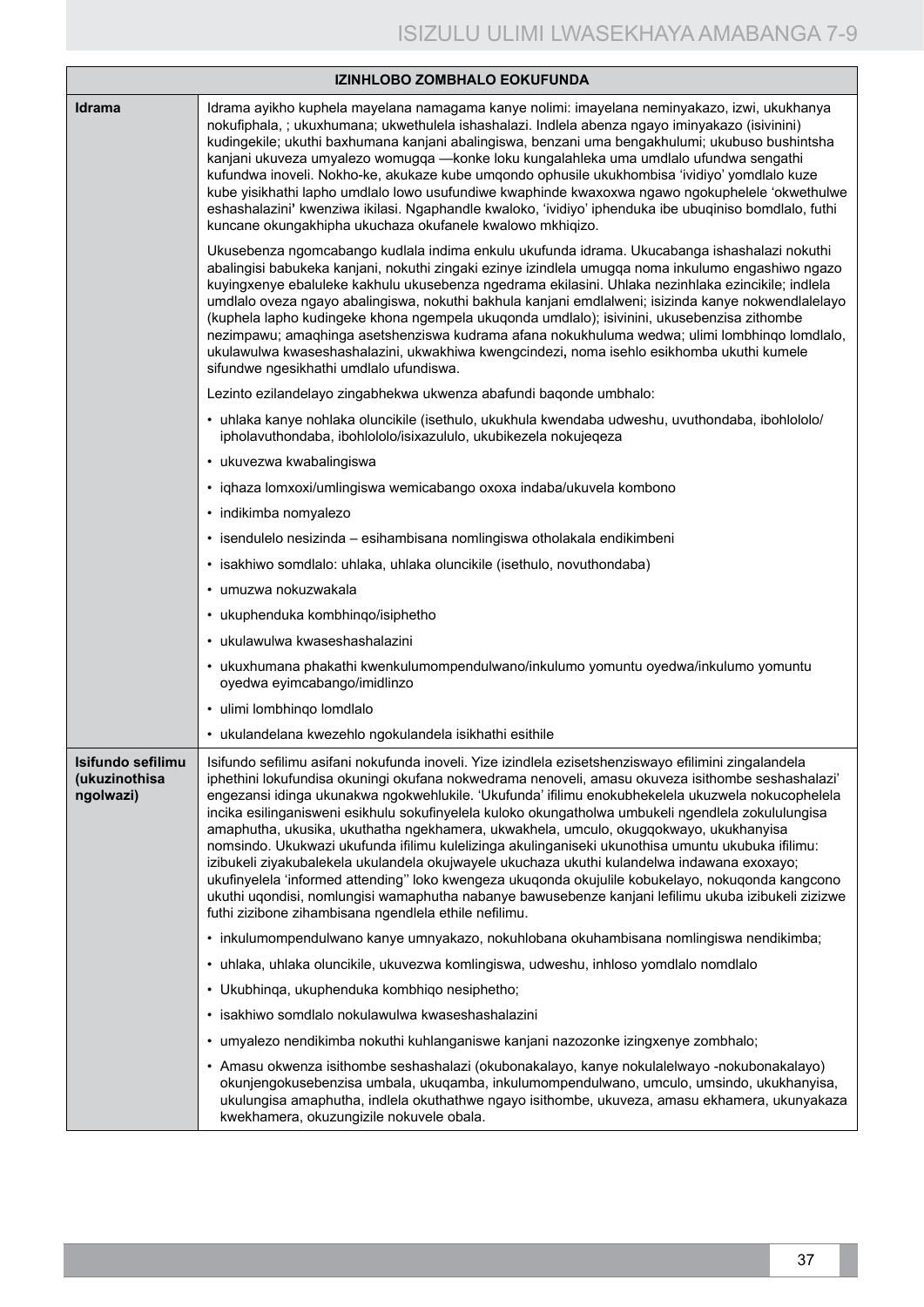| Inoveli, izindaba<br>ezimfishane,<br>izinganekwane | Ezilandayo (inoveli, indaba emfishane nenganekwane) zidinga ukufundwa, kuxoxwe ngazo futhi<br>zithokozelwe. Ukufunda umbhalo kuzwakale noma udlalwe ekilasini kuyasiza kakhulu, ikakhulukazi<br>kubafundi abangakukhuthalele kangako ukufunda noma abangakuthandi. Ukufunda ngokushesha,<br>nokugcina ukulangazelela kukhona ngokufunda ngokulingisa okungase kwenzeke noma okwenzekayo:<br>ukulinganisa, noma ukuncoma. Imisebenzana elula efana nokucabanga ngokufingqa (ukufingqa<br>indaba kumngani wakho umxoxela ngamagama abaliwe; ngokugcina isithombe sibonakala ekilasini;<br>opening dossiers of key characters; ukubheka nokuqaphela, ukuvela kwamagama nezithombemagama<br>ukugcizelela ukugcizelela umqondo noma izindikimba ezikunoveli) kungasiza ukwugcina umfundi<br>esesivininini esifanele. Emva kokufunda kokuqala, abafundi badinga ukaqephela umehluko phakathi<br>kokulandisa (kwenzekani ngokulandelayo?) nohlaka (kwenzekelani loko?); ukuthola izincazelo<br>ezingashaya emhloleni ezingatholakala endabeni; ukubheka ukuthi umbhali ukusebenzise kanjani ulimi<br>ukwakha umlingiswa (ukuchaza nenkulumo ngqo); ukuthi baxhumana kanjani abalingiswa; isizinda<br>(indaba echazayo ulimi, nokucaphuna kwezinye izindawo inoveli yonke); lapho kudingeka khona<br>imizamo yokusumbulula imibono eyendulele, imicabango nezimfundiso ezilawula lapho kuqondwe<br>khona kunoveli yonke. Wonke amasiko, nabantu abaningi, ukuphila izimpilo imbued ngezindaba. Noma<br>yini uthisha ayenzayo ngenoveli nezindaba ekilasini, loko kuthokozela indaba kuhlale kuyinto enkulu<br>kuye. |
|----------------------------------------------------|-------------------------------------------------------------------------------------------------------------------------------------------------------------------------------------------------------------------------------------------------------------------------------------------------------------------------------------------------------------------------------------------------------------------------------------------------------------------------------------------------------------------------------------------------------------------------------------------------------------------------------------------------------------------------------------------------------------------------------------------------------------------------------------------------------------------------------------------------------------------------------------------------------------------------------------------------------------------------------------------------------------------------------------------------------------------------------------------------------------------------------------------------------------------------------------------------------------------------------------------------------------------------------------------------------------------------------------------------------------------------------------------------------------------------------------------------------------------------------------------------------------------------------------------------------------------------------------------------------------|
|                                                    | Lezinto ezilandelayo zingabhekwa ukwenza abafundi baqonde umbhalo:                                                                                                                                                                                                                                                                                                                                                                                                                                                                                                                                                                                                                                                                                                                                                                                                                                                                                                                                                                                                                                                                                                                                                                                                                                                                                                                                                                                                                                                                                                                                          |
|                                                    | • uhlobo                                                                                                                                                                                                                                                                                                                                                                                                                                                                                                                                                                                                                                                                                                                                                                                                                                                                                                                                                                                                                                                                                                                                                                                                                                                                                                                                                                                                                                                                                                                                                                                                    |
|                                                    | · uhlaka, uhlaka oluncikile (isethulo, ukukhula kwendaba udweshu, uvuthondaba, ibohlololo/<br>ipholavuthondaba, ibohlololo/isixazululo, ukubikezela nokujeqeza                                                                                                                                                                                                                                                                                                                                                                                                                                                                                                                                                                                                                                                                                                                                                                                                                                                                                                                                                                                                                                                                                                                                                                                                                                                                                                                                                                                                                                              |
|                                                    | • udweshu                                                                                                                                                                                                                                                                                                                                                                                                                                                                                                                                                                                                                                                                                                                                                                                                                                                                                                                                                                                                                                                                                                                                                                                                                                                                                                                                                                                                                                                                                                                                                                                                   |
|                                                    | • abalingiswa                                                                                                                                                                                                                                                                                                                                                                                                                                                                                                                                                                                                                                                                                                                                                                                                                                                                                                                                                                                                                                                                                                                                                                                                                                                                                                                                                                                                                                                                                                                                                                                               |
|                                                    | • ukuvela kwabalingiswa                                                                                                                                                                                                                                                                                                                                                                                                                                                                                                                                                                                                                                                                                                                                                                                                                                                                                                                                                                                                                                                                                                                                                                                                                                                                                                                                                                                                                                                                                                                                                                                     |
|                                                    | · iqhaza lomxoxi                                                                                                                                                                                                                                                                                                                                                                                                                                                                                                                                                                                                                                                                                                                                                                                                                                                                                                                                                                                                                                                                                                                                                                                                                                                                                                                                                                                                                                                                                                                                                                                            |
|                                                    | • umyalezo nendikimba                                                                                                                                                                                                                                                                                                                                                                                                                                                                                                                                                                                                                                                                                                                                                                                                                                                                                                                                                                                                                                                                                                                                                                                                                                                                                                                                                                                                                                                                                                                                                                                       |
|                                                    | · isendulelo, isizinda nokuhlangana nabalingiswa nendikimba                                                                                                                                                                                                                                                                                                                                                                                                                                                                                                                                                                                                                                                                                                                                                                                                                                                                                                                                                                                                                                                                                                                                                                                                                                                                                                                                                                                                                                                                                                                                                 |
|                                                    | • umoya, ingwijikhwebu/isiphetho                                                                                                                                                                                                                                                                                                                                                                                                                                                                                                                                                                                                                                                                                                                                                                                                                                                                                                                                                                                                                                                                                                                                                                                                                                                                                                                                                                                                                                                                                                                                                                            |
|                                                    | • ukuhlala ulindele okuthile nokumangazayo                                                                                                                                                                                                                                                                                                                                                                                                                                                                                                                                                                                                                                                                                                                                                                                                                                                                                                                                                                                                                                                                                                                                                                                                                                                                                                                                                                                                                                                                                                                                                                  |
| Eminye imibhalo<br>yokufundwa                      | Amaphosta, amashadi, amamephu, amagrafu amakhathuni, amaphephabhuku, iphephandaba,<br>iwebusayithi, ifilimu, izinhlelo zengxoxo, Uchungechunge lezinhlelo zikamabonakude ngesikhathi<br>sekilasi noma sekuphunyiwe                                                                                                                                                                                                                                                                                                                                                                                                                                                                                                                                                                                                                                                                                                                                                                                                                                                                                                                                                                                                                                                                                                                                                                                                                                                                                                                                                                                          |

| UBUDE BOMBHALO OKUMELE OFUNDWE |  |
|--------------------------------|--|
|                                |  |

| <b>UMBHALO</b>                                                          | <b>IBANGA LESI - 7</b>                                                                                                         | <b>IBANGA LESI - 8</b>                                                                                                         | <b>IBANGA LESI - 9</b>                                                                                                         |
|-------------------------------------------------------------------------|--------------------------------------------------------------------------------------------------------------------------------|--------------------------------------------------------------------------------------------------------------------------------|--------------------------------------------------------------------------------------------------------------------------------|
| Umbhalo wokufunda kuzwakale                                             | $5 - 6$ imisho                                                                                                                 | $5 - 8$ imisho                                                                                                                 | $5 - 10$ imisho                                                                                                                |
|                                                                         | isigaba esi-1                                                                                                                  | izigaba ezi-2                                                                                                                  | izigaba ezi-3                                                                                                                  |
| Ukufunda isifundo<br>sokuqondisisa/ukufunda<br>ngokuqaphelisisa umbhalo | 350-400 amagama                                                                                                                | 400-450 amagama                                                                                                                | 450-500 amagama                                                                                                                |
| Ukufunda ngokuzimela                                                    | Ubunkondlo, indaba<br>emfishane, inganekwane,<br>inoveli kanye nedrama<br>njengoba kuchazwe<br>ku CAPS nombhalo<br>onobuginiso | Ubunkondlo, indaba<br>emfishane, inganekwane,<br>inoveli kanye nedrama<br>njengoba kuchazwe<br>ku CAPS nombhalo<br>onobuginiso | Ubunkondlo, indaba<br>emfishane, inganekwane,<br>inoveli kanye nedrama<br>njengoba kuchazwe<br>ku CAPS nombhalo<br>onobuginiso |
| Ukufingqa                                                               | 70-80 amagama kusukela<br>embhalweni onamagama<br>angama-250                                                                   | 70-80 amagama kusukela<br>embhalweni onamagama<br>angama-260                                                                   | 70-80 amagama kusukela<br>embhalweni onamagama<br>angama-280                                                                   |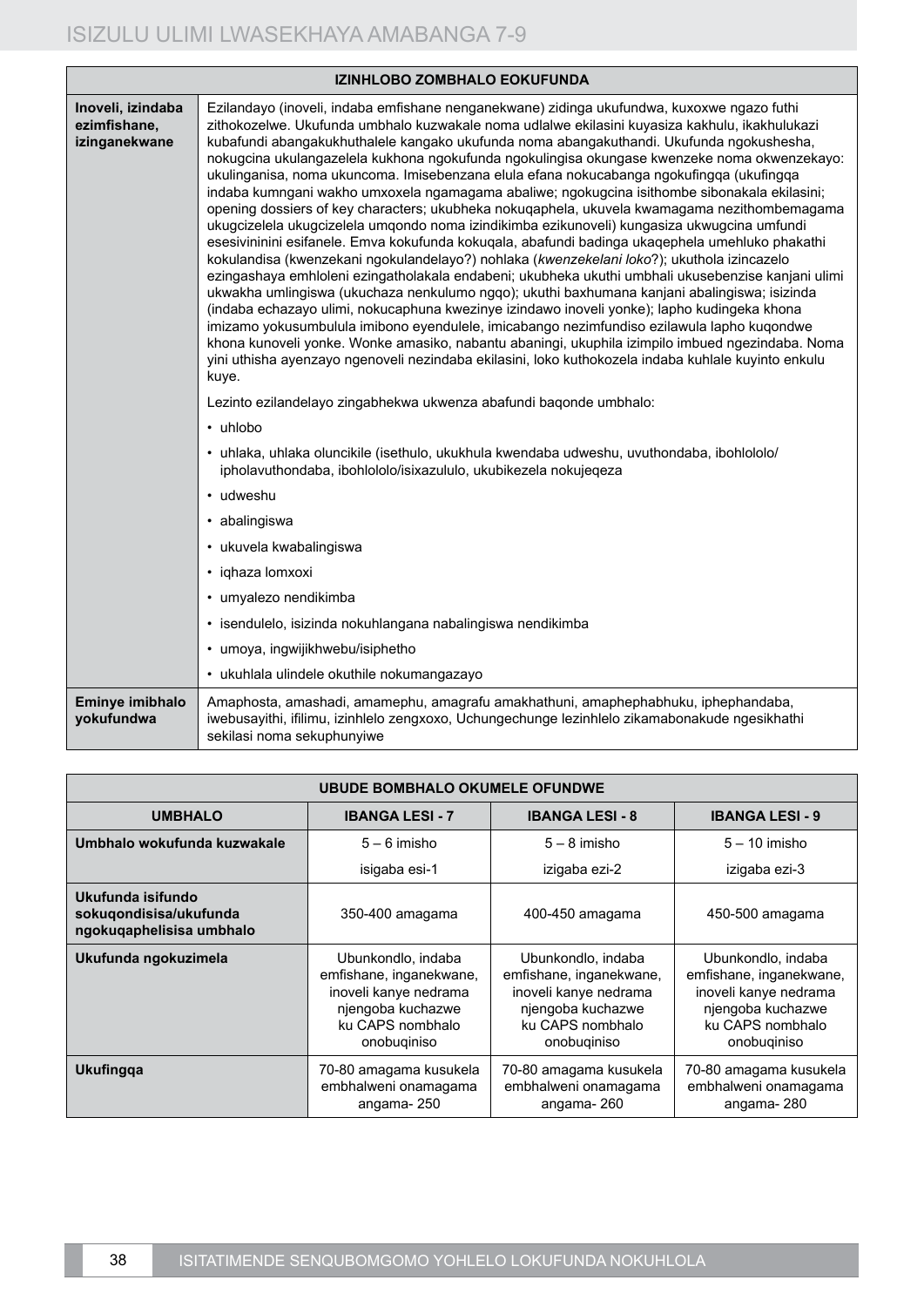#### **IMIBHALO ESETSHENZISELWA UKUFUNDISA AMAKHONO OLIMI NGOKUHLANGANISA EMABANGENI APHAKEME**

Ukwengeza esifundweni sombhalo wobuciko ohlelekile, imibhalo okumele yenziwe emaBangeni aPhakeme kufaka nokubhalwayo, okubonakalayo nemibhalo eyizinhlobo eziningi yezinhloso ezezehlukene. Eminye imibhalo izofundelwa ukuvuselela umoya; eminye izofundelwa ukukhombisa nokwenza izibonelo uma kubhalwa

| Umbhalo wobuciko wesifundo<br>esihlelekile. Izinhlobo ezingafundwa                 | Umbhalo obhalelwa ulwazi        | Imibhalo eyizinhlobo eziningi/imibhalo<br>yolwazi ebonakalayo        |
|------------------------------------------------------------------------------------|---------------------------------|----------------------------------------------------------------------|
| emaBangeni aPhakeme.                                                               | Izichazamazwi                   | Amashadi, amamephu                                                   |
| Izinhlobo zemibhalo (yobuciko)                                                     | Enisayikilophediya              | Amagrafu, amathebula,                                                |
| Ubunkondlo (Ibanga lesi-7 - Izinkondlo                                             | Amasheduli                      | Umbhalo osabulwembu, imidwebo                                        |
| ezi-10) (Ibanga lesi-8 - Izinkondlo ezi-15)<br>(Ibanga lesi-9 - Izinkondlo ezi-15) | Ibhuku locingo                  | Amaphosta                                                            |
| Inoveli (Ibanga lesi-7 - amakhasi                                                  | Izincwadi                       | Eziqeshana zokukhangisa,                                             |
| angama-30-40) (Ibanga lesi-8 - amakhasi                                            | Amathebula esikhati             | amaphamfulethi, amabhurosha                                          |
| angama-40-50) (Ibanga lesi-9 - amakhasi<br>angama-50-60)                           | Izigondiso ngomabonakude        | Izimpawu                                                             |
| Izindaba ezimfishane                                                               | Imibhalo yabe zindaba           | izinhlelo zikamabonakude zengxoxo                                    |
| [Ibanga lesi-7 - Izindaba ezimfushane                                              | Isiqeshana sephephabhuku        | amakhasi ewebu, i-internet, amablogi                                 |
| ezi-4 kuya kwezi-5 (amakhasi ama-3-5                                               | Iziqeshana zephephandaba        | Facebook nezinye izindlela zokuxhumana                               |
| endabeni ngayinye) ]                                                               | Izaziso                         | Umshini wokukhombisa umbhalo                                         |
| [Ibanga lesi-8 - Izindaba ezimfushane                                              | Izikhangiso                     | nesithombe odongeni                                                  |
| ezi-5 kuya kwezi-7 (amakhasi ama-3-5<br>endabeni ngayinye) ]                       | Izinhlobo ezibhalwayo zemibhalo | Amatransparensi                                                      |
| [Ibanga lesi-9 - Izindaba ezimfushane                                              | elalelwayo                      | Imibhalo eyizinhlobo eziningi/                                       |
| ezi-7 kuya kwezi-10 (amakhasi ama-3-5<br>endabeni ngayinye) ]                      | Inkulumompendulwano             | umbhalo obonakalayo ngenhloso<br>yokuvuseleleka umoya                |
| Inganekwane                                                                        | Izinkulumo                      | Ifilimu                                                              |
|                                                                                    | Amaculo                         | Izithombe                                                            |
| [Ibanga lesi-7 - Izinganekwane ezi-4 kuya<br>kwezi-5 (amakhasi ama-3-5 inganekwane | Amahlaya                        | Imidwebo                                                             |
| ngayinye) ]                                                                        | Imibhalo yabantu nombhalo       |                                                                      |
| [Ibanga lesi-8 – Izinganekwane ezi-5 kuya                                          | wokuxhumana                     | Imibhalo eyizinhlobo eziningi/umbhalo<br>obonakalayo wokuzithokozisa |
| kwezi-7 (amakhasi ama-3-5 inganekwane<br>ngayinye) ]                               | Izincwadi                       | Ifilimu                                                              |
| [Ibanga lesi-9 - Izinganekwane ezi-                                                | Amadayari                       | Izinhlelo zikamabonakude                                             |
| 7 kuya kwezi-10 (amakhasi ama-3-5                                                  | Izimemo                         | Amavidiyo omculo                                                     |
| inganekwane ngayinye) ]                                                            | Ama-imeyili                     | Amakhathuni, caricatures                                             |
| <b>Umdialo</b>                                                                     | sms's, twitter                  | Imidweshu yekhomikhi                                                 |
| [Ibanga lesi-7 - Umdlalo onkundla-1 kuya<br>konkundla-2 (amakhasi ayi-10-20)]      | amanothi                        | Amahlaya                                                             |
| [Ibanga lesi-8 - Umdlalo onkundla-2 kuya                                           | imibiko                         | iGraffiti                                                            |
| konkundla-3 – amakhasi angama-20-30) ]                                             | Imibhalo yabantu kwezohwebo     | Umbhalo olalelwayo                                                   |
| [Ibanga lesi-9 - Umdlalo onkundla-3 kuya                                           | Incwadi ehloniphekile izincwadi | Izinhlelo zomsakazo                                                  |
| konkundla-5 - amakhasi angama-30-50) ]<br>Ukunothisa ulwazi                        | Uhlelo namanithi omhlangano     | Ukufundwa kwedrama                                                   |
| <b>Ifilimu</b>                                                                     |                                 |                                                                      |
|                                                                                    |                                 | Ukufundwa kwenoveli noma indaba<br>emfishane                         |
| Uchungechunge lezinhlelo<br>zikamabonakude ezikhethiwe/izinhlelo                   |                                 | Izinkulumo ezigoshiwe                                                |
| zengxoxo                                                                           |                                 | Izikhangiso emsakazweni,                                             |
| Imidlalo yomsakazo                                                                 |                                 | kumabonakude, ephephandabeni                                         |
| Ama-iseyi                                                                          |                                 | nasemaphephabhukwini                                                 |

#### **3.1.3 Ukubhala nokwethula**

**Ukubhala** yisikhali esikhulu sokuxhumana esivumela abafundi ukuthi bahlanganise baphinde bedlulisele kwabanye imicabango kanye nemibono yabo ngendlela ehleleke kahle. Ukuhlala njalo bezilolongela ukubhala izinhlobo ezehlukene zemibhalo, amathaskhi kanye nezifundo, kwenza abafundi bakhulume ngokwenhloso kanye nokuzisungulela. Ukubhala okuhleleke kahle kusetshenziswa uhlelo, kukhiqiza ababhali abanekhono, abakwazi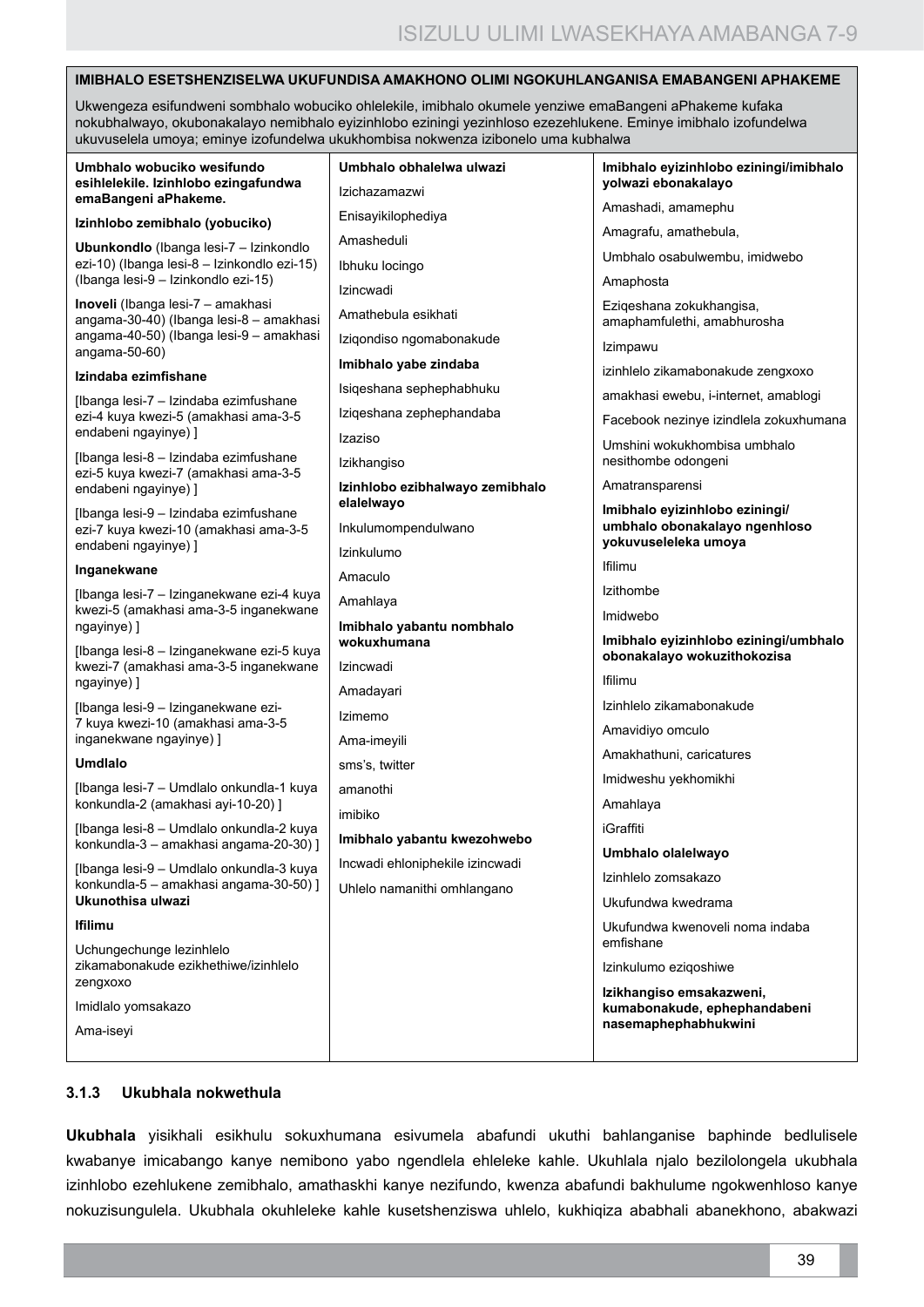ukuhambisana nezimo ezehlukene, abazokwazi ukusebenzisa amakhono abo okubhala kanye nokwethula imibhalo efanelekile, imibhalo abukwayo kanye nemibhalo anhlobonhlobo asetshenziselwa izinhloso ezehlukahlukene.

Ukubhala kubalulekile ngoba kwenza abafundi bacabange ngohlelo kanye nesipelingi. Lokhu kugqugquzela abafundi ukuthi bahlunge ulimi, kubenze basheshe ukufunda ulimi kuphinde kunciphise amaphutha abo. Emabangeni edlule abafundi bafunda ukubhala imibhalo yokuziqambela kanye nemibhalo engabekelwe migomo, besebenzisa izakhiwo zombhalo njengesisekelo. EsiGabeni esiPhakeme kulindeleke ukuthi abafundi bazibhalele ngokwabo imibhalo ehlukahlukene. Bayophinde basebenzise inqubo yokubhala ukukhiqiza imibhalo enohlelo lolimi oluhleleke kahle.

#### **Inqubo yokubhala kanye namasu**

Ukubhala umbhalo omuhle kuyikhono elifuna ukuthuthukiswa kanye nokwesekelwa. Noma ukufunda kuyisisekelo esibalulekile, amakhono okubhala athuthuka kuphela lapho kubhalwa. Imiyalelo yokubhala ivame ukumbandakanya ukusebenza ngenqubo yokubhala. Noma kunjalo, lokho akusho ukuthi amazinga enqubo yokubhala ayohlale esetshenziswa wonke njalo lapho kubhalwa imibhalo. Isibonelo, uma abafundi bebhala umbhalo owejwayelekile, akudingekile ukuthi bahlaziyisise isakhiwo sawo kanye nezakhiwo zolimi. Kungenzeka futhi kube nezimo lapho othisha kudingeka ukuthi bagxile ekwakhiweni kwemisho noma ekwakhiweni kwezigaba noma abafundi babhale imibhalo ngale kokubhala izinhlaka zemibhalo yokuqala lapho bezilungiselela ukuhlola. Inqubo yokubhala inamazinga alandelayo:

- Ukuhlela/Ngaphambi kokubhala
- Ukubhala izinhlaka zokuqala
- Ukubuyekeza
- Ukufunda ngokuqaphelisisa ukuze ucacise
- Ukulungisa amaphutha
- **Ukwethula**

#### **Ukuhlela/Ukulungisela ukubhala**

- Hlaziya uhlaka, ulimi kanye nerejista yombhalo okhethiwe.
- Khetha inhloso kanye nalabo umbhalo obhekiswe kubo/ohlelelwe bona.
- Cabanga ngezidingo zohlobo lombhalo, isitayela kanye nombono wombhali.
- Thola, uhlele, uqophe ulwazi usebenzisa umbhalo osabulembu noma uhla lozobhala ngakho
- Sebenzisa imithombolwazi enhlobonhlobo uhlele ulwazi-ngqo.

#### **Ukubhala uhlaka**

- Sebenzisa kahle imiqondo ewumongo kanye naleyo eyesekelayo usukela ekuhleleni
- Bhala umzamo wokuqala oveza inhloso, labo umbhalo obhekiswe kubo, isihloko kanye nohlobo lombhalo.
- Khetha kahle amagama achazayo, amagama aveza imizwa, amabinzana kanye nezimo zokukhuluma ukwenza umbhalo ucace kahle.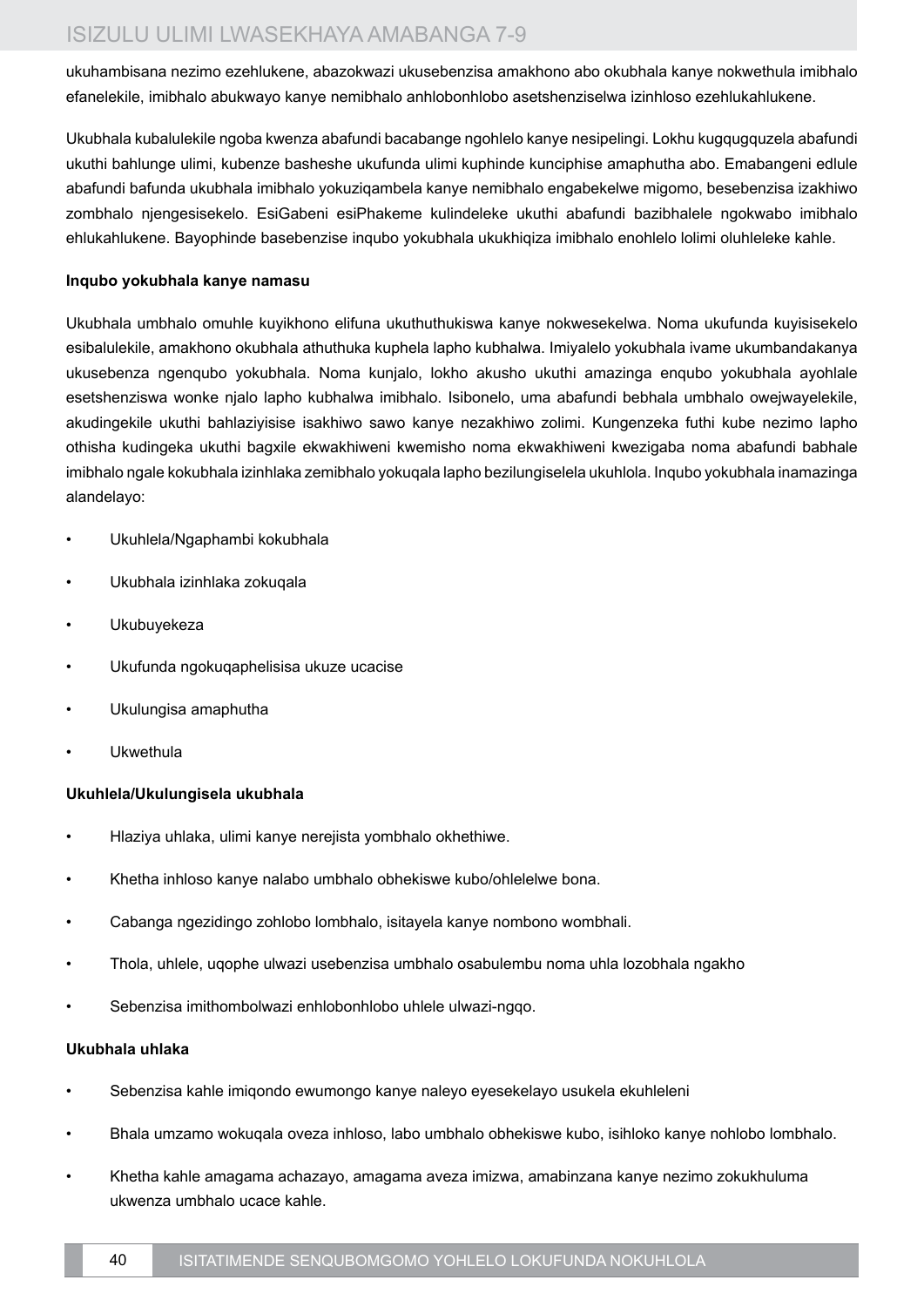- Veza umbono ngokuchaza izinto ezingamagugu, izinkolelo kanye nolwazi.
- Khetha izwi kanye nesitayela ngokwenza ulimi kanye nephimbo kuhambisane nalabo abazofunda umbhalo kanye nehloso yombhalo.
- Fundisisa umbhalo owumzamo wokuqala uphinde uthole uvo lwabanye abafundi mayelana nombhalo owubhalile.
- Faka yonke imininingwane edingekayo kulolo hlobo lombhalo (usebenzisa osokucaphuna, ukuqhubezela phambili impikiswano, njll.)

## **Ukubuyekeza, ukulungisa amaphutha, ukufunda ngenhloso yokubheka amaphutha nokwethula**

- Sebenzisa indlela ebekiwe yokuhlola umsebenzi wakho kanye nowabanye ngenhloso yokuwenza kangcono.
- Colisisa indlela okhethe ngayo amagama, imisho, izigaba (engeza ulwazi, sebenzisa ngendlela amagama akhomba ukuguka kwezinto).
- Lungisa indlela okulandelana ngayo izigaba nendlela ezixhumana ngayo.
- Ukususa okuyindida, ukukhulumela futhi, ukunkanta, nolimi oluhlaselayo
- Hlaziya okuqukethwe, isitayela kanye nerejista.
- Sebenzisa izimpawu zokuloba, isipelingi kanye nohlelo kahle/ngendlela efanele.
- Lungisa umbhalo owumkhiqizo wokugcina, kumbandakanya indlela umbhalo ohlelwe ngayo, isib. Izihlokwana kanye nefonti.
- Yethula umbhalo owumkhiqizo wokugcina.

#### **Izakhiwo zolimi kanye nezimiso zokusetshenziswa kolimi ngesikhathi kubhalwa**

Abafundi bazokwazi ukuthi ulimi lusetshenziswa kanjani futhi bazokwazi ukusebenzisa ulimi ukuluchaza ukuze bakwazi ukuhlaziya izincazelo, ukufaneleka kanye nokunemba kwemibhalo yabo kanye neminye. Bazobuye bakwazi ukusebenzisa lolu lwazi ukwakha umqondo kusukela egameni nasezingeni lomusho kuye embhalweni ophelele kanye nokubona ukuthi umbhalo nesimo osetshenziswa kuso kuxhumana kanjani. Ngokuhlangana nemibhalo enhlobonhlobo, abafundi bakhulisa ulwazimagama lwabo babuye basebenzise ukuqonda **izakhiwo nezimiso zokusetshenziswa kolimi** ngendlela efanele.

Ulwazi lwezakhiwo kanye nezimiso zolimi luzokwenza abafundi bakhiqize imibhalo ehlelekile nenokuxhumana okuhle. Izakhiwo zolimi kumele zifundiselwe ukwakha imibhalo ezisetshenziswe kuyo. Ukusetshenziswa kwezakhiwo zolimi akumele kufundiswe ngokuzimela. Kumele kuchaze indlela imisho ehlelwe ngayo ukwakha umbhalo ophelele ofana nezindaba, ama-eseyi, izincwadi kanye nemibiko abafundi abafunda ukuyiifunda kanye nokuyibhala esikoleni.

#### **Izimiso zokusetshenziswa kolimi (isipelingi kanye nezimpawu zokuloba)**

- Sebenzisa ukuqhelelana kahle, osonhlamvukazi, amakhoma, osokucaphuna, amakholoni, ukudwebela umbhalo olukeke, ukubhala ngokugqamile, amasemikholoni, abakaki, njll.
- Sebenzisa ulwazi lwesipelingi kanye nemithetho yokupela kahle amagama: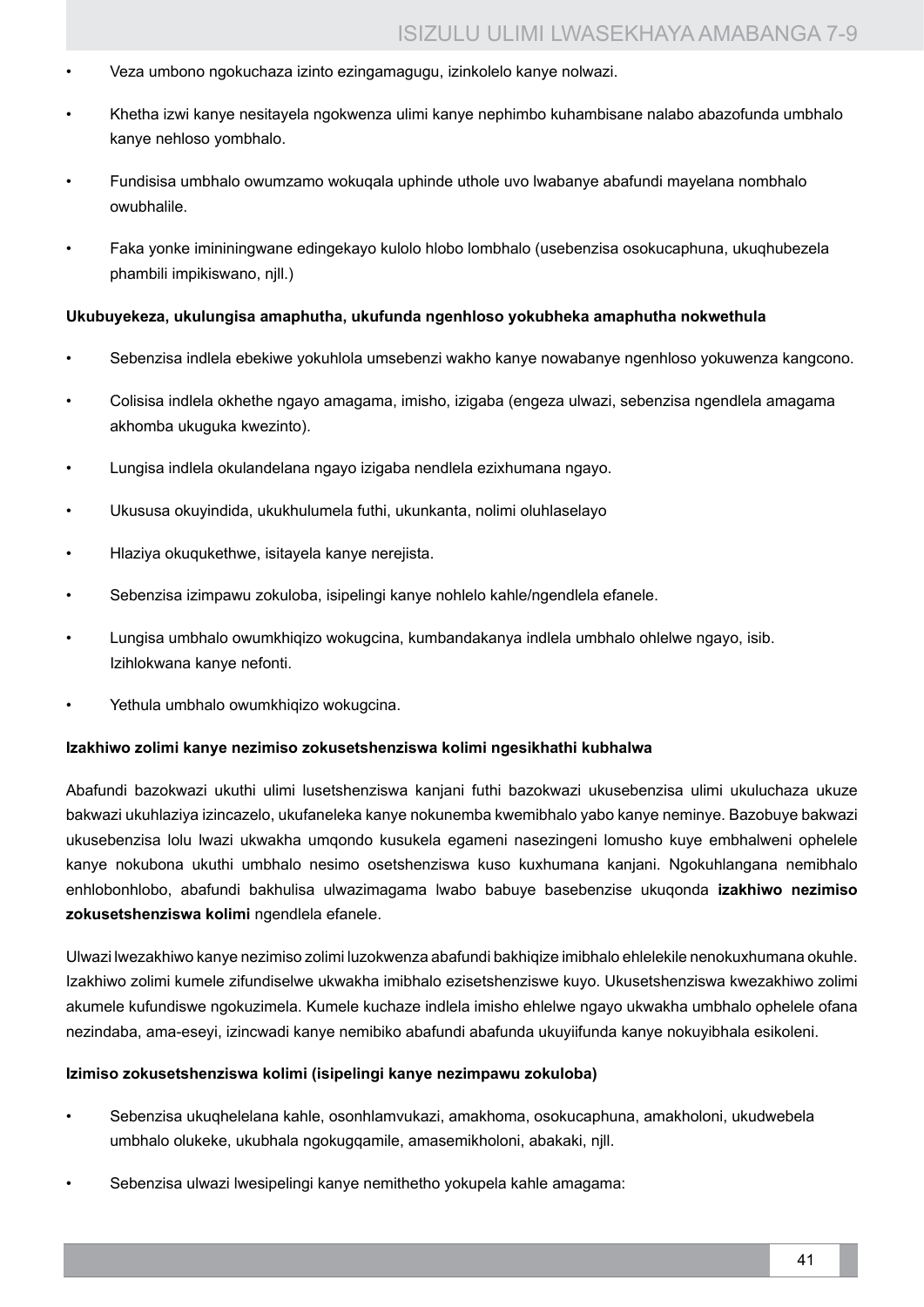- Ulwazi lwamagama ahambisanayo.
- Ulwazi lweziqu, iziqalo kanye nezijobelelo.
- Ulwazi lokwehlukanisa kahle amagama.
- Sebenzisa izichazamazwi.
- Sebenzisa izifinyezo ezifanelekile nezemukelekile kwabenzindaba kanye nalabo abazofunda umbhalo.

## **Ukukhethwa kwamagama**

- Sebenzisa izinhlobo zezenzo ezehlukene, izichasiso kanye nezandiso ukuveza umbono othile kanye nemininingwane kanye nencazelo ecacile lapho kubhalwa ama-eseyi afana nendaba elandisayo, echazayo, njll.
- Sebenzisa amagama amqondofana, amqondophika, omabizwafane, ophimbohluka, kanye negama elilodwa elimela amaningi.
- Sebenzisa ngendlela eyiyo ulimi olumiselwe imigomo kanye nolimi olukhululekile olufana nesilenge, nezinye.
- Sebenzisa amagama abolekwe kwezinye izilimi kanye namagama emvelo.
- Nikeza iqiniso kanye nemibono.
- Sebenzisa amagama anezincazelo eziqondile, ezicashile kanye namagama anezincazelo eziqondiwe.
- Bazenza ababhali ngokubhala imiyalezo ecace bha kanye nemiyalezo ecashile.
- Baveza izinto ezingamagugu, izindlela ababuka ngazo izinto, ukuchema, izinkolelo ezingaguquki, ulimi oluvusa imizwa, ulimi olunxenxayo nolimi olukhohlisayo. Isibonelo, emibhalweni enxenxayo efana nezindaba ezidaza inkani kanye neziqeshana amaphephandaba.
- Khombisa inhlonipho ngokusebenzisa amagama athile lapho ubhala umbhalo ofana nenkulumompendulwano, i-inthavyu, njll.
- Sebenzisa izinsiza kanye nezichazamazwi ukukhetha ulwazimagama olunembayo.

# **Irejista, isitayela kanye nezwi**

- Sebenzisa irejista emiselwe imigomo noma engamiselwe migomo, isib. Ukusebenzisa isitayela sengxoxo engamiselwe migomo kanye nomuntu okhulumayo encwadini yobungani, ulimi olufanele/olusemthethweni lapho kubhalwa incwadi esemthethweni
- Sebenzisa ulimi olunencazelo egudliselayo (izifengqo, izisho nezaga), iphimbo, umoya noma ulimi oluhlekisayo ngendlela efanele.
- Khuluma ubhekise ngqo kofundayo.
- Khombisa uthando lwento okhuluma ngayo (umyalezo).
- Sebenzisa imibono eyehlukahlukene.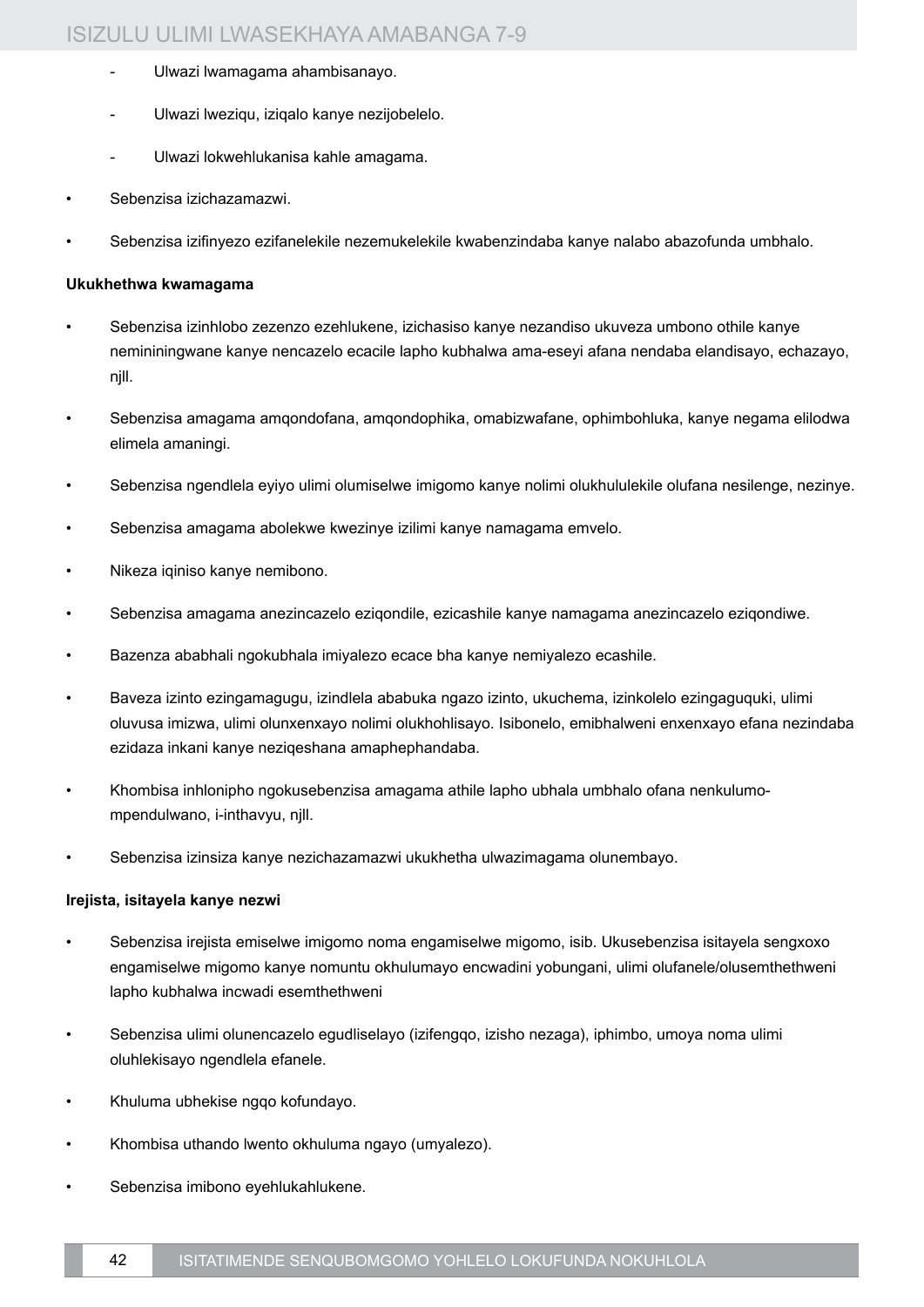## **Ukwakhiwa kwemisho**

- Bhala izinhlobo ezehlukene zemisho (ngokwenhloso) kanye nemisho eyehlukahlukene ngobude.
- Sebenzisa izingcezu zenkulumo ngendlela efanele.
- Sebenzisa umenzi, isenzo, umenziwa, izinkathi zesenzo, izindlela zesenzo, ukuphika, izinsizasenzo, imisho lapho omenziwa beba yizinhloko zemisho kanye nemisho lapho omenziwa beba yizinhloko zemisho, inkulumo-ngqo kanye nemisho ewumbiko.
- Sebenzisa amagama okubuza afana nalawa: kungani, nini, kanjani, ini, njll.
- Sebenzisa izinhlobo ezehlukene zemisho: imisho eyizitatimende, imisho eyimibuzo, imisho eqondile, imisho embaxa kanye nemisho emagatshagatsha.
- Sebenzisa izihlanganiso, izabizwana, izandiso kanye nezenzo ukwenza imisho ixhumane kahle.
- Sebenzisa izinhlobo zesabizwana ezehlukene ukukhombisa ukugcizelela, inhloso kanye nokususa amagama angadingekile.
- Sebenzisa/landelanisa kahle amagama emishweni ukukhombisa ugqozi kanye nokugcizelela.
- Sebenzisa izivumelwano ngokuyikho/kahle.

#### **Ukubhala izigaba**

- Bhala izinhlobo zezigaba ezehlukene: umusho owumongo, imisho eyesekelayo kanye nemibono ewumongo, isingeniso esihehayo, umzimba kanye nesiphetho kanye nomusho osongayo.
- Bhala izinhlobo ezehlukene zezigaba nemibhalo usebenzisa izimpawu noma amazwi kanye namabinzana afana nalawa:
	- Ukulandelanisa ngezinombolo: okokuqala, okwesibili, okwesithathu, ngaphambi, ngemuva, ngenkathi, ngemuva kwesikhathi, kuze, ekugcineni, kulandele, kungekudala, ngaphambilini, ngemuva kwalokho, njll.
	- Ukunikeza incazelo/isisusa nomphumela**:** ngakho-ke, ngenxa yalokho, ngoba, ngaleso sizathu, nakuba, kubangelwa ukuthi, ekugcineni, ngakho, kuchaza ukuthi, uma … ngakho-ke, njll.
	- Inqubo: okokuqala, okwesibili, okwesithathu, njll.
	- Ukuqhathanisa/ukuqophisana: fana, ncane kuna…, khulu kuna…, ngakolunye uhlangothi, kodwa, njll.
	- Ukulandelana ngokubaluleka: njalo, ekugcineni, njll.
	- Ukulandelanisa ngokwendawo**:** ngaphezulu, ngezansi, ngakwesokunxele, ngakwesokudla, njll.
	- Ukubhala okuvamile: ngokwejwayelekile, ekugcineni.
	- Isigaba esikhomba ukukhetha uhkangothi: ngokwami ukubona, umbono wami, ngokucabanga kwami, ngokwami ukuqonda, ngicabanga ukuthi, ngicabanga ngakho, ngikholwa ukuthi..., kubukeka sengathi, ngikhetha uku..., ngithanda uku..., angithandi uku..., ngethemba uku..., ngizwa, njll.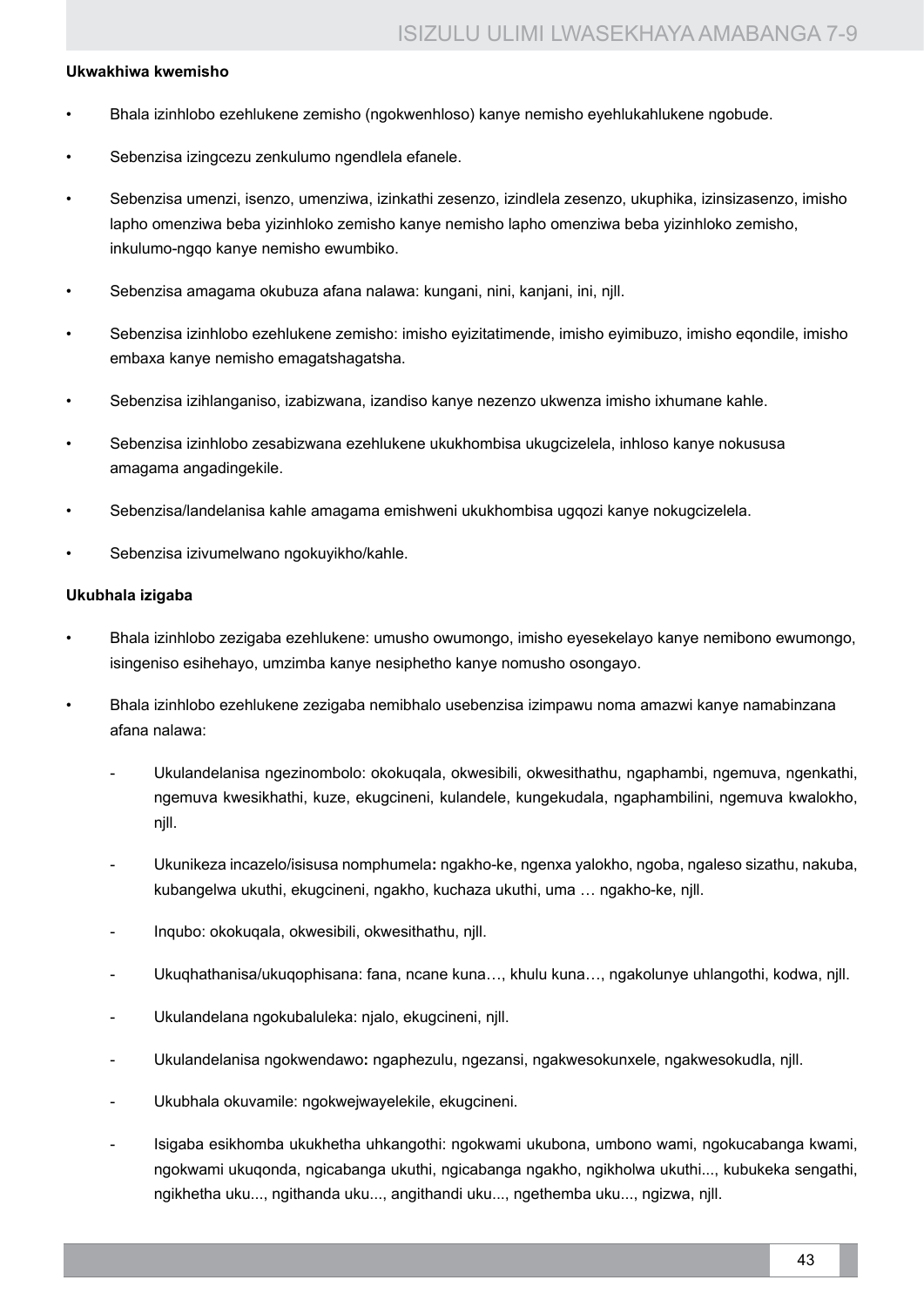- Isigaba esehlukanisayo: uhlobo olu, lungehlukaniswa ka..., kungena ngaphansi, kuyingxenye ye..., kungena nga..., kuhlanganiswe ne..., kuhlobene ne..., kusondelene ne, njll**.**
- Isigaba esichazayo: phezulu, ngaphansi, eceleni, eduze, enyakatho, empumalanga, eningizimu, entshonalanga, usayizi, umbala, umumo, ubude, ukuvuleka, isisindo, kufana na…, njll. Isigaba esihlaziyayo: kuhle/kubi, kulungile/akulungile, kwamukelekile/akwamukelekile, kubalulekile/ akubalulekile, kukhomba, ncoma, aluleka, phikisana, njll.
- Isigaba esinikeza incazelo: isigaba esichaza umbono ngale kokuchema.
- Isigaba esisongayo: ukuphetha, ukusonga, ngmafuphi, njengoba ubona, njll.

| IZINHLOBO ZAMATHEKISTHI ABHALWAYO |                                                                                                                                                                                                                                      |
|-----------------------------------|--------------------------------------------------------------------------------------------------------------------------------------------------------------------------------------------------------------------------------------|
| <b>AMA-ESEYI</b>                  |                                                                                                                                                                                                                                      |
| Indaba elandisyao                 | Imibhalo elandisayo yethula izehlakalo/izigameko ngokulandelana kwazo. Lokhu<br>okulandelayo kuyizimpawu zendaba elandisayo:                                                                                                         |
|                                   | • Ukubhala indaba/isigameko esedlule/indaba eqanjiwe                                                                                                                                                                                 |
|                                   | · Ukulandisa indaba ekholekayo                                                                                                                                                                                                       |
|                                   | • Kujwayeleke ukuthi kusetshenziswe inkathi edlule                                                                                                                                                                                   |
|                                   | • Kusetshenziswa isingeniso esihehayo                                                                                                                                                                                                |
|                                   | • Ukubheka kafuphi iphuzu olethulile                                                                                                                                                                                                 |
|                                   | • Ukusebenzisa isiphetho esingajwayelekile nesimnandi                                                                                                                                                                                |
|                                   | • Ukusebenzisa isitayela esizogcina indaba imnandi, ubuciko kanye nesenzeko                                                                                                                                                          |
|                                   | • Gqamisa imininingwane ethinta imizwa                                                                                                                                                                                               |
|                                   | • Ukusebenzisa izinto ezichazayo                                                                                                                                                                                                     |
| Indaba echazayo                   | Ukuchaza kusetshenziswa kakhulu ukwakha isimo; amafilimu akwenza lokhu<br>ngokuwabuka; ababhali bakwenza ngokusebenzisa amagama, lapho ukukhethwa<br>kwamagama kuhambisana nencazelo egudliselayo kunokusebenzisa incazelo eqondile. |
|                                   | • Ukuchaza umuntu othile/into ethile ukwenzela umfundi ukuthi acaciseleke kahle                                                                                                                                                      |
|                                   | • Ukwakha isithombe usebenzisa amagama                                                                                                                                                                                               |
|                                   | • Ukukhetha amagama kanye nemishwana kahle ukuze kufezeke umthelela obuhlosiwe                                                                                                                                                       |
|                                   | • Ukusebenzisa imifanekisomgondo obonakalayo, ozwakalayo, onambithekayo kanye<br>nothintekayo                                                                                                                                        |
|                                   | • Ukusebenzisa izimo zokukhuluma                                                                                                                                                                                                     |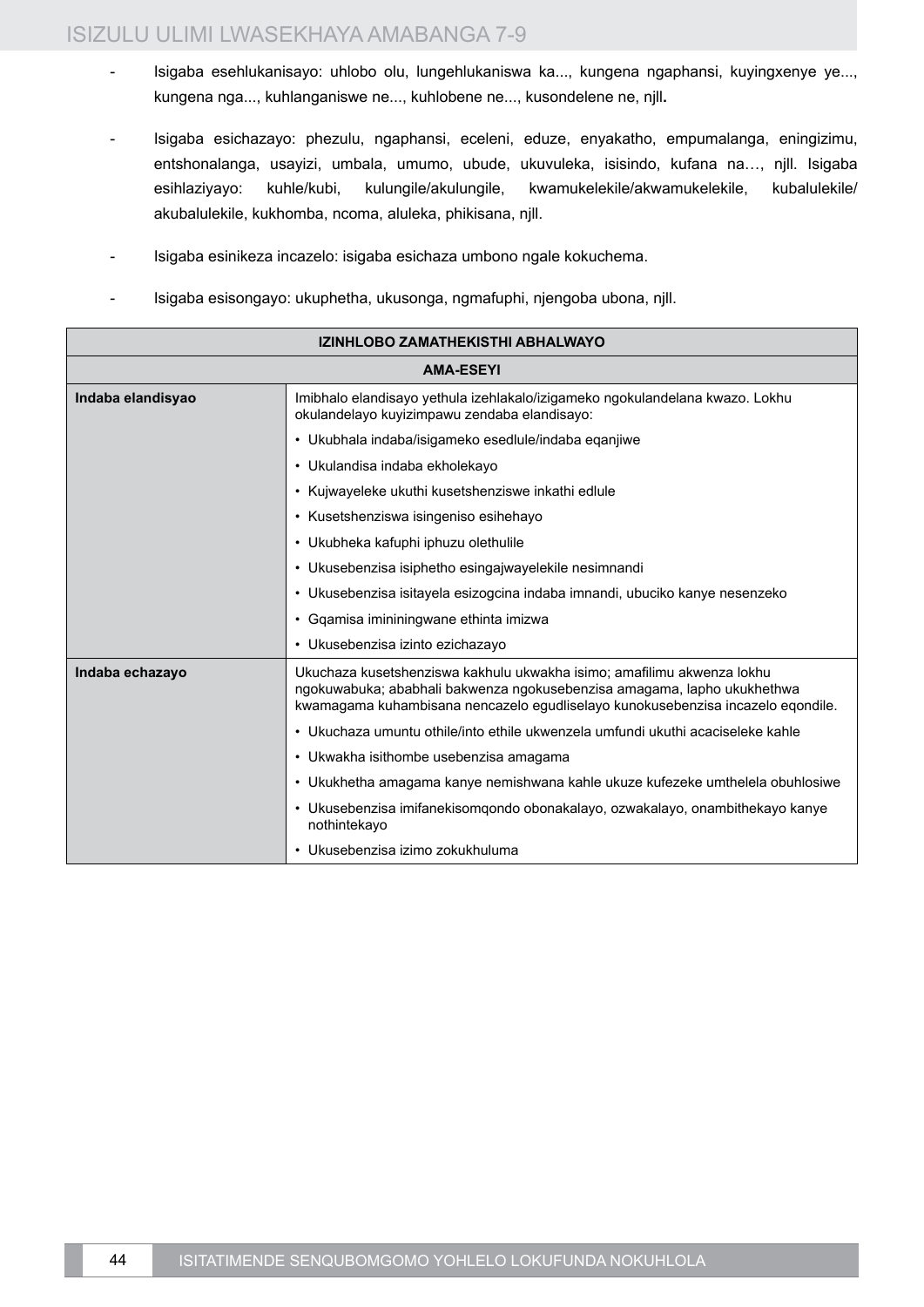| IZINHLOBO ZAMATHEKISTHI ABHALWAYO |                                                                                                                                                                                                                                                                                                                                                                                                                                                                                 |  |
|-----------------------------------|---------------------------------------------------------------------------------------------------------------------------------------------------------------------------------------------------------------------------------------------------------------------------------------------------------------------------------------------------------------------------------------------------------------------------------------------------------------------------------|--|
| Indaba edaza inkani               | Indaba edaza inkani yethula uhlangothi oluphikisana noma oluhambisana nesihloko<br>('kungani ngikholelwa ukuthi amadoda anamandla ukwedlula abesifazane').                                                                                                                                                                                                                                                                                                                      |  |
|                                   | · Indaba edaza inkani ihambisana nendlela obona ngayo izinto; indlela ovikela ngayo<br>umbono wakho noma ohlaba ngakhona ongahambisani nacho kuhleleke kahle; kodwa<br>kuba uhlangothi olulodwa, isiphethi sicacisa bha ukuthi umbhali ungakuluphi uhlangothi<br>noma umi kuphi futhi kungani.                                                                                                                                                                                  |  |
|                                   | - Veza umbono othile bese udaza inkani uzama ukuwuvikela noma uveze ukuthi kungani<br>uthathe lolo hlangothi                                                                                                                                                                                                                                                                                                                                                                    |  |
|                                   | - Gcina umbono wakho ucacile kuze kube sekugcineni                                                                                                                                                                                                                                                                                                                                                                                                                              |  |
|                                   | - Zama ukwenza umfundi ukuthi abeke owakhe umbono ngokungachemi ebheka indlela<br>abona ngayo                                                                                                                                                                                                                                                                                                                                                                                   |  |
|                                   | - Qalisa ngombono wombhali ngesihloko ngendlela ethatha amehlo                                                                                                                                                                                                                                                                                                                                                                                                                  |  |
|                                   | - Beka amaphuzu amaningi ahlukene ukusekela kanye nokugcizelela umbono wakho                                                                                                                                                                                                                                                                                                                                                                                                    |  |
|                                   | - Gxila kumaphuzu ahambisana nesitatimende noma aphikisana naso                                                                                                                                                                                                                                                                                                                                                                                                                 |  |
|                                   | - Yethula imibono iqinile ngendlela obona ngayo                                                                                                                                                                                                                                                                                                                                                                                                                                 |  |
|                                   | - Sebenzisa izindlela ezahlukene zobuciko kanye namasu akhomba ukukhohlisa                                                                                                                                                                                                                                                                                                                                                                                                      |  |
|                                   | - Sebenzisa ulimi oluthinta amazwi                                                                                                                                                                                                                                                                                                                                                                                                                                              |  |
|                                   | - Phetha ngesitatimende esiqinile, esicacile nesingenza babheke ngendlela obona<br>ngayo njengombhali.                                                                                                                                                                                                                                                                                                                                                                          |  |
| Indaba eqhathanisayo              | Indaba eqhathanisayo ibheka izinhlangothi ezimbili ngokulingana; isakhiwo sihlelwa<br>kahle futhi sicacile; imvamisa kusuke kungezukuveza indlela obona ngayo izinto, kepha<br>umbhali angaveza uvo lwakhe; nakuba ulimi oluthinta imizwa lungaetshenziswa,,<br>uhlangothi olugcina luphumelele yilolo olunamaphuzu aphusile. Isiphethi sishiya umfundi<br>engenakho ukungabaza ukuthi umbhali ungakuliphi uhlangothi.                                                          |  |
|                                   | · Inhloso kuwubeka amaphuzu ngokulingana nhlangothi zombili kungachemiwe                                                                                                                                                                                                                                                                                                                                                                                                        |  |
|                                   | · Ukubhekelela zonke izinto ezithinta isihloko okukhulunywa ngaso                                                                                                                                                                                                                                                                                                                                                                                                               |  |
|                                   | · Ukubeka amaphuzu aphikisayo ngokungakhethi                                                                                                                                                                                                                                                                                                                                                                                                                                    |  |
|                                   | • Ukubeka ngokulinganayo zombili izinhlangothi, oluphikayo kanye noluvumayo                                                                                                                                                                                                                                                                                                                                                                                                     |  |
|                                   | · Umbhalo kumele ucace, ulandeleke, unganciki ohlangothini oluthile                                                                                                                                                                                                                                                                                                                                                                                                             |  |
|                                   | • Kwakhiwe izitatimende eziphisile futhi ezisekelekayo                                                                                                                                                                                                                                                                                                                                                                                                                          |  |
|                                   | • Usebenzisa ithoni engahambisani nemizwa kanye neyenza babuke ngendlela obona<br>ngayo ungakhombisanga ukuzazi                                                                                                                                                                                                                                                                                                                                                                 |  |
|                                   | • Phetha ngokuveza umbono othile                                                                                                                                                                                                                                                                                                                                                                                                                                                |  |
| Indaba ejeqeza emuva/<br>eningayo | Indaba ejeqeza emuva yethula imibono yombhali, imicabango kanye nemizwa ngesihloko<br>esithile, kuvamise ukuba yinto esondelene kakhulu nemizwa yakhe. Kuvamise ukuba<br>yinto emthinta ngqo kunokuba aveze indlela abona ngayo; kudingeka isakhiwo<br>esihleleke kahle, nakuba kungeke kwaphoqeleka ukuba kube nesiphetho esicacile. Futhi<br>akuphoqelekile ukuba kuvezwe izinhlangothi ezimbili, nakuba kungenzeka. Kungaba<br>kuwukuhlekisa noma kuba okubalulekile impela. |  |
|                                   | • Cabangisisa isu                                                                                                                                                                                                                                                                                                                                                                                                                                                               |  |
|                                   | • Ukwethula okukuwe ngaphakathi kanye nemizwa yakho                                                                                                                                                                                                                                                                                                                                                                                                                             |  |
|                                   | · Bheka ngokungachemi lapho ingaphakathi lakho kanye nemizwa kudlala indima enkulu                                                                                                                                                                                                                                                                                                                                                                                              |  |
|                                   | · Yenza imizamo yokuphinda wenze umfundi abuke noma abe nemizwa efana nombhali.                                                                                                                                                                                                                                                                                                                                                                                                 |  |
|                                   | · Yethula imibono, imicabango noma imizwa ngokweqiniso kanye nokuzimbandakanya.                                                                                                                                                                                                                                                                                                                                                                                                 |  |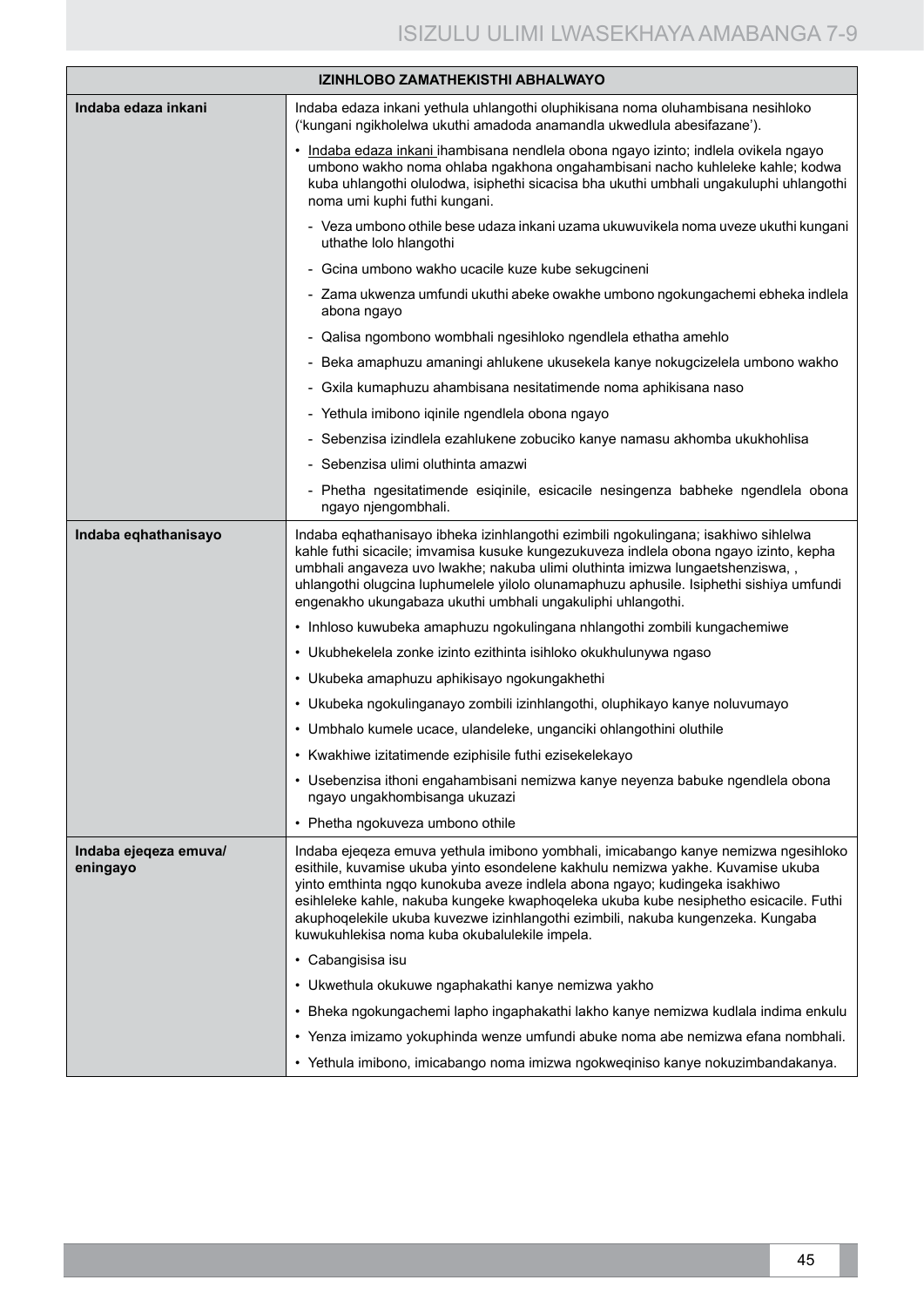| IZINHLOBO ZAMATHEKISTHI ABHALWAYO                    |                                                                                                                                                                                                                                                                                                                                                        |  |
|------------------------------------------------------|--------------------------------------------------------------------------------------------------------------------------------------------------------------------------------------------------------------------------------------------------------------------------------------------------------------------------------------------------------|--|
| Indaba eyethula amaqiso<br>(eyokuzinothisa ngolwazi) | • Ukwethaula imibono noma ulwazi ngendlela elandelekayo                                                                                                                                                                                                                                                                                                |  |
|                                                      | · Ukuchaza imibono noma ukunikeza amaqiniso ngendlela ehlelekile                                                                                                                                                                                                                                                                                       |  |
|                                                      | • Yenza ucwaningo ngombono kanye nokusekela ngamaqiniso nezibalo                                                                                                                                                                                                                                                                                       |  |
|                                                      | · Cacisa izihloko ezingajwayelekile                                                                                                                                                                                                                                                                                                                    |  |
|                                                      | · Hlela kahle ngokusukelwa kokwaziwa umfundi kuye kangwazi                                                                                                                                                                                                                                                                                             |  |
|                                                      | · Bhala usebenzise inkathi yamanje.                                                                                                                                                                                                                                                                                                                    |  |
|                                                      | <b>AMATHEKISTHI ADLULISA UMYALEZO</b>                                                                                                                                                                                                                                                                                                                  |  |
| Incwadi yomsebenzi/<br>yobungane                     | Nakuba isikhala sokubhalwa kwencwadi yobungane/yomsebenzi sesathathwa<br>ezokuxhumana zesimanje okubalwa ama-emeyili, izihlanzandaba kanye noma-sms,<br>kepha abafundi kusamele bafundiswe ukubhalwa kwencwadi. Izincwadi zingehluka<br>kusuka kwezejwayelekile, ebhalelwa isihlobo kanye nomngani kanye neziya<br>ephephandabeni, ukubalwa ezimbalwa. |  |
|                                                      | Abafundi kumele babhle izincwadi zangempela bazithumele, uma kwenzeka<br>bangalinda nezimpendulo. Izincwadi ezidinga ulwazi oluthile ngomkhiqizo, amanyuvesi,<br>ezokuvakasha noma ngimsebenzi othile zingaba nezimpendulo ezitholakalayo.<br>ukubaluleka kwencwadi yomsebenzi kungaba nomphumela obonakalayo.                                         |  |
|                                                      | · Ukulolongwa ngokubhala izinhlobo ezahlukene zencwadi yomsebenzi, isibonelo.<br>Incwadi yokucela umsebenzi, incwadi eya kuMhleli wephephandaba, incwadi<br>yekukhalaza, njll.                                                                                                                                                                         |  |
|                                                      | · Ukubhekelela ukuhambisana nezinhlobo ezahlukene zencwadi yomsebenzi<br>njengokubhaka isitayela kanye nesakhiwo                                                                                                                                                                                                                                       |  |
|                                                      | · Bhala ngolimi oluqondile nolusobala                                                                                                                                                                                                                                                                                                                  |  |
|                                                      | • Kumele ukhumbule ukuthi labo obabhalelayo kumele bezwe ukuthi ubufuna ukuthini<br>ukuze bakwazi ukukuphendula                                                                                                                                                                                                                                        |  |
|                                                      | • Umbhalo kumele uqonde ngqo futhi ube sobala ulandeleke                                                                                                                                                                                                                                                                                               |  |
|                                                      | • Kumele ube nesingeniso, umzimba kanye nesiphetho                                                                                                                                                                                                                                                                                                     |  |
|                                                      | · Uba namakheli amabili, elobhalayo kanye nelalelo obhalelwayo                                                                                                                                                                                                                                                                                         |  |
|                                                      | • Kuba nesibingelelo emva kwekheli lesibili                                                                                                                                                                                                                                                                                                            |  |
|                                                      | • Kuba nesihloko emva kwesibingelelo                                                                                                                                                                                                                                                                                                                   |  |
|                                                      | · Kusetshenziswa irejista ebekelwe imigomo                                                                                                                                                                                                                                                                                                             |  |
|                                                      | • Uphetha ngozithoba kulandelwa yisibongo kanye namagama aphelele/izinhlamvu<br>zokuqala zamagama ombhali                                                                                                                                                                                                                                              |  |
| Incwadi yobungane/<br>yobuhlobo                      | Nakuba isikhala sokubhalwa kwencwadi yobungane/yomsebenzi sesathathwa<br>ezokuxhumana zesimanje okubalwa ama-emeyili, izihlanzandaba kanye noma-sms,<br>kepha abafundi kusamele bafundiswe ukubhalwa kwencwadi. Izincwadi zingehluka<br>kusuka kwezejwayelekile, ebhalelwa isihlobo kanye nomngani kanye neziya                                        |  |
|                                                      | ephephandabeni, ukubalwa ezimbalwa.                                                                                                                                                                                                                                                                                                                    |  |
|                                                      | • Ubhalela abantu osondelene nabo, isib. Abangane noma izihlobo                                                                                                                                                                                                                                                                                        |  |
|                                                      | • Ubhalela ukudlulisa imizwa yakho, isib. Ukubongela, ukuzwelana, ukuxwayisa                                                                                                                                                                                                                                                                           |  |
|                                                      | · Usebenzisa ulimi olukhululekile kanye nerejista nesitayela                                                                                                                                                                                                                                                                                           |  |
|                                                      | • Ubhala ukhombisa impilo kanye nolimi olulula                                                                                                                                                                                                                                                                                                         |  |
|                                                      | • Ubhala ngokuhleleka ulandelanisa kanye nokunamathela kokuqondiwe                                                                                                                                                                                                                                                                                     |  |
|                                                      | • Kuba nesingeniso, umzimba kanye nesiphetho                                                                                                                                                                                                                                                                                                           |  |
|                                                      | • Kuba nekheli elilodwa lombhali, usuku                                                                                                                                                                                                                                                                                                                |  |
|                                                      | • Kuba nesibingelelo esikhombisa ubuhlobo                                                                                                                                                                                                                                                                                                              |  |
|                                                      | · Isiphetho siveza ubuhlobo bese kuba negama lobhalile.                                                                                                                                                                                                                                                                                                |  |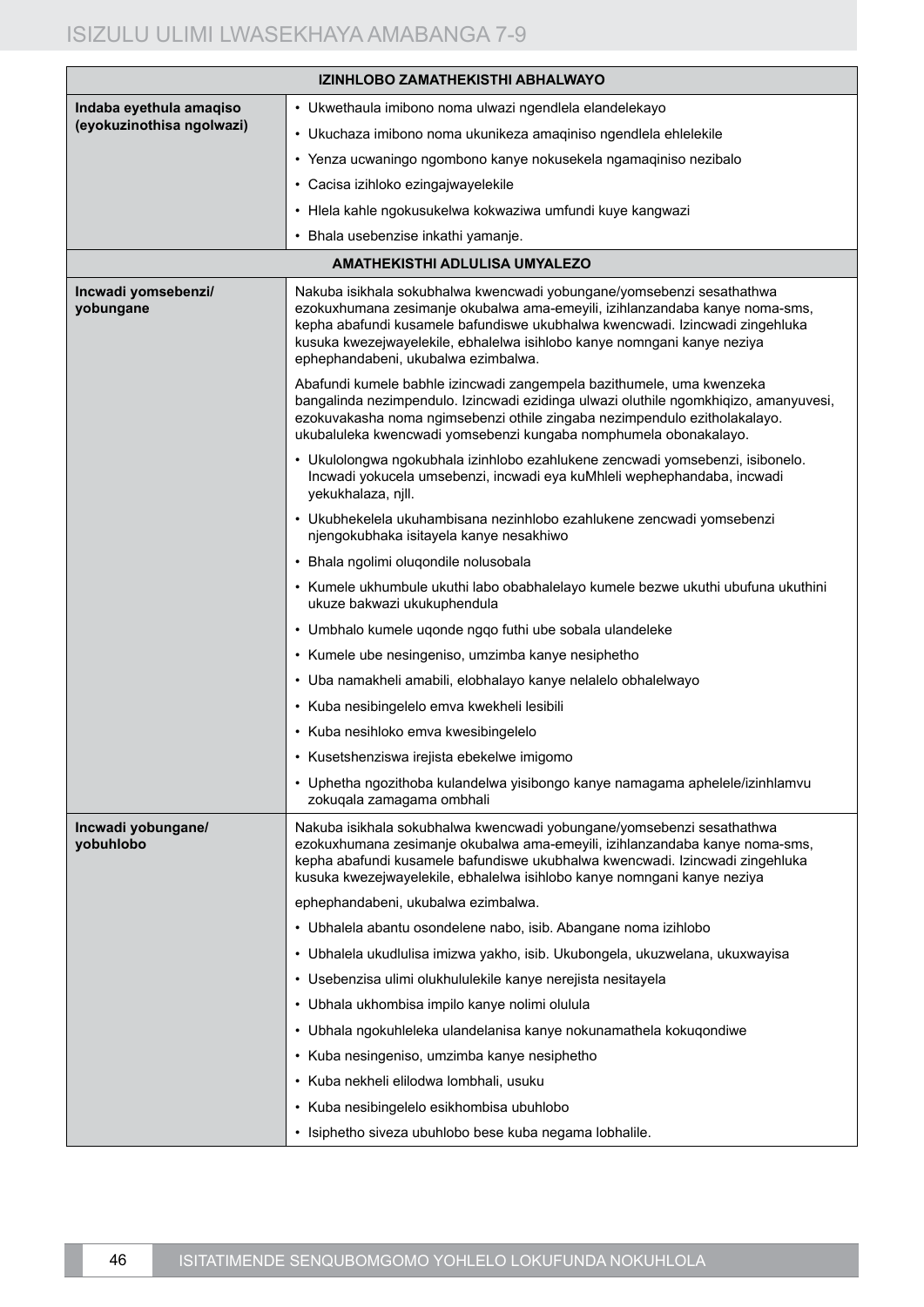| IZINHLOBO ZAMATHEKISTHI ABHALWAYO        |                                                                                                                                                                                                                                                                                                                                                                                                                                                                                               |
|------------------------------------------|-----------------------------------------------------------------------------------------------------------------------------------------------------------------------------------------------------------------------------------------------------------------------------------------------------------------------------------------------------------------------------------------------------------------------------------------------------------------------------------------------|
| i-ajenda kanye namaminithi<br>omhlangano | Ukubhala indabambiko, i-ajenda kanye namaminithi kungaba into ebalulekile uma<br>kwenziwe ngendlela. Indlela yokukwenza kube lula ukuthi abafundi babukiswe ividiyo<br>eqoshiwe lapho kunomhlangnano. Noma babe yingxenye yomhlangano othile bese<br>benziwa ukuba babhale amaminithi alowo mhlangano. Bese bekhanda i-ajenda. Emva<br>kwalokho bese beqhathanisa eyabo kanye naleyo yangempela yalowo mhlangano.<br>Ngalwe kwalokho kumele abafundi bafundiswe into okumele bayicabange nje. |
|                                          | Yakha i-ajenda yekomiti oziqambele lona, bese uyalela abafundi ukuba ababhale<br>amaminithi abacanga angahambisana naleyo ajenda. Qaphela ukuthi banamathela kwi-<br>ajenda.                                                                                                                                                                                                                                                                                                                  |
|                                          | • Chaza kafushane ukuthi yini ezobe idingidwa kulo mhlangano                                                                                                                                                                                                                                                                                                                                                                                                                                  |
|                                          | · Thumela kubantu abazoba ingxenye yalo mhlangano ngaphambi kokuba beze<br>emhlanganweni                                                                                                                                                                                                                                                                                                                                                                                                      |
|                                          | • Kujwayeleke ukuba kube uSihlalo kanye noNobhala abahlela umhlangano, okuyibona<br>aba                                                                                                                                                                                                                                                                                                                                                                                                       |
|                                          | - Ukubheka amaminithi angomhlangano odlule ukuthi azikho yini ezivukayo                                                                                                                                                                                                                                                                                                                                                                                                                       |
|                                          | - Ukwakha uhlu lwezinto ezizodingeka emhlanganweni kanye nokuzoxoxwa ngakho                                                                                                                                                                                                                                                                                                                                                                                                                   |
|                                          | - Ukuhlela izinto ngokubaluleka kwazo ngaphambi komhlangano                                                                                                                                                                                                                                                                                                                                                                                                                                   |
|                                          | - Ukubheka ukuthi iphuzu ngalinye lizothatha isikhathi esingakanani                                                                                                                                                                                                                                                                                                                                                                                                                           |
| Amaminithi                               | · Ukurekhoda lokho okwenzeka emhlanganweni                                                                                                                                                                                                                                                                                                                                                                                                                                                    |
|                                          | • Ukwamukela ukuthi amaminithi alungile futhi ayiqiniso. Ngakho-ke konke okutholakala<br>kulwao maminithi kuba isibopho kuwo wonke umuntu.                                                                                                                                                                                                                                                                                                                                                    |
|                                          | • Ukubheka lokhu okulandelayo:                                                                                                                                                                                                                                                                                                                                                                                                                                                                |
|                                          | - Igama lenhlangano                                                                                                                                                                                                                                                                                                                                                                                                                                                                           |
|                                          | - Usuku; indawo kanye nesikhathi okwakubanjwe ngaso umhlangano;                                                                                                                                                                                                                                                                                                                                                                                                                               |
|                                          | - Irejista yababekhona;                                                                                                                                                                                                                                                                                                                                                                                                                                                                       |
|                                          | • Ucaphuna izinqumo njengoba zinjalo                                                                                                                                                                                                                                                                                                                                                                                                                                                          |
|                                          | • Ukufingqa iziphakamiso okugcina kuvunyelwene ngazo.                                                                                                                                                                                                                                                                                                                                                                                                                                         |
|                                          | • Kubhalwa ngenkathi edlule                                                                                                                                                                                                                                                                                                                                                                                                                                                                   |
|                                          | • Akubhalwa okungadingekile njengamahlaya                                                                                                                                                                                                                                                                                                                                                                                                                                                     |
|                                          | · Kuba semthethweni uma sekusayiniwe kwabhalwa usuku okufundwe ngalo<br>kwavunyelwana ukuthi alungile emhlanganweni olandelayo                                                                                                                                                                                                                                                                                                                                                                |
| <b>Inkulumo</b>                          | · Qala ubuye uthathe isitayela ozosisebenzisa, kuphi, nini, kungani (inhloso) kanye<br>nokuthi kungani                                                                                                                                                                                                                                                                                                                                                                                        |
|                                          | · Indlela yokuvula iheha abalaleli                                                                                                                                                                                                                                                                                                                                                                                                                                                            |
|                                          | · Hlela amaphuzu kahle zama ukugwema ukuphindaphinda into eyodwa                                                                                                                                                                                                                                                                                                                                                                                                                              |
|                                          | · Usebenzise iphimbo eyehlukene (kanye namaphuzu) kepha ukugcine ukuzwakala.                                                                                                                                                                                                                                                                                                                                                                                                                  |
|                                          | · Sebenzisa imisho emifushane enemibono esobala, usebenzise nezibonelo<br>ezejwayelekile                                                                                                                                                                                                                                                                                                                                                                                                      |
|                                          | • Linganisa ukugxeka ngokusebenzisa ezinye izindlela okungaxazululwa ngayo                                                                                                                                                                                                                                                                                                                                                                                                                    |
|                                          | • Bheka isiphetho esihlabahlosile, shiya izethameli zicabanga                                                                                                                                                                                                                                                                                                                                                                                                                                 |
|                                          | · Sebenzisa izinsiza ezibonwayo noma ezithintekayo kodwa akube uqalise ngamagama                                                                                                                                                                                                                                                                                                                                                                                                              |
|                                          | • Ukusebenzisa amanothi akuphoqekile                                                                                                                                                                                                                                                                                                                                                                                                                                                          |
|                                          | · Sebenzisa ulimi olukhombisa ukuvthwa ngomqondo kanye nokubhekelela amagugu                                                                                                                                                                                                                                                                                                                                                                                                                  |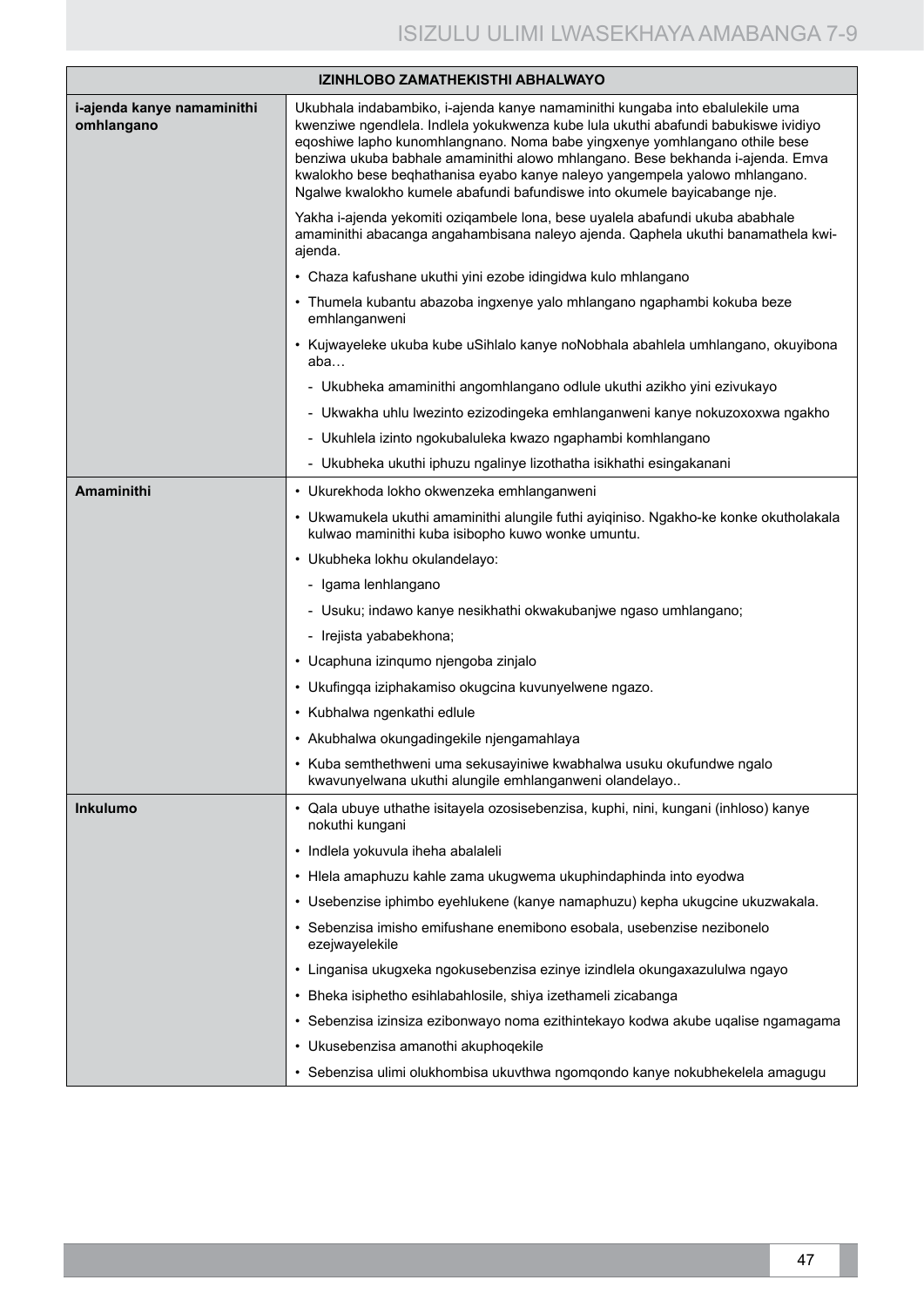| IZINHLOBO ZAMATHEKISTHI ABHALWAYO               |                                                                                                                                                                                                                                                                                                                                                                                                   |  |
|-------------------------------------------------|---------------------------------------------------------------------------------------------------------------------------------------------------------------------------------------------------------------------------------------------------------------------------------------------------------------------------------------------------------------------------------------------------|--|
| i-imeyili/ne- sms                               | Ukwazisa kanye nokugcina ubudlelwano                                                                                                                                                                                                                                                                                                                                                              |  |
|                                                 | Ikheli lobhalelwayo - isikhathi esiningi liye lakhiwe kususela egameni lakhe, igama<br>lewebhusayidi, kanye nokuthi ley webhusayidi itholakala kuphi nezwe. isibonelo, moloiq<br>(igama) @ webmail. (iseva) za (izwe). Moloi.g@webmail.co.za                                                                                                                                                      |  |
|                                                 | • CC: lokhu kungaba okwalona othunyelelwa i- email.                                                                                                                                                                                                                                                                                                                                               |  |
|                                                 | · isihloko: Lapha kufingqwa ngesihloko okuzokhunywa ngaso.                                                                                                                                                                                                                                                                                                                                        |  |
|                                                 | • umbiko                                                                                                                                                                                                                                                                                                                                                                                          |  |
|                                                 | · igama lalona othumele umbiko.                                                                                                                                                                                                                                                                                                                                                                   |  |
|                                                 | Qaphela: ikheli lalo othumela umbiko lizivelela lona kulona othunyelwelwa umbiko.<br>Othumelayo angaveza eminye imininingwane uma ethanda ngasekugcineni. Lokhu<br>kubizwa ngokuthi isignisha                                                                                                                                                                                                     |  |
| <b>Inhiolokhono</b>                             | · Kubuzwa imibuzo kulowo ohlolwayo                                                                                                                                                                                                                                                                                                                                                                |  |
|                                                 | • Kwethula uhlangothi lalo ohlolwayo oluhle kanye nalolo olungeluhle kanye<br>namathalente anawo, njll.                                                                                                                                                                                                                                                                                           |  |
|                                                 | • Ukunikeza igama lesikhulumi ngasohlangothini lwesinxele lwekhasi                                                                                                                                                                                                                                                                                                                                |  |
|                                                 | · Ukusebenzisa ikholoni emva kwegama lesikhulumi                                                                                                                                                                                                                                                                                                                                                  |  |
|                                                 | · Ukusebenzisa umugqa omusha kuleso sikhulumi esisha.                                                                                                                                                                                                                                                                                                                                             |  |
| Umbiko (omiselwe imigomo<br>nongamiselwe mgomo) | Umbiko ungumqulu obalulekile kanti usebenza kangcono uma abafundi bezoboniswa<br>obekucwaningwa okuyiqinisso futhi kungokwangempela. Ayikho into embi ukwedlula<br>ukubhala umbiko ngento engekho, noma ngesihloko esingenayo intshisekelo kumbhali.                                                                                                                                              |  |
|                                                 | · Nikeza okuyikon ngempela ngaleso simo, isibonelo njengengozi nokutholakele                                                                                                                                                                                                                                                                                                                      |  |
|                                                 | • Bheka isihloko, isingeniso (ulwazi lwangaphambili, inhloso kanye nokuthi<br>kuzokhulunywa ngani), umzimba (Ubani? Kuphi? Nini? Yini? Kanjani?), isiphetho,<br>iziphakamiso, amareferensi nama-phendiksi                                                                                                                                                                                         |  |
|                                                 | · Uhlelo: qoqa kanye nokuhlela ulwazi; bhala amaqiniso                                                                                                                                                                                                                                                                                                                                            |  |
|                                                 | · Sebenzisa ulimi olusemthethweni noluqondile, irejist kanye nesitayela                                                                                                                                                                                                                                                                                                                           |  |
|                                                 | • Sebenzisa                                                                                                                                                                                                                                                                                                                                                                                       |  |
|                                                 | - Inkathi yamanje (ngaphandle kombiko okhuluma ngomlando)                                                                                                                                                                                                                                                                                                                                         |  |
|                                                 | - Amabizo ajwayelekile                                                                                                                                                                                                                                                                                                                                                                            |  |
|                                                 | - Kubhalwa kube ngumuntu wesithathu                                                                                                                                                                                                                                                                                                                                                               |  |
|                                                 | - Ukuchaza amaqiniso                                                                                                                                                                                                                                                                                                                                                                              |  |
|                                                 | - Amagama kanye nezigejana zamagama eziqondene nalokho okhuluma ngakho Ulimi<br>olusemthethweni nolungancengi                                                                                                                                                                                                                                                                                     |  |
| Ikharikhulamu vithaye (CV)                      | Njangoba abantu abaningi kulezi zinsuku basebenzisa ithempulethi ukugcwalisa,<br>kungakuhle ukuthola ukuthi iyiphi ithempulethi engcono kunamanye, nanokuthi<br>singayenza kanjani ihambisane nesimo sethu bese siyigcwalisa. Kubalulekile ukuthi iCV<br>kumele ibheke isimo esithile, isibonelo iCV ebhalelwe ukucela umsebenzi othile. Kumele<br>ibhalwe iqondane ngqo nalolo hlobo lomsebenzi. |  |
|                                                 | • Ukuzethula ngokusebenzisa umqulu emhlabeni                                                                                                                                                                                                                                                                                                                                                      |  |
|                                                 | • Ukuzethula ngokugcwele, kanye nokuzithengisa                                                                                                                                                                                                                                                                                                                                                    |  |
|                                                 | • Yethula ngokucacile ulwazi, kanye nokungankanti                                                                                                                                                                                                                                                                                                                                                 |  |
|                                                 | · Bhala ubhekise kuleso sikhala somsebenzi ofaka kuwo isicelo.                                                                                                                                                                                                                                                                                                                                    |  |
|                                                 | • Nikeza:                                                                                                                                                                                                                                                                                                                                                                                         |  |
|                                                 | - Imininingwane yakho                                                                                                                                                                                                                                                                                                                                                                             |  |
|                                                 | - Amazing emfundo                                                                                                                                                                                                                                                                                                                                                                                 |  |
|                                                 | - Imisebenzi osuke wayenza (uma kufanelekile)                                                                                                                                                                                                                                                                                                                                                     |  |
|                                                 | - Abantu okuqinisekiswa kubo okubhalile                                                                                                                                                                                                                                                                                                                                                           |  |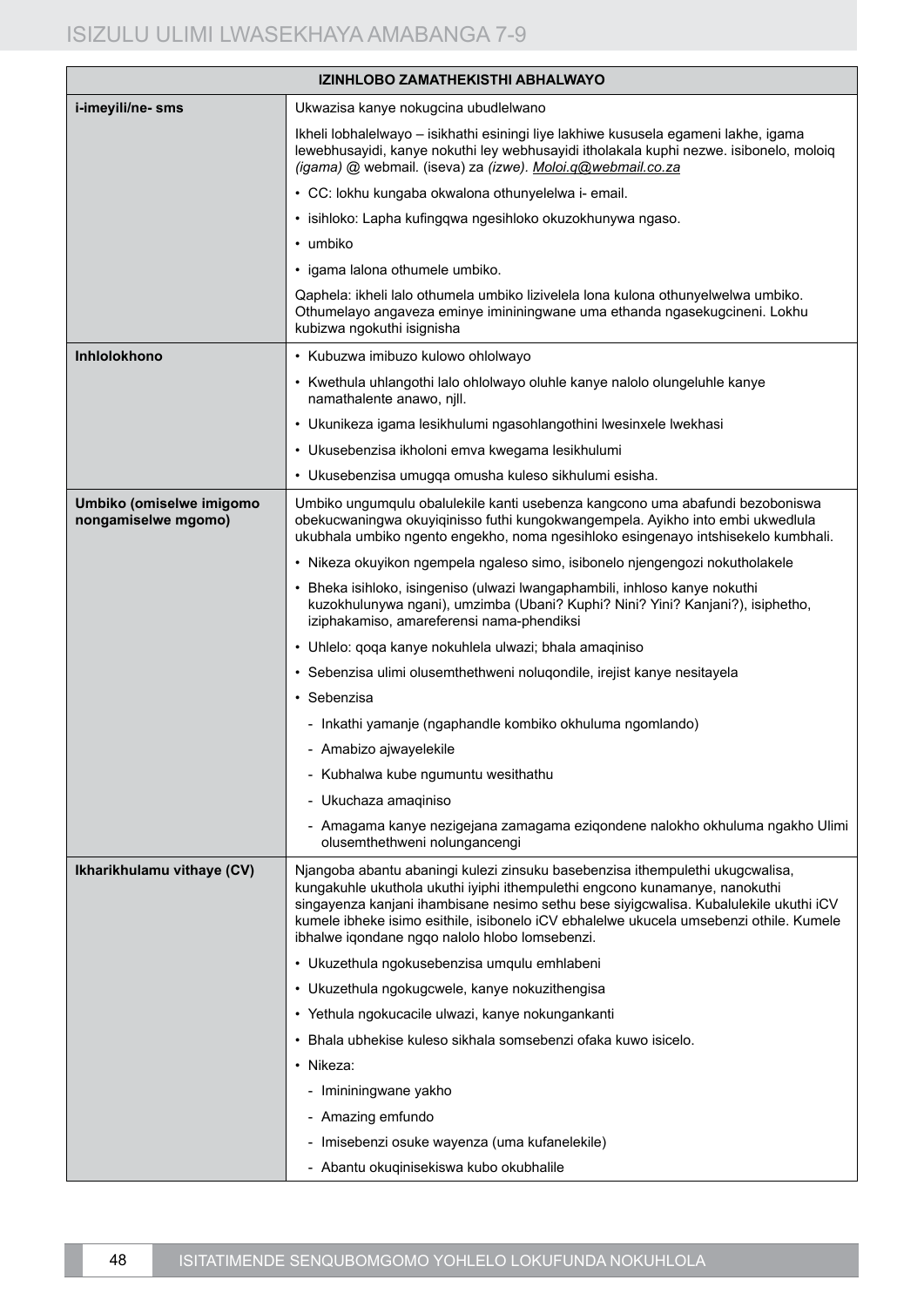| IZINHLOBO ZAMATHEKISTHI ABHALWAYO |                                                                                                                                              |  |  |  |
|-----------------------------------|----------------------------------------------------------------------------------------------------------------------------------------------|--|--|--|
| Ukubhalwa kwedayari               | · Idayari iveza izehlakala zansuku zonke                                                                                                     |  |  |  |
|                                   | • Yethula ukuhlaziya okwenzekile okwenziwa umbhali usuku nosuku                                                                              |  |  |  |
|                                   | · Umbhali ubhala ngendlela abona ngayo.                                                                                                      |  |  |  |
|                                   | • Umbhali kuba ngumuntu wokuqala okhulumayo                                                                                                  |  |  |  |
|                                   | · Ulimi olukhethiwe kuba olusobala nolulula                                                                                                  |  |  |  |
|                                   | · Ithoni obhala ngayo ihambisana nalokho okubhalayo noma okhuluma ngakho                                                                     |  |  |  |
| Ukunikeza inkomba                 | • Ukunikeza indlela ukuze usize umuntu ukuthi uyaphi Sebenzisa indlela ebalulekile<br>kakhulu                                                |  |  |  |
|                                   | • Kuye kubhekiswe kumuntu wesibili okukhulunywa naye. Umuntu wesibili wenza kube<br>khona ukuxoxisana phakathi kwakhe kanye nalo nesikhulumi |  |  |  |
|                                   | · Ungakholwa yilokhu uma uyalela indlela:                                                                                                    |  |  |  |
|                                   | - Ungankanti futhi beka ngokucacile                                                                                                          |  |  |  |
|                                   | - Inkomba ayihleleke ngokulandelana                                                                                                          |  |  |  |
|                                   | - Kanikisa ubude bebanga                                                                                                                     |  |  |  |
|                                   | - Kanekisa isibalo semigwaqo azoyedlula ngaphambi kokuba afike lapho eya<br>khona.                                                           |  |  |  |
|                                   | - Nikeza izinto eziyizinkomba ezitholakala endleleni                                                                                         |  |  |  |
|                                   | - Sebenzisa amagama ukuchaza indawo akuyona                                                                                                  |  |  |  |
|                                   | - Sebenzisa amagama ukuchaza indlela                                                                                                         |  |  |  |
| Ukunikeza umyalelo                | Ukuchaza ukuthi ithuluzi lisetshenziswa kanjani noma ukulungisa ukudla, ukulungisa<br>obekulimele/kwephukile, njll.                          |  |  |  |
|                                   | · Chaza ukusebenza kwaleyo nto okukhulunywa ngayo, ukulungisa ukudla, ukukhanda<br>okwephukile/okonakele, njll.                              |  |  |  |
|                                   | · Hlela bese uyalungiselela: (bheka izimpawu zokubhala)                                                                                      |  |  |  |
|                                   | - Yazi isimo/izimo kanye nomphumela wokunikeza umyalelo/ukukanekisa/<br>ukulingisa kungenziwa                                                |  |  |  |
|                                   | - Bhekisisa kahle, ukulunga kanye nokulandelana kwemiyalelo                                                                                  |  |  |  |
|                                   | - Sebenzisa amabhukwana achazayo, anikeza umyalelo kanye nokwenza okuthile.                                                                  |  |  |  |
|                                   | - Qaphela ulwazimagama, uhlelo, izigejana zamagama kanye nolimi olungasetshenziswa<br>oluhambisana nalokho                                   |  |  |  |
|                                   | • Kuyethulwa                                                                                                                                 |  |  |  |
| <b>Isikhangisi</b>                | · Ukugcina umfundi ehehekile- ukuqinisekisa ukuthi amagama okuyiwona abalulekile<br>aba sobala                                               |  |  |  |
|                                   | · Yakha ilukuluku lokufisa ukuthenga lo mkhiqizo noma ukuwusebenzisa.                                                                        |  |  |  |
|                                   | • Yenza umfundi ukuthi aphume ayowuthenga lo mkhiqizo/asebenzise umkhiqizo.                                                                  |  |  |  |
|                                   | · Ungaqaphela lokhu uma udizayina:                                                                                                           |  |  |  |
|                                   | - Obani okubhekiswe kubo lesi sikhangisi                                                                                                     |  |  |  |
|                                   | - Sizokhishwa kuphi lesi sikhangisi (ephephandabeni/ephephabhukwini/ezinhlweni<br>zomsakazo?)                                                |  |  |  |
|                                   | - Sxhusani isikhangisi?                                                                                                                      |  |  |  |
|                                   | - Ukuhleleka kanye nobungako befonti                                                                                                         |  |  |  |
|                                   | - Indlela izinto ezibhekwe ngayo kanye nokuthi bungaki ubuqiniso uma ubauqhathanisa<br>nombono                                               |  |  |  |
|                                   | - Ukubaluleka kokusebenzisa imibala                                                                                                          |  |  |  |
|                                   | - Ukubheka indlela ulimi<br>olusetshenziswe<br>(olukhohlisayo,<br>ngayo<br>olunothile,<br>ukuphindaphinda, imibuzo mbumbulu)                 |  |  |  |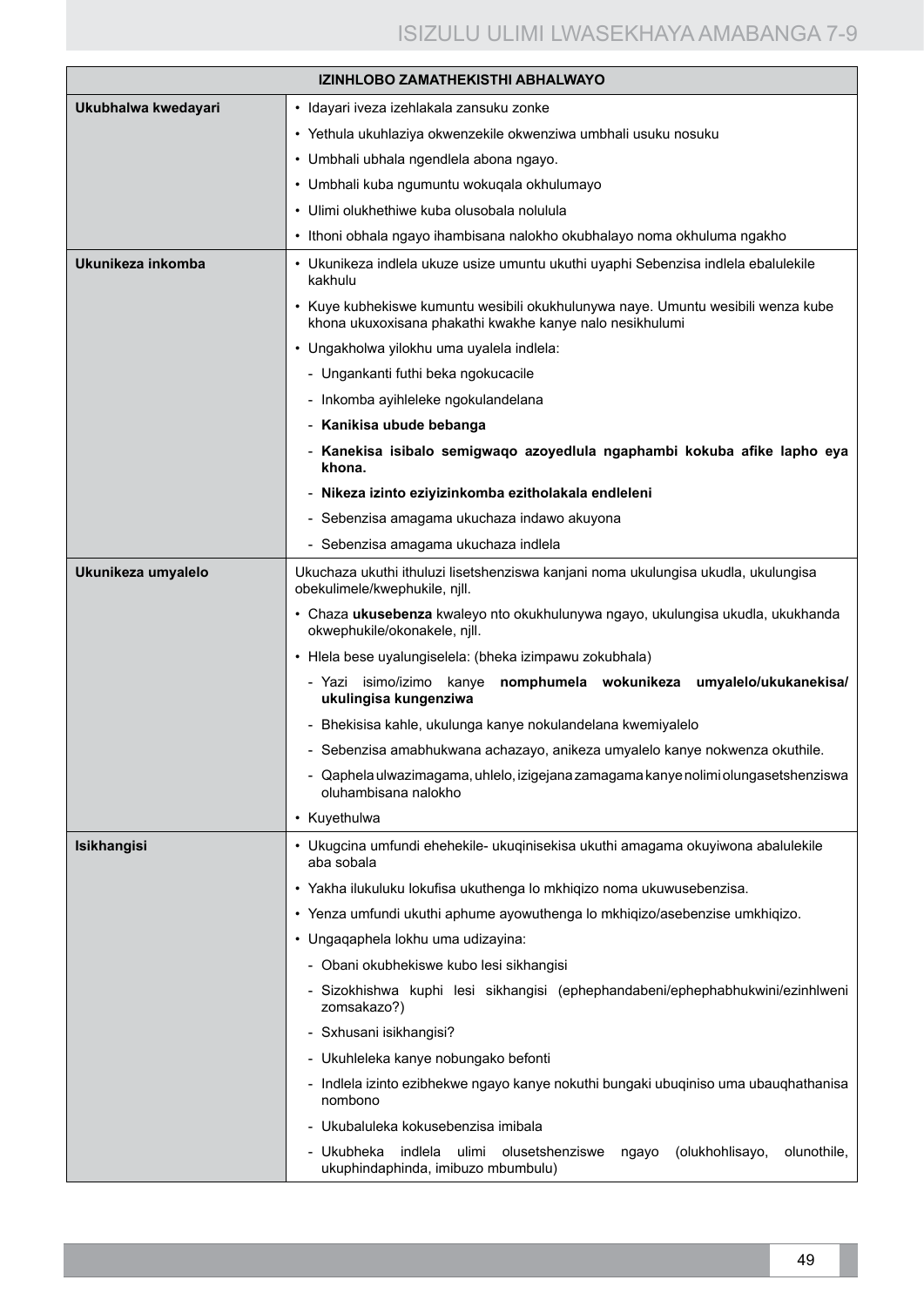| IZINHLOBO ZAMATHEKISTHI ABHALWAYO             |                                                                                                                                                                                                                                                                                                                  |  |  |
|-----------------------------------------------|------------------------------------------------------------------------------------------------------------------------------------------------------------------------------------------------------------------------------------------------------------------------------------------------------------------|--|--|
| Amaphosta/iziqeshana                          | · Ingathatha izimo ezingefani                                                                                                                                                                                                                                                                                    |  |  |
| zokukhangisa                                  | · Isebenzisa kakhulu iziqubulo kanye namalogo                                                                                                                                                                                                                                                                    |  |  |
|                                               | · Ivamise ukuba nokusamdwebo                                                                                                                                                                                                                                                                                     |  |  |
|                                               | · Isebenzisa amasu okukhangisa                                                                                                                                                                                                                                                                                   |  |  |
|                                               | · Isebenzisa idizayini ukwenza isikhangisi sibukeke futhi singakhohlakali                                                                                                                                                                                                                                        |  |  |
|                                               | • Kusetshenziswa ukufengga kanye nolunkondlozisayo ukuze kube nomphumela                                                                                                                                                                                                                                         |  |  |
|                                               | · Akha ulimi oluzokhumbuleka, isibonelo. Izingathekiso, izifaniso, imvumelwano, isigqi                                                                                                                                                                                                                           |  |  |
| Ukugcwalisa ifomu                             | · Ukugcwalisa ifomu kuba nezizathu ezahlukene, isibonelo. Ukucela isikhala<br>somsebenzi, ukungenela umncintiswano, ukucela ukubika ukuthi uzobe ungekho<br>emsebenzini                                                                                                                                          |  |  |
|                                               | · Ukunikeza ulwazi olungadingwa isikhungo esithile ngokugcwalisa ifomu.                                                                                                                                                                                                                                          |  |  |
|                                               | · Yisho okudingekayo kulandelwe ikholoni, isibonelo Isibongo:                                                                                                                                                                                                                                                    |  |  |
| Umlando ngomufi                               | Ukukwazisa abanye ngomufi:                                                                                                                                                                                                                                                                                       |  |  |
|                                               | • Amagama akhe aphelele, indawo azalelwe kuyo, uhlala kuphi, usuku azalwe ngalo,<br>usuku adlule ngalo emhlabeni, abashiyile kanye namagama abo, isikhathi, usuku,<br>indawo lapho ezofihlwa khona, ukuchaza kafushane ngomufi, njll.                                                                            |  |  |
|                                               | · Nalokhu okulandelayo kungafakwa: isizathu sokushona kwakhe, ulwazi ngomlando<br>wakhe, ulwazi ngenkonzo yesikhumbuzo                                                                                                                                                                                           |  |  |
| Isivumelwano<br>sokuzibophezela               | Isivumelwano esiba phakathi kwabantu ababili noma ngaphezulu. Inhloso yokungena<br>kulesi sivumelwano kuwukuzibophezela. Lesi sivumelwano singenziwa okukhulunywayo<br>(kuyanconywa ukuthi isivumelwani senziwe okukhulunywayo noma sibhalwe phansi<br>ukuze kubonakale umonakalo kanye nokulapheka ngokufanele) |  |  |
|                                               | Izinto ezidingeka kule sivumelwano:                                                                                                                                                                                                                                                                              |  |  |
|                                               | · Amagama (awabantu abangena kulesi sivumelwano kanye nelikafakazi)                                                                                                                                                                                                                                              |  |  |
|                                               | · Izivumelwano (okuqukethwe yilesi sivumelwano- ukumbandakanya okumele kwenziwe<br>kanye nemali uma iyingxenye yalesi sivumelwano)                                                                                                                                                                               |  |  |
|                                               | • Ukusayina (bonke abathintekayo)                                                                                                                                                                                                                                                                                |  |  |
|                                               | • Usuku kanye nendawo (kukuphi lapho nenze khona lesi sivumelwano futhi nisenze<br>nini)                                                                                                                                                                                                                         |  |  |
| incwadi yefa/ithestamente<br>(ukwabiwa kwefa) | Incwadi yokwabiwa kwefa iveza ukuthi izinto zomfufi zikwabiwa kanjani. Incwadi<br>yokwabiwa kwamafa yenza isiqiniseko sokuthi izifiso zomufi ziyagcinwa uma eseshonile.<br>Incwadi yokwabiwa kwamafa kumele idazane ibuyezwa futhi igcinwe endaweni<br>ephephile.                                                |  |  |
|                                               | Kumele ibe nalokhu okulandelayo:                                                                                                                                                                                                                                                                                 |  |  |
|                                               | · Igama lomnikazi wencwadi yokwabiwa kwefa                                                                                                                                                                                                                                                                       |  |  |
|                                               | · Usuku okwenziwe ngalo le ncwadi                                                                                                                                                                                                                                                                                |  |  |
|                                               | · Imali, izindlu kanye nokunye obekungokwakhe                                                                                                                                                                                                                                                                    |  |  |
|                                               | • Okumele bazuze/babelwe                                                                                                                                                                                                                                                                                         |  |  |
|                                               | · Ozokwaba (umngane, ilunga lomndeni, ummeli)                                                                                                                                                                                                                                                                    |  |  |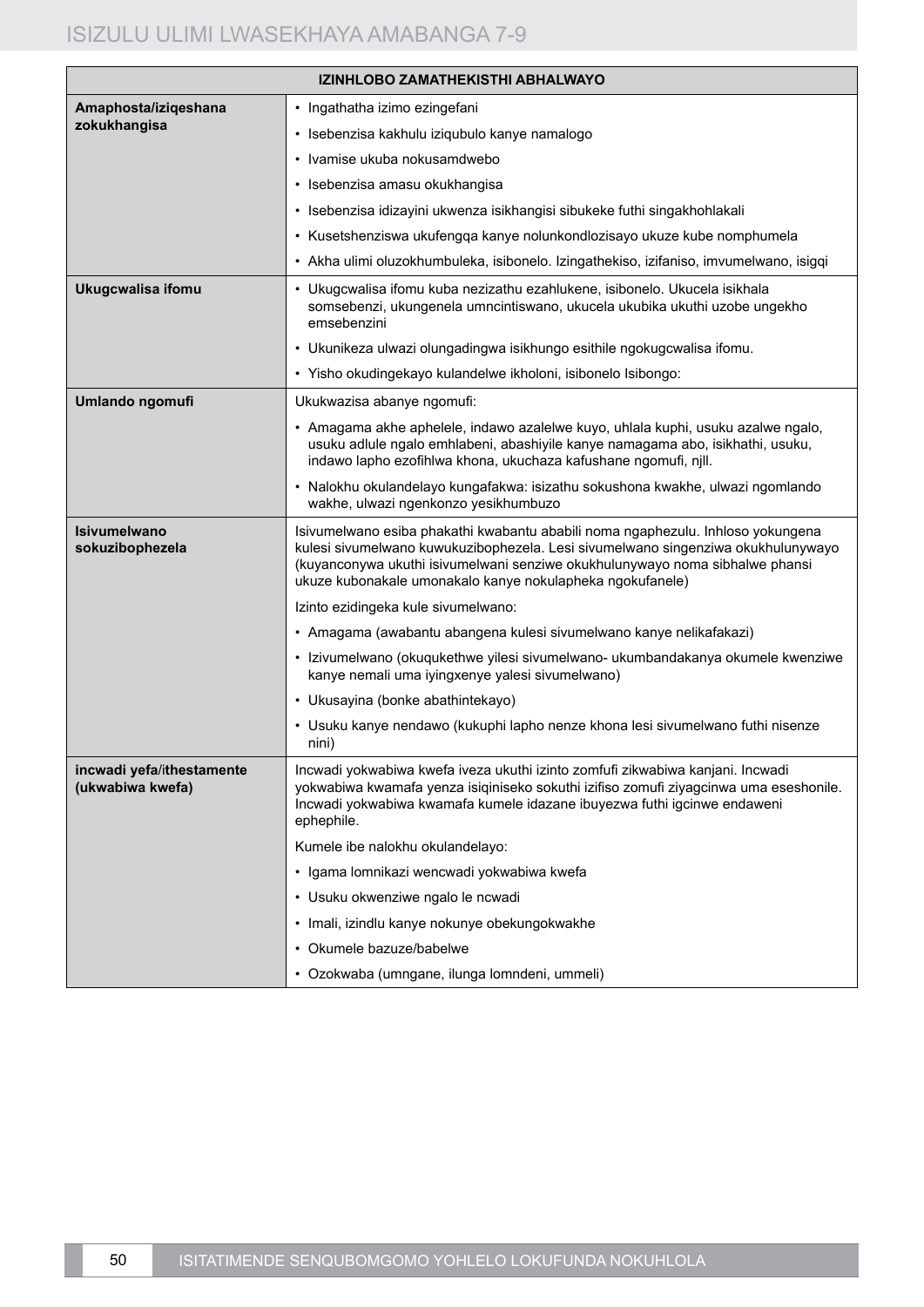| IZINHLOBO ZAMATHEKISTHI ABHALWAYO |                                                                                                                                                             |  |  |  |
|-----------------------------------|-------------------------------------------------------------------------------------------------------------------------------------------------------------|--|--|--|
| Umthethosisekelo kanye<br>nenqubo | Uhlu lwemigomo ebekiwe okumele lulandelwe yinhlangano, amazwe ahlukene,<br>umasingcwabisane, inhlangano yentsha, isitokofela, iqembu lebhola.               |  |  |  |
|                                   | · Imithetho kumele kube nokuvumelana kubantu ababandakanyekayo                                                                                              |  |  |  |
|                                   | • Imithetho iyabophezelana                                                                                                                                  |  |  |  |
|                                   | · ingachitshiyelwa                                                                                                                                          |  |  |  |
|                                   | · isakhiwo singafaka igama lenhlangano noma isikhungo, ubulungu, okumele<br>kulandelwe, usuku okwavunyelwana ngalo, ukusayina, njll.                        |  |  |  |
|                                   | IMIBHALO YOBUCIKO NEMIBHALO YABEZINDABA                                                                                                                     |  |  |  |
| Ukubhala ngawe/ukuxoxa            | Ukuxoxa ngokuzuzile empilweni                                                                                                                               |  |  |  |
| ngawe                             | Ukufunda indlela mafuphi: ukuhlela inkundla noma ukwakha isimo okuzobhekwa kuso,<br>isibonelo. Kwakuyisikhathi samahloidi okuvalwa kwezikole                |  |  |  |
|                                   | Ukulandelana kwezigameko njengokwenzeka kwazo, isibonelo. Ngahamba ngaya<br>kuSlphokwase                                                                    |  |  |  |
|                                   | Eminye imininingwane eyengeziwe ngezezahlakalo, isibonelo wamangala uma engibona.                                                                           |  |  |  |
|                                   | Ukuphinda ufunde indlela ngamafuphi - isitatimende sokuphetha esingenaba, isibonelo.<br>Ngiyathemba ukuthi ngingachitha isikhathi eside noSipho. bekumnandi |  |  |  |
|                                   | Ivamise ukubhalwa ngenkathi edlule                                                                                                                          |  |  |  |
|                                   | Kuxoxwa kube sengathi umuntu wokuqala noma wethathu okhulumayo                                                                                              |  |  |  |
|                                   | Kungasebenziswa amagama axhumanisa ingxoxo, isibonelo. Okokuqala, kwase,<br>okulandelayo, emva kwalokho, ngaphambi kwalokho, ekugcineni, kusenjalo          |  |  |  |
|                                   | Kuyaye kubhekiswe kumuntu oyedwa noma eqoqweni                                                                                                              |  |  |  |
|                                   | Ingasebenzisa isitayela esingabekelwe mgomo                                                                                                                 |  |  |  |
| Inkulumompendulwano               | • ibheka ingxoxo yabantu ababili noma ngaphezulu                                                                                                            |  |  |  |
|                                   | · Ubhala inkulumo yezikhulumi njengoba injalo.                                                                                                              |  |  |  |
|                                   | • Ubhala amagama abalingiswa ngasesandleni sobunxele                                                                                                        |  |  |  |
|                                   | · Sebenzisa ikholoni emva kokubhala igama labalingiswa                                                                                                      |  |  |  |
|                                   | · Inkulumo yomlingiswa olandelayo ayiqale emgqeni omusha                                                                                                    |  |  |  |
|                                   | · Ukuyalela ukuthi abalingiswa kumele bayethule kanjani inkulumo yabo ngokusebenzisa<br>inkulumo ekubakaki                                                  |  |  |  |
|                                   | · Yendlalela ngokubhala isimo esisendabeni                                                                                                                  |  |  |  |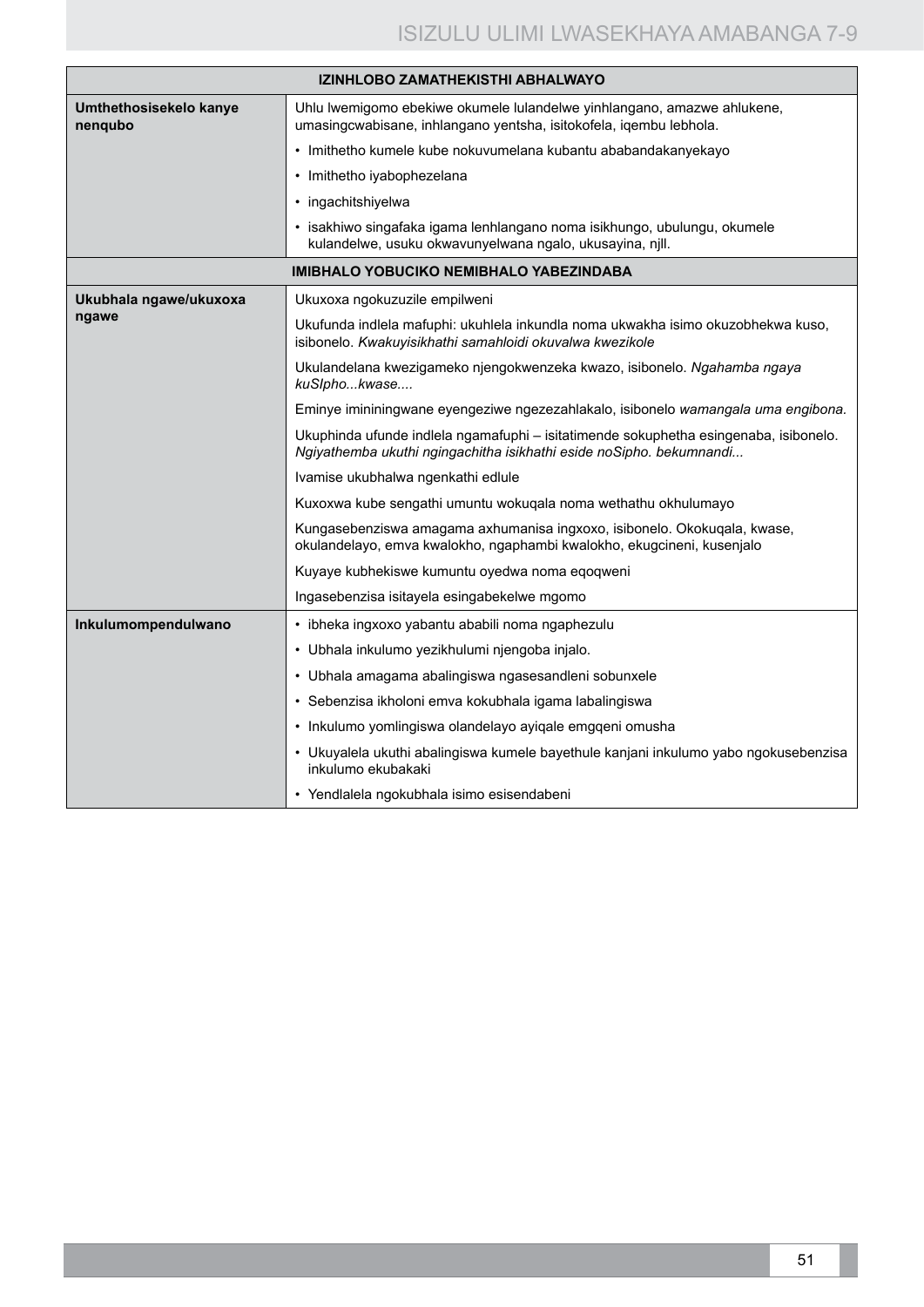| IZINHLOBO ZAMATHEKISTHI ABHALWAYO |                                                                                                                                                                                                                                                                                                                                                                                                                                                                                                                               |  |  |  |
|-----------------------------------|-------------------------------------------------------------------------------------------------------------------------------------------------------------------------------------------------------------------------------------------------------------------------------------------------------------------------------------------------------------------------------------------------------------------------------------------------------------------------------------------------------------------------------|--|--|--|
| Isibuyekezo                       | Isibuyekezo sivamise ukulandela indlela ethile. Akuphogelekile ukuthi zithinte izingxenye<br>ezithile zencwadi, ifilimu noma i-CD. Ngokujwayelekile, ababuyekezayo bayaye<br>babheke ukuthi yini le abayibuyekezayo, ubani othintekayo bese kuthi emva kwalokho<br>bese beyabuyekeza. Ababuyekezi abalungile abachemi futhi baba nokwethembeka;<br>ababuyekezi abangathembekile bayaye basebenzise imizwa yabo.ukuba namancoko<br>akuyona into ejwayelekile uma kubuyekezwa: kwabanye ababuyekezi kuba into abaziwa<br>ngayo. |  |  |  |
|                                   | Yethula umsebenzi osuyekeziwe othinta iminxa eyehlukene yempilo ukuze abafundi<br>babone ukuthi lo mbhalo wehlukene kanjani.                                                                                                                                                                                                                                                                                                                                                                                                  |  |  |  |
|                                   | • Ukbheka izimpendulo zomuntu ngayedwana ngomsebenzi wobuciko, ifilimu, incwadi,<br>umcimbi, nill.                                                                                                                                                                                                                                                                                                                                                                                                                            |  |  |  |
|                                   | • Ukubeka isingumo sakhe ngomsebenzi obuwethulwa                                                                                                                                                                                                                                                                                                                                                                                                                                                                              |  |  |  |
|                                   | · Umfundi wesibuyekezo kungenzeka angavumelani nalo obebuyekeza                                                                                                                                                                                                                                                                                                                                                                                                                                                               |  |  |  |
|                                   | • Ukubuyekeza kungahambisana nokuthi umuntu ubona kanjani. Abantu ababili<br>ababuyekezayo bangabuyekeza umbhalo eyodwa ngendlela engafani                                                                                                                                                                                                                                                                                                                                                                                    |  |  |  |
|                                   | · Ukunikeza amaqiniso, isibonelo, igama lombhali/uprojusa/ama-athisti, igama lencwadi/<br>umsebenzi, igama lephablisha/inkampani ekhiqizayo, kanye nentengo (lapho<br>kudingeka khona) kubalulekile.                                                                                                                                                                                                                                                                                                                          |  |  |  |
| Umbhalo wobunkondlo               | · Bhala ngezinto ozibonile kanye nalezo ohlangabezana nazo empilweni                                                                                                                                                                                                                                                                                                                                                                                                                                                          |  |  |  |
|                                   | - Abantu                                                                                                                                                                                                                                                                                                                                                                                                                                                                                                                      |  |  |  |
|                                   | - Imvelo                                                                                                                                                                                                                                                                                                                                                                                                                                                                                                                      |  |  |  |
|                                   | - Ezokuhlalisana kwabantu                                                                                                                                                                                                                                                                                                                                                                                                                                                                                                     |  |  |  |
|                                   | - Ezobuchwepheshe, njll.                                                                                                                                                                                                                                                                                                                                                                                                                                                                                                      |  |  |  |
|                                   | • Landela isakhiwo                                                                                                                                                                                                                                                                                                                                                                                                                                                                                                            |  |  |  |
|                                   | - Isihloko                                                                                                                                                                                                                                                                                                                                                                                                                                                                                                                    |  |  |  |
|                                   | - Amavesi                                                                                                                                                                                                                                                                                                                                                                                                                                                                                                                     |  |  |  |
|                                   | • Sebenzisa ulimi lobunkondlo                                                                                                                                                                                                                                                                                                                                                                                                                                                                                                 |  |  |  |
|                                   | · Vumela inkululeko yokunkondloza, isib. ungazinaki izimpawu zokuloba noma izakhiwo<br>zolimi                                                                                                                                                                                                                                                                                                                                                                                                                                 |  |  |  |
| Isiqeshana sephephandaba          | · Yethula amaphuzu kafuphi kodwa ashaye emhlolweni.                                                                                                                                                                                                                                                                                                                                                                                                                                                                           |  |  |  |
|                                   | · Zama ukusho okushoyo ngale kokucashela ofundayo.                                                                                                                                                                                                                                                                                                                                                                                                                                                                            |  |  |  |
|                                   | • Fingqa kahle, ngaphandle kokuguqula iqiniso.                                                                                                                                                                                                                                                                                                                                                                                                                                                                                |  |  |  |
|                                   | · Nikeza isihloko esifushane ubuye wengeze ngesihlokwana esicashile.                                                                                                                                                                                                                                                                                                                                                                                                                                                          |  |  |  |
|                                   | · Qala ngamaphuzu abaluleke kakhulu: ubani, ini, kanjani, nini, kuphi, kungani nokuthi<br>kangakanani                                                                                                                                                                                                                                                                                                                                                                                                                         |  |  |  |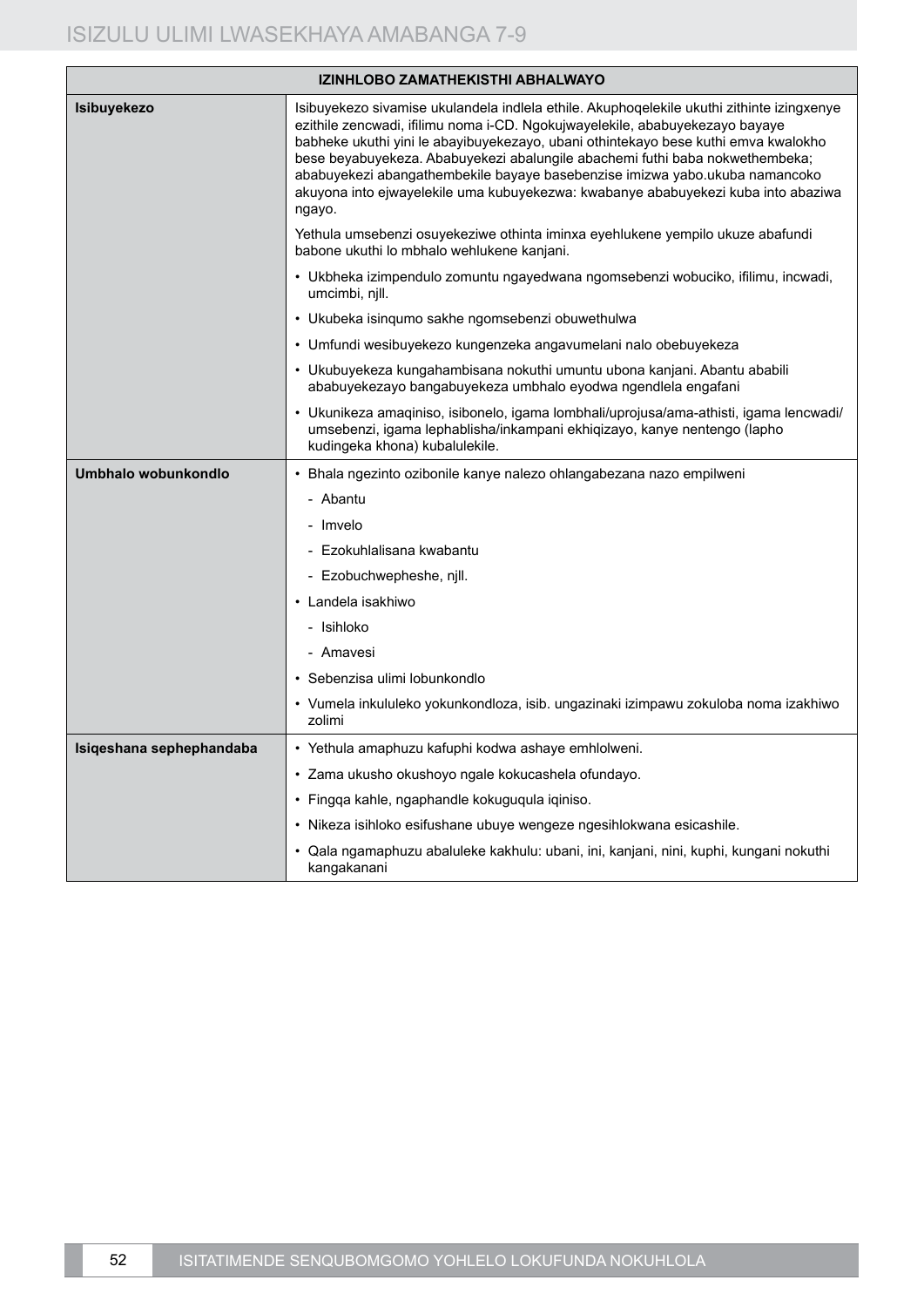| Isiqeshana sephephabhuku<br>Ngokuvamile ku-athikhili yephephabhuku ukuthanda nokuzonda kanye nendlela<br>kumele futhi babhale ama-athikhili amaphephabhuku angempela mayelana nanoma                                                                                                                                                                                                                                                                                                           |                                                                                                                                                                          |  |
|------------------------------------------------------------------------------------------------------------------------------------------------------------------------------------------------------------------------------------------------------------------------------------------------------------------------------------------------------------------------------------------------------------------------------------------------------------------------------------------------|--------------------------------------------------------------------------------------------------------------------------------------------------------------------------|--|
| kuhlekiswa, noma ngasiphi isihloko. Ama-athikhili amaningi afundwa ngabafundi<br>angawalolu hlobo.                                                                                                                                                                                                                                                                                                                                                                                             | yokuphila yombhali yikhona okugqamile. Lokhu kumele kukhuthazwe kubafundi. Abafundi<br>yini abayibona ibalulekile kanye neziqeshana ahlekisayo lapho kugconwa, kugxekwa, |  |
| I-intanethi igcwele ama-athikhili futhi njengoba isitayela sawo kanye nokuqukethwe<br>akwehlukile kulawo abhalwayo, kubalulekile ukuwahlaziya, ikakhulukazi njengoba evela<br>kumabhlogi, okuyindlela yokubhala eseyemukelekile. Uma abafundi benamabhlogi abo<br>(ephepheni, noma kungangabazisi ukuthi abafundi asebevele benamabhlogi) banikeza<br>okuqukethwe okubhaliwe, behlanganisa ngokucophelela ugqozi lwalabo abafundayo,<br>kuba seduze kokuqukethwe kanye nokufaneleka kwephimbo. |                                                                                                                                                                          |  |
| Gcina lokhu okulandelayo emqondweni:                                                                                                                                                                                                                                                                                                                                                                                                                                                           |                                                                                                                                                                          |  |
| · Isihloko kumele sihehe.                                                                                                                                                                                                                                                                                                                                                                                                                                                                      |                                                                                                                                                                          |  |
| · Sebenzisa isitayela lapho obhalile ekhuluma ngqo nofundayo                                                                                                                                                                                                                                                                                                                                                                                                                                   |                                                                                                                                                                          |  |
| - Kungabhalwa ngesitayela esichazayo futhi sibe nolimi olunencazelo ecashile,<br>oluthandwa ngabafundi.                                                                                                                                                                                                                                                                                                                                                                                        |                                                                                                                                                                          |  |
| - Amagama, izindawo, izikhathi, isimo kanye neminye imininingwane engafakwa ku-<br>athikhili.                                                                                                                                                                                                                                                                                                                                                                                                  |                                                                                                                                                                          |  |
| - I-athikhili kumele yakhe intshisekelo (njengesikhangiso) futhi ikhuthaze umfundi<br>ukuba ayifunde.                                                                                                                                                                                                                                                                                                                                                                                          |                                                                                                                                                                          |  |
| - Izigaba kumele zingabi zinde kakhulu futhi kumele zikhuthaze ukufundwa kwe-<br>athikhili.                                                                                                                                                                                                                                                                                                                                                                                                    |                                                                                                                                                                          |  |
| - Ifonti yombhalo kumele igqame futhi ihehe.                                                                                                                                                                                                                                                                                                                                                                                                                                                   |                                                                                                                                                                          |  |
| <b>Umlando ogcinwe</b><br>· Imininingwane yophenyo lwalokho okukhulunywa ngakho, isib. iqhawe (kwezemidlalo,<br>ngezithombe<br>ezemfundo, kwezenkolo) kanye nombiko walokho okutholakele.                                                                                                                                                                                                                                                                                                      |                                                                                                                                                                          |  |
| (zikamabonakude)<br>• Lokhu kungambandakanya izinto eziyohlala zikhunjulwa kanye nezinselelo<br>ezabhekana nalowo owabe enza uphenyo ngaphambi kokuthi afinyelele esiphethweni<br>socwaningo.                                                                                                                                                                                                                                                                                                  |                                                                                                                                                                          |  |
| · Amagama, izindawo, izikhathi, isimo kanye neminye imininingwane engafakwa kulo<br>mlando ophenywayo.                                                                                                                                                                                                                                                                                                                                                                                         |                                                                                                                                                                          |  |
| Qala ngamaphuzu abaluleke kakhulu: ubani, ini, kanjani, nini, kuphi, kungani nokuthi<br>kangakanani.                                                                                                                                                                                                                                                                                                                                                                                           |                                                                                                                                                                          |  |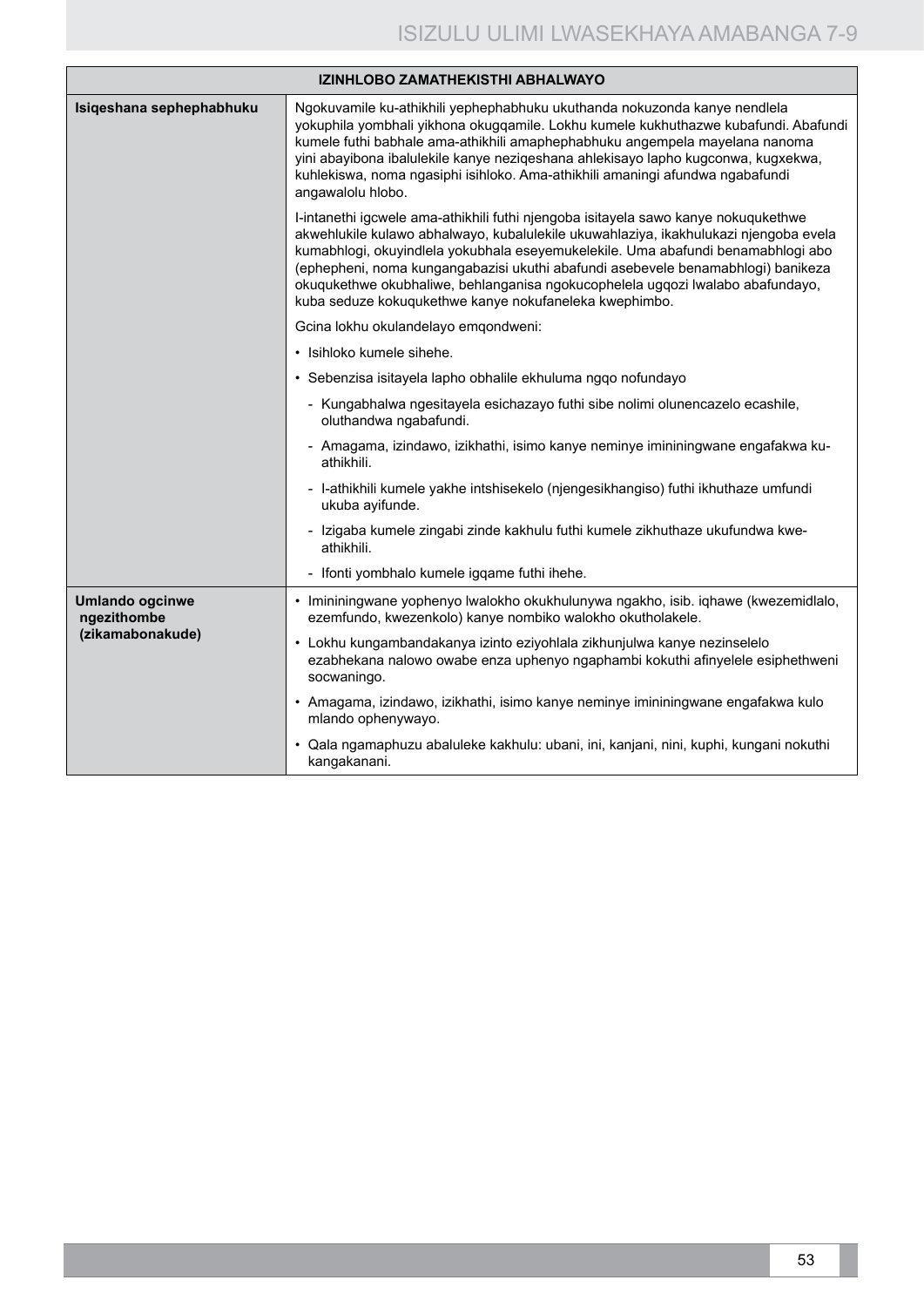| UBUDE BEMIBHALO OLIMINI LWASEKHAYA (OKUMELE UKHIQIZWE ABAFUNDI) |                                                                        |                                                                        |                                                                      |  |
|-----------------------------------------------------------------|------------------------------------------------------------------------|------------------------------------------------------------------------|----------------------------------------------------------------------|--|
| <b>UMSEBENZI</b>                                                | <b>IBANGA LE-7</b>                                                     | <b>IBANGA LESI-8</b>                                                   | <b>IBANGA LESI-9</b>                                                 |  |
| <b>Isigaba</b>                                                  | Amagama ayi-100 kuya<br>kwayi-120                                      | Amgama ayi-120 kuya<br>kwayi-140                                       | Amagama ayi-140 kuya<br>kwayi-160                                    |  |
| • Amagama                                                       | Imisho eyisi-8 kuya kweyi-10                                           | Imisho eyisi-8 kuya kweyi-12                                           | Imisho eyisi-8 kuya kweyi-12                                         |  |
| • Imisho                                                        | Izigaba ezi-4 kuya kweziyisi-6                                         | Izigaba ezi-5 kuya kweziyisi-8                                         | Izigaba ezi-5 kuya kweziyisi-8                                       |  |
| Izindaba/ama-eseyi                                              | Amagama ayi-150 kuya<br>kwangama-200                                   | Amagama angama-200 kuya<br>kwangama-250                                | Amagama angama-250 kuya<br>kwangama-300                              |  |
|                                                                 | Izigaba ezi-4 kuya kweziyisi-6                                         | Izigaba ezi-5 kuya kweziyisi-8                                         | Izigaba ezi-5 kuya kweziyisi-8                                       |  |
| <b>Izinkondlo</b>                                               | Amavesi ama-2 kuya<br>kwama-3                                          | Amavesi ama-3 kuya<br>kwama-4                                          | Amavesi ama-4 kuya<br>kwayisi-8                                      |  |
| Izindaba ezimfushane<br>kanye nobuciko<br>bomlomo               | Ikhasi+/izigaba eziyisi-6                                              | Amakhasi amabili<br>+/izigaba eziyi-12                                 | Amakhasi amathathu+/izigaba<br>ezingama-24                           |  |
| Inkulumo-<br>mpendulwano (umdlalo<br>onkundlalnye)              | Ikhasi                                                                 | Ikhasi                                                                 | Amakhasi ama-3                                                       |  |
| Imibhalo emide edlulisa<br>imiyalezo, isib, izicwadi            | Amgama ayi-120 kuya<br>kwayi-140                                       | Amgama ayi-140 kuya<br>kwayi-160                                       | Amgama ayi-160 kuya<br>kwayi-180                                     |  |
| Imibhalo emifushane                                             | Amagama angama-80 kuya<br>kwangama-90                                  | Amagama angama-90 kuya<br>kwayi-100                                    | Amagama ayi-100 kuya<br>kwayi-110                                    |  |
| Ukufingqa                                                       | Amagama angama-50 kuya<br>kwangama-60 umbhalo<br>ongamagama angama-240 | Amagama angama-60 kuya<br>kwangama-70 umbhalo<br>ongamagama angama-260 | Amagama angama-70<br>kuya kwanga-80 umbhalo<br>ongamagama angama-280 |  |

| UBUDE BEMIBHALO OLIMINI LWASEKHAYA (UKUZE ABAFUNDI BABUGCINE)                                                                                  |                                                                        |                                                                                                                                          |                                                                              |  |
|------------------------------------------------------------------------------------------------------------------------------------------------|------------------------------------------------------------------------|------------------------------------------------------------------------------------------------------------------------------------------|------------------------------------------------------------------------------|--|
| <b>UMSEBENZI</b>                                                                                                                               | <b>IBANGA LESI-7</b>                                                   | <b>IBANGA LESI-8</b>                                                                                                                     | <b>IBANGALESI-9</b>                                                          |  |
| Isifundo sokulalelela ukuqondisisa umbhalo<br>ende, isib. indaba, i-inthavyu, imidlalo<br>emifushane, imibiko yabezindaba                      | Amagama ayi-150<br>kuya kwangama-200/<br>kufika emizuzwini<br>emihlanu | Amagama<br>angama-200 kuya<br>kwangama-250/<br>kufika emizuzini<br>emihlanu                                                              | Amagama<br>angama-250 kuya<br>kwangama-300/<br>kufika emizuzwini<br>emihlanu |  |
| Isifundo sokulalelela ukuqondisisa umbhalo<br>esifushane, isib. izimemezelo, imibhalo<br>equkethe ulwazi, imiyalelo, izinkombandlela,<br>njll. | Amagama<br>angama-60 kuya<br>kwangama-70/<br>umzuzu kuya<br>kwemibili  | Amagama<br>Amagama<br>angama-70 kuya<br>angama-80 kuya<br>kwangama-80/<br>kwayi-100/umzuzu<br>umzuzu kuya<br>kuya kwemibili<br>kwemibili |                                                                              |  |
| Indatshana efundwayo/umbhalo wokufundela<br>ukufunda ngokuqaphelisisa                                                                          | Amagama ayi-150<br>kuya kwangama-200                                   | Amagama<br>angama-200 kuya<br>kwangama-250                                                                                               | Amagama<br>angama-250 kuya<br>kwangama-300                                   |  |

Ubude bombhalo wokuzifundela abunqunyiwe njengoba kuya nohlobo lombhalo, ubunzima bolimi kanye nezinga labafundi lokufunda.

#### **3.1.4 Izimiso nezakhiwo zolimi**

Izakhiwo zolimi nezimiso zithathelwa emithethweni eyengamele ukusetshenziswa kwezimpawu zokuloba, osonhlamvukazi, izinhlamvu, imisindo, amagama, imisho kanye nezigaba emsebenzini okhulunywayo nobhalwayo. Lemithetho ifaka upelomagama, ukuphinyiswa kwamagama, ukusetshenziswa kolimi, ukuqikelela ulimi olucubungulayo, njll.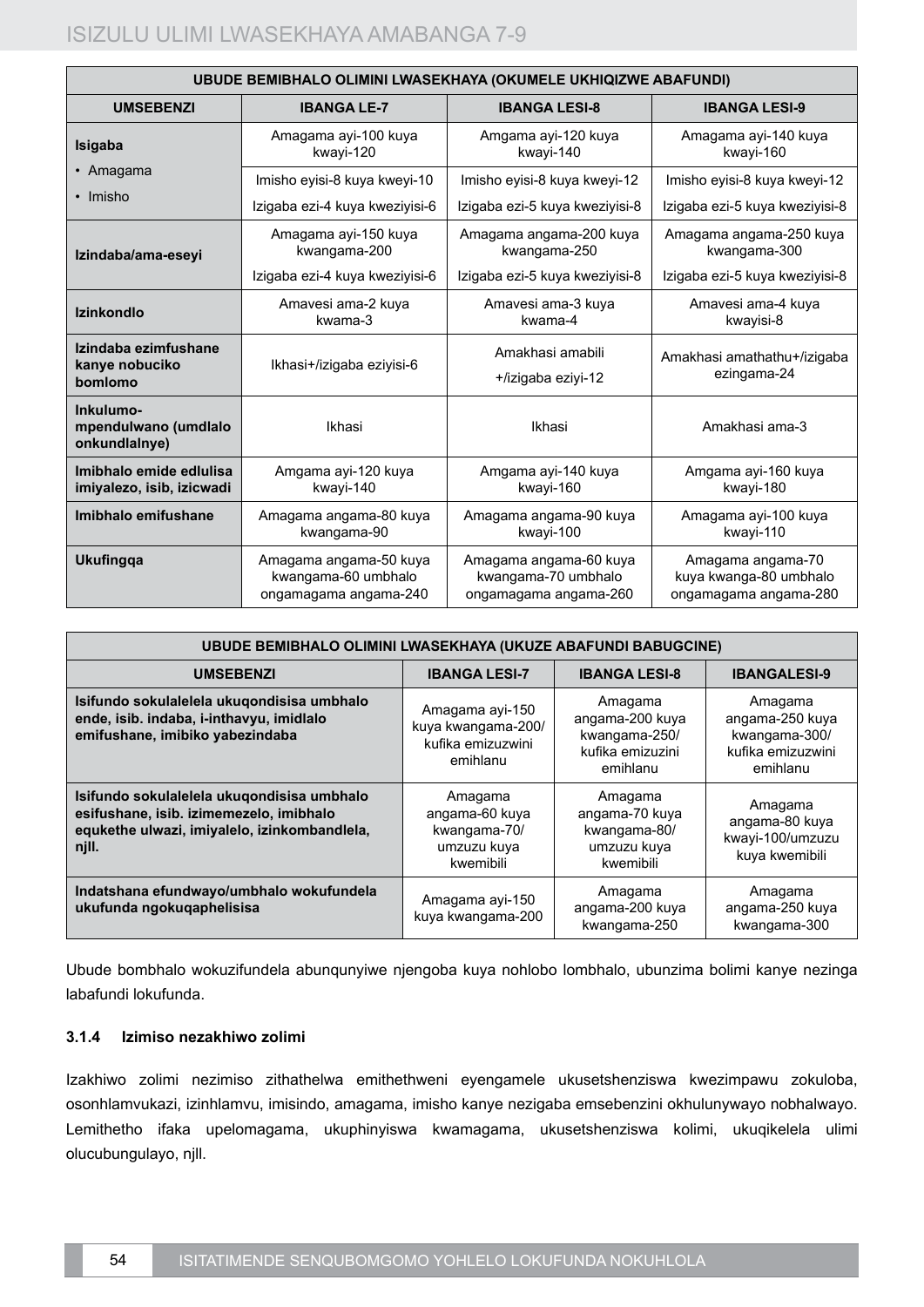Amakhono okulalela, ukukhuluma, ukufunda nokubhala ngeke kubesesimweni sokwenzeka ngaphandle kokukusebenzisa. Abafundi baphinde badinage ulwazimagama olubanzi, okungenye yezinto ezibaluleke kakhulu ezenza umuntu akwazi ukuxhumana nabanye kahle. Ulwazimagama olunzulu ludingekile kuwona wonke amakhono olimi, ikakhulukazi ukufunda kanye nokubhala. Indlela ebaluleke kubafundi ukuthuthukisa ukusetshenziswa kolimi nokuthuthukiswa kolwazimagama kwenzeka kokuwasebenzisa kakhulu phakathi nangaphandle kwekilasi.

Abafundi bazofunda ukuthi **Izimiso neZakhiwo Zolimi** zisetshenziswa kanjani, futhi kuzothuthukisa/kuzokwakha ulimi lokuchaza ulimi ngolunye ulimi khuluma ukuze bakwazi ukuhlolisisa ulimi lwabo nakweminye imibhalo ngokucubungula loko ekuchazayo, ukusebenza nokucophelela. Bazophinde bakwazi ukusebanzisa ulwazi bokubona okuthile olimini nokwakha umqondo emagameni nasezingeni lemisho embhalweni yonke, nokubona ukuthi umbhalo nendikimba kuhlangana kanjani, ngokusebenza ngezinhlobo eziningi zemibhalo, abafundi babesebeqhubela ukusebenza kolwazimagama ngendlela eyiyonayona ekuqondeni kwabo **Izimiso neZakhiwo Zolimi.**

Kulindeleke ukuthi Izimiso neZakhiwo Zolimi zifundiswe ngokwengqikithi njengoba kwenziwa kwamanye amakhono olimi uma efundiswa noma ethuthukiswa. Izinhlelo zokufundisa ziqukethe Izakhiwo nezimiso zolimi okufanele zenziwe ebangeni ngalinye. Uma kukhethwa umbhalo wokulalela nokufunda womjikelezo ngamunye wamasonto amabili, ukwenza isiqiniseko sokuthi kuqukethe izinto okumele zenziwe. Ukwenza umsebenzi oxhumana naleyombhalo ezovumela abafundi ukuba basebenzise lezozinto, ngokwengqikithi. Ngokufanayo abafundi bombhalo obhalwayo bazobhala bafake lezo zingxenye zolimi. Ukunikeza abafundi ukuqondiswa ngokusetshenziswa okuqondile nokufanele kwalezozingxenye. Ukukhetha ezinye zalezozingxenye ezinikeza abafundi ubunzima ukuba bazenze ngokuhlelekile. EmaBangeni aPhakeme, ihora elilodwa kumjikelezo ngamunye wamasonto amabili libekelwe ukwenza umsebenzi womyalelo ohlelekile ukwenza Izimiso neZakhiwo Zolimi.

Ithebula elingezansi likhombisa izimimiso nezakhiwo zolimi okulindeleke ukuba abafundi bazifunde ngesikhathi sokufunda ukulalela, ukukhuluma, ukufunda noma kwenziwa inqubo yokubhala. Lezizakhiwo kumele zifundiswe engqikithini ngendlela yokuhlanganisa izinhlobo ezehlukene zomsebenzi wokukhulunywayo, imibhalo ebonakalayo nebhalwayo, kumele futhi ifundiswe kahle ngesikhathi esibekelwe kona njengoba kufuneka.

| IZIBONELO ZEZAKHIWO NEZIMISO ZOLIMI |                                                                                                                             |  |  |  |
|-------------------------------------|-----------------------------------------------------------------------------------------------------------------------------|--|--|--|
| Izimpawu zokuloba                   | Ungqi, umbabazi, umbuzi, ukhefana, ikholoni, ukhefungqi, isibambelihlamvu, izicaphunimazwi,<br>ikhongco, abakaki, ogaxekile |  |  |  |
| Upelomagama                         | Amaphethini esipelilingi, imithetho yesipelingi, izivumelwano, izifingqo, ukusetshenziswa<br>kwesichazamazwi                |  |  |  |
| Izingxenye zegama                   | Iziqalo, umsuka, isiqu, nezijobelelo                                                                                        |  |  |  |
| Amabizo                             | Iziqalo zamabizo (okufaka izingasenzo, izenzo eziphundulekile,/izigaba zamabizo                                             |  |  |  |
|                                     | Amabizo abonakalayo (isib. umuntu, isicathulo, njll)                                                                        |  |  |  |
|                                     | Amabizo angabonakaliyo (ukufa, umoya, inzondo, njll)                                                                        |  |  |  |
|                                     | Amabizo anobunye nobuningi <i>(isib. umuntu/abantu, isihlalo/izihlalo, njll)</i>                                            |  |  |  |
|                                     | Amabizo angehlukanisi ubunye nobuningi (isib. amanzi, ububi, ukudla, njll)                                                  |  |  |  |
|                                     | Amabizomvama (isib. isihlahla, indlela, njll)                                                                               |  |  |  |
|                                     | Amabizoqoqa (isib. iqulo lezinyosi, umhlambi wezinkomo, njll)                                                               |  |  |  |
|                                     | <b>Amabizogho</b> ( <i>isib. uSipho, iTheku, uZwane, nill</i> )                                                             |  |  |  |
|                                     | Amabizombaxa (igejambazo, imbuzimawa, njll)                                                                                 |  |  |  |
|                                     | Amabizo ajwayelekile ezwakala njengezinciphiso engezona (intombazana, imbijana)                                             |  |  |  |
|                                     | Amabizo ezwakala njengezikhuliso engezona (ufakazi, unkosikazi, iNhlangakazi)                                               |  |  |  |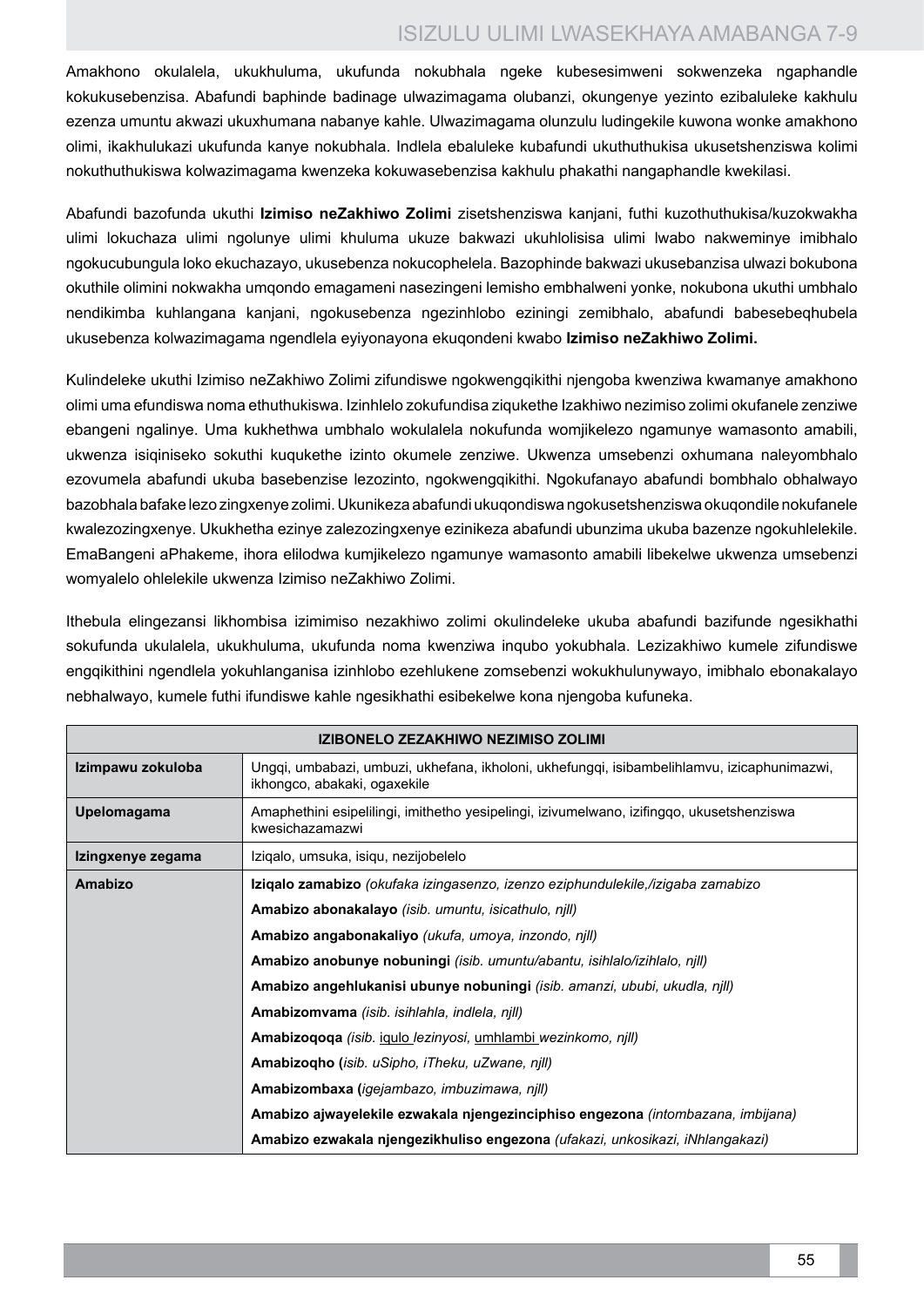| IZIBONELO ZEZAKHIWO NEZIMISO ZOLIMI |                                                                                                            |  |  |  |
|-------------------------------------|------------------------------------------------------------------------------------------------------------|--|--|--|
| <b>Isabizwana</b>                   | Isabizwana soqobo (isib. mina, wena, thina, yona, bona, yena, njll)                                        |  |  |  |
|                                     | Isabizwana sokukhomba (isib. lona, lowo, lowaya, njll)                                                     |  |  |  |
|                                     | Isabizwana sokubala (isib. -nke, -dwa, -bili, thathu, njll)                                                |  |  |  |
| <b>Izichasiso</b>                   | Iziphawulo zonke (isib. omuhle, okhulu, njll)                                                              |  |  |  |
|                                     | Isibaluli (isib. oqatha, oqotho, njll)                                                                     |  |  |  |
|                                     | Ongumnini (isib. lami, kababa, wami, njll)                                                                 |  |  |  |
|                                     | Inani (isib. mumbe, muni, muphi, munye, njll)                                                              |  |  |  |
| <b>Izenzo</b>                       | Eziqala ngonkamisa (isib. elula, aba, akha, njll)                                                          |  |  |  |
|                                     | Eziphundulekile (isib. azi, ithi, isho)                                                                    |  |  |  |
|                                     | Ezinhlamvumbili (isib. hamba, hleka, vuka, njll)                                                           |  |  |  |
|                                     | Ezinhlamvuntathu (isib. khuluma, khululeka, xukuza, njll)                                                  |  |  |  |
|                                     | Izindlela zesenzo                                                                                          |  |  |  |
|                                     | · Indlela eyamile: uma ungasebenza kanzima, uzophumelela                                                   |  |  |  |
|                                     | · Indlela ephoqayo: hlala phansi!                                                                          |  |  |  |
|                                     | · Indlela eyesimo: ingane ihamba ikhala.                                                                   |  |  |  |
|                                     | Izingasenzo kanye nezenzo eziphundulekile                                                                  |  |  |  |
|                                     | Izingasenzo, isib. - simze, - damane, - vele, - qede njll.                                                 |  |  |  |
|                                     | Izenzo eziphundulekile, isib. - azi, - thi, - sho.                                                         |  |  |  |
|                                     | Isenzo nenkathi                                                                                            |  |  |  |
|                                     | Inkathi yamanje (isib. Ngifunda isiZulu)                                                                   |  |  |  |
|                                     | Inkathi yamanje eqhubekayo (isib. Ngisapheka ukudla)                                                       |  |  |  |
|                                     | Inkathi edlule (isib. Ngafunda isiZulu)                                                                    |  |  |  |
|                                     | Inkathi ezayo (isib. Ngizofunda isiZulu)                                                                   |  |  |  |
|                                     | Izindlela zesenzo (isib. Eqondile, eyamandla, eyamile/encikile, esabizo, eyenhloso, ephoqayo)              |  |  |  |
|                                     | Izindlela zesenzo (isib. Eqondile, eyamandla, eyamile/encikile/ekhonzile, esabizo, eyenhloso,<br>ephoqayo) |  |  |  |
| <b>Izandiso</b>                     | Isandiso sendawo (isib. phandle, kuye, kude, njll)                                                         |  |  |  |
|                                     | Isandiso sesimo (kahle, kabi, kanje, njll)                                                                 |  |  |  |
|                                     | Isandiso senkathi (isib. izolo, emini, ekuseni, njll)                                                      |  |  |  |
| Izimpambosi                         | Eyokwenzana ibonakala ngesakhi -ana.                                                                       |  |  |  |
|                                     | Eyokwenzeka ibonakala ngesakhi -eka.                                                                       |  |  |  |
|                                     | Eyokwenzela ibonakala ngesakhi -ela.                                                                       |  |  |  |
|                                     | Eyokwenzisa ibonakala ngesakhi -isa.                                                                       |  |  |  |
|                                     | Eyokwenzisisa ibonakala ngesakhi -isisa.                                                                   |  |  |  |
|                                     | Eyokwenzayenza ibonakala ngokuphindwa kwesiqu sesenzo.                                                     |  |  |  |
|                                     | Eyokwenziwa ibonakala ngesakhi u-wa.                                                                       |  |  |  |
| Isikhanyiso                         | Isenzukuthi: isib. muhlu, phihli, saka, njll.                                                              |  |  |  |
|                                     | Isandiso: isib. esenkathi, esesimo, esendawo, njll.                                                        |  |  |  |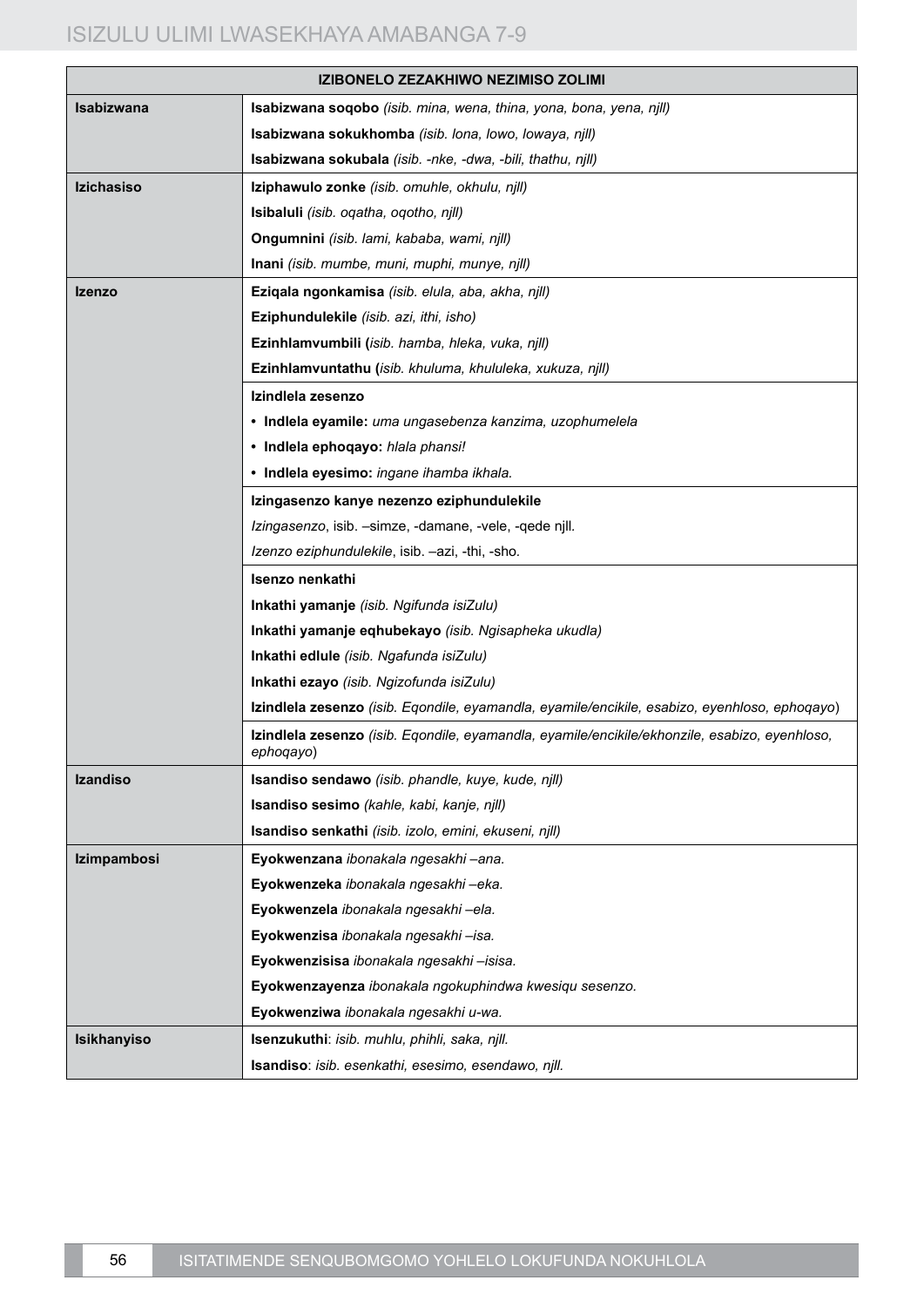| IZIBONELO ZEZAKHIWO NEZIMISO ZOLIMI        |                                                                                                                                                                                                                                                                                                                                                                                                                                                             |  |  |  |  |
|--------------------------------------------|-------------------------------------------------------------------------------------------------------------------------------------------------------------------------------------------------------------------------------------------------------------------------------------------------------------------------------------------------------------------------------------------------------------------------------------------------------------|--|--|--|--|
| <b>Ukuthuthuka</b><br>kolwazimagama nolimi | Omgondofana, omgondophika, ophimbohluka, omabizwafane, ifanamsindo (imvumelwano<br>ngwaqa nemvumelwano nkamisa), negama elilodwa elimele ibinzana lamagama                                                                                                                                                                                                                                                                                                  |  |  |  |  |
| lokufengqa                                 | Izifengqo (isifaniso, isingathekiso, ukwenzasamuntu, okzimoroni, isimeleli, ifuzamsindo,<br>ihaba, okuphikisana, umbhinqo, ukubhuqa, ipholavuthondaba, uphawu, isihlonipho, ukuvuma<br>ngokuphika, indida, uteku, isifenyiso, isihlanekezelo                                                                                                                                                                                                                |  |  |  |  |
|                                            | Izisho/izaga/isiphicaphicwano                                                                                                                                                                                                                                                                                                                                                                                                                               |  |  |  |  |
|                                            | Atshelekiwe, amagama athathwe enjengoba enjalo kolunye ulimi, amagama amasha, nomsuka<br>wamagama.                                                                                                                                                                                                                                                                                                                                                          |  |  |  |  |
|                                            | Okuyindida, amaklishe (amagama asetshenziswe ngokweqili), ukuzungeza ngamagama<br>(ukungayihlabi esikhonkosini) ukuphinda into eyodwa ngamagama ahlukene, inkulumo yohlobo<br>oluthile lwabantu, isib. tsotsi taal, ulimi olusebenza ohlotsheni oluthile lomsebenzi, indlela<br>ethile yokuphuma kwephimbo nokuphimisa, inkolelo engaguqukiyo, ukuthatha uhlangothi<br>ngokwahlulela, ukuchema, ulimi olunodweshu, okuchukuluza imizwa, ulimi lobulili njll |  |  |  |  |
|                                            | Ukusebenzisa ulimi lusetshenziselwa inhloso ekhethekile, njengokuthi ulimi lwasebukhosini isib.<br>Ndabezitha, olwabasesikhundleni esiphezulu emphakathini isib. Mhlonishwa, olokuhlonipha<br>imantshi noma ijaji, isib. Nkosi yenkantolo                                                                                                                                                                                                                   |  |  |  |  |
|                                            | Ukushinntsha kwencazelo, isib. i-coke (isiphuzo, isidakamizwa), inja (isilwane, umuntu owaziwa<br>ngokwazi konke - inkulumo yokuzijabulisa), njll.                                                                                                                                                                                                                                                                                                          |  |  |  |  |
| <b>Imishwana</b>                           | Umshwana ozimele: Isib. Sizovakashela eThekwini kusasa.                                                                                                                                                                                                                                                                                                                                                                                                     |  |  |  |  |
|                                            | Umusho okhonzile: Isib. Savakashela ePitoli ngonyaka odlule sasesidlulela                                                                                                                                                                                                                                                                                                                                                                                   |  |  |  |  |
|                                            | eMpumalanga ukuyobona isiqiwi.                                                                                                                                                                                                                                                                                                                                                                                                                              |  |  |  |  |
|                                            | Umshwana okhomba isandiso: Savakashela eThekwini ngoJune ngoba ngoba kufudumele<br>ebusika.                                                                                                                                                                                                                                                                                                                                                                 |  |  |  |  |
|                                            | Umshwana okhomba isichasiso: Yilo leli dolobha esalivakashela ngonyaka odlule.                                                                                                                                                                                                                                                                                                                                                                              |  |  |  |  |
|                                            | Umshwana okhomba ibizo: Lokhu esakubona entabeni yetafula kwasijabulisa.                                                                                                                                                                                                                                                                                                                                                                                    |  |  |  |  |
|                                            | Umshwana okhomba umbandela: Uma ngikubona namuhla kusihlwa, ngizokunikeza imali<br>yakho.                                                                                                                                                                                                                                                                                                                                                                   |  |  |  |  |
|                                            | Umshwana wokuqala okhomba umbandela wento engenzeka: Uma lina, sizoluhlehlisa<br>uhambo lwethu.                                                                                                                                                                                                                                                                                                                                                             |  |  |  |  |
|                                            | Umshwana wesibili okhomba umbandela wento engahle ingenzeki: Uma ngiwina ilotho,<br>ngizothengela umama nobaba indlu enamakamelo alishumi.                                                                                                                                                                                                                                                                                                                  |  |  |  |  |
|                                            | Umshwana wesithathu okhomba umbandela womcabango ovezwa ukubonakala<br>kwezinto ezikhona: Ukube ngangisebenze ngokuzikhandla esikoleni, ngabe ngaphumelela<br>ngamalengiso.                                                                                                                                                                                                                                                                                 |  |  |  |  |
| <b>Amabinazana</b>                         | Umshwana ozimele: UShaka wazalwa esizweni sakwaZulu.                                                                                                                                                                                                                                                                                                                                                                                                        |  |  |  |  |
|                                            | Ibinzana elimele ibizo: /Yunivesithi yaseKapa ingenye yalawo amakhulukazi e-Afrika.                                                                                                                                                                                                                                                                                                                                                                         |  |  |  |  |
|                                            | Ibinzana lezenzo: Ukhetho lokuqala lwentando yeningi lwaba ngonyaka we-1994.                                                                                                                                                                                                                                                                                                                                                                                |  |  |  |  |
| <b>Imisho</b>                              | Oqondile, ombaxa kanye nomagatshagatsha                                                                                                                                                                                                                                                                                                                                                                                                                     |  |  |  |  |
| Imisho lapho omenziwa                      | Inkathi yamanje: Amasi adliwa ngumntwanai.                                                                                                                                                                                                                                                                                                                                                                                                                  |  |  |  |  |
| beba izinhloko zemisho                     | Inkathi yamanje eqhubekayo: Amasi asadliwa ngumntwana.                                                                                                                                                                                                                                                                                                                                                                                                      |  |  |  |  |
|                                            | Inkathi yamanje obekwenzeka: Amasi adliwe ngumntwana                                                                                                                                                                                                                                                                                                                                                                                                        |  |  |  |  |
|                                            | Inkathi edlule: Amasi adliwa ngumntwana.                                                                                                                                                                                                                                                                                                                                                                                                                    |  |  |  |  |
|                                            | Inkathi edlule eqhubekayo: Amasi abe edliwa ngumntwana                                                                                                                                                                                                                                                                                                                                                                                                      |  |  |  |  |
|                                            | Inkathi edlule okwabe kwenzekile: Amasi abe edliwe ngumntwana.                                                                                                                                                                                                                                                                                                                                                                                              |  |  |  |  |
|                                            | Inkathi ezayo: Amasi azodliwa/ayodliwa ngumntwana.                                                                                                                                                                                                                                                                                                                                                                                                          |  |  |  |  |
| Inkulumo-mbiko                             | Inkulumo-mbiko (eqondile): USenzo wathi uzongibona ngeSonto ekuseni.                                                                                                                                                                                                                                                                                                                                                                                        |  |  |  |  |
|                                            | Inkulumo-mbiko ewumbuzo: Umama wabuza ukuthi ngiyawuthanda yini umculo wokholo                                                                                                                                                                                                                                                                                                                                                                              |  |  |  |  |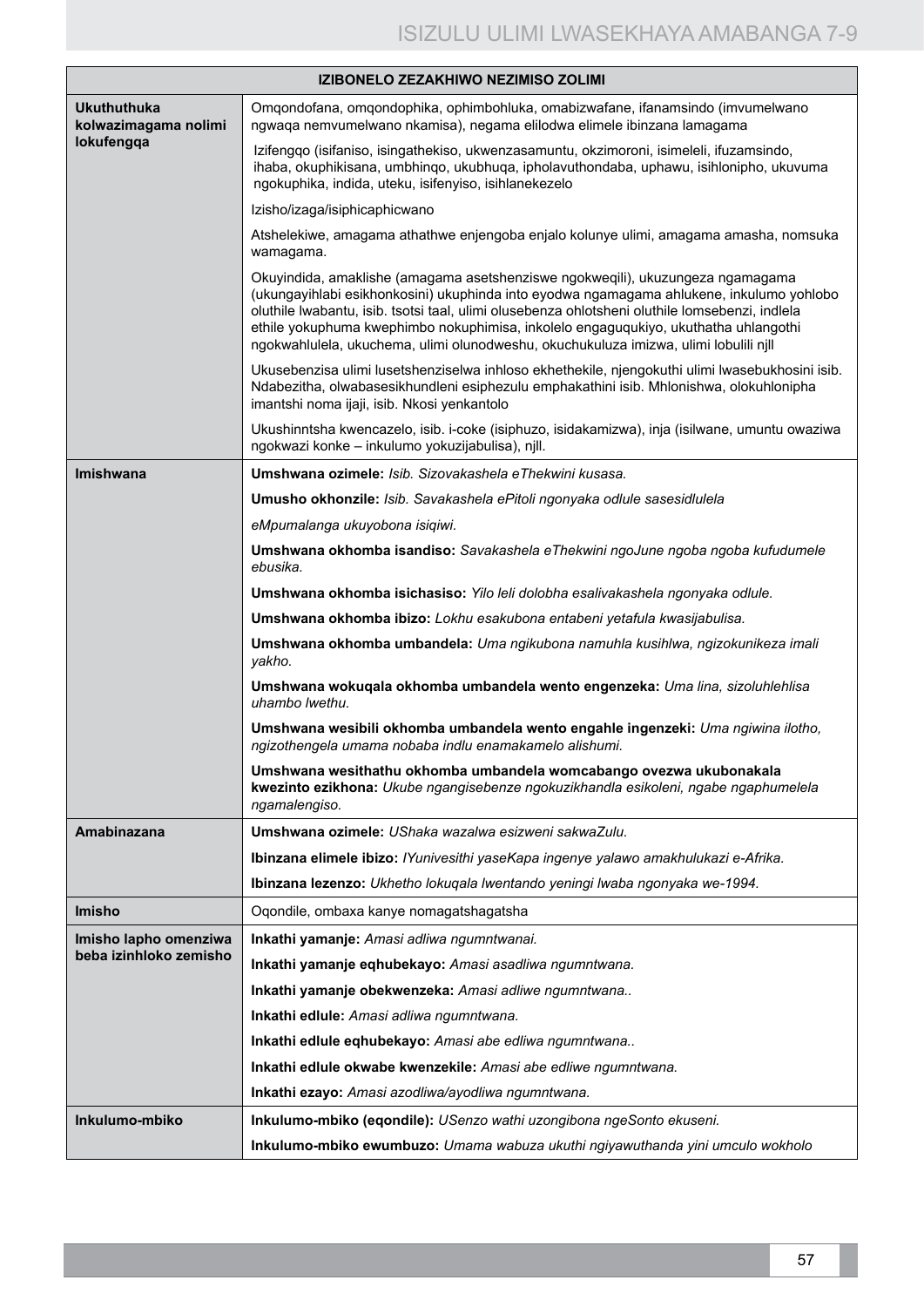# **3.2 Ithebula lokundlaleka kombhalo**

| <b>AMASONTO</b>      | <b>IBANGA LESI - 7</b>                                                                                                                                                    | <b>IBANGA LESI - 8</b>                                                                                                          | <b>IBANGA LESI - 9</b>                                                                                                        |  |
|----------------------|---------------------------------------------------------------------------------------------------------------------------------------------------------------------------|---------------------------------------------------------------------------------------------------------------------------------|-------------------------------------------------------------------------------------------------------------------------------|--|
| <b>ITHEMU YOKU-1</b> |                                                                                                                                                                           |                                                                                                                                 |                                                                                                                               |  |
| 1&2                  | Indaba                                                                                                                                                                    | Indaba                                                                                                                          | Umbhalo oqukethe ulwazi -<br>isikhangiso, iphosta                                                                             |  |
| 3 & 4                | Inkondlo                                                                                                                                                                  | Umbhalo oqukethe ulwazi<br>nenkulumo                                                                                            | Inoveli, idrama, indaba<br>emfishane, ubunkondlo                                                                              |  |
| 5&6                  | Inkondlo, idrama                                                                                                                                                          | Inoveli, idrama, indaba emfishane                                                                                               | Umbhalo oqukethe ulwazi -<br>umbhalo wenkontileka                                                                             |  |
| 7 & 8                | Indaba emfishane, inganekwane                                                                                                                                             | Umbhalo oqukethe ulwazi isib.<br>iphephandaba - noma esiqeshini<br>esicashunwe ephephabhukwini                                  | Inoveli, idrama, indaba<br>emfishane, ubunkondlo                                                                              |  |
| 9 & 10               | Indaba emfishane, inkondlo                                                                                                                                                | Umbiko wocwaningo umbhalo                                                                                                       | Umbhalo oqukethe ulwazi isib.<br>iphephandaba - noma umbiko<br>wephephabhuku                                                  |  |
|                      |                                                                                                                                                                           | <b>ITHEMU YESI-2</b>                                                                                                            |                                                                                                                               |  |
| 1&2                  | Inoveli encane, idrama,<br>ubunkondlo                                                                                                                                     | Umbhalo oqukethe ulwazi<br>onokubonakalayo, isib.<br>Amamephu/izimpawu<br>ezikhombisa indawo/izikali/<br>amashadi/izithombe     | Inoveli, idrama, indaba<br>emfishane, ubunkondlo                                                                              |  |
| 3 & 4                | Umbhalo oqukethe ulwazi<br>onokubonakalayo, isib.<br>Isikhangiso imidwebo/izithombe/<br>amagrafu; iphosta; ukuchaza<br>into, imibhalo ebonakalayo/<br>esazithombe/inoveli | Umbhalo oqukethe ulwazi,<br>isib. Okulalelwayo/imibhalo<br>ebonakalayo - ukulingisa/<br>isigungu/ingxoxo yomkhandlu<br>Inkondlo | Ukubuyekeza umbhalo - inoveli,<br>idrama, indaba emfishane,<br>ubunkondlo                                                     |  |
| 5&6                  | Umbhalo oqukethe ulwazi<br>isib. Inqubo, imiyalelo,<br>umbhalo oqukethe ulwazi<br>onokubonakalayo, isib.<br>Amashadi/amathebula/imidwebo/<br>izithombe/amagrafu/inkondlo  | Umbhalo oqukethe ulwazi, isib.<br>Inhlolokhono<br>Inkondlo                                                                      | Inoveli, idrama, indaba<br>emfishane, ubunkondlo - izaziso,<br>uhlelo namaminithi omhlangano                                  |  |
| 7&8                  | Inoveli/idrama                                                                                                                                                            | Ukubuyekeza indaba                                                                                                              | Umbhalo oqukethe ulwazi<br>onokubonakalayo, isib.<br>Isikhangiso - ukubuyekeza                                                |  |
| 9 & 10               |                                                                                                                                                                           | UKUHLOLA OKUQOQAYO                                                                                                              |                                                                                                                               |  |
| <b>ITHEMU YESI-3</b> |                                                                                                                                                                           |                                                                                                                                 |                                                                                                                               |  |
| 1&2                  | Umbhalo oqukethe ulwazi, isib.<br>iphepha lemibuzo noma ifomu<br>Inkondlo                                                                                                 | Idrama<br>Inkondlo                                                                                                              | Umbhalo oqukethe ulwazi -<br>onesitatimende                                                                                   |  |
| 3 & 4                | Idrama, inkondlo                                                                                                                                                          | Umbhalo oqukethe ulwazi -<br>iphephandaba -/isiqeshana<br>sephephabhuku                                                         | Inoveli, idrama, indaba<br>emfishane, ubunkondlo-<br>ukubhala umbhalowokuxhumana<br>- incwadi ehambisana neCV ne<br><b>CV</b> |  |
| 5&6                  | Umbhalo wokwazisa, uhlelo<br>namaminithi omhlangano                                                                                                                       | Inoveli, idrama, indaba<br>emfishane; inkondlo - incwadi<br>ehloniphekile/incwadi yobungani                                     | Inoveli, idrama, indaba<br>emfishane, ubunkondlo-<br>ukubhalwa kwe-eseyi                                                      |  |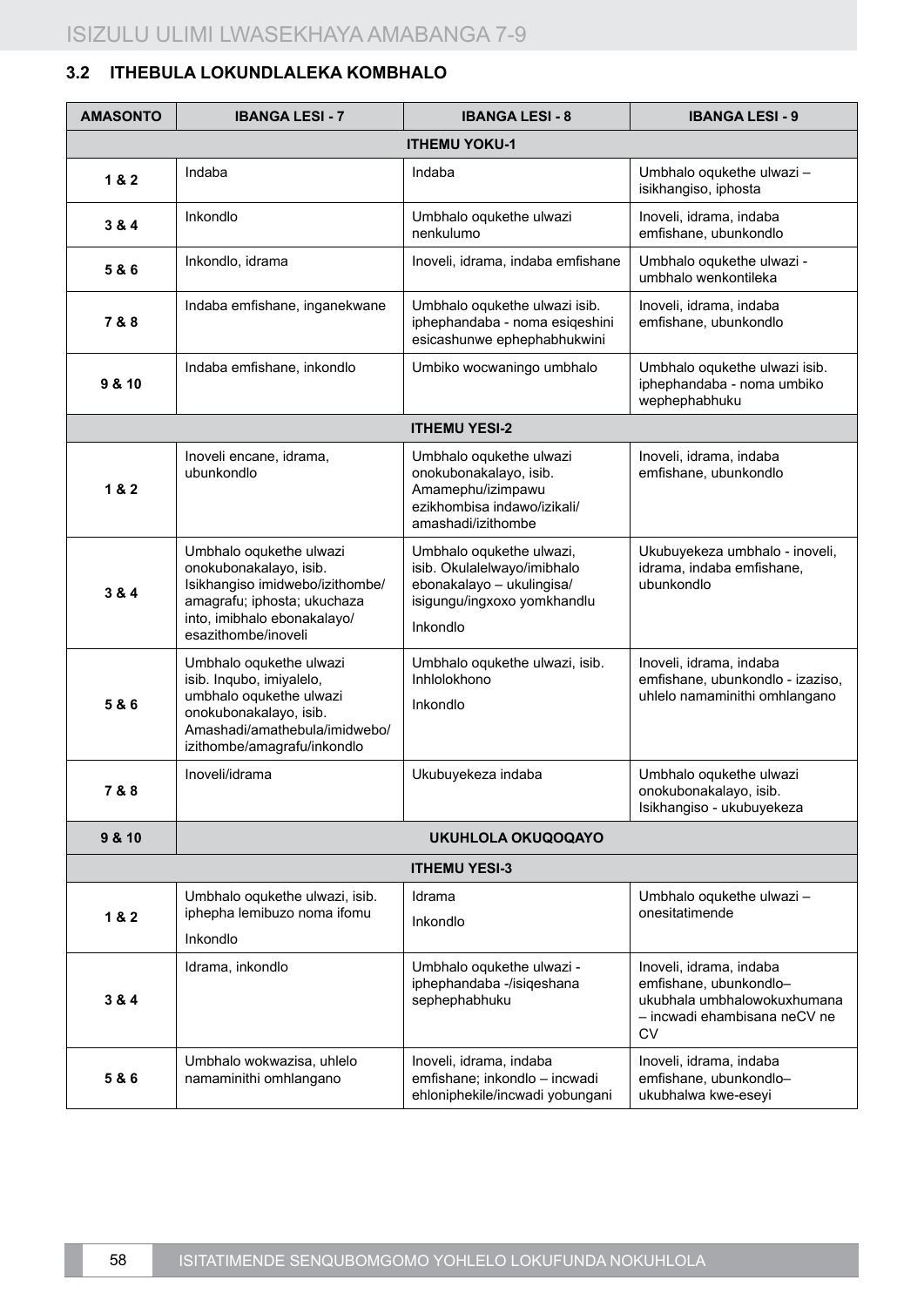| <b>AMASONTO</b> | <b>IBANGA LESI - 7</b>                                                                        | <b>IBANGA LESI - 8</b>                                                            | <b>IBANGA LESI - 9</b>                                                                                                  |
|-----------------|-----------------------------------------------------------------------------------------------|-----------------------------------------------------------------------------------|-------------------------------------------------------------------------------------------------------------------------|
| 7&8             | Iphephandaba -/esiqeshini<br>esicashunwe ephephabhukwini<br>sezindaba ezisematheni            | Inoveli, idrama, indaba<br>emfishane; inkondlo - ukubhala<br>indaba               | Inoveli, idrama, indaba<br>emfishane, ubunkondlo-<br>ukubhala umbhalo<br>wokuxhumana – ikhadi lesimemo<br>nelokwamukela |
| 9 & 10          | Umbhalo oqukethe ulwazi -<br>izinkomba                                                        | Umbhalo olandisayo - inoveli,<br>indaba emfishane; ubunkondlo                     | Idrama – ukubhala<br>inkulumompendulwano                                                                                |
|                 |                                                                                               | <b>ITHEMU YESI-4</b>                                                              |                                                                                                                         |
| 1 & 2           | Idrama/inoveli/indaba emfishane                                                               | Umbhalo oqukethe ulwazi:<br>iphephabhuku/iphephandaba<br>-isiqeshana esicashuniwe | Inoveli, indaba emfishane -<br>ukubhala incwadi yesicelo                                                                |
| 3 & 4           | Umbhalo oqukethe ulwazi<br>nedayari, i-imeyili, isms,<br>iziqeshana zamaphepha<br>akhangisayo | Inoveli, idrama, indaba<br>emfishane, inkondlo                                    | Inoveli, indaba emfishane,<br>ubunkondlo- ukubhala kwe ama-<br>imeyili                                                  |
| 5&6             | Inoveli, idrama, indaba<br>emfishane, inganekwane                                             | Idrama/umdlalo, inkondlo -<br>umbiko ngokwezehlakalo                              | Inoveli, indaba emfishane,<br>ubunkondlo- ukubhala uhlelo<br>lomngcwabo, ukubhala idayari,<br>ikhadi lesimemo           |
| 7&8             | Ukubukeza imibhalo -<br>ukulungiselela isivivinyo                                             | Ukubukeza imibhalo -<br>ukulungiselela isivivinyo                                 | Ukubukeza imibhalo -<br>ukulungiselela isivivinyo                                                                       |
| 9 & 10          |                                                                                               | UKUHLOLA OKUQOQAYO                                                                |                                                                                                                         |

# **3.3 Izinhlelo zokufundisa**

AmaBanga aPhakeme ayisiphetho semfundo ephoqayo kubafundi abangenanhlanhla. Emva kweBanga lesi-9 , kuke kube sekyfanele babheke imisebenzi noma bayokwenza izifundo zamakhono. Kunngaleso sizathu ukuthi izinga lemfundo lifinyelele ezingeni eliphezulu amaBangeni aPhezulu. Abafundi kufanele bethulwe olwazini oluvulelekile, izimpawu ezizobashiya belungele ukubhekana nekusasa labo.

Ukukhuphuka koLimi Lokwengeza Lokuqala, ezilimini kucishe kufane nokoLimi Lwasekhaya. Ukuhlukana kuba sekujuleni kwemibhalo/ukufunda nokukhiqiza umbhalo. Abafundi emaBangeni kufanele bethulwe ezinhlotsheni zemibhalo yobuciko eziningi nezehlukene, kanye nezinhlobo okumele bazikhiqize. Ukuthulwa kuzokwenza abafundi bakwazi ukubhekana namathuba angabavulekela, nokulekelela ukubamba ulwazi lokuqukethwe.

Uhlelo lokufundisa luveza ubuncane bokuqukethwe okungenziwa njalo esikhathini esingamasonto amabili ngethemu. Othisha abaphoqekile ukuqeda konke okunikeziwe esikhathini somjikelezo esingamasonto amabili. Ukulandelana kohla lokuqukethwe okunikeziwe kulinganiselwe ukuveza ukuthi kungathatha isikhathi esingakanani ukuqeda okuqukethwe. Akufanele ilandelwe injengoba injalo. Othisha kufanele benze futhi babhale amalungiselelo esifundo besusela ezincwadini zabo zokufundisa bafundise okuqukethwe ngethemu ngayinye kusetshenziswa ukulandelana nesivinini esifanele. Othisha bayakhuthazwa ukuthi baphinde basebenzise okuqukethwe nokufundiswayo ukuba bakuxhumanise nendawo abaphila kuyo.

## **3.3.1 Ihlanganiswa kanjani imibhalo ndawonye emjikelezweni wamasonto amabili**

Imibhalo eyehlukene esetshenziswa ekwakhiweni nasekuhlelweni komsebenzi womjikelezo wamasonto amabili. Ikhethwe isuselwa ekutheni ixhumana kanjani yonke ukuze yakhe into eyodwa ehlangene, isiboneleo abafundi bangalalela indaba bese beyifunda. Bayalelwe ukuba babhale ukuchaza okufishane okungashiwo uma kuchazwa indawo nomuntu (okungancika endabeni) noma bengayalelwa ukuba babhale incwadi babhalele umlingiswa osendabeni. Khetha indikimba yomjikelezo wamasonto amabili ngamunye ukuze ukwazi ukuxhumanisa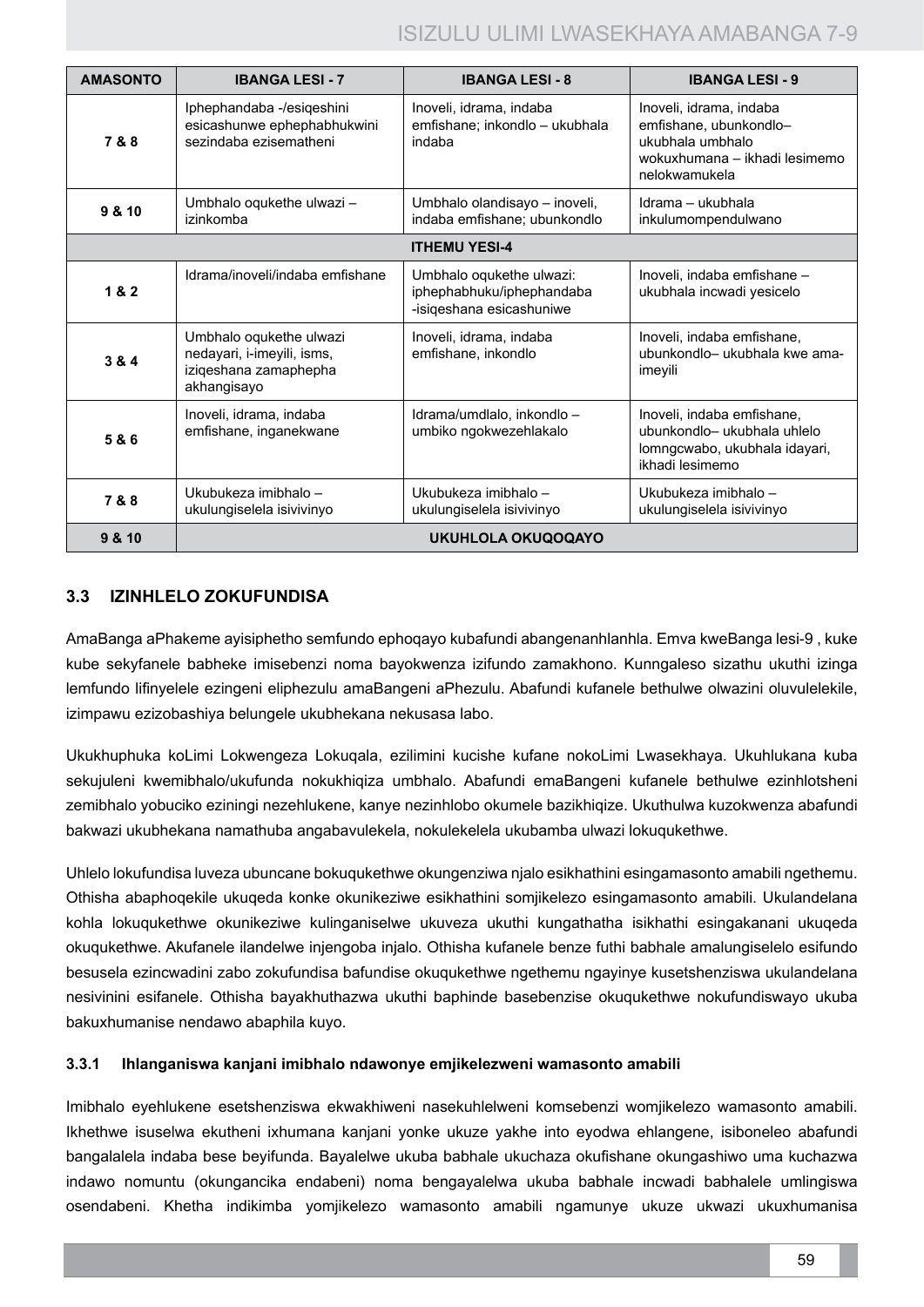imisebenzi ngempumelelo. Isizathu sokusebenzisa lezizindikimba ukwenza kubelula ukusebenzisa ulwazimagama ngokulishintshashintsha nezakhiwo zolimi ngendlela eyakha umqondo.

Izakhiwo zolimi eziphakanyisiwe emjikelezweni ngamunye zenzelwe ukwakha uhlonze embhalweni ozokwakhiwa emjikelezweni. Uthisha angengeza ezinye izakhiwo zolimi ezingaba usizo kulesifundo.

## **3.3.2 Ilandelaniswe kanjani imibhalo/imisebenzi esikhathini somjikelezo wamasonto amababili**

Imibhalo akufanele ifundiswe ngendlela elandela uhlelo oluthile. Ezimweni eziningi, kufanele kube nemisebenzi/ imibhalo yokulungiselela ukfunda noma umsebenzi obhalwayo. Ngezinye izikhathi, umsebenzi wokulalela nokukhuluma kufanele ususelwe embhalweni ofundiwe. Abafundi kufanele bazimbandakanye ngokuxoxa izinhlobo ezehlukene zemibhalo ngaphambi kokuba bayalelwe ukuba babhale leyombhalo. Ngokuvamile, umbhalo okufanele ulalelwe, isib. Indaba noma umbiko wabezindaba kuzohluka futhi ube sezingeni eliphezulu ukunalowo abafundi abazowufunda. Loku kubangelwa ukuthi amakhono abo okulalela athuthuke kakhulu ukunamakhono okufunda.

#### **3.3.3 Izinhlobo zemibhalo ezinconyiwe nezinikeziwe**

Kunezinhlobo zemibhalo ezinikeziwe ukuba zifundiswe kuyoyonke imijikelezo yamasonto amabili. Lezi izinhlelo ezibaluliwe ohlelweni lokufundisa okufanele zibekhona encwadini efundwayo. Ngokuvamile, alukho uhlobo oluthile lwendaba enikeziwe. Ukukhetha kungenziwa ezinhlotsheni zezindaba ezenzeka ngesikhathi esifanayo okuyisikhathi sasendulo noma esamanje, izindaba ezisuselwa emcabangweni (isib. ezingejwayelekile ezijabulisayo noma ezethusayo, eziphathelene nesayensi) izindaba zomlando (isib. Ezimayelana nezimpilo zabantu) neziphathelene namasiko (isib. izinsumo, izinganekwane, izinkolelo) ezitholakalayo. Okufanayo nobuqiniso bezinkondlo nemidlalo.

Kukhona nesinye isigaba esibizwa ngokuthi 'imibhalo yokubuyisa imicabango efundwe ngesikhathi sokufunda ngokuzimela noma ngababili'. Lena imibhalo ekhethwe encwadini yokufunda/ezincwadini zokufunda/ezinye izincwadi zizosekela imibhalo efundwe esigabeni esinikeziwe. Kungaba yinhlobo yombhalo ofanayo (ukugcizelela ukuqonda isakhiwo sombhalo) noma inhlobo yombhalo ehlukile (ukuqhubeka nokugqugquzela uthando nokwandisa amakhono okufunda). Kuzozonke izimo, lokufunda okungeziwe kufanele kuxhumane nezihloko nengqikithi ekhethiwe ezincwadini ezinikeziwe kulowo mjikelezo wamasonto amabili

# **3.3.4 Ukuhlanganiswa kwawowonke amakhono olimi emjikelezweni wamasonto amabili**

Yize amakhono ezinhlelweni zokufundisa zethulwe ngokuhlukana, zingafundiswa ngendlela yokuhlanganisa lapho kungalunga khoba. Isibonelo, ekufundiseni ngenhlolokhono eyenziwa okukhulunywayo, abafundi bangafunda umbhalo emva kwaloko kudingeke ukuba bakhiqize umbhalo wenhlolokhono. Ukukhethwa kwezakhiwo zolimi ezingafundiswa emjikelezweni othile ukuqinisekisa ukukhiqiza nokuqonda umbhalo obhalwayo ngalowo mjikelezo. Isib, izichasiso, omqondofana, omqondohluka, izingasenzo kanye nezenzo eziphundulekile, nenkathi edlule, kulungiselela abafundi ukuba babhale i-eseyi elandayo noma echazayo. Indlela yesenzo isebenza kangcono uma abafundi bebhala i-eseyi ejeqezayo.

Umasu okufundisa okukhulunywayo nokubhalwayo ngomjikelezo wamasonto amabili ulawulwa uhlobo lombhalo okumele ukhiqizwe. Isib. Uma kufundiswa i-eseyi elandayo abafundi kumele bafundiswe ukuthi kubhalwa kanjani ngokulandelanisa amphuzu ngendlela ezwakalayo. Kodwa uma bebhala i-eseyi eveza imininingwane ethile kumele bafundiswe ukuthi sibhalwa kanjani isigaba esilandela inqubo ethile.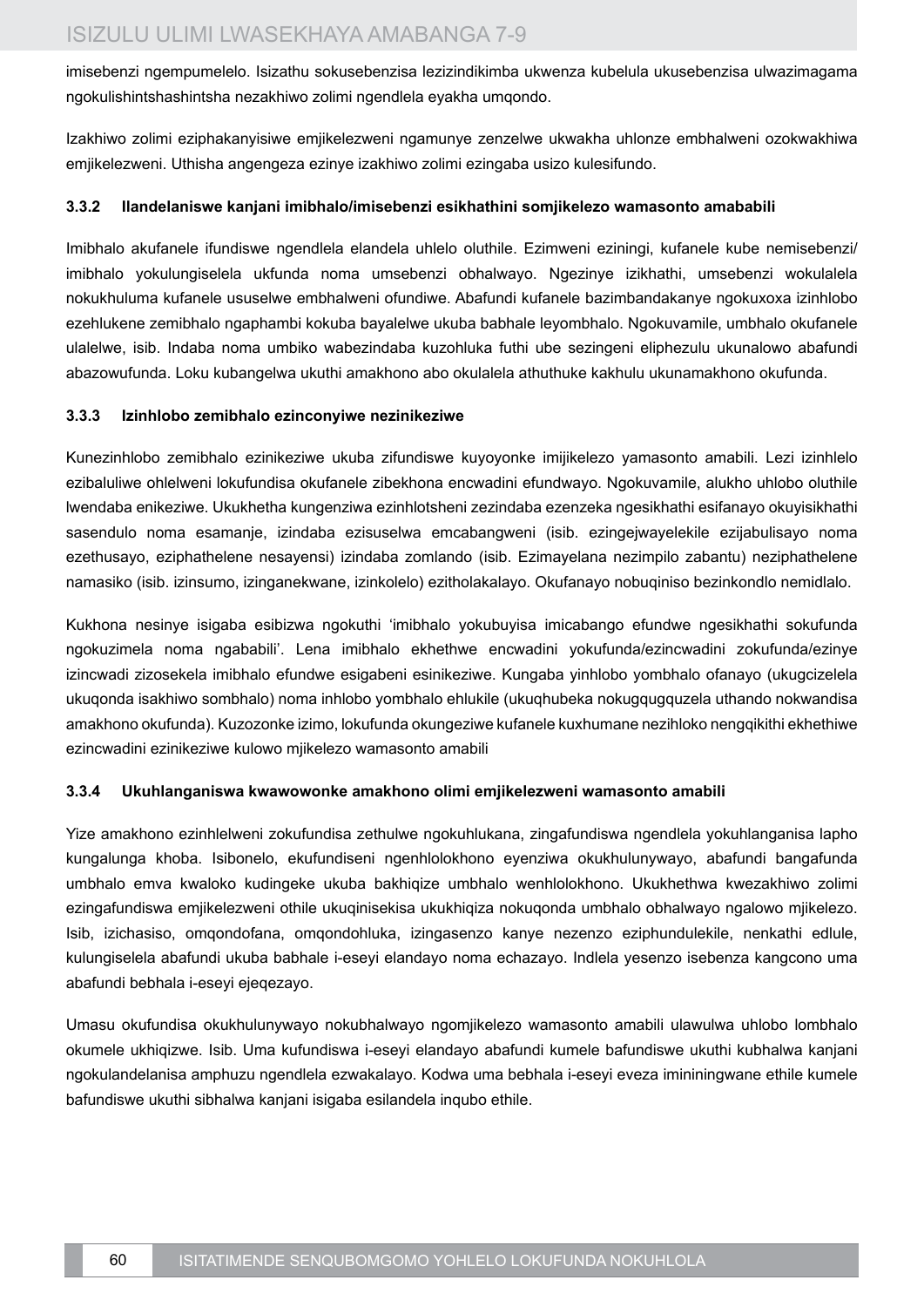#### **3.3.5 Zibhekelelwe kanjani izakhiwo nezimiso zolimi**

Okuqukethwe esigabeni 'ezakhiweni nezimiso zolimi' ngokuvamile ziyaxhumana nezinhlobo zemibhalo enikeziwe ngaphansi kwezihloko ukuLalela nokuKhuluma, ukuFunda nokuBukela, nokuBhala kanye nokweThula, nesizonikwa ngokwemvelo ukuqashelwa ngokuqhubeka kokumbandakanya umbhalo nangesikhathi esabelwe ukuLalela nokuKhuluma, ukuFunda nokuBukela, ukuBhala nokweThula. isibonelo, uma indaba isiyenziwe, abafundi ngokwemvelo bazovele basebenzise inkathi edlule baphinde bafunde imibhalo besebenzisa lenkathi. Noma kunjalo, kuphinde kubaluleke ukuthi umsebenzi wakhiwe ugxile izakhiweni ezithile zolimi, engqikithini. Khetha izinto engxenyenyeni ezezakhiwo nezimiso zolimi' ukufundisa abafundi izinto ezivela ngokwemvelo zigxile enhlotsheni yombhalo ukuze kusekelwe indlela elandelelanayo yemvelo ekuthuthukeni nasekwazini ulimi. Akuzona zonke izinto okufanele zifundiswe ngesikhathi esinikeziwe kodwa kuqinisekiswe ukuthi zonke izinto ezisohlwini kulosomqulu zenziwe zonke ngokuphela konyaka. Eminye imijikelezo izoba nenani elikhudlwana elenziwa ngeZakhiwo neZimiso zoLImi. Loku akusho ukuthi zonke lezozingxenye kumele zibe zenziwe kulowomjikelezo. Kulindeleke ukuthi eziningi zalezo zingxenye kumele ukube zenziwe ngemijikelezo edlule noma emaBangeni aPhakathi ngakhoke ukufundiswa kwalezi zingxenye kuwukubuyekeza.

Yenza imisebenzi enikeza enikeza umqondo kubafundi futhi exhumana nemisebenzi abayifundayo emjikelezweni wamasonto amabili. Imisebenzi eminingi yaloluhlobo kumele yenziwe njengoba abafundi beqhubeka namaBanga kusukela eBangeni 7 kuya kwele-9. Khetha ngokukhulu ukucophelela ukuthi imiphi imigomo oyichazela abafundi uzame ukuyigcina imibalwa ngokungenzeka. Ukusebenzisa iZakhiwo neZimiso zoLimi kuzololonga lamakhono. Ukufundisa kufanele kuhlanganiswe nawowonke amakhono oLimi kanye nezakhiwo zolimi njengoba zinokuhlobana. Konke lokhu kufanele kufundiswe engqikithini. Qaphela ukuthi kukhona isikhathi esabelwe imiyalelo ehlelekile ezakhiweni nezimiso zolimi.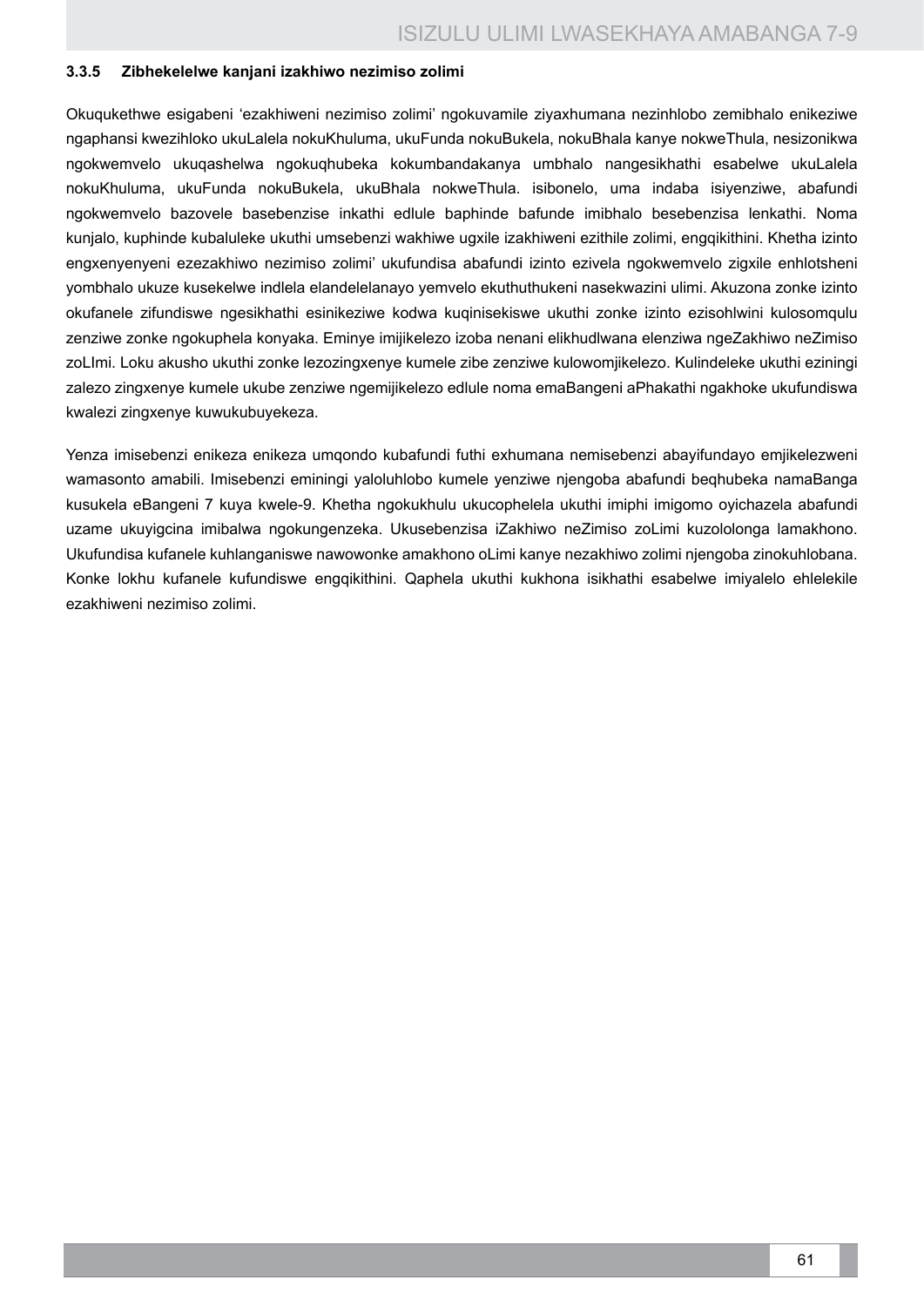|          |                                                                               | IBANGA LESI-7 ITHEMU YOKU-1 OKUQUKETHWE                                 |                                                          |                                                                   |
|----------|-------------------------------------------------------------------------------|-------------------------------------------------------------------------|----------------------------------------------------------|-------------------------------------------------------------------|
| AMASONTO | <b>UKULALELA NOKUKHULUMA</b>                                                  | <b>NDA NOKUBUKELA</b><br><b>UKUFU</b>                                   | <b>UKUBHALA NOKWETHULA</b>                               | ZOKUSETSHENZISWA KOLIMI<br>IZAKHIVO NEZIMISO                      |
|          | Amasu okulalela nokukhuluma<br>Ukulalela indaba emfishane                     | Imibhalo yobuciko: Izindaba<br>ezimfishane                              | Ukubhala isigaba asilandisayo<br>sigaba sezimiso zolimi: | amabizo ajwayelekile, amabizoqho,<br>Umsebenzi ezingeni lamagama: |
|          | · Ukubona umqondo osemqoka                                                    | yobuciko njengomlingiswa, izinhlobo<br>· Izimpawu ezisemqoka zemibhalo: | · Umongo womusho wesigaba                                | amabizo ezinto ezibalekayo nezinto<br>ezingabaleki amabizo ezinto |
|          | nosekelayo endabeni emfishane.                                                | zabalingiswa, isakhiwo, udweshu,                                        | umqondo osemqoka nosekelayo                              | ezingabonakali                                                    |
|          | Ukwabelana ngemibono ngezinto<br>• Ukuthatha amanothi<br>$\ddot{\phantom{0}}$ | indaba ngamafuphi, isizinda,<br>umlandi, indikimba                      | ukusebenzisa izihlanganiso<br>ukuxhumanisa               | Ezingeni lemisho: imisho elula,<br>izitatimende,                  |
|          | ezakwehlela uveze ukuzwisisa<br>umqondo                                       | Inqubo yokufunda                                                        | Ukuchaza izidingo zombhalo njengo-<br>$\bullet$          | inkathi yamanje elula, inkathi edlule<br>elula                    |
|          | Ukuphinda uxoxe indaba.                                                       | • Ukulungiselela ukufunda (yethula<br>umbhalo)                          | ukuxoxa indaba                                           | Isipelingi nezimpawu zokuloba:                                    |
|          | · Phinda uxoxe ngezigameko                                                    | Ngesikhathi kufundwa (izimpawu                                          | Ukusebenzisa amagama nesitayela<br>okufanele             | ungqi, ukhefane, ikholoni, isemi<br>kholoni, osonhlamvukazi       |
|          | ngokulandelana kwazo.                                                         | zombhalo)                                                               | · Ukubhala ngenkathi edlule                              |                                                                   |
|          | Ukubalula abalingiswa ngendlela<br>еуіуо.<br>$\ddot{\phantom{0}}$             | imibuzo, qhathanisa, hlukanisa, hlola<br>· Emumva kokufunda (phendula   | Ukubheka inqubo yokubhala                                |                                                                   |
|          | Ukusho umudwa wesikhathi<br>$\bullet$                                         | Amasu okulungiselela ukufunda                                           | · ukuhlela                                               |                                                                   |
| 1 & 2    |                                                                               | · Ukubona izimpawu zombhalo                                             | · ukubhala kokuqala                                      |                                                                   |
|          |                                                                               | njenge-izihloko nemidwebo                                               | · ukubuyekeza                                            |                                                                   |
|          |                                                                               | · Ukubona izingxenye zencwadi                                           | · ukulungisa amaphutha                                   |                                                                   |
|          |                                                                               | izifundo, okuchaza amagama<br>njenge-ikhava, isihloko, uhla,            | • ukufunda ngokuqaphelisisa<br>nokwethula                |                                                                   |
|          |                                                                               | Ukufunda isifundo sokuqondisisa<br>namasu okufunda                      | Ubhala izindaba ngezehlakalo<br>zempilo yakhe            |                                                                   |
|          |                                                                               | nangokuhambisa amehlo<br>· Ukufunda ngokushesha                         |                                                          |                                                                   |
|          |                                                                               | · Ukufunda ngokujulile                                                  |                                                          |                                                                   |
|          |                                                                               | · Umfanekisomqondo                                                      |                                                          |                                                                   |
|          |                                                                               | ela incazelo nesiphetho<br>· Ukucabang                                  |                                                          |                                                                   |
|          |                                                                               | · Iqiniso nombono                                                       |                                                          |                                                                   |
|          |                                                                               | · Ukuchaza amagama                                                      |                                                          |                                                                   |

**3.4 Ithebula Yohlelo Lokufundisa**

3.4 ITHEBULA YOHLELO LOKUFUNDISA

62 ISITATIMENDE SENQUBOMGOMO YOHLELO LOKUFUNDA NOKUHLOLA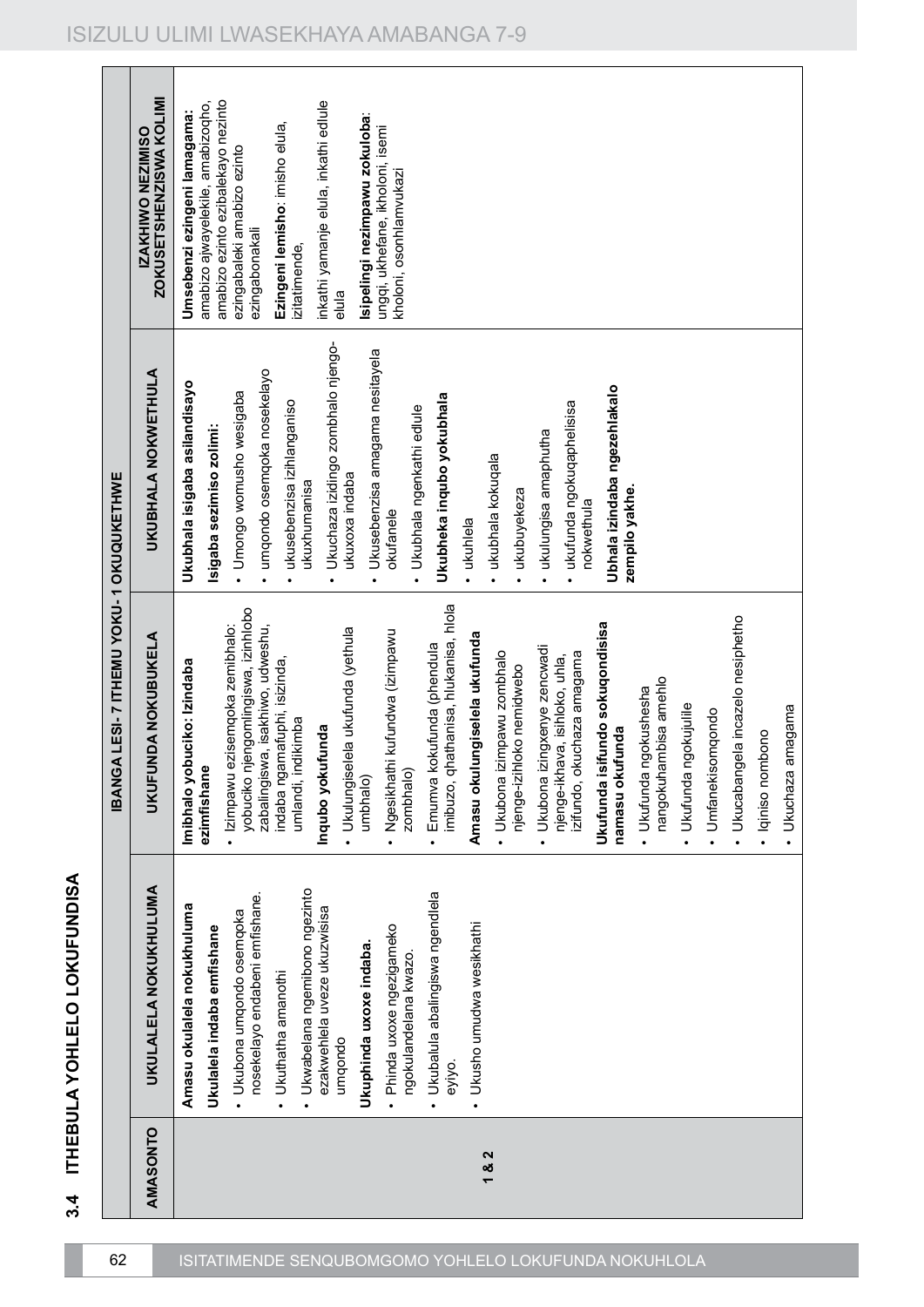| ZOKUSETSHENZISWA KOLIMI<br>IZAKHIWO NEZIMISO | isenzo, izabizwana soqobo, isabizwana<br>Ezingeni lamagama: amabizongxube,<br>imifakela, izisho, izaga, ifanamsindo,<br>Izimpawu zokuloba: ukuhlukanisa<br>isifaniso, izingathekiso, izibabazo,<br>Incazelo magama: uvumelwano,<br>omqondofana, omqondophika,<br>amagama, ungqi, ukhefane<br>sobumnini                                                                                                                                                                                                                                                      |
|----------------------------------------------|-------------------------------------------------------------------------------------------------------------------------------------------------------------------------------------------------------------------------------------------------------------------------------------------------------------------------------------------------------------------------------------------------------------------------------------------------------------------------------------------------------------------------------------------------------------|
| <b>UKUBHALA NOKWETHULA</b>                   | Umbhalo wokuziqambela: Inkondlo<br>· ukusebenzisa izinhlobonhlobo<br>zemisho, ubude, nokwakheka<br>Ukubheka inqubo yokubhala<br>· ukusebenzisa izihlanganiso<br>· ukufunda ngokuqaphelisisa<br>· ukukhethwa kwamagama<br>Isitanza sezimiso zolimi:<br>· Ukwakheka kwesitanza<br>• ukulungisa amaphutha<br>· ukubhala kokuqala<br>Ukubhala inkondlo<br>ukuxhumanisa<br>· ukubuyekeza<br>nokwethula<br>· ukuhlela<br>· izifenqo<br>yakhe                                                                                                                      |
| UKUFUNDA NOKUBUKELA                          | izitanza, isitayela/indlela okubhalwe<br>· Ingaphakathi lenkondlo, izimpawu<br>zenkulumo, imvumelwano nesigqi<br>Amasu okulungiselela ukufunda<br>le lenkondlo, olayini,<br>Imibhalo yobuciko: izinkondlo<br>Ukubona izingxenye zencwadi<br>· Izimpawu eziqavile zenkondlo<br>Ukubona izimpawu zombhalo<br>izifundo, okuchaza amagama<br>njenge-ikhava, isihloko, uhla,<br>njenge-izihloko nemidwebo<br>ngokuzimela<br>nomyalezo.<br>Inqubo yokufunda<br>· ulimi lokufengqa<br>Ubunkondlo<br>· Ingaphandl<br>· Ukufunda<br>· Indikimba<br>· unuzwa<br>ovebu |
| <b>UKULALELA NOKUKHULUMA</b>                 | · Ukunaka izimpawu zokukhanyisa.<br>· Ukwabelana ngemibono ngezinto<br>· Usebenzisa ingxoxo ngomzimba<br>Ukufunda kuzwakale okuhleliwe<br>· Isimo sephimbo, ukukhipha izwi,<br>Amasu okulalela nokukhuluma.<br>ezakwehlela uveze ukuzwisisa<br>• Ukuchazela umngane ukuthi<br>ukuphimisa, ukubheka ngqo<br>Ukulalela uphinde uxoxe<br>uyithandelani inkondlo.<br>· Ukuphendula imibuzo<br>ngenkondlo.<br>izethameli<br>umqondo                                                                                                                              |
| AMASONTO                                     | 3 & 4                                                                                                                                                                                                                                                                                                                                                                                                                                                                                                                                                       |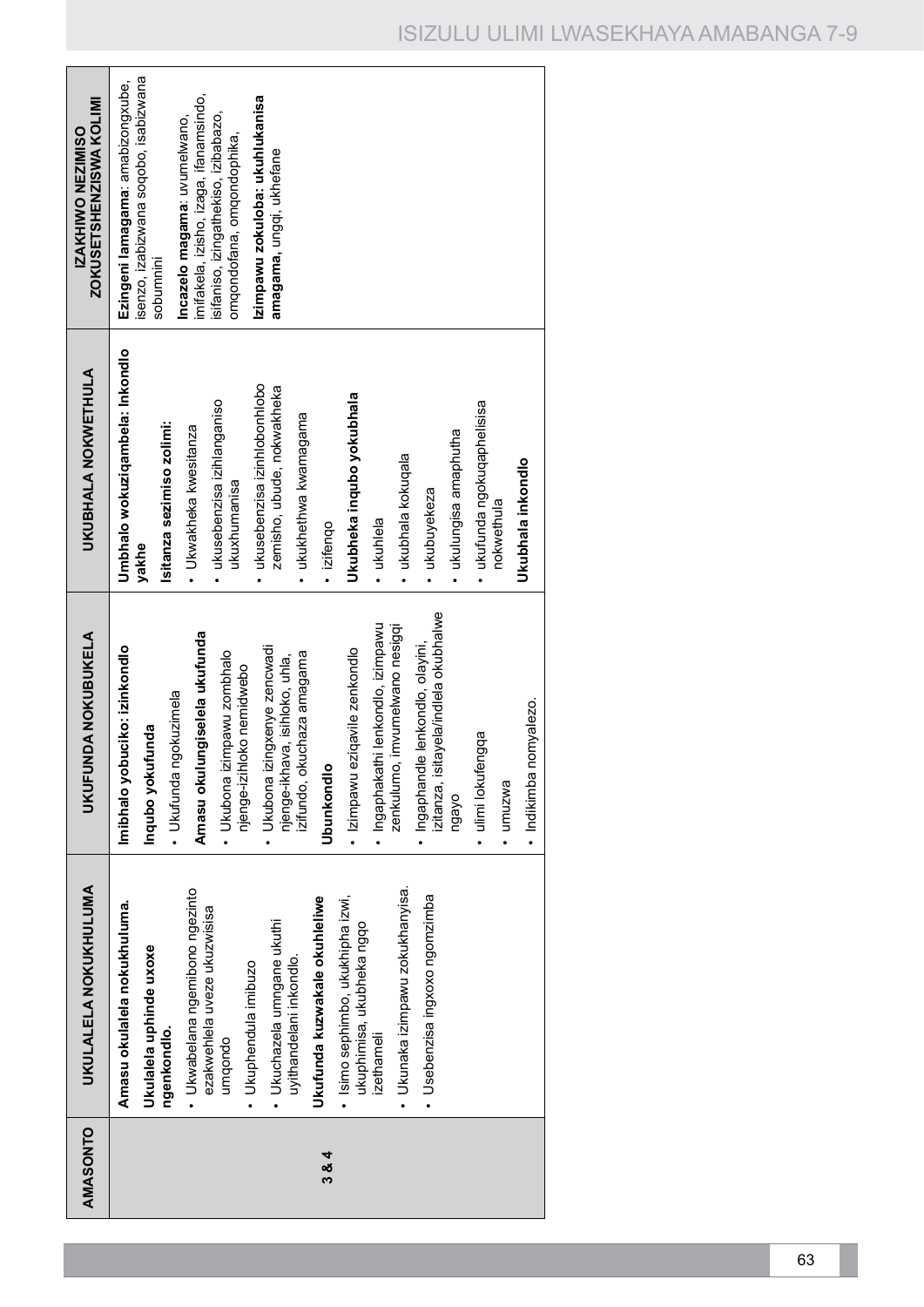| ZOKUSETSHENZISWA KOLIMI<br>IZAKHIWO NEZIMISO | Incazelo yamagama: omqondofana,<br>osokucaphuna, umbabazi, umbuzi<br>elula, inkathi edlule elula inhloko,<br>ajwayelekile, izabizwana, izenzo<br>Ezingeni lemisho: imisho elula,<br>Ezingeni lamagama: amabizo<br>Izimpawu zokuloba: ikholoni,<br>izitatimende, inkathi yamanje<br>omqondophika, izisho, izaga<br>isivumelwano senhloko<br>ongumnini                                                                                                                                                                                                                                                                                                                                                                                                                                                                                                                                                                                                                                                                                                       |
|----------------------------------------------|------------------------------------------------------------------------------------------------------------------------------------------------------------------------------------------------------------------------------------------------------------------------------------------------------------------------------------------------------------------------------------------------------------------------------------------------------------------------------------------------------------------------------------------------------------------------------------------------------------------------------------------------------------------------------------------------------------------------------------------------------------------------------------------------------------------------------------------------------------------------------------------------------------------------------------------------------------------------------------------------------------------------------------------------------------|
| <b>UKUBHALA NOKWETHULA</b>                   | · izidingo zesakhiwo, isitayela, iphuzu<br>• Ukuveza okushoyo ngokukhululeka<br>• Ukufaneleka kokuthize okushiwoyo<br>kwababili, ukulingisa umdlalo<br>Izithameli ezihlosiwe, inhloso<br>Ukubheka inqubo yokubhala<br>Ukubhala ingxoxo ephakathi<br>ukufunda ngokuqaphelisisa<br>ukulungisa amaphutha<br>Ukukhetha amazwi<br>· ukubhala kokuqala<br>ukubuyekeza<br>nokwethula<br>nengqikithi<br>· ukuhlela<br>$\bullet$<br>$\bullet$                                                                                                                                                                                                                                                                                                                                                                                                                                                                                                                                                                                                                       |
| <b>DA NOKUBUKELA</b><br>UKUFUNI              | Ukucabangela okuchazwa amagama<br>ciko umdlalo (umdlalo<br>izitanza, isitayela/indlela okubhalwe<br>Ukufunda/ukubukela ukuze ufunde<br>imibuzo, qhathanisa, ukuphikisana,<br>· Ingaphakathi lenkondlo, izimpawu<br>· Izimpawu ezisemqoka zemibhalo:<br>zabalingiswa, isakhiwo, udweshu,<br>Ukuqwashisa ngobumqoka bolimi<br>la ukufunda (yethula<br>angajwayelekile ngokusebenzisa<br>kufundwa (izimpawu<br>zenkulumo, uvumelwano nesigqi<br>Ingaphandle lenkondlo, olayini,<br>Emumva kokufunda (phendula<br>· Izimpawu eziqavile zenkondlo<br>indlela yokuhlasela amagama<br>indaba ngamafuphi, isizinda,<br>njengomlingiswa, izinhlobo<br>nangokuhambisa amehlo<br>ngokuqondisisa (amasu)<br>· Ukufunda ngokushesha<br>· Indikimba nomyalezo.<br>Ukufunda ngokujulile<br>umlandi, indikimba<br>Inqubo yokufunda<br>· ulimi lokufengqa<br>Imibhalo yobu<br>· Ukulungisele<br>onkundlanye)<br>Ngesikhathi<br>Ubunkondlo<br>ukuqagela<br>zombhalo)<br>umbhalo)<br>umuzwa<br>ngayo<br>hlola)<br>$\ddot{\phantom{0}}$<br>$\bullet$<br>$\bullet$<br>$\bullet$ |
| <b>UKULALELA NOKUKHULUMA</b>                 | Qaphela izimiso zolimi engxoxweni<br>Sebenzisa inkulumompendulwano<br>Ingxoxo ngomdlalo wokulingisa:<br>nosekelayo endabeni emfishane.<br>engahlelekile ngezihloko ezilula.<br>Amasu okulalela nokukhuluma.<br>Ukusebenzisa ngendlela izitho<br>Ukusebenzisa iregista efanele<br>· Ukubona umqondo osemqoka<br>· Ubamba iqhaza engxoxweni<br>yababili, isib. ukushintshana<br>Usebenzisa ulimi olufanele<br>· Ukuba ingxenye yengxoxo<br>Uphendula ngokufanele<br>inkulumompendulwano<br>inkulumompendulwano<br>· Ukuphendula imibuzo<br>ingaphelele kubafundi<br>Ukuthatha amanothi<br>Ukugcina ingxoxo<br>zomzimba<br>$\ddot{\phantom{0}}$                                                                                                                                                                                                                                                                                                                                                                                                               |
| AMASONTO                                     | 5 & 6                                                                                                                                                                                                                                                                                                                                                                                                                                                                                                                                                                                                                                                                                                                                                                                                                                                                                                                                                                                                                                                      |

64 ISITATIMENDE SENQUBOMGOMO YOHLELO LOKUFUNDA NOKUHLOLA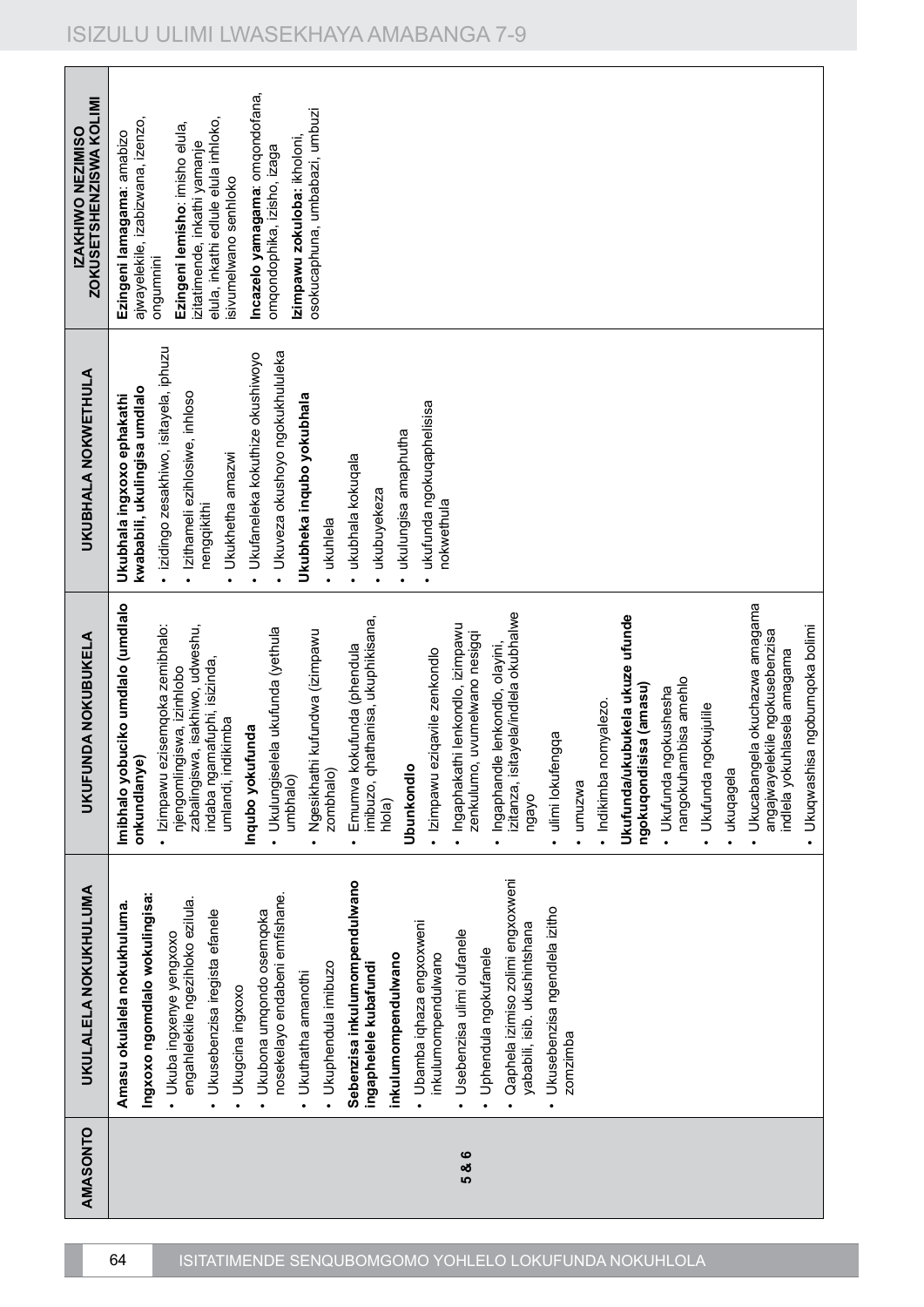| ZOKUSETSHENZISWA KOLIMI<br>IZAKHIWO NEZIMISO | Ezingeni lemisho: inkathi yamanje<br>Incazelo magama: omabizwafane,<br>omphimbohluka, iziphicaphicwano,<br>nobuningi, izichasiso, izikhuliso<br>Ezingeni lamagama: ubunye<br>elula, inkathi edlule elula<br>izisho, izaga                                                                                                                                                                                                                                                                                                                                                                                                                                                                                                                                                                                                                                                                                                                 |
|----------------------------------------------|-------------------------------------------------------------------------------------------------------------------------------------------------------------------------------------------------------------------------------------------------------------------------------------------------------------------------------------------------------------------------------------------------------------------------------------------------------------------------------------------------------------------------------------------------------------------------------------------------------------------------------------------------------------------------------------------------------------------------------------------------------------------------------------------------------------------------------------------------------------------------------------------------------------------------------------------|
| <b>UKUBHALA NOKWETHULA</b>                   | Ukubhala incwadi/ukubukeza<br>· Izithameli ezihlosiwe, inhloso<br>Ukubheka inqubo yokubhala<br>· Izidingo zesakhiwo, isitayela<br>• ukufunda ngokuqaphelisisa<br>ulandela inqubo yokubhala<br>Ukuxhumana kwezigaba<br>ukulungisa amaphutha<br>· Ukukhetha amagama<br>• ukubhala kokuqala<br>Ukubhala incwadi<br>ukubuyekeza<br>nokwethula<br>nengqikithi<br>· ukuhlela                                                                                                                                                                                                                                                                                                                                                                                                                                                                                                                                                                    |
| <b>UKUFUNDA NOKUBUKELA</b>                   | Ukucabangela okuchazwa amagama<br>izitanza, isitayela/indlela okubhalwe<br>Ukufunda/ukubukela ukuze ufunde<br>Imibhalo yobuciko: izinganekwane<br>imibuzo, qhathanisa, ukuphikisana,<br>· Ingaphakathi lenkondlo, izimpawu<br>· Izimpawu ezisemqoka zemibhalo:<br>zabalingiswa, isakhiwo, udweshu,<br>• Ukulungiselela ukufunda (yethula<br>kufundwa (izimpawu<br>angajwayelekile ngokusebenzisa<br>Emumva kokufunda (phendula<br>Ingaphandle lenkondlo, olayini,<br>imilolozelo nesigqi<br>· Izimpawu eziqavile zenkondlo<br>indlela yokuhlasela amagama<br>indaba ngamafuphi, isizinda,<br>njengomlingiswa, izinhlobo<br>nangokuhambisa amehlo<br>ngokuqondisisa (amasu)<br>· Ukufunda ngokushesha<br>· Indikimba nomyalezo.<br>Ukufunda ngokujulile<br>umlandi, indikimba<br>Inqubo yokufunda<br>gga<br>· ulimi lokufen<br>zenkulumo,<br>Ngesikhathi<br>Ubunkondlo<br>zombhalo)<br>umbhalo)<br>· umuzwa<br>ovepn<br>hlola<br>$\bullet$ |
| <b>UKULALELA NOKUKHULUMA</b>                 | Ukukhomba amaqhinga okunxenxa<br>Baxoxa ngendatshana/inganekwane<br>Ukwabelana ngemibono ngezinto<br>nosekelayo endabeni emfishane.<br>inkondlo bese usho ekuchazayo<br>kwendaba nezehlakalo zempilo<br>Amasu okulalela nokukhuluma.<br>Ingxoxo yamaqembu ukulalela<br>ezakwehlela uveze ukuzwisisa<br>Ukuveza ukuhlobana phakathi<br>· Ukubona umqondo osemqoka<br>abayithole ezifundweni ezidlule<br>Ukulalela indaba emfushane/<br>nokukhohlisa lapho kufanele<br>Ukulalela ngokuqondisisa<br>· Ukuphendula imibuzo<br>· Ukubona abalingiswa<br>· Ukuxoxa ngengqikithi<br>Ukuxoxa ngemibono<br>Ukuthatha amanothi<br>inganekwane<br>umqondo<br>yakho.<br>$\bullet$<br>$\bullet$<br>$\bullet$                                                                                                                                                                                                                                           |
| AMASONTO                                     | 7 & 8                                                                                                                                                                                                                                                                                                                                                                                                                                                                                                                                                                                                                                                                                                                                                                                                                                                                                                                                     |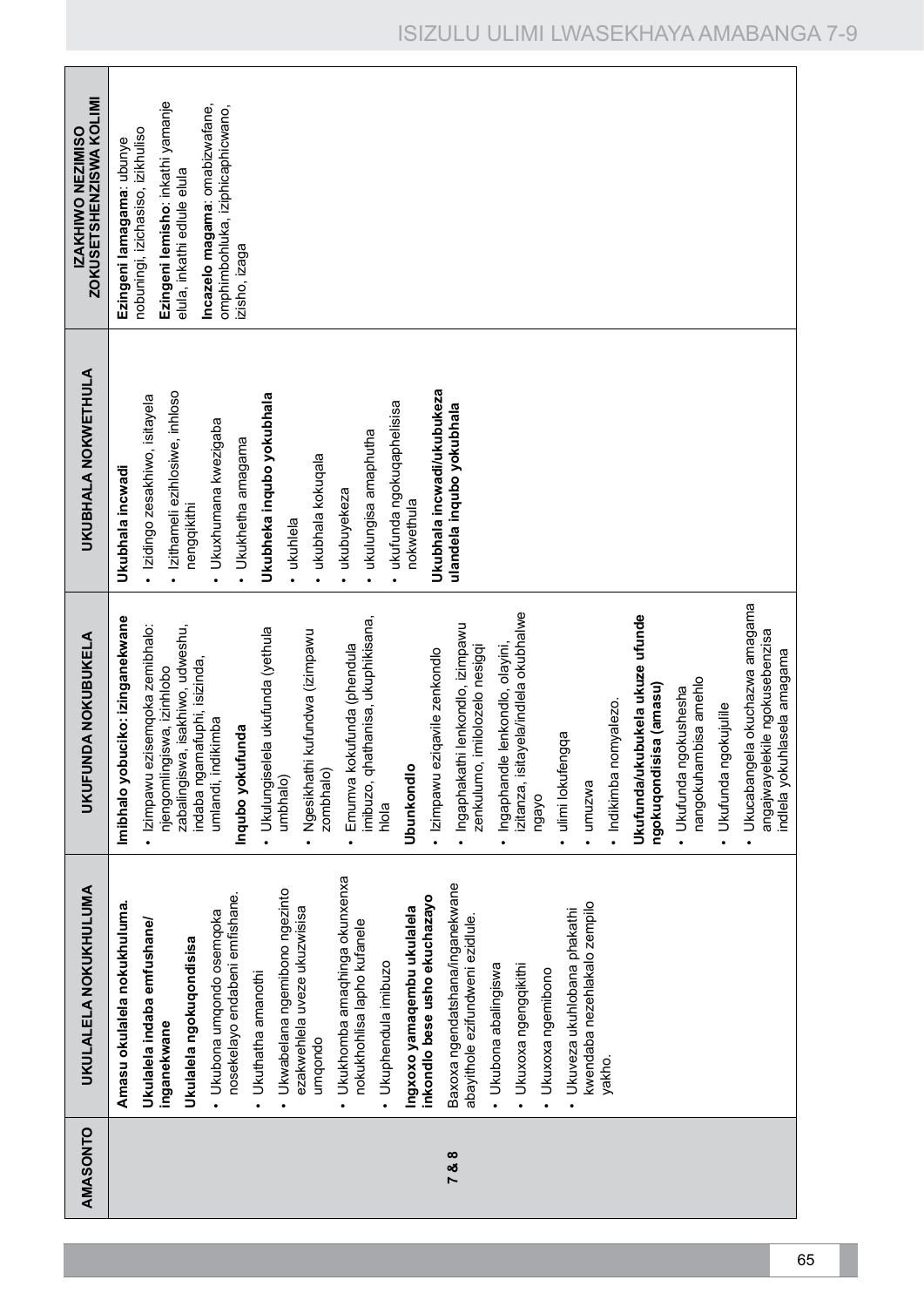| AMASONTO | <b>UKULALELA NOKUKHULUMA</b>                                                                                                                                                                                                                                                                                                                | <b>A NOKUBUKELA</b><br><b>UKUFUND</b>                                                                                                                                                                                                                                                                                                                                                                                                                                                                                                                                                                                                                                                                                                                                                                                                                                                                                                                            | <b>UKUBHALA NOKWETHULA</b>                                                                                                                                                                                                                                                                                                                                                                                                   | ZOKUSETSHENZISWA KOLIMI<br>IZAKHIWO NEZIMISO                                                                                                                                                                                                                                                     |  |
|----------|---------------------------------------------------------------------------------------------------------------------------------------------------------------------------------------------------------------------------------------------------------------------------------------------------------------------------------------------|------------------------------------------------------------------------------------------------------------------------------------------------------------------------------------------------------------------------------------------------------------------------------------------------------------------------------------------------------------------------------------------------------------------------------------------------------------------------------------------------------------------------------------------------------------------------------------------------------------------------------------------------------------------------------------------------------------------------------------------------------------------------------------------------------------------------------------------------------------------------------------------------------------------------------------------------------------------|------------------------------------------------------------------------------------------------------------------------------------------------------------------------------------------------------------------------------------------------------------------------------------------------------------------------------------------------------------------------------------------------------------------------------|--------------------------------------------------------------------------------------------------------------------------------------------------------------------------------------------------------------------------------------------------------------------------------------------------|--|
| 9 & 10   | babhekise embhalweni ukweseka leso<br>Ukulalela isifundo sokuqondisisa<br>Baxoxa ngomqondo osendabeni<br>Ukuthatha isinqumo ngemibono<br>Amasu okulalela nokukhuluma<br>Xhumanisa indikimba nezinto<br>Chaza inqubo yokulalela<br>· Ukuphendula imibuzo<br>· Ukuthatha amanothi<br>Ingxoxo yamaqembu<br>emfishane<br>ezakwehlela<br>sinqumo | Emumva kokufunda (phendula imibuzo,<br>Ukucabangela okuchazwa amagama<br>njengomlingiswa, izinhlobo zabalingiswa,<br>Ingaphandle lenkondlo, olayini, izitanza,<br>isakhiwo, udweshu, indaba ngamafuphi,<br>Ukufunda/ukubukela ukuze ufunde<br>le ngokusebenzisa<br>· Ingaphakathi lenkondlo, izimpawu<br>• Ukulungiselela ukufunda (yethula<br>Ngesikhathi kufundwa (izimpawu<br>okubhalwe ngayo<br>Izimpawu ezisemqoka zemibhalo:<br>qhathanisa, ukuphikisana, hlola<br>asela amagama<br>zenkulumo, imilolozelo nesigqi<br>· Izimpawu eziqavile zenkondlo<br>iko: Izindaba<br>ukufunda ngokuqaphilisisa<br>isizinda, umlandi, indikimba<br>ngokuqondisisa (amasu)<br>· ukufunda ngokushesha<br>· Indikimba nomyalezo.<br>· ukuhambisa amehlo<br>Inqubo yokufunda<br>ulimi lokufengqa<br>Iqiniso nombono<br>isitayela/indlela<br>angajwayeleki<br>Imibhalo yobuci<br>indlela yokuhl<br>Ubunkondlo<br>ezimfishane<br>zombhalo)<br>umbhalo)<br>umuzwa<br>$\bullet$ | · ukufunda ngokuqaphelisisa nokwethula<br>Umqondo osemqoka nosekelayo<br>Ukuhleleka ngendlela kwezigaba<br>· Ukusebenzisa izinhlobonhlobo<br>zemisho, ubude, nokwakheka<br>· Umongo womusho wesigaba<br>Ukubheka inqubo yokubhala<br>Isihlanganiso ukuxhumanisa<br>Yethula i-eseyi ezohlolwa<br>Isigaba sezimiso zolimi:<br>ukulungisa amaphutha<br>Bhala i-eseyi echazayo<br>ukubhala kokuqala<br>ukubuyekeza<br>· ukuhlela | Ezingeni lemisho: umshwana oyinhloko,<br>Ezingeni lamagama: isiqalo, isijobelelo,<br>yesipelingi, ukulungisa amaphutha<br>Incazelo magama: omqondofana<br>Izimpawu zokuloba nesipelingi:<br>amaphethini esipelingi, imithetho<br>Ukusebenzisa isichazamazwi<br>umshwana oncikile<br>siqu, izenzo |  |
|          |                                                                                                                                                                                                                                                                                                                                             | <b>UKUHLOLA ITHEMU YOKU-1</b>                                                                                                                                                                                                                                                                                                                                                                                                                                                                                                                                                                                                                                                                                                                                                                                                                                                                                                                                    |                                                                                                                                                                                                                                                                                                                                                                                                                              |                                                                                                                                                                                                                                                                                                  |  |
|          | UMSEBENZI WOKU-1: OKUKHULUNYWAYO<br>NOKULALELWAYO                                                                                                                                                                                                                                                                                           | UMSEBENZI WESI-2: UKUBHALA                                                                                                                                                                                                                                                                                                                                                                                                                                                                                                                                                                                                                                                                                                                                                                                                                                                                                                                                       |                                                                                                                                                                                                                                                                                                                                                                                                                              | ᠇<br>UMSEBENZI WESI-3: UKUHLOLA KOKU-                                                                                                                                                                                                                                                            |  |
|          | inkulumompendulwano/ingxoxo yomkhandlu.<br>Ukuphinda axoxe indaba/uxoxa ngenkondlo/                                                                                                                                                                                                                                                         | Incwadi yobungani/ukubukeza/inkulumompendulwano<br>l-eseyi echazayo/elandayo                                                                                                                                                                                                                                                                                                                                                                                                                                                                                                                                                                                                                                                                                                                                                                                                                                                                                     |                                                                                                                                                                                                                                                                                                                                                                                                                              | Isifundo sokuqondisisa nokusetshenziswa kolimi                                                                                                                                                                                                                                                   |  |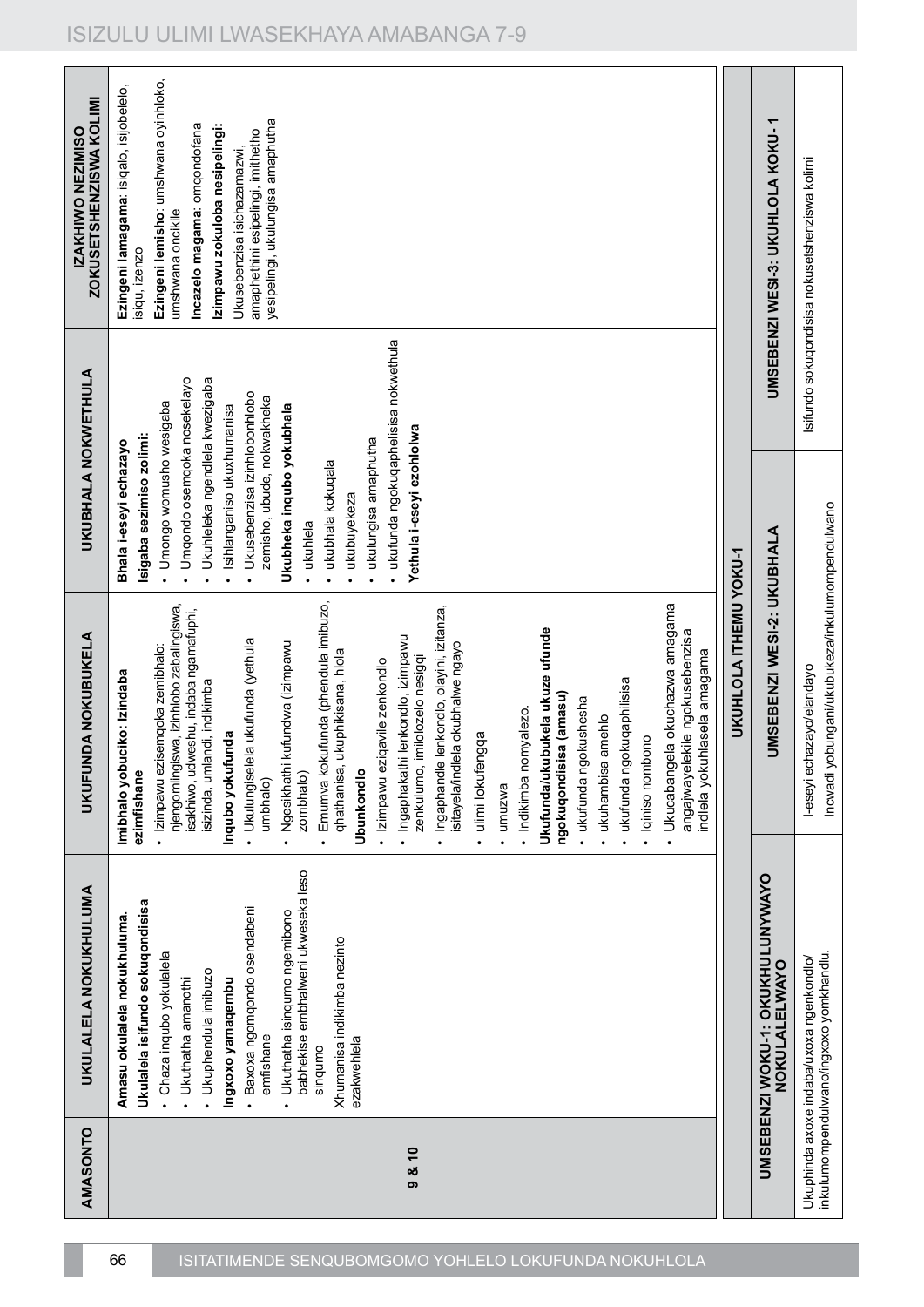|          |                                                                  | IBANGA LESI- 7 ITHEMU YESI-2 OKUQUKETHWE                                                                     |                                                              |                                                                                                         |
|----------|------------------------------------------------------------------|--------------------------------------------------------------------------------------------------------------|--------------------------------------------------------------|---------------------------------------------------------------------------------------------------------|
| AMASONTO | <b>UKULALELA NOKUKHULUMA</b>                                     | <b>UKUFUNDA NOKUBUKELA</b>                                                                                   | <b>UKUBHALA NOKWETHULA</b>                                   | ZOKUSETSHENZISWA KOLIMI<br>IZAKHIVO NEZIMISO                                                            |
|          | Ukulalela isifundo sokuqondisisa<br>Amasu okulalela nokukhuluma. | Umbhalo wobuciko njengenoveli<br>yentsha/umdlalo                                                             | ukubhala: I-eseyi elandisayo<br>Isigaba sezimiso zolimi:     | ambaxa, isilandiso kanye nomenziwa,<br>ukusetshenziswa kwamabizo, izenzo,<br>Ezingeni lamagama: amabizo |
|          | Chaza inqubo yokulalela                                          | · Izimpawu ezisemqoka zemibhalo:<br>njengomlingiswa, izinhlobo                                               | Umongo womusho wesigaba                                      | izichasiso: iziqhathaniso, izikhuliso                                                                   |
|          | • Ukuthatha amanothi                                             | zabalingiswa, isakhiwo, udweshu,                                                                             | · umqondo osemqoka nosekelayo                                | Ezingeni lemisho: imisho elula,                                                                         |
|          | · Ukuphendula imibuzo                                            | indaba ngamafuphi, isizinda, umlandi,<br>indikimba                                                           | • ukuhleleka ngendlela kwezigaba                             | izitatimende, inkathi yamanje elula,<br>inkathi edlule elula                                            |
|          | Ukuxoxa indaba                                                   | Inqubo yokufunda                                                                                             | · Isihlanganiso ukuxhumanisa                                 | Incazelo yamagama: omqondofana,                                                                         |
|          | · Ukukhethwa kwamagama<br>· Izinhlobo zabalingiswa               | la ukufunda (yethula<br>· Ukulungisele<br>umbhalo)                                                           | · ukusebenzisa izinhlobonhlobo<br>zemisho, ubude, nokwakheka | izifenqo, ulimi oluchukuluza imizwa<br>omqondophika, umqondo osobala,                                   |
|          | · Ukusebenzisa izitho zomzimba                                   | kufundwa (izimpawu<br>Ngesikhathi                                                                            | Ukubheka inqubo yokubhala                                    | Izimpawu zokuloba: ungqi, ukhefana,                                                                     |
|          | Humusha umuzwa, iphimbo,<br>$\bullet$                            | zombhalo)                                                                                                    | · ukuhlela                                                   | ikhoma, umbabazi, umbuzi                                                                                |
|          | umoya, ukulandelana kwezigameko,                                 | Emumva kokufunda (phendula<br>$\bullet$                                                                      | · ukubhala uhlaka kokuqala                                   |                                                                                                         |
| 1 & 2    | ukuphenduka kombhinqo nesiphetho                                 | imibuzo, qhathanisa, ukuphikisana,<br>hlola                                                                  | ukubuyekeza                                                  |                                                                                                         |
|          |                                                                  | Ukufunda/ukubukela ukuze ufunde                                                                              | · ukulungisa amaphutha                                       |                                                                                                         |
|          |                                                                  | ngokuqondisisa (usebenzisa<br>imibhalo noma izithombe<br>njengamakhathuni)                                   | ukufunda ngokuqaphelisisa<br>nokwethula umbhalo              |                                                                                                         |
|          |                                                                  | • ukufunda ngokushesha                                                                                       |                                                              |                                                                                                         |
|          |                                                                  | • ukufunda ngokuhambisa amehlo                                                                               |                                                              |                                                                                                         |
|          |                                                                  | · ukufunda ngokujulile                                                                                       |                                                              |                                                                                                         |
|          |                                                                  | · Iqiniso nombono                                                                                            |                                                              |                                                                                                         |
|          |                                                                  | Ukucabangela okuchazwa amagama<br>angajwayelekile ngokusebenzisa<br>indlela yokuhlasela amagama<br>$\bullet$ |                                                              |                                                                                                         |
|          |                                                                  | · Ulimi oluchukuluza imizwa                                                                                  |                                                              |                                                                                                         |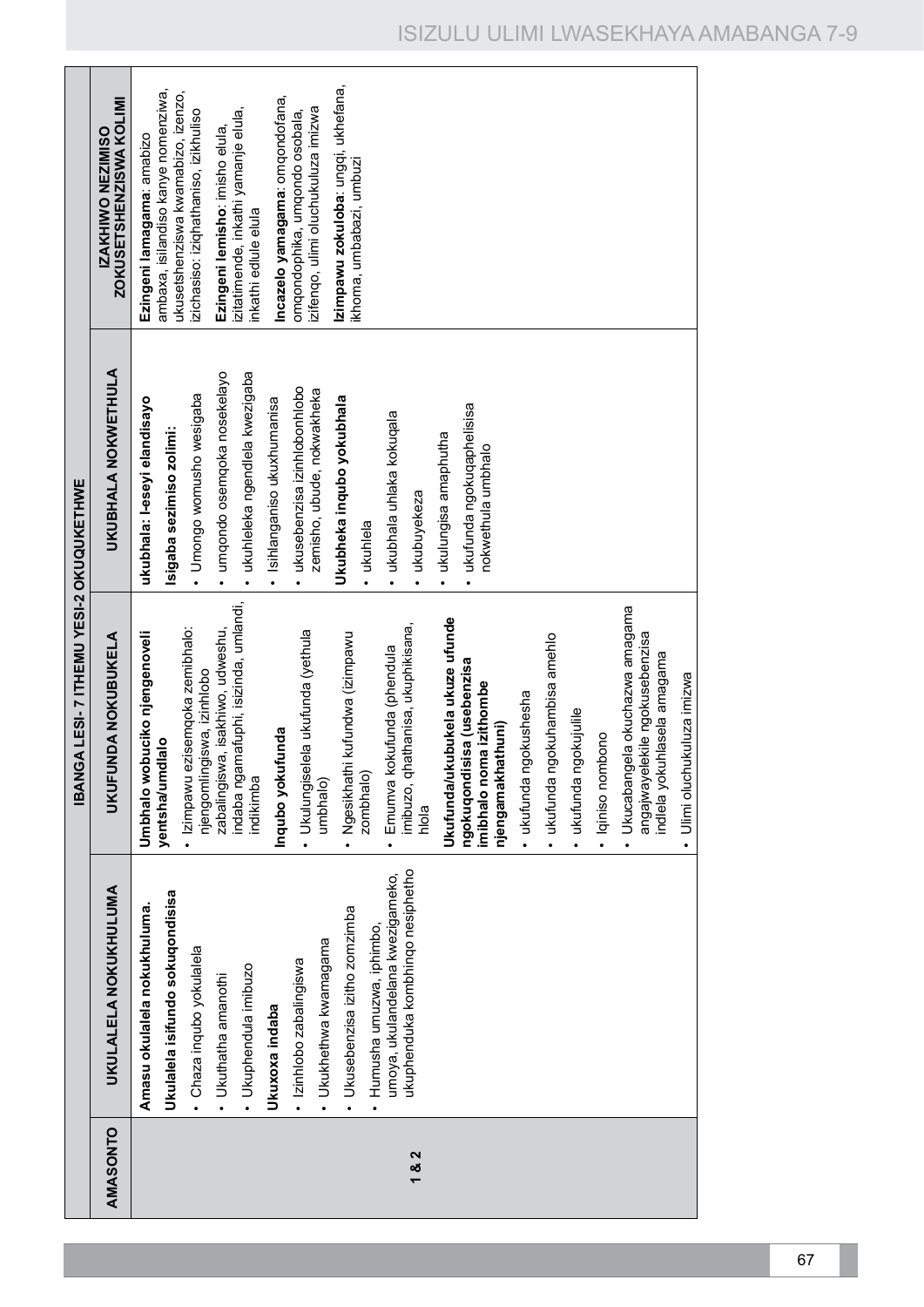| ZOKUSETSHENZISWA KOLIMI<br>IZAKHIWO NEZIMISO | Ezingeni lamagama: amabizo qho,<br>ubulili, ubuningi,            | ubunye, isichasiso: sokukhomba,<br>esiyamile     | Ezingeni lemisho: inkulumo eqondile<br>nengaqondile, imisho elula nengxube | Incazelo yamagama: omqondofana,<br>omqondophika, umqondo osobala, | Isipelingi nezimpawu zokuloba:<br>nencazelo engaqondiwe<br>kholoni, isemi kholoni,                   | Ukusebenzisa isichazamazwi        |                                      |                                              |                                                                                                    |                                                    |                                                       |                                                |                                             |                                                                                              |
|----------------------------------------------|------------------------------------------------------------------|--------------------------------------------------|----------------------------------------------------------------------------|-------------------------------------------------------------------|------------------------------------------------------------------------------------------------------|-----------------------------------|--------------------------------------|----------------------------------------------|----------------------------------------------------------------------------------------------------|----------------------------------------------------|-------------------------------------------------------|------------------------------------------------|---------------------------------------------|----------------------------------------------------------------------------------------------|
| <b>UKUBHALA NOKWETHULA</b>                   | Ukubhala umbhalo odlulisa<br>umyalezo:                           | - Okudingekayo kwisakhiwo<br>Isikhangiso/iphosta | · Inhloso, iqembu elihlosiwe nengqikithi                                   | · Ukukhethwa kwamagama<br>nokwakhiwa kwemisho                     | Iwefonti nosayizi, izihloko, izimpawu,<br>· Izinto ezibonakalayo njenge-hlobo<br>umbala)             | · Ulimi olukhohlisayo/olunxenxayo | Ukubheka inqubo yokubhala            | · ukuhlela                                   | • ukubhala uhlaka kokuqala<br>· ukubuyekeza                                                        | • ukulungisa amaphutha                             | · ukufunda ngokuqaphelisisa<br>nokwethula umbhalo     |                                                |                                             |                                                                                              |
| <b>UKUFUNDA NOKUBUKELA</b>                   | Ukufunda/ukubukela ukuze ufunde<br>ngokuqondisisa (amasu)        | · ukufunda ngokushesha<br>· ukuhambisa amehlo    | gokuqaphalisisa<br>· ukufunda n                                            | ukucabangela (abalingiswa, isizinda,<br>umyalezo)                 | jela okuchazwa amagama<br>angajwayelekile ngokusebenzisa<br>indlela yokuhlasela amagama<br>Ukucabang | Ulimi olukhohlisayo               | · Ulimi oluhlelekile/olungahlelekile | Imibhalo yobuciko njengamanoveli             | · Izimpawu ezisemqoka zemibhalo:<br>zabalingiswa, isakhiwo, udweshu,<br>njengomlingiswa, izinhlobo | indaba ngamafuphi, isizinda, umlandi,<br>indikimba | Inqubo yokufunda                                      | · Ukulungiselela ukufunda (yethula<br>umbhalo) | Ngesikhathi kufundwa (izimpawu<br>zombhalo) | nathanisa, ukuphikisana,<br>Emumva kokufunda (phendula<br>imibuzo, qr<br>hlola)<br>$\bullet$ |
| UKULALELA NOKUKHULUMA                        | Ukulalela isifundo sokuqondisisa<br>Amasu okulalela nokukhuluma. | (indaba ebhaliwe/izindaba<br>zamabonakude)       | Chaza inqubo yokulalela<br>• Ukuthatha amanothi                            | · Ukuphendula imibuzo                                             | Izinhlobo ezahlukene zengxoxo:<br>Inkulumompendulwano<br>(ngezikhangiso)                             | • Khetha isihloko esifanele       | · Yethula impikiswano ehlelekile     | Ukusetshenziswa kahle kwamagama<br>$\bullet$ | ngendlela kolwazimagama kanye<br>okuxhumanisa Ukusetshenziswa<br>nezakhiwo zolimi                  | Sebenzisa amagama afanele,<br>$\bullet$            | · Ukusebenzisa ulimi olukhohlisayo<br>izakhiwo zolimi | noluchukuluza imizwa<br>· Landela inqubo       |                                             |                                                                                              |
| <b>AMASONTO</b>                              |                                                                  |                                                  |                                                                            |                                                                   |                                                                                                      |                                   |                                      | 3 & 4                                        |                                                                                                    |                                                    |                                                       |                                                |                                             |                                                                                              |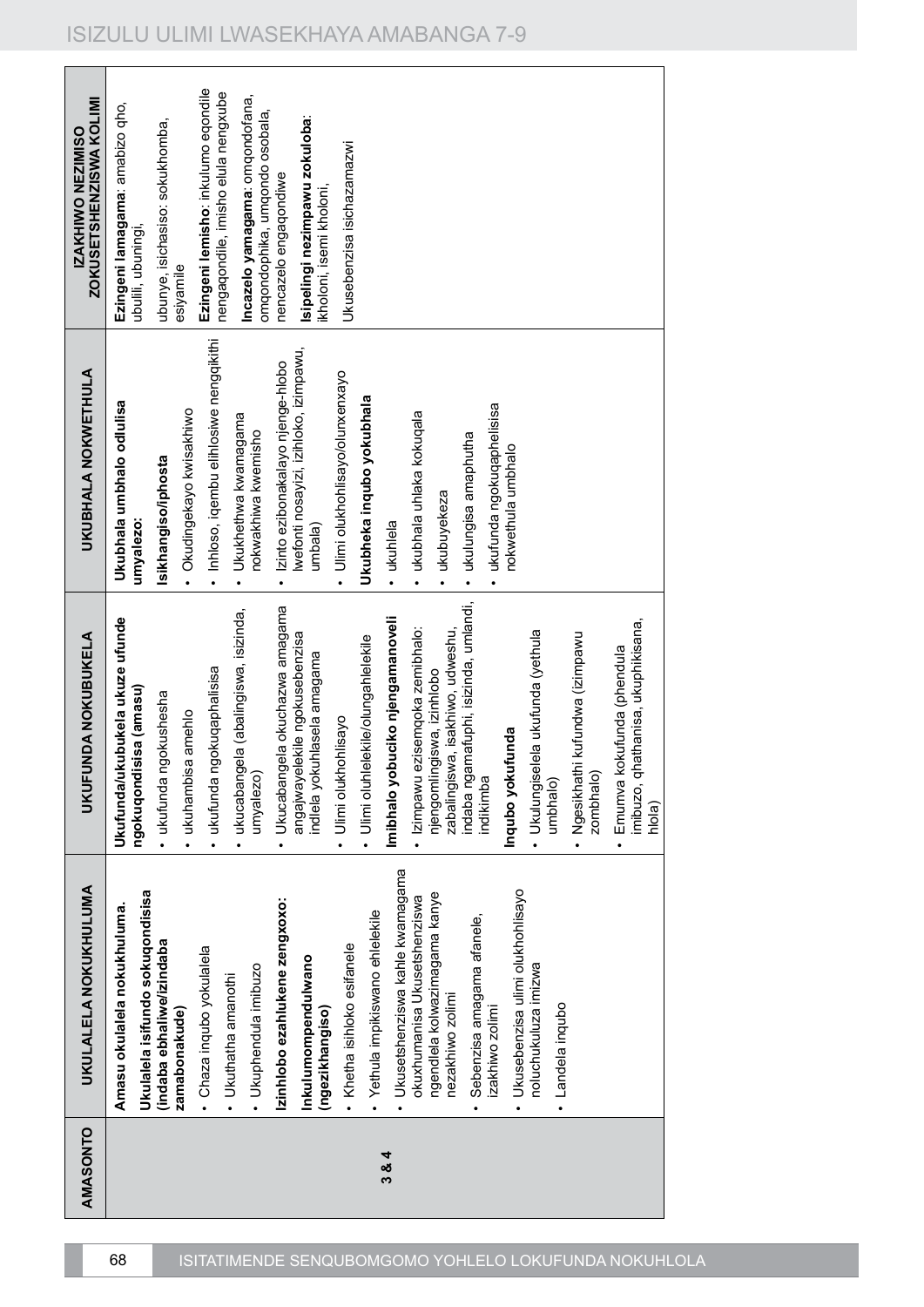| <b>UKUFUNDA NOKUBUKELA</b><br>UKULALELA NOKUKHULUMA                                                                                                                                                                                                                                                                                                                                                                                                                                                                                                                                                                                                                                                                                                                                                                                                                                                                                                     | <b>UKUBHALA NOKWETHULA</b>                                                                                                                                                                                                                                                                                                                                                                                              | ZOKUSETSHENZISWA KOLIMI<br>IZAKHIVO NEZIMISO                                                                                                                                                                                                 |
|---------------------------------------------------------------------------------------------------------------------------------------------------------------------------------------------------------------------------------------------------------------------------------------------------------------------------------------------------------------------------------------------------------------------------------------------------------------------------------------------------------------------------------------------------------------------------------------------------------------------------------------------------------------------------------------------------------------------------------------------------------------------------------------------------------------------------------------------------------------------------------------------------------------------------------------------------------|-------------------------------------------------------------------------------------------------------------------------------------------------------------------------------------------------------------------------------------------------------------------------------------------------------------------------------------------------------------------------------------------------------------------------|----------------------------------------------------------------------------------------------------------------------------------------------------------------------------------------------------------------------------------------------|
| · ukucabangela (abalingiswa, isizinda,<br>izitanza, isitayela/indlela okubhalwe<br>imibuzo, qhathanisa, ukuphikisana,<br>· Ingaphakathi lenkondlo, izimpawu<br>· Ukulungiselela ukufunda (yethula<br>kufundwa (izimpawu<br>uvumelwano nesigqi<br>Ingaphandle lenkondlo, imigqa,<br>Emumva kokufunda (phendula<br>· Izimpawu eziqavile zenkondlo<br>Ukufunda umbhalo oyalelayo<br>• ukufunda ngokuqaphalisisa<br>njengenqubo yokuyalela<br>· ukufunda ngokushesha<br>· indikimba nomyalezo<br>· ukuhambisa amehlo<br>Inqubo yokufunda<br>· ulimi lokufengqa<br>· Ngesikhathi<br>Ubunkondlo<br>zenkulumo,<br>umyalezo)<br>zombhalo)<br>umbhalo)<br>· umuzwa<br>hlolisisa<br>ngayo<br>$\bullet$<br>$\bullet$<br>· Uksetshenziswa kwephimbo nesivinini<br>· ukusebenzisa ukucaphuna emuva<br>Amasu okulalela nokukhuluma.<br>Inkulumo ehleliwe/engahleliwe<br>· Ukusebenzisa ngendlela izitho<br>· Ukusebenzisa izinkomba uma<br>ukugcina inkulumo iqhubeka | · Okudingekayo kwisakhiwo, isitayela<br>· Izethameli ezihlosiwe, inhloso<br>Imibhalo emifishane edlulisa<br>Ukubheka inqubo yokubhala<br>• ukufunda ngokuqaphelisisa<br>• ukubhala uhlaka kokuqala<br>· Ukukhethwa kwamagama<br>· Ukuxhumana kwezigaba<br>nokwakhiwa kwemisho<br>· ukulungisa amaphutha<br>nokwethula umbhalo<br>umyalezo: imiyalelo<br>Ukubhala umyalelo<br>· ukubuyekeza<br>nengqikithi<br>· ukuhlela | Izimpawu zokuloba: ikhonco, isimeli-<br>Incazelo yamagama: izisho nezaga<br>Ezingeni lemisho: Inkulumo ngqo<br>Ondaweni - besikhathi, bendawo<br>nempambosi yokwenziwa<br>Ezingeni lamagama:<br>isichasiso: senani<br>neminyakazo<br>nobumba |
|                                                                                                                                                                                                                                                                                                                                                                                                                                                                                                                                                                                                                                                                                                                                                                                                                                                                                                                                                         |                                                                                                                                                                                                                                                                                                                                                                                                                         |                                                                                                                                                                                                                                              |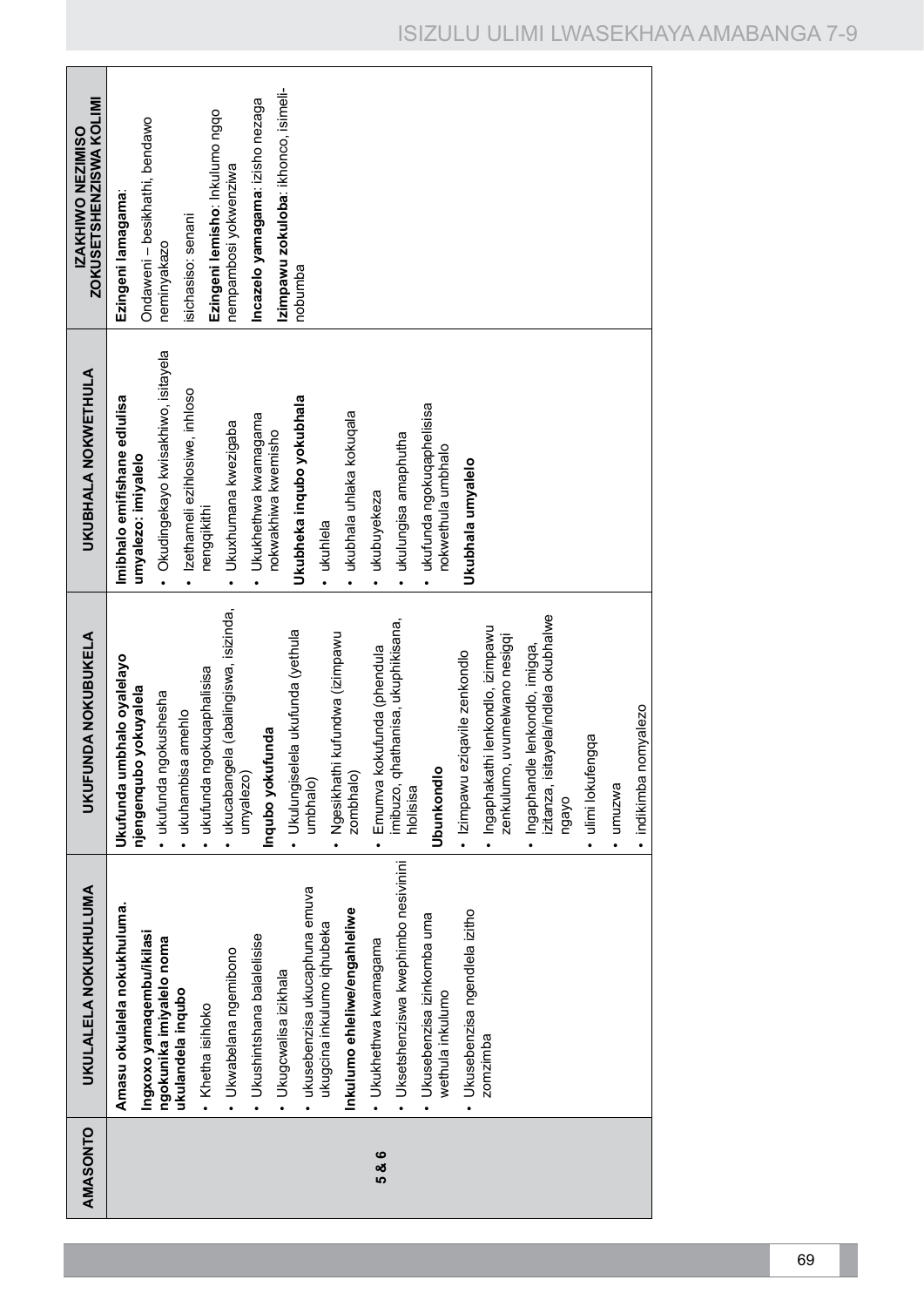| ZOKUSETSHENZISWA KOLIMI<br><b>ZAKHIVO NEZIMISO</b> | Incazelo yamagama: omqondofana,<br>omqondophika, umqondo osobala,<br>osokucaphuna, umbuzi, ukhefane,<br>Ezingeni lemisho: impambosi<br>Izimpawu zokuloba: ikholoni,<br>yokwenziwa, inkathi yamanje<br>Ezingeni lamagama: izenzo<br>eqhubekayo, inkulumo-ngqo<br>nenkulumo-mbiko<br>izifenqo<br>ungqi                                                                                                                             |                               | <b>UMSEBENZI WESI-3</b>                               |                                                                                                                                                                                                     |
|----------------------------------------------------|----------------------------------------------------------------------------------------------------------------------------------------------------------------------------------------------------------------------------------------------------------------------------------------------------------------------------------------------------------------------------------------------------------------------------------|-------------------------------|-------------------------------------------------------|-----------------------------------------------------------------------------------------------------------------------------------------------------------------------------------------------------|
| <b>UKUBHALA NOKWETHULA</b>                         | · umqondo osemqoka nosekelayo<br>• ukuhleleka ngendlela kwezigaba<br>· ukusebenzisa izinhlobonhlobo<br>zemisho, ubude, nokwakheka<br>· Umongo womusho wesigaba<br>Bhala ukubukezwa komdlalo<br>Ukubheka inqubo yokubhala<br>· Isihlanganiso ukuxhumanisa<br>· ukufunda ngokuqaphelisisa<br>• ukubhala uhlaka kokuqala<br>Isigaba sezimiso zolimi:<br>· ukulungisa amaphutha<br>nokwethula umbhalo<br>· ukubuyekeza<br>· ukuhlela |                               |                                                       | Iphepha lesi-3: Ukubhala: I-eseyi eyodwa nombhalo odlulisa umyalezo owodwa<br>lphepha lesi-2: isifundo sokuqondisisa, ukusetshenziswa kolimi nemibhalo<br>Ukuhlolwa kwaphakathi nonyaka<br>yobuciko |
| <b>UKUFUNDA NOKUBUKELA</b>                         | indaba ngamafuphi, isizinda, umlandi,<br>imibuzo, qhathanisa, ukuphikisana,<br>ezisemqoka zemibhalo:<br>zabalingiswa, isakhiwo, udweshu,<br>· Ukulungiselela ukufunda (yethula<br>· Ngesikhathi kufundwa (izimpawu<br>Emumva kokufunda (phendula<br>Ukufunda umbhalo wobuciko:<br>njengomlingiswa, izinhlobo<br>njengomdlalo/inoveli<br>Inqubo yokufunda<br>zombhalo)<br>Izimpawu<br>indikimba<br>umbhalo)<br>hlola<br>$\bullet$ | <b>UKUHLOLA ITHEMU YESI-2</b> | UMSEBENZI WESI-2: ISIVIVINYO<br><b>SESI-2</b>         | imibhalo: imibuzo esuselwa<br>esengqikithini                                                                                                                                                        |
| <b>UKULALELA NOKUKHULUMA</b>                       | Umdlalo wokulingisa ophenyayo<br>Amasu okulalela nokukhuluma.<br>· Ukusebenzisa ngendlela izitho<br>· ukuthatha indima oyinikiwe<br>· Ukwakha inibuzo ebhaliwe<br>Sebenzisa ulimi olufanele<br>Sebenzisa ulimi olufanele<br>Qaphela izimiso zolimi<br>· Qaphela izimiso zolimi<br>Ukulingisa umdlalo<br>Bika okutholile<br>zomzimba<br>$\bullet$                                                                                 |                               | 1: OKUKHULUNYWAYO<br>UMSEBENZI WOKU-<br>NOKULALELWAYO | inkulumo engalungiselelwe/ingxoxo<br>Ukulalela isifundo sokuqondisisa/<br>yeqembu ngokunika imiyalelo.<br>inkulumompikiswana/ingxoxo/                                                               |
| <b>AMASONTO</b>                                    | 7 & 8                                                                                                                                                                                                                                                                                                                                                                                                                            |                               | 9810                                                  |                                                                                                                                                                                                     |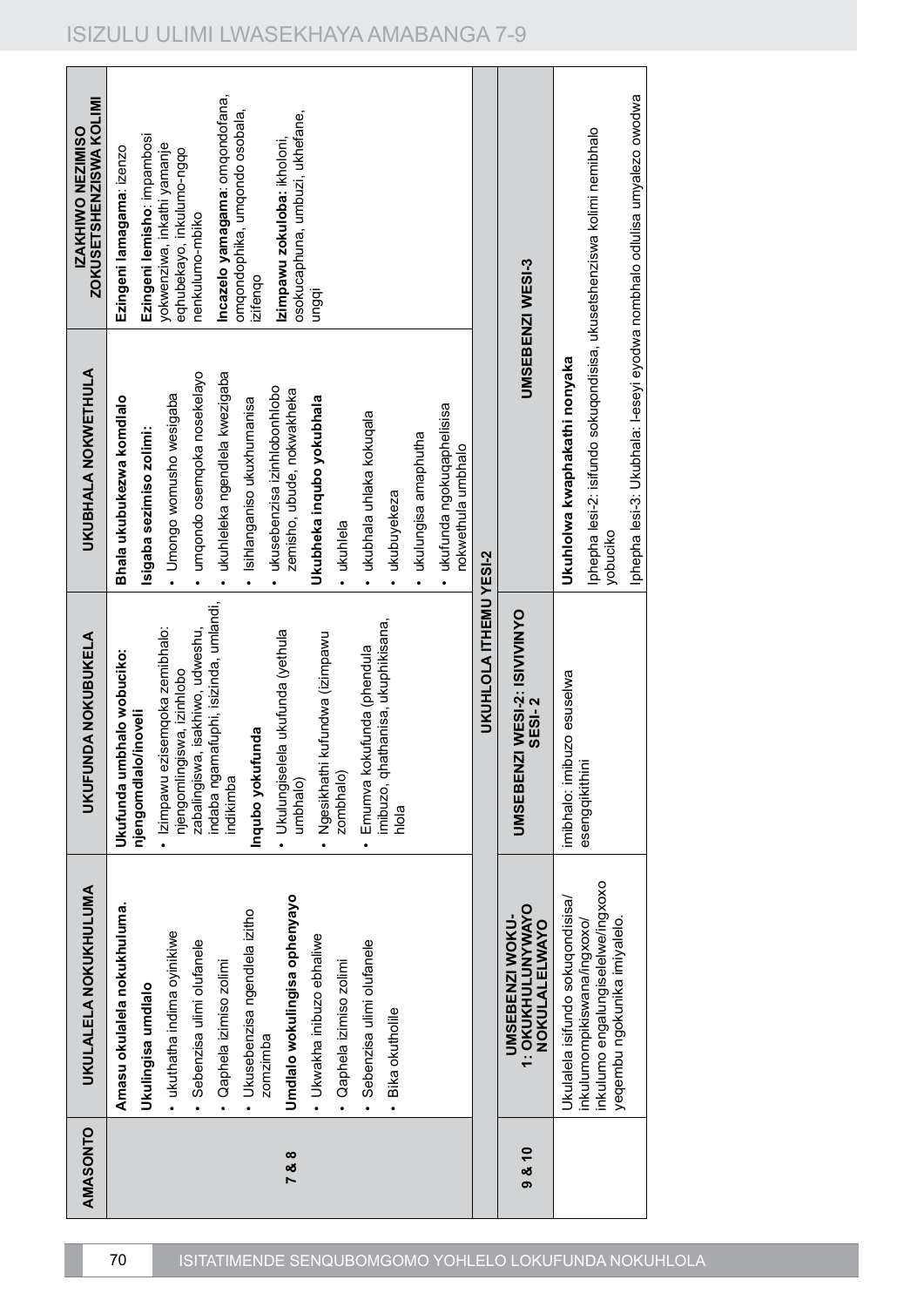|                 |                                                                                                                                                                                                                                                                                                                                                                                                                                                                                                                                              | LESI- 7 ITHEMU YESI-3 OKUQUKETHWE<br><b>IBANGA</b>                                                                                                                                                                                                                                                                                                                                                                                                                                                                                                                         |                                                                                                                                                                                                                                                                                                                                                                                       |                                                                                                                                                                                                                                                                                                                                                                                                              |
|-----------------|----------------------------------------------------------------------------------------------------------------------------------------------------------------------------------------------------------------------------------------------------------------------------------------------------------------------------------------------------------------------------------------------------------------------------------------------------------------------------------------------------------------------------------------------|----------------------------------------------------------------------------------------------------------------------------------------------------------------------------------------------------------------------------------------------------------------------------------------------------------------------------------------------------------------------------------------------------------------------------------------------------------------------------------------------------------------------------------------------------------------------------|---------------------------------------------------------------------------------------------------------------------------------------------------------------------------------------------------------------------------------------------------------------------------------------------------------------------------------------------------------------------------------------|--------------------------------------------------------------------------------------------------------------------------------------------------------------------------------------------------------------------------------------------------------------------------------------------------------------------------------------------------------------------------------------------------------------|
| <b>AMASONTO</b> | <b>UKULALELA NOKUKHULUMA</b>                                                                                                                                                                                                                                                                                                                                                                                                                                                                                                                 | UKUFUNDA NOKUBUKELA                                                                                                                                                                                                                                                                                                                                                                                                                                                                                                                                                        | <b>UKUBHALA NOKWETHULA</b>                                                                                                                                                                                                                                                                                                                                                            | ZOKUSETSHENZISWA KOLIMI<br>IZAKHIWO NEZIMISO                                                                                                                                                                                                                                                                                                                                                                 |
| 1 & 2           | ngokukhuluma ngokusetshenziswa<br>Izinhlobo ezihlukene zokuxhumana<br>· ukunikezana amathuba ulalelisisise<br>kwephepha elinamahlelo emibuzo<br>Ukulalela isifundo sokuqondisisa<br>Ingxoxo yesigungu, yomkhandlu<br>· ukuzilolongela inqubo yokulalela<br>Amasu okulalela nokukhuluma.<br>· Amazwi okukhulunyelwa phezu<br>iphepha elinamahlelo emibuzo<br>gendlela yokugcwalisa ifomu/<br>· ukwabelana ngemibono<br>· ukuphendula imibuzo<br>· Ukugcwalisa izikhala<br>· ukuthatha amanothi<br>· ukukhetha isihloko<br>noma ifomu<br>kwawo | Ukufunda/ukubukela ukuze ufunde<br>imibuzo, qhathanisa, ukuphikisana,<br>Ukufunda umbhalo ngokubaluleka<br>kwephepha elinamahlelo emibuzo<br>• Ukulungiselela ukufunda (yethula<br>· Ngesikhathi kufundwa (izimpawu<br>• ukufunda ngokuhambisa amehlo<br>· Emumva kokufunda (phendula<br>nokuthi ligcwaliswa kanjani<br>· Ukusetshenziswa kolimi<br>· ukufunda ngokushesha<br>· okuchazwa amagama<br>· Ulwazi oludingekayo<br>· umfanekisomqondo<br>Inqubo yokufunda<br>ngokuqondisisa<br>· ukucabangela<br>zombhalo)<br>siginesha<br>· ukufingqa<br>umbhalo)<br>hlolisisa | · Ukusebenzisa ulimi olufanele<br>Ukubheka inqubo yokubhala<br>elinamahlelo emibuzo, noma<br>· Ukunikeza ulwazi olufanele<br>· ukufunda ngokuqaphelisisa<br>Imibhalo edlulisa umyalelo<br>njengokugcwalisa iphepha<br>• ukubhala uhlaka kokuqala<br>· ukulungisa amaphutha<br>· Ukulandela imiyalelo<br>nokwethula umbhalo<br>ngokusheshayo<br>· ukubuyekeza<br>· ukuhlela<br>amafomu | ajwayelekile, aqoqayo, isandiso sesimo<br>Ezingeni lemisho: imishwana yebizo,<br>ibizo imishwana; izigejana zamagama<br>Incazelo yamagama: omqondofana,<br>esichazayo nesikhanyisayo, imisho<br>omqondophika, omphimbohluka<br>Ezingeni lamagama: amabizo<br>Izimpawu zokuloba: umbuzi;<br>osonhlamvukazi; ikhonco, njll.<br>ngxube nemagatshagatsha<br>Izifinyezo – ama-akhronimi<br>nesikhathi, izichasiso |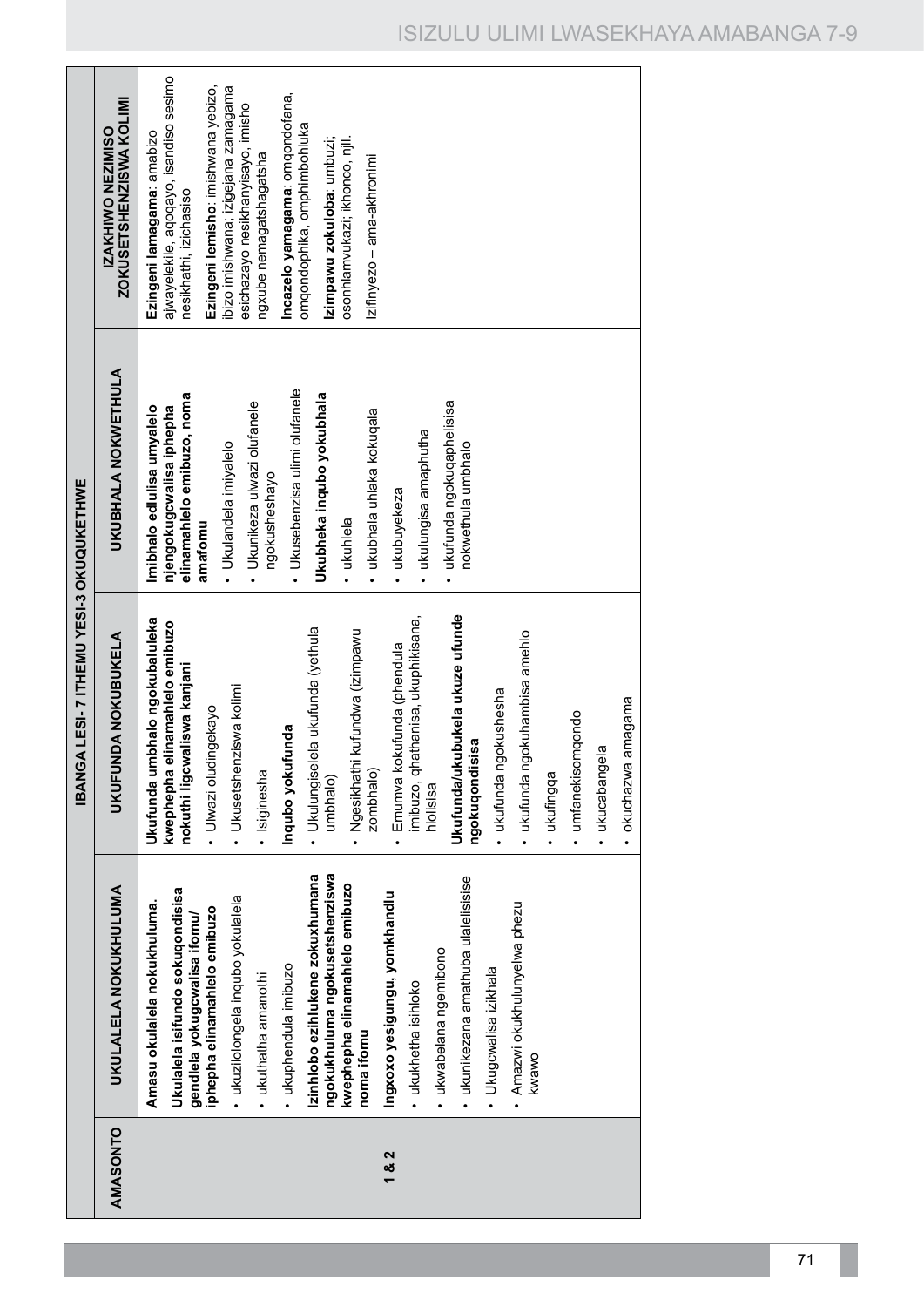| ZOKUSETSHENZISWA KOLIMI<br>IZAKHIWO NEZIMISO | enemishwana encikile; inkulumo-ngqo<br>Ezingeni lemisho: emagatshagatsha<br>abacaphuni, ukhefane, ungqi, isimeli<br>isichasiso: esiqathanasiyo, izikhuliso<br>Ezingeni lamagama: amabizoqho,<br>Incazelo yamagama: umsuka<br>Izimpawu zokuloba: ikholoni.<br>nenkulumo-mbiko<br>ubunye nobuningi<br>nobumba, umbuzi<br>wamagama                                                                                                                                                                                                                                                                                                                                                                                                      |
|----------------------------------------------|--------------------------------------------------------------------------------------------------------------------------------------------------------------------------------------------------------------------------------------------------------------------------------------------------------------------------------------------------------------------------------------------------------------------------------------------------------------------------------------------------------------------------------------------------------------------------------------------------------------------------------------------------------------------------------------------------------------------------------------|
| <b>UKUBHALA NOKWETHULA</b>                   | · Okudingekayo kwisakhiwo, isitayela<br>mpendulwano/i-inthavyu ebhaliwe<br>· Ukusetshenziswa kolimi olufanele<br>Imibhalo emide isib. inkulumo<br>Izethemeli ezihlosiwe inhloso<br>Ukubheka inqubo yokubhala<br>ukufunda ngokuqaphelisisa<br>• ukubhala uhlaka kokuqala<br>· Ukukhethwa kwamagama<br>• ukulungisa amaphutha<br>nokwethula umbhalo<br>· ukubuyekeza<br>nengqikithi<br>· ukuhlela                                                                                                                                                                                                                                                                                                                                      |
| <b>UKUFUNDA NOKUBUKELA</b>                   | izitanza, isitayela/indlela okubhalwe<br>imibuzo, qhathanisa, ukuphikisana,<br>· Izimpawu ezisemqoka zemibhalo:<br>· Ingaphakathi lenkondlo, izimpawu<br>zabalingiswa, isakhiwo, udweshu,<br>• Ukulungiselela ukufunda (yethula<br>Imibhalo yobuciko njengomdlalo<br>kufundwa (izimpawu<br>zenkulumo, uvumelwano nesigqi<br>· Ingaphandle lenkondlo, imigqa,<br>Emumva kokufunda (phendula<br>· Izimpawu eziqavile zenkondlo<br>indaba ngamafuphi, isizinda,<br>njengomlingiswa, izinhlobo<br>wabantu abasha/umdlalo<br>· indikimba nomyalezo<br>umlandi, indikimba<br>Inqubo yokufunda<br>· Ngesikhathi<br>Ubunkondlo<br>womsakazo<br>zombhalo)<br>umbhalo)<br>· unuzwa<br>hlolisisa<br>· izifenqo<br>ovebu<br>$\ddot{\phantom{0}}$ |
| <b>UKULALELA NOKUKHULUMA</b>                 | Izinhlobo ezihlukene zokuxhumana<br>- Ukulingisa inkulumo-mpendulwano<br>· Izinhlobo zabalingiswa ezigqamile<br>Ukuguqula uhlobo oluthile lombhalo<br>Hlanganisa iphepha elinamahlelo<br>kanye nalokho okubelekelelayo<br>Amasu okulalela nokukhuluma.<br>· Ukulingisa uveza okwenzeka<br>Ukulalela umdlalo (inkulumo<br>· Sebenzisa ulimi olufanele<br>mpendulwano/i-inthavyu)<br>Qaphela izimiso zolimi<br>· Bika ngokutholile<br>· Thatha amanothi<br>Ukulingisa umdlalo<br>ngokukhuluma<br>lusiwa kolunye<br>emdlalweni<br>emibuzo                                                                                                                                                                                               |
| AMASONTO                                     | 3 & 4                                                                                                                                                                                                                                                                                                                                                                                                                                                                                                                                                                                                                                                                                                                                |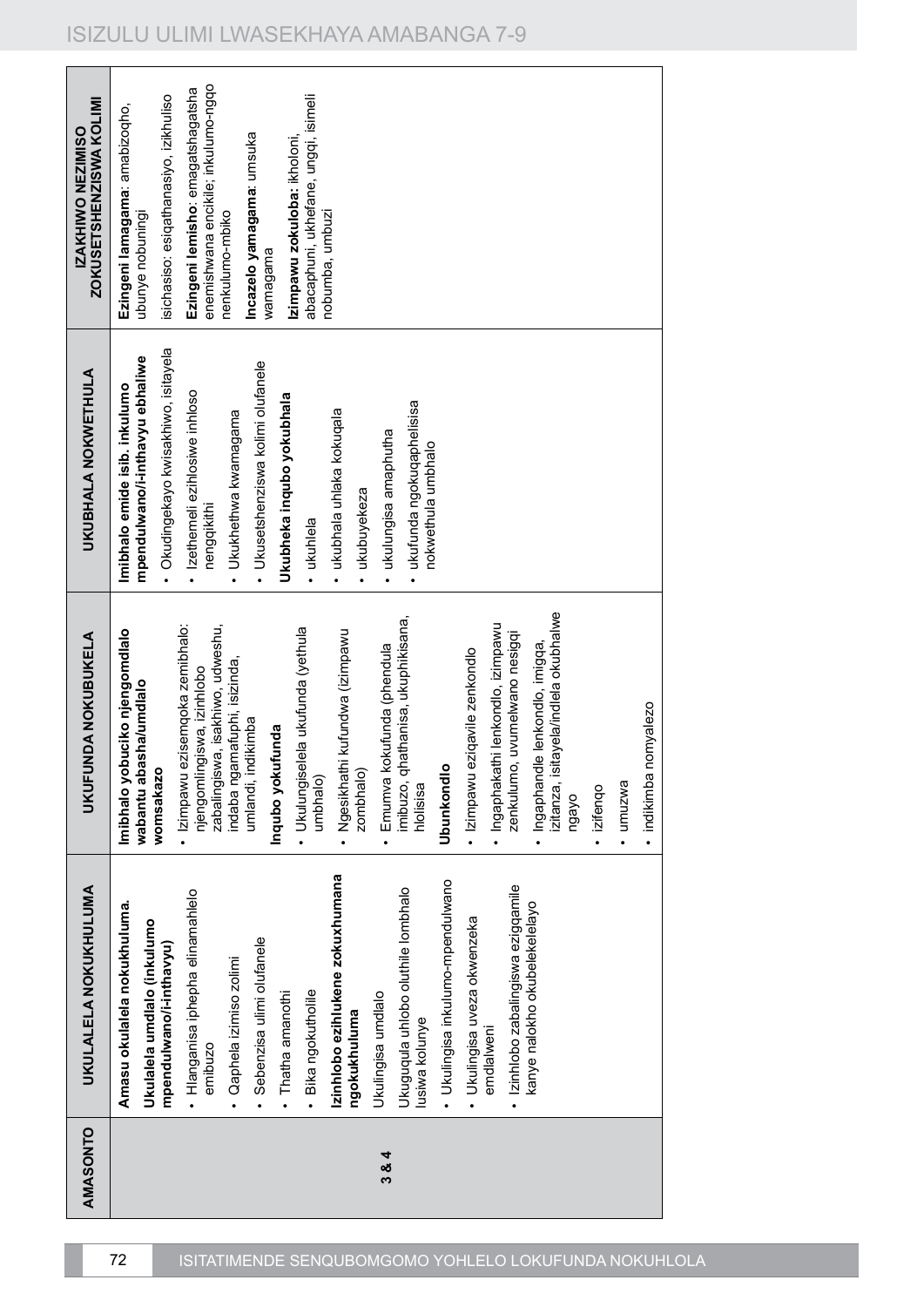| AMASONTO | <b>UKULALELA NOKUKHULUMA</b>                                                                                                                                                                                                                                                                                                                                                                                                                                                                                        | UKUFUNDA NOKUBUKELA                                                                                                                                                                                                                                                                                                                                                                                                                                                                                                                                                                                                                                                                                                                                                        | <b>UKUBHALA NOKWETHULA</b>                                                                                                                                                                                                                                                                                                                                                                                                   | ZOKUSETSHENZISWA KOLIMI<br>IZAKHIWO NEZIMISO                                                                                                                                                                                                                                                                                          |
|----------|---------------------------------------------------------------------------------------------------------------------------------------------------------------------------------------------------------------------------------------------------------------------------------------------------------------------------------------------------------------------------------------------------------------------------------------------------------------------------------------------------------------------|----------------------------------------------------------------------------------------------------------------------------------------------------------------------------------------------------------------------------------------------------------------------------------------------------------------------------------------------------------------------------------------------------------------------------------------------------------------------------------------------------------------------------------------------------------------------------------------------------------------------------------------------------------------------------------------------------------------------------------------------------------------------------|------------------------------------------------------------------------------------------------------------------------------------------------------------------------------------------------------------------------------------------------------------------------------------------------------------------------------------------------------------------------------------------------------------------------------|---------------------------------------------------------------------------------------------------------------------------------------------------------------------------------------------------------------------------------------------------------------------------------------------------------------------------------------|
| 5&6      | izinhlobo ezihlukene zokuxhumana<br>· indlela elungile yokuvula/isingeniso<br>Ukulalela isifundo sokuqondisisa<br>· ukusetshenziswa kwezwi isivinini<br>(umbhalo obhaliwe/ukwethulwa<br>Amasu okulalela nokukhuluma.<br>ukulingisa: inqubo yomhlangano<br>kwezindaba zikamabonakude)<br>zomzimba ngendlela efanele<br>· Ukuchaza inqubo yokulalela<br>· Ukusetshenziswa kwezitho<br>· Ukusetshenziswa kolimi<br>· Ukuphendula imibuzo<br>• Ukuthatha amanothi<br>· Isiphetho esilungile<br>ngokukhuluma<br>nephimbo | la okuchazwa amagama<br>· umqondo osemqoka nowesekelayo<br>· Inqubo yomhlangano/ukuqhutshwa<br>imibuzo, qhathanisa, ukuphikisana,<br>• Ukulungiselela ukufunda (yethula<br>kufundwa (izimpawu<br>uqondisise okubhaliwe/imibhalo<br>Emumva kokufunda (phendula<br>phezulu amaphuzu abalulekile<br>ukuthola amaphuzu esekelayo<br>angajwayelekile nemifanekiso<br>Ukufunda umbhalo ngendlela<br>• Ukufunda ngokushesha ukha<br>· Ukuhambisa amehlo phezulu<br>yokubhala isaziso/i-agenda<br>Abadlala indima esemqoka<br>ukufunda/ukubukela ukuze<br>· Ukusetshenziswa kolimi<br>ebonwayo/amagrafu<br>Inqubo yokufunda<br>· umbono wakho<br>· ukucabangela<br>komhlangano<br>namaminithi<br>• Ngesikhathi<br>· ukucabange<br>zombhalo)<br>umbhalo)<br>· isakhiwo<br>hlolisisa | • ukukhethwa kwamagama nezakhiwo<br>thatha isinqumo ngesitayela, inhloso<br>Imibhalo emide edlulisa umyalezo<br>isib. isaziso/i-agenda namaminithi<br>khomba izethameli ezihlosiwe<br>Ukubheka inqubo yokubhala<br>ukufunda ngokuqaphelisisa<br>• ukubhala uhlaka kokuqala<br>ukulungisa amaphutha<br>nesakhiwo sombhalo;<br>nokwethula umbhalo<br>nenhloso yokubhala;<br>· ukubuyekeza<br>· ukuhlela<br>zolimi<br>$\bullet$ | Izimpawu zokuloba: isimeli nobumba,<br>elula, inkathi edlule elula, inkulumo-<br>ngqo nenkulumo-mbiko, impambosi<br>Ezingeni lemisho: inkathi yamanje<br>Ezingeni lamagama: isabizwana:<br>soqobo, sokukhomba, sobumnini<br>osonhlamvukazi, ukhefane, ngqi;<br>Incazelo yamagama:<br>Izandiso zezenzo<br>yokwenziwa<br><b>kholoni</b> |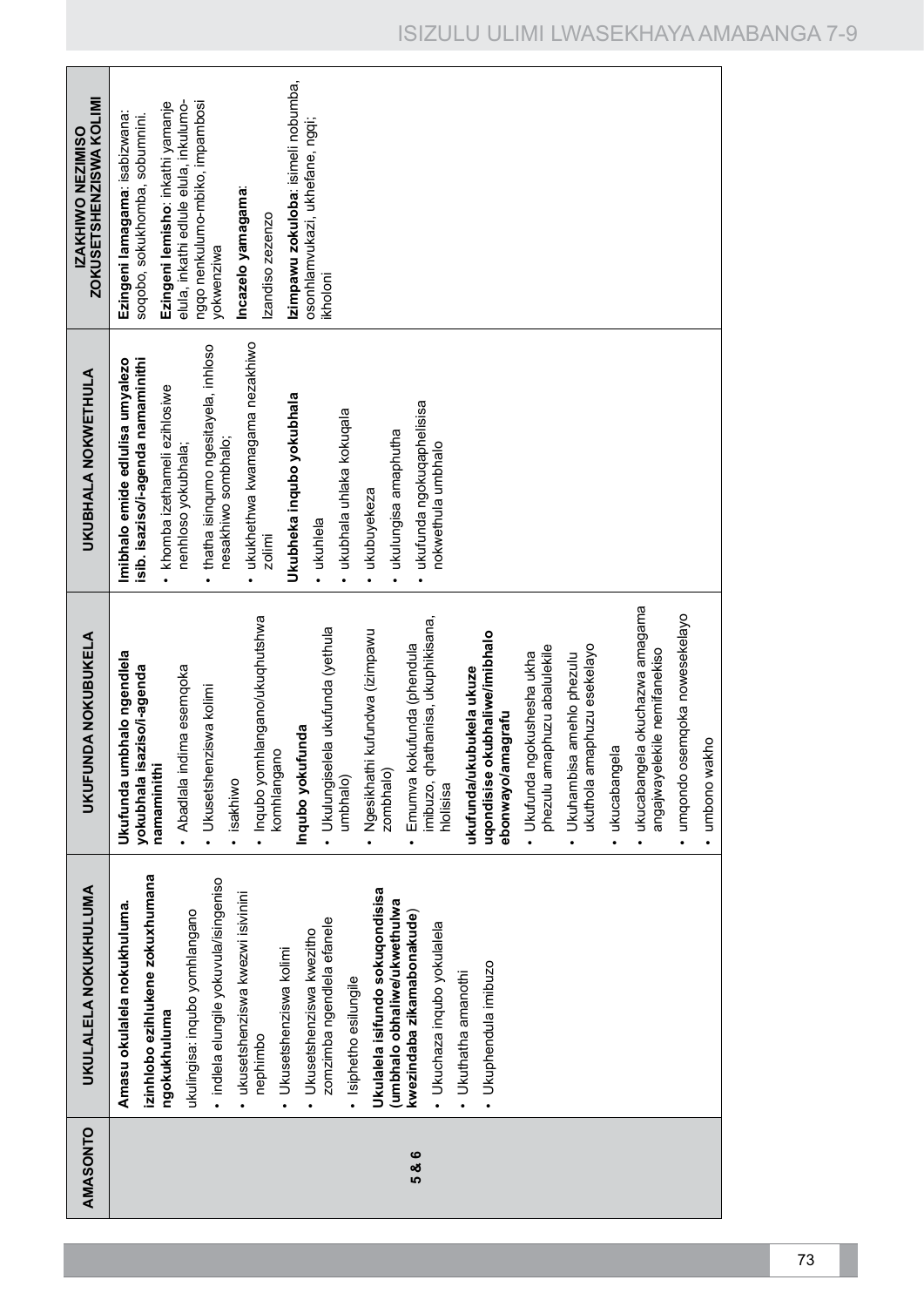| • ukucabangela okuchazwa amagama<br>yemagazini/izinkulumo ezibhaliwe)<br>ulwazi (sebenzisa umbhalo njenge<br>athikhili yephephandaba/i-athikhili<br>Ukufunda/ukubukela ukuze uthole<br><b>UKUFUNDA NOKUBUKELA</b><br>· ulimi oluhlelekile/olungahlelekile<br>phezulu amaphuzu abalulekile<br>ukuthola amaphuzu esekelayo<br>vivinyo sesifundo<br>angajwayelekile nemifanekiso<br>• Ukufunda ngokushesha ukha<br>Ukuhambisa amehlo phezulu<br>· incazelo eqondile/egudlayo<br>amaphuzu nemibono<br>· umbono wombhali<br>· ukucabangela<br>အ<br>sokuqondisi<br>Ukubhala isi<br>· izifengqo<br>$\bullet$<br>olukhohlisayo/oluchukuluza imizwa/<br>· Ukusetshenziswa kwezwi, isivinini<br><b>UKULALELA NOKUKHULUMA</b><br>· ukusetshenziswa kwezwi, isivinini<br>sephephandaba okulungiselelwe/<br>zamanje ezisemaphephandabeni<br>Ukufunda kuzwakale isiqeshana<br>nakumaphephabhuku/imagazini<br>Ukulalela nokuxoxa ngezindaba<br>Ukuqaphela izimpawu zokuloba<br>· ukusetshenziswa kwezinkomba<br>Amasu okulalela nokukhuluma.<br>· Ukusebenzisa izitho zomzimba<br>· Ukusebenzisa ngendlela izitho<br>· Isingeniso esiheha ukunaka<br>· Inhloso, iqembu elihlosiwe<br>· ukuqaphela izimiso zolimi<br>ukusetshenziswa kolimi<br>ukuze kuzwakale kahle<br>nesiphetho esiqinile<br>okungalungiselelwe<br>olunxenxayo<br>nengqikithi<br>nephimbo<br>nephimbo<br>ngendlela<br>$\ddot{\phantom{0}}$<br>$\bullet$ |
|------------------------------------------------------------------------------------------------------------------------------------------------------------------------------------------------------------------------------------------------------------------------------------------------------------------------------------------------------------------------------------------------------------------------------------------------------------------------------------------------------------------------------------------------------------------------------------------------------------------------------------------------------------------------------------------------------------------------------------------------------------------------------------------------------------------------------------------------------------------------------------------------------------------------------------------------------------------------------------------------------------------------------------------------------------------------------------------------------------------------------------------------------------------------------------------------------------------------------------------------------------------------------------------------------------------------------------------------------------------------------------------------------------|
| AMASONTO                                                                                                                                                                                                                                                                                                                                                                                                                                                                                                                                                                                                                                                                                                                                                                                                                                                                                                                                                                                                                                                                                                                                                                                                                                                                                                                                                                                                   |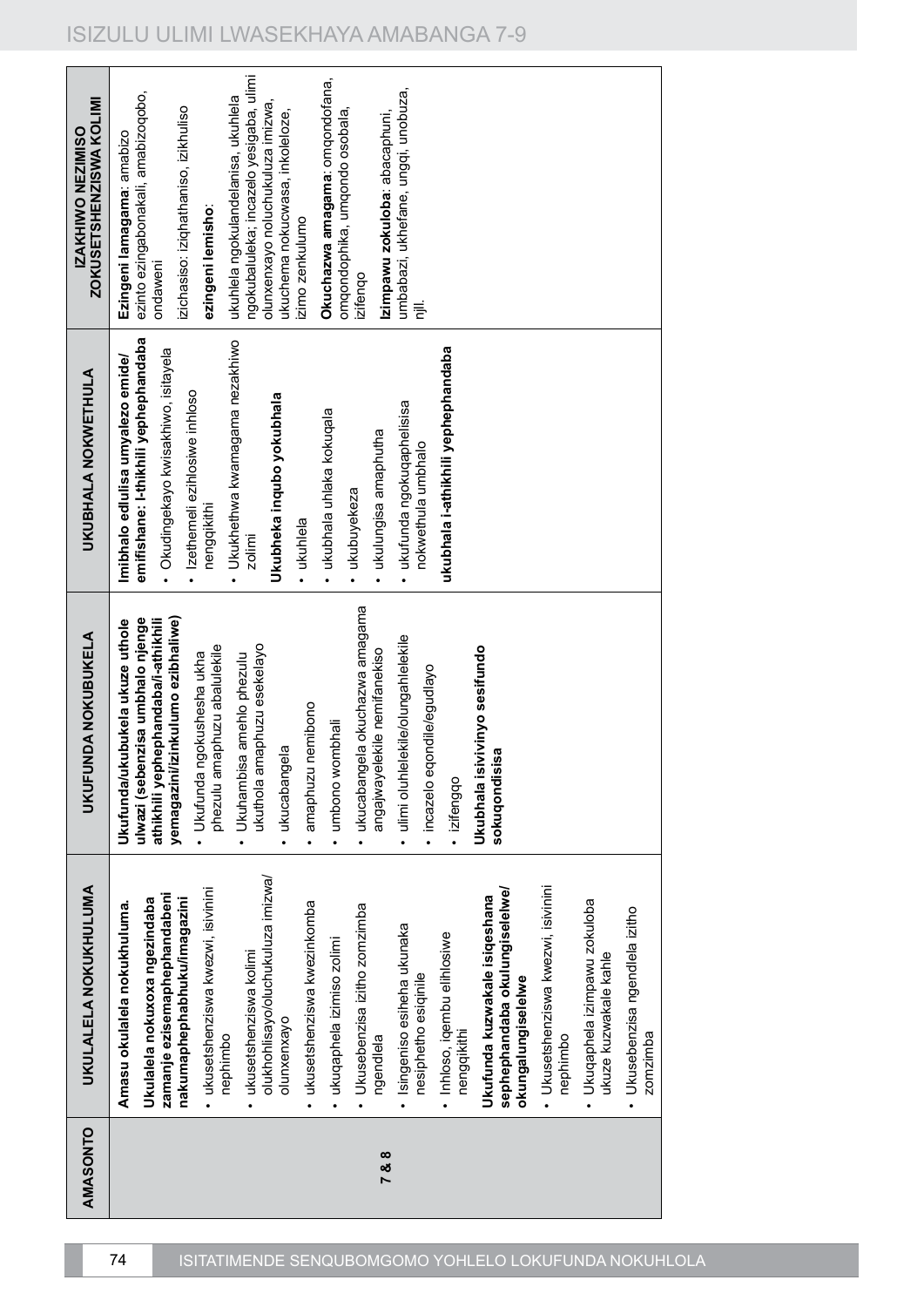| <b>AMASONTO</b> | <b>UKULALELA NOKUKHULUMA</b>                                                                         | <b>UKUFUNDA NOKUBUKELA</b>                                                                       | <b>UKUBHALA NOKWETHULA</b>                                                         | ZOKUSETSHENZISWA KOLIMI<br>IZAKHIWO NEZIMISO                                           |
|-----------------|------------------------------------------------------------------------------------------------------|--------------------------------------------------------------------------------------------------|------------------------------------------------------------------------------------|----------------------------------------------------------------------------------------|
|                 | esisekelwe ekunikezeni izinkomba<br>Ukulalela isifundo sokuqondisisa<br>Amasu okulalela nokukhuluma. | Imibhalo yobuciko njengenoveli<br>yentsha/izindaba ezimfishane/<br>umdlalo/umdlalo womsakazo     | · Okudingekayo kwisakhiwo, isitayela<br>Ukubhala i-eseyi elandisayo/<br>echasisayo | izabizwana – zoqobo, esincikile,<br>Ezingeni lamagama: amabizo<br>izenzo,              |
|                 | • ukuzilolongela inqubo yokulalela<br>• ukuthatha amanothi                                           | Izimpawu ezisemqoka zemibhalo:<br>zabalingiswa, isakhiwo, udweshu,<br>njengomlingiswa, izinhlobo | Izethemeli ezihlosiwe inhloso<br>nengqikithi                                       | izichasiso, iziqhathaniso; izikhuliso<br>Ezingeni lemisho: ukuhlolisisa                |
|                 | · ukubhala izimpendulo                                                                               | indaba ngamafuphi, isizinda,<br>umlandi, indikimba                                               | • Ukukhethwa kwamagama nezakhiwo<br>zolimi                                         | inkathi edlule elula, inkathi yamanje<br>isigaba, imisho elula, izitatimende,<br>elula |
|                 | Izinhlobo ezahlukene zokuxhumana<br>ngokukhuluma isib. ukunika                                       | Inqubo yokufunda                                                                                 | Ukubheka inqubo yokubhala                                                          | Okuchazwa amagama: omqondofana,                                                        |
|                 | · ukusebenzisa ulimi olufanele<br>izinkombandlela/imiyalelo                                          | Ukulungiselela ukufunda (yethula<br>umbhalo)                                                     | • ukubhala uhlaka kokuqala<br>· ukuhlela                                           | omqondophika, umqondo osobala,<br>izifenqo                                             |
|                 | · imisho emifishane esebenzayo                                                                       | kufundwa (izimpawu<br>· Ngesikhathi<br>zombhalo)                                                 | · ukubuyekeza                                                                      | Izimpawu zokuloba: ungqi; ukhefane;<br>ikholoni, isemi-kholoni                         |
| 9810            | · imininingwane                                                                                      | imibuzo, qhathanisa, ukuphikisana,<br>Emumva kokufunda (phendula<br>hlolisisa<br>$\bullet$       | · ukufunda ngokuqaphelisisa<br>ukulungisa amaphutha<br>nokwethula umbhalo          |                                                                                        |
|                 |                                                                                                      | Ubunkondlo                                                                                       |                                                                                    |                                                                                        |
|                 |                                                                                                      | · Izimpawu eziqavile zenkondlo                                                                   |                                                                                    |                                                                                        |
|                 |                                                                                                      | · Ingaphakathi lenkondlo, izimpawu<br>zenkulumo, uvumelwano nesigqi                              |                                                                                    |                                                                                        |
|                 |                                                                                                      | izitanza, isitayela/indlela okubhalwe<br>· Ingaphandle lenkondlo, imigqa,<br>ngayo               |                                                                                    |                                                                                        |
|                 |                                                                                                      | · ulimi lwezifengqo                                                                              |                                                                                    |                                                                                        |
|                 |                                                                                                      | · umuzwa                                                                                         |                                                                                    |                                                                                        |
|                 |                                                                                                      | · indikimba nomyalezo                                                                            |                                                                                    |                                                                                        |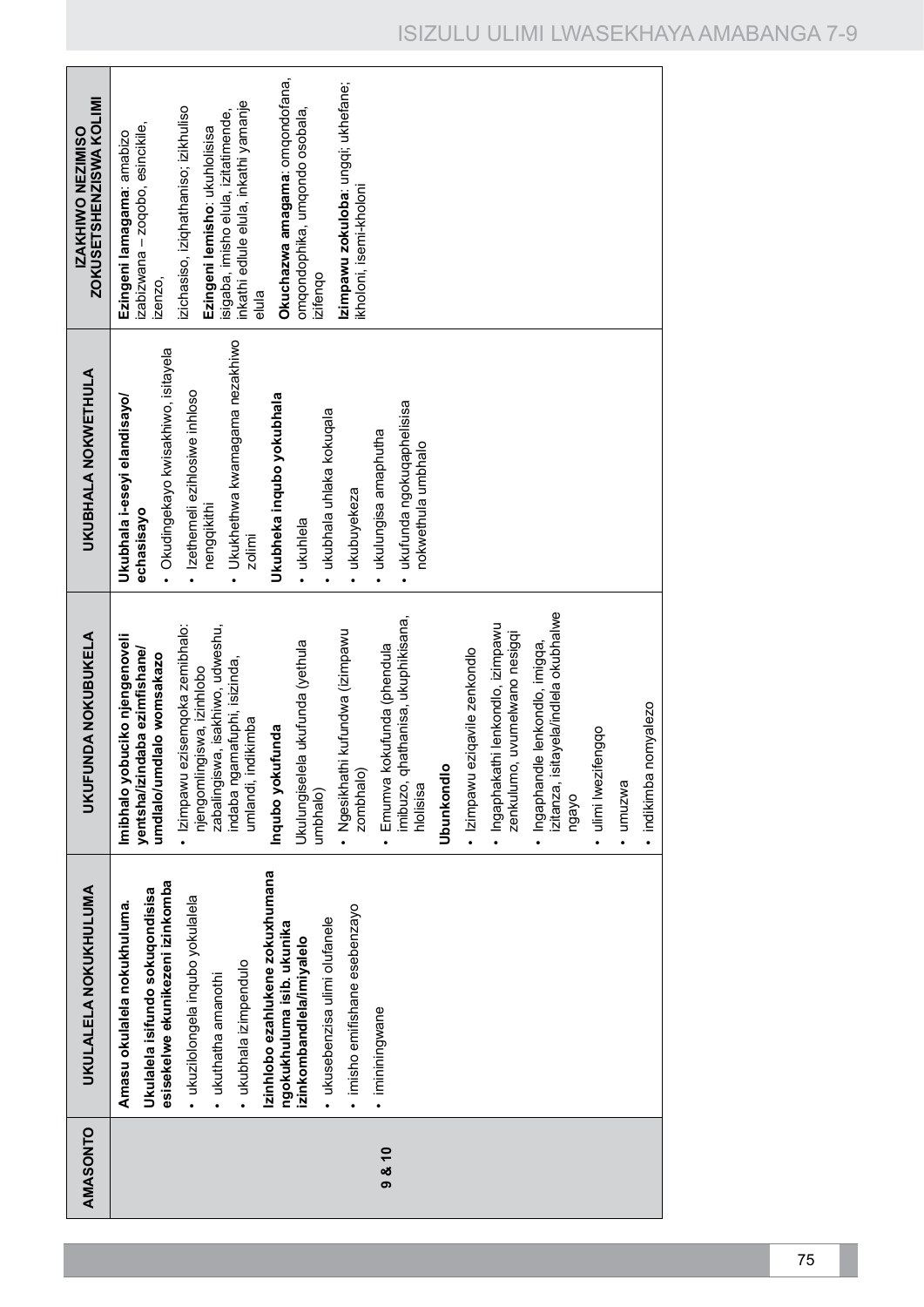| ZOKUSETSHENZISWA KOLIMI<br>IZAKHIVO NEZIMISO |                                                                                                                                                                                                                                                                                                                                                                                     |                               | UMSEBENZI WESI-3: UKUHLOLA KWESI-3                | Isifundo sokuqondisisa nokusetshenziswa kolimi                                                                |
|----------------------------------------------|-------------------------------------------------------------------------------------------------------------------------------------------------------------------------------------------------------------------------------------------------------------------------------------------------------------------------------------------------------------------------------------|-------------------------------|---------------------------------------------------|---------------------------------------------------------------------------------------------------------------|
| <b>UKUBHALA NOKWETHULA</b>                   |                                                                                                                                                                                                                                                                                                                                                                                     |                               |                                                   | <b>NOMA</b>                                                                                                   |
| <b>UKUFUNDA NOKUBUKELA</b>                   | jela okuchazwa amagama<br>uqondisise isib.imibhalo ebhaliwe/<br>phezulu amaphuzu abalulekile<br>ukuthola amaphuzu esekelayo<br>angajwayelekile nemifanekiso<br>• Ukufunda ngokushesha ukha<br>· Ukuhambisa amehlo phezulu<br>Ukufunda nokubukela ukuze<br>incazelo eqondile/egudlayo<br>· amaphuzu nemibono<br>· umbono wombhali<br>pela<br>nebonwayo<br>· ukucabang<br>· ukucabang | <b>UKUHLOLA ITHEMU YESI-3</b> | UMSEBENZI WESI-2: OKUBHALWAYO                     | I-eseyi echasisayo/elandisayo<br>Uhlelo/i-agenda namaminithi                                                  |
| <b>UKULALELA NOKUKHULUMA</b>                 |                                                                                                                                                                                                                                                                                                                                                                                     |                               | UMSEBENZI WOKU-1: OKUKHULUNYWAYO<br>NOKULALELWAYO | (nga)lungiselelwe/ukunika izinkomba/ingxoxo yesigungu/<br>Umdlalo wokulingisa/inqubo yomhlangano/ukufunda oku |
| AMASONTO                                     | 9840                                                                                                                                                                                                                                                                                                                                                                                |                               |                                                   | umkhandlu.                                                                                                    |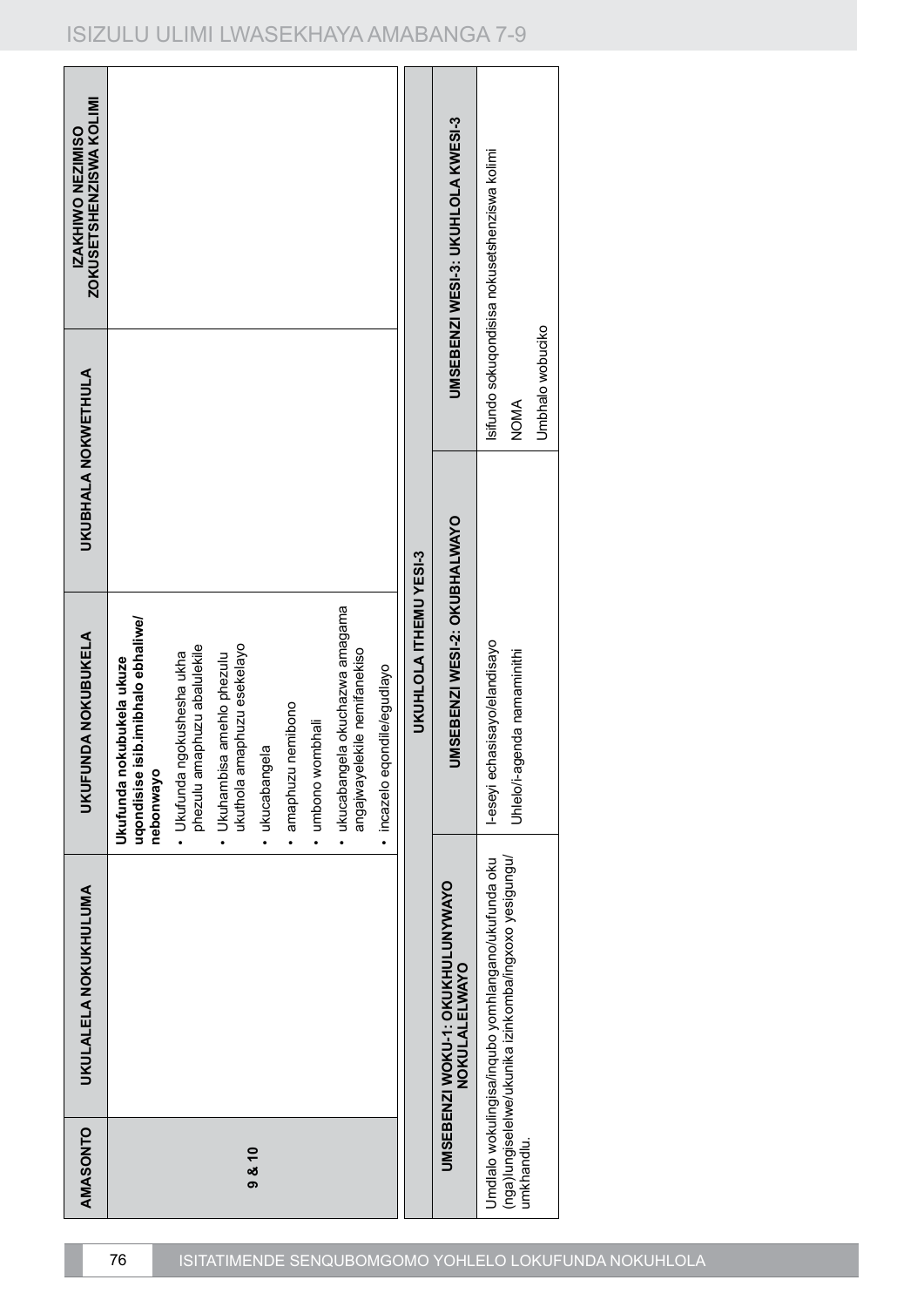|          |                                                                                                                                                                                                                                                                                                                                                                                                                                                                                                                                                                                 | IBANGA-7 ITHEMU-4 OKUQUKETHWE                                                                                                                                                                                                                                                                                                                                                                                                                                                                                                                                                                                                                                                                                                                                                                                                                                                                                                   |                                                                                                                                                                                                                                                                                                                                                                                                                                         |                                                                                                                                                                                                                                                                                                                                                                                                                                                                                                                                           |
|----------|---------------------------------------------------------------------------------------------------------------------------------------------------------------------------------------------------------------------------------------------------------------------------------------------------------------------------------------------------------------------------------------------------------------------------------------------------------------------------------------------------------------------------------------------------------------------------------|---------------------------------------------------------------------------------------------------------------------------------------------------------------------------------------------------------------------------------------------------------------------------------------------------------------------------------------------------------------------------------------------------------------------------------------------------------------------------------------------------------------------------------------------------------------------------------------------------------------------------------------------------------------------------------------------------------------------------------------------------------------------------------------------------------------------------------------------------------------------------------------------------------------------------------|-----------------------------------------------------------------------------------------------------------------------------------------------------------------------------------------------------------------------------------------------------------------------------------------------------------------------------------------------------------------------------------------------------------------------------------------|-------------------------------------------------------------------------------------------------------------------------------------------------------------------------------------------------------------------------------------------------------------------------------------------------------------------------------------------------------------------------------------------------------------------------------------------------------------------------------------------------------------------------------------------|
| AMASONTO | <b>UKULALELA NOKUKHULUMA</b>                                                                                                                                                                                                                                                                                                                                                                                                                                                                                                                                                    | <b>UKUFUNDA NOKUBUKELA</b>                                                                                                                                                                                                                                                                                                                                                                                                                                                                                                                                                                                                                                                                                                                                                                                                                                                                                                      | <b>UKUBHALA NOKWETHULA</b>                                                                                                                                                                                                                                                                                                                                                                                                              | ZOKUSETSHENZISWA KOLIMI<br>IZAKHIWO KANYE NEZIMISO                                                                                                                                                                                                                                                                                                                                                                                                                                                                                        |
| 1 & 2    | • Ukubona ulwazimagama nezakhiwo<br>· Isiqalo kanye nesiphetho esifanele<br>Ukusebenzisa izingxenye ezithile<br>Sebenzisa isimo sephimbo, izwi,<br>· Ukuqikelela izimpawu zokuloba<br>Amasu okulalela nokukhuluma<br>nendlela yokukhuluma phambi<br>· Izimpawu kanye nezimiso (isu<br>· Ukukhetha isihloko esifanele<br>Ukwethula isikhulumi, amazwi<br>Inkulumo engalungiselwe<br>okubonga/ukuxoxa indaba<br>· Ukuhlela imininingwane<br>kwabantu, isakhiwo)<br>Ukufunda kakhulu<br>ngokufaneleyo<br>evumelanayo<br>zomzimba<br>isivinini,<br>zolimi<br>$\bullet$<br>$\bullet$ | · Ukucabangela okuchazwa amagama<br>efundwayo enjenge: inoveli/izindaba<br>· ukufunda ngokushesha ukuze uthole<br>· Izimpawu ezisemqoka zemibhalo:<br>Ngesikhathi sokufunda (Izimpawu<br>zabalingiswa, isakhiwo, udweshu,<br>la ukufunda (Yethula<br>Ngemumva kokufunda (phendula<br>· Imibono ebalulekile neyesekayo<br>imibuzo, qhathanisa, hlukanisa,<br>angajwayelekile nemifanekiso<br>ngokuqondisisa (usebenzisa<br>indaba ngamafuphi, isizinda,<br>imibhalo ebonakalayo kanye<br>Imibhalo yobuciko: imibhalo<br>amehlo uthole<br>njengomlingiswa, izinhlobo<br>a nesiphetho<br>imininingwane esekelayo<br>Ukufunda ukuze ufunde<br>amaphuzu abalulekile<br>ezimfishane/imidlalo<br>umlandi, indikimba<br>Inqubo yokufunda:<br>· Iqiniso nemibono<br>Umbono wakho<br>· Ukulungisele<br>· Ukucabangel<br>• ukuhambisa<br>· ukuqagela<br>zombhalo)<br>nebhaliwe)<br>umbhalo)<br>hlola)<br>$\ddot{\phantom{0}}$<br>$\bullet$ | Imibhalo edlulisa umuyalezo omude/<br>Okudingekayo esakhiweni, isitayela<br>Ukufunda ngokuqaphelisisa ukuze<br>omfishane isib: ukunika inkomba<br>Ukukhetha amagama nezakhiwo<br>Izethameli ezihlosiwe, inhloso,<br>Ukulungisa amaphutha kanye<br>Ukubheka inqubo yokubhala<br>· Ukubhala izinhlaka zokuqala<br>Ukubuyekeza<br>okuqukethwe<br>zolimi kolimi<br>nokwethula<br>nombono<br>· Ukuhlela<br>ucacise<br>$\bullet$<br>$\bullet$ | omabizwafane; mqondofana, umqondo<br>osokucaphuna, ungqi, isimeli nobumba<br>(amagama amabili), amagatshagatsha<br>osobala, indikimba; izifenqo; izandiso;<br>(amagama anathathu nangaphezulu)<br>Izimpawu zokuloba: ukhefana-ngqi,<br>imisho engxube, emagatshagatsha,<br>- abalula (igama elilodwa), axubile<br>iziqhathaniso, izikhuliso, ondaweni<br>Ezingeni lomusho: imisho elula,<br>izigejana zamagama ezichazayo<br>Ezingeni lamagama: amabizo<br>amagatshagatsha; isiphawulo:<br>Incazelo magama:<br>nezikhanyisayo<br>ondaweni |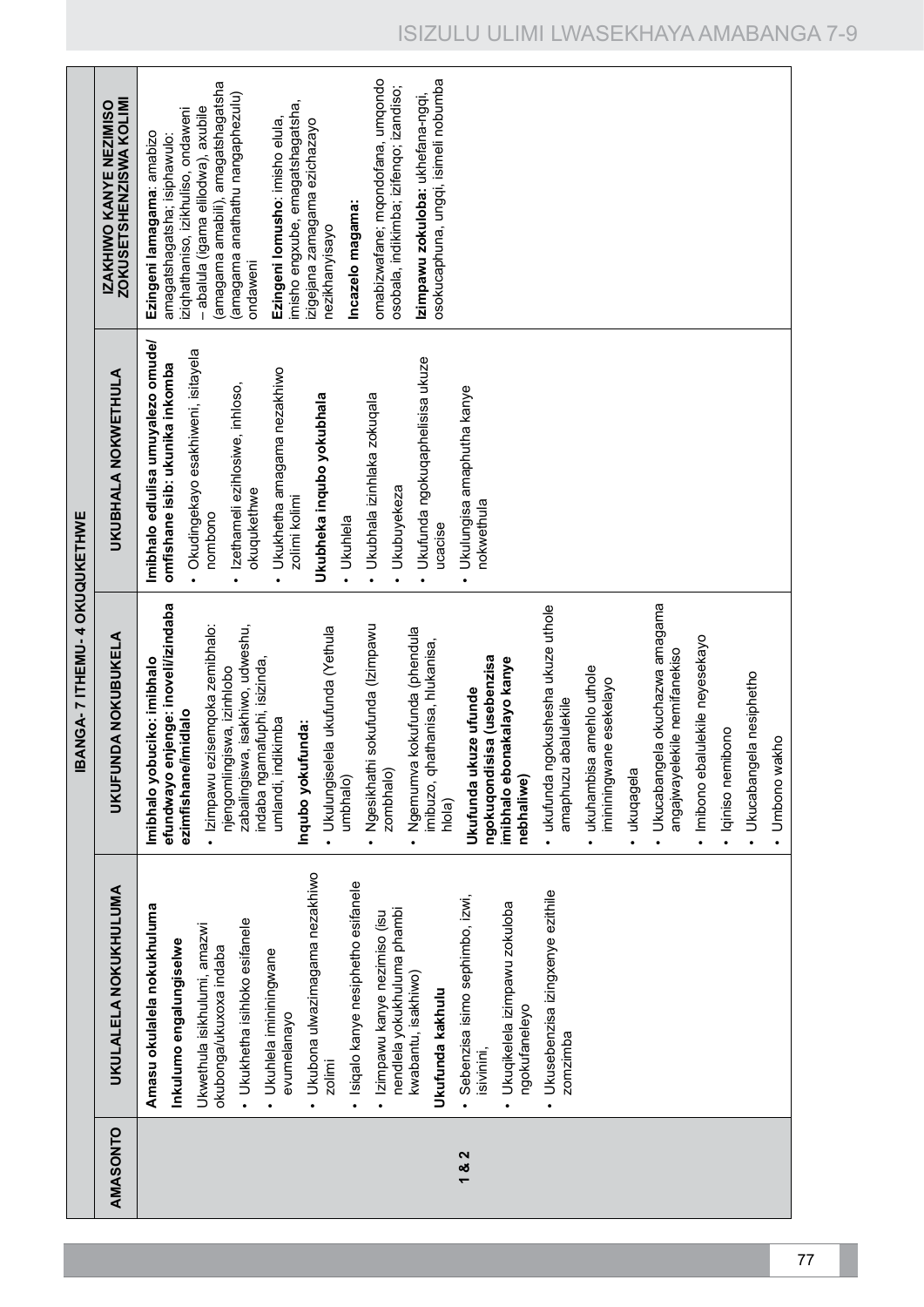| Ukufunda imibhalo enjenge diyari,<br>i-email,/iziqeshana zokukhangisa                                                                                                                                                                                                                                                                                                                                                                                                                                                                                                                                                                                                                                                                          |                                                                                                                                                                                                                                                                                                                                                                                                                                                                                                                                                       |                                                                                                                                                                                                                                                                                                                                                                                                                                                              |
|------------------------------------------------------------------------------------------------------------------------------------------------------------------------------------------------------------------------------------------------------------------------------------------------------------------------------------------------------------------------------------------------------------------------------------------------------------------------------------------------------------------------------------------------------------------------------------------------------------------------------------------------------------------------------------------------------------------------------------------------|-------------------------------------------------------------------------------------------------------------------------------------------------------------------------------------------------------------------------------------------------------------------------------------------------------------------------------------------------------------------------------------------------------------------------------------------------------------------------------------------------------------------------------------------------------|--------------------------------------------------------------------------------------------------------------------------------------------------------------------------------------------------------------------------------------------------------------------------------------------------------------------------------------------------------------------------------------------------------------------------------------------------------------|
| izitanza, isitayela/indlela okubhalwe<br>imvumelwano siqalo imvumelwano<br>zombhalo) Ngemumva kokufunda<br>· Ingaphakathi lenkondlo, izingcezu<br>sokufunda (Izimpawu<br>· Ukulungiselela ukufunda (Yethula<br>zenkulumo/umfanekiso mqondo,<br>(phendula imibuzo, qhathanisa,<br>Ingaphandle lenkondlo, imigqa,<br>· Izimpawu eziqavile zenkondlo<br>· Okudingekayo esakhiweni<br>Ubunkondlo/inganekwane<br>· Ukusetshenziswa kolimi<br>· umyalezo nendikimba<br>· Izethameli ezihlosiwe<br>· Umqondo ocashile<br>Inqubo yokufunda:<br>hlukanisa, hlola)<br>Ngesikhathi<br>umbhalo)<br>· Umuzwa<br>sigcino<br>ngayo<br>$\bullet$<br>ngokusebenzisa i-email/amaphosta<br>ukuhlanganisa ngesu elithize kanye<br>imibhalo yansukuzonke/iziqeshana | · Okudingekayo esakhiweni, isitayela<br>· Ukufunda ngokuqaphelisisa ukuze<br>amaphosta/okubhalwe kudayari/<br>emide/emifishane isib. i-imeyili,<br>· Ukukhetha amagama, incazelo<br>· Izethameli ezihlosiwe, inhloso,<br>- Ukulungisa amaphutha kanye<br>· Ukwakheka komusho, ubude<br>Ukubheka inqubo yokubhala<br>• Ukubhala izinhlaka zokuqala<br>Imibhalo edlulisa umyalezo<br>Yenza okukodwa kwaloku<br>nohlobo lomusho<br>· Ukubuyekeza<br>okuqukethwe<br>nokwethula<br>okungenhla<br>nombono<br>amadayari]<br>· Ukuhlela<br>esobala<br>ucacise | umbuzi, ukhefana, umbabazi, ubukhulu<br>sokubuza, sokukhomba, amabizoqoqa,<br>umqondo osobala; izifenqo; indikimba<br>Incazelo yamagama: aphikisanayo;<br>Ezingeni lomusho: inkulumo-ngqo;<br>Ezingeni lamagama: isabizwana –<br>impawu zokuloba: abacaphuni;<br>senhloko/sikamenzi; izitatimende<br>izenzo, izichasiso: iziqhathaniso,<br>ukubuza imibuzo, isivumelwano<br>ezifingqiwe; imibuzombumbulu<br>Isiqalo, isiqu; umsuka<br>bamagama<br>izikhuliso |
|                                                                                                                                                                                                                                                                                                                                                                                                                                                                                                                                                                                                                                                                                                                                                |                                                                                                                                                                                                                                                                                                                                                                                                                                                                                                                                                       |                                                                                                                                                                                                                                                                                                                                                                                                                                                              |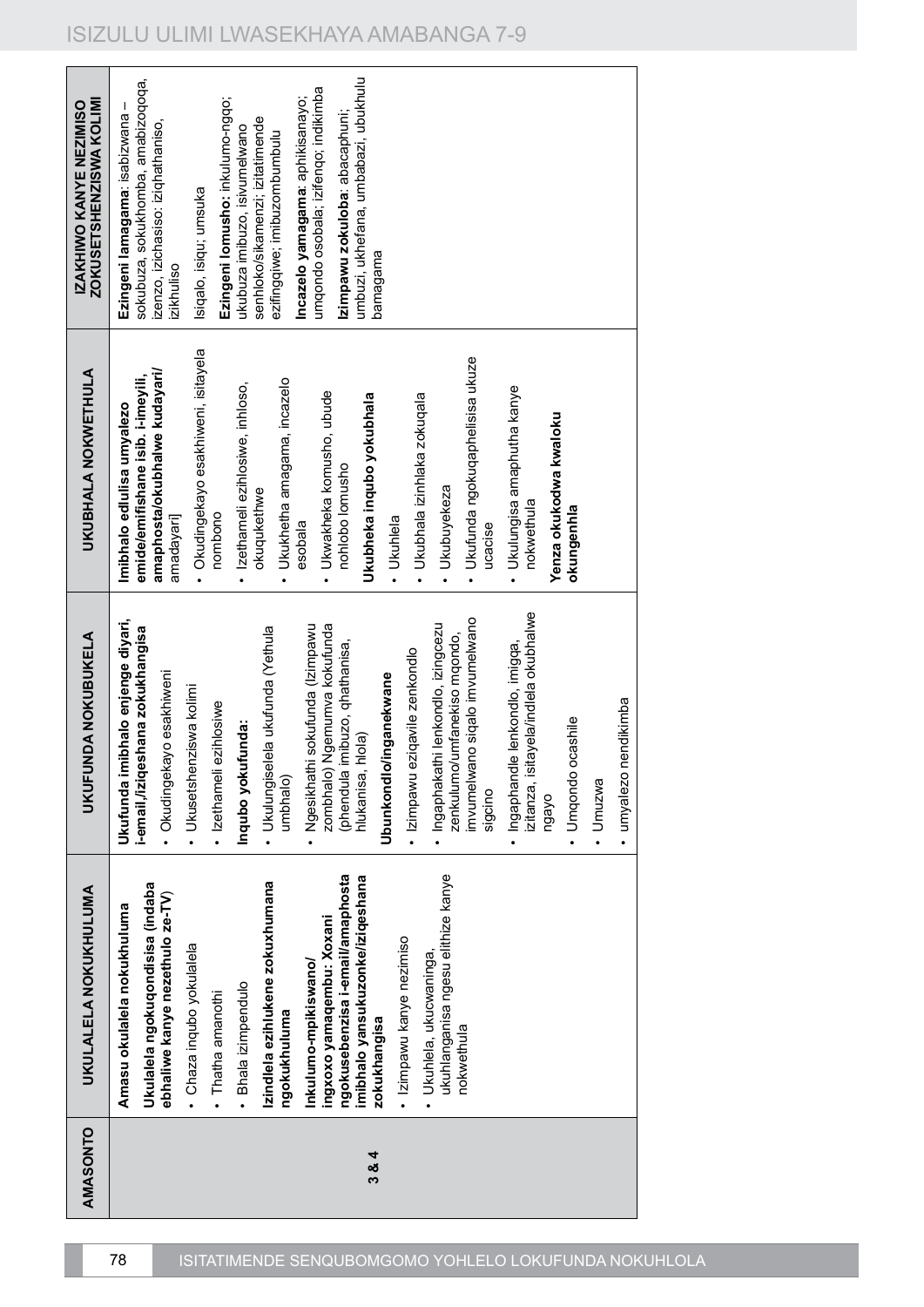| AMASONTO | <b>UKULALELA NOKUKHULUMA</b>                                                                                                                                                                                                                                                                                                                                                                                                                                                                         | <b>IDA NOKUBUKELA</b><br><b>UKUFUN</b>                                                                                                                                                                                                                                                                                                                                                                                                                                                                                                                                                                                                                                                                                             | <b>UKUBHALA NOKWETHULA</b>                                                                                                                                                                                                                                                                                                                                                                 | ZOKUSETSHENZISWA KOLIMI<br>IZAKHIWO KANYE NEZIMISO                                                                                                                                                                                                                                                                               |
|----------|------------------------------------------------------------------------------------------------------------------------------------------------------------------------------------------------------------------------------------------------------------------------------------------------------------------------------------------------------------------------------------------------------------------------------------------------------------------------------------------------------|------------------------------------------------------------------------------------------------------------------------------------------------------------------------------------------------------------------------------------------------------------------------------------------------------------------------------------------------------------------------------------------------------------------------------------------------------------------------------------------------------------------------------------------------------------------------------------------------------------------------------------------------------------------------------------------------------------------------------------|--------------------------------------------------------------------------------------------------------------------------------------------------------------------------------------------------------------------------------------------------------------------------------------------------------------------------------------------------------------------------------------------|----------------------------------------------------------------------------------------------------------------------------------------------------------------------------------------------------------------------------------------------------------------------------------------------------------------------------------|
| 5 & 6    | noluchukuluza imizwa/olunxenxayo<br>Ukusebenzisa ulimi olukhohlisayo<br>· Isingeniso esihehayo nesiphetho<br>· Sebenzisa izwi, isimo sephimbo,<br>Ukusebenzisa izitho zomzimba<br>Amasu okulalela nokukhuluma<br>· Inhloso, igembu elihlosiwe<br>· Ukuqaphela izimiso zolimi<br>Ukulalela ngokuqondisisa<br>· Ukusebenzisa izinkomba<br>· Chaza inqubo yokulalela<br>Inkulumo elungiselelwe<br>ngendlela efanele<br>· Phendula imibuzo<br>• Thatha amanothi<br>nengqikithi<br>esifanele<br>isivinini | izitanza, isitayela/indlelwa okubhalwe<br>izimpawu zokuloba isitayela nendlela<br>efundwayo enjenge: inoveli izindaba<br>ezimfishane/imidlalo/inganekwane<br>· Ingaphakathi lenkondlo, izingcezu<br>zabalingiswa, isakhiwo, udweshu,<br>umfanekisomqondo,<br>ingaphandle lenkondlo imigqa,<br>· Izimpawu eziqavile zemibhalo:<br>· Izimpawu eziqavile zenkondlo<br>indaba ngamafuphi, isizinda,<br>Imibhalo yobuciko: imibhalo<br>· indikimba kanye nomyalezo<br>· imigqa, amagama, isitanza,<br>njengomlingiswa, izinhlobo<br>izinkondlo<br>· okuchazwa izifenqo<br>umlandi, indikimba<br>· umoya wenkondlo<br>ovepr<br>Ukuhluza inkondlo:<br>Ubunkondlo:<br>isiqalo, isigq<br>okubhalwe r<br>ezinqunyiwe<br>zenkulumo,<br>ngayo, | · Izethameli ezihlosiwe nokuqukethwe<br>· Okudingekayo esakhiweni, isitayela<br>• Ukufunda ngokuqaphelisisa ukuze<br>Ukubuyekeza nokulungiselela<br>Ukulungisa amaphutha kanye<br>Ukubheka inqubo yokubhala<br>• Ukubhala izinhlaka zokuqala<br>Izigaba zokulungiselela:<br>• Ukukhetha amagama<br>izivivinyo ama-eseyi<br>· Ukubuyekeza<br>nokwethula<br>nombono<br>· Ukuhlela<br>ucacise | Izimpawu zokuloba: ungqi, ukhefane,<br>ezichukuluza imizwa nezikhohlisayo;<br>Ezingeni lamagama: insiza- senzo;<br>Incazelo yamagama: mqondofana,<br>izichasiso: iziqhathaniso; izikhuliso<br>inkoleloze, ukucwasa, izitatimende<br>Ezingeni lemisho: ukuchema,<br>mqondophika, indikimba<br>imibuzombumbulu<br>umbabazi, umbuzi |
|          |                                                                                                                                                                                                                                                                                                                                                                                                                                                                                                      | · Umqondo: osobala nocashile                                                                                                                                                                                                                                                                                                                                                                                                                                                                                                                                                                                                                                                                                                       |                                                                                                                                                                                                                                                                                                                                                                                            |                                                                                                                                                                                                                                                                                                                                  |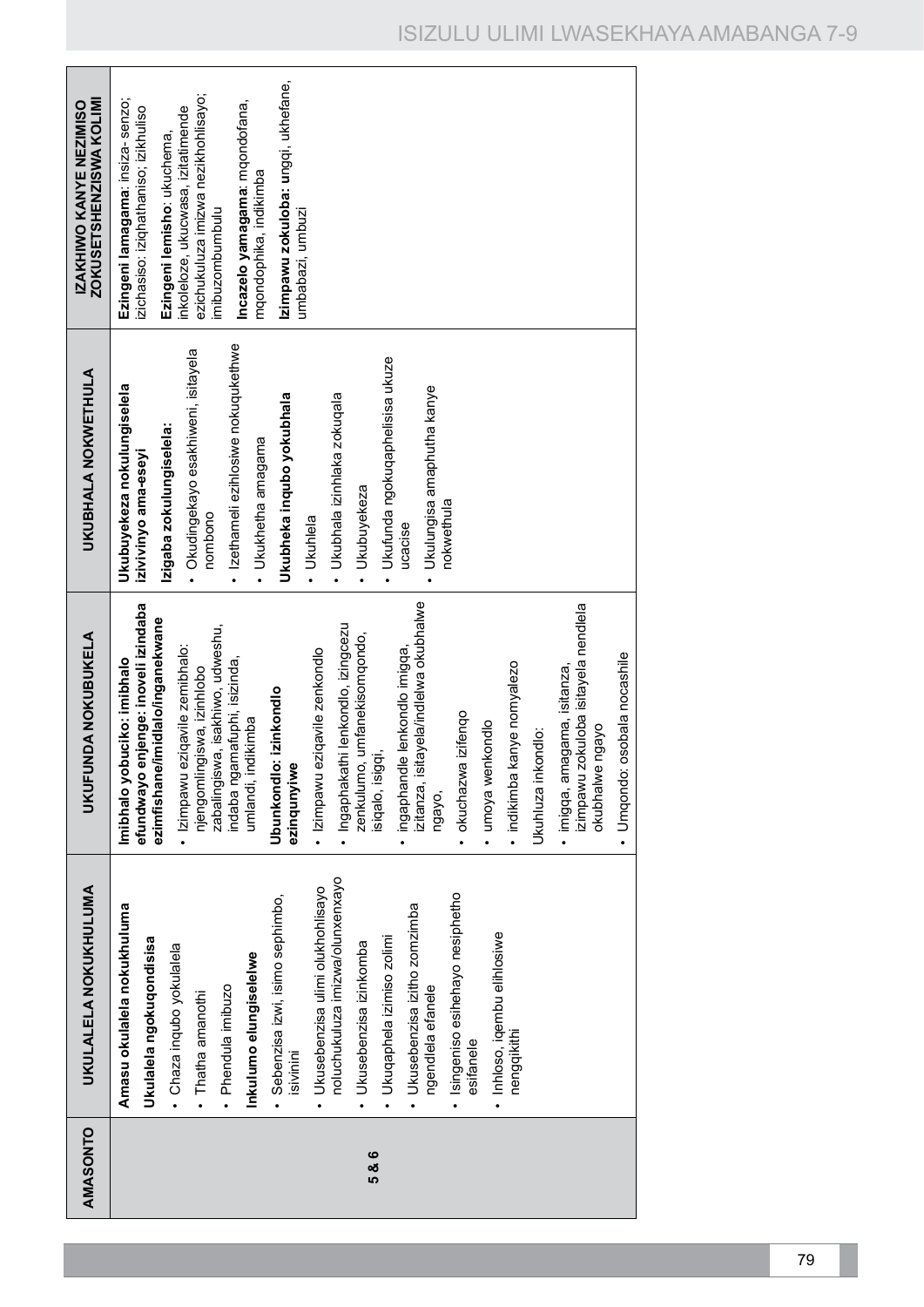| AMASONTO | <b>UKULALELA NOKUKHULUMA</b>                                                                                                                                                  | <b>UKUFUNDA NOKUBUKELA</b>                                                                                                                                                                  | <b>UKUBHALA NOKWETHULA</b>                                                                            | ZOKUSETSHENZISWA KOLIMI<br>IZAKHIWO KANYE NEZIMISO                                                                                                                                                                                                                               |
|----------|-------------------------------------------------------------------------------------------------------------------------------------------------------------------------------|---------------------------------------------------------------------------------------------------------------------------------------------------------------------------------------------|-------------------------------------------------------------------------------------------------------|----------------------------------------------------------------------------------------------------------------------------------------------------------------------------------------------------------------------------------------------------------------------------------|
|          | Ukubuyekeza nokulungiselela<br>izivivinyo: Ukukhuluma                                                                                                                         | Ukubuyekeza nokulungiselela<br>izivivinyo: Ukufunda                                                                                                                                         | Ukubuyekeza nokulungiselela<br>izivivinyo: Ukubhala                                                   | Umsebenzi osezingeni lamagama:<br>Amabizoqoqa; izabizwana; iziqu.                                                                                                                                                                                                                |
| 7 & 8    | mpikiswano/inhlolokhono/ingxoxo<br>· Ingxoxo elungiselelwe/inkulumo<br>- Ukufunda okungalungiselelwe<br>- Ukufunda okulungiselelwe<br>· Ukulalela ngokuqondisisa<br>Ukulalela | - Inoveli/indaba imfishane/<br>- Imidlalo/isifundo sefilimu<br>· Ukufunda okulungiselelwe<br>· Ukufunda ngokuqondisisa<br>· Imibhalo yobuciko<br>izinganekwane<br>- Inkondlo<br>· Ukufingqa | Imibhalo edlulisa umyalezo                                                                            | mqondofana, mqondophika, umqondo<br>izitatimende; umenzi, isenzo, inhloko<br>imibuzo, ukuphika; imisho edidayo<br>izivumelwano zezenzo, ukubuza<br>Ezingeni lemisho: imisho elula,<br>engxube nemagatshagatsha;<br>Incazelo yamagama:<br>Izimpawu zokuloba<br>osobala, indikimba |
|          |                                                                                                                                                                               | <b>UKUHLOLA OKUHLELEKILE KOKUPHELA KONYAKA ITHEMU YESI-4</b>                                                                                                                                |                                                                                                       |                                                                                                                                                                                                                                                                                  |
| 9810     |                                                                                                                                                                               | UMSEBENZI WOKU-1: OKUKHULUNYWAYO NOKULALELWAYO                                                                                                                                              |                                                                                                       | UMSEBENZI WESI-2: ISIVIVNYO SOKUPHELA KONYAKA                                                                                                                                                                                                                                    |
|          | Ukufunda kuzwakale/Inkulumo mpikiswano/ingxoxo yeqembu/inkulumo<br>engalungiselelwe.                                                                                          |                                                                                                                                                                                             | lphepha- 2: Isifundo sokuqondisisa, ulimi nemibhalo yobuciko (amahora-2)<br>Iphepha-1: Okukhulunywayo |                                                                                                                                                                                                                                                                                  |

Iphepha- 3: Imibhalo (Ihora -1)

Iphepha- 3: Imibhalo (lhora -1)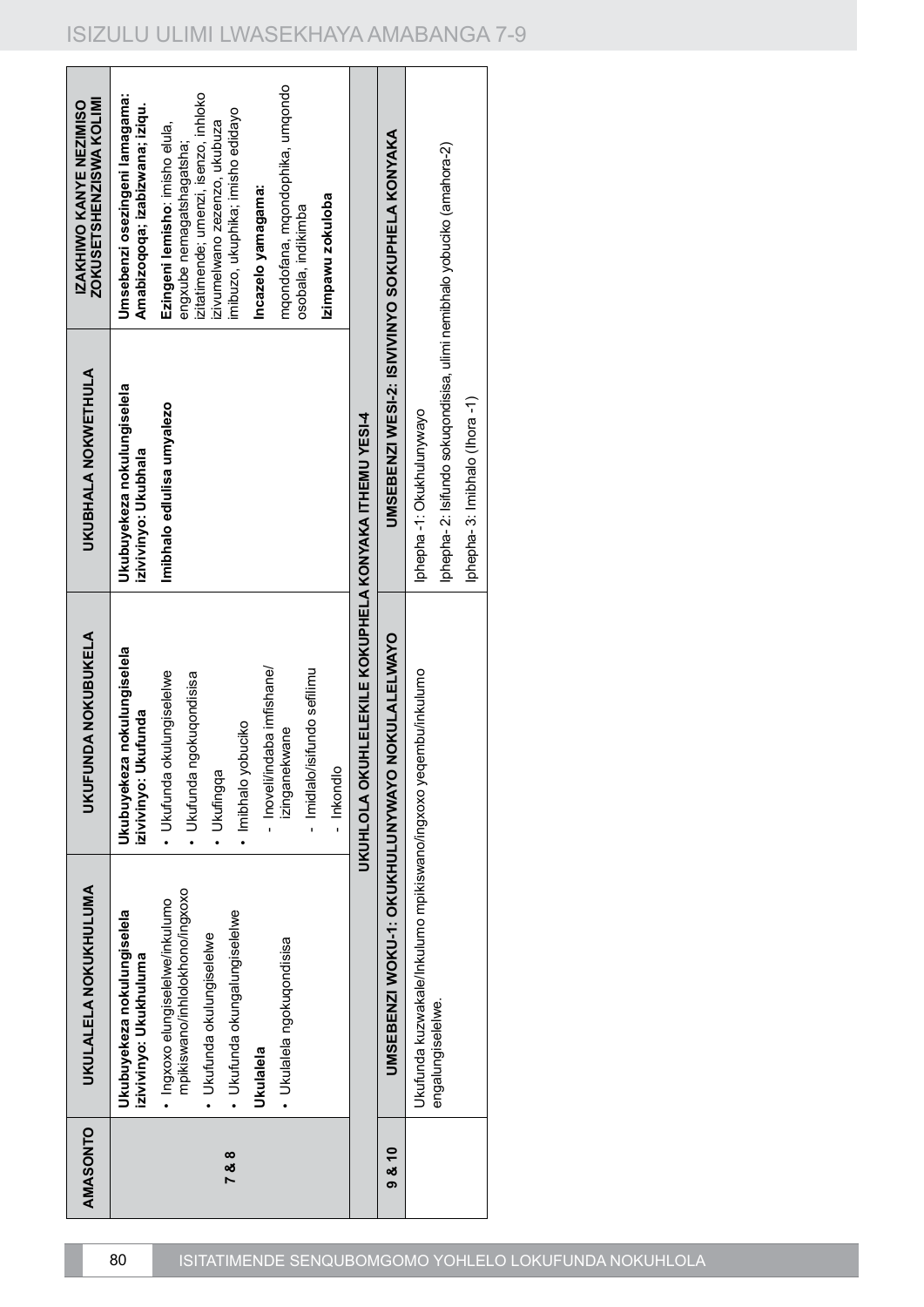|          | <b>UKULALELA NOKUKHULUMA</b>                                                                                                                                                                                                                                                                                                                                                                     | IBANGA LESI - 8 ITHEMU YOKU-1 OKUQUKETHWE                                                                                                                                                                                                                                                                                                                                                                                                                                                                                                                                                                                                                                                                                       | <b>UKUBHALA NOKWETHULA</b>                                                                                                                                                                                                                                                                                                                                                                                                                                                                                                                            |                                                                                                                                                                                                                                                                                                                                                |
|----------|--------------------------------------------------------------------------------------------------------------------------------------------------------------------------------------------------------------------------------------------------------------------------------------------------------------------------------------------------------------------------------------------------|---------------------------------------------------------------------------------------------------------------------------------------------------------------------------------------------------------------------------------------------------------------------------------------------------------------------------------------------------------------------------------------------------------------------------------------------------------------------------------------------------------------------------------------------------------------------------------------------------------------------------------------------------------------------------------------------------------------------------------|-------------------------------------------------------------------------------------------------------------------------------------------------------------------------------------------------------------------------------------------------------------------------------------------------------------------------------------------------------------------------------------------------------------------------------------------------------------------------------------------------------------------------------------------------------|------------------------------------------------------------------------------------------------------------------------------------------------------------------------------------------------------------------------------------------------------------------------------------------------------------------------------------------------|
| AMASONTO |                                                                                                                                                                                                                                                                                                                                                                                                  | <b>UKUFUNDA NOKUBUKELA</b>                                                                                                                                                                                                                                                                                                                                                                                                                                                                                                                                                                                                                                                                                                      |                                                                                                                                                                                                                                                                                                                                                                                                                                                                                                                                                       | IZIMISO NEZAKHIWO ZOLIMI                                                                                                                                                                                                                                                                                                                       |
| 1 & 2    | okusabulwembu; ukukhetha imiqondo<br>neyesekelyo ngokwenza amanothi,<br>efanelekile; ukulandelanisa imiqondo<br>· ukubona amasu okunxenxa/olimi<br>· ukwabelana ngemibono nolwazi<br>Amasu okulalela nokukhuluma:<br>ukukhombisa ukuqonda ulwazi<br>· ukubhala imiqondo ebalulekile<br>Ingxoxo yeqembu-ukwakha<br>Ukulalela ngokuqondisisa<br>· ukuphendula imibuzo<br>olukhohlisayo<br>esemqoka | lesihloko, amathebula okuqukethwe,<br>la ukufunda (ukwethula<br>Umbhalo wobuciko ofana nendaba<br>• Emumva kokufunda (kuphendulwa<br>izihlokwana, izithombe, imidwebo,<br>kufundwa (izimpawu<br>Amasu okulungiselela ukufunda<br>zombhalo ezifana nabalingiswa,<br>· Izimpawu zombhalo - izihloko,<br>izinhlobo zabalingiswa, uhlaka,<br>· Izingxenye zencwadi - ikhasi<br>· Ingxoxo mayelana nezimpawu<br>udweshu, isendulelo, isizinda,<br>izahluko, igilosari indeksi,<br>imibuzo, ukuqhathanisa,<br>ukuphikisana, ukuhlola<br>emfishane yobusha<br>umxoxi, indikimba<br>Inqubo yokufunda:<br>Inqubo yokufunda<br>$\equiv$<br>Yethula kubafundi<br>i-aphendiksi,<br>· Ukulungisele<br>· Ngesikhathi<br>zombhalo)<br>umbhalo) | Umqondo obalulekile, nowesekelayo<br>umqondo ngendlela elandelanayo<br>• Ukufunda ngenhloso yokulungisa<br>inqubo yokubhala uma kubhalwa<br>amaphutha nokwethula umbhalo<br>Umbhalo osabulwembu ukuhlela<br>Ukubhala i-iseyi ngokulandela<br>Ukubheka inqubo yokubhala<br>· Izwi Iomuntu kanye nohlobo<br>· Ukwethula i-iseyi ngenhloso<br>Ukubhala i-iseyi: elandayo/<br>· Ukulungiselela ukubhala<br>• Ukulungisa amaphutha<br>• Ukukhetha amagama,<br>· Ukwakha uhlaka<br>· Incazelo ecacile<br>· Ukubukeza<br>yokuhlola<br>ejeqezayo<br>· Iphimbo | ibinzana lamagama kanye nemishwana<br>senhloko eyisenzo; isakhiwo somusho;<br>impawu zokuloba: ungqi; ukhefana;<br>Incazelo yamagama: omqondofana,<br>Ezingeni lomusho: isivumelwano<br>omqondophika, okuqonde ngqo,<br>umbuzi; abacaphuni; isibabazi<br>Izandiso zesenzo nezendawo<br>eyingxenye yenkulumo<br>Ezingeni lamagama:<br>ukufengqa |
|          |                                                                                                                                                                                                                                                                                                                                                                                                  |                                                                                                                                                                                                                                                                                                                                                                                                                                                                                                                                                                                                                                                                                                                                 |                                                                                                                                                                                                                                                                                                                                                                                                                                                                                                                                                       |                                                                                                                                                                                                                                                                                                                                                |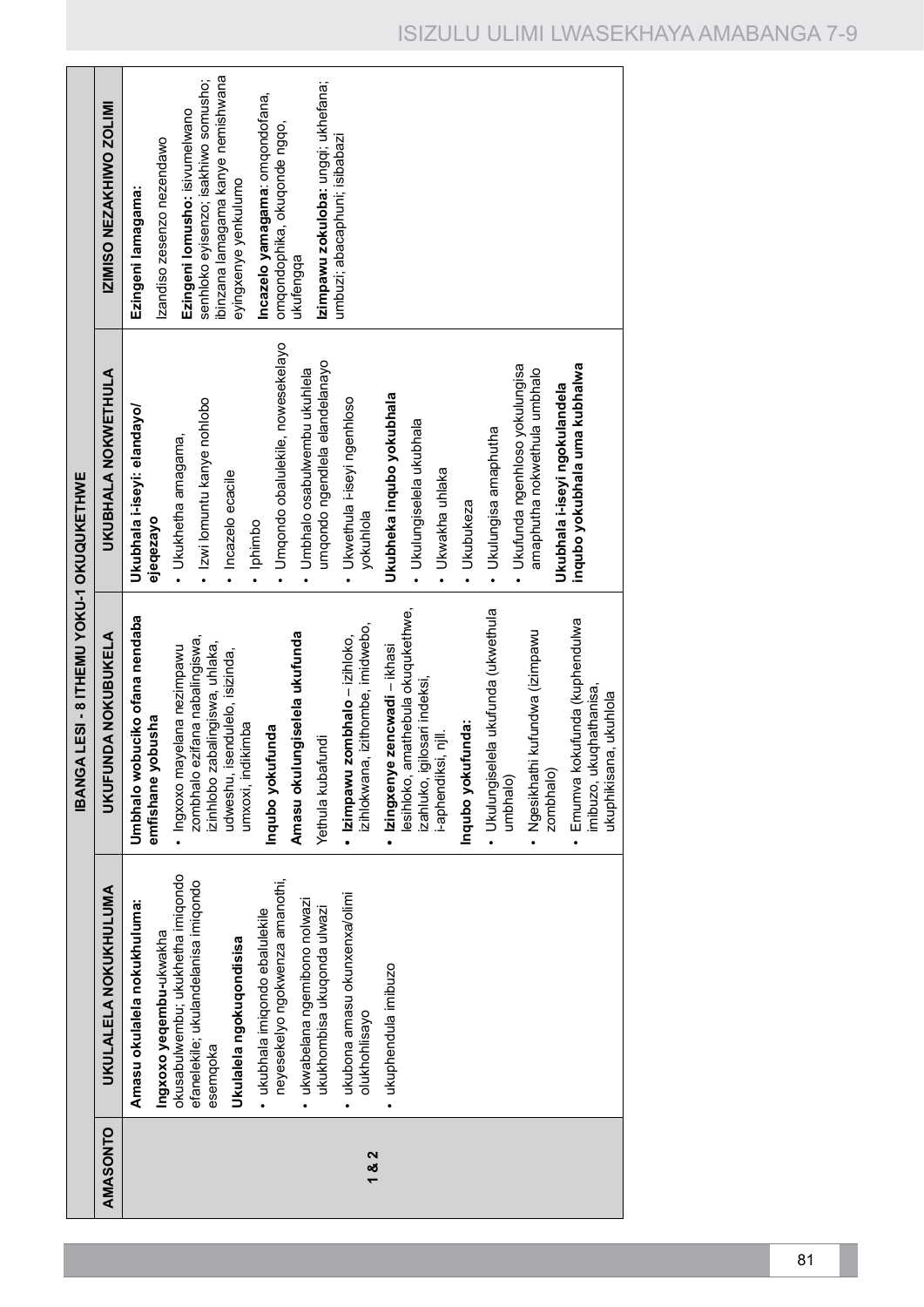| AMASONTO | <b>UKULALELA NOKUKHULUMA</b>                                                                                                                                                                                                                                                                                                                                                                                                                                                                                                                  | UKUFUNDA NOKUBUKELA                                                                                                                                                                                                                                                                                                                                                                                                                                                                                                                                                                                                                                                                                                                                                                                                                                                                                                                                                                                                                    | <b>UKUBHALA NOKWETHULA</b>                                                                                                                                                                                                                                                                                                                                                                                                                                                                                                                           | IZIMISO NEZAKHIWO ZOLIM                                                                                                                                                                                                                                                                                                                                                                                                                                                                                                                                                      |
|----------|-----------------------------------------------------------------------------------------------------------------------------------------------------------------------------------------------------------------------------------------------------------------------------------------------------------------------------------------------------------------------------------------------------------------------------------------------------------------------------------------------------------------------------------------------|----------------------------------------------------------------------------------------------------------------------------------------------------------------------------------------------------------------------------------------------------------------------------------------------------------------------------------------------------------------------------------------------------------------------------------------------------------------------------------------------------------------------------------------------------------------------------------------------------------------------------------------------------------------------------------------------------------------------------------------------------------------------------------------------------------------------------------------------------------------------------------------------------------------------------------------------------------------------------------------------------------------------------------------|------------------------------------------------------------------------------------------------------------------------------------------------------------------------------------------------------------------------------------------------------------------------------------------------------------------------------------------------------------------------------------------------------------------------------------------------------------------------------------------------------------------------------------------------------|------------------------------------------------------------------------------------------------------------------------------------------------------------------------------------------------------------------------------------------------------------------------------------------------------------------------------------------------------------------------------------------------------------------------------------------------------------------------------------------------------------------------------------------------------------------------------|
| 3 & 4    | ukubona ulwazimagama okuyilo kanye<br>ukubona nokuchaza Ukusetshenziswa<br>kamongameli/yelungu lomphakathi<br>ukulungiselela isethulo esinohlonze<br>Ukulalela inkulumo elungiselelwe<br>· ukuxoxa ngezimpawu zenkulumo<br>• ukubona nokuxoxa ngezimpawu<br>ukuhlela ulwazi ngokulandelana<br>• ukukhetha isihloko esifanelekile<br>Amasu okulalela nokukhuluma<br>elenza umthelelela othile<br>Inkulumo elungiselelwe<br>kanye nesiphetho<br>nezakhiwo zolimi<br>ezisenkulumweni<br>ukuzilungiselela<br>elungiselelwe<br>ukwethula<br>kolimi | • Ukufunda ngokudlulisa amehlo ukhetha<br>imibuzo, ukuqhathanisa, ukuphikisana,<br>Umthelela wokusetshenziswa kohlobo<br>Ukunikeza incazelo ngokuzicabangela<br>imibhalo ebonakalayo/yokuqondisisa<br>oluchukuluza imizwa nolukhohlisayo<br>Ukulungiselela ukufunda (ukwethula<br>kwamaqembu, Ukufunda ngokuzimela<br>bukela okubhalwayo/<br>Ukuhlaziya ukusetshenziswa kolimi<br>Emumva kokufunda (kuphendulwa<br>Inhloso kanye neqembu eliqondwe<br>· Ukuhlaziya nokuxoxa ngezimpawu<br>nokweqeka kwencazelo yombhalo<br>Ukufunda okulawulwayo, Ukufunda<br>Ngesikhathi kufundwa (izimpawu<br>· Ukuhlaziya isethulo nesiphetho<br>Umthelelela wokukhetha kanye<br>nezithombe kanye nesakhiwo<br>Lusetshenziswe kanjani ulimi<br>Ukubona ulimi olukhohlisayo<br>Ukufunda ngokuqaphelisisa<br>Ukubona nokuxoxa ngolimi<br>amaphuzu abalulekile<br>Ukufunda inkulumo<br>ukwakha isiphetho<br>Inqubo yokufunda:<br>Amasu okufunda:<br>ezingumongo<br>Ukufunda/ukul<br>namagugu<br>zombhalo)<br>umbhalo)<br>ukuhlola<br>ngqo<br>$\bullet$ | embhalweni ukubhala i-iseyi echazayo<br>Ukuqoka nendlela ethile yokubhala,<br>Ukuchaza izethameli okuqondiswe<br>· Ukuchaza okudingeka kutholakale<br>ukufunda ngenhloso yokulungisa<br>amaphutha nokwethula umbhalo<br>Ukusebenzisa amagama afanele<br>Ukubheka inqubo yokubhala<br>Ukwendlalela ukuqhubeka<br>inhloso kanye nokuhleleka<br>• Ukulungiselela ukubhala<br>ukulungisa amaphutha<br>Ukubhala inkulumo:<br>Ukubhala inkulumo<br>ukwakha uhlaka<br>novuthondaba<br>Ukubukeza<br>Isiphetho<br>kuzo<br>$\bullet$<br>$\bullet$<br>$\bullet$ | izimpawu zokuloba: isibabazi; umbuzi;<br>samagama esichazayo nesikhanyisayo;<br>imishwana yezenzo; imisho eyizihloko;<br>Ezingeni lamagama: Amabizongxube<br>Ondaweni, isiphawulo: ukuqhathanisa,<br>Ezingeni lomusho: ibinzana lezenzo;<br>izingasenzo, izenzo eziphundulekile, ,<br>Incazelo yamagama: omqondofana,<br>izihlanganiso; okuchukuluza imizwa<br>ibinzana lamabizo; ibizo, isigejana<br>omqondophika, okuqonde ngqo,<br>izinciphiso, izandiso, izenzo<br>kanye nolimi olukhohlisayo<br>zifinyezo – ama-akhronimi<br>ukhefana; ungqi<br>ukufengqa<br>izikhuliso |
|          |                                                                                                                                                                                                                                                                                                                                                                                                                                                                                                                                               | bawo, izihlokwana kanye nesithombe<br>oluthile lombhalo kanye nobukhulu<br>esisencazelweni                                                                                                                                                                                                                                                                                                                                                                                                                                                                                                                                                                                                                                                                                                                                                                                                                                                                                                                                             |                                                                                                                                                                                                                                                                                                                                                                                                                                                                                                                                                      |                                                                                                                                                                                                                                                                                                                                                                                                                                                                                                                                                                              |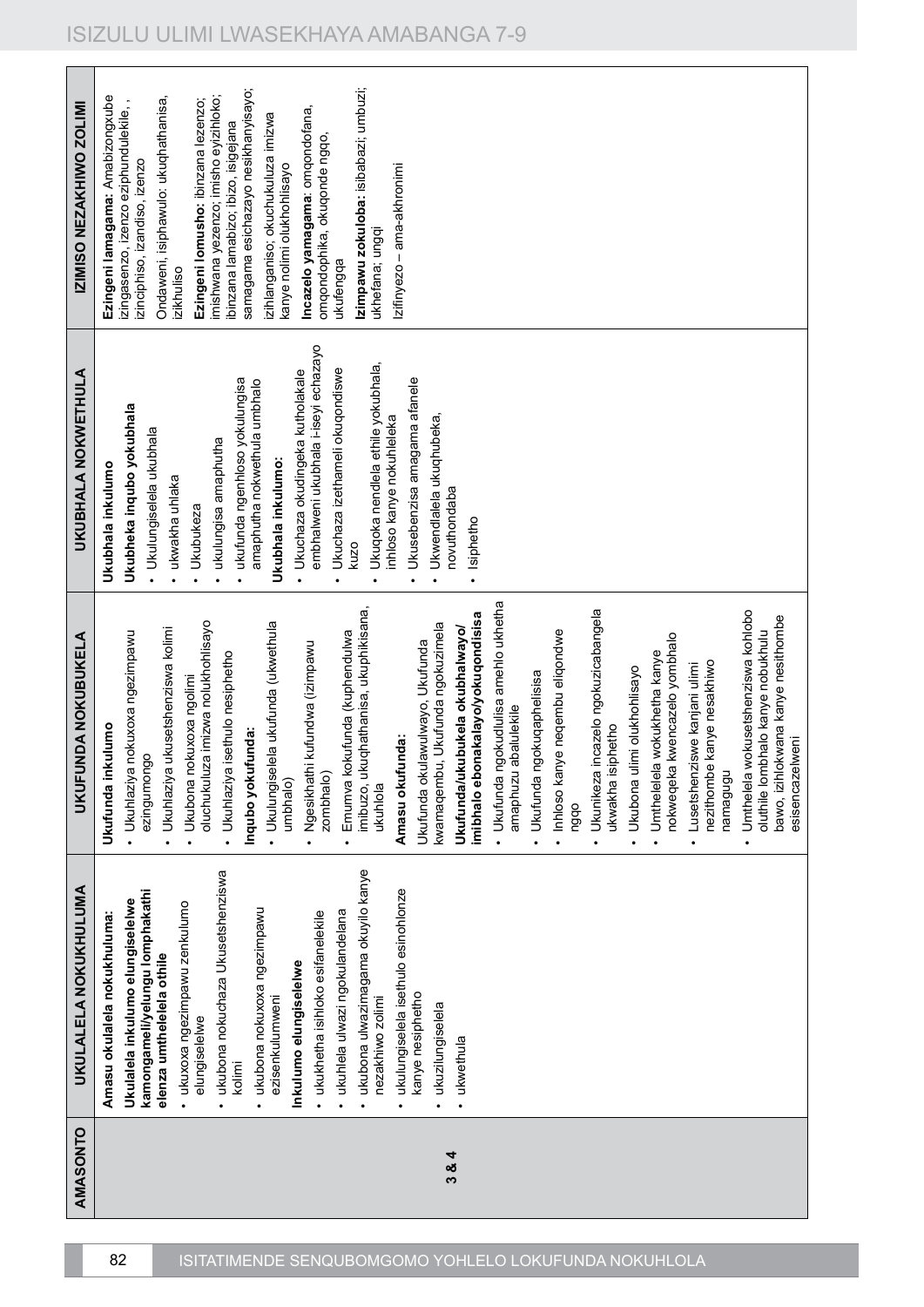| AMASONTO | <b>UKULALELA NOKUKHULUMA</b>                                                                                                                                                                                                                                                                                                                                                                                                                                                                                                                                                                                                                   | UKUFUNDA NOKUBUKELA                                                                                                                                                                                                                                                                                                                                                                                                                                                                                                                                                                                                                                                                                                                                            | <b>UKUBHALA NOKWETHULA</b>                                                                                                                                                                                                                                                                                                                                                                                                                         | IZIMISO NEZAKHIWO ZOLIMI                                                                                                                                                                                                                                                                                                                    |
|----------|------------------------------------------------------------------------------------------------------------------------------------------------------------------------------------------------------------------------------------------------------------------------------------------------------------------------------------------------------------------------------------------------------------------------------------------------------------------------------------------------------------------------------------------------------------------------------------------------------------------------------------------------|----------------------------------------------------------------------------------------------------------------------------------------------------------------------------------------------------------------------------------------------------------------------------------------------------------------------------------------------------------------------------------------------------------------------------------------------------------------------------------------------------------------------------------------------------------------------------------------------------------------------------------------------------------------------------------------------------------------------------------------------------------------|----------------------------------------------------------------------------------------------------------------------------------------------------------------------------------------------------------------------------------------------------------------------------------------------------------------------------------------------------------------------------------------------------------------------------------------------------|---------------------------------------------------------------------------------------------------------------------------------------------------------------------------------------------------------------------------------------------------------------------------------------------------------------------------------------------|
| 5 & 6    | Ingxoxo yeqembu ngokubonakalayo,<br>Ukulalela ngokuqondisisa (umsindo<br>neyesekelayo ngokwenza amanothi,<br>uhla, ukufingqa, ukubeka ngamanye<br>• Ukusebenzisa ulwazi oluwumsuka<br>Iwenkulumo/incazelo ebonakalayo<br>· ukuvumelana nohlangothi oluthile<br>amagama nokuphinda kuphinda<br>Amasu okulalela nokukhuluma:<br>okulalelwayo kubekubonakala/<br>· ukubhala imiqondo ebalulekile<br>Ukwakha kabusha izigameko:<br>Ukuqagela inhloso yombhalo<br>· ukulingisa okwenzakele<br>· Ukuqonda umyalezo<br>• Ukuthatha amanothi<br>· Ukuqonda umbhalo<br>· Ukubheka incazelo<br>ezigamekweni njll<br>nombhalo oxubile<br>kuphela)<br>usho | • Ukulungiselela ukufunda (ukwethula<br>Isakhiwo sangaphakathi senkondlo,<br>Umbhalo wobuciko onjenge noveli/<br>· Izimpawu ezibalulekile ezitholakala<br>senkondlo, imigqa, izitanza, indlela<br>embhalweni: ezifana nabalingiswa,<br>Emumva kokufunda (kuphendulwa<br>· Izimpawu ezibalulekile zenkondlo<br>kufundwa (izimpawu<br>izinhlobo zabalingiswa, uhlaka,<br>udweshu, isendulelo, isizinda,<br>isigqi isakhiwo sangaphandle<br>izindaba ezimfishane/idrama<br>izifenqo/izithombemagama,<br>incazelo engaqondile loko<br>imibuzo, ukuqhathanisa,<br>ukuphikisana, ukuhlola<br>Inqubo yokufunda:<br>umxoxi, indikimba<br>okubhalwe ngayo<br>imvumelwano<br>• Ngesikhathi<br>okushiwoyo<br>Ubunkondlo<br>zombhalo)<br>umbhalo)<br>· umuzwa<br>$\bullet$ | · Uhla kanye nendlela ethile yokubhala<br>Ukufunda ngenhloso yokulungisa<br>amaphutha nokwethula umbhalo<br>Umbhalo wokudlulisa umyalezo<br>Ukubheka inqubo yokubhala<br>Incwadi (Eyobungani/incwadi<br>kokuvuselelwe okubonile<br>Ukubhala incwadi encike<br>· Ukulungiselela ukubhala<br>· Ukusetshenziswa kolimi<br>· Ukulungisa amaphutha<br>· Izimpawu zombhalo<br>· Isethulo nesiphetho<br>· Ukwakha uhlaka<br>ehloniphekile)<br>· Ukubukeza | Ezingeni lomusho: isakhiwo somusho;<br>nesikhanyisayo; ukuphika; isitatimende<br>zesenzo, isikhathi; izenzo, isiphawulo:<br>Izimpawu zokuloba: ungqi, ukhefana<br>Incazelo yamagama: omqondofana,<br>isigejana samagama esichazayo<br>omqondophika, okuqonde ngqo,<br>Ezingeni lamagama: izandiso<br>ukuqhathanisa, izikhuliso<br>ukufengqa |
|          |                                                                                                                                                                                                                                                                                                                                                                                                                                                                                                                                                                                                                                                | · indikimba nomyalezo                                                                                                                                                                                                                                                                                                                                                                                                                                                                                                                                                                                                                                                                                                                                          |                                                                                                                                                                                                                                                                                                                                                                                                                                                    |                                                                                                                                                                                                                                                                                                                                             |

 $\overline{\phantom{a}}$ 

٦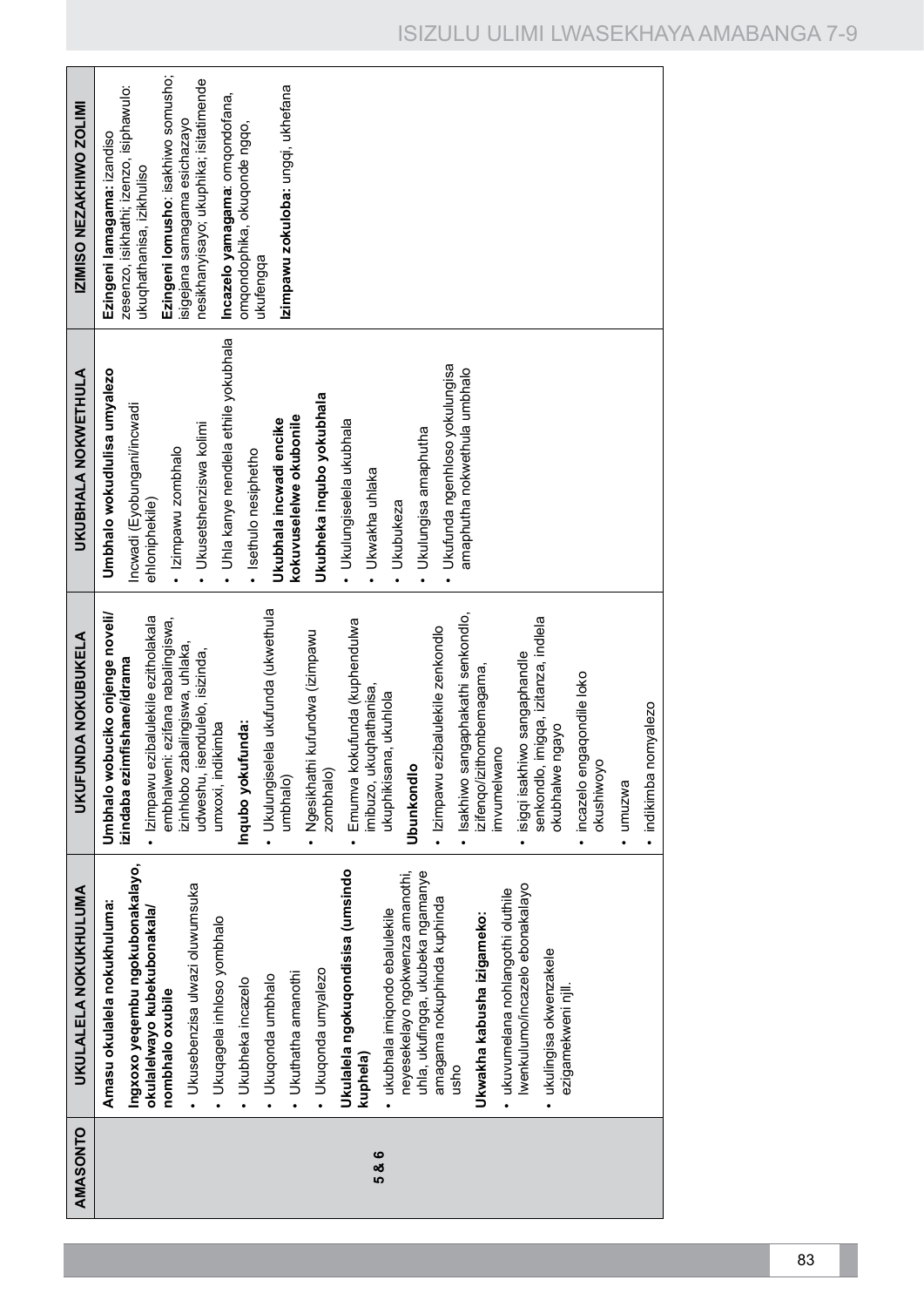| AMASONTO | <b>UKULALELA NOKUKHULUMA</b> | <b>UKUFUNDA NOKUBUKELA</b>                                                                      | <b>UKUBHALA NOKWETHULA</b> | IZIMISO NEZAKHIWO ZOLIMI |
|----------|------------------------------|-------------------------------------------------------------------------------------------------|----------------------------|--------------------------|
|          |                              | NOMA                                                                                            |                            |                          |
|          |                              | Ukufunda/ukubukela ukuze<br>uqondisise (amasu)                                                  |                            |                          |
|          |                              | · Ukufunda ngokudlulisa amehlo<br>ukhetha amaphuzu abalulekile                                  |                            |                          |
|          |                              | · Ukufunda ngokuqaphelisisa                                                                     |                            |                          |
| 5 & 6    |                              | ngokuzicabangela ukwakha isiphetho<br>· Ukunikeza incazelo                                      |                            |                          |
|          |                              | • Ukubona ulimi olukhohlisayo                                                                   |                            |                          |
|          |                              | nokweqeka kwencazelo yombhalo<br>· Umthelelela wokukhetha kanye                                 |                            |                          |
|          |                              | ngokuzicabangela kusetshenziswa<br>amakhono okuhlakaza amagama<br>· Ukunikeza incazelo yamagama |                            |                          |
|          |                              | Okuyiqiniso nokungumbono                                                                        |                            |                          |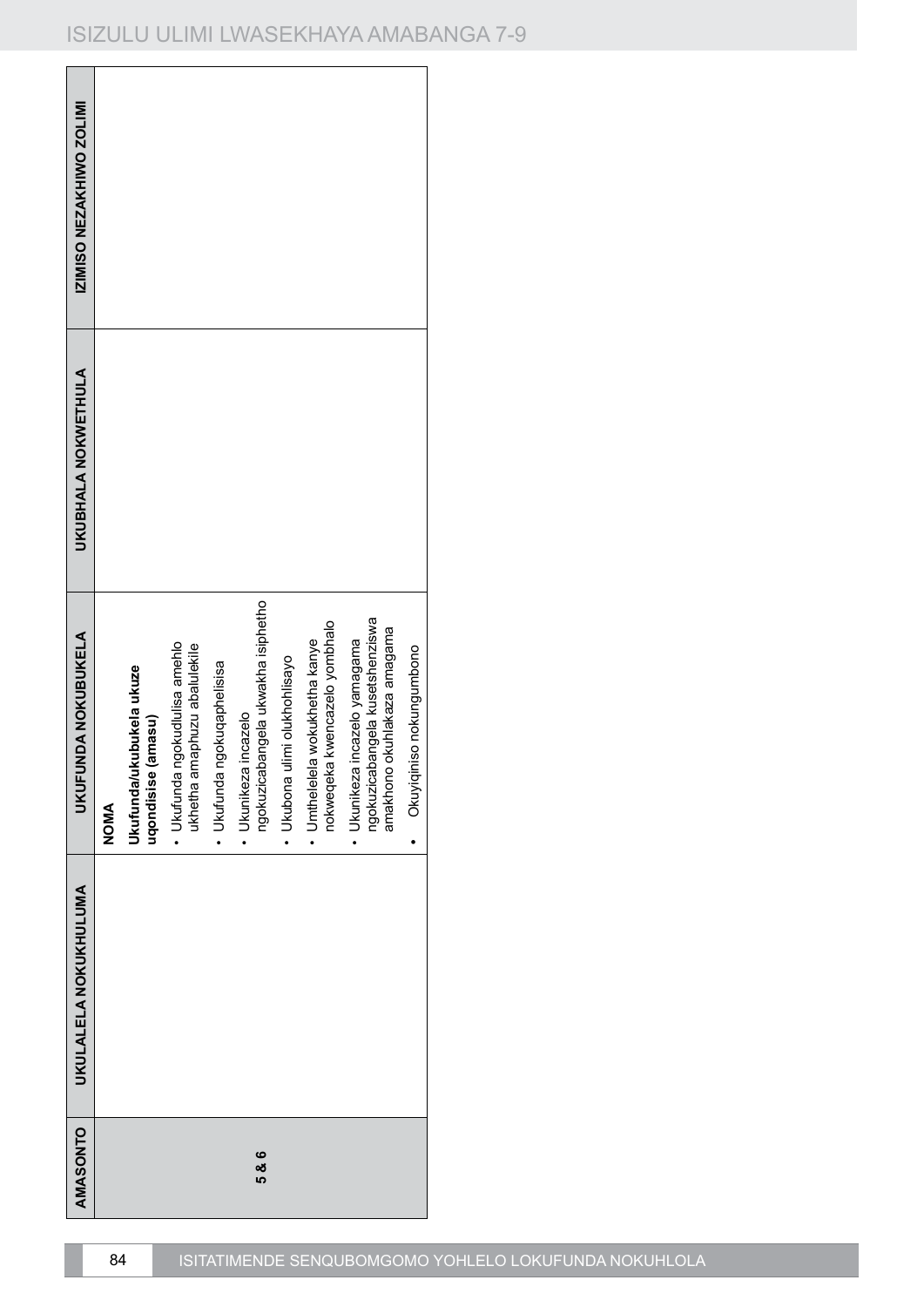| AMASONTO | <b>UKULALELA NOKUKHULUMA</b>                                                                                                                                                                                                                                                                                                                                                                                                                                                                                                   | UKUFUNDA NOKUBUKELA                                                                                                                                                                                                                                                                                                                                                                                                                                                                                                                                                                                                                                                                                                                                                                                                      | <b>UKUBHALA NOKWETHULA</b>                                                                                                                                                                                                                                                                                                                                                                                                                                                    | ZIMISO NEZAKHIWO ZOLIMI                                                                                                                                                                                                                                                                                                                                                                             |
|----------|--------------------------------------------------------------------------------------------------------------------------------------------------------------------------------------------------------------------------------------------------------------------------------------------------------------------------------------------------------------------------------------------------------------------------------------------------------------------------------------------------------------------------------|--------------------------------------------------------------------------------------------------------------------------------------------------------------------------------------------------------------------------------------------------------------------------------------------------------------------------------------------------------------------------------------------------------------------------------------------------------------------------------------------------------------------------------------------------------------------------------------------------------------------------------------------------------------------------------------------------------------------------------------------------------------------------------------------------------------------------|-------------------------------------------------------------------------------------------------------------------------------------------------------------------------------------------------------------------------------------------------------------------------------------------------------------------------------------------------------------------------------------------------------------------------------------------------------------------------------|-----------------------------------------------------------------------------------------------------------------------------------------------------------------------------------------------------------------------------------------------------------------------------------------------------------------------------------------------------------------------------------------------------|
| 7&8      | embhalweni wephephandaba noma<br>· ukubona ulwazimagama okuyilo<br>· ukuhlela ulwazi ngokulandelana<br>esembhalweni wephephandaba<br>Amasu okulalela nokukhuluma:<br>· izimiso nezakhiwo zombhalo<br>oxoxpujugungisay oxoxpul<br>· ukwenza okuthile mayelana<br>Inkulumo engalungiseleiwe<br>· isethulo esinohlonze kanye<br>· Indlela yokubiza amagama<br>yeqembu esetshenziselwa<br>· Ukukhethwa kwamagama<br>kanye nezakhiwo zolimi<br>noma wephephabhuku<br>· izimpawu zombhalo<br>wephephabhuku<br>nesiphetho<br>nombhalo | • Ukulungiselela ukufunda (ukwethula<br>imigqa, amagama, indimana/istanza<br>· Isakhiwo sangaphakathi senkondlo,<br>· Isakhiwo sangaphandle senkondlo,<br>· Izimpawu ezibalulekile ezitholakala<br>Emumva kokufunda (kuphendulwa<br>embhalweni: ezifana nabalingiswa,<br>sephephandaba - noma esiqeshini<br>· Izimpawu ezibalulekile zenkondlo<br>kufundwa (izimpawu<br>esicashunwe ephephabhukwini<br>izinhlobo zabalingiswa, uhlaka,<br>udweshu, isendulelo, isizinda,<br>izifenqo/izithombemagama,<br>· Incazelo engaqondile loko<br>· Indiela okubhalwe ngayo<br>imibuzo, ukuqhathanisa,<br>ukuphikisana, ukuhlola<br>Ukufunda isiqeshana<br>imvumelwano, isigqi<br>Inqubo yokufunda:<br>umxoxi, indikimba<br>· Ngesikhathi<br>okushiwoyo<br>Ubunkondlo<br>zombhalo)<br>umbhalo)<br>· Umuzwa<br>$\ddot{\phantom{0}}$ | • Uhla kanye nendlela ethile yokubhala<br>Umbiko/isiqeshana sephephabhuku<br>• ukufunda ngenhloso yokulungisa<br>amaphutha nokwethula umbhalo<br>Umbhalo wokudlulisa umyalezo<br>kubhekiswe ezinweni zokubona<br>esicashunwe ephephabhukwini<br>Ukubheka inqubo yokubhala<br>Ukubhala umbiko/esiqeshini<br>• Ukulungiselela ukubhala<br>· Ukusetshenziswa kolimi<br>• ukulungisa amaphutha<br>· Izimpawu zombhalo<br>· Isethulo nesiphetho<br>· ukwakha uhlaka<br>· Ukubukeza | Izimpawu zokuloba: ukhefana; ungqi;<br>Incazelo yamagama: izaga; umongo;<br>ukuchema; ukuthatha ngokwahlulela;<br>okuqonde ngqo; izinciphiso; incazelo<br>Ezingeni lomusho: imisho eqondile;<br>abacaphuni; izibabazi; ikhongco; njll<br>Ezingeni lamagama: /izenzukuthi/<br>kudlula; izichasiso kanye izandiso;<br>inkathi yamanje; inkathi esanda<br>inkolelo engaguquki<br>izibabazo<br>eqondile |
|          |                                                                                                                                                                                                                                                                                                                                                                                                                                                                                                                                | · Indikimba nomyalezo                                                                                                                                                                                                                                                                                                                                                                                                                                                                                                                                                                                                                                                                                                                                                                                                    |                                                                                                                                                                                                                                                                                                                                                                                                                                                                               |                                                                                                                                                                                                                                                                                                                                                                                                     |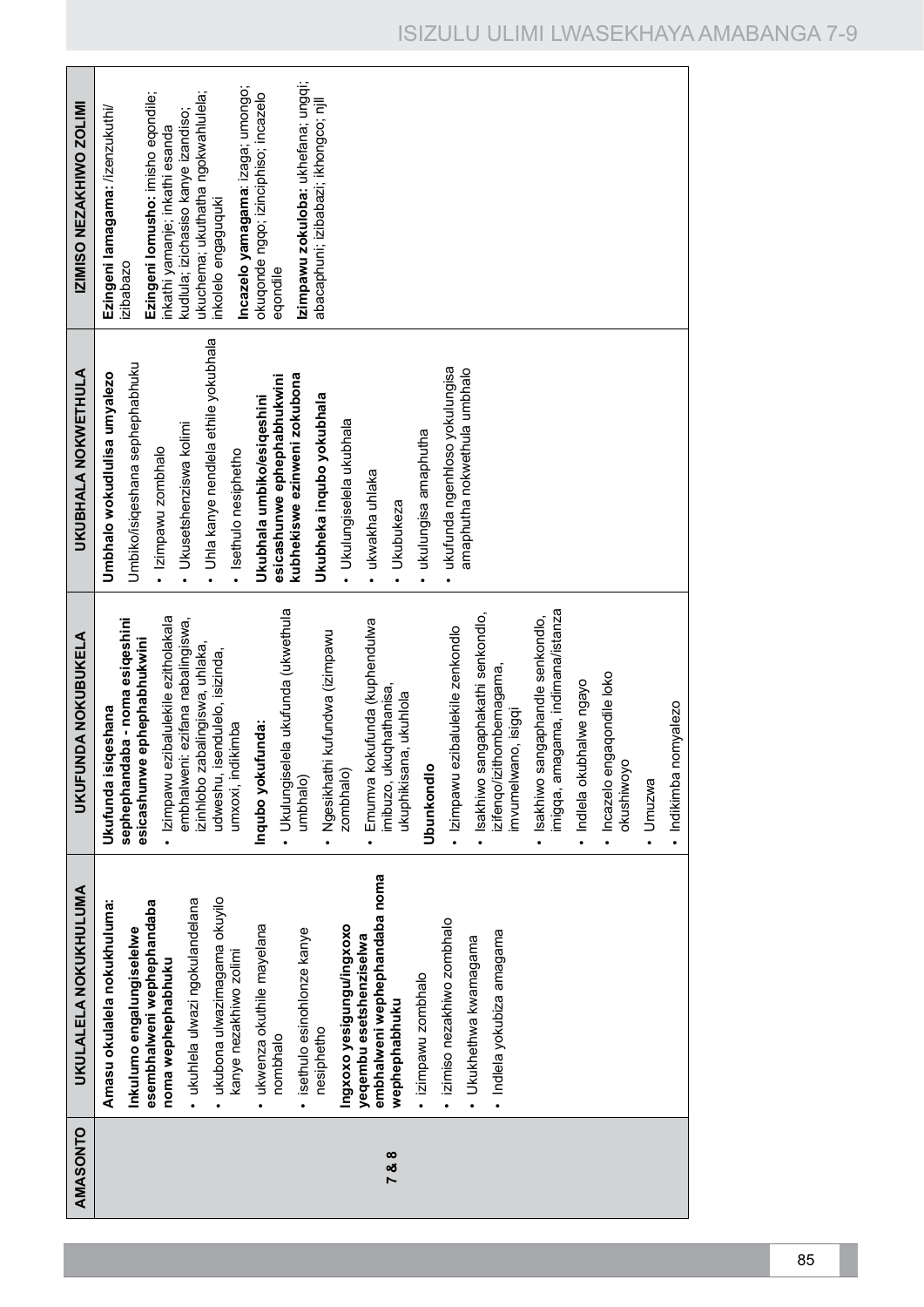| AMASONTO              | <b>UKULALELA NOKUKHULUMA</b>                                                                                                                                                                                                                                                                                                                                                                                                                                                                                                                                                                                                                                 | UKUFUNDA NOKUBUKELA                                                                                                                                                                                                                                                                                                                                                                                                                                                                                                                                                                                                                                          | <b>UKUBHALA NOKWETHULA</b>                                                                                                                                                                                                                                                                                                                                                                                                                                                                                                        |                     | IZIMISO NEZAKHIWO ZOLIMI                                                                                                                                                                                                                                                                                                                                 |
|-----------------------|--------------------------------------------------------------------------------------------------------------------------------------------------------------------------------------------------------------------------------------------------------------------------------------------------------------------------------------------------------------------------------------------------------------------------------------------------------------------------------------------------------------------------------------------------------------------------------------------------------------------------------------------------------------|--------------------------------------------------------------------------------------------------------------------------------------------------------------------------------------------------------------------------------------------------------------------------------------------------------------------------------------------------------------------------------------------------------------------------------------------------------------------------------------------------------------------------------------------------------------------------------------------------------------------------------------------------------------|-----------------------------------------------------------------------------------------------------------------------------------------------------------------------------------------------------------------------------------------------------------------------------------------------------------------------------------------------------------------------------------------------------------------------------------------------------------------------------------------------------------------------------------|---------------------|----------------------------------------------------------------------------------------------------------------------------------------------------------------------------------------------------------------------------------------------------------------------------------------------------------------------------------------------------------|
| 9 & 10                | nowesekelayo ngokwakha amanothi,<br>ukubona nokukhetha ulwazimagama<br>ukulungiselela isethulo esinohlonze<br>ukugcwalisa umbiko ngokubuziwe/<br>okuyilo, ulimi kanye nezimiso zalo<br>- Ukuhlela izinto ngokulandelana-<br>ukubona amasu okunxenxa/ulimi<br>Okukhulunywayo: inhlolokhono/<br>· Ukuqopha umqondo obalulekile,<br>Amasu okulalela nokukhuluma:<br>ukwabelana ngemibono nolwazi<br>ukukhombisa ukuqonda ulwazi<br>Ukulalela ngokuqondisisa<br>kwesekelwa ngezibonelo.<br>· ukuphendula imibuzo<br>· Isihloko socwaningo<br>kanye nesiphetho<br>ingxoxo yeqembu<br>olukhohlisayo<br>$\ddot{\phantom{0}}$<br>$\bullet$<br>$\bullet$<br>$\bullet$ | lela ukufunda (ukwethula<br>imigqa, amagama, indimana/istanza<br>Isakhiwo sangaphakathi senkondlo,<br>Isakhiwo sangaphandle senkondlo,<br>Emumva kokufunda (kuphendulwa<br>· Izimpawu ezibalulekile zenkondlo<br>Ngesikhathi kufundwa (izimpawu<br>· Izimpawu ezibalulekile zombiko<br>Ukufunda umbiko wocwaningo<br>izifenqo/izithombemagama,<br>· Incazelo engaqondile loko<br>imibuzo, ukuqhathanisa,<br>· Ukusetshenziswa kolimi<br>ukuphikisana, ukuhlola<br>· Indikimba nomyalezo<br>imvumelwano, isigqi<br>Inqubo yokufunda:<br>· Izindlela zesenzo<br>· Ukuhleleka<br>· Ukulungise<br>zombhalo)<br>Ubunkondlo<br>okushiwoyc<br>umbhalo)<br>$\bullet$ | Umbhalo wokudlulisa umyalezo isib.<br>ezehlukene, ngobude nangezakhiwo<br>Incwadi ehloniphekile nendlela ethile<br>Sebenzisa izinhlobonhlobo zemisho<br>Izihlanganiso ezenza ukuxhumana<br>· Inhloso, iqembu elisophiwe kanye<br>Ukufunda ngenhloso yokulungisa<br>amaphutha nokwethula umbhalo<br>Ukubheka inqubo yokubhala<br>Bhala umbiko ngocwaningo<br>· Ukulungiselela ukubhala<br>Ukulungisa amaphutha<br>umbiko wocwaningo<br>· Izakhiwo zezigaba<br>Ukwakha uhlaka<br>· Ukubukeza<br>nesakhiwo<br>yokubhala<br>okufanele |                     | amqondophika, umongo; izinciphiso;<br>past izinkathi; ukuchema; ukuthatha<br>isakhiwo somusho; ukwethulakanye<br>Incazelo yamagama: amamgama<br>iznhlobo zezenzo nezinsizasenzo<br>Ezingeni lomusho: isitatimende;<br>ngokwahlulela kanye inkolelo<br>amqondofana, amagama<br>Ezingeni lamagama:<br>Izimpawu zokuloba<br>incazelo esobala<br>engaguquki; |
|                       |                                                                                                                                                                                                                                                                                                                                                                                                                                                                                                                                                                                                                                                              | <b>UKUHLOLA KWETHEMU YOKU-1</b>                                                                                                                                                                                                                                                                                                                                                                                                                                                                                                                                                                                                                              |                                                                                                                                                                                                                                                                                                                                                                                                                                                                                                                                   |                     |                                                                                                                                                                                                                                                                                                                                                          |
|                       | UMSEBENZI WOKU-1: OKUKHULUNYWAYO<br>UMSEBENZI WOKU-1: OKUKHULUNYWAYO                                                                                                                                                                                                                                                                                                                                                                                                                                                                                                                                                                                         | UMSEBENZI WESI-2: UKUBHALA                                                                                                                                                                                                                                                                                                                                                                                                                                                                                                                                                                                                                                   |                                                                                                                                                                                                                                                                                                                                                                                                                                                                                                                                   |                     | <b>UMSEBENZI WESI-3: UKUHLOLA KOKU-1</b>                                                                                                                                                                                                                                                                                                                 |
| yeqembu/inhlolokhono. | Ingxoxo yeqembu -- imibhalo ebonwayo/ukulalela isifundo<br>sokuqondisisa/inkulumo engalungiselelwe/ingxoxo                                                                                                                                                                                                                                                                                                                                                                                                                                                                                                                                                   | Umbiko wephephandaba/isiqeshana<br>Indaba elandisayo/ejeqeza emuva                                                                                                                                                                                                                                                                                                                                                                                                                                                                                                                                                                                           |                                                                                                                                                                                                                                                                                                                                                                                                                                                                                                                                   | Ulimi nokuqondisisa |                                                                                                                                                                                                                                                                                                                                                          |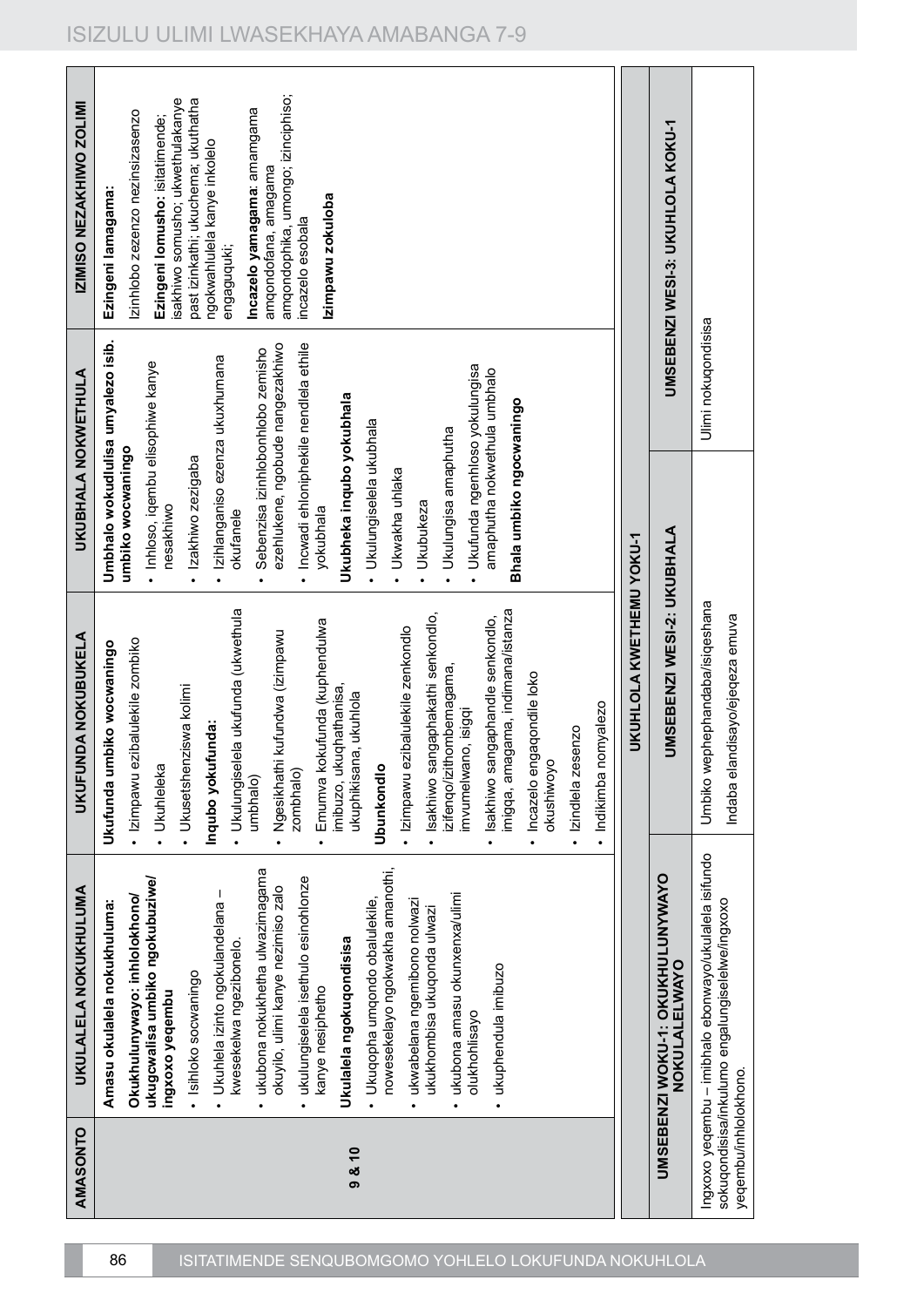|          |                                                                                                                   | LESI-8 ITHEMU YESI-2OKUQUKETHWE<br><b>IBANGA</b>                                                               |                                                                                                   |                                                                                                                               |
|----------|-------------------------------------------------------------------------------------------------------------------|----------------------------------------------------------------------------------------------------------------|---------------------------------------------------------------------------------------------------|-------------------------------------------------------------------------------------------------------------------------------|
| AMASONTO | <b>UKULALELA NOKUKHULUMA</b>                                                                                      | <b>UKUFUNDA NOKUBUKELA</b>                                                                                     | <b>UKUBHALA NOKWETHULA</b>                                                                        | IZIMISO NEZAKHIWO ZOLIMI                                                                                                      |
|          | Amasu okulalela nokukhuluma:<br>· Ukulalela imiyalelo/izinkomba<br>Ukulalela ngokuqondisisa:                      | izinto ezikhombisa okuthile, kanye<br>onezithombe, isib. amabalazwe,<br>Ukufunda umbhalo womyalelo<br>nezikali | Umbhalo wokudlulisa umyalezo isib.<br>· Uhlaka olushaya emhloleni<br>Izinkomba/Imiyalelo          | amabizomvama kanye namabizo qho;<br>Isiphawulo: ukuqhathanisa, izikhuliso;<br>Umsebenzi osezingeni lamagama:<br>izihlanganiso |
|          | · Ukuphendula imibuzo<br>• Ukuthatha amanothi                                                                     | swa kolimi<br>· Ukusetshenzi<br>· Isakhiwo                                                                     | Umqondo obalulekile, nowesekelayo<br>· Ukuhlela okuqukethwe (umbhalo<br>osabulwembu)<br>$\bullet$ | Ezingeni lomusho: imisho eyizihloko;<br>isitatimende; izinkathi; izitatimende<br>eziwumongo kanye nezisekelayo;               |
|          | Izinhlobo ezehlukene zokuxhumana<br>okukhulunywayo isib. ukwethulwa<br>kwezindaba ezingalungiselelwe/<br>inkulumo | • Ukulungiselela ukufunda (ukwethula<br>Inqubo yokufunda:<br>· Izimpawu                                        | Ukuqhubeka ngendlela kwezigaba<br>ukuqinisekisa ukuxhumana<br>Izimiso zesigaba                    | imisho elula kanye nemisho embaxa<br>Incazelo yamagama: amagama<br>amqondofana; amagama<br>amqondophika; umongo;              |
|          | Ukunikeza izinkomba:<br>· Izimpawu zombhalo<br>· Ulimi nezimiso                                                   | · Ngesikhathi kufundwa (izimpawu<br>zombhalo)<br>umbhalo)                                                      | Izihlanganiso ukuze kube<br>nokuxhumana okufanele<br>· Izimiso zolimi                             | Izimpawu zokuloba nopelomagama:<br>amaphethini opelomagama: ungqi<br>ukhefana, njil                                           |
|          | • Inkulumo ngokunyakazisa amalunga<br>omzimba                                                                     | Emumva kokufunda (kuphendulwa<br>imibuzo, ukuqhathanisa,<br>ukuphikisana, ukuhlola<br>$\bullet$                | Ukubheka inqubo yokubhala<br>· Ukulungiselela ukubhala                                            |                                                                                                                               |
|          |                                                                                                                   | · Izimpawu ezibalulekile zenkondlo<br>Ubunkondlo                                                               | · Ukwakha uhlaka<br><b>Ukubukeza</b>                                                              |                                                                                                                               |
| 1 & 2    |                                                                                                                   | · isakhiwo sangaphakathi senkondlo,<br>izifenqo/izithombemagama,<br>imvumelwano, isigqi                        | Ukufunda ngenhloso yokulungisa<br>amaphutha nokwethula umbhalo<br>Ukulungisa amaphutha            |                                                                                                                               |
|          |                                                                                                                   | imigqa, amagama, indimana/istanza<br>· isakhiwo sangaphandle senkondlo,                                        | Ukubhala umbhalo womyalelo                                                                        |                                                                                                                               |
|          |                                                                                                                   | incazelo engaqondile loko<br>· indlela okubhalwe ngayo<br>okushiwoyo                                           |                                                                                                   |                                                                                                                               |
|          |                                                                                                                   | · indikimba nomyalezo<br>· umuzwa                                                                              |                                                                                                   |                                                                                                                               |
|          |                                                                                                                   | Ukufunda/Ukubukela imibhalo<br>ebonakalayo/esazithombe                                                         |                                                                                                   |                                                                                                                               |
|          |                                                                                                                   | · Ukufunda ngokudlulisa amehlo<br>· Ukufunda ngokuqaphelisisa                                                  |                                                                                                   |                                                                                                                               |
|          |                                                                                                                   | · Ukwenza umqondo osobala<br>ngokuzicabangela                                                                  |                                                                                                   |                                                                                                                               |
|          |                                                                                                                   | Bhala ngokufingqa (sebenzisa<br>umbhalo osabulwembu)                                                           |                                                                                                   |                                                                                                                               |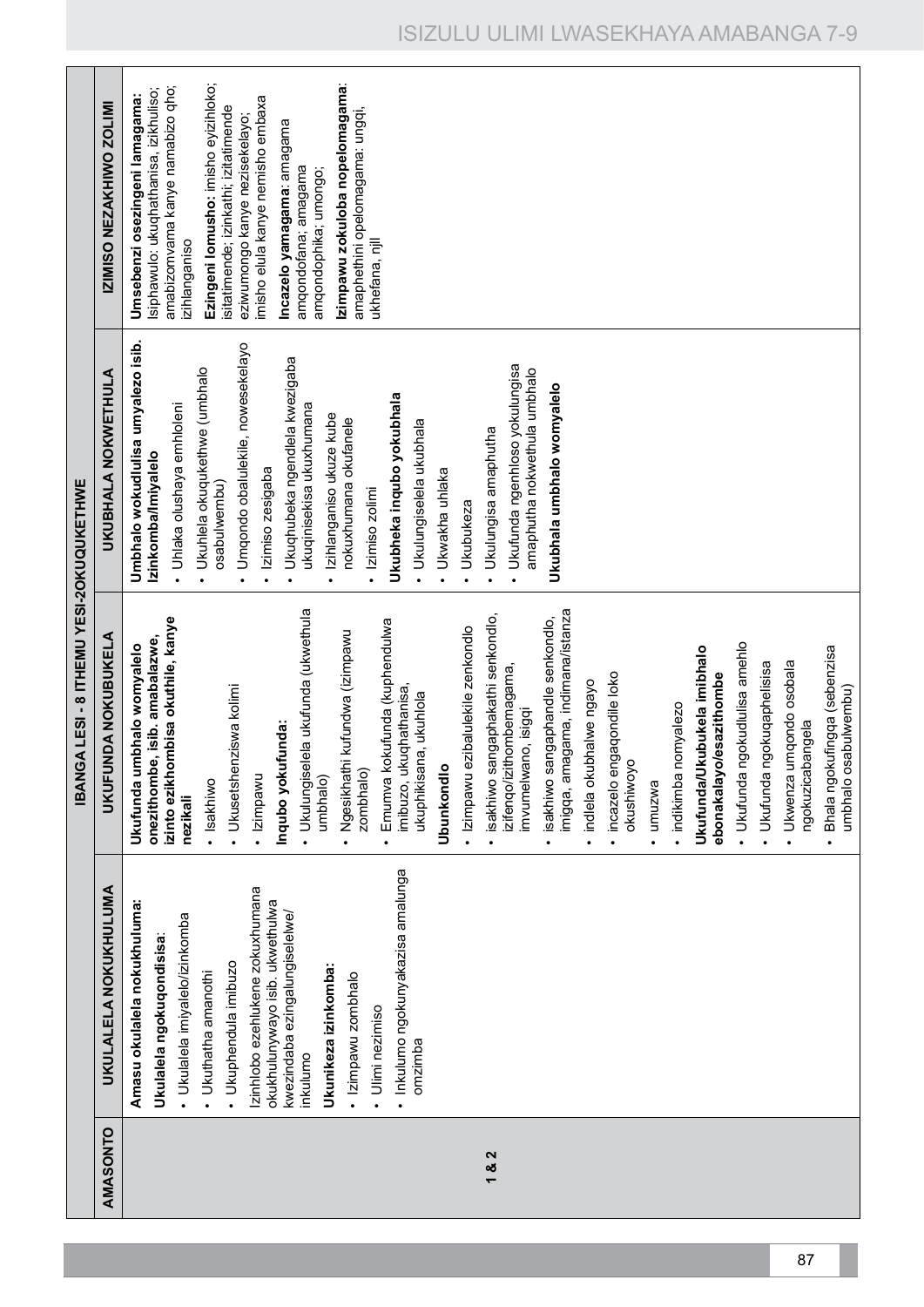| AMASONTO | <b>UKULALELA NOKUKHULUMA</b>                                                                                                                                                                                                                                                                                                                                                                                                                                                                     | UKUFUNDA NOKUBUKELA                                                                                                                                                                                                                                                                                                                                                                                                                                                                                                                                                                                                                                                                                                                                              | <b>UKUBHALA NOKWETHULA</b>                                                                                                                                                                                                                                                                                                                                                                                                                                | IZIMISO NEZAKHIWO ZOLIMI                                                                                                                                                                                                                                                                                                                                                                                   |
|----------|--------------------------------------------------------------------------------------------------------------------------------------------------------------------------------------------------------------------------------------------------------------------------------------------------------------------------------------------------------------------------------------------------------------------------------------------------------------------------------------------------|------------------------------------------------------------------------------------------------------------------------------------------------------------------------------------------------------------------------------------------------------------------------------------------------------------------------------------------------------------------------------------------------------------------------------------------------------------------------------------------------------------------------------------------------------------------------------------------------------------------------------------------------------------------------------------------------------------------------------------------------------------------|-----------------------------------------------------------------------------------------------------------------------------------------------------------------------------------------------------------------------------------------------------------------------------------------------------------------------------------------------------------------------------------------------------------------------------------------------------------|------------------------------------------------------------------------------------------------------------------------------------------------------------------------------------------------------------------------------------------------------------------------------------------------------------------------------------------------------------------------------------------------------------|
| 3 & 4    | · Ukusebenzisa ulimi olufanele, indlela<br>· Ukusebenzisa ulimi olufanele, indlela<br>kanye nohla Inkulumompikiswano<br>kanye nendlela yokubiza amagama<br>· Ukuchaza imibono ukuze kufikwe<br>· Ukuchaza imibono ukuze kufikwe<br>Amasu okulalela nokukhuluma:<br>· Izikhulumi zinikezelana ithuba<br>· Izikhulumi zinikezelana ithuba<br>· Ukufunda izimiso zombhalo<br>oxoxo yesigungulingxoxo<br>esivumelelwaneni<br>esivumelelwaneni<br>· Ukuveza iqhaza<br>· Ukuveza iqhaza<br>yomkhandlu: | · Ukulungiselela ukufunda (ukwethula<br>imigqa, amagama, indimana/istanza<br>· isakhiwo sangaphakathi senkondlo,<br>· isakhiwo sangaphandle senkondlo,<br>Emumva kokufunda (kuphendulwa<br>· Izimpawu ezibalulekile zenkondlo<br>· Izimpawu ezibalulekile zombhalo<br>kufundwa (izimpawu<br>onjengomabonakude/umsakazo/<br>ukulingisa ingxoxo yesigungu<br>Umbhalo wobuciko oqoshiwe<br>izifenqo/izithombemagama,<br>· incazelo engagondile loko<br>· indlela okubhalwe ngayo<br>imibuzo, ukuqhathanisa,<br>· Ukusetshenziswa kolimi<br>ukuphikisana, ukuhlola<br>imvumelwano, isigqi<br>Ababambe iqhaza<br>Inqubo yokufunda:<br>· izindlela zesenzo<br>· Ngesikhathi<br>Ubunkondlo<br>okushiwoyo<br>zombhalo)<br>umbhalo)<br>· Isakhiwo<br>$\ddot{\phantom{0}}$ | nezimpawu zokuloba nezimiso zolimi<br>· Umqondo obalulekile, nowesekelayo<br>Ukubhala inkulumompendulwano<br>Ukubhala inkulumompendulwano<br>• Ukufunda ngenhloso yokulungisa<br>amaphutha nokwethula umbhalo<br>Ukubheka inqubo yokubhala<br>• Ukukhetha amagama kanye<br>· Ukuhleleka nokuxhumana<br>· Ukulungiselela ukubhala<br>· Ukulungisa amaphutha<br>• Ukwethulwa kwemisho<br>Izakhiwo zezigaba<br>· Ukwakha uhlaka<br>· Ukubukeza<br>· Isakhiwo | izimpawu zokuloba nopelomagama:<br>somusho; ukuphika; indlela yokubuza<br>ngqo; omqondofana; omqondophika;<br>Umsebenzi osezingeni lamagama:<br>nolukhohlisayo sebenzisa; isakhiwo<br>yamanje; inkathi esanda kudlula;<br>ulimi oluchukuluza imizwa kanye<br>Incazelo yamagama: okuqonde<br>imithetho yopelomagama kanye<br>omabizwafane; ophimbohluka;<br>Ezingeni lomusho: inkathi<br>nezimiso<br>Izenzo |
|          |                                                                                                                                                                                                                                                                                                                                                                                                                                                                                                  | · indikimba nomyalezo                                                                                                                                                                                                                                                                                                                                                                                                                                                                                                                                                                                                                                                                                                                                            |                                                                                                                                                                                                                                                                                                                                                                                                                                                           |                                                                                                                                                                                                                                                                                                                                                                                                            |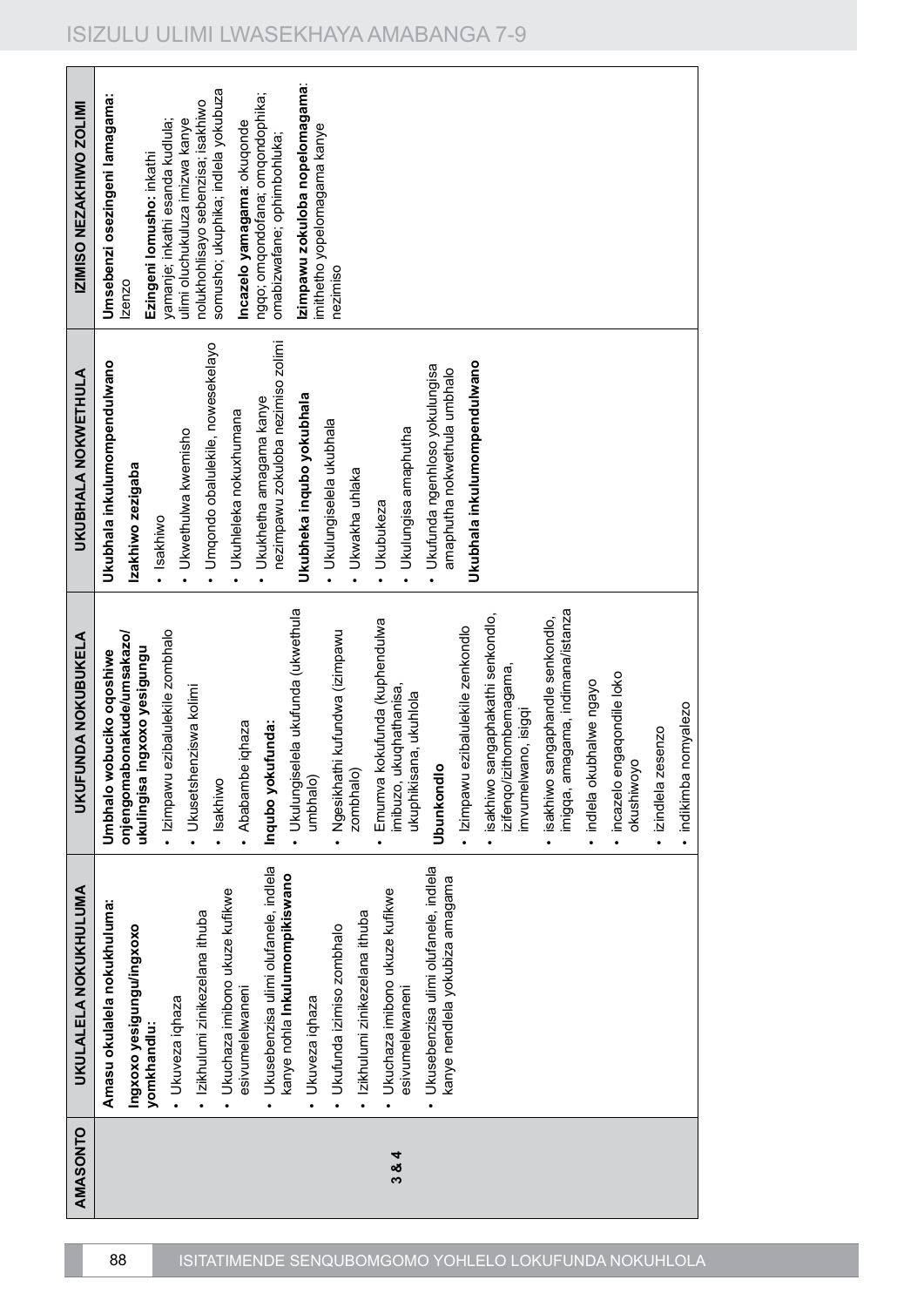| IZIMISO NEZAKHIWO ZOLIMI     |                                                                                                                                                                                                                                                                                                                                                                                                                                                                                                                                       | Incazelo yamagama: incazelo ecashile<br>zandiso zendawo kanye nezokuvamile<br>inhlonipho; isakhiwo semisho; izindlela<br>izmpawu zokuloba nopelomagama:<br>Umsebenzi osezingeni lamagama:<br>kanye nencazelo esobala; umongo;<br>Ezingeni lomusho: uhla olufanele<br>izifinyezo; imibuzi; izibabazi; ungqi;<br>Iwamagama; izindlela zokubuza;<br>zesenzo; izwi<br>ukhefana<br>uteku                                                                  |
|------------------------------|---------------------------------------------------------------------------------------------------------------------------------------------------------------------------------------------------------------------------------------------------------------------------------------------------------------------------------------------------------------------------------------------------------------------------------------------------------------------------------------------------------------------------------------|------------------------------------------------------------------------------------------------------------------------------------------------------------------------------------------------------------------------------------------------------------------------------------------------------------------------------------------------------------------------------------------------------------------------------------------------------|
| <b>UKUBHALA NOKWETHULA</b>   |                                                                                                                                                                                                                                                                                                                                                                                                                                                                                                                                       | Umbhalo wokudlulisa umyalezo isib.<br>Umqondo obalulekile, nowesekelayo<br>Ukuqhubeka ngendlela kwezigaba<br>· Uhlaka olushaya emhloleni kanye<br>Ukuhlela okuqukethwe (umbhalo<br>Okubhalwayo inhlolokhono<br>ukuqinisekisa ukuxhumana<br>Izihlanganiso ukuze kube<br>nokuxhumana okufanele<br>Izimiso zesigaba<br>osabulwembu)<br>Izimiso zolimi<br>nezimpawu<br>$\bullet$                                                                         |
| UKUFUNDA NOKUBUKELA          | sebenzisa okubhalwayo<br>kanye/noma imibhalo ebonakalayo/<br>angajwayelekile ngokuzicabangela<br>efana namakhathuni/<br>ngokuzicabangela (abalingiswa,<br>incazelo yamagama<br>· Ukufunda ngokudlulisa amehlo<br>Ukufunda ngokudlulisa amehlo<br>ukhetha amaphuzu abalulekile<br>Ukwenza umqondo osobala<br>Ukufunda ngokuqaphelisisa<br>ngokusebenzisa amakhono<br>Ukufunda/ukubukela ukuze<br>· Ulimi oluchukuluza imizwa<br>isizinda, umyalezo)<br>esazithombe<br>okuhlakaza<br>Ukunikeza<br>uqondisise<br>imidweshu)<br>$\bullet$ | umnyakazo, inkulumompendulwano,<br>lela ukufunda (ukwethula<br>· Izimpawu ezibalulekile ezitholakala<br>Imibhalo yobuciko enjengomdlalo/<br>embhalweni: ezifana nabalingiswa,<br>Emumva kokufunda (kuphendulwa<br>· Ngesikhathi kufundwa (izimpawu<br>uhlaka, udweshu, isendulelo,<br>isizinda, umxoxi, indikimba<br>imibuzo, ukuqhathanisa,<br>ia, ukuhlola<br>Inqubo yokufunda:<br>· Ukulungise<br>ukuphikisar<br>zombhalo)<br>umbhalo)<br>umdlalo |
| <b>UKULALELA NOKUKHULUMA</b> |                                                                                                                                                                                                                                                                                                                                                                                                                                                                                                                                       | Amasu okulalela nokukhuluma:<br>· Ukufundisa izimpawu nezimiso<br>Ukwenza uhlelo nocwaningo<br>· Ukwenza okulindelekile uma<br>Ukulalela ngokuqondisisa<br>Ukukhetha uhlobo, uhla<br>Ukunikezelana ithuba<br>· Amasu okunxenxa<br>· Inqubo yokulalela<br>nolwazimagama<br>Inhlolokhono<br>kubhalwa<br>$\bullet$                                                                                                                                      |
| AMASONTO                     | 3 & 4                                                                                                                                                                                                                                                                                                                                                                                                                                                                                                                                 | 5 & 6                                                                                                                                                                                                                                                                                                                                                                                                                                                |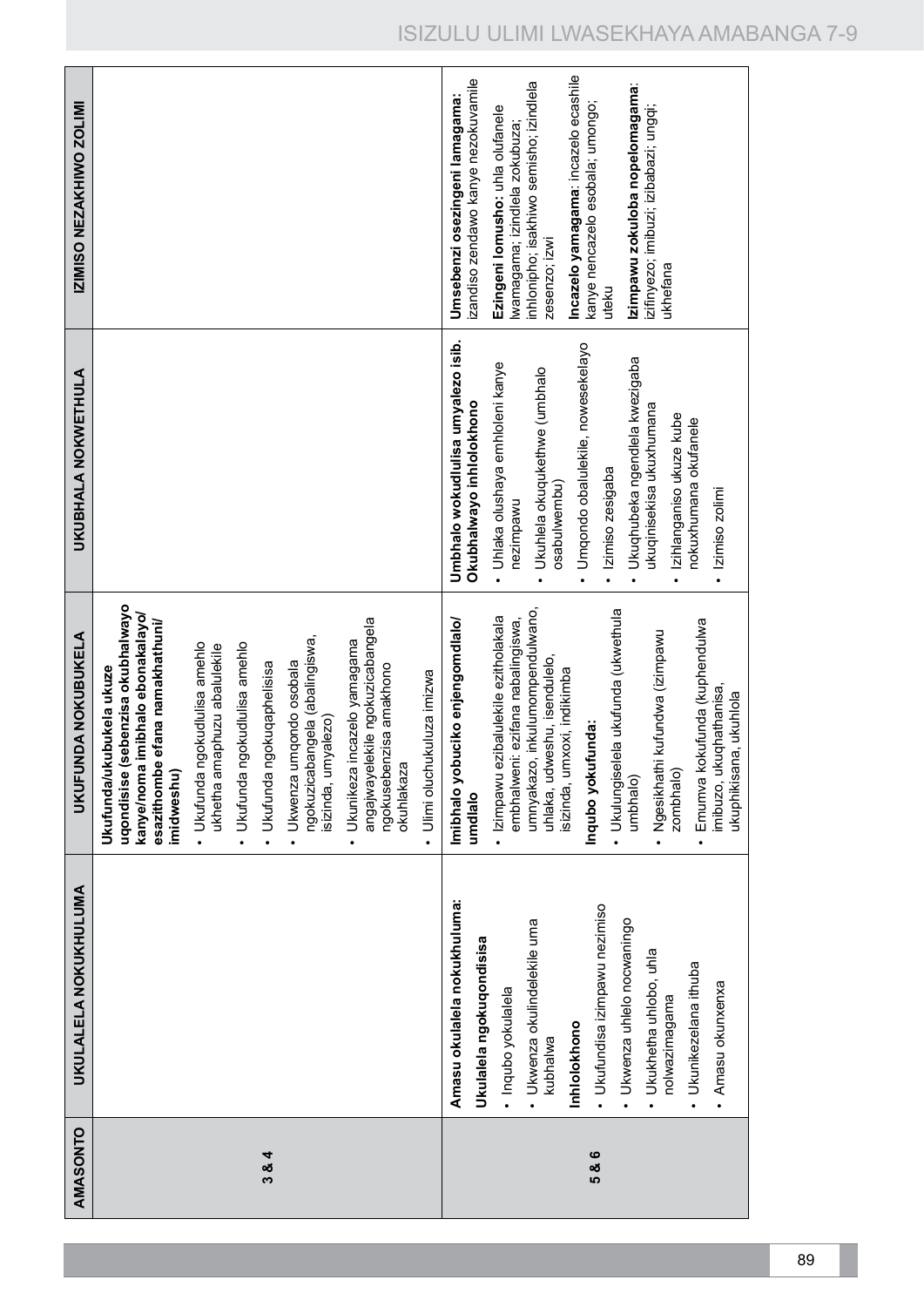| AMASONTO | UKULALELA NOKUKHULUMA | UKUFUNDA NOKUBUKELA                                                                                                                       | <b>UKUBHALA NOKWETHULA</b>                                       | IZIMISO NEZAKHIWO ZOLIMI                                                          |
|----------|-----------------------|-------------------------------------------------------------------------------------------------------------------------------------------|------------------------------------------------------------------|-----------------------------------------------------------------------------------|
|          |                       | Ubunkondlo                                                                                                                                | Ukubheka inqubo yokubhala                                        | zandiso zendawo kanye nezokuvamile<br>Umsebenzi osezingeni lamagama:              |
|          |                       | · Izimpawu ezibalulekile zenkondlo                                                                                                        | · Ukulungiselela ukubhala                                        | Ezingeni lomusho: uhla olufanele                                                  |
|          |                       | · Isakhiwo sangaphakathi senkondlo,                                                                                                       | · Ukwakha uhlaka                                                 | Iwamagama; izindlela zokubuza;                                                    |
|          |                       | izifenqo/izithombemagama,<br>imvumelwano, isigqi                                                                                          | · Ukubukeza                                                      | inhlonipho; isakhiwo semisho; izindlela<br>zesenzo; izwi                          |
|          |                       | · Isakhiwo sangaphandle senkondlo,                                                                                                        | · Ukulungisa amaphutha                                           |                                                                                   |
|          |                       | imigqa, amagama, indimana/istanza,<br>indlela okubhalwe ngayo                                                                             | • Ukufunda ngenhloso yokulungisa<br>amaphutha nokwethula umbhalo | Incazelo yamagama: incazelo ecashile<br>kanye nencazelo esobala; umongo;<br>uteku |
|          |                       | · Incazelo engaqondile loko<br>okushiwoyo                                                                                                 | Ukubhala inhlolokhono                                            | Izimpawu zokuloba nopelomagama:                                                   |
|          |                       | · Umuzwa                                                                                                                                  |                                                                  | izifinyezo; imibuzi; izibabazi; ungqi;<br>ukhefana                                |
|          |                       | · Indikimba nomyalezo                                                                                                                     |                                                                  |                                                                                   |
| 5 & 6    |                       | fundo sokuqondisisa:<br>Inhlolokhono<br>Ukufunda isi                                                                                      |                                                                  |                                                                                   |
|          |                       | · ukufunda ngokudlulisa amehlo<br>ukhetha amaphuzu abalulekile                                                                            |                                                                  |                                                                                   |
|          |                       | • ukufunda ngokuqaphelisisa                                                                                                               |                                                                  |                                                                                   |
|          |                       | · Ukuqagela                                                                                                                               |                                                                  |                                                                                   |
|          |                       | nezithombe ngokusebenzisa isu<br>yamagama angajwayelekile<br>ngokuzicabangela incazelo<br>amagama<br>· Ukuzakhela incazelo<br>lokuhlakaza |                                                                  |                                                                                   |
|          |                       | · okungamaqiniso kanye nemibono                                                                                                           |                                                                  |                                                                                   |
|          |                       | · ukubona iphuzu lombhali                                                                                                                 |                                                                  |                                                                                   |
|          |                       | · incazelo eqondiwe                                                                                                                       |                                                                  |                                                                                   |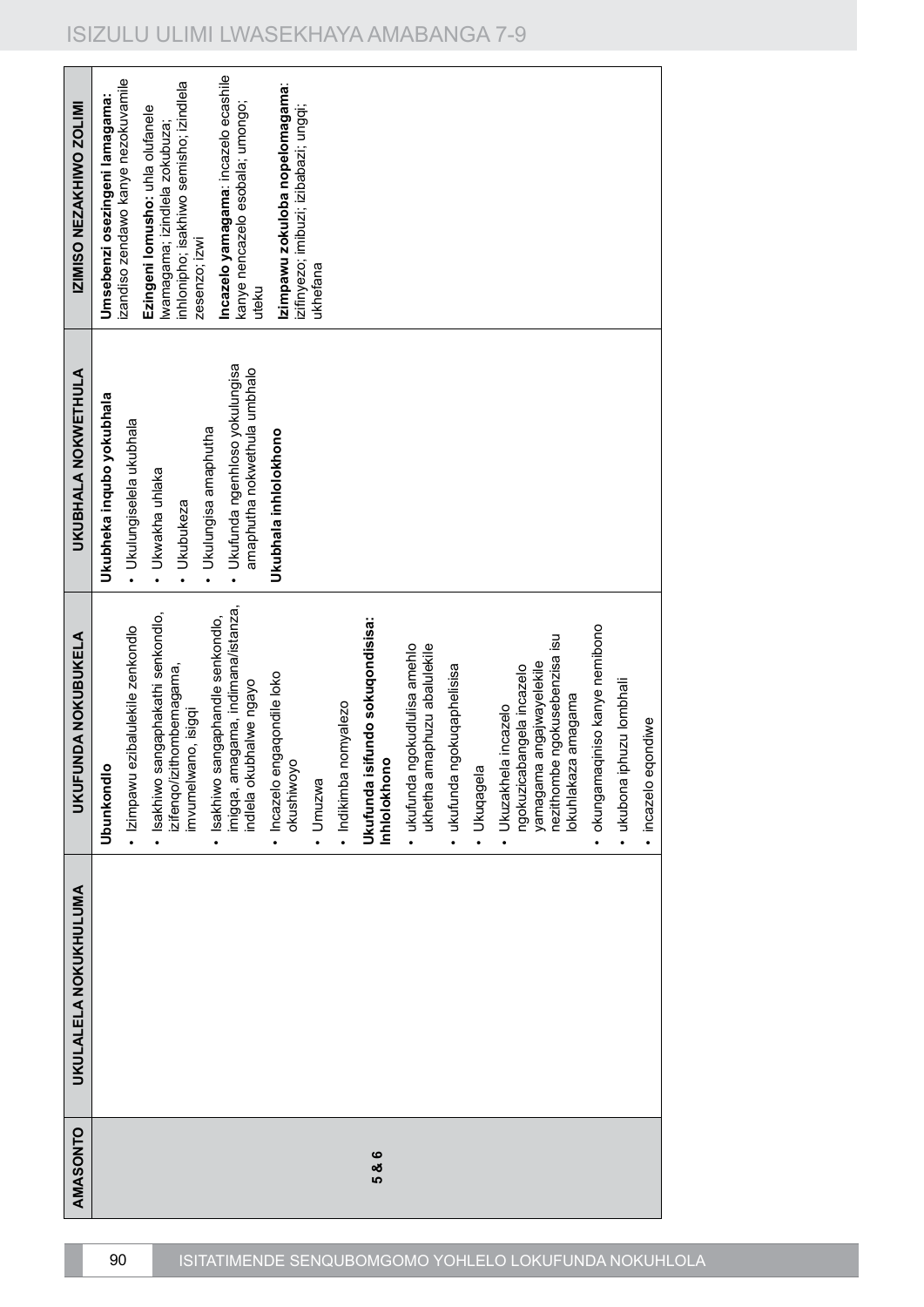| Iziqalo nezijobelelo<br>izifinyezo<br>Ukubhala ubuyekeze indaba/inoveli<br>Ukufunda ngenhloso yokulungisa<br>amaphutha nokwethula umbhalo<br>Ukubheka inqubo yokubhala<br>Indlela yokubiza amagama<br>Izimpawu kanye nezimiso<br>Ukukhethwa kwamagama<br>• Ukulungiselela ukubhala<br>Ukulungisa amaphutha<br>· Isakhiwo sombhalo<br>Ukwakha uhlaka<br>Ukubukeza<br>· Izethameli<br>· Iphimbo<br>· Ukunikeza incazelo ngokuzicabangela<br>umnyakazo, inkulumompendulwano,<br>• Ukulungiselela ukufunda (ukwethula<br>imigqa, amagama, indimana/istanza<br>Isakhiwo sangaphakathi senkondlo,<br>· Izimpawu ezibalulekile ezitholakala<br>· Isakhiwo sangaphandle senkondlo,<br>· Inhloso kanye neqembu eliqondwe<br>Emumva kokufunda (kuphendulwa<br>ezifana nabalingiswa,<br>Amasu okufunda ngokuqondisisa<br>· Izimpawu ezibalulekile zenkondlo<br>· Ngesikhathi kufundwa (izimpawu<br>Umbhalo wobuciko njenjendaba<br>uhlaka, udweshu, isendulelo,<br>izifenqo/izithombemagama,<br>isizinda, umxoxi, indikimba<br>· Incazelo engaqondile loko<br>Indlela okubhalwe ngayo<br>imibuzo, ukuqhathanisa,<br>ukuphikisana, ukuhlola<br>· Indikimba nomyalezo<br>imvumelwano, isigqi<br>Ukunikeza umbono<br>Inqubo yokufunda:<br>embhalweni:<br>okushiwoyo<br>Ubunkondlo<br>zombhalo)<br>umbhalo)<br>emfishane<br>· Umuzwa<br>ngqo<br>$\bullet$<br>$\bullet$<br>Ukusebenzisa ulimi olufanele, indlela<br>Ukulalela ngokuqondisisa (imbhalo<br>kanye nendlela yokubiza amagama<br>yokungamaqiniso isib. iziqeshana<br>Ukuchaza imibono ukuze kufikwe<br>Amasu okulalela nokukhuluma:<br>Izikhulumi zinikezelana ithuba<br>· Ukulalelela ukuqondisisa<br>· Ukuphendula imibuzo<br>• Ukuthatha amanothi<br>esivumelelwaneni<br>Ingxoxo yeqembu:<br>· Ukuveza iqhaza<br>zephephandaba)<br>$\ddot{\phantom{0}}$<br>$\bullet$<br>$\bullet$<br>7 & 8 | AMASONTO | UKULALELA NOKUKHULUMA | UKUFUNDA NOKUBUKELA               | <b>UKUBHALA NOKWETHULA</b> | IZIMISO NEZAKHIWO ZOLIMI                                                                                                                                                                                                                           |
|------------------------------------------------------------------------------------------------------------------------------------------------------------------------------------------------------------------------------------------------------------------------------------------------------------------------------------------------------------------------------------------------------------------------------------------------------------------------------------------------------------------------------------------------------------------------------------------------------------------------------------------------------------------------------------------------------------------------------------------------------------------------------------------------------------------------------------------------------------------------------------------------------------------------------------------------------------------------------------------------------------------------------------------------------------------------------------------------------------------------------------------------------------------------------------------------------------------------------------------------------------------------------------------------------------------------------------------------------------------------------------------------------------------------------------------------------------------------------------------------------------------------------------------------------------------------------------------------------------------------------------------------------------------------------------------------------------------------------------------------------------------------------------------------------------------------------------------|----------|-----------------------|-----------------------------------|----------------------------|----------------------------------------------------------------------------------------------------------------------------------------------------------------------------------------------------------------------------------------------------|
| · Inkulumo eqonde ngqo neqondwe<br>kanye nemibono<br>incazelo                                                                                                                                                                                                                                                                                                                                                                                                                                                                                                                                                                                                                                                                                                                                                                                                                                                                                                                                                                                                                                                                                                                                                                                                                                                                                                                                                                                                                                                                                                                                                                                                                                                                                                                                                                            |          |                       | · Ukwahlukanisa phakathi kokuyiko |                            | somusho; izinhlobo zemisho; izinkathi;<br>Izimpawu zokuloba nopelomagama:<br>Umsebenzi osezingeni lamagama:<br>Incazelo yamagama: omqondofana,<br>isitatimende; ukuhlanekezela; izaga<br>omqondophika; ophimbohluka;<br>Ezingeni lomusho: isakhiwo |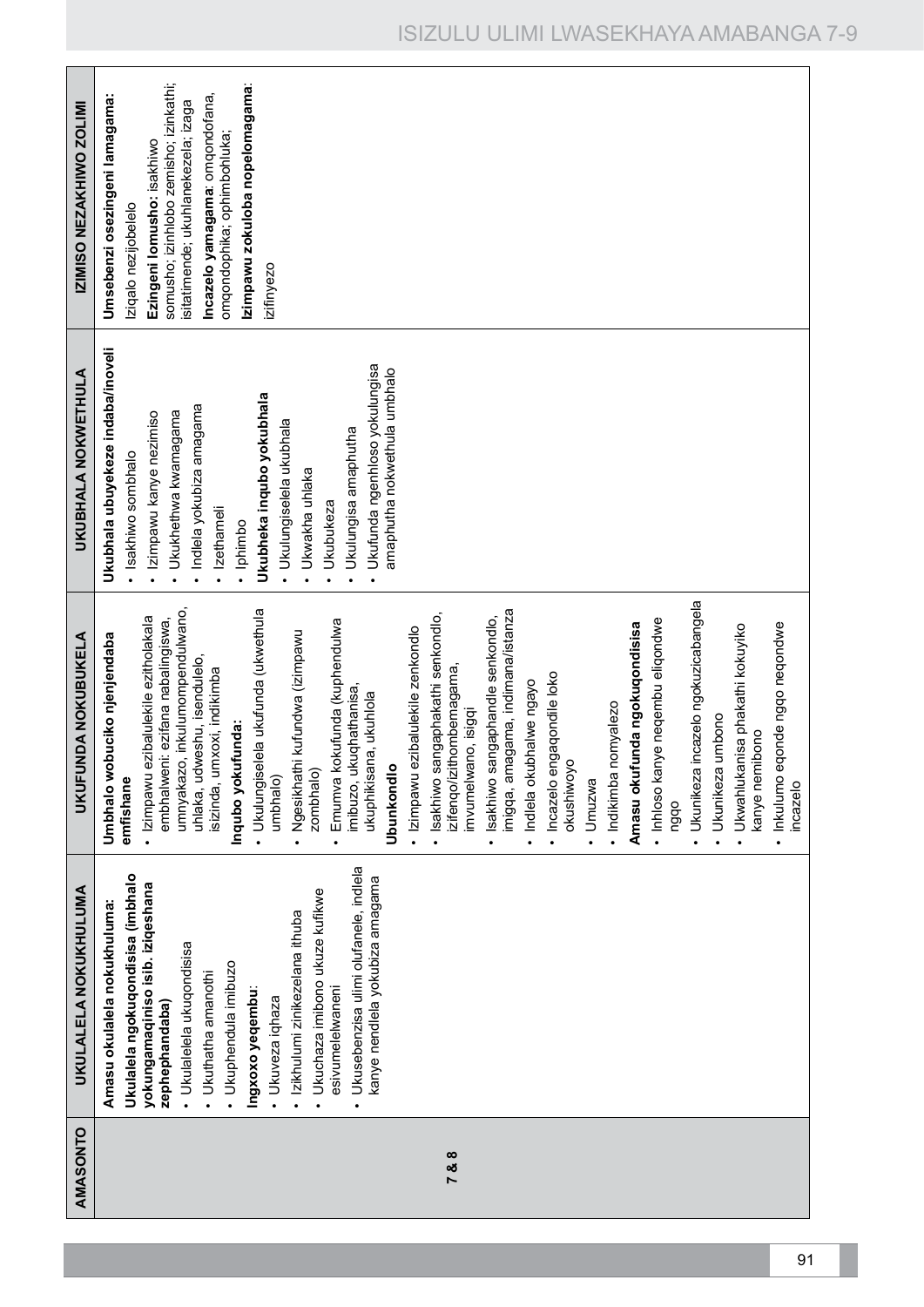| IZIMISO NEZAKHIWO ZOLIMI        |                                 | UMSEBENZI WESI-3: ISIVIVNYO SAMAPHAKATHI NONYAKA             |                                                                                                                                       |  |
|---------------------------------|---------------------------------|--------------------------------------------------------------|---------------------------------------------------------------------------------------------------------------------------------------|--|
| <b>UKUBHALA NOKWETHULA</b>      |                                 |                                                              | lphepha lesi-2: Ukuqondisisa, Ukusetshenziswa kolimi nemibhalo yobuciko<br>Iphepha loku-1: Okukhulunywayo<br>Iphepha lesi-3: Ukubhala |  |
| <b>INDA NOKUBUKELA</b><br>UKUFU | <b>UKUHLOLA KWETHEMU YESI-2</b> | IZI WESI-2: UKUBHALA<br><b>UMSEBEN</b>                       | Inhlolokhono/umbhalo oyalelayo/<br>kubuyekeza indaba                                                                                  |  |
| <b>UKULALELA NOKUKHULUMA</b>    |                                 | 1: OKUKHULUNYWAYO<br><b>UMSEBENZI WOKU-</b><br>NOKULALELWAYO | /ukunika izinkomba/isigungu/ingxoxo<br>yomkhandlu/inkulumo mpikiswano.<br>Jkulalela ngokuqondisisa                                    |  |
| AMASONTO                        |                                 | 0<br>8 & 0                                                   |                                                                                                                                       |  |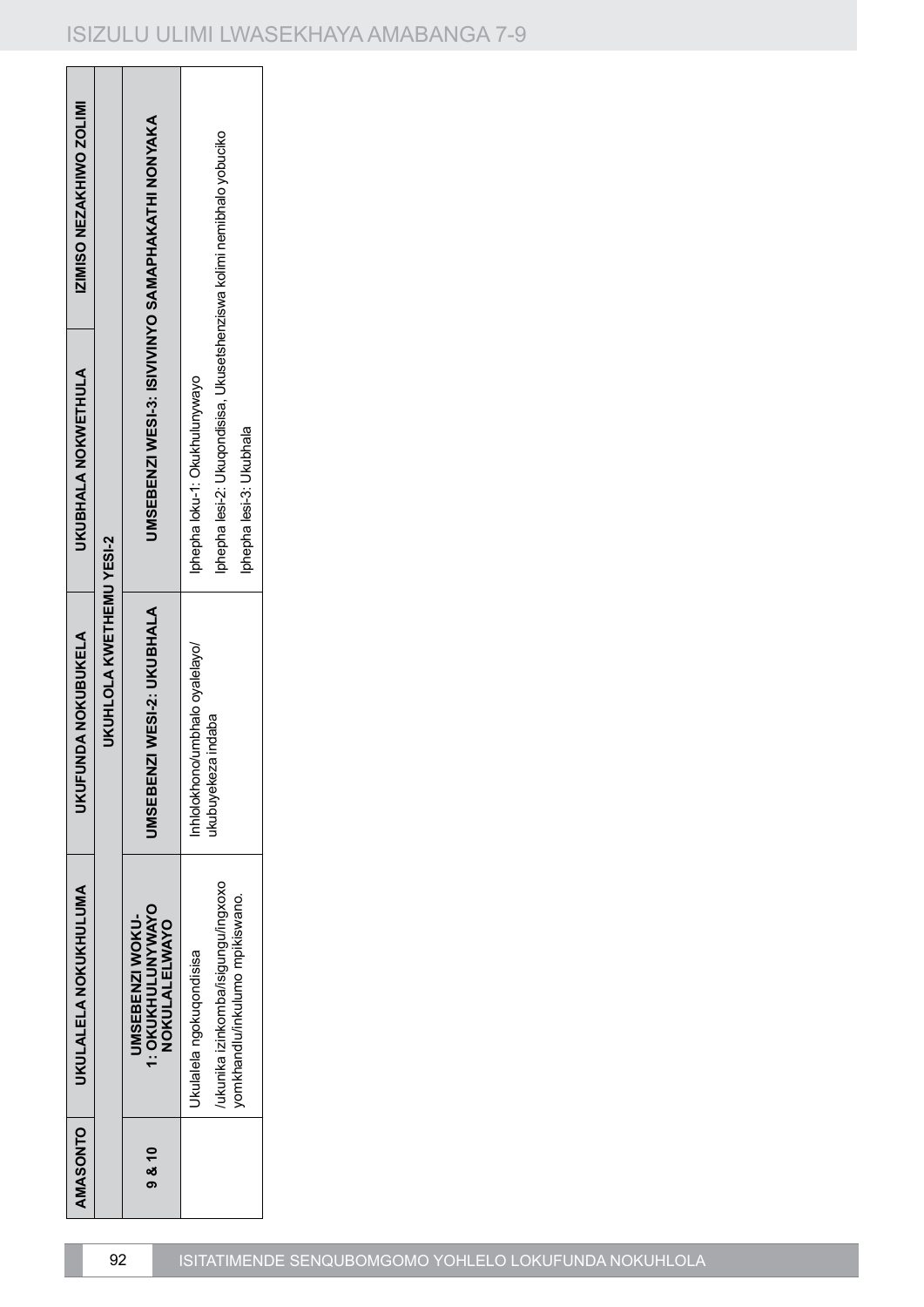|          |                                                                         | LESI-8 ITHEMU YESI-3 OKUQUKETHWE<br><b>IBANGA</b>                        |                                                                           |                                                                          |
|----------|-------------------------------------------------------------------------|--------------------------------------------------------------------------|---------------------------------------------------------------------------|--------------------------------------------------------------------------|
| AMASONTO | <b>UKULALELA NOKUKHULUMA</b>                                            | <b>DA NOKUBUKELA</b><br>UKUFUNI                                          | <b>UKUBHALA NOKWETHULA</b>                                                | IZIMISO NEZAKHIWO ZOLIMI                                                 |
|          | Amasu okulalela nokukhuluma:<br>Ukulalela ngokuqondisisa                | · Izimpawu ezibalulekile ezitholakala<br>Imibhalo yobuciko enjengomdlalo | Umbhalo wokudlulisa umyalezo<br>isib. inkulumompendulwano/<br>ukubuyekeza | Isiphawulo: ukuqhathanisa, izikhuliso;<br>Umsebenzi osezingeni lamagama: |
|          | inkulumompendulwano eqoshiwe)<br>(ukusebenzisa benzisa                  | umnyakazo, inkulumompendulwano,<br>embhalweni: ezifana nabalingiswa,     | Izimiso zesigaba                                                          | amabizomvama kanye namabizo qho<br>Ezingeni lomusho: inkathi yamanje;    |
|          | · Ukulalela inkulumompendulwano                                         | uhlaka, udweshu, isendulelo,<br>isizinda, umxoxi, indikimba              | Uhlaka olushaya emhloleni                                                 | inkulumo-ngqo nenkulumo mbiko;<br>izindlela zokubuza; isitatimende;      |
|          | · Ukuthatha amanothi<br>Ulimi namandla                                  | Inqubo yokufunda:                                                        | · Inhloso kanye neqembu eliqondwe<br>ngqo                                 | inkathi esanda kudlula                                                   |
|          | - Iphimbo                                                               | jiselela ukufunda<br>Amasu okulung                                       | Ukulandelana ngendlela efanele<br>$\bullet$                               | Incazelo yamagama: omqondophika;                                         |
|          | - Umuzwa                                                                | izithombe, imidwebo,<br>· Izimpawu zombhalo - izihloko<br>izihlokwana,   | kwemisho                                                                  | omqondofana; umongo; okuqonde<br>ngqo                                    |
|          | - Isethulo nesiphetho                                                   | · Izingxenye zencwadi - ikhasi                                           | ukuxhumanisa umusho ngendlela<br>Ukusebenzisa izihlanganiso<br>$\bullet$  | Izimpawu zokuloba nopelomagama:                                          |
|          | · Ukuphendula imibuzo                                                   | lesihloko, amathebula okuqukethwe,                                       | efanele                                                                   | amaphethini opelomagama: ungqi,<br>ukhefana; abacaphuni                  |
|          | Ingxoxo yeqembu                                                         | izahluko, igilosari, i-indeksi,<br>$\equiv$<br>i-aphendiksi,             | Ukusebenzisa imisho ehlukene,<br>ngobude nangokwakheka                    |                                                                          |
|          | inkulumompendulwano:<br>· Ukuveza iqhaza                                | Ubunkondlo                                                               | Ukubheka inqubo yokubhala                                                 |                                                                          |
|          | · Izikhulumi zinikezelana ithuba                                        | · Izimpawu ezibalulekile zenkondlo                                       | · Ukulungiselela ukubhala                                                 |                                                                          |
|          | · Ukuchaza imibono ukuze kufikwe                                        | Isakhiwo sangaphakathi senkondlo,                                        | · Ukwakha uhlaka                                                          |                                                                          |
| 1 & 2    | esivumelelwaneni                                                        | izifenqo/izithombemagama,<br>imvumelwano, isigqi                         | Ukubukeza                                                                 |                                                                          |
|          | Ukusebenzisa ulimi olufanele,<br>nendlela yokubiza amagama<br>$\bullet$ | Isakhiwo sangaphandle senkondlo,<br>$\bullet$                            | Ukulungisa amaphutha                                                      |                                                                          |
|          | Ukwethula<br>$\bullet$                                                  | imigqa, amagama, indimana/istanza                                        | Ukufunda ngenhloso yokulungisa                                            |                                                                          |
|          |                                                                         | Incazelo engaqondile loko<br>okushiwoyo<br>$\bullet$                     | amaphutha nokwethula umbhalo                                              |                                                                          |
|          |                                                                         | · Umuzwa                                                                 |                                                                           |                                                                          |
|          |                                                                         | · Indikimba nomyalezo                                                    |                                                                           |                                                                          |
|          |                                                                         | Amasu okufunda ngokuqondisisa                                            |                                                                           |                                                                          |
|          |                                                                         | · Inhloso kanye neqembu eliqondwe<br>ngqo                                |                                                                           |                                                                          |
|          |                                                                         | · Ukunikeza incazelo<br>ngokuzicabangela                                 |                                                                           |                                                                          |
|          |                                                                         | Ukunikeza umbono<br>$\bullet$                                            |                                                                           |                                                                          |
|          |                                                                         | • Ukwahlukanisa phakathi kokuyiko<br>kanye nemibono                      |                                                                           |                                                                          |
|          |                                                                         | · Inkulumo eqonde ngqo neqondwe<br>incazelo                              |                                                                           |                                                                          |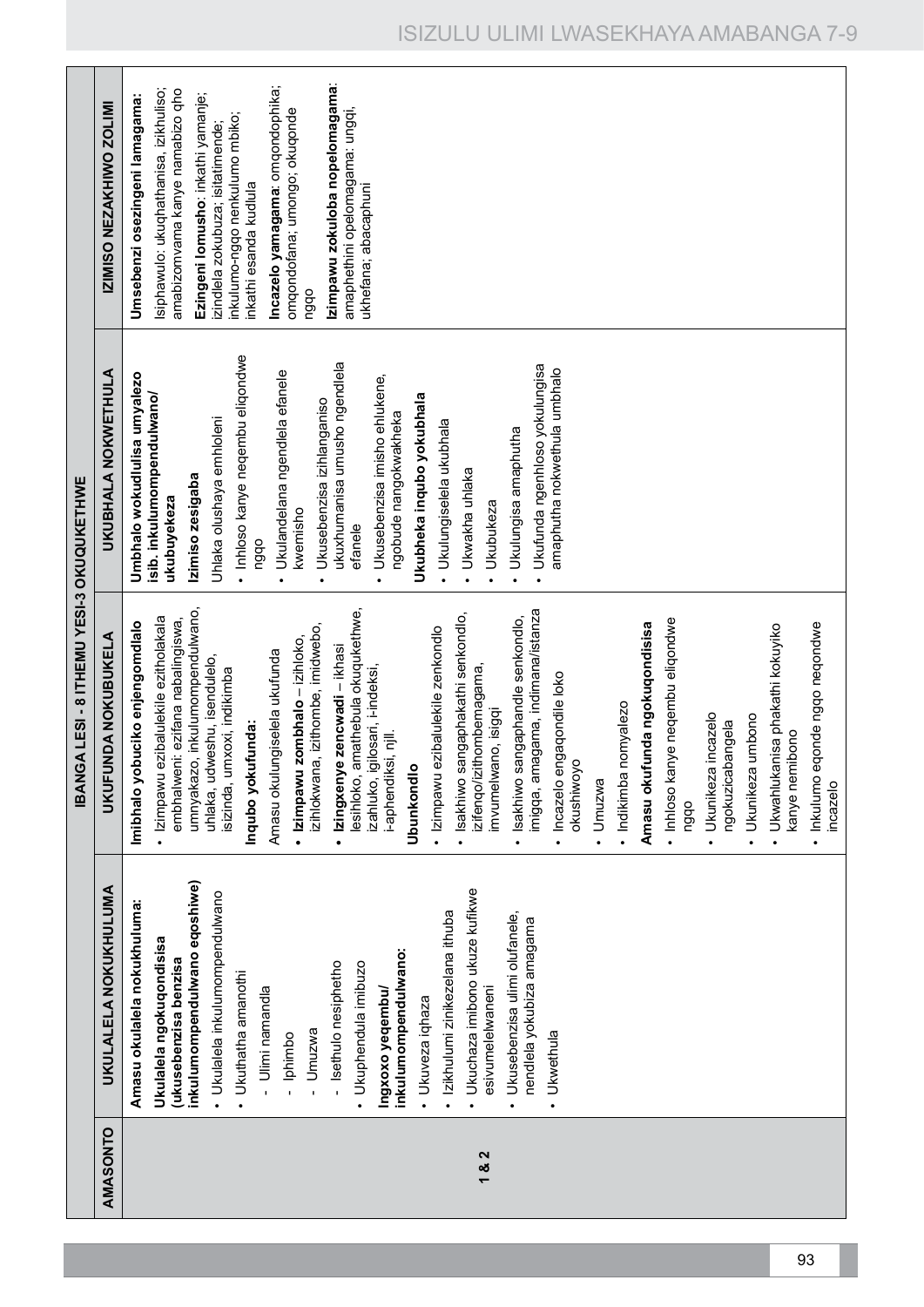| IZIMISO NEZAKHIWO ZOLIMI     | izimpawu zokuloba nopelomagama:<br>amaphethini opelomagama; ukhefana;<br>Incazelo yamagama: omqondofana;<br>Ezingeni lomusho: imisho eqondile;<br>Izandiso zesenzo, izandiso zendawo<br>Umsebenzi osezingeni lamagama:<br>ukuchema, ukuthatha ngokwahlulela<br>imisho embaxa; isakhiwo somusho;<br>kolimi; okuyiqiniso nokungumbono;<br>nokukhohlisayo Ukusetshenziswa<br>kanye nenkolelo engaguquki<br>okuchukuluza imizwa kanye<br>ophimbohluka<br>ipgun                                                                                                                                                                                                                                                                                                                                                                                                                                                                                                                                                                                                              |
|------------------------------|-------------------------------------------------------------------------------------------------------------------------------------------------------------------------------------------------------------------------------------------------------------------------------------------------------------------------------------------------------------------------------------------------------------------------------------------------------------------------------------------------------------------------------------------------------------------------------------------------------------------------------------------------------------------------------------------------------------------------------------------------------------------------------------------------------------------------------------------------------------------------------------------------------------------------------------------------------------------------------------------------------------------------------------------------------------------------|
| <b>UKUBHALA NOKWETHULA</b>   | ukuxhumanisa umusho ngendlela<br>Ukusemqoka kanye nokwesekela<br>Ukufunda ngenhloso yokulungisa<br>Ukubhala incwadi eya ephepheni<br>Umbhalo wokudlulisa umyalezo:<br>amaphutha nokwethula umbhalo<br>Ukulandelana ngendlela efanele<br>Ukusebenzisa imisho ehlukene,<br>Ukubheka inqubo yokubhala<br>Ukusebenzisa izihlanganiso<br>· Uhlaka olushaya emhloleni<br>ngobude nangokwakheka<br>• Ukulungiselela ukubhala<br>iqembu eliqondwe ngqo<br>Ukulungisa amaphutha<br>incwadi eya ephepheni<br>Ukwakha uhlaka<br>Izimiso zesigaba<br>Ukubukeza<br>kwemisho<br>efanele<br>· Inhioso<br>$\ddot{\phantom{0}}$<br>$\ddot{\phantom{0}}$<br>$\ddot{\phantom{0}}$<br>$\bullet$<br>$\ddot{\phantom{0}}$<br>$\bullet$                                                                                                                                                                                                                                                                                                                                                        |
| UKUFUNDA NOKUBUKELA          | ukufunda (ukwethula<br>imigqa, amagama, indimana/istanza<br>· isifundo sokuqondisisa esithathelwe<br>Isakhiwo sangaphakathi senkondlo,<br>esisephephabhukwini esimayelana<br>Isakhiwo sangaphandle senkondlo,<br>Emumva kokufunda (kuphendulwa<br>· Izimpawu ezibalulekile zenkondlo<br>esisephephandabeni -/esiqeshini<br>Ngesikhathi kufundwa (izimpawu<br>Umdlalo onomlingiswa oyedwa<br>udweshu kanye<br>nezinto ezenzekayo/nezenhlalo<br>kwezindikimba,<br>Ukuchaza uhlaka, ukuvezwa<br>e nephimbo<br>izifenqo/izithombemagama,<br>Incazelo engaqondile loko<br>imibuzo, ukuqhathanisa,<br>· Ukusetshenziswa kolimi<br>ukuvezwa kwedrama<br>ukuphikisana, ukuhlola<br>encwadini yokufunda<br>alezo<br>Sebenzisa okungenani<br>Ukufunda isiqeshana<br>imvumelwano, isigqi<br>· Izimpawu zombhalo<br>Inqubo yokufunda:<br>umbhalo owodwa<br>· lukulandelanisa<br>· Indikimba nomy<br>Ukubonakala<br>umuzwa kany<br>komlingiswa,<br>· Ukulungiselela<br>okushiwoyo<br>Ubunkondlo<br>zombhalo)<br>umbhalo)<br>· Isakhiwo<br>· Umuzwa<br>· Iphimbo<br>NOMA<br>$\bullet$ |
| <b>UKULALELA NOKUKHULUMA</b> | · Ukuhlobanisa nokwenzeka empilweni<br>embhalweni ukuphendula imibuzo<br>Ukusebenzisa ulwazi olutholakala<br>· Ukulalela incwadi eya ephepheni<br>Ukuxoxa ngenhlalo, ngenkulumo<br>Amasu okulalela nokukhuluma:<br>Ukubamba iqhaza engxoxweni<br>Ukunamathela esihlokweni<br>- Ukusetshenziswa kolimi<br>Ukulalela ngokuqondisisa<br>nangokubaluleka kwesiko<br>okutholakala embhalweni<br>Ukwabelana ngamanothi<br>- Ukunikezelana ithuba<br>• Ukuthatha amanothi<br>Ukubuza imibuzo<br>Ingxoxo yeqembu<br>yeqembu<br>- Izimiso<br>Jhla<br>yakho<br>$\bullet$<br>$\bullet$                                                                                                                                                                                                                                                                                                                                                                                                                                                                                             |
| AMASONTO                     | 3 & 4                                                                                                                                                                                                                                                                                                                                                                                                                                                                                                                                                                                                                                                                                                                                                                                                                                                                                                                                                                                                                                                                   |

94 ISITATIMENDE SENQUBOMGOMO YOHLELO LOKUFUNDA NOKUHLOLA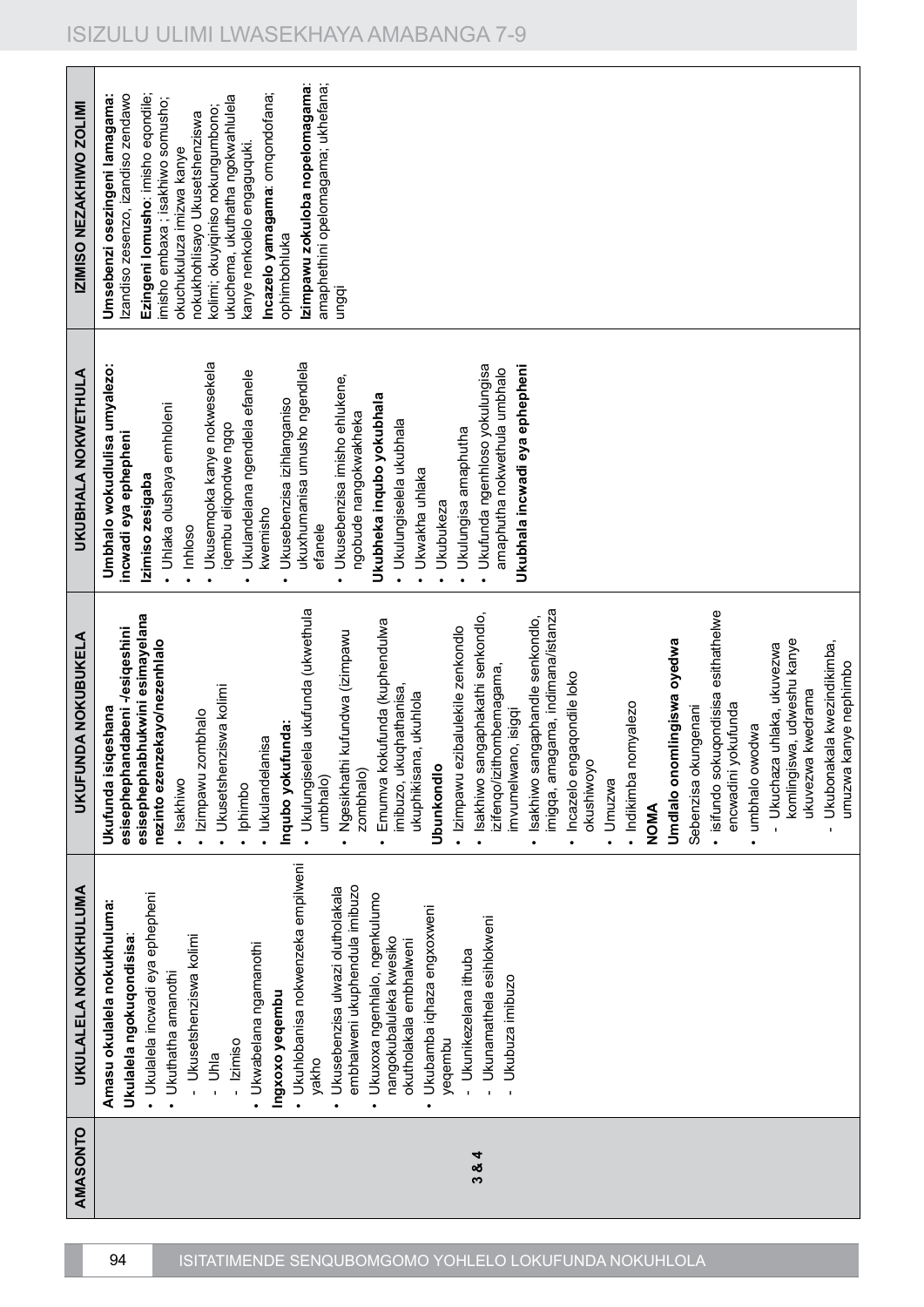|                                          | <b>UKULALELA NOKUKHULUMA</b>                                       | <b>UKUFUNDA NOKUBUKELA</b>                                                                                 | <b>UKUBHALA NOKWETHULA</b>                                                  | IZIMISO NEZAKHIWO ZOLIMI                                                                               |
|------------------------------------------|--------------------------------------------------------------------|------------------------------------------------------------------------------------------------------------|-----------------------------------------------------------------------------|--------------------------------------------------------------------------------------------------------|
| Inkulumo engalungiselelwe                | Amasu okulalela nokukhuluma:                                       | · Izimpawu ezibalulekile ezitholakala<br>yentsha/indaba emfishane/idrama<br>Umbhalo wobuciko ofana inoveli | Umbhalo wokudlulisa umyalezo:<br>incwadi ehloniphekile/Incwadi<br>yobungani | Umsebenzi osezingeni lamagama:<br>Izichasiso; izandiso; izifinyezo;<br>umsuka, iziqalo nezijobelelo    |
| · Amakhono okukhuluma<br>esidlangalaleni |                                                                    | inkulumompendulwano,<br>embhalweni: ezifana nabalingiswa,<br>umnyakazo,                                    | · Uhlaka olushaya emhloleni<br>· Inhioso                                    | eqondile; imisho embaxa ; inkathi<br>Ezingeni lomusho: imisho                                          |
| nokuhlela                                | · Ukulungiselela, ukucwaninga,                                     | uhlaka, udweshu, isendulelo,<br>isizinda, umxoxi, indikimba                                                | · Umqondo obalulekile, nowesekelayo                                         | edlule esaqhubeka; inkathi ezayo<br>eqhubekayo; isakhiwo somusho;                                      |
| $\bullet$                                | iphimbo, ukuphinyiswa kwamagama,<br>Ukwethula: iphimbo, ukulungisa | · Ukulungiselela ukufunda (ukwethula<br>Inqubo yokufunda:                                                  | Ukulandelana ngendlela efanele<br>kwemisho                                  | kolimi; okuyiqiniso nokungumbono;<br>nolukhohlisayo Ukusetshenziswa<br>ulimi oluchukuluza imizwa kanye |
|                                          | ukunyakaza komzimba, izinsiza<br>indlela yokubuka abantu,          | umbhalo)                                                                                                   | Ukusebenzisa izihlanganiso                                                  | ukuchema, ukuthatha ngokwahlulela                                                                      |
| ezingadinge kuchazwa                     |                                                                    | kufundwa (izimpawu<br>• Ngesikhathi<br>zombhalo)                                                           | ukuxhumanisa umusho ngendlela<br>efanele                                    | Izimpawu zokuloba nopelomagama:<br>kanye nenkolelo engaguquki                                          |
| ulwazimagama                             | Ukusetshenziswa kolimi:                                            | Emumva kokufunda (kuphendulwa<br>imibuzo, ukuqhathanisa,                                                   | · Ukusebenzisa imisho ehlukene,<br>ngobude nangokwakheka                    | imithetho yopelomagama kanye<br>nezimiso                                                               |
| · Uniobo nohla                           |                                                                    | ukuphikisana, ukuhlola                                                                                     | Ukubheka inqubo yokubhala                                                   |                                                                                                        |
| Inkulumo elungiselelwe                   |                                                                    | Ubunkondlo                                                                                                 | · Ukulungiselela ukubhala                                                   |                                                                                                        |
|                                          | · Ukuzilungiselela amakhono angenhla                               | · Izimpawu ezibalulekile zenkondlo                                                                         | · Ukwakha uhlaka                                                            |                                                                                                        |
|                                          | · Ukuveza ngenkulumo yomunye                                       | Isakhiwo sangaphakathi senkondlo,                                                                          | • Ukubukeza Ukulungisa amaphutha                                            |                                                                                                        |
| lopmphakathi eliqavile                   | Ukulalela inkulumo eyethulwa ilungu                                | izifenqo/izithombemagama,<br>imvumelwano, isigqi                                                           | • Ukufunda ngenhloso yokulungisa<br>amaphutha nokwethula umbhalo            |                                                                                                        |
| · Ukuveza ngenkulumo                     |                                                                    | imigqa, amagama, indimana/istanza<br>Isakhiwo sangaphandle senkondlo,<br>$\ddot{\phantom{0}}$              | Ukubhala incwadi                                                            |                                                                                                        |
|                                          |                                                                    | Incazelo engaqondile loko<br>okushiwoyo<br>$\ddot{\phantom{0}}$                                            |                                                                             |                                                                                                        |
|                                          |                                                                    | · Umuzwa                                                                                                   |                                                                             |                                                                                                        |
|                                          |                                                                    | · Indikimba nomyalezo                                                                                      |                                                                             |                                                                                                        |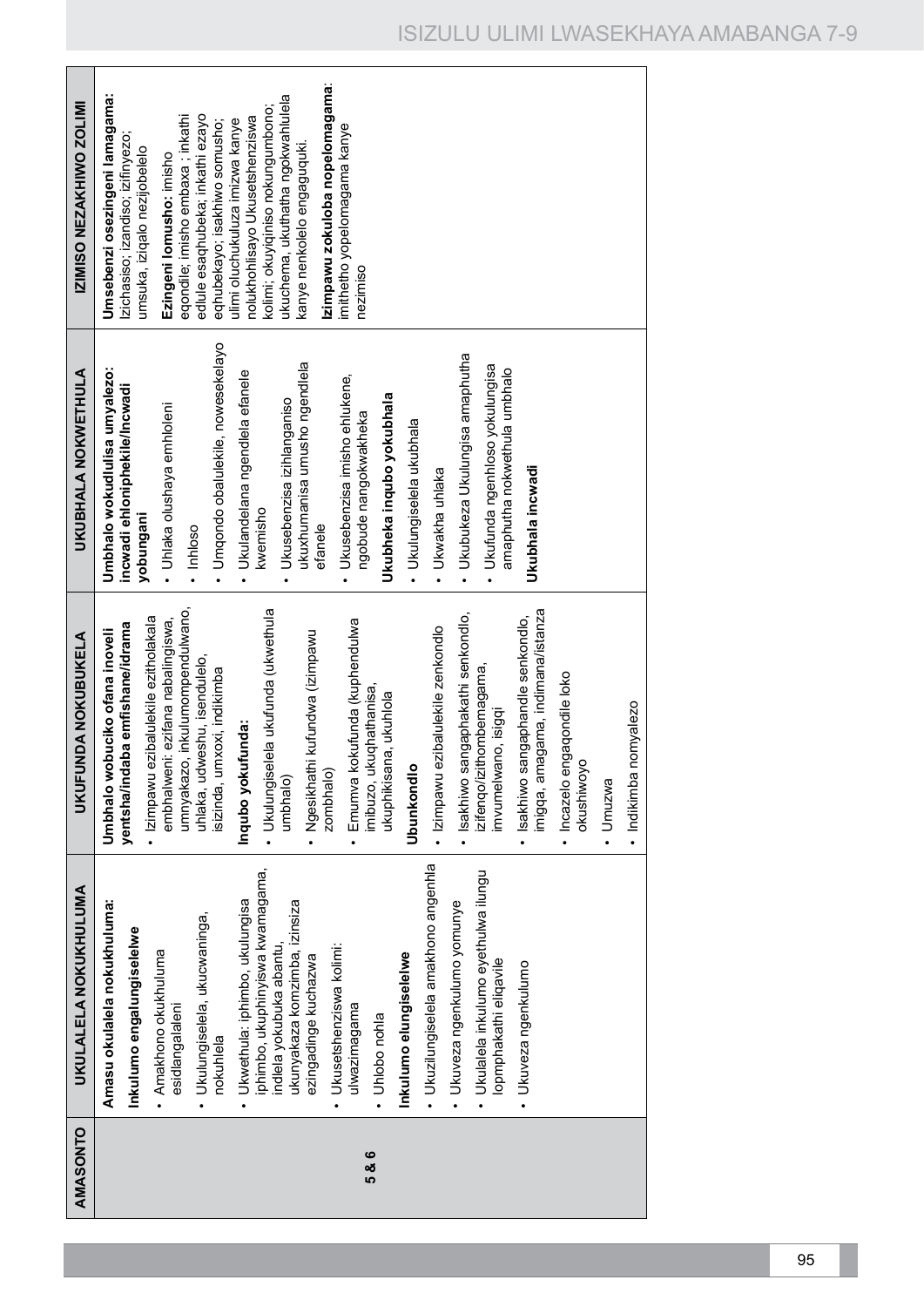| AMASONTO | <b>UKULALELA NOKUKHULUMA</b> | <b>UKUFUNDA NOKUBUKELA</b>                                                                                                                               | <b>UKUBHALA NOKWETHULA</b> | IZIMISO NEZAKHIWO ZOLIMI |
|----------|------------------------------|----------------------------------------------------------------------------------------------------------------------------------------------------------|----------------------------|--------------------------|
|          |                              | uqondisise (sebenzisa okubhalwayo<br>imibhalo ebonakalayo/<br>efana namakhathuni/<br>Ukufunda/ukubukela ukuze<br>esazithombe<br>kanye/noma<br>imidweshu) |                            |                          |
|          |                              | · Ukufunda ngokudlulisa amehlo<br>ukhetha amaphuzu abalulekile                                                                                           |                            |                          |
|          |                              | · Ukufunda ngokudlulisa amehlo                                                                                                                           |                            |                          |
| გ.<br>ნ  |                              | · Ukufunda ngokuqaphelisisa                                                                                                                              |                            |                          |
|          |                              | ngokuzicabangela (abalingiswa,<br>· Ukwenza umqondo osobala<br>isizinda, umyalezo)                                                                       |                            |                          |
|          |                              | ngokusebenzisa benzisa amakhono<br>angajwayelekile ngokuzicabangela<br>· Ukunikeza incazelo yamagama<br>okuhlakaza                                       |                            |                          |
|          |                              | · Ulimi oluchukuluza imizwa                                                                                                                              |                            |                          |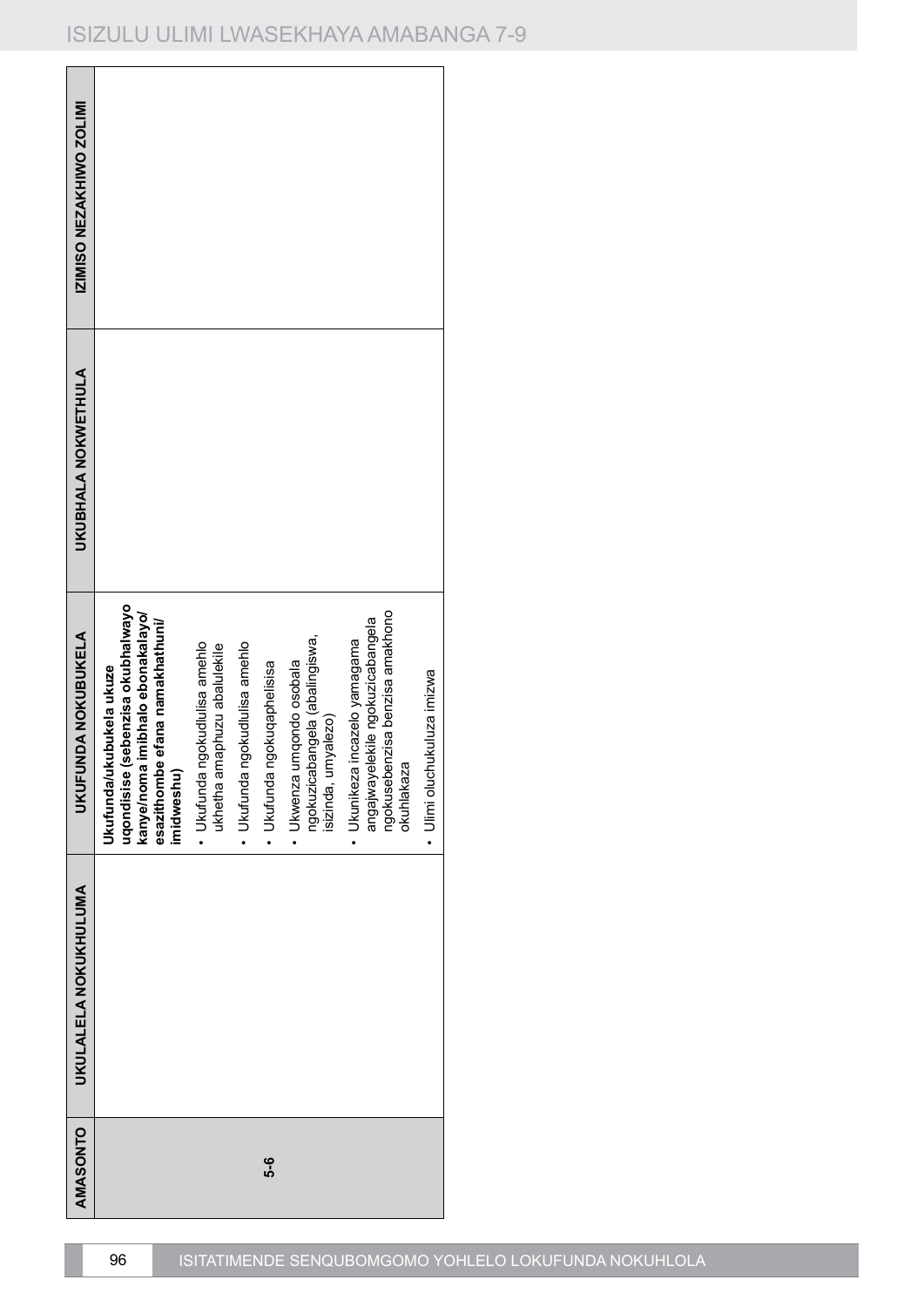| AMASONTO | <b>UKULALELA NOKUKHULUMA</b>                                                                                                                                                                                                                                                                                                                                         | <b>UKUFUNDA NOKUBUKELA</b>                                                                                                                                                                                                                                                                                                                                                                                                                                                                                                                                                                                                         | <b>UKUBHALA NOKWETHULA</b>                                                                                                                                                                                                                                                                                                                                                                                                              | IZIMISO NEZAKHIWO ZOLIMI                                                                                                                                                                                                                                                                                                                                                     |
|----------|----------------------------------------------------------------------------------------------------------------------------------------------------------------------------------------------------------------------------------------------------------------------------------------------------------------------------------------------------------------------|------------------------------------------------------------------------------------------------------------------------------------------------------------------------------------------------------------------------------------------------------------------------------------------------------------------------------------------------------------------------------------------------------------------------------------------------------------------------------------------------------------------------------------------------------------------------------------------------------------------------------------|-----------------------------------------------------------------------------------------------------------------------------------------------------------------------------------------------------------------------------------------------------------------------------------------------------------------------------------------------------------------------------------------------------------------------------------------|------------------------------------------------------------------------------------------------------------------------------------------------------------------------------------------------------------------------------------------------------------------------------------------------------------------------------------------------------------------------------|
|          | Ukulalela isethulo, Ukusetshenziswa<br>kolimi, imvumelwano nokulungiswa<br>Amasu okulalela nokukhuluma:<br>Ukulalela umbhalo onika ulwazi<br>Ukulalela ukhondolo lwendaba<br>Ukwenza uhlelo nocwaningo<br>Ukukhetha uhlobo, uhla<br>Ukuxoxa nomlingani<br>Ukukhetha indaba<br>Ukwethula indaba<br>Ukulalelela ulwazi<br>nolwazimagama<br>Ukuxoxa indaba<br>kwephimbo | Umbhalo wobuciko ofana nezindaba<br>inkulumompendulwano,<br>la ukufunda (ukwethula<br>Isakhiwo sangaphakathi senkondlo,<br>Izimpawu ezibalulekile ezitholakala<br>Emumva kokufunda (kuphendulwa<br>embhalweni: ezifana nabalingiswa,<br>Izimpawu ezibalulekile zenkondlo<br>kufundwa (izimpawu<br>uhlaka, udweshu, isendulelo,<br>ezimfushane kanye nenoveli<br>isizinda, umxoxi, indikimba<br>imibuzo, ukuqhathanisa,<br>ukuphikisana, ukuhlola)<br>Inqubo yokufunda:<br>· Ukulungiselel<br>umnyakazo,<br>Ngesikhathi<br>Ubunkondlo<br>zombhalo)<br>umbhalo)<br>$\bullet$<br>$\bullet$                                            | Umqondo obalulekile, nowesekelayo<br>ukuxhumanisa umusho ngendlela<br>Ukulandelana ngendlela efanele<br>Ukusebenzisa imisho ehlukene,<br>Ukubhala umbhalo wobuciko:<br>Ukubheka inqubo yokubhala<br>Ukusebenzisa izihlanganiso<br>· Uhlaka olushaya emhloleni<br>ngobude nangokwakheka<br>• Ukulungiselela ukubhala<br>Ukulungisa amaphutha<br>indaba emfishane<br>Ukwakha uhlaka<br><b>Ukubukeza</b><br>kwemisho<br>efanele<br>Inhloso | Izimpawu zokuloba nopelomagama:<br>amaphethini opelomagama; izimpawu<br>Ezingeni lomusho: izinkathi; imisho;<br>Amabizomvama kanye namabizoqho<br>Incazelo yamagama: omqondofana;<br>Umsebenzi osezingeni lamagama:<br>izaga kanye izisho; isichasiso kanye<br>zokuloba ezisebenza emagameni<br>omqondophika; ophimbohluka;<br>ondaweni nezenzo<br>ayizifinyezo<br>nondaweni |
| 788      |                                                                                                                                                                                                                                                                                                                                                                      | imigqa, amagama, indimana/istanza<br>Isakhiwo sangaphandle senkondlo,<br>Ukufunda isifundo sokuqondisisa:<br>ukufunda ngokuqikelela amaphuzu<br>umbhalo othathelwe encwadini)<br>· Ukufunda ngokudlulisa amehlo,<br>Ukunikeza incazelo yamagama<br>athile, ukufunda ngokwakha<br>Okuyiqiniso nokungumbono<br>Ukufunda ngokuqaphelisisa<br>izifenqo/izithombemagama,<br>Incazelo engaqondile loko<br>Ukubona iphuzu lombhali<br>· Indikimba nomyalezo<br>imvumelwano, isigqi<br>Ukunikeza incazelo<br>yombhalo eqokiwe)<br>Incazelo eqondiwe<br>ngokuzicabangela<br>okushiwoyo<br>imifanekiso<br>· Umuzwa<br>$\bullet$<br>$\bullet$ | Ukuziqambela indaba ngokulandela<br>Indaba ezehlula zonke 'eshicilelwe'/<br>· Ukufunda ngenhloso yokulungisa<br>amaphutha nokwethula umbhalo<br>esifundiwe ekilasini<br>inqubo echaziwe                                                                                                                                                                                                                                                 |                                                                                                                                                                                                                                                                                                                                                                              |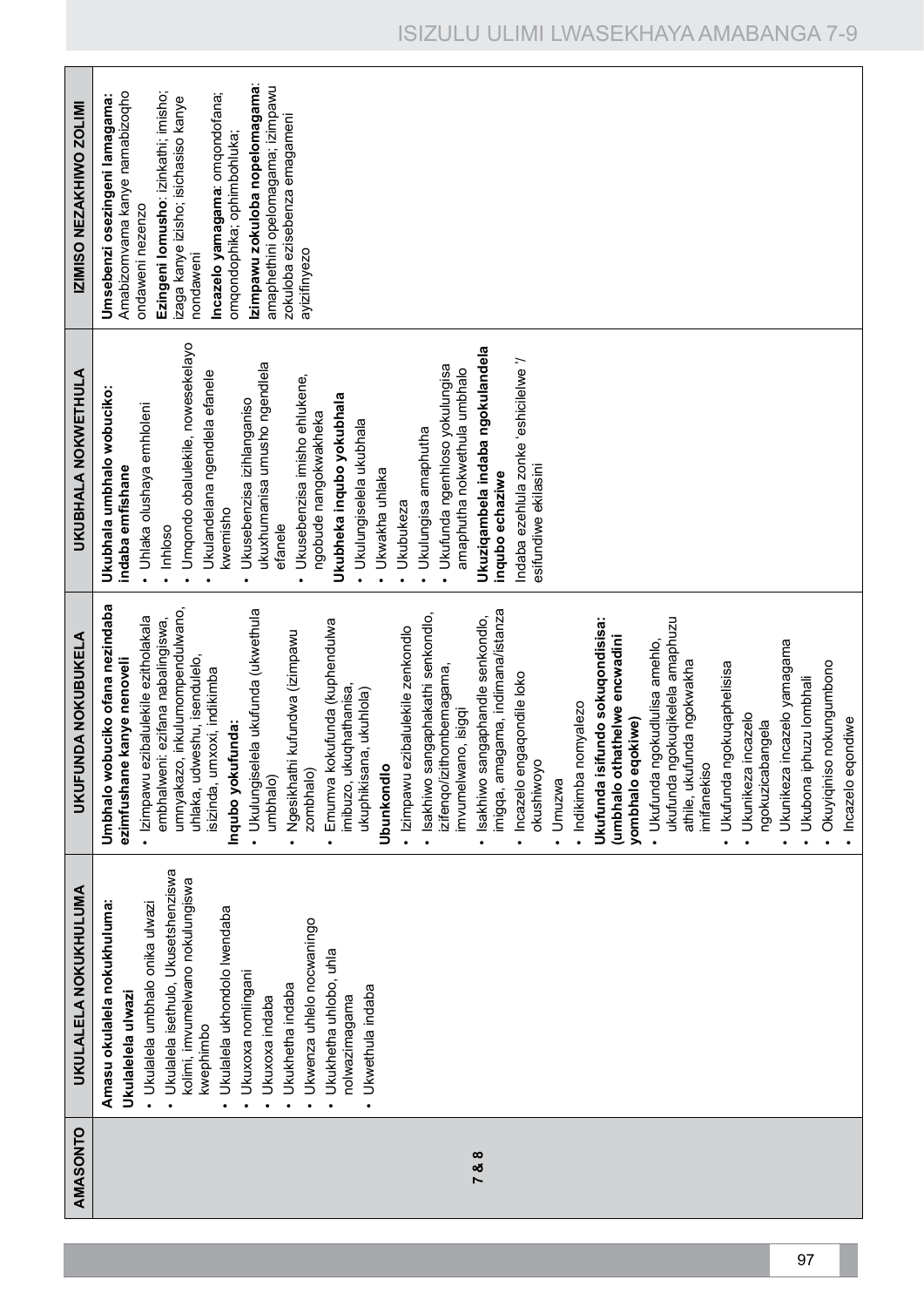| AMASONTO | <b>UKULALELA NOKUKHULUMA</b>                                                                                                                                                                                                                                                                                                                                                                                                                                                                                                                           | UKUFUNDA NOKUBUKELA                                                                                                                                                                                                                                                                                                                                                                                                                                                                                                                                                                                                                                                                                 | <b>UKUBHALA NOKWETHULA</b>                                                                                                                                                                                                                                                                                                                                                                                                                                                                                                                                                             | IZIMISO NEZAKHIWO ZOLIMI                                                                                                                                                                                                                                                                                                                                                                   |
|----------|--------------------------------------------------------------------------------------------------------------------------------------------------------------------------------------------------------------------------------------------------------------------------------------------------------------------------------------------------------------------------------------------------------------------------------------------------------------------------------------------------------------------------------------------------------|-----------------------------------------------------------------------------------------------------------------------------------------------------------------------------------------------------------------------------------------------------------------------------------------------------------------------------------------------------------------------------------------------------------------------------------------------------------------------------------------------------------------------------------------------------------------------------------------------------------------------------------------------------------------------------------------------------|----------------------------------------------------------------------------------------------------------------------------------------------------------------------------------------------------------------------------------------------------------------------------------------------------------------------------------------------------------------------------------------------------------------------------------------------------------------------------------------------------------------------------------------------------------------------------------------|--------------------------------------------------------------------------------------------------------------------------------------------------------------------------------------------------------------------------------------------------------------------------------------------------------------------------------------------------------------------------------------------|
| 9810     | afana nephimbo, ukuzwakala, isigqi,<br>ukusebenzisa amakhono okufunda<br>kwezwakala othathelwe endabeni<br>Amasu okulalela nokukhuluma:<br>• Ukukhetha umbhalo ozofundwa<br>zokuloba embhalweni ofundiwe<br>Ukusetshenziswa kwezimpawu<br>ukulungisa izwi, ukubiza kahle<br>· Amakhono afanele okufunda<br>- Kudlalwe umbhalo oqoshiwe<br>Ukulalela umbhalo ofundwe<br>aphawuliwe kubafundi<br>amagama, ukugeleza<br>Ukufunda kuzwakale<br>· Ukufunda umbhalo<br>· Ukuvula nokuvala<br>· Ukuzilungiselela<br>okulungiselelwe<br>kuzwakale<br>emfishane | · Ukulungiselela ukufunda (ukwethula<br>imigqa, amagama, indimana/istanza<br>· Isakhiwo sangaphakathi senkondlo,<br>· Izimpawu ezibalulekile ezitholakala<br>· Isakhiwo sangaphandle senkondlo,<br>Emumva kokufunda (kuphendulwa<br>embhalweni: onjenge, isendulelo,<br>· Izimpawu ezibalulekile zenkondlo<br>· Ngesikhathi kufundwa (izimpawu<br>nezindaba ezimfushane kanye<br>Ukufunda umbhalo wobuciko<br>izifenqo/izithombemagama,<br>· Incazelo engaqondile loko<br>imibuzo, ukuqhathanisa,<br>ukuphikisana, ukuhlola<br>· Indikimba nomyalezo<br>imvumelwano, isigqi<br>Inqubo yokufunda:<br>isikhathi, umxoxi,<br>Ubunkondlo<br>okushiwoyo<br>zombhalo)<br>umbhalo)<br>· Umuzwa<br>nenoveli | · ukubhala i-iseyi ngokulandela inqubo<br>· Umqondo obalulekile, nowesekelayo<br>• Ukufunda ngenhloso yokulungisa<br>amaphutha nokwethula umbhalo<br>inqubo yokubhala okubhalwayo<br>Ukubhala i-iseyi: Indaba edaza<br>Ukubhala i-iseyi ngokulandela<br>inkani/indaba echazayo essay<br>· Ukwethula umbhalo we-iseyi<br>Ukubheka inqubo yokubhala<br>· Izwi Iomuntu kanye nohlobo<br>· Ukulungiselela ukubhala<br>yokubhala okubhalwayo<br>· Ukulungisa amaphutha<br>· Ukukhetha amagama,<br>ngenhloso yokuhlola<br>· Ukwakha uhlaka<br>· Incazelo ecacile<br>· Ukubukeza<br>· Iphimbo | isigaba esiphethayo; isakhiwo semisho;<br>Izimpawu zokuloba nopelomagama:<br>amaphethini opelomagama; izimpawu<br>Incazelo yamagama: omqondofana,<br>Umsebenzi osezingeni lamagama:<br>esethulayo; isigaba esichazayo,<br>omqondophika; ophimbohluka;<br>Amabizoqho namabizombaxa,<br>Ezingeni lomusho: isigaba<br>ezinhlobonhlobo zokuloba<br>ondaweni kanye nezenzo<br>izinhlobo zemisho |
|          |                                                                                                                                                                                                                                                                                                                                                                                                                                                                                                                                                        |                                                                                                                                                                                                                                                                                                                                                                                                                                                                                                                                                                                                                                                                                                     |                                                                                                                                                                                                                                                                                                                                                                                                                                                                                                                                                                                        |                                                                                                                                                                                                                                                                                                                                                                                            |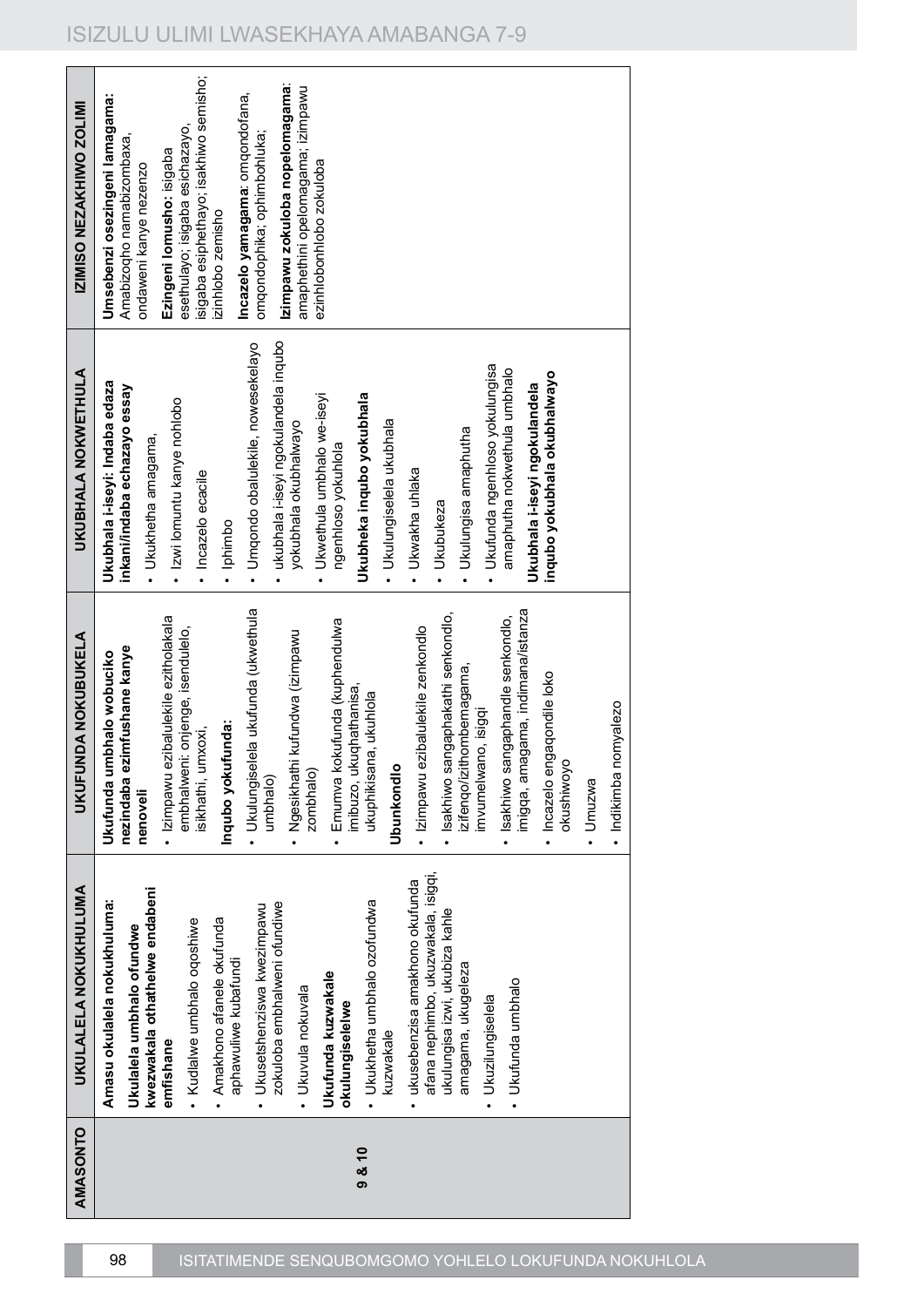| IZIMISO NEZAKHIWO ZOLIMI                                             |                                                                                                                                                                                                                                                                                                                                                                                                                                                                                                                                 |                                 | <b>UMSEBENZI WESI-3: UKUHLOLA KOKU-1</b>          |
|----------------------------------------------------------------------|---------------------------------------------------------------------------------------------------------------------------------------------------------------------------------------------------------------------------------------------------------------------------------------------------------------------------------------------------------------------------------------------------------------------------------------------------------------------------------------------------------------------------------|---------------------------------|---------------------------------------------------|
| <b>UKUBHALA NOKWETHULA</b><br><b>JNDA NOKUBUKELA</b><br><b>UKUFI</b> | uqondisise (sebenzisa okubhalwayo<br>kanye/noma imibhalo ebonakalayo/<br>angajwayelekile ngokuzicabangela<br>esazithombe efana namakhathuni/<br>ngokuzicabangela (abalingiswa,<br>· Ukunikeza incazelo yamagama<br>· Ukufunda ngokudlulisa amehlo<br>· Ukufunda ngokudlulisa amehlo<br>ukhetha amaphuzu abalulekile<br>· Ukwenza umqondo osobala<br>· Ukufunda ngokuqaphelisisa<br>Ukufunda/ukubukela ukuze<br>· Ulimi oluchukuluza imizwa<br>ngoksebenzisa amakhono<br>okuhlakaza amagama<br>isizinda; umyalezo)<br>imidweshu) | <b>UKUHLOLA KWETHEMU YESI-3</b> | <b>UMSEBENZI WESI-2: UKUBHALA</b>                 |
| <b>UKULALELA NOKUKHULUMA</b>                                         |                                                                                                                                                                                                                                                                                                                                                                                                                                                                                                                                 |                                 | UMSEBENZI WOKU-1: OKUKHULUNYWAYO<br>NOKULALELWAYO |
| AMASONTO                                                             | 9 & 10                                                                                                                                                                                                                                                                                                                                                                                                                                                                                                                          |                                 |                                                   |

Inkulumo mpendulwano/Ukufunda okungalungiselelwe/

Inkulumo mpendulwano/Ukufunda okungalungiselelwe/<br>ukuxoxa indaba/ukufunda okulungiselelwe.

I-eseyi echazayo/indaba edazayo

l-eseyi echazayo/indaba edazayo

Ukuqondisisa kanye noksebenzisa tshenziswa kolimi Ukuqondisisa kanye noksebenzisa tshenziswa kolimi

Incwadi yobungani/inkulumompendulwano

Incwadi yobungani/inkulumompendulwano

ukuxoxa indaba/ukufunda okulungiselelwe.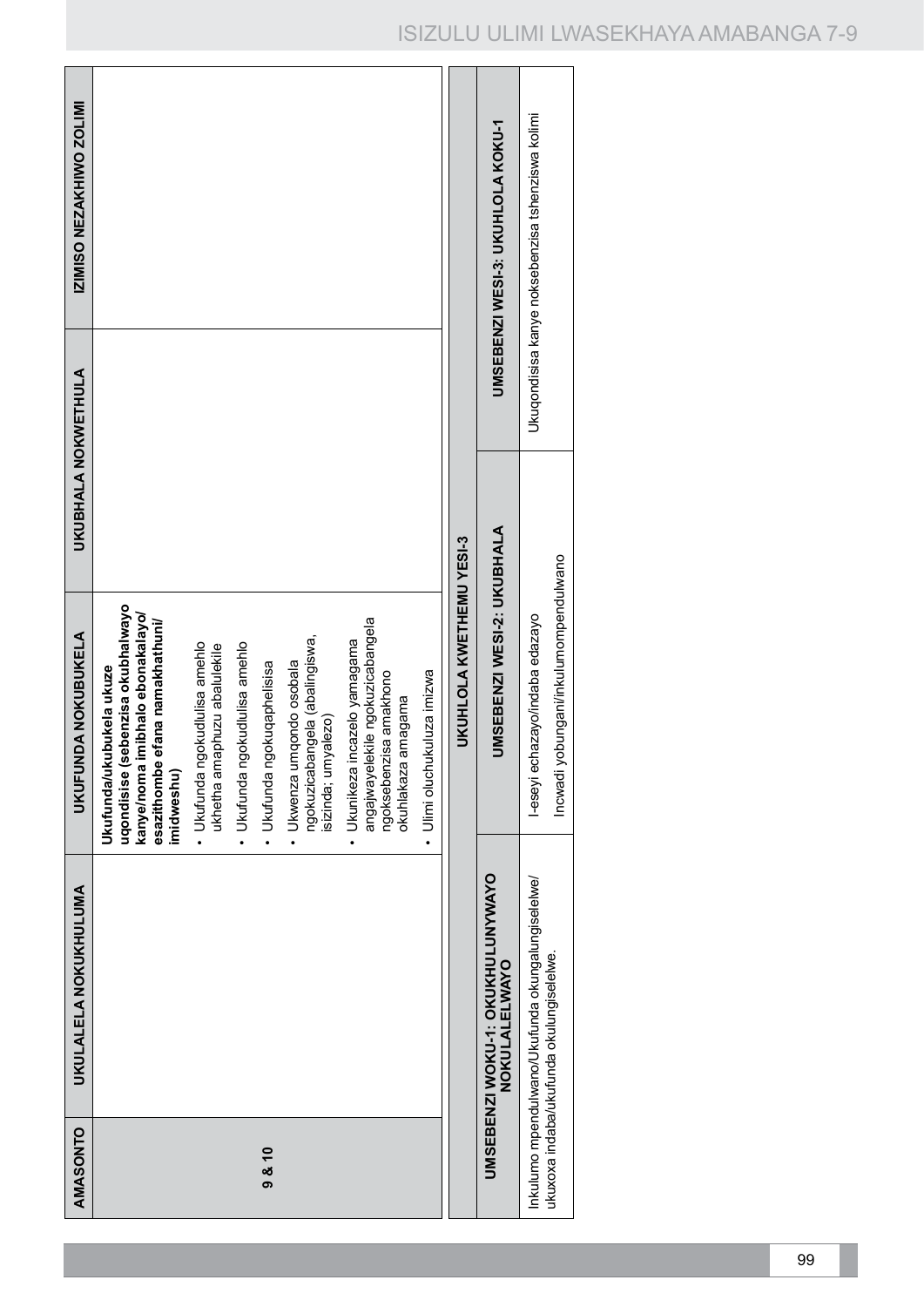|          |                                                                                                                              | IBANGA LESI - 8 ITHEMU YESI-4 OKUQUKETHWE                                                                                                         |                                                                                                                        |                                                                                                                                                      |
|----------|------------------------------------------------------------------------------------------------------------------------------|---------------------------------------------------------------------------------------------------------------------------------------------------|------------------------------------------------------------------------------------------------------------------------|------------------------------------------------------------------------------------------------------------------------------------------------------|
| AMASONTO | <b>UKULALELA NOKUKHULUMA</b>                                                                                                 | <b>UKUFUNDA NOKUBUKELA</b>                                                                                                                        | <b>UKUBHALA NOKWETHULA</b>                                                                                             | IZIMISO NEZAKHIWO ZOLIMI                                                                                                                             |
|          | nombhalo olalelwayo nobonakalayo)<br>Amasu okulalela nokukhuluma:<br>(njengokulalela okubhaliwe/<br>Ukulalela ngokuqondisisa | esisephephandabeni/esiqeshini<br>esicashunwe ephephabhukwini<br>Ukufunda isiqeshana<br>· Ukuhleleka                                               | esisephephandabeni/esiqeshini<br>esicashunwe ephephabhukwini<br>Umbhalo omude wokudlulisa<br>umyalezo isib. isiqeshana | Ubunye nobuningi; ubulili; izinciphiso<br>Umsebenzi osezingeni lamagama:<br>Umsebenzi osezingeni lemisho:                                            |
|          | · ukubona imqondo ebalulekile<br>· ukubhala amanothi<br>nesekelayo                                                           | · Ukusetshenziswa kolimi<br>· Izimpawu zombhalo<br>· lukulandelanisa                                                                              | · Umqondo obalulekile, nowesekelayo<br>· Uhlaka olushaya emhloleni<br>· Inhioso                                        | nokungumbono; isakhiwo somusho;<br>Inkulumo ngqo nenkulumo mbiko;<br>izindlela zokubuza; okuyiqiniso<br>misho; okuyindida; izwi                      |
|          | ukubona amasu okunxenxa/amasu<br>ukwabelana ngemibono nolwazi<br>ukukhombisa ukuqonda ulwazi                                 | · Ukulungiselela ukufunda (ukwethula<br>Inqubo yokufunda:<br>umbhalo)                                                                             | · Ukulandelana ngendlela efanele<br>Ukusebenzisa izihlanganiso<br>kwemisho                                             | ophimbohluka; incazelo eqonde ngqo<br>Incazelo yamagama: omqondofana;<br>kanye nencazelo engaqondile loko<br>omqondophika; inhlonipho;<br>okushiwoyo |
| 1 & 2    | okuphoqa isimo uma kukhona<br>ephephandabeni/esiqeshini<br>Ingxoxo: Ingxoxo encike<br>· ukuphendula imibuzo                  | Emumva kokufunda (kuphendulwa<br>kufundwa (izimpawu<br>imibuzo, ukuqhathanisa,<br>Ngesikhathi<br>zombhalo)                                        | ukuxhumanisa umusho ngendlela<br>· Ukusebenzisa imisho ehlukene,<br>ngobude nangokwakheka<br>efanele                   | izimpawu zokuloba nopelomagama:<br>abacaphuni; amaphethini<br>opelomagama                                                                            |
|          | esicashunwe ephephabhukwini<br>· Izikhulumi zinikezelana ithuba<br>· Ukuveza iqhaza                                          | ukuphikisana, ukuhlola<br>Ubunkondlo                                                                                                              | Ukubheka inqubo yokubhala<br>· Ukulungiselela ukubhala<br>· Ukwakha uhlaka                                             |                                                                                                                                                      |
|          | Ukusebenzisa ulimi olufanele, indlela<br>· Ukuchaza imibono ukuze kufikwe<br>esivumelelwaneni<br>kanye nohla<br>$\bullet$    | · Isakhiwo sangaphakathi senkondlo,<br>· Izimpawu ezibalulekile zenkondlo<br>izifenqo/izithombemagama,<br>imvumelwano, isigqi                     | • Ukufunda ngenhloso yokulungisa<br>Ukulungisa amaphutha<br>Ukubukeza                                                  |                                                                                                                                                      |
|          |                                                                                                                              | imigqa, amagama, indimana/istanza<br>· Isakhiwo sangaphandle senkondlo,<br>· Incazelo engaqondile loko<br>· Indiela okubhalwe ngayo<br>okushiwoyo | amaphutha nokwethula umbhalo<br>esisephephandabeni/isiqeshana<br>Ukubhala isiqeshana<br>sephephabhuku                  |                                                                                                                                                      |
|          |                                                                                                                              | · Indikimba nomyalezo<br>· Umuzwa                                                                                                                 |                                                                                                                        |                                                                                                                                                      |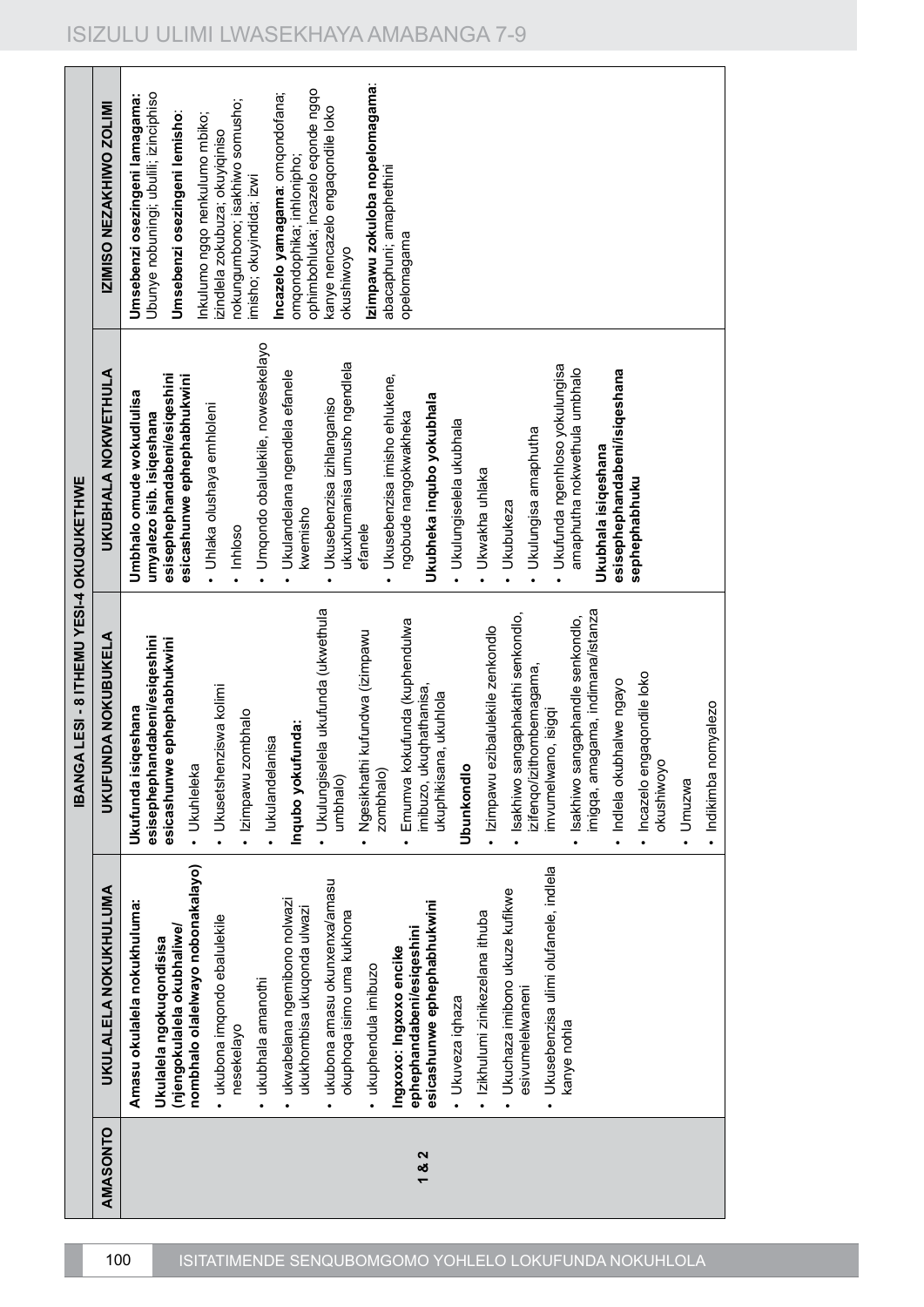| Ukufunda/Ukubuka okunikeza ulwazi<br>(okubhalwayo/imibhalo ebonakalayo/<br>UKUFUNDA NOKUBUKELA<br>esazithombe/imibhalo exubile)<br><b>UKULALELA NOKUKHULUMA</b> |  | <b>UKUBHALA NOKWETHULA</b>                                                                   | IZIMISO NEZAKHIWO ZOLIMI                                                                 |
|-----------------------------------------------------------------------------------------------------------------------------------------------------------------|--|----------------------------------------------------------------------------------------------|------------------------------------------------------------------------------------------|
| · Ukufunda ngokuqaphelisisa<br>· Ukunikeza incazelo<br>ngokuzicabangela<br>· Ukuqagela                                                                          |  |                                                                                              |                                                                                          |
| · Incazelo yamagama<br>· Imifanekisomqondo                                                                                                                      |  |                                                                                              |                                                                                          |
| · Okuyiqiniso nokungumbono<br>Ukubhala ngokufingqa                                                                                                              |  |                                                                                              |                                                                                          |
| Umbhalo wobuciko ofana/inoveli/<br>indaba emfishane/umdlalo<br>Amasu okulalela nokukhuluma:<br>inkulumompikiswano                                               |  | Ukubhala umbhalo wokudlulisa<br>umyalezo: ukubhala idayari                                   | Umsebenzi osezingeni lamagama:<br>sabizwana soqobo nesesichasiso                         |
| ezitholakala embhalweni: ezifana<br>· Izimpawu ezibalulekile<br>· Ukuveza iqhaza                                                                                |  | · Uhlaka olushaya emhloleni                                                                  | zindlela zesenzo                                                                         |
| inkulumompendulwano, uhlaka,<br>nabalingiswa, umnyakazo,<br>· Izikhulumi zinikezelana ithuba<br>Ukufunda izimiso zombhalo                                       |  | Inhloso                                                                                      | Indlela eyamile                                                                          |
| udweshu, isendulelo, isizinda,<br>umxoxi, indikimba<br>· Ukuchaza imibono ukuze kufikwe<br>esivumelelwaneni                                                     |  | Umqondo obalulekile, nowesekelayo<br>Ukulandelana ngendlela efanele<br>kwemisho<br>$\bullet$ | Indlela ephoqayo<br>Indlela yamandla                                                     |
| Inqubo yokufunda:<br>· Ukusebenzisa ulimi olufanele, indlela                                                                                                    |  | Ukusebenzisa izihlanganiso                                                                   | Indlela yesimo                                                                           |
| · Ukulungiselela ukufunda (ukwethula<br>umbhalo)<br>kanye nohla                                                                                                 |  | ukuxhumanisa umusho ngendlela                                                                | Umsebenzi osezingeni lemisho:                                                            |
| kufundwa (izimpawu<br>· Ngesikhathi<br>· ukuzilungiselela                                                                                                       |  | Ukusebenzisa imisho ehlukene,<br>efanele                                                     | izinkathi; izinhlobo zemisho; inkulumo;                                                  |
| zombhalo)<br>Ingxoxo yeqembu:                                                                                                                                   |  | ngobude nangokwakheka                                                                        | izwi; isakhiwo somusho; inkulumo<br>ngqo nenkulumo mbiko; izindlela                      |
| Emumva kokufunda (kuphendulwa<br>imibuzo, ukuqhathanisa,<br>$\bullet$<br>· izikhulumi zinikezelana ithuba<br>· ukuveza iqhaza                                   |  |                                                                                              | zokubuza; okuyiqiniso nokungumbono;<br>okuyindida; izwi                                  |
| ukuphikisana, ukuhlola<br>· ukuchaza imibono ukuze kufikwe<br>esivumelelwaneni                                                                                  |  |                                                                                              | Incazelo yamagama: incazelo eqonde<br>ngqo kanye encazelo engaqondile loko<br>okushiwoyo |
| ukusebenzisa ulimi olufanele, indlela<br>kanye nohla<br>$\ddot{\phantom{0}}$                                                                                    |  |                                                                                              | Izimpawu zokuloba nopelomagama:<br>amaphethini opelomagama; izimpawu                     |
|                                                                                                                                                                 |  |                                                                                              | zokuloba                                                                                 |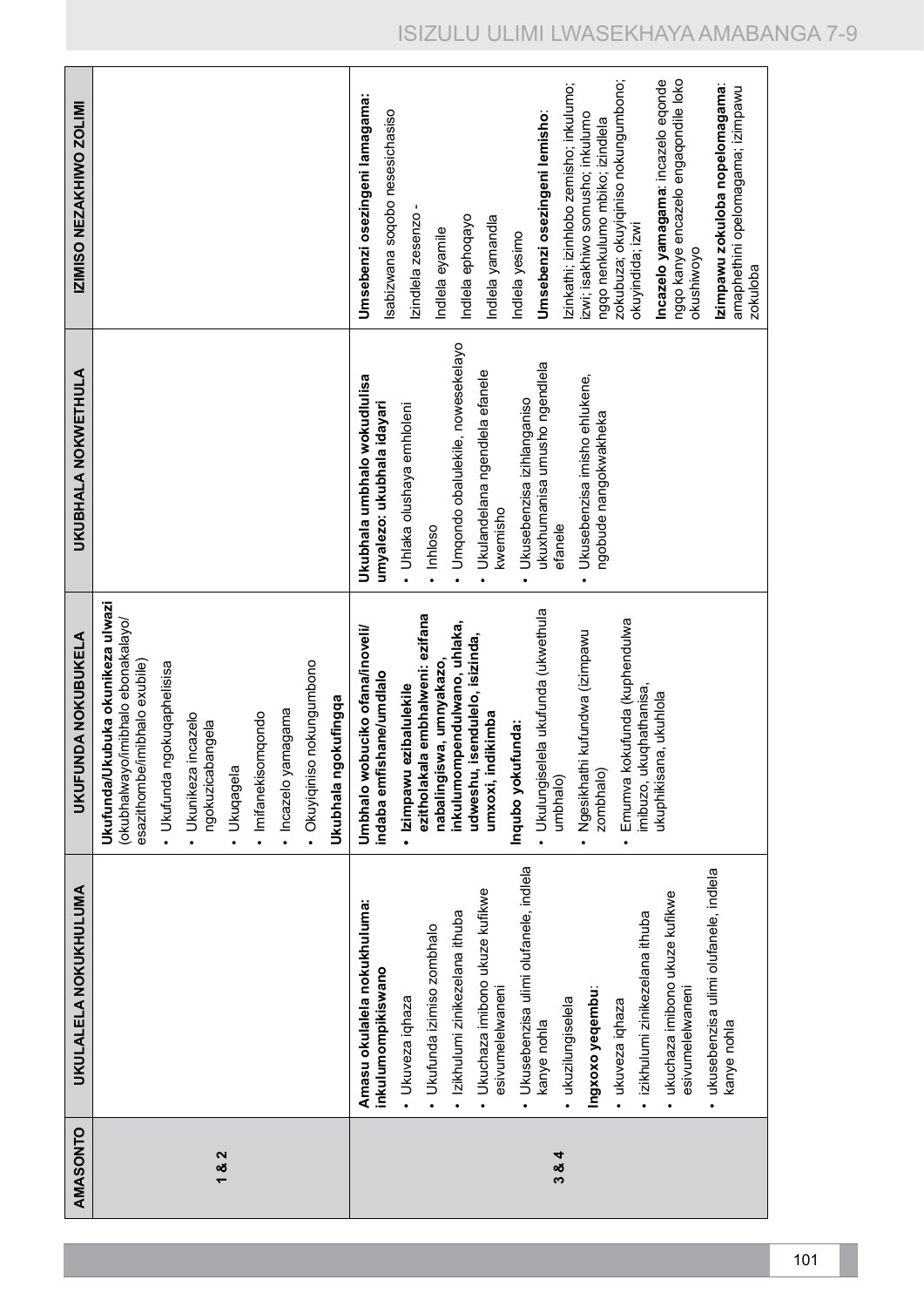| AMASONTO | <b>UKULALELA NOKUKHULUMA</b> | UKUFUNDA NOKUBUKELA                                                                                                   | <b>UKUBHALA NOKWETHULA</b>                        | IZIMISO NEZAKHIWO ZOLIMI |
|----------|------------------------------|-----------------------------------------------------------------------------------------------------------------------|---------------------------------------------------|--------------------------|
|          |                              | Ubunkondlo                                                                                                            | Ukubheka inqubo yokubhala                         |                          |
|          |                              | · Izimpawu ezibalulekile zenkondlo                                                                                    | · Ukulungiselela ukubhala                         |                          |
|          |                              | · Isakhiwo sangaphakathi senkondlo,                                                                                   | · Ukwakha uhlaka                                  |                          |
|          |                              | izifenqo/izithombemagama,<br>imvumelwano, isigqi                                                                      | <b>Ukubukeza</b>                                  |                          |
|          |                              | Isakhiwo sangaphandle senkondlo,<br>$\ddot{\phantom{0}}$                                                              | · Ukulungisa amaphutha                            |                          |
|          |                              | imigqa, amagama, indimana/istanza                                                                                     | · Ukufunda ngenhloso yokulungisa                  |                          |
|          |                              | · Incazelo engaqondile loko<br>okushiwoyo                                                                             | amaphutha nokwethula umbhalo<br>Ukubhala kudayari |                          |
|          |                              | · Umuzwa                                                                                                              |                                                   |                          |
|          |                              | · Indikimba nomyalezo                                                                                                 |                                                   |                          |
| 3 & 4    |                              | Ukufunda isifundo sokuqondisisa:<br>(umbhalo othathelwe encwadini<br>yokufunda)                                       |                                                   |                          |
|          |                              | ukufunda ngokuqikelela amaphuzu<br>athile, ukufunda ngokwakha<br>· Ukufunda ngokudlulisa amehlo,<br>imifanekisomqondo |                                                   |                          |
|          |                              | · Ukufunda ngokuqaphelisisa                                                                                           |                                                   |                          |
|          |                              | · Ukunikeza incazelo<br>ngokuzicabangela                                                                              |                                                   |                          |
|          |                              | • Ukunikeza incazelo yamagama                                                                                         |                                                   |                          |
|          |                              | · Ukubona iphuzu lombhali                                                                                             |                                                   |                          |
|          |                              | · Okuyiqiniso nokungumbono                                                                                            |                                                   |                          |
|          |                              | · Incazelo eqondiwe                                                                                                   |                                                   |                          |
|          |                              | Bhala isigaba noma ukufingqa<br>okwenziwe ngamaphuzu                                                                  |                                                   |                          |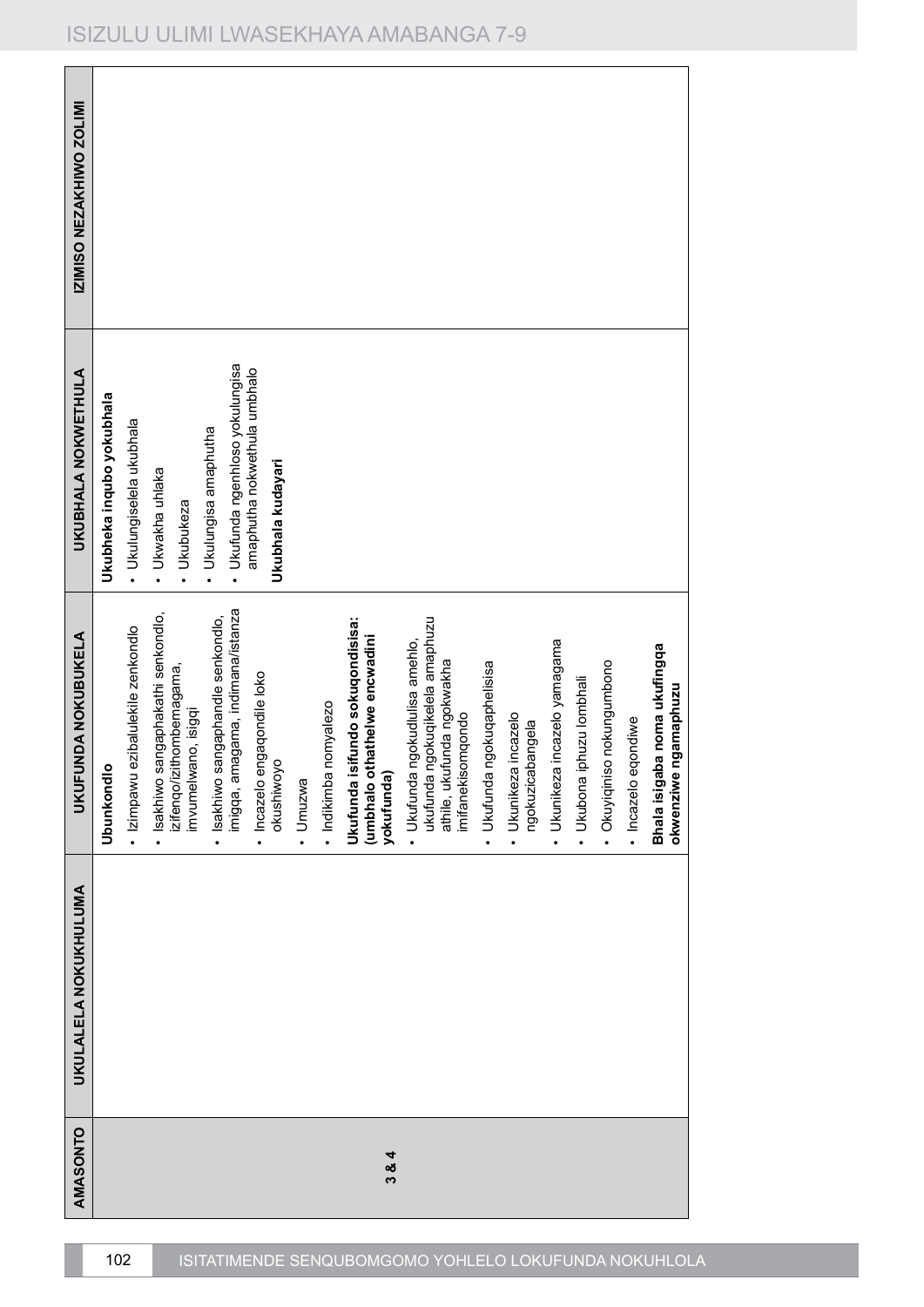| AMASONTO | <b>UKULALELA NOKUKHULUMA</b>                                                                                                       | UKUFUNDA NOKUBUKELA                                                                                                                                                        | <b>UKUBHALA NOKWETHULA</b>                                                                                                                      | IZIMISO NEZAKHIWO ZOLIMI                                                                                                          |
|----------|------------------------------------------------------------------------------------------------------------------------------------|----------------------------------------------------------------------------------------------------------------------------------------------------------------------------|-------------------------------------------------------------------------------------------------------------------------------------------------|-----------------------------------------------------------------------------------------------------------------------------------|
|          | Amasu okulalela nokukhuluma<br>· Kudlalwe umbhalo oqoshiwe<br>ukulalela umbhalo ofundwa<br>kuzwakale                               | • Ukulungiselela ukufunda (ukwethula<br>Umbhalo wobuciko ofana nomdlalo<br>Inqubo yokufunda:<br>umbhalo)                                                                   | Umbhalo wokudlulisa umyalezo isib.<br>· Uhlaka olushaya emhloleni<br>umbiko ngokwezehlakalo<br>· Inhloso                                        | Umsebenzi osezingeni lamagama:<br>Inqubo; ukuqophisana/ukuphikisana<br>Umsebenzi osezingeni lemisho:<br>ubunye nobuningi          |
|          | Amakhono okufunda afanele avezwa<br>zokuloba embhalweni ofundiwe<br>Ukusetshenziswa kwezimpawu<br>obala kubafundi<br>$\bullet$     | Emumva kokufunda (kuphendulwa<br>Ngesikhathi kufundwa (izimpawu<br>imibuzo, ukuqhathanisa,<br>zombhalo)<br>$\bullet$<br>$\bullet$                                          | • Ukuchema nokuthatha uhlangothi<br>ngokwahlulela<br>Ukukhohlisa                                                                                | Isigaba esichazayo; izigaba zokwethula<br>nezokuvala; imisho; inkulumo; izwi<br>ukuchema nokuthatha uhlangothi<br>ngokwahlulela   |
|          | embhalweni ofundwa kuzwakale<br>Inkulumompendulwano encike<br>· Ukwenza isinqumo ngesihloko<br>· Ukuvula nokuvala                  | · Izimpawu ezibalulekile zenkondlo<br>ukuphikisana, ukuhlola<br>Ubunkondlo                                                                                                 | · Umqondo obalulekile, nowesekelayo<br>Ukulandelana ngendlela efanele<br>· Inkolelo engaguquki<br>kwemisho<br>$\bullet$                         | izimpawu zokuloba nopelomagama:<br>Incazelo yamagama: amagama asho<br>izinto ezifanafanayo, amagama asho<br>izinto eziphikisanayo |
|          | Izigameko eziyinkomba yokhondolo<br>endabeni ezenza inkulumo-<br>mpendulwano iqhubeke<br>Ukubukeza izimiso<br>$\ddot{\phantom{0}}$ | imigqa, amagama, indimana/istanza<br>isakhiwo sangaphakathi senkondlo,<br>isakhiwo sangaphandle senkondlo,<br>izifenqo/izithombemagama<br>imvumelwano, isigqi<br>$\bullet$ | ukuxhumanisa umusho ngendlela<br>· Ukusebenzisa imisho ehlukene,<br>Ukusebenzisa izihlanganiso<br>ngobude nangokwakheka<br>efanele<br>$\bullet$ | abacaphuni; amaphethini<br>opelomagama; izimpawu<br>eziyiziphumuzi                                                                |
| 5 & 6    | Okwenziwa ababambe iqhaza<br>Ukuvula nokuvala<br>ukuzilungiselela<br>· ukwethula<br>$\bullet$<br>$\bullet$                         | Ukufunda isifundo sokuqondisisa:<br>isib. (inkulumo-mpendulwano)<br>incazelo engaqondile loko<br>okushiwoyo/eyisifenqo<br>· indikimba nomyalezo<br>· Umuzwa<br>$\bullet$   | Ukubheka inqubo yokubhala<br>• Ukulungiselela ukubhala<br>· Ukulungisa amaphutha<br>· Ukwakha uhlaka<br>· Ukubukeza                             |                                                                                                                                   |
|          |                                                                                                                                    | Inhloso, iqembu okubhekiswe kulo<br>Ukuchaza indikimba/umyalezo<br>Ukwenza umqondo osobala<br>ngokuzicabangela<br>nesimo<br>$\bullet$                                      | · Ukufunda ngenhloso yokulungisa<br>amaphutha nokwethula umbhalo<br>ezenzekile kulandelwa inqubo<br>Ukubhala umbiko ngezinto<br>yokubhala       |                                                                                                                                   |
|          |                                                                                                                                    | Inkulumo eqonde ngqo neqondwe<br>Isimo senhlalolo nokwenzekayo<br>okuthinta amasiko ombhalo<br>Ukunikeza umbono<br>nombhali<br>incazelo<br>٠                               |                                                                                                                                                 |                                                                                                                                   |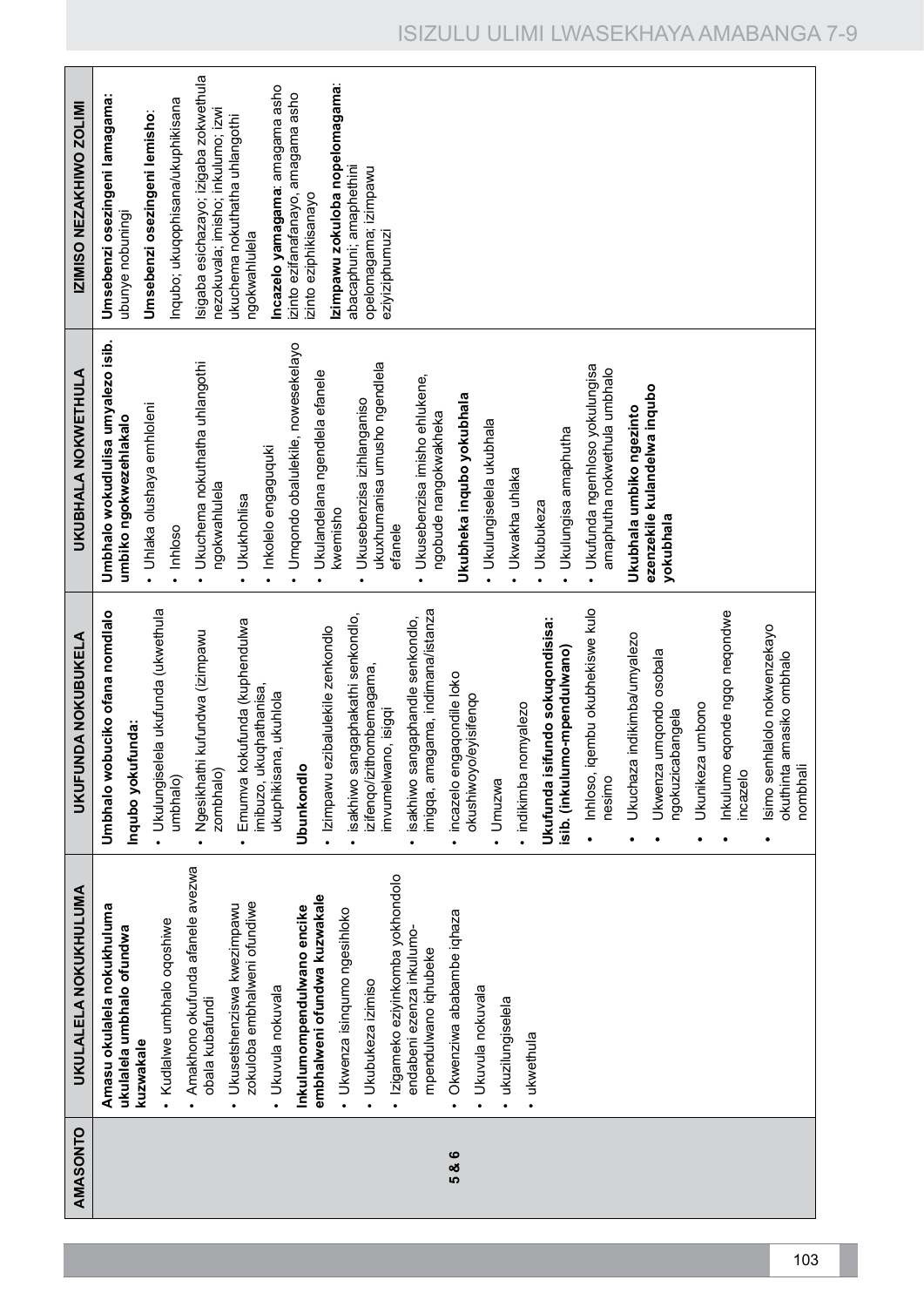| <b>AMASONTO</b> | <b>UKULALELA NOKUKHULUMA</b>                                       | <b>UKUFUNDA NOKUBUKELA</b>                                           | <b>UKUBHALA NOKWETHULA</b>                                                   | IZIMISO NEZAKHIWO ZOLIMI                       |
|-----------------|--------------------------------------------------------------------|----------------------------------------------------------------------|------------------------------------------------------------------------------|------------------------------------------------|
|                 | Ukulungiselela isivinyo<br>Ukukhuluma:                             | Ukulungiselela isivinyo<br>ukukhuluma:                               | Ukulungiselela isivinyo<br>ukukhuluma:                                       | Umsebenzi osezingeni lamagama:<br>ukubukeza    |
|                 | · inkulumo elungiselelwe/                                          | Ukufunda                                                             | Ukubhala:                                                                    | Umsebenzi osezingeni lemisho:                  |
|                 | inkulumompikiswano/inhlolokhono/<br>ingxoxo                        | isifundo sokuqondisisa<br>· Ukufunda                                 | • Ama-iseyi                                                                  | ukubukeza                                      |
| ∞<br>∝          | · ukufunda okulungiselelwe                                         | · Ukufingqa                                                          | · Imibhalo emide edlulisa umyalezo                                           | Incazelo yamagama: ukubukeza                   |
|                 | · ukufunda okungalungiselelwe                                      | · Imibhalo: yobuciko                                                 | · Imibhalo emifishane edlulisa                                               | izimpawu zokuloba nopelomagama:                |
|                 | Ukulalela                                                          | - Inoveli/izindaba ezimfishane/<br>izinganekwane                     | umyalezo                                                                     | ukubukeza                                      |
|                 | · Ukulalela ngokuqondisisa                                         | - Umdlalo/isifundo sefilimu                                          |                                                                              |                                                |
|                 |                                                                    | - Izinkondlo                                                         |                                                                              |                                                |
|                 |                                                                    | IMISEBENZI YOKUHLOLA OKUHLELEKILE NEYOKUPHELA KONYAKA YETHEMU YESI-4 |                                                                              |                                                |
| 0<br>ගී         |                                                                    | UMSEBENZI WOKU-1: OKUKHULUNYWAYO NOKULALELWAYO                       |                                                                              | UMSEBENZI WESI-2: ISIVIVINYO SOKUPHELA KONYAKA |
|                 | Inkulumo mpikiswano/ingxoxo/ingxoxo yamaqembu/inkulumompendulwano. |                                                                      | Iphepha loku-1: Okukhulunywayo                                               |                                                |
|                 |                                                                    |                                                                      | Iphepha lesi-2: Ukuqondisisa, ulimi kanye nemibhalo yobuciko (amahora ama-2) |                                                |

т

Iphepha lesi-3: Ukubhala (ihora)

Iphepha lesi-3: Ukubhala (ihora)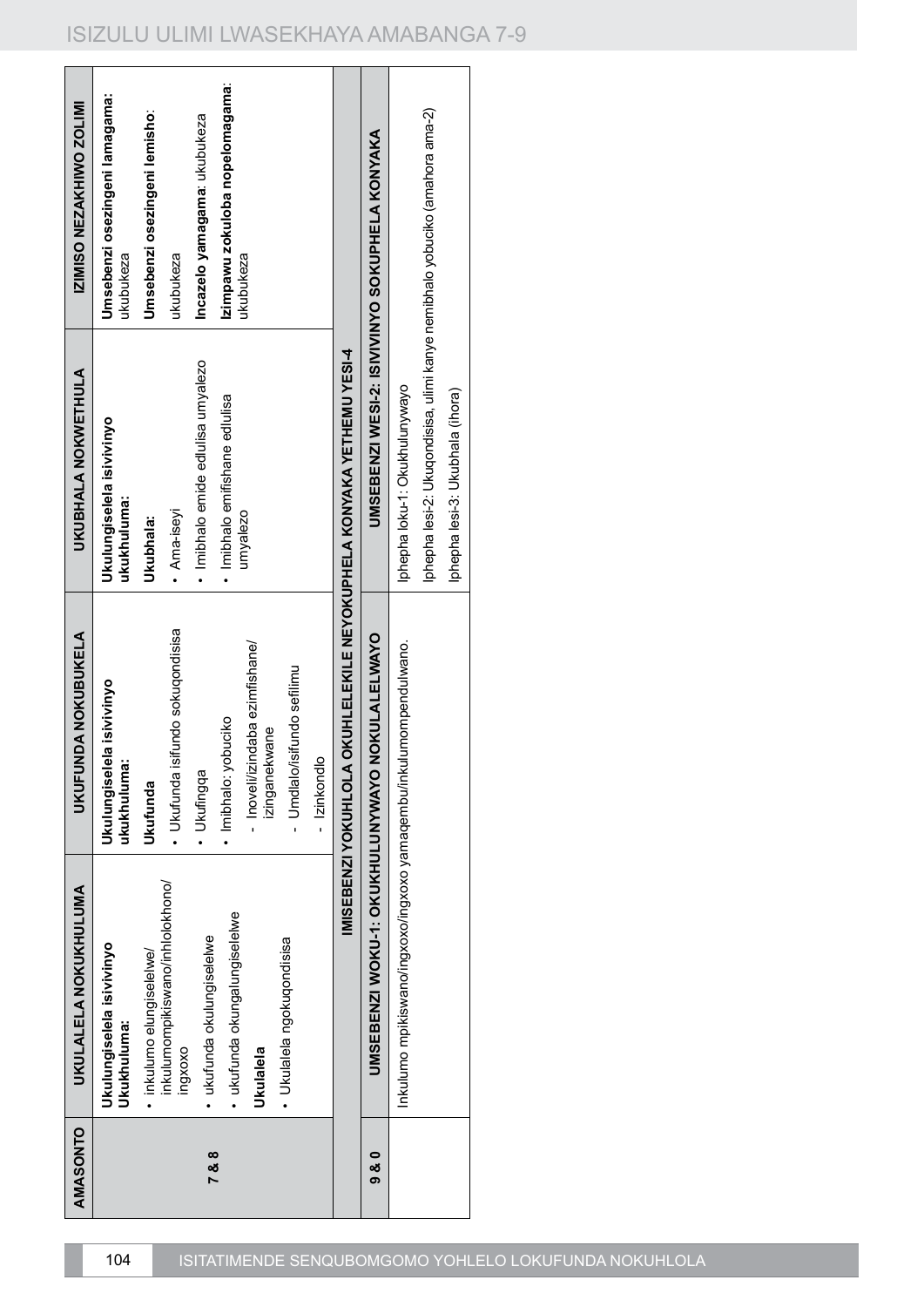|          |                                                                                                                                                                                                                                                                                                                                                                                                                                                                                                                                                | IBANGA LESI-9 ITHEMU YOKU-1 OKUQUKETHWE                                                                                                                                                                                                                                                                                                                                                                                                                                                                                                                                                                                                                                                                                                                                                                                                                                                                                                                                                                                                                                                                                                                                                                                                                                                                                                 |                                                                                                                                                                                                                                                                                                                                                                                                                                          |                                                                                                                                                                                                                                                                                               |
|----------|------------------------------------------------------------------------------------------------------------------------------------------------------------------------------------------------------------------------------------------------------------------------------------------------------------------------------------------------------------------------------------------------------------------------------------------------------------------------------------------------------------------------------------------------|-----------------------------------------------------------------------------------------------------------------------------------------------------------------------------------------------------------------------------------------------------------------------------------------------------------------------------------------------------------------------------------------------------------------------------------------------------------------------------------------------------------------------------------------------------------------------------------------------------------------------------------------------------------------------------------------------------------------------------------------------------------------------------------------------------------------------------------------------------------------------------------------------------------------------------------------------------------------------------------------------------------------------------------------------------------------------------------------------------------------------------------------------------------------------------------------------------------------------------------------------------------------------------------------------------------------------------------------|------------------------------------------------------------------------------------------------------------------------------------------------------------------------------------------------------------------------------------------------------------------------------------------------------------------------------------------------------------------------------------------------------------------------------------------|-----------------------------------------------------------------------------------------------------------------------------------------------------------------------------------------------------------------------------------------------------------------------------------------------|
| AMASONTO | <b>UKULALELA NOKUKHULUMA</b>                                                                                                                                                                                                                                                                                                                                                                                                                                                                                                                   | <b>DA NOKUBUKELA</b><br>UKUFUN                                                                                                                                                                                                                                                                                                                                                                                                                                                                                                                                                                                                                                                                                                                                                                                                                                                                                                                                                                                                                                                                                                                                                                                                                                                                                                          | <b>UKUBHALA NOKWETHULA</b>                                                                                                                                                                                                                                                                                                                                                                                                               | UKUSETSHENZISWA KOLIMI                                                                                                                                                                                                                                                                        |
| 1 & 2    | Isifundo sokuqondisisa: Isikhangiso<br>Ukwabelana ngemibono nesipiliyoni<br>bese kuxoxwa ngaso kulandelwa lezi<br>kuphindwe kukhonjiswe ukuqonda<br>Kulalelwa/kubukelwa isikhangiso<br>Ukutomula ulimi olunxenxayo/<br>amagama asetshenziswayo<br>Ukuqopha imibono-ngqangi<br>Ingxoxo yeqembu: Ingxoxo:<br>Ulimi oluchukuluza imizwa/<br>Amasu okukhuluma kanye<br>Ukukhombisa ngomzimba<br>Ukuphendula imibuzo<br>kwenziwa amanothi<br>olukhohlisayo<br>oluvumisayo<br>zihlokwana:<br>nokulalela<br>· Iphimbo<br>· Isivinini<br><b>Ifonti</b> | izihlokwana, imifanekiso<br>· Ukufunda ngokushesha ukha phezulu<br>nezithombe, ubukhulu nobuncane<br>amakhathuni/imidweshu amafilimu)<br>angejwayelekile kusetshenziswa isu<br>yokuqondisisa (imibhalo ebukwayo<br>Imibhalo yobuciko: Inoveli/izindaba<br>ngenhloso yokuthola ulwazi oluthile<br>Ukuzitholela (abalingiswa, isizinda;<br>ezifana nengaphandle lencwadi,<br>imibuzo, ukuqhathanisa, ukuhlola)<br>izingxenye zencwadi<br>• Ukulungiselela ukufunda (yethula<br>Emuva kokufunda (kuphendulwa<br>Ukufunda/ukubukela ngenhloso<br>kufundwa (phawula<br>kuqhathaniswe, kwehlukaniswe,<br>afana nezikhangiso/amaphosta/<br>izimpawu zohlobo<br>Ukusetshenziswa kwezimpawu<br>Ukufuna izincazelo zamagama<br>ngenkathi kufundwa (izimpawu<br>ikhasi elinesihloko sencwadi,<br>lombhalo wobuciko ezifana<br>Ukufunda ngokukha phezulu<br>Ukufunda ngokuqaphelisisa<br>Ulimi oluchukuluza imizwa<br>Ukukhombisa ngomzimba<br>lobo lwefonti.<br>Ukulungiselela ukufunda<br>(akuphendulwe imibuzo,<br>zombhalo)<br>zokuloba kanye nefonti<br>kokufunda<br>lokuhlasela amagama<br>ezimfushane/imidlalo<br>umbhalo wobuciko)<br>izahluko; iglosari<br>Kubhekwa<br>befonti, uh<br>Kubhekwa<br>ngezimpawu<br>ukuhlolisisa)<br>nesihloko,<br>Ngesikhathi<br>Ngemumva<br>umlayezo)<br>zombhalo)<br>$\mathbf{I}$<br>$\bullet$<br>$\bullet$ | Ukufunda ngokuqaphelisisa ukuze<br>Kubhalwa isikhangiso/iphosta<br>Ukubhala izinhlaka zokuqala<br>Gxila kulokhu okulandelayo:<br>Imibhalo edlulisa imiyalezo:<br>Ukusetshenziswa kolimi<br>Ukulungisa amaphutha<br>Izikhangiso/amaphosta<br>Izimpawu zombhalo<br>· Isakhiwo sombhalo<br>Inhloso yombhalo<br>Inqubo yokubhala<br>Ukubuyekeza<br>· Ukwethula<br>· Ukuhlela<br>ucacise<br>· Irejista<br>$\bullet$<br>$\bullet$<br>$\bullet$ | Umsebenzi ezingeni lamagama:<br>Umsebenzi ezingeni lemisho:<br>· Isipelingi kanye nezinhlobo<br>Ulwazimagama esimweni<br>· Ukwakhiwa kwemisho<br>olusetshenziswe kuso<br>· Imisho eqondile<br>Izivumelwano<br>Izabizwana<br>zesipelingi<br>Izichasiso<br>· Izifinyezo<br>Amabizo<br>$\bullet$ |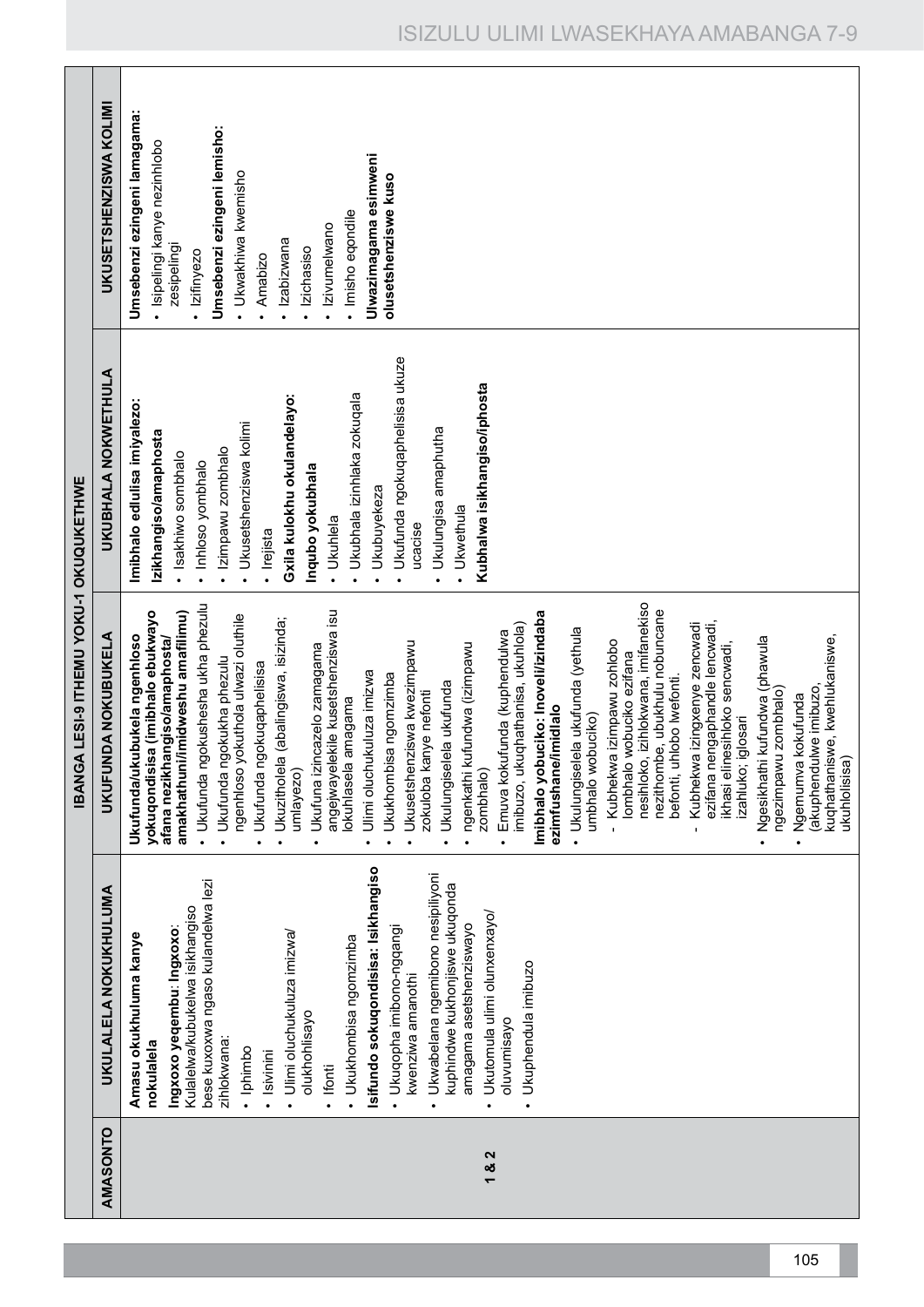| UKUSETSHENZISWA KOLIMI       |                                                                                                                                                                                                                                                                                                                                                                                                                         | nenkulumo ewumbiko, ukwakhiwa<br>Izinkathi zesenzo, inkulumo-ngqo<br>Amabizo, izabizwana; izichasiso<br>Umsebenzi ezingeni lamagama:<br>Umsebenzi ezingeni lemisho:<br>· Isipelingi kanye nezinhlobo<br>· Izifinyezo; ama-akhronimi<br>kwemisho; izivumelwano<br>Ulwazimagama esimweni<br>Ukuhlolisisa indlela ulimi<br>olusetshenziswa ngayo:<br>· Iziqalo, iziqu, izijobelelo<br>olusetshenziswe kuso<br>izisho, zaga; inhlonipho<br>· Izimpawu zokuloba<br>zesipelingi                                                                                                                                   |
|------------------------------|-------------------------------------------------------------------------------------------------------------------------------------------------------------------------------------------------------------------------------------------------------------------------------------------------------------------------------------------------------------------------------------------------------------------------|-------------------------------------------------------------------------------------------------------------------------------------------------------------------------------------------------------------------------------------------------------------------------------------------------------------------------------------------------------------------------------------------------------------------------------------------------------------------------------------------------------------------------------------------------------------------------------------------------------------|
| <b>UKUBHALA NOKWETHULA</b>   |                                                                                                                                                                                                                                                                                                                                                                                                                         | Ukusetshenziswa kwezihlanganiso<br>ukuqinisekisa ukuxhumana kahle<br>Ukusetshenziswa kwezinhlobo<br>Ukubhala incwadi (yobungani)<br>Amaphuzu awumongo kanye<br>zemisho ezehlukene (ubude<br>Ukuhleleka kahle kwemisho<br>yokuncoma usizo oluthile/<br>Ukusetshenziswa kolimi<br>namaphuzu asekelayo<br>· Isakhiwo sencwadi<br>yeseluleko esithile<br>nezakhiwo)<br>kwemisho<br>· Inhioso<br>Irejista<br>$\bullet$<br>$\bullet$                                                                                                                                                                              |
| UKUFUNDA NOKUBUKELA          | ukhombisa ngomdwebo nangokunye<br>Ukucabangela izincazelo zamagama<br>angejwayelekile ngokusebenzisa<br>· Ukuzakhela isithombe esithile<br>zamagama kanye nesiphetho<br>• Ukufunda ngokushesha ukha<br>Ukufunda ngokukha phezulu<br>Ukufunda ngokuqaphelisisa<br>amasu okufuna izincazelo<br>uqaphela okuthile<br>Amasu okufunda<br>Ukufingqa<br>phezulu<br>$\ddot{\phantom{0}}$<br>$\bullet$<br>$\bullet$<br>$\bullet$ | ngezimpawu zombhalo/zombhalo)<br>Imibhalo yobuciko: Inoveli/izindaba<br>kwabalingiswa, isakhiwo, udweshu,<br>uhlobo lombhalo/qagela izigameko)<br>Ngesikhathi kufundwa (phawula<br>Imibono eyehlukene ngesizinda<br>• Ukulungiselela ukufunda (yethula<br>kuqhathaniswe, kwehlukaniswe,<br>· Ingxoxo emayelana nezimpawu<br>nabalingiswa, ukwehlukaniswa<br>ezisemqoka zombhalo ezifana<br>- Indaba ngamafuphi/isizinda<br>isizinda, umxoxi; indikimba<br>(akuphendulwe imibuzo,<br>kokufunda<br>ezimfushane/imidlalo<br>Inqubo yokufunda<br>ukuhlolisisa)<br>Ngemumva<br>$\bullet$<br>$\bullet$            |
| <b>UKULALELA NOKUKHULUMA</b> |                                                                                                                                                                                                                                                                                                                                                                                                                         | · Akukhonjwe kuphinde kuphawulwe<br>Sebenzisa amakhono okukhuluma<br>Ukusetshenziswa kweziphumuzi<br>Ukufunda kuzwakale/uphimisele<br>ukukhishwa kwezwi, ukuphimisa<br>- Ukusetshenziswa kwephimbo<br>Amasu okukhuluma nokulalela<br>Ukulalela umbhalo ofundwayo<br>· Kuxoxa ngezimpawu ezibalwe<br>amagama, ukufunda kugeleze<br>abazozifundela wona maqede<br>- Ukuqala kanye nokuphetha<br>nokwenyuka kwezwi, isivinini,<br>Abafundi bakhetha imibhalo<br>Ukusetshenziswa kwezwi<br>afana nephimbo, ukwehla<br>bawethule ekilasini<br>okulungiselelwe<br>nesivinini<br>ngalokhu:<br>ngenhla<br>$\bullet$ |
| AMASONTO                     | 1 & 2                                                                                                                                                                                                                                                                                                                                                                                                                   | 4<br>್ರ<br>೧                                                                                                                                                                                                                                                                                                                                                                                                                                                                                                                                                                                                |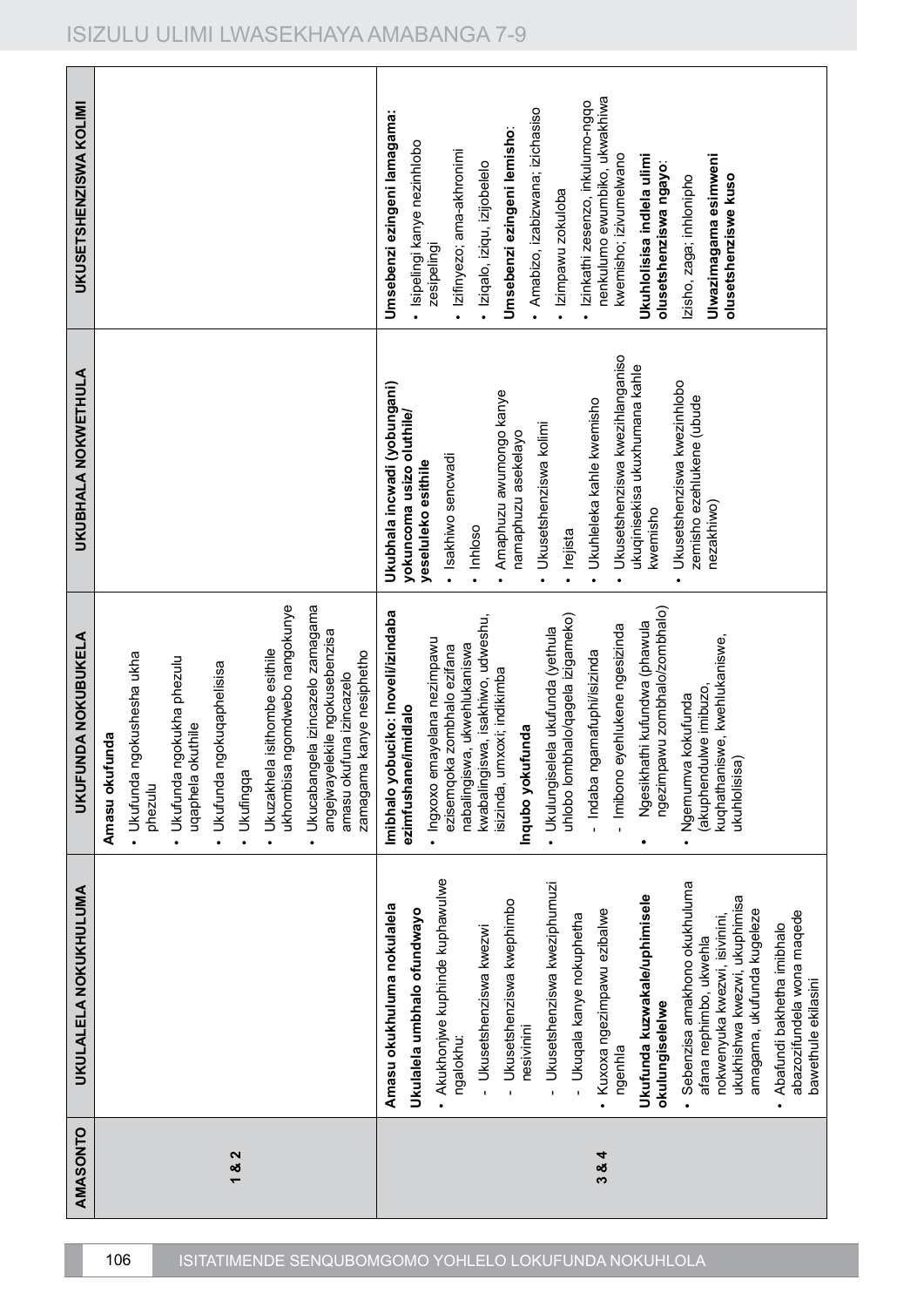| <b>UKUSETSHENZISWA KOLIMI</b> |                             |                                    |                                                                         |                                                                  |                                              |                                   |                              |                             |                                                              |                |                                        |                                                             |                       |                                                                                                            |            |
|-------------------------------|-----------------------------|------------------------------------|-------------------------------------------------------------------------|------------------------------------------------------------------|----------------------------------------------|-----------------------------------|------------------------------|-----------------------------|--------------------------------------------------------------|----------------|----------------------------------------|-------------------------------------------------------------|-----------------------|------------------------------------------------------------------------------------------------------------|------------|
| <b>UKUBHALA NOKWETHULA</b>    | Gxila kulokhu okulandelayo: | Inqubo yokubhala                   | • Ukubhala izinhlaka zokuqala<br>· Ukuhlela                             | · Ukubuyekeza                                                    | · Ukufunda ngokuqaphelisisa ukuze<br>ucacise | • Ukulungisa amaphutha, ukwethula | Kubhalwa incwadi (yobungani) | yokuncoma usizo oluthile/   | yeseluleko esithile                                          |                |                                        |                                                             |                       |                                                                                                            |            |
| <b>UKUFUNDA NOKUBUKELA</b>    | Ubunkondlo                  | · Izimpawu ezibalulekile zenkondlo | · Isakhiwo sangaphakathi: izifengqo,<br>imifanekisomqondo, imvumelwano, | Isakhiwo sangaphandle: amagama,<br>imigqa, izitanza<br>$\bullet$ | · Isitayela                                  | · Incazelo ecashile               | · Umoya                      | · Indikimba kanye nomlayezo | okubonakalayo/imbhalo<br>Ukufunda/ukubukela<br>enhlobonhlobo | Amasu okufunda | • Ukufunda ngokushesha ukha<br>phezulu | Ukufunda ngokukha phezulu<br>uqaphela okuthile<br>$\bullet$ | Ukukhombisa ngomzimba | Ukucabangela izincazelo zamagama<br>angejwayelekile ngokusebenzisa<br>amasu okufuna izincazelo<br>zamagama | - ukuchaza |
| <b>UKULALELA NOKUKHULUMA</b>  |                             |                                    |                                                                         |                                                                  |                                              |                                   |                              |                             |                                                              |                |                                        |                                                             |                       |                                                                                                            |            |
| AMASONTO                      |                             |                                    |                                                                         |                                                                  |                                              |                                   |                              |                             | 3 & 4                                                        |                |                                        |                                                             |                       |                                                                                                            |            |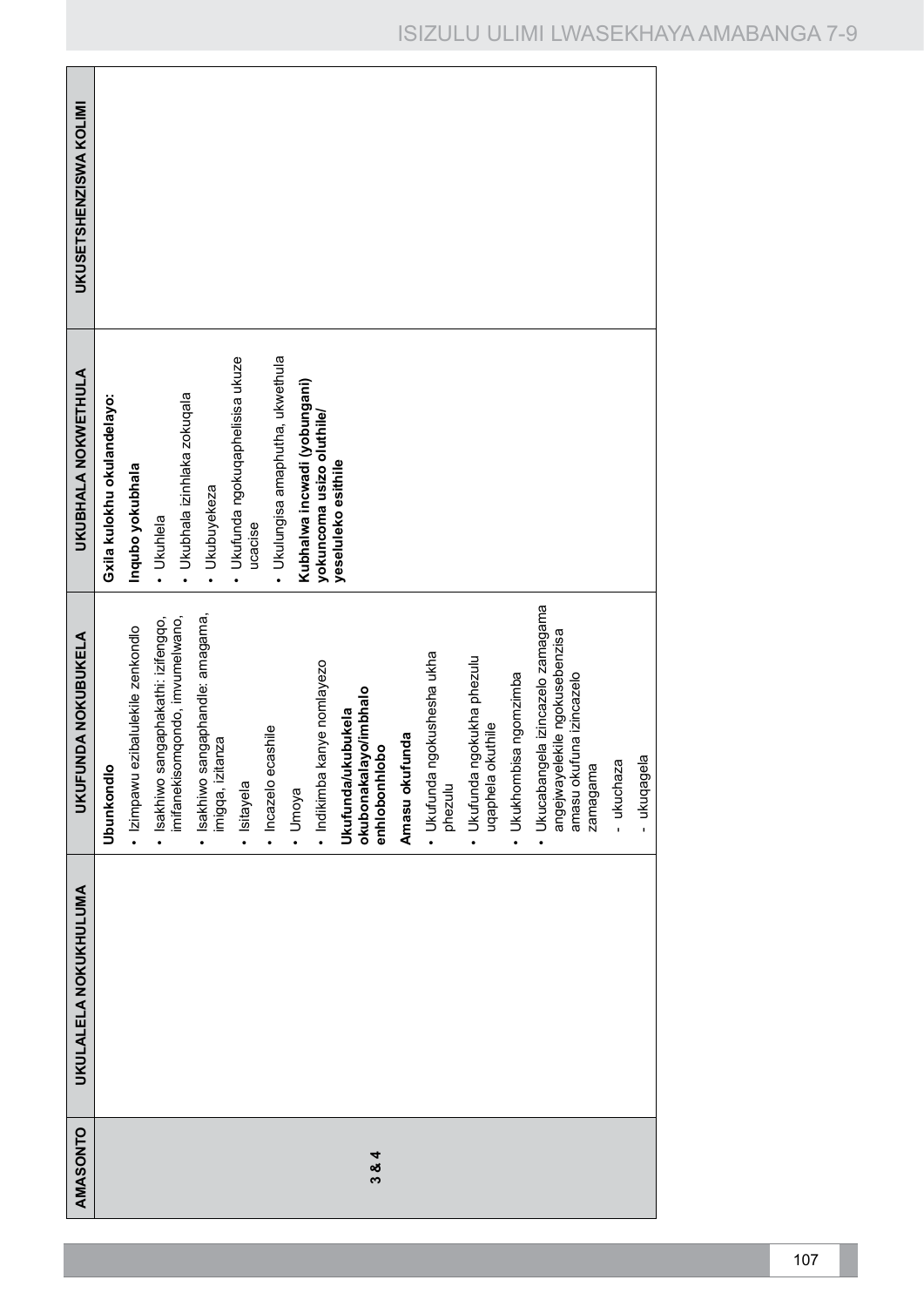| UKUSETSHENZISWA KOLIMI       | lapho omenziwa beyizinhloko zemisho<br>beyizinhloko zemisho kanye nemisho<br>izinhlobo zesipelingi, izifinyezo; ama-<br>Umsebenzi ezingeni lamagama:<br>Ulimi olusetshenziswa emqulwini<br>Ukwakhiwa kwemisho, izinhlobo<br>nenkulumo ewumbiko, ukubuza<br>Umsebenzi ezingeni lemisho:<br>zemisho, inkulumo-ngqo kanye<br>imibuzo, imisho lapho omenzi<br>Izimpawu zokuloba kanye<br>yomthetho neziphezelo.<br>zisho kanye nezaga<br>Ulwazimagama:<br>izihlanganiso<br>nesipelingi:<br>izincazelo:<br>akhronimi                                                                                                                                                                                                                                                                                                                                                                                                                                                                                                                                                                  |
|------------------------------|----------------------------------------------------------------------------------------------------------------------------------------------------------------------------------------------------------------------------------------------------------------------------------------------------------------------------------------------------------------------------------------------------------------------------------------------------------------------------------------------------------------------------------------------------------------------------------------------------------------------------------------------------------------------------------------------------------------------------------------------------------------------------------------------------------------------------------------------------------------------------------------------------------------------------------------------------------------------------------------------------------------------------------------------------------------------------------|
| <b>UKUBHALA NOKWETHULA</b>   | Ukusetshenziswa kwezihlanganiso<br>Ukufunda ngokuqaphelisisa ukuze<br>• Ukulungisa amaphutha, ukwethula<br>ngengxabano phakathi komdayisi<br>ukubhala umbiko ngokutholakele<br>ukuqinisekisa ukuxhumana kahle<br>Ukusetshenziswa kwezinhlobo<br>Kubhalwa umbiko kulandelwa<br>Amaphuzu awumongo kanye<br>Ukubhala izinhlaka zokuqala<br>zemisho ezehlukene (ubude<br>Gxila kulokhu okulandelayo:<br>Ukuhleleka kahle kwemisho<br>Imibhalo edlulisa imiyalezo<br>Ukusetshenziswa kolimi<br>namaphuzu asekelayo<br>Isakhiwo sombiko<br>inqubo yokubhala<br>Inqubo yokubhala<br>kanye nomthengi<br>Ukubuyekeza<br>nezakhiwo)<br>kwemisho<br>· Ukuhlela<br>ucacise<br>Inhloso<br>Irejista<br>$\bullet$<br>$\bullet$<br>$\bullet$<br>$\bullet$                                                                                                                                                                                                                                                                                                                                        |
| UKUFUNDA NOKUBUKELA          | • Isixazululo uma kuqubuka ingxabano<br>imigqa, amagama nezigaba/izitanza<br>Isakhiwo sangaphakathi senkondlo:<br>Isakhiwo sangaphandle senkondlo:<br>incwadi yesivumelwano yesifundo<br>Ukuzitholela izincazelo zamagama<br>di yesivumelwano<br>· Izimpawu ezibalulekile zenkondlo<br>angejwayelekile kusetshenziswa<br>Isivumelwano uqobo, isibonelo,<br>izifengqo, imifanekisomqondo,<br>amasu okuzitholela izincazelo<br>• Ukufunda ngokushesha ukha<br>Ukufunda ngokukha phezulu<br>· Indikimba kanye nomyalezo<br>Amasu okufunda/okubukela<br>umbhalo, ingxabano kanye<br>Ukukhombisa ngomzimba<br>phakathi komdayisi kanye<br>• Ukubaluleka kokusayina<br>nesikhathi esizothathwa<br>· Ukusetshenziswa kolimi<br>imvumelwano nesigqi<br>· Isivumelwano uqobo<br>· Isakhiwo sencwadi<br>· Umoya wenkondlo<br>Isitayela sombhali<br>uqaphela okuthile<br>Amasu okufunda<br>Ukufunda incwa<br>yisivumelwano<br>sokuqondisisa<br>zamagama.<br>Ubunkondlo<br>· Ukufengqa<br>nomthengi<br>phezulu<br>$\bullet$<br>$\bullet$<br>$\bullet$<br>$\bullet$<br>$\bullet$<br>$\bullet$ |
| <b>UKULALELA NOKUKHULUMA</b> | inkulumo-mpendulwano ephakathi<br>komuntu omele inkampani ethile<br>komuntu omele inkampani ethile<br>Ukulingisa ingxabano ephakathi<br>Amasu okukhuluma nokulalela<br>nengxabano ngesivumelwano<br>nengxabano ngesivumelwano<br>Ukulalela ingxoxo ocingweni/<br>kanye nomthengi mayelana<br>kanye nomthengi mayelana<br>· Ukukhombisa ngomzimba<br>· Ukusetshenziswa kolimi<br>· Ukusetshenziswa kolimi<br>· Ukwethula ubufakazi<br>esithile esephuliwe<br>esithile esephuliwe<br>Ukwethulwa<br>· Iphimbo<br>· Iphimbo<br>· Izimiso<br>• Irejista                                                                                                                                                                                                                                                                                                                                                                                                                                                                                                                               |
| AMASONTO                     | ဖ<br>5 &                                                                                                                                                                                                                                                                                                                                                                                                                                                                                                                                                                                                                                                                                                                                                                                                                                                                                                                                                                                                                                                                         |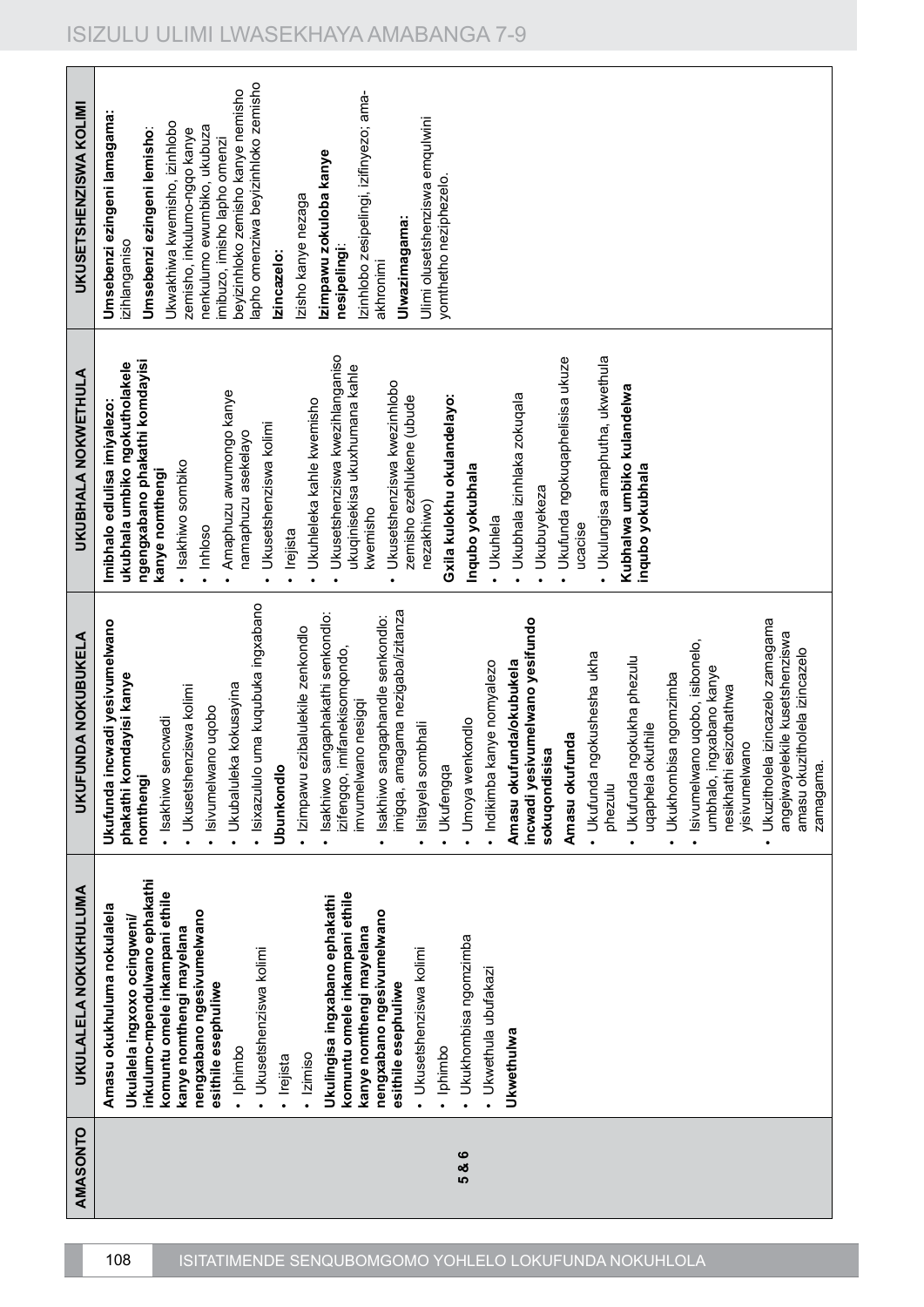| AMASONTO | <b>UKULALELA NOKUKHULUMA</b>                                            | UKUFUNDA NOKUBUKELA                                                                         | <b>UKUBHALA NOKWETHULA</b>                                               | UKUSETSHENZISWA KOLIMI                 |
|----------|-------------------------------------------------------------------------|---------------------------------------------------------------------------------------------|--------------------------------------------------------------------------|----------------------------------------|
|          | Ukufundela ukuqondisisa (Inkulumo-<br>Amasu okukhuluma nokulalela       | Umbhalo wobuciko ofana nezindaba<br>ezimfusahane, inoveli                                   | echazayo/eningayo (ecabangisisayo)<br>Ukubhala i-eseyi: elandisayo/      | Umsebenzi ezingeni lamagama:<br>Izenzo |
|          | mpendulwano)                                                            | · Izimpawu ezigqamile zombhalo                                                              | · Ukukhethwa kwamagama                                                   | Umsebenzi ezingeni lemisho:            |
|          | · Ukulalela inkulumo-mpendulwano                                        | wobuciko: abalingiswa, okwenziwa<br>ngabalingiswa, inkulumo-                                | · Izwi kanye nesitayela                                                  | Inkulumo-ngqo kanye nenkulumo          |
|          | · Qaphela lokhu:                                                        | mpendulwano, isakhiwo, udweshu,                                                             | · Ukuchaza kuzwakale                                                     | ewumbiko                               |
|          | - Ulimi kanye namandla                                                  | okwenzeka endabeni, isizinda,<br>umlandi kanye nendikimba                                   | · Iphimbo                                                                | Izincazelo:                            |
|          | - Iphimbo                                                               | Inqubo yokufunda                                                                            | Amaphuzu awumongo kanye<br>namaphuzu asekelayo                           | Izisho kanye nezaga                    |
|          | - Umoya                                                                 | · Ukulungiselela ukufunda (yethula                                                          |                                                                          | Izimpawu zokuloba kanye                |
|          | - Isingeniso kanye nesiphetho                                           | uhlobo lombhalo)                                                                            | Ukubhala umbhalo osabulembu<br>ukuze kuhleke kahle imibono/<br>$\bullet$ | nesipelingi:                           |
|          | · Ukuphendula imibuzo                                                   | Ngesikhathi kufundwa (phawula                                                               | amaphuzu                                                                 | Izinhlobo zesipeling; ama-akhronimi.   |
|          | Okukhulunywayo: Inkulumo                                                | ngezimpawu zombhalo)                                                                        | · Ukwethula i-eseyi izohlolwa                                            |                                        |
|          | engalungiselwe                                                          | (akuphendulwe imibuzo,<br>Ngemumva kokufunda<br>$\bullet$                                   | Gxila kulokhu okulandelayo:                                              |                                        |
| 7&8      | Khetha isihloko esifanele                                               | kuqhathaniswe, kwehlukaniswe,                                                               | Inqubo yokubhala                                                         |                                        |
|          | · Hlela ulwazi luhleleke kahle                                          | kuhlaziywe)                                                                                 | · Ukuhlela                                                               |                                        |
|          | • Khetha ulwazimagama kanye nohlelo                                     | Ubunkondlo                                                                                  |                                                                          |                                        |
|          | lolimi                                                                  | · Izimpawu ezibalulekile zenkondlo                                                          | • Ukubhala izinhlaka zokuqala                                            |                                        |
|          | • Khetha isingeniso esihle kanye                                        |                                                                                             | · Ukubuyekeza                                                            |                                        |
|          | Uma kunesidingo, sebenzisa izinsiza<br>nesiphetho (esihle)<br>$\bullet$ | · Isakhiwo sangaphakathi senkondlo:<br>izifengqo, imifanekisomqondo,<br>imvumelwano nesigqi | · Ukufunda ngokuqaphelisisa ukuze<br>ucacise                             |                                        |
|          | ezibukwayo kanye nalezo ezilalelwa                                      | · Isakhiwo sangaphandle senkondlo:                                                          | · Ukulungisa amaphutha                                                   |                                        |
|          | ziphinde zibukwe                                                        | imigqa, amagama nezigaba/izitanza                                                           | · Ukwethula                                                              |                                        |
|          |                                                                         | · Isitayela sombhali                                                                        | Kubhalwa i-eseyi kulandelwa inqubo                                       |                                        |
|          |                                                                         | · Ukufengqa                                                                                 | yokubhala okubhalwayo                                                    |                                        |
|          |                                                                         | · Umoya wenkondlo                                                                           |                                                                          |                                        |
|          |                                                                         | · Indikimba kanye nomyalezo                                                                 |                                                                          |                                        |
|          |                                                                         |                                                                                             |                                                                          |                                        |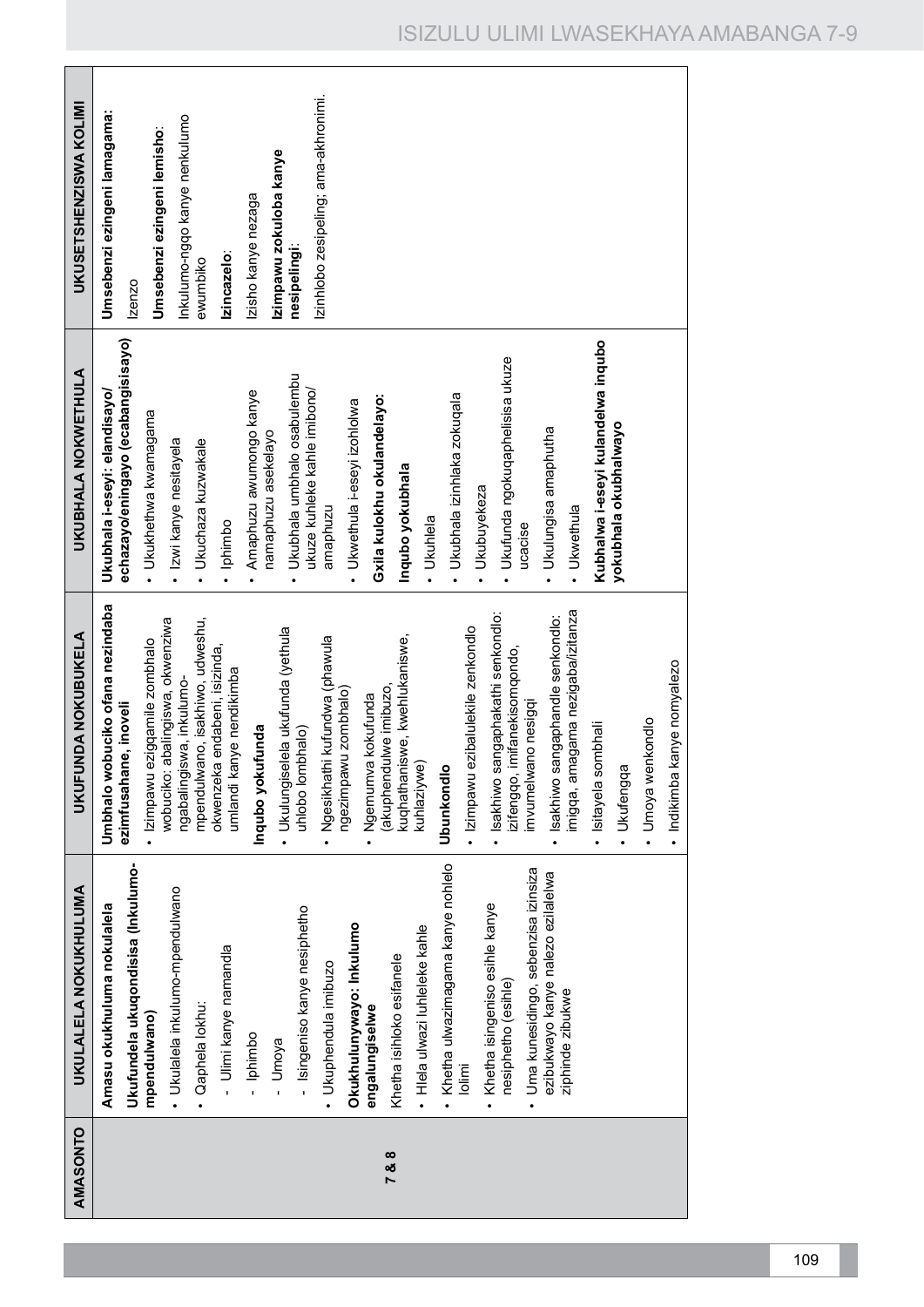| AMASONTO | <b>UKULALELA NOKUKHULUMA</b> | <b>UKUFUNDA NOKUBUKELA</b>                                                                               | <b>UKUBHALA NOKWETHULA</b> | UKUSETSHENZISWA KOLIMI |
|----------|------------------------------|----------------------------------------------------------------------------------------------------------|----------------------------|------------------------|
|          |                              | Isifundo sokuqondisisa: (umbhalo<br>ocashunwe embhalweni wobuciko<br>ofundwa kulesi sigaba)              |                            |                        |
|          |                              | phezulu, ukufunda ngokukha phezulu<br>ngenhloso yokuthola ulwazi oluthile<br>• Ukufunda ngokushesha ukha |                            |                        |
|          |                              | · Ukufundela ukuqondisisa                                                                                |                            |                        |
| 7 & 8    |                              | · Ukuzitholela (abalingiswa, isizinda;<br>umlayezo)                                                      |                            |                        |
|          |                              | · izincazelo zamagama                                                                                    |                            |                        |
|          |                              | · Umbono wombhali.                                                                                       |                            |                        |
|          |                              | e nombono.<br>· Iqiniso kany                                                                             |                            |                        |
|          |                              | · Incazelo eqondiwe.                                                                                     |                            |                        |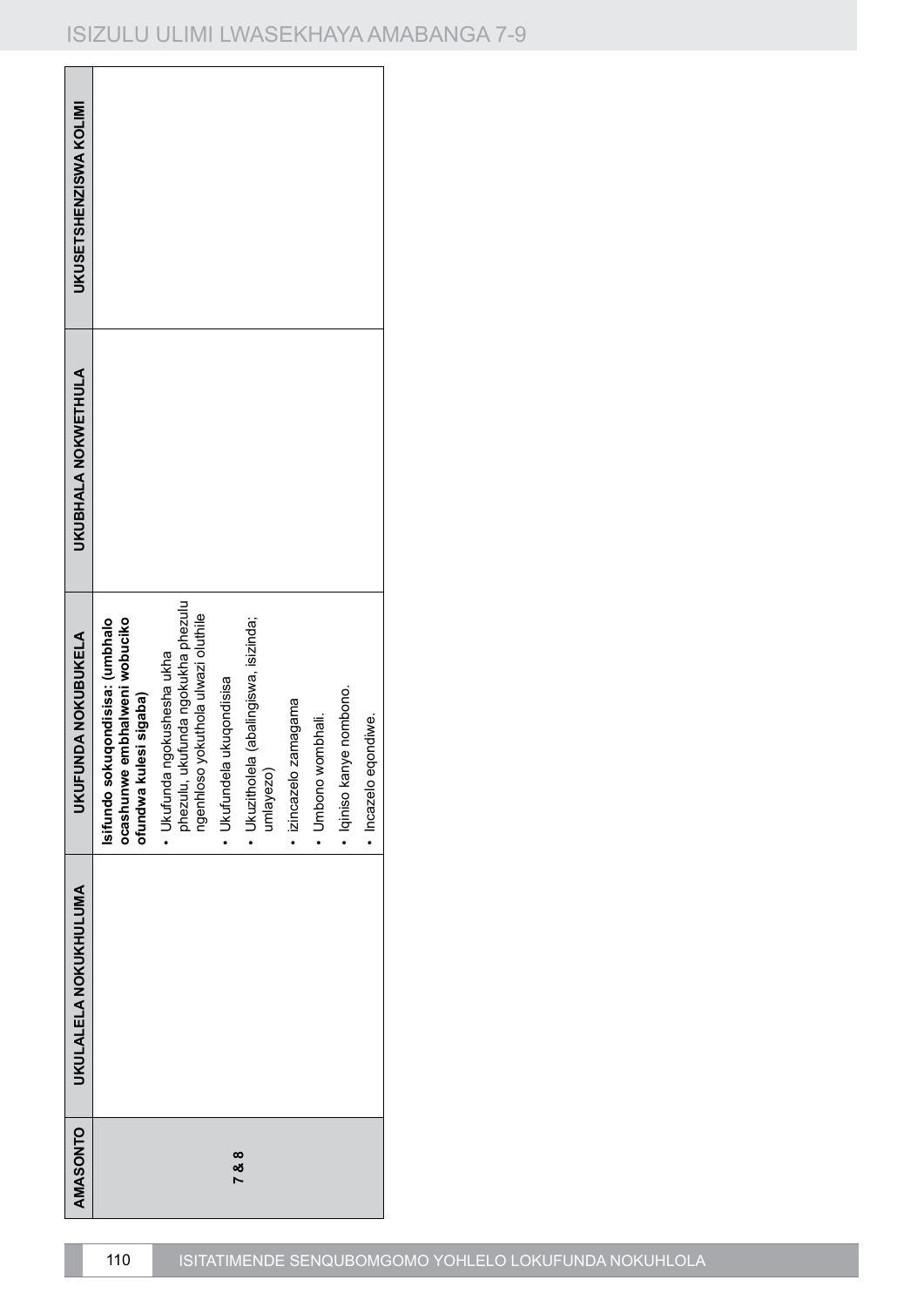| <b>UKUBHALA NOKWETHULA</b><br>Inqubo yokubhala<br>inqubo yokubhala<br>Umbiko/i-inthavyu<br>nokuqukethwe<br>· Ukubuyekeza<br>nezakhiwo)<br>wombhali<br>lombhalo<br>· Ukuhlela<br>ucacise<br>$\bullet$<br>Ukufunda amaphephandaba/umbiko<br>imigqa, amagama nezigaba/izitanza<br>· Isakhiwo sangaphakathi senkondlo:<br>Isakhiwo sangaphandle senkondlo:<br>· izimpawu zombhalo, isib. Isakhiwo,<br>izincazelo zamagama<br>· Izimpawu ezibalulekile zenkondlo<br>• Ukulungiselela ukufunda (yethula<br>angejwayelekile kusetshenziswa<br>UKUFUNDA NOKUBUKELA<br>kufundwa (phawula<br>kuqhathaniswe, kwehlukaniswe,<br>izifengqo, imifanekisomqondo,<br>amasu okuzitholela izincazelo<br>isizinda, kanye<br>· Ukufunda ngokuqaphelisisa<br>· Incazelo okuyiyona kanye<br>(akuphendulwe imibuzo,<br>ngezimpawu zombhalo)<br>kokufunda<br>imvumelwano nesigqi<br>nombono womlandi.<br>· Isitayela sombhali<br>iunda<br>Amasu okufunda<br>wephephabhuku<br>abalingiswa,<br>Ukuzitholela<br>Inqubo yokuf<br>Ngesikhathi<br>Ngemumva<br>kuhlaziywe)<br>zamagama<br>neqondiwe.<br>Ubunkondlo<br>· Ukufengqa<br>umbhalo)<br>$\ddot{\phantom{0}}$<br>Ukwethula umbiko (okukhulunywayo)<br>Kulalelwa umbiko wephephandaba<br><b>UKULALELA NOKUKHULUMA</b><br>Kuxoxwa ngalokho okutholakele<br>Amasu okukhuluma nokulalela<br>singeniso kanye nesiphetho<br>· Isingeniso kanye nesiphetho<br>· Ukukhombisa ngomzimba<br>· Ukusetshenziswa kolimi<br>· Uksetshenziswa kolimi<br>· Izimpawu<br>· Isakhiwo<br>· Iphimbo<br>· Iphimbo<br>· Irejista<br>· Irejista | <b>UKUSETSHENZISWA KOLIMI</b> | Umsebenzi ezingeni lamagama:<br>Indlela encikayo (encikile)<br>izndlela zesenzo<br>Indlela ephoqayo<br>Indlela yamandla | Amaphethini esipelingi, osokucaphuna,<br>lapho omenziwa beyizinhloko zemisho<br>beyizinhloko zemisho kanye nemisho<br>ezisobala, izincazelo ezigudliselayo,<br>imisho emagatshagatsha, izinkathi<br>Imisho eqondile, imisho embaxa;<br>Izisho kanye nezaga, izincazelo<br>Umsebenzi ezingeni lemisho:<br>ifanamsindo; ukwenzasamuntu<br>nesenzo; imisho lapho omenzi<br>Izimpawu zokuloba kanye<br>Indlela eqondisayo<br>Indlela yesimo<br>nesipelingi:<br>Izincazelo:<br>apholostofi<br>Abafundi abaqondiwe, inhloso kanye |
|--------------------------------------------------------------------------------------------------------------------------------------------------------------------------------------------------------------------------------------------------------------------------------------------------------------------------------------------------------------------------------------------------------------------------------------------------------------------------------------------------------------------------------------------------------------------------------------------------------------------------------------------------------------------------------------------------------------------------------------------------------------------------------------------------------------------------------------------------------------------------------------------------------------------------------------------------------------------------------------------------------------------------------------------------------------------------------------------------------------------------------------------------------------------------------------------------------------------------------------------------------------------------------------------------------------------------------------------------------------------------------------------------------------------------------------------------------------------------------------------------------------------------------------------------|-------------------------------|-------------------------------------------------------------------------------------------------------------------------|-----------------------------------------------------------------------------------------------------------------------------------------------------------------------------------------------------------------------------------------------------------------------------------------------------------------------------------------------------------------------------------------------------------------------------------------------------------------------------------------------------------------------------|
|                                                                                                                                                                                                                                                                                                                                                                                                                                                                                                                                                                                                                                                                                                                                                                                                                                                                                                                                                                                                                                                                                                                                                                                                                                                                                                                                                                                                                                                                                                                                                  |                               | Imibhalo emade edlulisa imiyalezo:<br>· Izidingo zombhalo kanye nohlobo<br>Isakhiwo, isitayela; umbono                  | • Ukulungisa amaphutha, ukwethula<br>· Ukufunda ngokuqaphelisisa ukuze<br>· Ukusetshenziswa kwezinhlobo<br>Kubhalwa umbiko kulandelwa<br>• Ukubhala izinhlaka zokuqala<br>Gxila kulokhu okulandelayo:<br>zemisho ezehlukene (ubude<br>· Imithetho yokubhala izigaba<br>Ukukhethwa kwamagama<br>· Umoya wenkondlo                                                                                                                                                                                                            |
|                                                                                                                                                                                                                                                                                                                                                                                                                                                                                                                                                                                                                                                                                                                                                                                                                                                                                                                                                                                                                                                                                                                                                                                                                                                                                                                                                                                                                                                                                                                                                  | AMASONTO                      |                                                                                                                         |                                                                                                                                                                                                                                                                                                                                                                                                                                                                                                                             |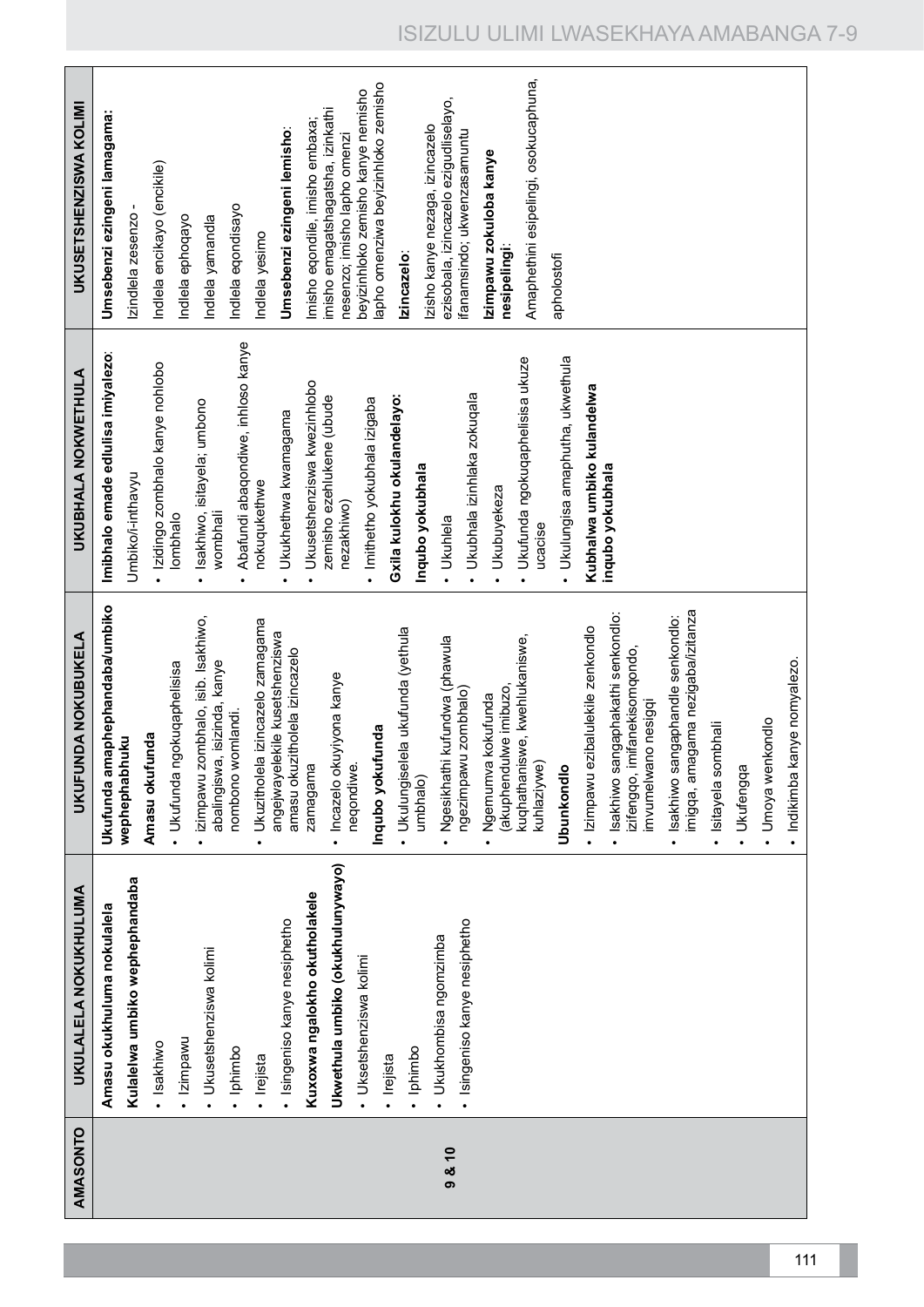| UKUSETSHENZISWA KOLIMI       |                                                                                              |                                           |                                                                    |                             |                                                     |                                                                                                                    |                              |                        |                               | UMSEBENZI WESI-3: ISIVIVNYO SOKU-1                | Isifundo sokuqondisisa kanye nokusetshenziswa kolimi |                                                       |
|------------------------------|----------------------------------------------------------------------------------------------|-------------------------------------------|--------------------------------------------------------------------|-----------------------------|-----------------------------------------------------|--------------------------------------------------------------------------------------------------------------------|------------------------------|------------------------|-------------------------------|---------------------------------------------------|------------------------------------------------------|-------------------------------------------------------|
| <b>UKUBHALA NOKWETHULA</b>   |                                                                                              |                                           |                                                                    |                             |                                                     |                                                                                                                    |                              |                        |                               |                                                   |                                                      |                                                       |
| <b>UKUFUNDA NOKUBUKELA</b>   | Ukufunda/ukubukela ukuze<br>amaphephandaba/umbiko<br>uqondisise (sebenzisa)<br>wephephabhuku | ngokushesha ukha<br>· Ukufunda<br>phezulu | ngenhloso yokuthola ulwazi oluthile<br>• Ukufunda ngokukha phezulu | · Ukufunda ngokuqaphelisisa | · Ukuzitholela (abalingiswa, isizinda;<br>umlayezo) | · Ukuzitholela izincazelo zamagama<br>angejwayelekile kusetshenziswa<br>amasu okuzitholela izincazelo<br>zamagama. | · Ulimi oluchukuluza imizwa. | · Ukuphendula imibuzo. | <b>UKUHLOLA ITHEMU YOKU-1</b> | UMSEBENZI WESI-2: UKUBHALA                        | I-eseyi/elandisayo                                   | yobungani/ukubuyekeza/inkulumo-mpendulwano<br>Incwadi |
| <b>UKULALELA NOKUKHULUMA</b> |                                                                                              |                                           |                                                                    |                             |                                                     |                                                                                                                    |                              |                        |                               | UMSEBENZI WOKU-1: OKUKHULUNYWAYO<br>NOKULALELWAYO | Ukufunda okulungiselelwe/ingxoxo                     |                                                       |
| AMASONTO                     |                                                                                              |                                           |                                                                    | 9 & 10                      |                                                     |                                                                                                                    |                              |                        |                               |                                                   |                                                      |                                                       |

 $\blacksquare$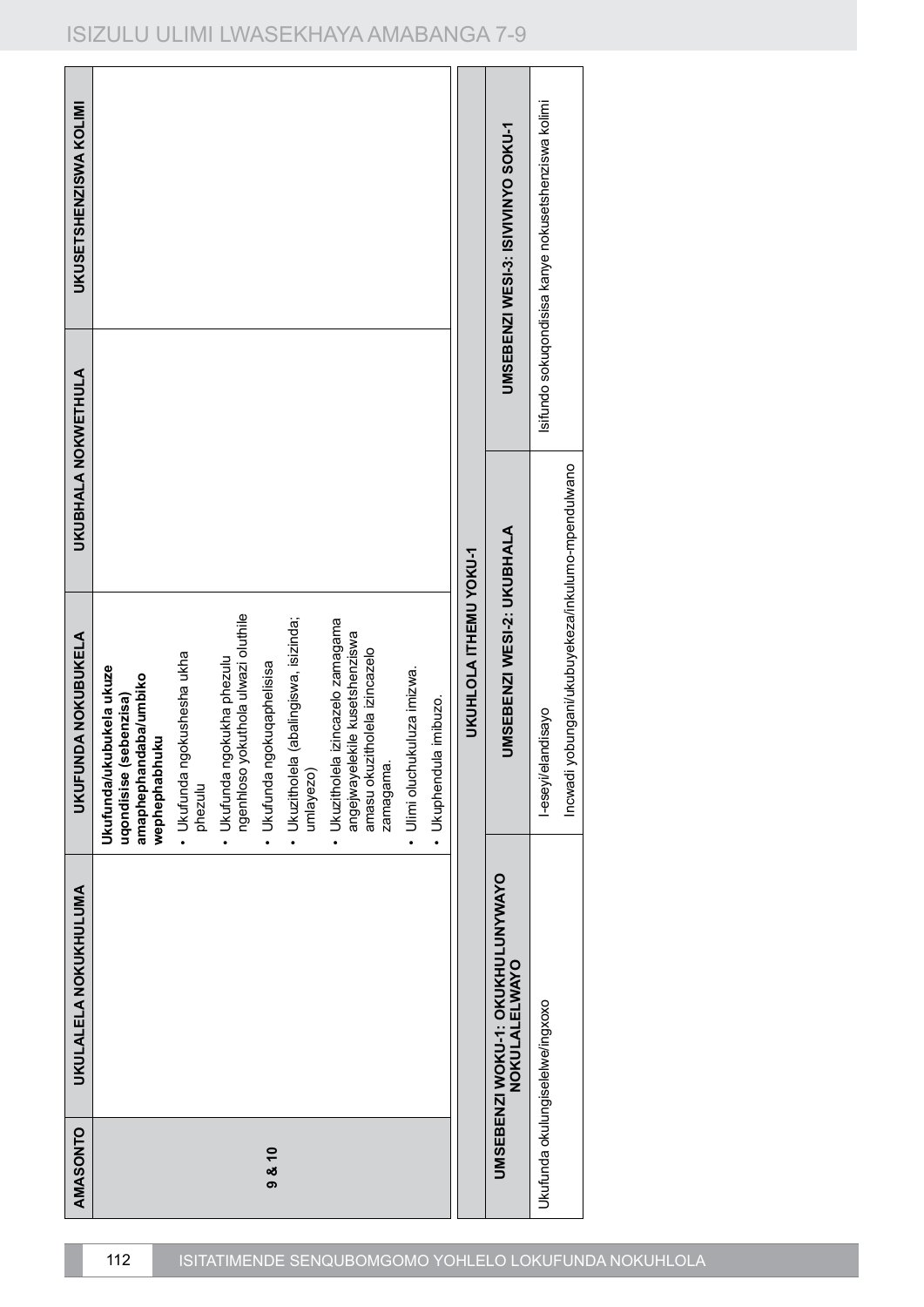|          |                                                   | LESI-9 ITHEMU YESI-2 OKUQUKETHWE<br><b>IBANGA</b>                                          |                                                                                      |                                                                                  |
|----------|---------------------------------------------------|--------------------------------------------------------------------------------------------|--------------------------------------------------------------------------------------|----------------------------------------------------------------------------------|
| AMASONTO | <b>UKULALELA NOKUKHULUMA</b>                      | A NOKUBUKELA<br>UKUFUND                                                                    | <b>UKUBHALA NOKWETHULA</b>                                                           | UKUSETSHENZISWA KOLIMI                                                           |
|          | Ukulalelela ukuqondisisa<br>Ukulalela indaba      | nomdlalo/izindaba ezimfusahane<br>Umbhalo wobuciko ofana<br>inganekwane/inoveli            | umthethosisekelo/inqubomgomo<br>Imibhalo edlulisa imiyalezo:<br>ukugcwalisa idayari, | Umsebenzi ezingeni lamagama:<br>Isiqu, iziqalo, izijobelelo kanye<br>nezabizwana |
|          | Bona umqondo owumongo kanye<br>naleyo eyesekelayo | Amasu okufunda                                                                             | · Isakhiwo sombhalo                                                                  | Umsebenzi ezingeni lemisho:                                                      |
|          | Ukusetshenziswa kolimi<br>$\ddot{\phantom{0}}$    | · Ukufunda ngokuqaphelisisa.                                                               | · Inhioso yombhalo                                                                   | izinhlobo zemisho                                                                |
|          | · Irejista                                        | wobuciko: isakhiwo, abalingiswa,<br>· Izimpawu ezigqamile zombhalo                         | Amaphuzu awumongo kanye<br>namaphuzu asekelayo<br>$\ddot{\phantom{0}}$               | Inkulumo-ngqo, inkulumo ewumbiko,<br>izwi kanye nezinkathi zesenzo               |
|          | · Ukubuza imibuzo                                 | isizinda kanye nombono womlandi.                                                           | Ukusetshenziswa kolimi<br>$\bullet$                                                  | izincazelo zamagama:                                                             |
|          | oxoxo yesigungulingxoxo<br>yeqembu: usiko         | Ukuzitholela izincazelo zamagama<br>angejwayelekile kusetshenziswa<br>$\ddot{\phantom{0}}$ | · Irejista                                                                           | Izisho kanye nezaga, inkulumo                                                    |
|          | • Veza iqhaza lababambe iqhaza                    | amasu okuzitholela izincazelo                                                              | Ukuhleleka kahle kwemisho                                                            | enencazelo eqondile kanye nenkulumo<br>enencazelo ecashile                       |
|          | Izikhulumi zikhuluma zidedelane<br>$\bullet$      | Ukusetshenziswa kolimi kanye<br>zamagama<br>$\bullet$                                      | Ukusetshenziswa kwezihlanganiso<br>ukuqinisekisa ukuxhumana kahle                    | Izimpawu zokuloba kanye<br>nesipelingi:                                          |
|          | Chaza imibono yalabo ababambe<br>$\bullet$        | nesitayela.                                                                                | kwemisho                                                                             |                                                                                  |
|          | iqhaza bese kufinyelelwa<br>esivumelwaneni        | Inqubo yokufunda                                                                           | Ukusetshenziswa kwezinhlobo<br>$\bullet$                                             | Osokucaphuna, amaphethini esipelingi<br>kanye nezifinyezo                        |
|          | Sebenzisa ulimi olufanele, isitayela<br>$\bullet$ | • Ukulungiselela ukufunda (yethula<br>umbhalo)                                             | zemisho ezehlukene (ubude<br>nezakhiwo)                                              |                                                                                  |
| 1 & 2    | kanye nerejista                                   | · Ngesikhathi kufundwa (phawula                                                            | Gxila kulokhu okulandelayo:                                                          |                                                                                  |
|          | • Yethula                                         | ngezimpawu zombhalo)                                                                       | Inqubo yokubhala                                                                     |                                                                                  |
|          |                                                   | Ngemumva kokufunda<br>$\bullet$                                                            | · Ukuhlela                                                                           |                                                                                  |
|          |                                                   | kuqhathaniswe, kwehlukaniswe,<br>(akuphendulwe imibuzo,                                    | • Ukubhala izinhlaka zokuqala                                                        |                                                                                  |
|          |                                                   | kuhlaziywe)                                                                                | · Ukubuyekeza                                                                        |                                                                                  |
|          |                                                   | Ubunkondlo                                                                                 | Ukufunda ngokuqaphelisisa ukuze<br>$\bullet$                                         |                                                                                  |
|          |                                                   | · Izimpawu ezibalulekile zenkondlo                                                         | ucacise                                                                              |                                                                                  |
|          |                                                   | · Isakhiwo sangaphakathi senkondlo:                                                        | · Ukulungisa amaphutha                                                               |                                                                                  |
|          |                                                   | izifengqo, imifanekisomqondo,                                                              | · Ukwethula                                                                          |                                                                                  |
|          |                                                   | · Isakhiwo sangaphandle senkondlo:<br>imvumelwano nesigqi                                  | umthethosisekelo/Inqubomgomo<br>Kubhalwa (kugcwaliswa) idayari/                      |                                                                                  |
|          |                                                   | imigqa, amagama nezigaba/izitanza                                                          | kusetshenziswa inqubo yokubhala                                                      |                                                                                  |
|          |                                                   | · Isitayela sombhali                                                                       |                                                                                      |                                                                                  |
|          |                                                   | · Ukufengqa                                                                                |                                                                                      |                                                                                  |
|          |                                                   | · Umoya wenkondlo                                                                          |                                                                                      |                                                                                  |
|          |                                                   | · Indikimba kanye nomyalezo.                                                               |                                                                                      |                                                                                  |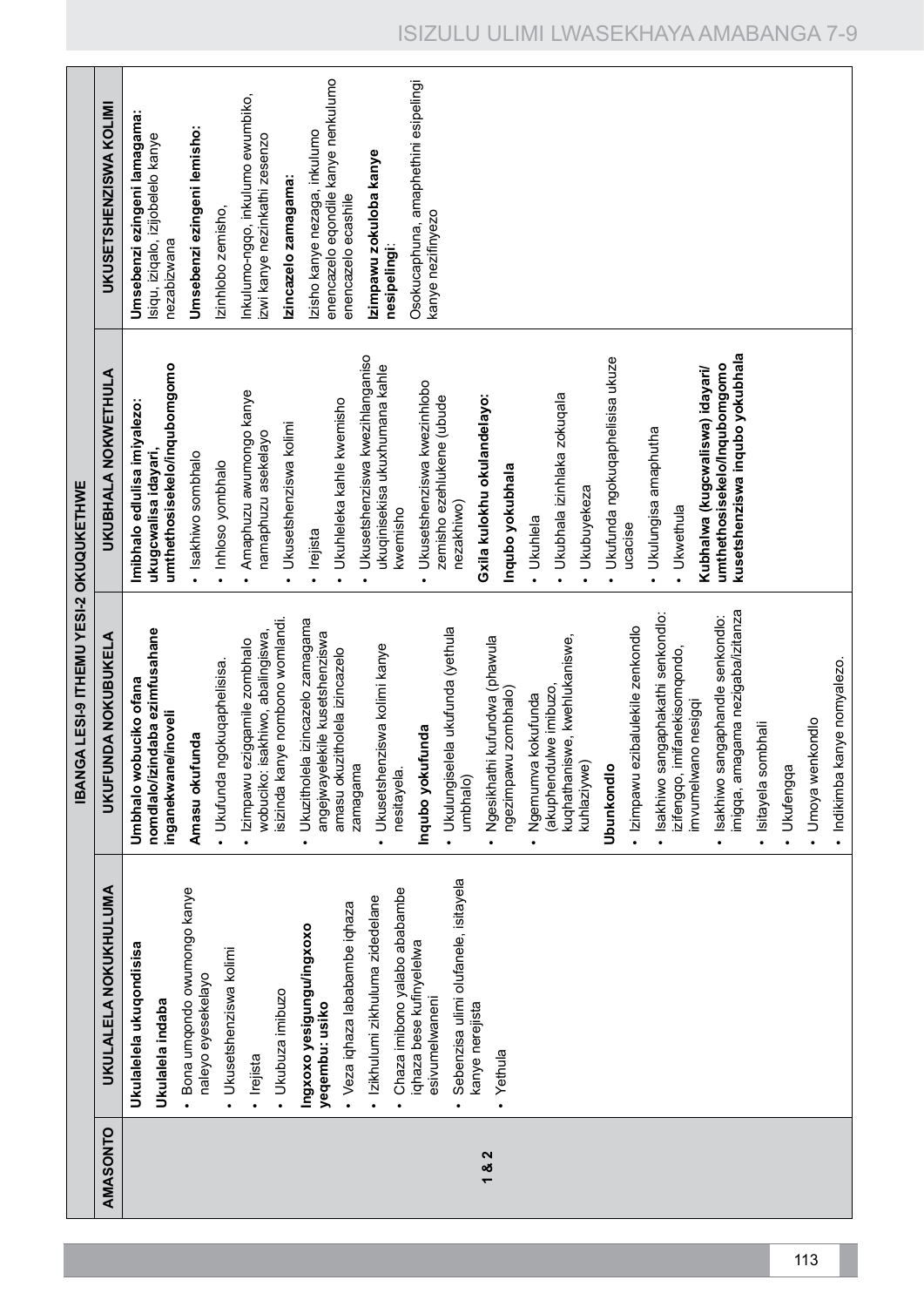| UKUSETSHENZISWA KOLIMI       |                                                                                                    |                                                    |                     |                           |                                 |                                          |                                |                        |                  |            |                          |            |
|------------------------------|----------------------------------------------------------------------------------------------------|----------------------------------------------------|---------------------|---------------------------|---------------------------------|------------------------------------------|--------------------------------|------------------------|------------------|------------|--------------------------|------------|
| <b>UKUBHALA NOKWETHULA</b>   |                                                                                                    |                                                    |                     |                           |                                 |                                          |                                |                        |                  |            |                          |            |
| <b>UKUFUNDA NOKUBUKELA</b>   | Ukufunda/ukubukela umbhalo ukuze<br>uthole kutholakale ulwazi: Incwadi<br>yefa kanye nesitatimende | · Ukufunda ngokuqaphelisisa kanye<br>nokubukisisa. | · Inhloso yombhalo. | · Ukusetshenziswa kolimi. | · Abalingiswa kanye nesithombe. | · Ulwazi ngokuqhubekayo kanye<br>newili. | kanye nendikimba<br>· Umlayezo | umbhalo<br>· Ukufingqa | <b>Ukufingqa</b> | · Isakhiwo | • Ukusetshenziswa kolimi | · Isakhiwo |
| <b>UKULALELA NOKUKHULUMA</b> |                                                                                                    |                                                    |                     |                           |                                 |                                          |                                |                        |                  |            |                          |            |
| <b>AMASONTO</b>              |                                                                                                    |                                                    |                     |                           |                                 | 1 & 2                                    |                                |                        |                  |            |                          |            |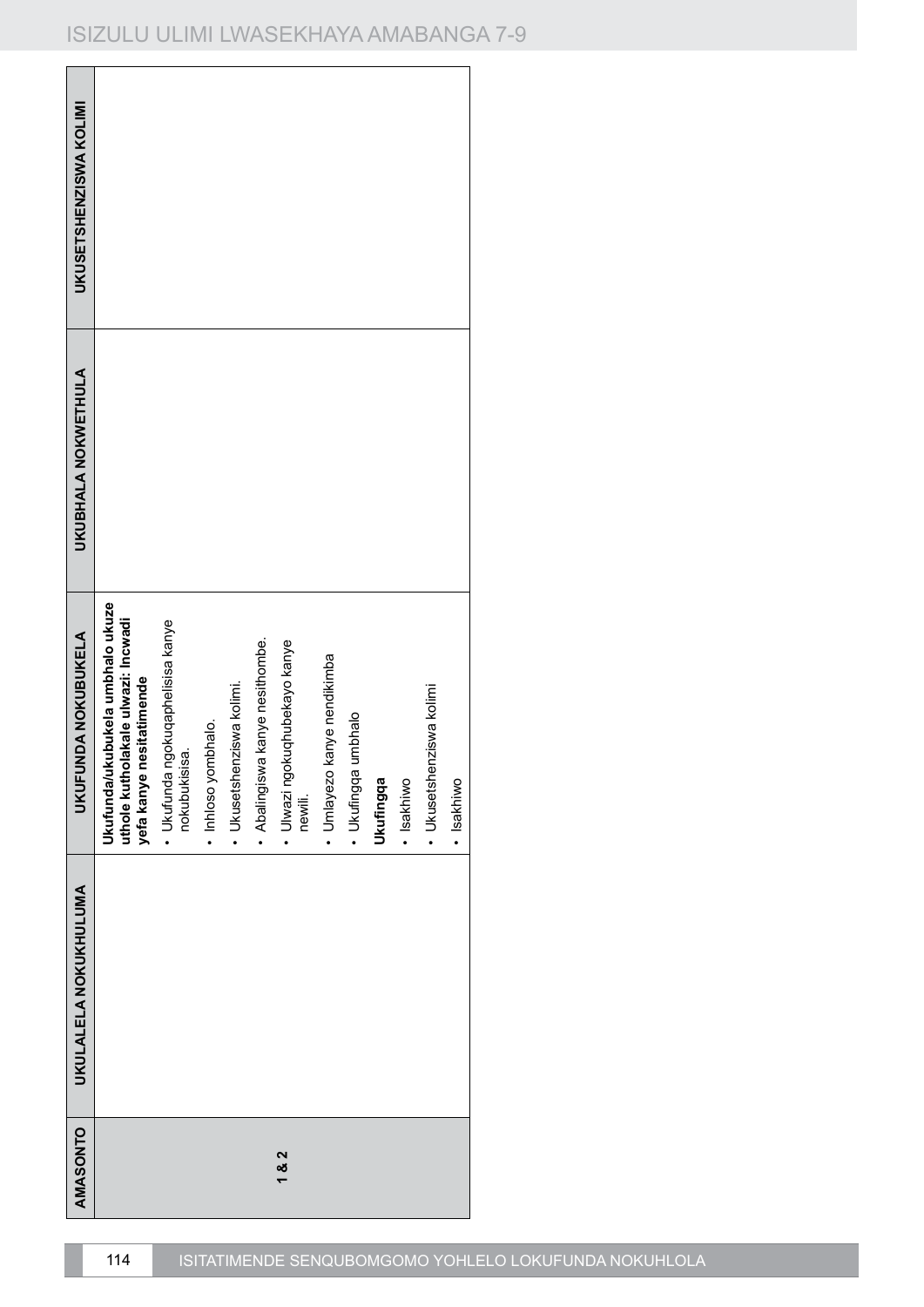| AMASONTO | <b>UKULALELA NOKUKHULUMA</b>                                                                                                                                                                                                                                                                                                                                                         | UKUFUNDA NOKUBUKELA                                                                                                                                                                                                                                                                                                                                                                                                                                                                                                                                                                                                                                                                                                                                                                                                                                       | <b>UKUBHALA NOKWETHULA</b>                                                                                                                                                                                                                                                                                                                                                                                                                                                                                                                                                                                                                                                                                 | UKUSETSHENZISWA KOLIMI                                                                                                                                                                                                                                                                                                    |
|----------|--------------------------------------------------------------------------------------------------------------------------------------------------------------------------------------------------------------------------------------------------------------------------------------------------------------------------------------------------------------------------------------|-----------------------------------------------------------------------------------------------------------------------------------------------------------------------------------------------------------------------------------------------------------------------------------------------------------------------------------------------------------------------------------------------------------------------------------------------------------------------------------------------------------------------------------------------------------------------------------------------------------------------------------------------------------------------------------------------------------------------------------------------------------------------------------------------------------------------------------------------------------|------------------------------------------------------------------------------------------------------------------------------------------------------------------------------------------------------------------------------------------------------------------------------------------------------------------------------------------------------------------------------------------------------------------------------------------------------------------------------------------------------------------------------------------------------------------------------------------------------------------------------------------------------------------------------------------------------------|---------------------------------------------------------------------------------------------------------------------------------------------------------------------------------------------------------------------------------------------------------------------------------------------------------------------------|
| 3 & 4    | • Ukusetshenziswa kwezwi, iphimbo<br>Chaza amasu enqubo yokulalela<br>Ibhayografi/ukulingisa inkulumo<br>Phendula imibuzo ngokuyibhala<br>Amasu okukhuluma nokulalelal<br>Ukufunda okungalungiselelwe<br>· Ukukhombisa ngomzimba<br>· Ukuxhumana nezethameli<br>Ukulalelala ukuqondisisa:<br>· Izimpawu zokuloba<br>kanye nesivinini<br>ekuqoshiwe<br>phansi<br>$\ddot{\phantom{0}}$ | Ukukhombisa ukukhula kwesakhiwo<br>imigqa, amagama nezigaba/izitanza<br>· Isakhiwo sangaphakathi senkondlo:<br>isizinda, iqhaza lomlandi, indikimba<br>· Isakhiwo sangaphandle senkondlo:<br>kwabalingiswa, uguquko endabeni,<br>Ukufunda umbhalo wobuciko, isib.<br>· Izimpawu ezibalulekile zenkondlo<br>• Ukulungiselela ukufunda (yethula<br>re, kwehlukaniswe,<br>· Ngesikhathi kufundwa (phawula<br>Umdlalo/izindaba ezimfushane/<br>izifengqo, imifanekisomqondo,<br>· Izimpawu zombhalo wobuciko<br>kanye nodweshu, ukuvezwa<br>· Indikimba kanye nomyalezo.<br>(akuphendulwe imibuzo,<br>ngezimpawu zombhalo)<br>• Ngemumva kokufunda<br>imvumelwano nesigqi<br>· Umoya wenkondlo<br>· Isitayela sombhali<br>Inqubo yokufunda<br>uhlobo lombhalo)<br>kanye isiphetho.<br>kuqhathanisw<br>inganekwane<br>kuhlaziywe)<br>· Ukufengqa<br>Izinkondlo | Ukusetshenziswa kwezihlanganiso<br>Ukufunda ngokuqaphelisisa ukuze<br>• Ukulungisa amaphutha, ukwethula<br>Ukubhala: Ukubuyekeza umbhalo<br>ukuqinisekisa ukuxhumana kahle<br>Kubhalwa isibuyekezo/umbhalo<br>Ukusetshenziswa kwezinhlobo<br>Amaphuzu awumongo kanye<br>• Ukubhala izinhlaka zokuqala<br>obhaliwe kulandelwa inqubo<br>Gxila kulokhu okulandelayo:<br>zemisho ezehlukene (ubude<br>Ukuhleleka kahle kwemisho<br>umbhalo engalungiselelwe<br>Ukusetshenziswa kolimi<br>namaphuzu asekelayo<br>· Isakhiwo sombhalo<br>efundiwe) ebhaliwe<br>· Inhloso yombhalo<br>Inqubo yokubhala<br>Ukubuyekeza<br>nezakhiwo)<br>kwemisho<br>· Ukuhlela<br>yokubhala<br>ucacise<br>· Irejista<br>$\bullet$ | nesipelingi: Osokucaphuna, izinhlobo<br>zenzo, iziqu, iziqalo kanye nejobelelo<br>Umsebenzi ezingeni lamagama:<br>inkulumo-ngqo kanye nekulumo<br>Umsebenzi ezingeni lemisho:<br>zesipelingi kanye nezifinyezo<br>Izimpawu zokuloba kanye<br>Imisho emagatshagatsha,<br>Izincazelo zamagama:<br>Izisho nezaga<br>ewumbiko |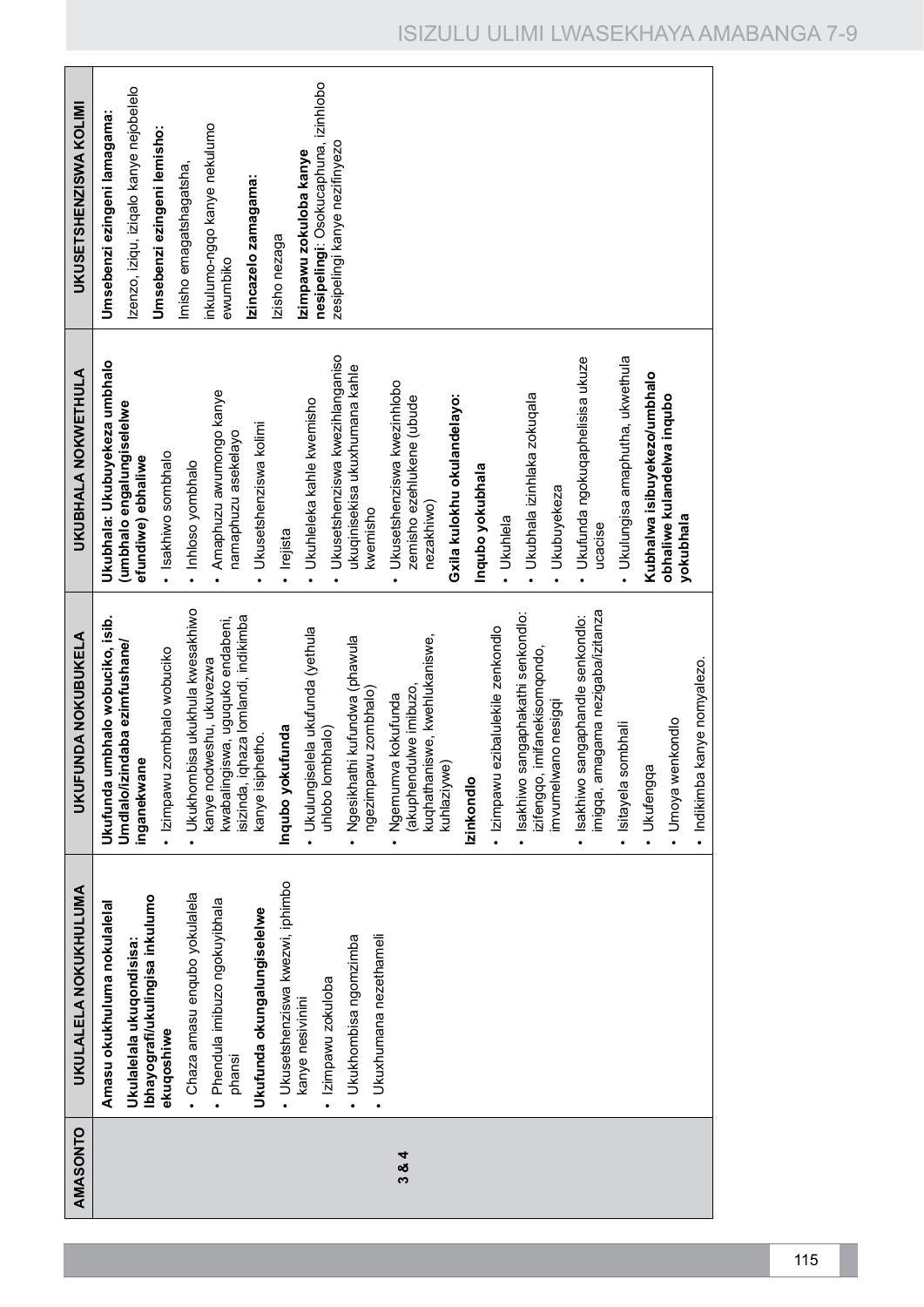| UKUSETSHENZISWA KOLIMI     |                                                                                                                                                    |                                                                 |                                                                                                          |                           |                                      |                                               |                         |                                   |                                                       |                                          |                        |
|----------------------------|----------------------------------------------------------------------------------------------------------------------------------------------------|-----------------------------------------------------------------|----------------------------------------------------------------------------------------------------------|---------------------------|--------------------------------------|-----------------------------------------------|-------------------------|-----------------------------------|-------------------------------------------------------|------------------------------------------|------------------------|
| <b>UKUBHALA NOKWETHULA</b> |                                                                                                                                                    |                                                                 |                                                                                                          |                           |                                      |                                               |                         |                                   |                                                       |                                          |                        |
| <b>UKUFUNDA NOKUBUKELA</b> | ngenhloso yokuthola ulwazi kanye<br>isib. neziqeshana zephephandaba/<br>Ukufunda/ukubukela imibhalo<br>ama-athikhili ephephabhuku<br>nokuqondisisa | indatshana ecashunwe encwadini<br>Amasu okufundela ukuqondisisa | phezulu, ukufunda ngokukha phezulu<br>ngenhloso yokuthola ulwazi oluthile<br>• Ukufunda ngokushesha ukha | · Ukufundela ukuqondisisa | · Inhloso kanye nabafundi abaqondiwe | · Ukuzitholela izincazelo kanye<br>nesiphetho | · Iqiniso kanye nombono | • Ukunikeza/ukuvezwa umbono wakho | · Ukuzitholela izincazelo zamagama<br>angejwayelekile | · Ukukhomba ulimi oluchukuluza<br>imizwa | umbhalo<br>Ukufingqa ı |
| UKULALELA NOKUKHULUMA      |                                                                                                                                                    |                                                                 |                                                                                                          |                           |                                      |                                               |                         |                                   |                                                       |                                          |                        |
| <b>AMASONTO</b>            |                                                                                                                                                    |                                                                 |                                                                                                          |                           | 3 & 4                                |                                               |                         |                                   |                                                       |                                          |                        |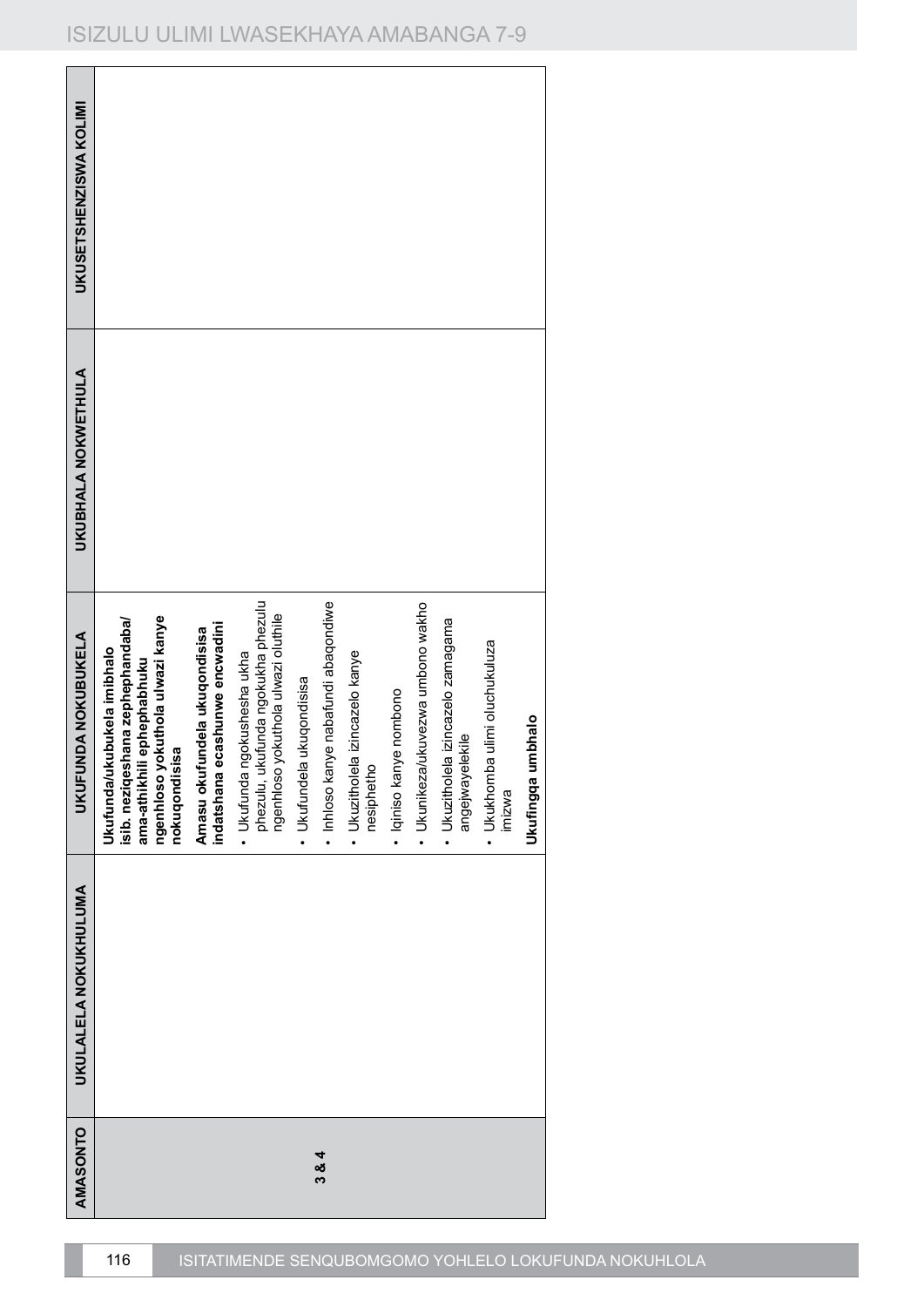| AMASONTO | <b>UKULALELA NOKUKHULUMA</b>                                                                   | <b>DA NOKUBUKELA</b><br><b>UKUFUN</b>                                                         | <b>UKUBHALA NOKWETHULA</b>                                                        | <b>UKUSETSHENZISWA KOLIMI</b>                                                   |
|----------|------------------------------------------------------------------------------------------------|-----------------------------------------------------------------------------------------------|-----------------------------------------------------------------------------------|---------------------------------------------------------------------------------|
|          | inthavyu/inkulumo/ukuxoxa indaba<br>Amasu okukhuluma nokulalela<br>Ukulalela umbhalo ofana ne- | Ukufunda umbhalo wobuciko ofana<br>nomdlalo/izindaba ezimfushane/<br>inganekwane              | Ukubhala imibhalo edlulisa<br>namaminithi omhlangano<br>imiyalezo: i-ajenda kanya | Umsebenzi ezingeni lamagama:<br>Iziqu, iziqalo, izijobelelo kanye<br>izichasiso |
|          | ukuze iqondisiswe                                                                              | · Izimpawu zombhalo wobuciko                                                                  | · Ukukhethwa kwamagama                                                            | Umsebenzi ezingeni lemisho:                                                     |
|          | · Ukubhala amanothi ngesikhathi                                                                | Ukukhombisa ukukhula kwesakhiwo                                                               | · Izwi kanye nesitayela                                                           | Incazelo yesigaba, isigaba                                                      |
|          | ulalele                                                                                        | kwabalingiswa, uguquko endabeni,<br>kanye nodweshu, ukuvezwa                                  | Ukuchaza kuzwakale                                                                | esiyisingeniso, isigaba esiyisiphetho,                                          |
|          | · Ukulalela ngokuhlolisisa                                                                     | okuqhubeka endabeni, isizinda,                                                                | lphimbo                                                                           | izinkathi zesenzo, izakhiwo zemisho<br>kanye nezinhlobo zemisho                 |
|          | Ingxoxo yeqembu/ingxoxo<br>yesigungu                                                           | iqhaza lomlandi, indikimba kanye<br>nesiphetho.                                               | Amaphuzu awumongo kanye<br>namaphuzu asekelayo                                    | Izincazelo zamagama:                                                            |
|          | · Ukubamba ingxoxo emayelana                                                                   | Inqubo yokufunda                                                                              | Ukubhala umbhalo osabulembu<br>$\bullet$                                          | Izisho nezaga                                                                   |
|          | Ukunikezelana amathuba lapho<br>nombhalo olaleliwe<br>$\ddot{\phantom{0}}$                     | la ukufunda (yethula<br>· Ukulungisele<br>umbhalo)                                            | ukuze kuhleke kahle imibono/<br>amaphuzu                                          | Izimpawu zokuloba kanye<br>nesipelingi                                          |
|          | kukhulunywa                                                                                    | kufundwa (phawula<br>· Ngesikhathi                                                            | Ukwethula indaba ukuze imakwe<br>$\ddot{\phantom{0}}$                             | amaphethini esipelingi                                                          |
|          | Ababambe iqhaza                                                                                | zombhalo<br>ngezimpawu                                                                        | uthisha                                                                           |                                                                                 |
| 5 & 6    | · Izimiso                                                                                      | kokufunda<br>Ngemumva                                                                         | Gxila kulokhu okulandelayo:                                                       |                                                                                 |
|          |                                                                                                | kuqhathaniswe, kwehlukaniswe,<br>(akuphendulwe imibuzo,                                       | Inqubo yokubhala                                                                  |                                                                                 |
|          |                                                                                                | kuhlaziywe)                                                                                   | · Ukuhlela                                                                        |                                                                                 |
|          |                                                                                                | Ubunkondlo                                                                                    | • Ukubhala izinhlaka zokuqala                                                     |                                                                                 |
|          |                                                                                                | · Izimpawu ezibalulekile zenkondlo                                                            | Ukubuyekeza                                                                       |                                                                                 |
|          |                                                                                                | Isakhiwo sangaphakathi senkondlo:<br>izifengqo, imifanekisomqondo,<br>$\ddot{\phantom{0}}$    | Ukufunda ngokuqaphelisisa ukuze<br>ucacise                                        |                                                                                 |
|          |                                                                                                | imvumelwano nesigqi                                                                           | • Ukulungisa amaphutha, ukwethula                                                 |                                                                                 |
|          |                                                                                                | imigqa, amagama nezigaba/izitanza<br>Isakhiwo sangaphandle senkondlo:<br>$\ddot{\phantom{0}}$ | i-ajenda namaminithi omhlangano<br>Kubhalwa isimemo somhlangano,                  |                                                                                 |
|          |                                                                                                | · Isitayela sombhali                                                                          | kulandelwa inqubo yokubhala                                                       |                                                                                 |
|          |                                                                                                | · Ukufengqa                                                                                   |                                                                                   |                                                                                 |
|          |                                                                                                | · Umoya wenkondlo                                                                             |                                                                                   |                                                                                 |
|          |                                                                                                | · Indikimba kanye nomyalezo.                                                                  |                                                                                   |                                                                                 |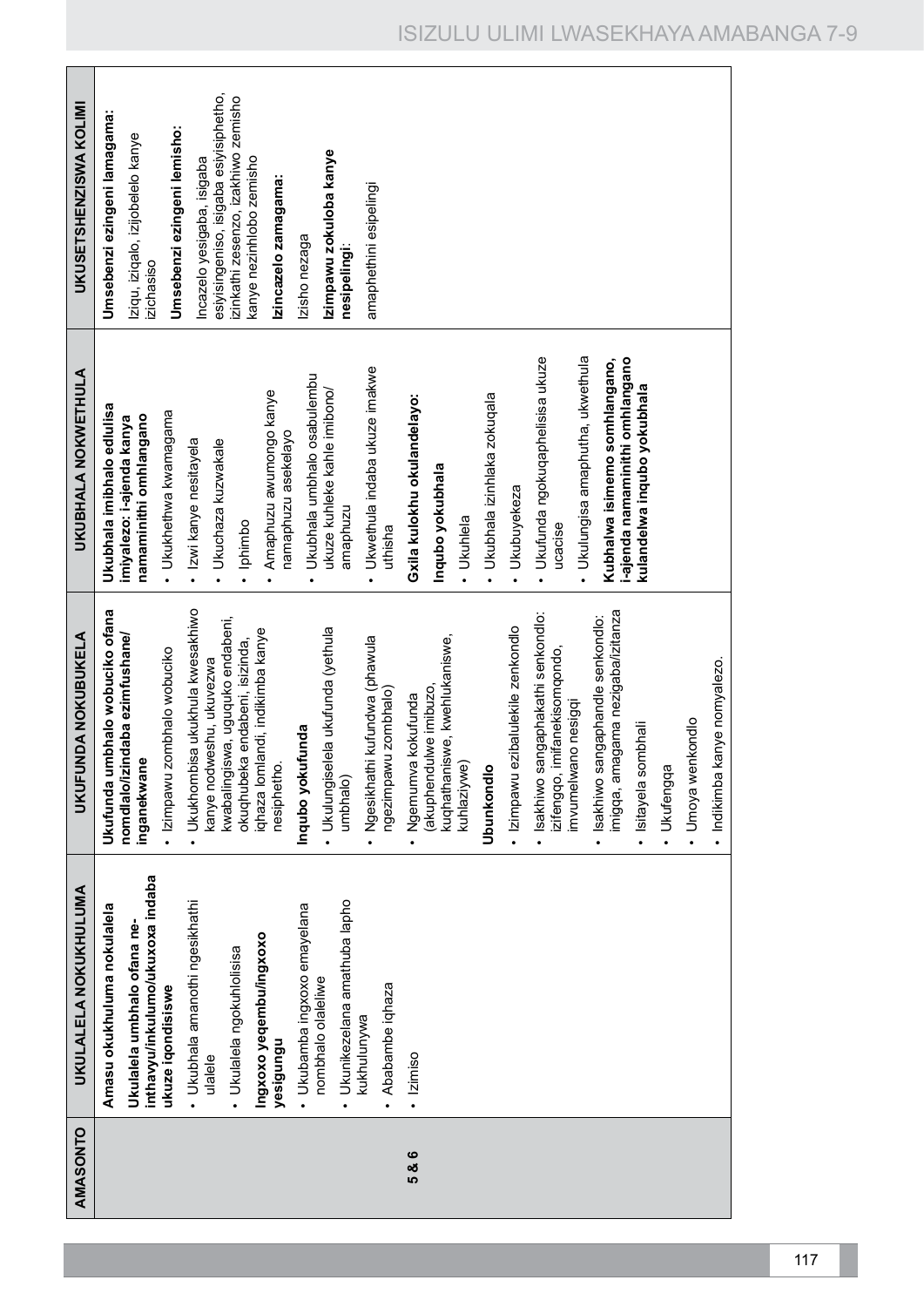| UKUSETSHENZISWA KOLIMI       |                                                                                                                                             |                                        |                                                                    |                           |                                                                       |                                                                                                        |                                             |                               |
|------------------------------|---------------------------------------------------------------------------------------------------------------------------------------------|----------------------------------------|--------------------------------------------------------------------|---------------------------|-----------------------------------------------------------------------|--------------------------------------------------------------------------------------------------------|---------------------------------------------|-------------------------------|
| <b>UKUBHALA NOKWETHULA</b>   |                                                                                                                                             |                                        |                                                                    |                           |                                                                       |                                                                                                        |                                             |                               |
| <b>UKUFUNDA NOKUBUKELA</b>   | Ukufunda/ukubukelela ukuqondisisa<br>efana namakhathuni/izithombe<br>(Sebenzisa okubhaliwe kanye<br>noma imibhalo ebukelwayo<br>zamafilimu) | • Ukufunda ngokushesha ukha<br>phezulu | ngenhloso yokuthola ulwazi oluthile<br>· Ukufunda ngokukha phezulu | · Ukufundela ukuqondisisa | · Ukuzitholela izincazelo (abalingiswa,<br>isizinda kanye nendikimba) | izincazelo zamagama<br>amakhono okuhlakaza amagama<br>angajwayelekila kusetshenziswa<br>· Ukuzitholela | ulimi oluchukuluza<br>· Ukukhomba<br>imizwa | Ukubukeza isakhiwo sokufingqa |
| <b>UKULALELA NOKUKHULUMA</b> |                                                                                                                                             |                                        |                                                                    |                           |                                                                       |                                                                                                        |                                             |                               |
| <b>AMASONTO</b>              |                                                                                                                                             |                                        |                                                                    | 5 & 6                     |                                                                       |                                                                                                        |                                             |                               |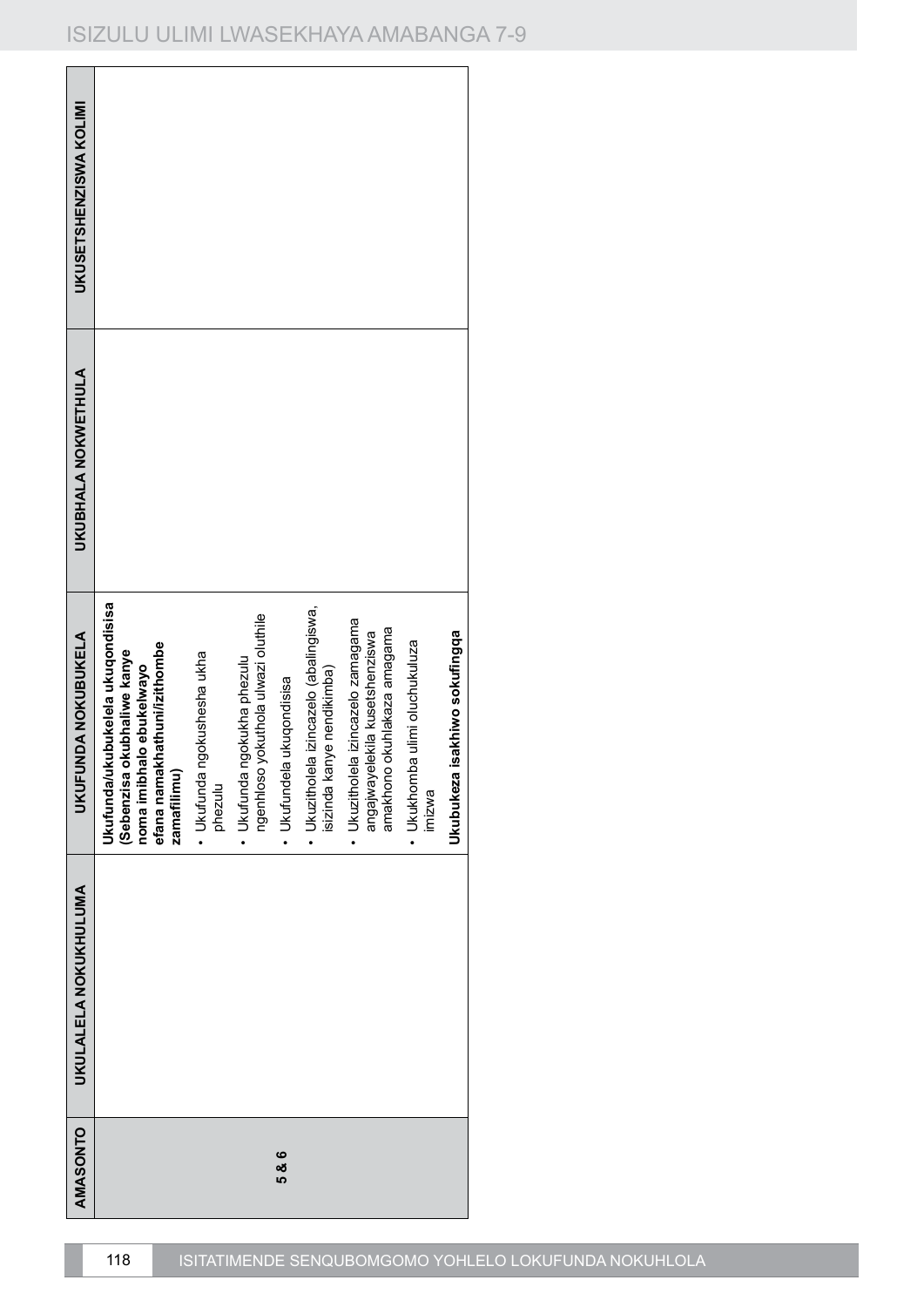| AMASONTO | <b>UKULALELA NOKUKHULUMA</b>                                                                                         | UKUFUNDA NOKUBUKELA                                                                                                                      | <b>UKUBHALA NOKWETHULA</b>                                                                                                | UKUSETSHENZISWA KOLIMI                                                                                                            |
|----------|----------------------------------------------------------------------------------------------------------------------|------------------------------------------------------------------------------------------------------------------------------------------|---------------------------------------------------------------------------------------------------------------------------|-----------------------------------------------------------------------------------------------------------------------------------|
|          | Ukulalela isikhangiso esiqoshiwe/<br>Amasu okukhuluma nokulalela<br>isikhangiso somsakazo                            | nezikhangiso/amakhathuni/amagrafu<br>Ukufunda/ukubukela imibhalo efana<br>Sebenzisa izindlela zokufunda/                                 | umyalezo: ukubuyekeza isikhangiso<br>Umbhalo omfushane odlulisa<br>· Isakhiwo sombhalo                                    | nangabonakaliyo) kanye nezabizwana<br>Umsebenzi ezingeni lamagama:<br>Amabizo (abonakalayo                                        |
|          | · Ukusetshenziswa kolimi<br>· Iphimbo                                                                                | zokubukelela ukuthola ulwazi kanye<br>• Ukufunda ngokushesha ukha<br>nokuqondisisa.                                                      | Amaphuzu awumongo kanye<br>namaphuzu asekelayo<br>· Inhioso yombhalo                                                      | imisho lapho omenzi beyizinhloko<br>izivumelwano, izakhiwo zemisho,<br>Umsebenzi ezingeni lemisho:<br>Izinkathi zesenzo, izigaba, |
|          | • Ukubhala amanothi<br>· Isivinini<br>· Izimiso                                                                      | phezulu, ukufunda ngokukha phezulu<br>ngenhloso yokuthola ulwazi oluthile<br>· Ukufundela ukuqondisisa                                   | Ukusetshenziswa kolimi<br>Irejista                                                                                        | inkulumo-ngqo kanye nenkulumo<br>omenziwa beyizinhloko zemisho,<br>zemisho kanye nemisho lapho                                    |
|          | · Chaza izinkomba ezifana nefonti,<br>Ukwethula okukhulunywayo:<br>ubukhulu bombhalo kanye<br>ukuhlaziya isikhangiso | · Inhloso kanye nabafundi abaqondiwe<br>· Ukukhomba ulimi olukhohlisayo<br>izincazelo kanye<br>· Ukuzitholela<br>nesiphetho              | Ukusetshenziswa kwezihlanganiso<br>ukuqinisekisa ukuxhumana kahle<br>· Ukuhleleka kahle kwemisho<br>kwemisho<br>$\bullet$ | Omabizwafane kanye nophimbohluka<br>Izimpawu zokuloba kanye<br>Izincazelo zamagama:<br>ewumbiko                                   |
| 7&8      | Chaza ukuthi ukweqiwa kolwazi<br>· Chaza ukusetshenziswa kolimi<br>olukhohlisayo<br>nezithombe<br>$\bullet$          | nemifanekisomqondo kuzilolonga<br>· Umphumela wokukhetha kanye<br>nokweqa encazelweni yegama<br>Ukuthola ukuthi ulimi kanye<br>$\bullet$ | Ukusetshenziswa kwezinhlobo<br>Gxila kulokhu okulandelayo:<br>zemisho ezehlukene (ubude<br>nezakhiwo)<br>$\bullet$        | Izinhlobo zesipelingi kanye nezifinyezo<br>nesipelingi:                                                                           |
|          | oluthile, ukufinyeza kanye nokuthi<br>ulimi lusetshenziswa kanjani<br>ukukhohlisa labo abalalele                     | kanjani izinkolelo kanye nezindlela<br>kwezinhlobo ezehlukene zefonti,<br>· Umphumela wokusetshenziswa<br>abantu abacabanga ngazo.       | • Ukubhala izinhlaka zokuqala<br>Inqubo yokubhala<br>· Ukuhlela                                                           |                                                                                                                                   |
|          |                                                                                                                      | izihlokwana kanye nemibhalo<br>emincane echaza okuthile<br>encazelweni<br>Ukufingqa:                                                     | · Ukulungisa amaphutha, ukwethula-<br>· Ukufunda ngokuqaphelisisa ukuze<br>· Ukubuyekeza<br>ucacise                       |                                                                                                                                   |
|          |                                                                                                                      | Umbhalo wobuciko:<br>Ukubukeza<br>Ukubukeza                                                                                              | Kubhalwa isibuyekezo sesikhangiso                                                                                         |                                                                                                                                   |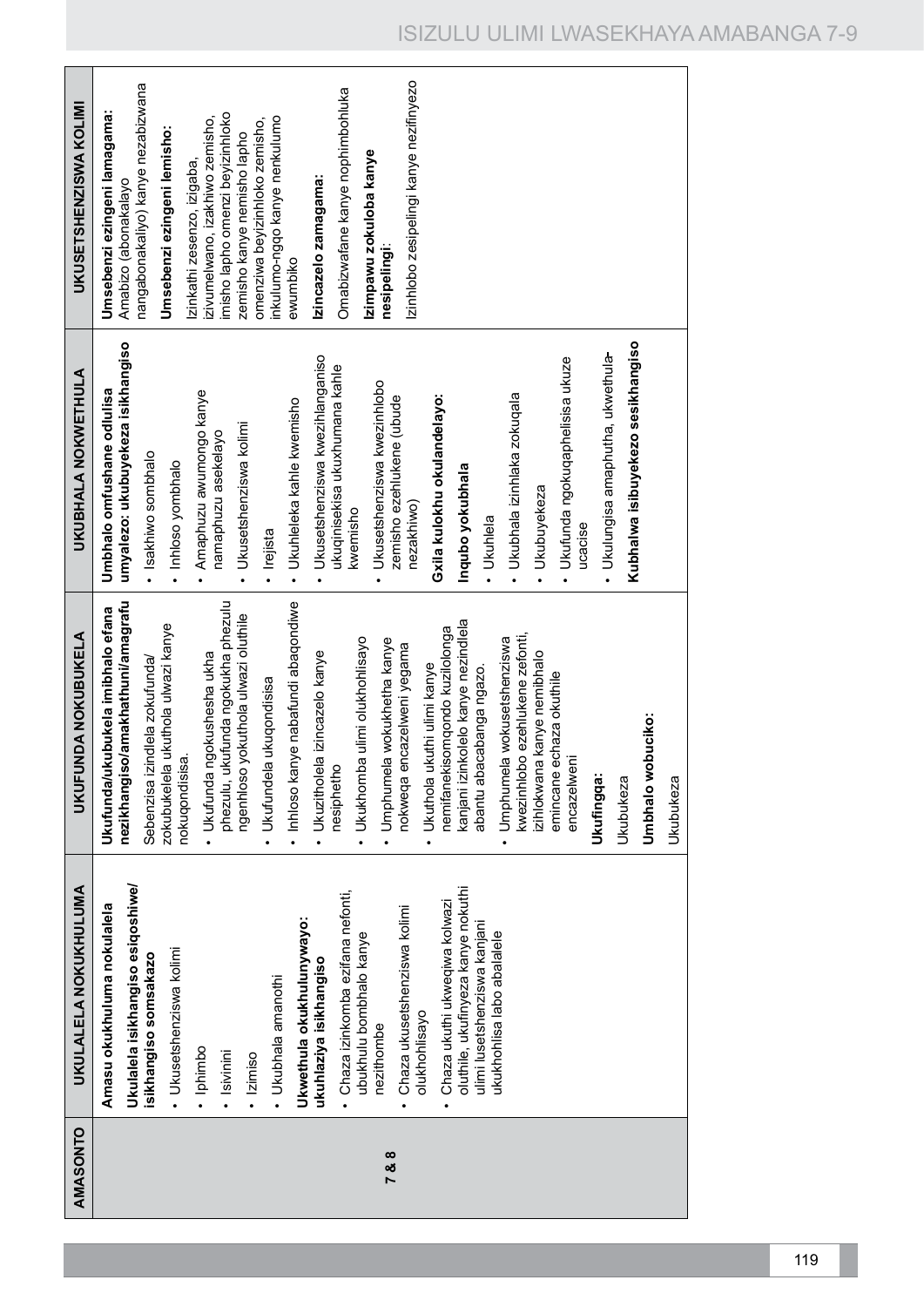| Iphepha 2: Isifundo sokuqondisisa, ukusetshenziswa<br>Iphepha 1: Okukhulunywayo nokulalelwayo<br>NONYAKA<br>Iphepha 4: Inganekwane (Ihora)<br>Iphepha 3: Ukubhala (Ihora)<br>kolimi (Amahora ama-2)<br>Ukubuyekeza/umbhalo/uhlelo lwengxoxo/isimemo/i-<br><b>UMSEBENZI WESI-2: UKUBHALA</b><br>ajenda yomhlangano/namaminithi/izaziso<br>Jkufunda okungalungiselelwe/inkundla/ingxoxo yeqembu<br>UMSEBENZI WOKU-1: OKUKHULUNYWAYO<br>NOKULALELWAYO<br>9 & 10 | UMSEBENZI WESI-3: IZIVINYO ZAPHAKATHI<br><b>UKUHLOLA KWETHEMU YESI-2</b> |
|--------------------------------------------------------------------------------------------------------------------------------------------------------------------------------------------------------------------------------------------------------------------------------------------------------------------------------------------------------------------------------------------------------------------------------------------------------------|--------------------------------------------------------------------------|
|--------------------------------------------------------------------------------------------------------------------------------------------------------------------------------------------------------------------------------------------------------------------------------------------------------------------------------------------------------------------------------------------------------------------------------------------------------------|--------------------------------------------------------------------------|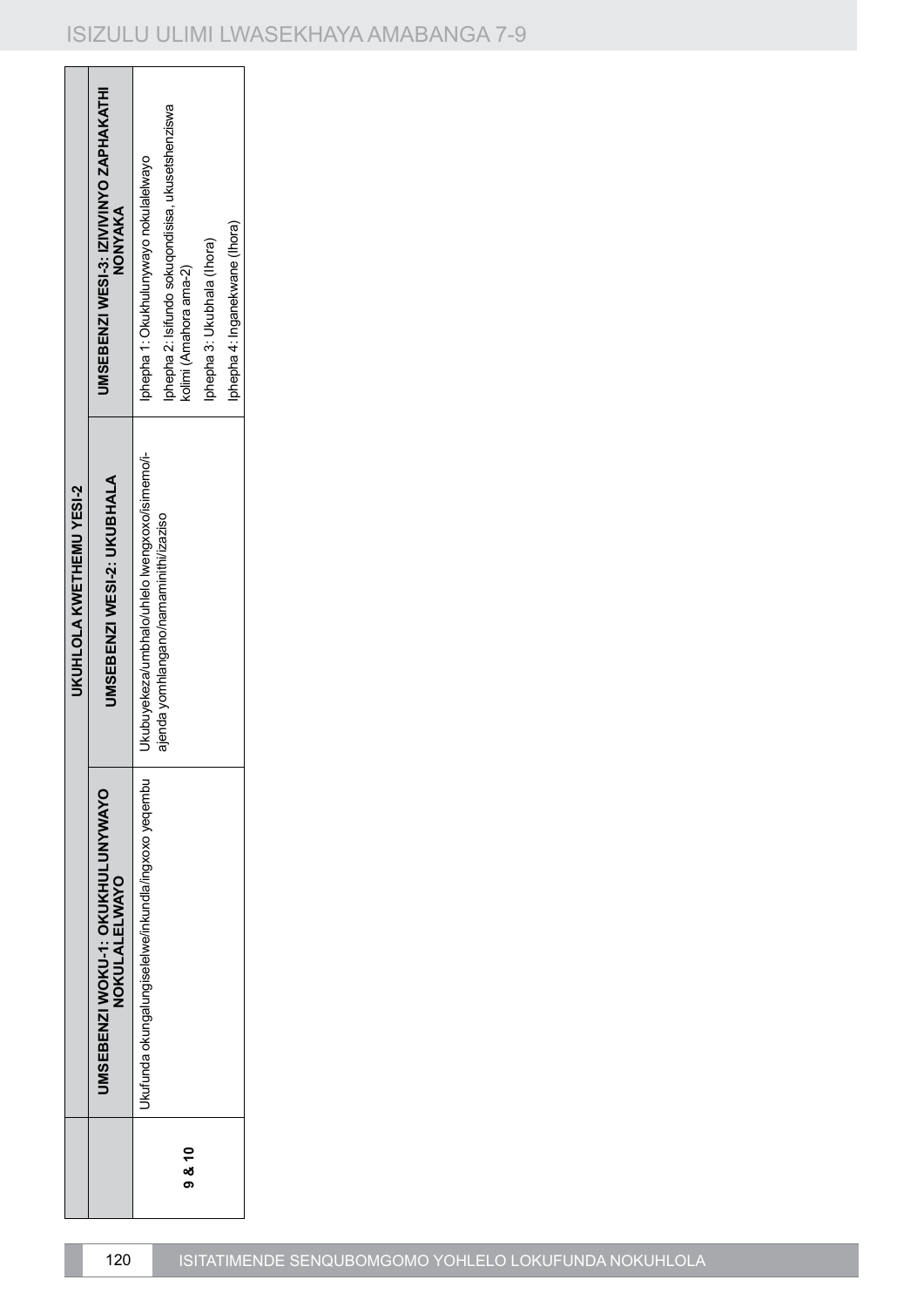|          |                                                                                               | IBANGA LESI-9 ITHEMU YESI-3 OKUQUKETHWE                                                            |                                                                                            |                                                                                                                         |
|----------|-----------------------------------------------------------------------------------------------|----------------------------------------------------------------------------------------------------|--------------------------------------------------------------------------------------------|-------------------------------------------------------------------------------------------------------------------------|
| AMASONTO | <b>UKULALELA NOKUKHULUMA</b>                                                                  | DA NOKUBUKELA<br>UKUFUN                                                                            | <b>UKUBHALA NOKWETHULA</b>                                                                 | UKUSETSHENZISWA KOLIMI                                                                                                  |
|          | Inkulumo-mpendulwano/ingxoxo<br>Ukulalela ingxoxo yokwenza<br>yokwenza isivumelwano           | Ukufunda incwadi yefa efingqiwe<br>kanye nesitatimende<br>Ababambe iqhaza                          | Umbhalo odlulisa umyalezo:<br>Ukubhala i-wili/isitatimende<br>· Isakhiwo sombhalo          | nangabonakaliyo kanye nezichasiso<br>Umsebenzi ezingeni lamagama:<br>Amabizo abonakalayo                                |
|          | isivumelwano phakathi kwabantu<br>ababili (inkulumo-mpendulwano)                              | · Usuku                                                                                            | · Inhioso yombhalo                                                                         | Umsebenzi ezingeni lemisho:                                                                                             |
|          | · Isakhiwo kanye nokuthuthukiswa<br>kwemiqondo (kwemibono)                                    | · Oyigcinile/ehlelile kuye<br>· Umnikazi                                                           | Amaphuzu awumongo kanye<br>namaphuzu asekelayo                                             | Inkulumo-ngqo nenkulumo ewumbiko,<br>izinkathi zesenzo, izinhlobo zemisho,<br>izinhlobo zezigaba, imisho lapho          |
|          | · Ukusebenzisa amakhono engxoxo<br>yokwenza isivumelwano ukuze<br>kufinyelelwe esivumelwaneni | · Indiela eyokhishwa ngayo<br>· Ulimi ebhalwe ngalo                                                | Ukuhleleka kahle kwemisho<br>Ukusetshenziswa kolimi<br>· Irejista<br>$\ddot{\phantom{0}}$  | yizinhloko zemisho, amabinzana kanye<br>omezi beba yiznhloko zemisho kanye<br>nemisho lapho omenziwa beba<br>nemishwana |
|          | incwadi yefa kanye nesitatimende<br>Ingxoxo ebhekiswe ekuqondeni<br>• Ukusetshenziswa kolimi  | · Ukulungiselela ukufunda (yethula<br>Inqubo yokufunda<br>umbhalo)                                 | Ukusetshenziswa kwezihlanganiso<br>ukuqinisekisa ukuxhumana kahle<br>kwemisho<br>$\bullet$ | Omabizwafane kanye nophimbohluka<br>Izincazelo zamagama:                                                                |
| 1 & 2    | • Ukunikezelana ngethuba<br>lokukhuluma<br>· Ukukhohlisa                                      | kufundwa (phawula<br>zombhalo)<br>okufunda<br>ngezimpawu<br>· Ngesikhathi<br>Ngemumva<br>$\bullet$ | Ukusetshenziswa kwezinhlobo<br>zemisho ezehlukene (ubude<br>nezakhiwo)<br>$\bullet$        | Izimpawu zokuloba kanye<br>izinhlobo zesipelingi<br>nesipelingi                                                         |
|          | Ukuvula kanye nokuvala<br>· Isinqumo                                                          | kuqhathaniswe, kwehlukaniswe,<br>(akuphendulwe imibuzo,<br>kuhlaziywe)                             | Gxila kulokhu okulandelayo:<br>Inqubo yokubhala                                            |                                                                                                                         |
|          |                                                                                               | · Izimpawu ezibalulekile zenkondlo<br>Ubunkondlo                                                   | · Ukubhala izinhlaka zokuqala<br>· Ukuhlela                                                |                                                                                                                         |
|          |                                                                                               | · Isakhiwo sangaphakathi senkondlo:<br>izifengqo, imifanekisomqondo,<br>imvumelwano nesigqi        | Ukufunda ngokuqaphelisisa ukuze<br>· Ukubuyekeza<br>ucacise<br>$\bullet$                   |                                                                                                                         |
|          |                                                                                               | imigqa, amagama nezigaba/izitanza<br>· Isakhiwo sangaphandle senkondlo:<br>· Isitayela sombhali    | · Ukulungisa amaphutha, ukwethula<br>Kubhalwa i-wili/isitatimende                          |                                                                                                                         |
|          |                                                                                               | · Umoya wenkondlo<br>· Ukufengqa                                                                   |                                                                                            |                                                                                                                         |
|          |                                                                                               | · Indikimba kanye nomyalezo.                                                                       |                                                                                            |                                                                                                                         |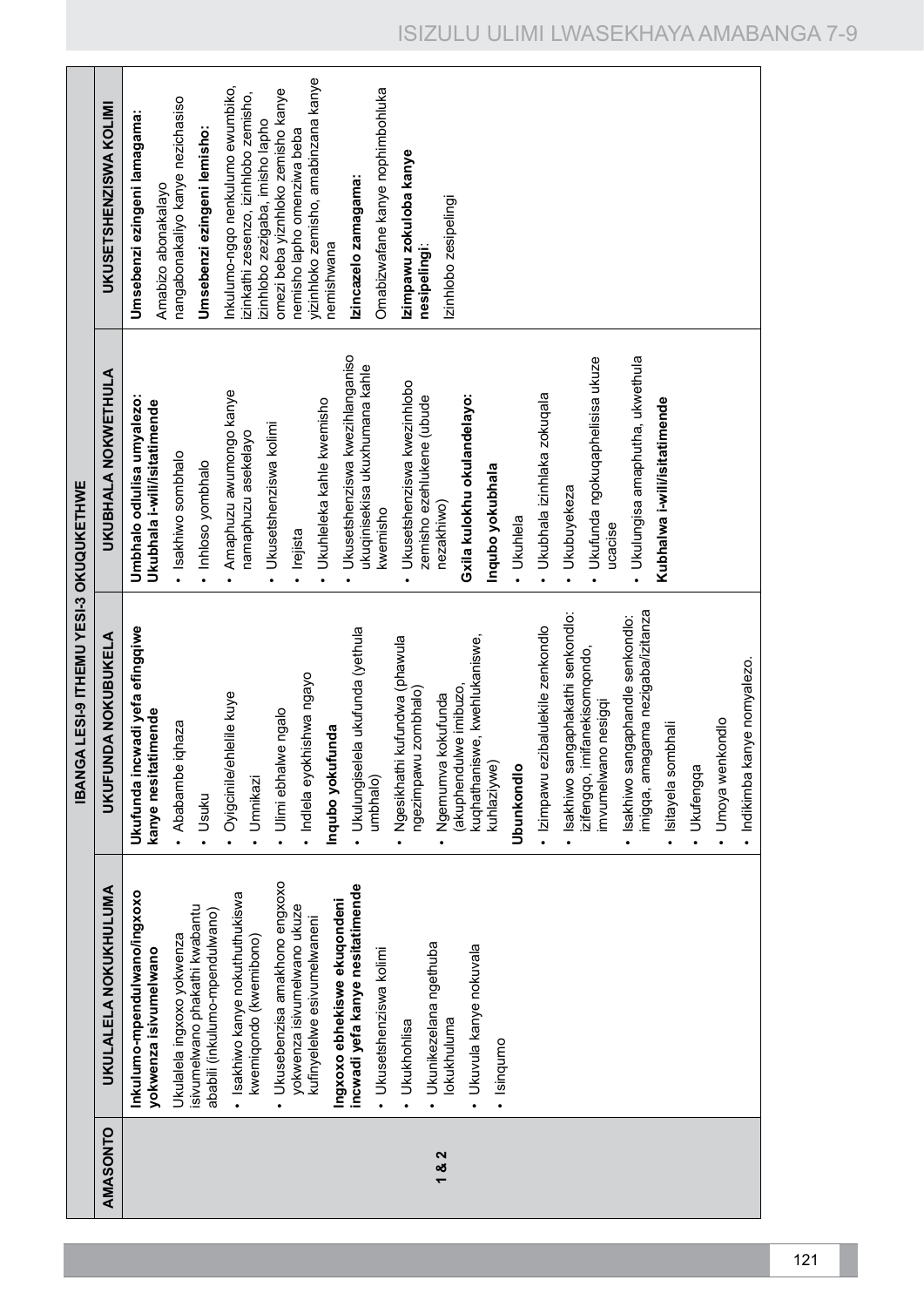| AMASONTO | UKULALELA NOKUKHULUMA | <b>UKUFUNDA NOKUBUKELA</b>                                                                   | <b>UKUBHALA NOKWETHULA</b> | UKUSETSHENZISWA KOLIMI |
|----------|-----------------------|----------------------------------------------------------------------------------------------|----------------------------|------------------------|
|          |                       | kuqondisisa kanye<br>namasu okufunda: imibhalo<br>amakhathuni<br>ebukelwayo-<br>Ukufundela u |                            |                        |
|          |                       | • Ukufunda ngokushesha ukha<br>phezulu                                                       |                            |                        |
|          |                       | ngenhloso yokuthola ulwazi oluthile<br>· Ukufunda ngokukha phezulu                           |                            |                        |
|          |                       | · Ukuqagula                                                                                  |                            |                        |
| 1 & 2    |                       | zamagama angejwayelekile kanye<br>izincazelo<br>nemifanekisomqondo<br>Ukuzitholela           |                            |                        |
|          |                       | Ukubuyekeza ngenhloso<br>yokuqondisisa                                                       |                            |                        |
|          |                       | Umphumela wokukhetha kanye<br>nokweqa encazelweni yegama                                     |                            |                        |
|          |                       | yokusebenzisa ukufengqa kanye<br>Umphumela wenqubo<br>nemibuzombumbulu                       |                            |                        |
|          |                       | · Umphumela wokusebenzisa isu<br>lezinto ezibonakalayo                                       |                            |                        |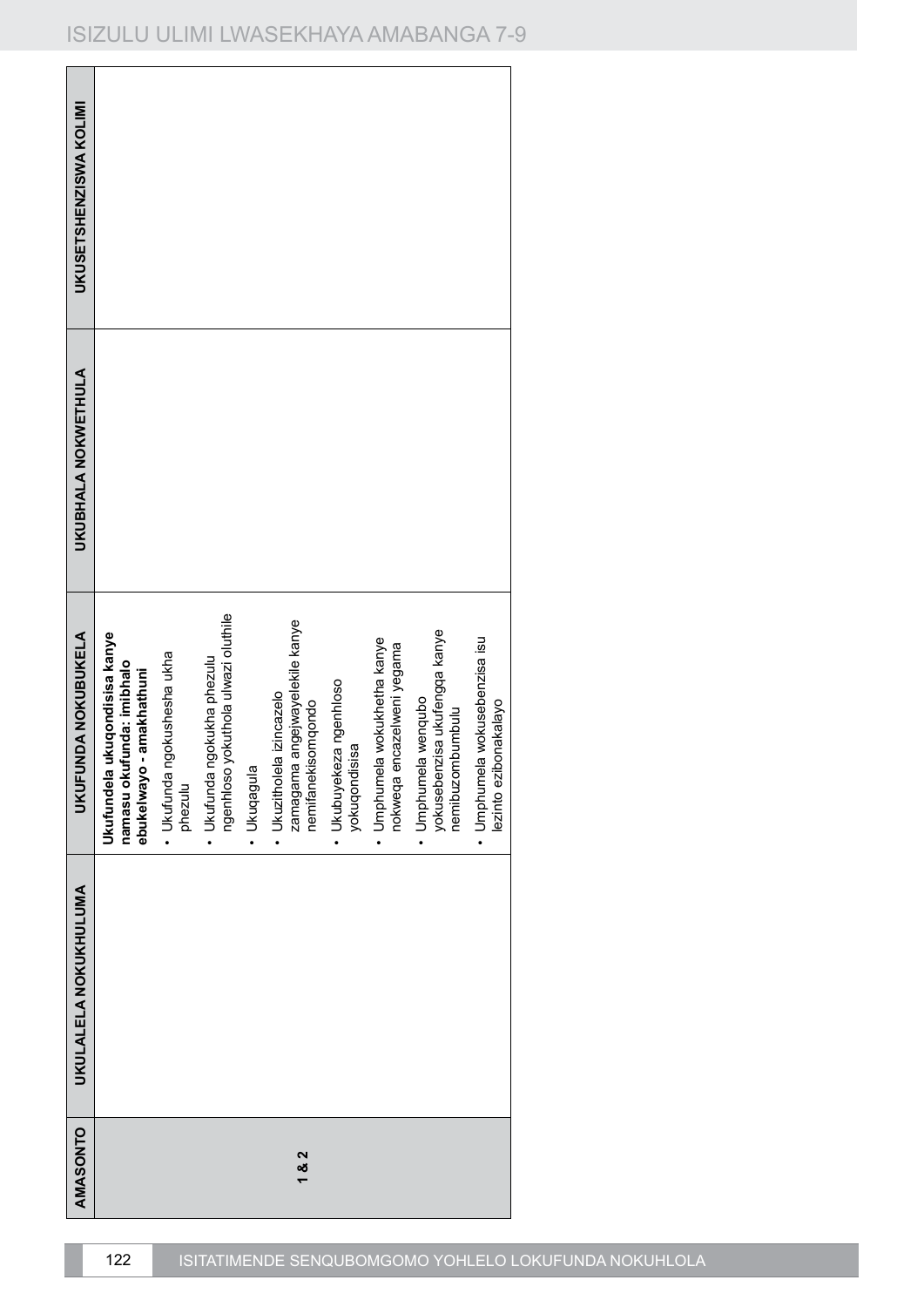| AMASONTO | <b>UKULALELA NOKUKHULUMA</b>                                              | UKUFUNDA NOKUBUKELA                                                                           | <b>UKUBHALA NOKWETHULA</b>                                          | <b>UKUSETSHENZISWA KOLIMI</b>                                                           |
|----------|---------------------------------------------------------------------------|-----------------------------------------------------------------------------------------------|---------------------------------------------------------------------|-----------------------------------------------------------------------------------------|
|          | Amasu okukhuluma nokulalela<br>Ukulalela i-inthavyu                       | Ukufunda umbhalo wobuciko ofana<br>nenoveli/izindaba ezimfushane                              | kanye nencwadi ehambisana nayo<br>Imibhalo edlulisa imiyalezo: i-CV | Umsebenzi ezingeni lamagama:<br><b>Izichasiso</b>                                       |
|          | · Ukuchaza iqhaza lalabo ababambe                                         | · Ukubheka ngokukhethekile izimpawu<br>zombhalo wobuciko                                      | · Izidingo zesakhiwo kanye nesitayela                               | Umsebenzi ezingeni lemisho:                                                             |
|          | · Ukusetshenziswa kolimi<br>iqhaza                                        | Ukukhombisa ukukhula kwesakhiwo<br>$\bullet$                                                  | Abafundi abaqondiwe, inhloso kanye<br>nokuqukethwe                  | Inkulumo-ngqo nenkulumo ewumbiko,<br>izinkathi zesenzo, izinhlobo zemisho,              |
|          | · Ulimi kanye namandla                                                    | kwabalingiswa, uguquko endabeni,<br>kanye nodweshu, ukuvezwa                                  | ukufengqa, uphawu, umbala; indawo<br>Ukukhethwa kwamagama,          | omenzi beba yizinhlokoo zemisho<br>izinhlobo zezigaba, imisho lapho                     |
|          | yezidingo zokufuna umsebenzi/<br>Ukuxoxa nge- CV njengenye<br>ukwemukelwa | iqhaza lomlandi, indikimba kanye<br>okuqhubeka endabeni, isizinda,<br>nesiphetho.             | · Izakhiwo zemisho, ubude nezinhlobo<br>· Ukubukeka kwayo           | yizinhloko zemisho, amabinzana kanye<br>kanye nemisho lapho omenziwa beba<br>nemishwana |
|          | · Ulwazi                                                                  | Inqubo yokufunda                                                                              | Inqubo yokubhala                                                    | Izincazelo zamagama:                                                                    |
|          | · Ukufaneleka/ukuqondana                                                  | • Ukulungiselela ukufunda (yethula<br>uhlobo lombhalo)                                        | · Ukuhlela                                                          | Omabizwafane kanye nophimbohluka                                                        |
|          | Abantu abangaphawula ngomuntu<br>(ofuna umsebenzi<br>$\ddot{\phantom{0}}$ | kufundwa (phawula<br>zombhalo)<br>ngezimpawu<br>Ngesikhathi                                   | • Ukubhala izinhlaka zokuqala<br>Ukubuyekeza                        | Izimpawu zokuloba kanye<br>nesipelingi:                                                 |
| 3 & 4    | Ukuxhumana kwe-CV kanye<br>nencwadi ehambisana nayo<br>$\bullet$          | (akuphendulwe imibuzo,<br>kokufunda<br>Ngemumva<br>$\bullet$                                  | Ukufunda ngokuqaphelisisa ukuze<br>ucacise                          | Izinhlobo zesipelingi                                                                   |
|          |                                                                           | kuqhathaniswe, kwehlukaniswe,<br>kuhlaziywe)                                                  | • Ukulungisa amaphutha ukwethula                                    |                                                                                         |
|          |                                                                           | Ubunkondlo                                                                                    | Kubhalwa i-CV kanye nencwadi<br>ehambisana nayo                     |                                                                                         |
|          |                                                                           | · Izimpawu ezibalulekile zenkondlo                                                            |                                                                     |                                                                                         |
|          |                                                                           | Isakhiwo sangaphakathi senkondlo:<br>izifengqo, imifanekisomqondo,<br>imvumelwano nesigqi     |                                                                     |                                                                                         |
|          |                                                                           | imigqa, amagama nezigaba/izitanza<br>Isakhiwo sangaphandle senkondlo:<br>$\ddot{\phantom{0}}$ |                                                                     |                                                                                         |
|          |                                                                           | · Isitayela sombhali                                                                          |                                                                     |                                                                                         |
|          |                                                                           | · Ukufengqa                                                                                   |                                                                     |                                                                                         |
|          |                                                                           | · Umoya wenkondlo                                                                             |                                                                     |                                                                                         |
|          |                                                                           | · Indikimba kanye nomyalezo.                                                                  |                                                                     |                                                                                         |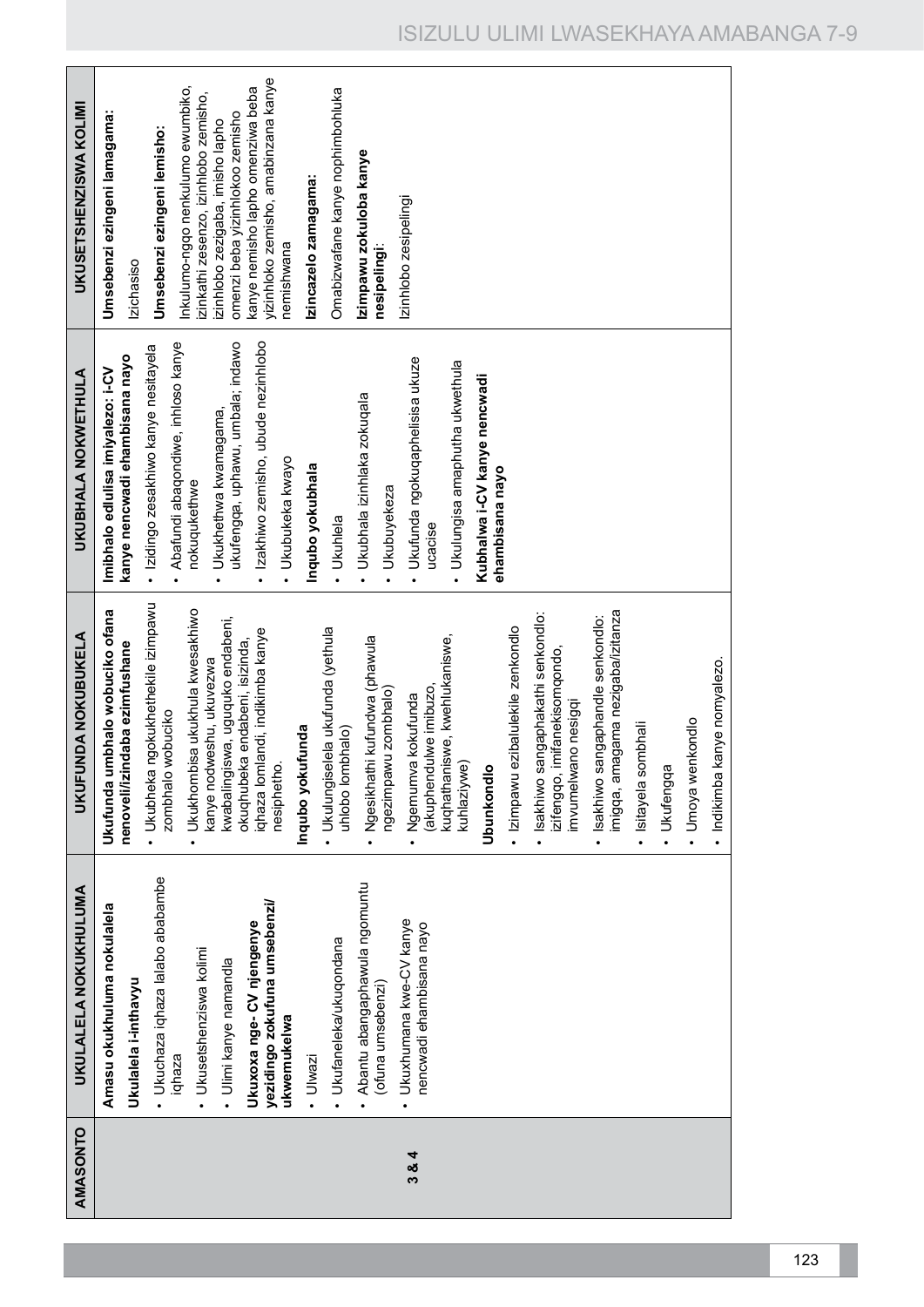| AMASONTO | <b>UKULALELA NOKUKHULUMA</b>                                                                                                                                                                                                                                                                                                                      | <b>UKUFUNDA NOKUBUKELA</b>                                                                                                                                                                                                                                                                                                                                                                                                                                                                                                                                                                      | UKUBHALA NOKWETHULA                                                                                                                                                                                                                                                                                                               | <b>UKUSETSHENZISWA KOLIMI</b>                                                                                                                                                                                                                                                                                                                                                                                                                                                                                                           |
|----------|---------------------------------------------------------------------------------------------------------------------------------------------------------------------------------------------------------------------------------------------------------------------------------------------------------------------------------------------------|-------------------------------------------------------------------------------------------------------------------------------------------------------------------------------------------------------------------------------------------------------------------------------------------------------------------------------------------------------------------------------------------------------------------------------------------------------------------------------------------------------------------------------------------------------------------------------------------------|-----------------------------------------------------------------------------------------------------------------------------------------------------------------------------------------------------------------------------------------------------------------------------------------------------------------------------------|-----------------------------------------------------------------------------------------------------------------------------------------------------------------------------------------------------------------------------------------------------------------------------------------------------------------------------------------------------------------------------------------------------------------------------------------------------------------------------------------------------------------------------------------|
| 3 & 4    |                                                                                                                                                                                                                                                                                                                                                   | ulimi olunezincazelo ezicashile kanye<br>angejwayelekile kanye nemifanekiso<br>(Sebenzisa imibhalo eabhaliwe kanye<br>ngenhloso yokuthola ulwazi oluthile<br>izincazelo zamagama<br>Amasu okufundela ukuqondisisa<br>Umphumela wesu lokusebenzisa<br>Umphumela wesu lokusebenzisa<br>Umphumela wokukhetha kanye<br>nokweqa encazelweni yegama<br>• Ukufunda ngokushesha ukha<br>· Ukufunda ngokukha phezulu<br>nemibuzombumbulu<br>izinto ezibonakalayo<br>nebukelwayo)<br>Ukuzitholela<br>Ukuqagula<br>phezulu<br>$\bullet$<br>$\bullet$                                                       |                                                                                                                                                                                                                                                                                                                                   |                                                                                                                                                                                                                                                                                                                                                                                                                                                                                                                                         |
| 5 & 6    | Ukwethula amaphuzu aphikisayo<br>Ukulalela inkulumo-mpikiswano<br>Amasu okukhuluma nokulalela<br>Ukwethula isiphakamiso kanye<br>Ukuxoxa kanye nokwabelana<br>emsakazweni/kuthelevishini<br>nokusisekela/nokusivikela<br>· Ukusetshenziswa kwezwi<br>Ukubhala amanothi<br>Ababambe iqhaza<br>ngamanothi<br>· Isinqumo<br>· Isivinini<br>$\bullet$ | Ukufunda umbhalo wobuciko ofana<br>uhlobo lombhalo/qagela izigameko)<br>insumo kanye nensumansumane)<br>• Ukulungiselela ukufunda (yethula<br>inganekwane (inganeko-zilwane,<br>kwemisindo, imifanekisomqondo<br>Ngesikhathi kufundwa (phawula<br>kuqhathaniswe, kwehlukaniswe,<br>udweshu, uphawu, ukubaluleka<br>nenoveli/izindaba ezimfushane/<br>isakhiwo, abalingiswa, isizinda,<br>umzekeliso, inganeko-zilwane,<br>· Izimpawu zombhalo wobuciko:<br>(akuphendulwe imibuzo)<br>ngezimpawu zombhalo)<br>kokufunda<br>Inqubo yokufunda<br>Ngemumva<br>kuhlaziywe)<br>$\bullet$<br>$\bullet$ | echazayo/eningayo (ecabangisisayo)<br>Ukwethula indaba ukuze imakwe<br>Ukubhala umbhalo osabulembu<br>Ukubhala indaba: elandisayo/<br>ukuze kuhleke kahle imibono/<br>Amaphuzu awumongo kanye<br>· Ukukhethwa kwamagama<br>namaphuzu asekelayo<br>· Izwi kanye nesitayela<br>Ukuchaza kuzwakale<br>amaphuzu<br>lphimbo<br>uthisha | Inkulumo-ngqo nenkulumo ewumbiko,<br>izinkathi zesenzo, izinhlobo zemisho,<br>imisho lapho omenzi beba yizinhloko<br>ecashile, ifanamsindo (ifanangwaqa<br>omenziwa beba yizinhloko zemisho<br>Umsebenzi ezingeni lamagama:<br>Umsebenzi ezingeni lemisho:<br>zemisho kanye nemisho lapho<br>izhlanganiso kanye nezenzo<br>Izimpawu zokuloba kanye<br>nefanangwaqa), inhlonipho,<br>kanye nezinhlobo zezigaba<br>Incazelo esobala, incazelo<br>fuzamsindo kanye noteku<br>Izincazelo zamagama:<br>izinhlobo zesipelingi<br>nesipelingi: |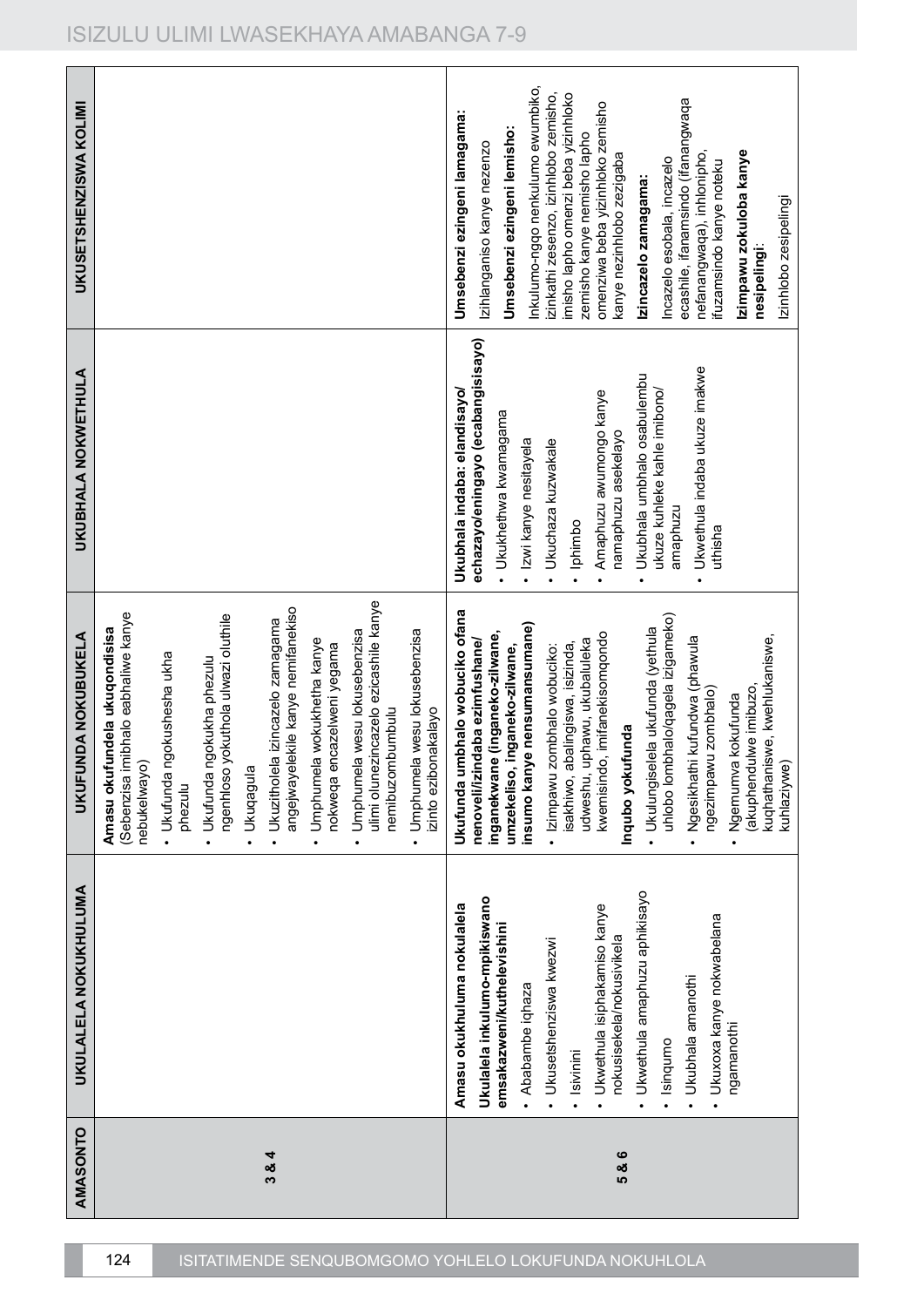| AMASONTO | <b>UKULALELA NOKUKHULUMA</b>                                | UKUFUNDA NOKUBUKELA                                                               | <b>UKUBHALA NOKWETHULA</b>                 | <b>UKUSETSHENZISWA KOLIMI</b> |
|----------|-------------------------------------------------------------|-----------------------------------------------------------------------------------|--------------------------------------------|-------------------------------|
|          | Ukubamba iqhaza kunkulumo-                                  | Ubunkondlo                                                                        | Gxila kulokhu okulandelayo:                |                               |
|          | mpikiswano                                                  | · Izimpawu ezibalulekile zenkondlo                                                | Inqubo yokubhala                           |                               |
|          | · Ukuxoxisana ngezimiso                                     | · Isakhiwo sangaphakathi senkondlo:                                               | · Ukuhlela                                 |                               |
|          | · Ukusetshenziswa kolimi                                    | izifengqo, imifanekisomqondo,<br>imvumelwano nesigqi                              | · Ukubhala izinhlaka zokuqala              |                               |
|          | • Ukwethula isiphakamiso kanye<br>nokusisekela/nokusivikela | · Isakhiwo sangaphandle senkondlo:                                                | Ukubuyekeza                                |                               |
|          | Ukwethula amaphuzu aphikisayo<br>$\bullet$                  | imigqa, amagama nezigaba/izitanza                                                 | Ukufunda ngokuqaphelisisa ukuze<br>ucacise |                               |
|          | Ababambe iqhaza                                             | · Isitayela sombhali                                                              |                                            |                               |
|          | · Isinqumo                                                  | · Ukufengqa                                                                       | • Ukulungisa amaphutha, ukwethula          |                               |
|          |                                                             | · Umoya wenkondlo                                                                 | Kubhalwa indaba kulandelwa inqubo          |                               |
|          |                                                             | · Indikimba kanye nomyalezo.                                                      | yokubhala                                  |                               |
|          |                                                             | Ukufunda/ukubukelela ukuqondisisa<br>(Imibhalo ebhaliwe kanye<br>nebukelwayo)     |                                            |                               |
|          |                                                             | Amasu                                                                             |                                            |                               |
| 5 & 6    |                                                             | • Ukufunda ngokushesha ukha<br>phezulu                                            |                                            |                               |
|          |                                                             | ngenhloso yokuthola amaphuzu<br>· Ukufunda ngokukha phezulu<br>asekelayo          |                                            |                               |
|          |                                                             | Ukufunda ngokuquphelisisa<br>$\bullet$                                            |                                            |                               |
|          |                                                             | Ukuqagula<br>$\bullet$                                                            |                                            |                               |
|          |                                                             | zamagama angejwayelekile kanye<br>nemifanekisomqondo<br>· Ukuzitholela izincazelo |                                            |                               |
|          |                                                             | Imibono ewumongo kanye<br>neyesekelayo<br>$\bullet$                               |                                            |                               |
|          |                                                             | Umphumela wokukhetha kanye<br>nokweqa encazelweni yegama<br>$\bullet$             |                                            |                               |
|          |                                                             | Umphumela wokusebenzisa izifenqo<br>nezakhiwo zenkulum o ecashile<br>$\bullet$    |                                            |                               |
|          |                                                             | • Ukucabangela umbhali kanye<br>nesiphetho                                        |                                            |                               |
|          |                                                             | Ukufingqa umbhalo                                                                 |                                            |                               |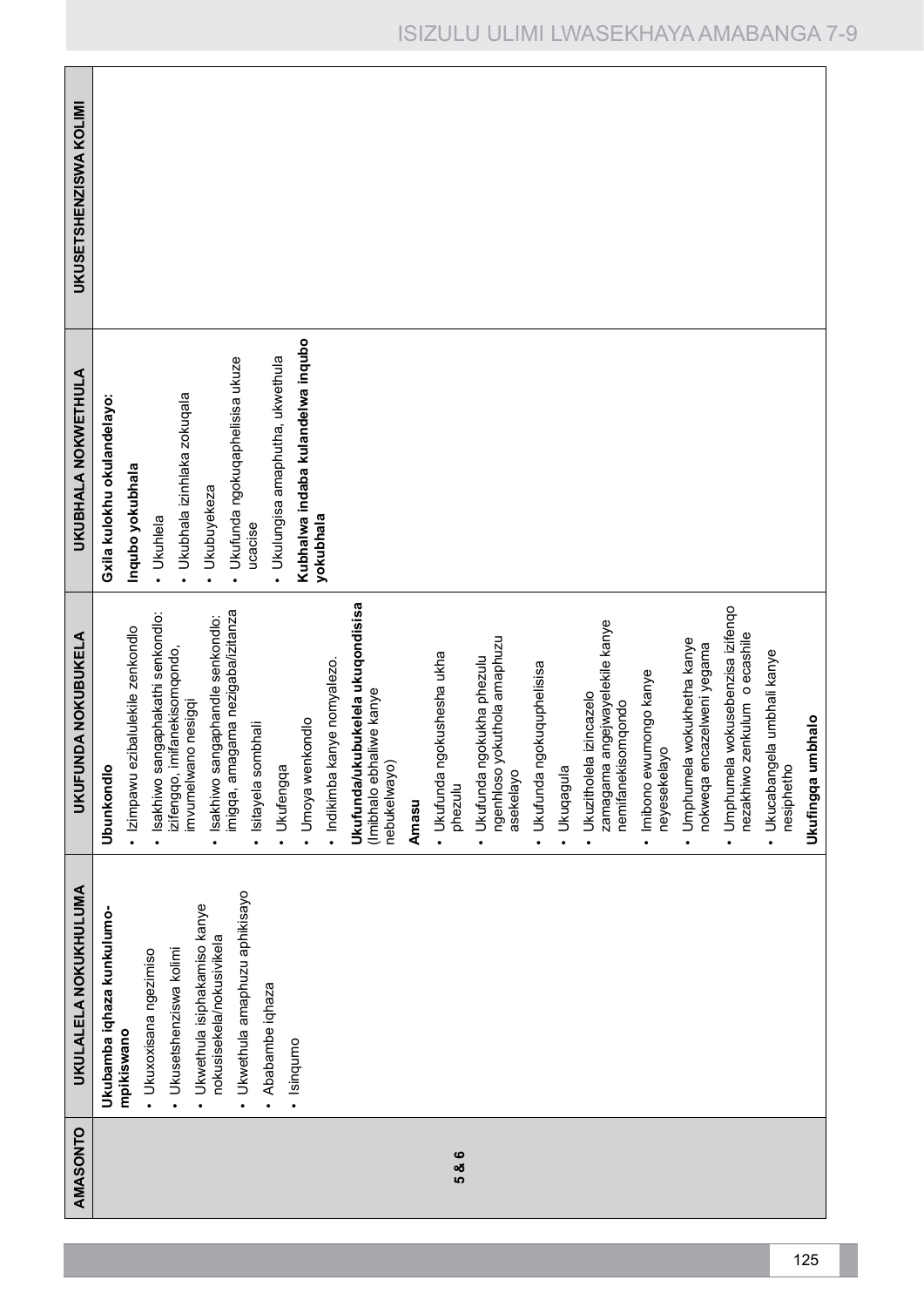| <b>AMASONTO</b> | <b>UKULALELA NOKUKHULUMA</b>                      | <b>UKUFUNDA NOKUBUKELA</b>                                              | <b>UKUBHALA NOKWETHULA</b>                                                     | UKUSETSHENZISWA KOLIMI            |
|-----------------|---------------------------------------------------|-------------------------------------------------------------------------|--------------------------------------------------------------------------------|-----------------------------------|
|                 | Amasu okukhuluma nokulalela                       | Umbhalo wobuciko ofana nezindaba<br>ezimfushane kanye nenoveli          | Umbhalo odlulisa umyalezo: ikhadi<br>lesimemo                                  | Umsebenzi ezingeni lamagama:      |
|                 | Ukulalela inkulumo eyethulwa                      |                                                                         |                                                                                | izichasiso                        |
|                 | yilunga lomphakathi elihloniphekile               | · Izimpawu zombhalo wobuciko:                                           | · Izidingo zesakhiwo kanye nesitayela                                          | Umsebenzi ezingeni lemisho:       |
|                 | · Ukusetshenziswa kolimi                          | inkulumo-mpendulwano, isakhiwo,<br>abalingiswa, okwenzekayo,            | Abafundi abaqondiwe, inhloso kanye                                             | Isigaba esichazayo                |
|                 | · Echemayo nebandlululayo                         | udweshu, okwenzeka endabeni                                             | nokuqukethwe                                                                   | Isigaba umuntu asibhala ngendlela |
|                 | · Izinkolelo ezingaguquki                         | isizinda, umlandi kanye nendikimba                                      | ukufengqa; ukuchaza okucacile<br>Ukukhethwa kwamagama,<br>$\ddot{\phantom{0}}$ | ethandwa nguyena                  |
|                 | · Iphimbo                                         | Inqubo yokufunda                                                        |                                                                                | Isigaba esehlukanisayo            |
|                 | · Ulimi kanye namandla                            | · Ukulungiselela ukufunda (yethula<br>uhlobo lombhalo)                  | · Izinhlobo zemisho (ubude<br>nezakhiwo)                                       | Izincazelo zamagama:              |
|                 | · Ukuphendula imibuzo                             | • Ngesikhathi kufundwa (phawula                                         | Gxila kulokhu okulandelayo:                                                    | Igama elilodwa elimele amaningi   |
|                 | Inkulumo elungiselelwe                            | ngezimpawu zombhalo)                                                    | Inqubo yokubhala                                                               | Izimpawu zokuloba kanye           |
|                 | Abafundi benza ucwaningo                          | Ngemumva kokufunda<br>$\bullet$                                         | · Ukuhlela                                                                     | nesipelingi:                      |
| 7 & 8           | noma uphenyo njengomsebenzi<br>wokuzilungiselela. | kuqhathaniswe, kwehlukaniswe,<br>(akuphendulwe imibuzo,                 | • Ukubhala izinhlaka zokuqala                                                  | Izinhlobo zesipelingi             |
|                 | · Izimiso zokwethula inkulumo                     | kuhlaziywe)                                                             | · Ukubuyekeza                                                                  |                                   |
|                 | · Ukukhombisa ngomzimba                           | Ubunkondlo                                                              | · Ukufunda ngokuqaphelisisa ukuze                                              |                                   |
|                 |                                                   | · Izimpawu ezibalulekile zenkondlo                                      | ucacise                                                                        |                                   |
|                 | · Isingeniso kanye nesiphetho                     | · Isakhiwo sangaphakathi senkondlo:                                     | • Ukulungisa amaphutha, ukwethula                                              |                                   |
|                 | · Ukusetshenziswa kolimi                          | izifengqo, imifanekisomqondo,<br>imvumelwano nesigqi                    | Kubhalwa ikhadi lesimemo                                                       |                                   |
|                 |                                                   | imigqa, amagama nezigaba/izitanza<br>· Isakhiwo sangaphandle senkondlo: |                                                                                |                                   |
|                 |                                                   | · Isitayela sombhali                                                    |                                                                                |                                   |
|                 |                                                   | · Ukufengqa                                                             |                                                                                |                                   |
|                 |                                                   | · Umoya wenkondlo                                                       |                                                                                |                                   |
|                 |                                                   | · Indikimba kanye nomyalezo.                                            |                                                                                |                                   |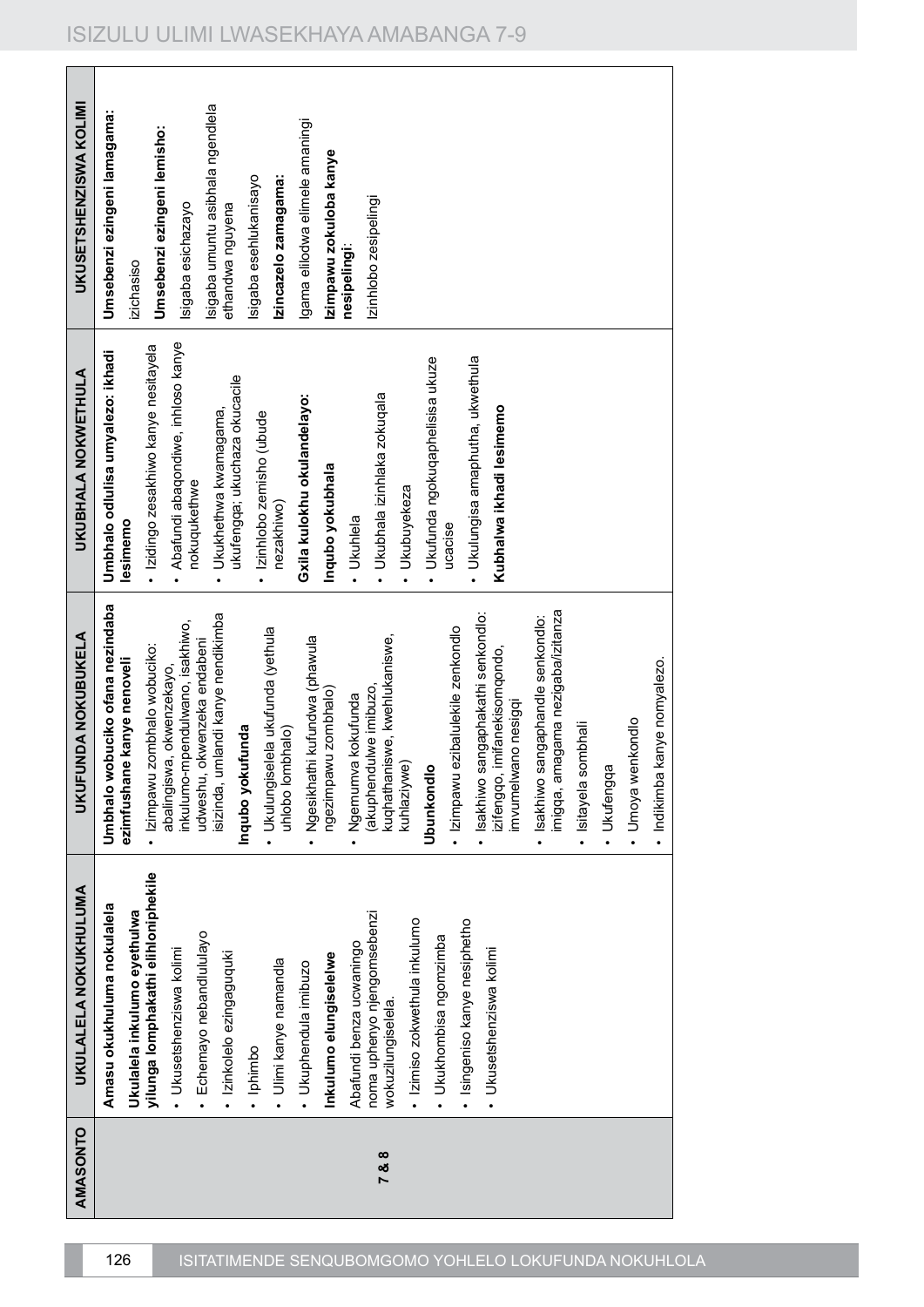| UKUSETSHENZISWA KOLIMI       |                                                                             |                                           |                                                                          |                             |             |                                                                          |                                          |                    |             |                                                                                  |                                                                                                        |                                                                              |                                            |
|------------------------------|-----------------------------------------------------------------------------|-------------------------------------------|--------------------------------------------------------------------------|-----------------------------|-------------|--------------------------------------------------------------------------|------------------------------------------|--------------------|-------------|----------------------------------------------------------------------------------|--------------------------------------------------------------------------------------------------------|------------------------------------------------------------------------------|--------------------------------------------|
| <b>UKUBHALA NOKWETHULA</b>   |                                                                             |                                           |                                                                          |                             |             |                                                                          |                                          |                    |             |                                                                                  |                                                                                                        |                                                                              |                                            |
| <b>UKUFUNDA NOKUBUKELA</b>   | Ukufunda/ukubukela/ukuqondisisa<br>(Imibhalo ebhaliwe kanye<br>nebukelwayo) | ngokushesha ukha<br>· Ukufunda<br>phezulu | yokuthola ulwazi oluthile<br>ngokukha phezulu<br>ngenhloso<br>· Ukufunda | · Ukufunda ngokuqaphelisisa | · Ukuqagula | angejwayelekile kanye nemifanekiso<br>· Ukuzitholela izincazelo zamagama | · Imibono ewumongo kanye<br>neyesekelayo | · umbono ongowakho | · Ukufingqa | Umphumela wokukhetha kanye<br>nokweqa encazelweni yegama<br>$\ddot{\phantom{0}}$ | Umphumela wesu lokusebenzisa<br>ulimi olunezincazelo ezicashile kanye<br>nemibuzombumbulu<br>$\bullet$ | Umphumela wesu lokusebenzisa<br>izinto ezibonakalayo<br>$\ddot{\phantom{0}}$ | • Ukucabangela umbhali kanye<br>nesiphetho |
| <b>UKULALELA NOKUKHULUMA</b> |                                                                             |                                           |                                                                          |                             |             |                                                                          |                                          |                    |             |                                                                                  |                                                                                                        |                                                                              |                                            |
| <b>AMASONTO</b>              |                                                                             |                                           |                                                                          |                             |             |                                                                          | 7 & 8                                    |                    |             |                                                                                  |                                                                                                        |                                                                              |                                            |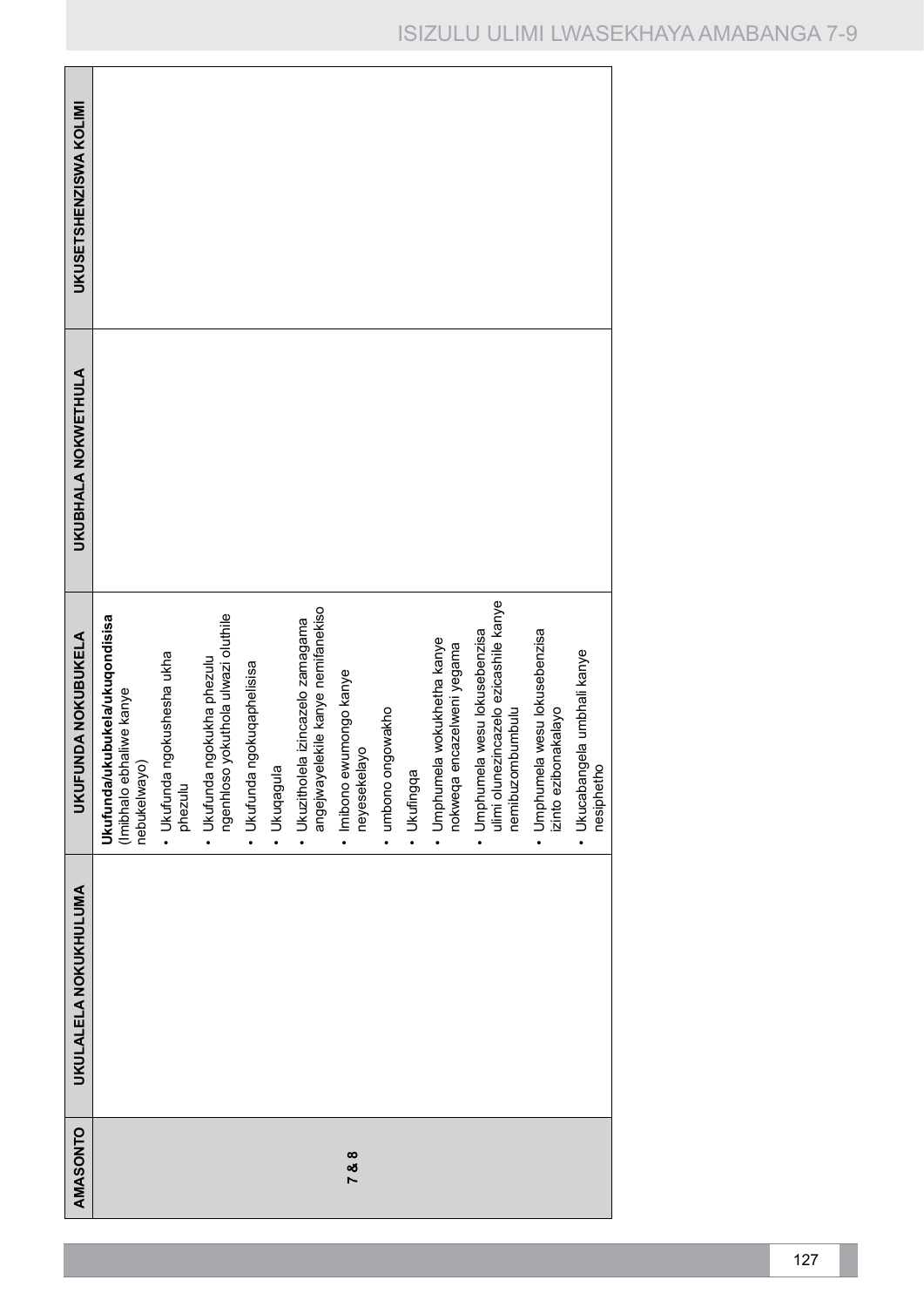| <b>AMASONTO</b> | <b>UKULALELA NOKUKHULUMA</b>                                                                                                                                                                                                                                                                                                                                                                                                                                                       | <b>UKUFUNDA NOKUBUKELA</b>                                                                                                                                                                                                                                                                                                                                                                                                                                                                                                                                                                                                                                                                                                                                                          | <b>UKUBHALA NOKWETHULA</b>                                                                                                                                                                                                                                                                                                                                                                                                                                                                                                                                                               | UKUSETSHENZISWA KOLIMI                                                                                                                                                                                                                                                                                                                     |
|-----------------|------------------------------------------------------------------------------------------------------------------------------------------------------------------------------------------------------------------------------------------------------------------------------------------------------------------------------------------------------------------------------------------------------------------------------------------------------------------------------------|-------------------------------------------------------------------------------------------------------------------------------------------------------------------------------------------------------------------------------------------------------------------------------------------------------------------------------------------------------------------------------------------------------------------------------------------------------------------------------------------------------------------------------------------------------------------------------------------------------------------------------------------------------------------------------------------------------------------------------------------------------------------------------------|------------------------------------------------------------------------------------------------------------------------------------------------------------------------------------------------------------------------------------------------------------------------------------------------------------------------------------------------------------------------------------------------------------------------------------------------------------------------------------------------------------------------------------------------------------------------------------------|--------------------------------------------------------------------------------------------------------------------------------------------------------------------------------------------------------------------------------------------------------------------------------------------------------------------------------------------|
| 9810            | Inkulumo-mpendulwano: ukulingisa<br>· Izimiso kanye nezimpawu zendaba<br>okukhuluma, iphimbo, ukuphimisa<br>izethameli, indlela yokuma kanye<br>kahle amagama, isivinini, indlela<br>nokusebenzisa izitho zomzimba<br>• Ukunikezelana amathuba lapho<br>Amasu okukhuluma nokulalela<br>yokubiza amagama, ukubheka<br>Qaphela lokhu: amakhono<br>· Ukukhombisa ngmzimba<br>· Ukusetshenziswa kolimi<br>inkulumo-mpendulwano<br>· Izimpawu zombhalo<br>Ukuxoxa indaba<br>kukhulunywa | Ukufunda umbhalo wobuciko ofana<br>imigqa, amagama nezigaba/izitanza<br>Isakhiwo sangaphakathi senkondlo:<br>isizinda, umlandi kanye nendikimba<br>· Isakhiwo sangaphandle senkondlo:<br>inkulumo-mpendulwano, isakhiwo,<br>· Izimpawu ezibalulekile zenkondlo<br>· Ukulungiselela ukufunda (yethula<br>kuqhathaniswe, kwehlukaniswe,<br>Ngesikhathi kufundwa (phawula<br>udweshu, okwenzeka endabeni<br>· Izimpawu zombhalo wobuciko:<br>izifengqo, imifanekisomqondo,<br>· Indikimba kanye nomyalezo.<br>abalingiswa, okwenzekayo,<br>(akuphendulwe imibuzo,<br>ngezimpawu zombhalo)<br>kokufunda<br>imvumelwano nesigqi<br>· Umoya wenkondlo<br>· Isitayela sombhali<br>Inqubo yokufunda<br>uhlobo lombhalo)<br>Ngemumva<br>kuhlaziywe)<br>Ubunkondlo<br>· Ukufengqa<br>nomdlalo | · Ukufunda ngokuqaphelisisa ukuze<br>• Ukulungisa amaphutha, ukwethula<br>· Ukwethula indaba ukuze imakwe<br>Ukubhala umbhalo osabulembu<br>Kubhalwa i-ajenda namaminithi<br>kulandelwa inqubo yokubhala<br>ukuze kuhleke kahle imibono/<br>Amaphuzu awumongo kanye<br>Gxila kulokhu okulandelayo:<br>• Ukubhala izinhlaka zokuqala<br>Umbhalo odlulisa umyalezo;<br>· Ukukhethwa kwamagama<br>inkulumo-mpendulwano<br>namaphuzu asekelayo<br>· Izwi kanye nesitayela<br>· Ukuchaza kucace<br>Inqubo yokubhala<br>Ukubuyekeza<br>amaphuzu<br>· Ukuhlela<br>lphimbo<br>ucacise<br>uthisha | ngokubaluleka kwazo kanye nesigaba<br>Umsebenzi ezingeni lamagama:<br>Igama elilodwa elimela amaningi<br>Izenzo, ukubuza imibuzo kanye<br>Umsebenzi ezingeni lemisho:<br>Inqubo, ukulandelana kwezinto<br>Izimpawu zokuloba kanye<br>nesabizwana sokukhomba<br>Izincazelo zamagama:<br>Izinhlobo zesipelingi<br>nesipelingi:<br>esisongayo |
|                 |                                                                                                                                                                                                                                                                                                                                                                                                                                                                                    |                                                                                                                                                                                                                                                                                                                                                                                                                                                                                                                                                                                                                                                                                                                                                                                     |                                                                                                                                                                                                                                                                                                                                                                                                                                                                                                                                                                                          |                                                                                                                                                                                                                                                                                                                                            |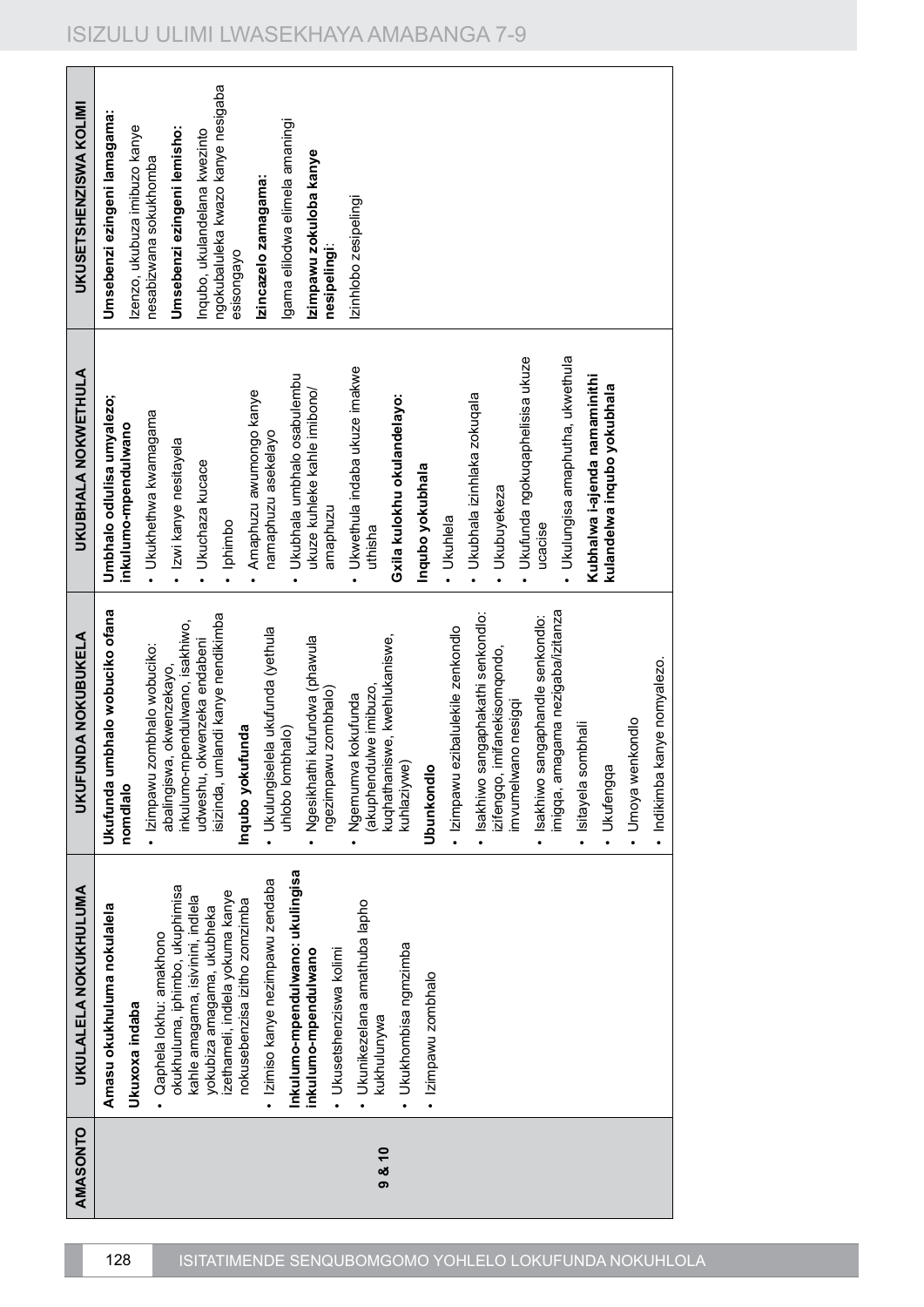| UKUSETSHENZISWA KOLIMI       |                                                                                   |                                                                                                          |                             |                           |                          |                   |                         |                     |                                 | UMSEBENZI WESI-3: ISIVIVINYO SESIBILI             |
|------------------------------|-----------------------------------------------------------------------------------|----------------------------------------------------------------------------------------------------------|-----------------------------|---------------------------|--------------------------|-------------------|-------------------------|---------------------|---------------------------------|---------------------------------------------------|
| <b>UKUBHALA NOKWETHULA</b>   |                                                                                   |                                                                                                          |                             |                           |                          |                   |                         |                     |                                 |                                                   |
| <b>UKUFUNDA NOKUBUKELA</b>   | embhalweni wobuciko<br>Isifundo sokuqondisisa (umbhalo<br>ocashunwe<br>ofundwayo) | phezulu, ukufunda ngokukha phezulu<br>ngenhloso yokuthola ulwazi oluthile<br>• Ukufunda ngokushesha ukha | · Ukufunda ngokuqaphelisisa | · Ukuzitholela okuqondiwe | zamagama<br>· Izincazelo | · Umbono wombhali | · Iqiniso kanye nombono | · Incazelo eqondiwe | <b>UKUHLOLA KWETHEMU YESI-3</b> | <b>UMSEBENZI WESI-2: UKUBHALA</b>                 |
| <b>UKULALELA NOKUKHULUMA</b> |                                                                                   |                                                                                                          |                             |                           |                          |                   |                         |                     |                                 | UMSEBENZI WOKU-1: OKUKHULUNYWAYO<br>NOKULALELWAYO |
| AMASONTO                     |                                                                                   |                                                                                                          | 9810                        |                           |                          |                   |                         |                     |                                 |                                                   |

Inkulumo elungiselelwe/umdlalo wokulingisa/inkulumo mpendulwano/ingxoxo ye-CV/incwadi yefa/isitatimende.

Inkulumo elungiselelwe/umdlalo wokulingisa/inkulumo<br>mpendulwano/ingxoxo ye-CV/incwadi yefa/isitatimende.

Indaba echazayo/elandisayo/ejeqezayo/edaza inkani

Indaba echazayo/elandisayo/ejeqezayo/edaza inkani

Isifundo sokuqondisisa kanye nokusetshenziswa kolimi Isifundo sokuqondisisa kanye nokusetshenziswa kolimi

I-CV kanye nencwadi ehambisana nayo

I-CV kanye nencwadi ehambisana nayo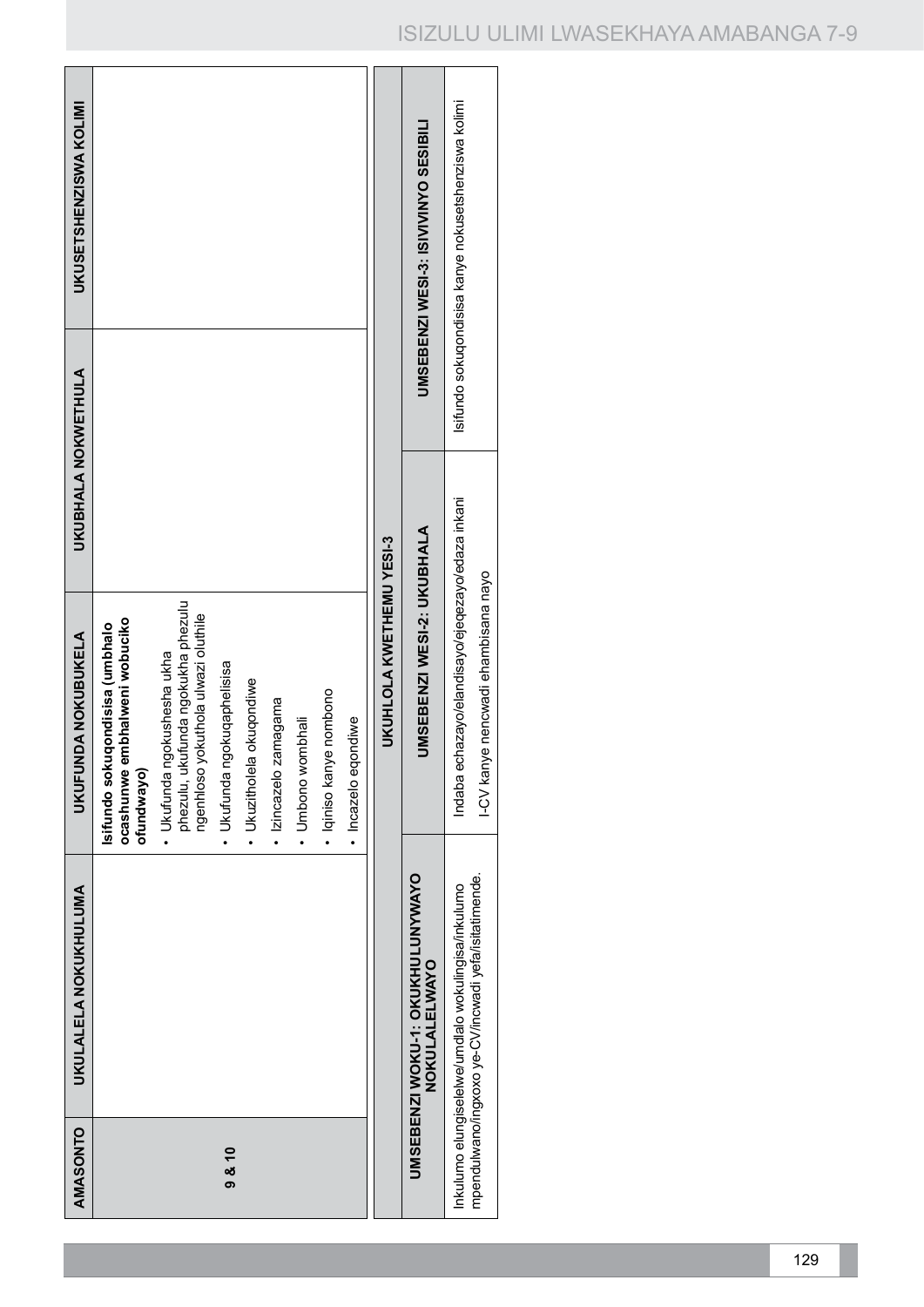|          |                                                                                                                                                                                                                                                                                                                                                                                                                                                                                 | A LESI-9 ITHEMU YESI-4 OKUQUKETHWE<br><b>IBANG</b>                                                                                                                                                                                                                                                                                                                                                                                                                                                                                                                                                                                                                                       |                                                                                                                                                                                                                                                                                                                                                                                                                                                                                                                     |                                                                                                                                                                                                                                                                                                                                                                                                                                                                                                                            |
|----------|---------------------------------------------------------------------------------------------------------------------------------------------------------------------------------------------------------------------------------------------------------------------------------------------------------------------------------------------------------------------------------------------------------------------------------------------------------------------------------|------------------------------------------------------------------------------------------------------------------------------------------------------------------------------------------------------------------------------------------------------------------------------------------------------------------------------------------------------------------------------------------------------------------------------------------------------------------------------------------------------------------------------------------------------------------------------------------------------------------------------------------------------------------------------------------|---------------------------------------------------------------------------------------------------------------------------------------------------------------------------------------------------------------------------------------------------------------------------------------------------------------------------------------------------------------------------------------------------------------------------------------------------------------------------------------------------------------------|----------------------------------------------------------------------------------------------------------------------------------------------------------------------------------------------------------------------------------------------------------------------------------------------------------------------------------------------------------------------------------------------------------------------------------------------------------------------------------------------------------------------------|
| AMASONTO | <b>UKULALELA NOKUKHULUMA</b>                                                                                                                                                                                                                                                                                                                                                                                                                                                    | <b>UKUFUNDA NOKUBUKELA</b>                                                                                                                                                                                                                                                                                                                                                                                                                                                                                                                                                                                                                                                               | UKUFUNDA NOKUBUKELA                                                                                                                                                                                                                                                                                                                                                                                                                                                                                                 | UKUSETSHENZISWA KOLIMI                                                                                                                                                                                                                                                                                                                                                                                                                                                                                                     |
| 1 & 2    | · Ukunikezana amathuba okukhuluma<br>· Phawula ngokuhlaziyisisa imibhalo<br>Ukulalela kanye nokuthokozela<br>Ukulalela ngenhloso yokuthola/<br>· Isingeniso kanye nesiphetho<br>imizekeliso kanye nezihloko<br>Ukulalelela ukuqondisisa<br>yokuzuza ulwazi oluthile<br>· Ukusetshanziswa kolimi<br>· Ukuphendula imibuzo<br>Indlela yokuphikisana<br>· Izimiso zomhlangano<br>Inqubo yomhlangano<br>Ababambe iqhaza<br>emhlanganweni<br>ehlukahlukene<br>$\bullet$<br>$\bullet$ | Umbhalo wobuciko ofana nezindaba<br>Isakhiwo sangaphakathi senkondlo:<br>isizinda, umlandi kanye nendikimba<br>Isakhiwo sangaphandle senkondlo:<br>inkulumo-mpendulwano, isakhiwo,<br>· Izimpawu ezibalulekile zenkondlo<br>• Ukulungiselela ukufunda (yethula<br>kuqhathaniswe, kwehlukaniswe,<br>kufundwa (phawula<br>udweshu, okwenzeka endabeni<br>· Izimpawu zombhalo wobuciko:<br>izifengqo, imifanekisomqondo,<br>kanye nenoveli<br>abalingiswa, okwenzekayo,<br>(akuphendulwe imibuzo,<br>ngezimpawu zombhalo)<br>kokufunda<br>imvumelwano nesigqi<br>Inqubo yokufunda<br>uhlobo lombhalo)<br>ezimfushane I<br>Ngesikhathi<br>Ngemumva<br>kuhlaziywe)<br>Ubunkondlo<br>$\bullet$ | Umbhalo omude odlulisa umyalezo:<br>Ukusetshenziswa kwezihlanganiso<br>Ukufunda ngokuqaphelisisa ukuze<br>ukuqinisekisa ukuxhumana kahle<br>Ukusetshenziswa kwezinhlobo<br>Amaphuzu awumongo kanye<br>• Ukubhala izinhlaka zokuqala<br>Gxila kulokhu okulandelayo:<br>zemisho ezehlukene (ubude<br>Ukuhleleka kahle kwemisho<br>incwadi yokucela isikhala<br>namaphuzu asekelayo<br>· Isakhiwo sombhalo<br>· Inhloso yombhalo<br>Inqubo yokubhala<br>Ukubuyekeza<br>nezakhiwo)<br>kwemisho<br>· Ukuhlela<br>ucacise | kanye nolimi oluqondwa kuphela yilabo<br>Inkulumo-ngqo nenkulumo ewumbiko,<br>ukuphindaphinda, ulimi olukhulunywa<br>ikakhulukazi yintsha, yasemalokishini<br>imisho lapho omenzi beba yizinhloko<br>omenziwa beba yizinhloko zemisho<br>Umsebenzi ezingeni lamagama:<br>Amagama angacacile, amagama<br>Umsebenzi ezingeni lemisho:<br>zemisho kanye nemisho lapho<br>Izimpawu zokuloba kanye<br>asetshenziswa ngokweqile,<br>Izincazelo zamagama:<br>Izinhlobo zesipelingi.<br>abalusebenzisayo<br>nesipelingi:<br>Izenzo |
|          |                                                                                                                                                                                                                                                                                                                                                                                                                                                                                 | imigqa, amagama nezigaba/izitanza<br>· Indikimba kanye nomyalezo.<br>· Umoya wenkondlo<br>· Isitayela sombhali<br>· Ukufengqa                                                                                                                                                                                                                                                                                                                                                                                                                                                                                                                                                            | • Ukulungisa amaphutha, ukwethula<br>Kubhalwa incwadi yokufaka<br>isikhalazo                                                                                                                                                                                                                                                                                                                                                                                                                                        |                                                                                                                                                                                                                                                                                                                                                                                                                                                                                                                            |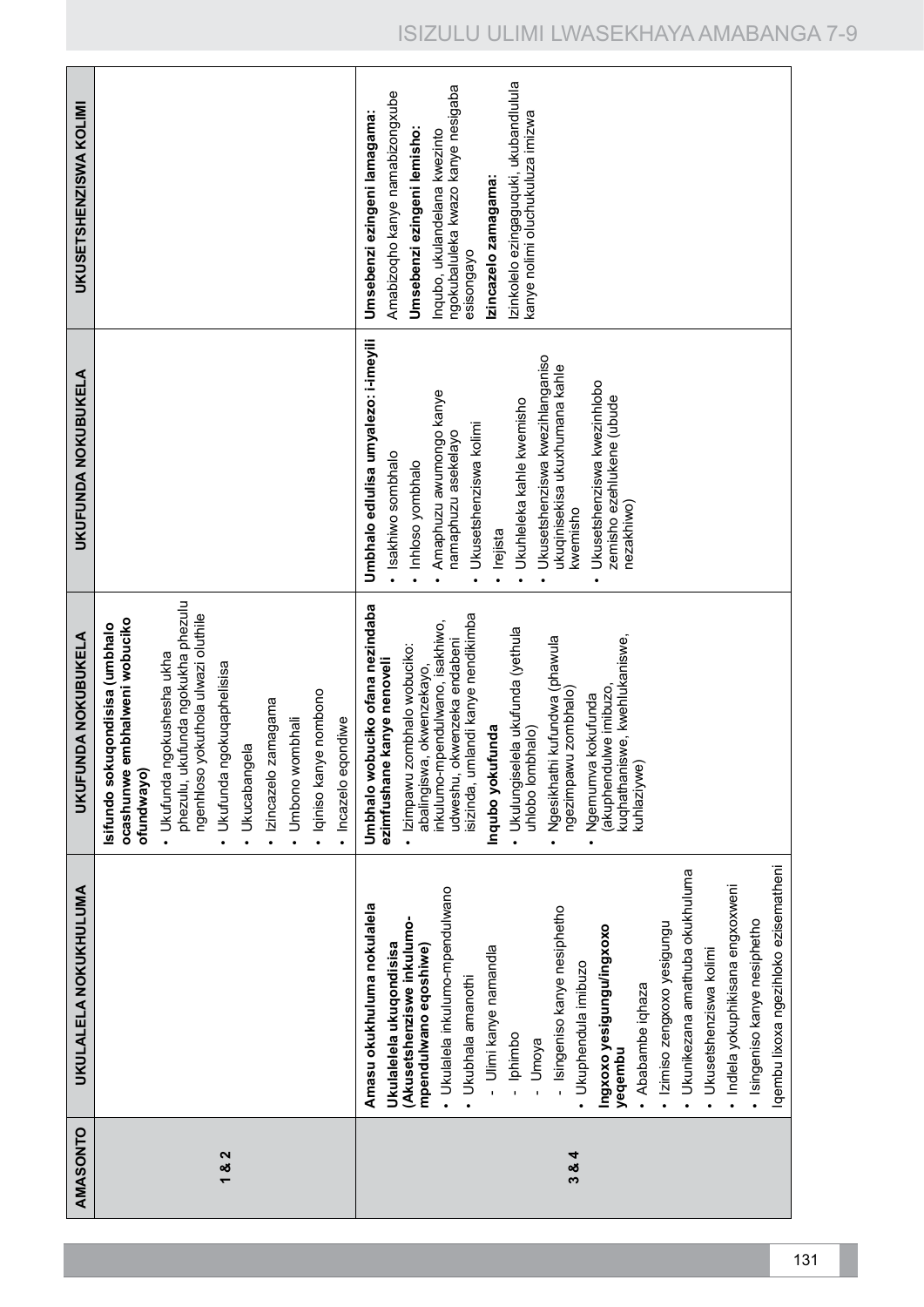| AMASONTO | <b>UKULALELA NOKUKHULUMA</b> | <b>UKUFUNDA NOKUBUKELA</b>                                                                               | <b>UKUFUNDA NOKUBUKELA</b>                   | UKUSETSHENZISWA KOLIMI                                                                |
|----------|------------------------------|----------------------------------------------------------------------------------------------------------|----------------------------------------------|---------------------------------------------------------------------------------------|
|          |                              | Ubunkondlo                                                                                               | Gxila kulokhu okulandelayo:                  | Izimpawu zokuloba kanye                                                               |
|          |                              | · Izimpawu ezibalulekile zenkondlo                                                                       | Inqubo yokubhala                             | nesipelingi:                                                                          |
|          |                              | · Isakhiwo sangaphakathi senkondlo:                                                                      | · Ukuhlela                                   | Izinhlobo zesipelingi kanye izifinyezi<br>$ezi-4$ :                                   |
|          |                              | izifengqo, imifanekisomqondo,<br>imvumelwano nesigqi                                                     | • Ukubhala izinhlaka zokuqala                | 1. Izifinyezo ezejwayelekile                                                          |
|          |                              | · Isakhiwo sangaphandle senkondlo:                                                                       | · Ukubuyekeza                                | • Mnumzane - Mnu.                                                                     |
|          |                              | imigqa, amagama nezigaba/izitanza                                                                        | · Ukufunda ngokuqaphelisisa ukuze<br>ucacise | · Isibonelo - isib.                                                                   |
|          |                              | · Isitayela sombhali                                                                                     | • Ukulungisa amaphutha, ukwethula            | 2.1-akhronimi I-Acquired                                                              |
|          |                              | · Ukufengqa                                                                                              | Kubhalwa i-imeyili kulandelwa                | · Immuno Deficiency Syndrome - AIDS                                                   |
|          |                              | · Umoya wenkondlo                                                                                        | inqubo yokubhala                             | 3. Izifinyezo ezisebenzisa uhlamvu                                                    |
|          |                              | · Indikimba kanye nomyalezo.                                                                             |                                              | lokuqala lwegama ngalinye                                                             |
| 3 & 4    |                              | Isifundo sokuqondisisa (umbhalo                                                                          |                                              | · Thulani Amos Nene - T.A.N                                                           |
|          |                              | embhalweni wobuciko<br>ocashunwe<br>ofundwayo)                                                           |                                              | - African National Congress - ANC                                                     |
|          |                              | phezulu, ukufunda ngokukha phezulu<br>ngenhloso yokuthola ulwazi oluthile<br>• Ukufunda ngokushesha ukha |                                              | ngokuthatha ingxenye ethile egameni<br>4. Izifinyezo ezisuselwa emagameni<br>ngalinye |
|          |                              | · Ukufunda ngokuqaphelisisa                                                                              |                                              | • Thandiwe - Thandi                                                                   |
|          |                              | · Ukucabangela                                                                                           |                                              | Bongumusa - Musa                                                                      |
|          |                              | zamagama<br>· Izincazelo                                                                                 |                                              |                                                                                       |
|          |                              | · Umbono wombhali                                                                                        |                                              |                                                                                       |
|          |                              | · Iqiniso kanye nombono                                                                                  |                                              |                                                                                       |
|          |                              | · Incazelo eqondiwe                                                                                      |                                              |                                                                                       |
|          |                              |                                                                                                          |                                              |                                                                                       |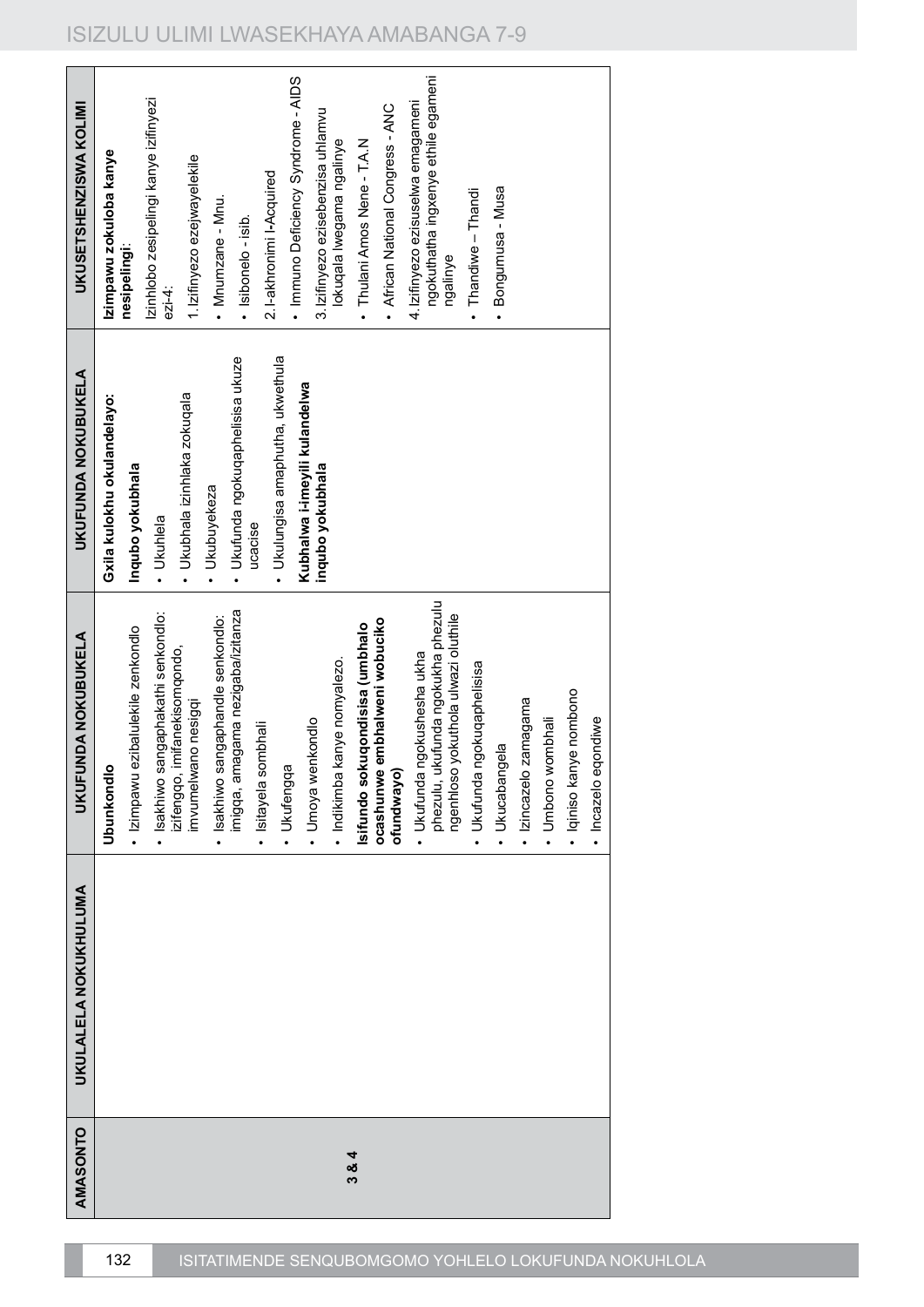| AMASONTO | <b>UKULALELA NOKUKHULUMA</b>                                                                                                                                                                                                                                                                                                                                                                                         | UKUFUNDA NOKUBUKELA                                                                                                                                                                                                                                                                                                                                                                                                                                                                                                                                                                                                                                                                                                                                                        | <b>UKUFUNDA NOKUBUKELA</b>                                                                                                                                                                                                                                                                                                                                                                                                                                                                                                                                                                                           | UKUSETSHENZISWA KOLIMI                                                                                                                                                                                                                                                                                                        |
|----------|----------------------------------------------------------------------------------------------------------------------------------------------------------------------------------------------------------------------------------------------------------------------------------------------------------------------------------------------------------------------------------------------------------------------|----------------------------------------------------------------------------------------------------------------------------------------------------------------------------------------------------------------------------------------------------------------------------------------------------------------------------------------------------------------------------------------------------------------------------------------------------------------------------------------------------------------------------------------------------------------------------------------------------------------------------------------------------------------------------------------------------------------------------------------------------------------------------|----------------------------------------------------------------------------------------------------------------------------------------------------------------------------------------------------------------------------------------------------------------------------------------------------------------------------------------------------------------------------------------------------------------------------------------------------------------------------------------------------------------------------------------------------------------------------------------------------------------------|-------------------------------------------------------------------------------------------------------------------------------------------------------------------------------------------------------------------------------------------------------------------------------------------------------------------------------|
| 5 & 6    | Ulimi kumele luhambisane nesimo<br>· Ababambe iqhaza behlukaniswa<br>Ababambe iqhaza baveza isimo<br>Amasu okukhuluma nokulalela<br>· Ukulingisa kuvezwa into ethile<br>. Khetha izimo kanye nezihloko<br>· Isimo sivezwe ngokucacile<br>· Ulimi kanye namandla<br>Izimiso zokukhuluma<br>Ababambe iqhaza<br>esimweni ezithile<br>ezifanelekile<br>esivezwayo<br>ngxoxo<br>esithile<br>kahle<br>$\ddot{\phantom{0}}$ | Umbhalo wobuciko ofana nezindaba<br>imigqa, amagama nezigaba/izitanza<br>· Isakhiwo sangaphakathi senkondlo:<br>isizinda, umlandi kanye nendikimba<br>· Isakhiwo sangaphandle senkondlo:<br>inkulumo-mpendulwano, isakhiwo,<br>· Izimpawu ezibalulekile zenkondlo<br>• Ukulungiselela ukufunda (yethula<br>kuqhathaniswe, kwehlukaniswe,<br>Ngesikhathi kufundwa (phawula<br>udweshu, okwenzeka endabeni<br>· Izimpawu zombhalo wobuciko:<br>izifengqo, imifanekisomqondo,<br>ezimfushane kanye nenoveli<br>abalingiswa, okwenzekayo,<br>(akuphendulwe imibuzo,<br>ngezimpawu zombhalo)<br>Ngemumva kokufunda<br>imvumelwano nesigqi<br>· Isitayela sombhali<br>Inqubo yokufunda<br>uhlobo lombhalo)<br>kuhlaziywe)<br>Ubunkondlo<br>· Ukufengqa<br>$\bullet$<br>$\bullet$ | Ukusetshenziswa kwezihlanganiso<br>Ukufunda ngokuqaphelisisa ukuze<br>ukuqinisekisa ukuxhumana kahle<br>Ukusetshenziswa kwezinhlobo<br>Amaphuzu awumongo kanye<br>umlando kamufi/ukugcwalisa<br>• Ukubhala izinhlaka zokuqala<br>zemisho ezehlukene (ubude<br>Gxila kulokhu okulandelayo:<br>Umbhalo odlulisa umyalezo:<br>Ukuhleleka kahle kwemisho<br>Ukusetshenziswa kolimi<br>idayari/ikhadi lesimemo<br>namaphuzu asekelayo<br>· Isakhiwo sombhalo<br>Inhloso yombhalo<br>Inqubo yokubhala<br>Ukubuyekeza<br>nezakhiwo)<br>kwemisho<br>· Ukuhlela<br>ucacise<br>Irejista<br>$\bullet$<br>$\bullet$<br>$\bullet$ | Ukuguquka encazelweni, ukusebenzisa<br>Umsebenzi ezingeni lamagama:<br>Ukuchaza: imbangela nomthelela<br>ulimi ngezinhloso ezithile; igama<br>Umsebenzi ezingeni lemisho:<br>Izimpawu zokuloba kanye<br>elilodwa elimele amaningi<br>Izenzo kanye namabizo<br>Amaphethini zesipelingi<br>Izincazelo zamagama:<br>nesipelingi: |
|          |                                                                                                                                                                                                                                                                                                                                                                                                                      | · Indikimba kanye nomyalezo.<br>· Umoya wenkondlo                                                                                                                                                                                                                                                                                                                                                                                                                                                                                                                                                                                                                                                                                                                          | ikhadi lesimemo kulandelwa inqubo<br>Kubhalwa umlando kamufi/idayari/<br>• Ukulungisa amaphutha, ukwethula<br>yokubhala                                                                                                                                                                                                                                                                                                                                                                                                                                                                                              |                                                                                                                                                                                                                                                                                                                               |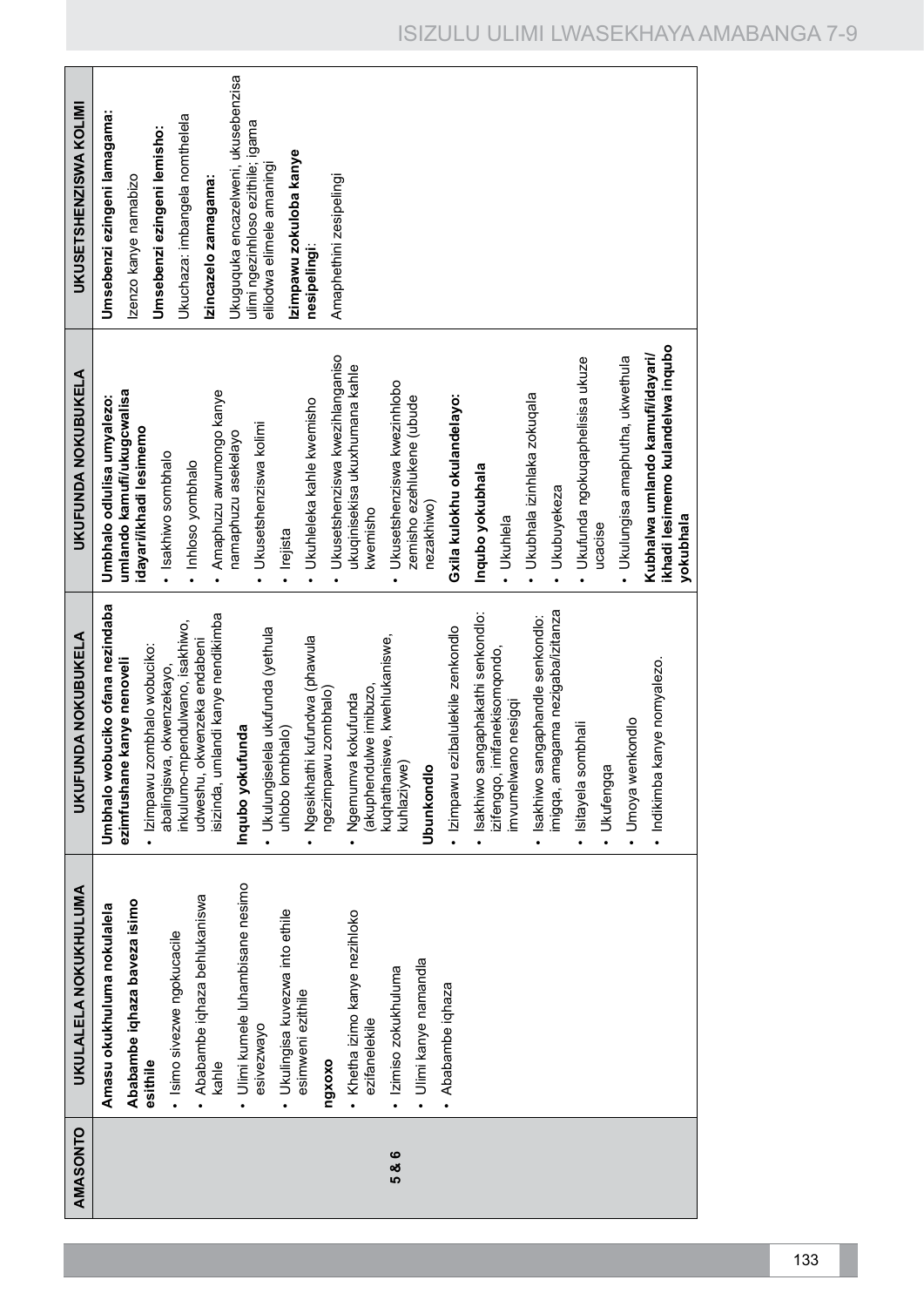| UKUSETSHENZISWA KOLIMI                 |                                                                                                                                                                                                                                                                                                                                                                                                                    | Umsebenzi ezingeni lamagama:<br>Igama elilodwa elimele amagama<br>Umsebenzi ezingeni lemisho:<br>Izimpawu zokuloba kanye<br>Amaphathini zesipelingi.<br>Izincazelo zamagama:<br>Kuyabukezwa<br>Kuyabukezwa<br>nesipelingi:<br>amaningi |                                                        | UMSEBENZI WESI-2: UKUHLOLA KOKUPHELA KONYAKA   |                                                                                                                                                                         |
|----------------------------------------|--------------------------------------------------------------------------------------------------------------------------------------------------------------------------------------------------------------------------------------------------------------------------------------------------------------------------------------------------------------------------------------------------------------------|----------------------------------------------------------------------------------------------------------------------------------------------------------------------------------------------------------------------------------------|--------------------------------------------------------|------------------------------------------------|-------------------------------------------------------------------------------------------------------------------------------------------------------------------------|
| UKUFUNDA NOKUBUKELA                    |                                                                                                                                                                                                                                                                                                                                                                                                                    | Inqubo yokubhala imibhalo<br>Kuyabukezwa: ukubhalwa<br>kwemibhalo<br>Ukubhala:                                                                                                                                                         | <b>OKUHLELEKILE NEYOKUPHELA KONYAKA YETHEMU YESI-4</b> |                                                | Iphepha 2: Isifundo sokuqondisisa; Ukusetshenziswa kolimi (Amahora ama-2)<br>Iphepha 4: Inganekwane (Ihora)<br>Iphepha 1: Okukhulunywayo<br>Iphepha 3: Ukubhala (ihora) |
| <b>NDA NOKUBUKELA</b><br><b>UKUFUI</b> | ukuqondisisa (umbhalo<br>ambhalweni wobuciko<br>Ukubhala iphuzu noma isigaba<br>• Ukufunda ngokushesha ukha<br>phezulu ngenhloso yokuthola<br>phezulu, ukufunda ngokukha<br>Ukufunda ngokuqaphelisisa<br>· Iqiniso kanye nombono<br>· Izincazelo zamagama<br>umfanekisomqondo<br>· Umbono wombhali<br>· Incazelo eqondiwe<br>· Ukucabangela<br>(ipharagrafu)<br>ocashunwe<br>Ukufundela<br>enikiziwe)<br>$\bullet$ | yobuciko, izimpawu nezimiso<br>zokusetshenziswa kolimi<br>Kuyabukezwa: izimpawu<br>ezisemqoka zemibhalo<br>Ukufunda nokubukela:                                                                                                        | IMISEBENZI YOKUHLOLA                                   | UMSEBENZI WOKU-1: OKUKHULUNYWAYO NOKULALELWAYO | elungiselelwe/inkulumo                                                                                                                                                  |
| <b>UKULALELA NOKUKHULUMA</b>           |                                                                                                                                                                                                                                                                                                                                                                                                                    | Amasu okulalela nokukhuluma<br>Kuyabukezwa                                                                                                                                                                                             |                                                        |                                                | Inkundla/ingxoxo yomkhandlu/ukulalela isifundo sokuqondisisa/inqubo<br>Inkulumo-mpikiswano/i-inhlolokhono/ingxoxo/inkulumo<br>engalungiselewe.<br>yomhlangano.          |
| AMASONTO                               | 5 & 6                                                                                                                                                                                                                                                                                                                                                                                                              | 788                                                                                                                                                                                                                                    |                                                        |                                                | 9 & 10                                                                                                                                                                  |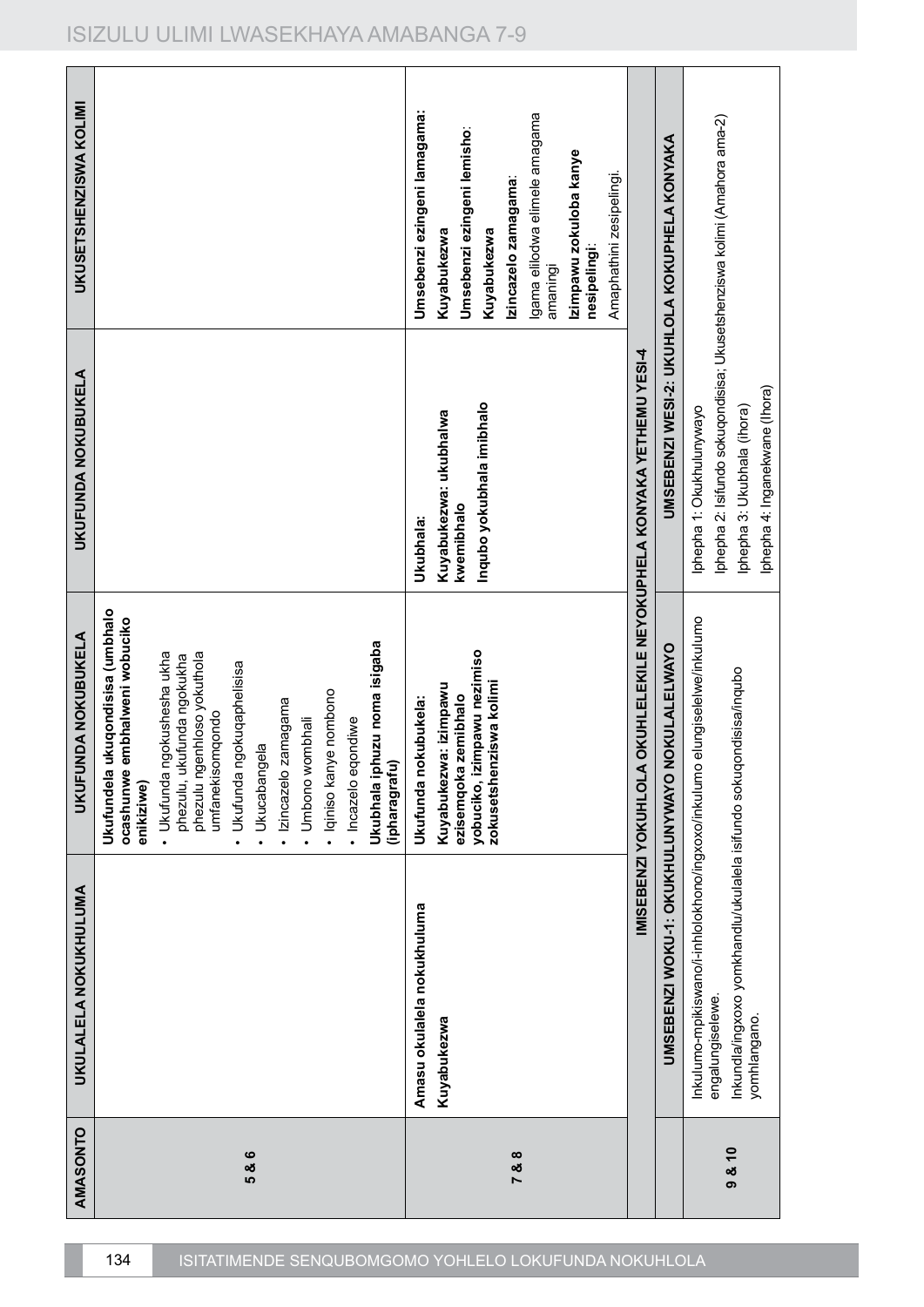## ISIGABA SESI-4: UKUHLOLA ULIMI LWASEKHAYA

#### **4.1 ISINGENISO**

Ukuhlola inqubo ehleliwe eqhubekayo yokuhlonza, yokuqoqa, nokuhumusha ulwazi lokuthi abafundi basebenze kanjani.Kufaka izigaba ezine: ukwakha nokuqoqa ubufakazi bomphumela, ukulinganisa ngenhloso yokuhlola ubufakazi, ukubhala okutholakele kanye nokusetshenziswa kolwazi ukuqonda nokukwazi ukusiza ukuthuthuka komfundi ukuze kwenziwe ngcono inqubo yokufunda nokufundisa.

Ukuhlola kumele kwenzeke ngazo zombili lezindlela, okuhlelekile (ukuhlola ukuze kufundwe) nokungahlelekile (ukuhlola kokufunda). Kukho kokubili lokhu kuhlola kubalulekile ukuthi abafundi baziswe njalo indlela abenze ngayo ekuhlolweni kwabo ukuze kukhule ubungcweti ekufundeni.

Ukuhlola izilimi kuyinto eqhubekayo, kweseka ukukhula nokuthuthuka kwabafundi.kuyingxenye esemqoka yokufundisa nokufunda inikeza indlela okufundiswe nokufundwe ngayo.kumele kuhlanganiswe ekufundiseni nasekufundeni kunokuthi kusetshenziswe njengento ezimele.Ukuhlola okuhlanganisiwe kwezinhlaka ezihlukene zolimi kumele kwenziwe.Isibonelo, singaqala ngokufunda isiqephu bese senza isifundo sokuqondisisa.Kungenziwa imibuzo ngolwazi lolimi ethathelwe endabeni efundiwe.Emumva kokufunda abafundi kumele baphendule umbhalo/ indaba, isibonelo, ngokubhala incwadi ngezinto eziphakanyisiwe embhalweni/endabeni noma babhale izimpendulo abaziqambele zona ngokuqukethwe umbhalo/indaba.Ukusonga lomsebenzi, kungenziwa ingxoxo ngesihloko ngale ndlela kungenziwa wonke amakhono olimi emsebenzini owodwa ogelezayo, ohlanganisiwe.

Ukuhlola amakhono olimi ahlukene akufanele kubukwe njengomsebenzi ozimele kodwa njengomsebenzi owodwa ohlanganisiwe.Irubriki yokuhlola kumele ihlangabezane namakhono olimi ahlukene kumsebenzi ohlolwayo.

*Amakhono okulalela abafundi, ikhono lokukhuluma, ukukwazi ukuphendula imibuzo, ukuhlanganyela engxoxweni kanye namakhono okubhala* kumele abhekwe nsukuzonke lapho kunesidingo.

Kubalulekile futhi ukuthi ukuqonda kwabafundi abakufundayo kuhlolwe hhayi nje ukukwazi ukubona nokuhlukanisa amagama.Ukuhlolwa kokufunda kufanele kwenziwe njalo kungabi ukuhlola okwenziwa kanye. Ukuhlola kokufunda okuhlelekile kumele kugxile ekufundeni kuzwakele nasemisebenzini esiza uthisha ukuthola ukuthi umfundi uqonda kangakanani, isibonelo, ukuphinda axoxe indaba noma aphendule imibuzo.

Ukuhlolwa komsebenzi obhaliwe kuzogxila kuqala kwikhono lomfundi lokudlulisa ukuqonda, nokubheka ukuthi babhale ngokuyikho, isibonelo. ukusetshenziswa kwezakhiwo zolimi ngokufanele, ukupela kanye nezimpawu zokubhala.Konke ukuhlola kumele kuqonde ukuthi ukufundwa kolimi kuyinto eqhubekayo abafundi ngeke bakhiphe isiqephu somsebenzi oyikho/oqondile ngesihlandla sokuqala.Ngakho ke izigaba ezihlukene zenqubo yokubhala kumele zihlolwe.

Uma kwenziwa umsebenzi ohlelekile, kuzogxilwa kwikhono elithize, isibonelo Ukulalela nokukhuluma, Ukufunda noma Ukubhala.ngoba ukufundwa kolimi kuyinqubo ehlanganisiwe, kuzosetshenziswa ngaphezu kwekhono elilodwa. Izakhiwo zolimi kumele zihlolwe engqikithini.uthisha kumele aqinisekise ukuthi ukuhlola akwenziwa ngemisebenzi ebhalwayo kuphela, kepha nangemisebenzi eyenziwayo nangokukhuluma.Kubalulekile ukuhlola lokho abafundi abakuqondayo kungabi abakufake ekhanda nje, ngakho ke hlola amakhono engqikithini, isib. Abafundi bangawapela wonke amagama ngokuyikho uma kuhlolwa ngoLwesihlanu, kepha bayakwazi yini ukuwasebenzisa lawomagama ngokuyikho uma bebhala izindaba zabo noma indaba?

Ukufundisa nokuhlola izilimi kumele kubhekelele ukufakwa kwabo bonke abafundi, kumele kutholwe amasu okusiza bonke abafundi ukufinyelela noma ukukhipha imibhalo yolimi. Uhlelo lokuhlola livumela ukuhlola okuqoqayo,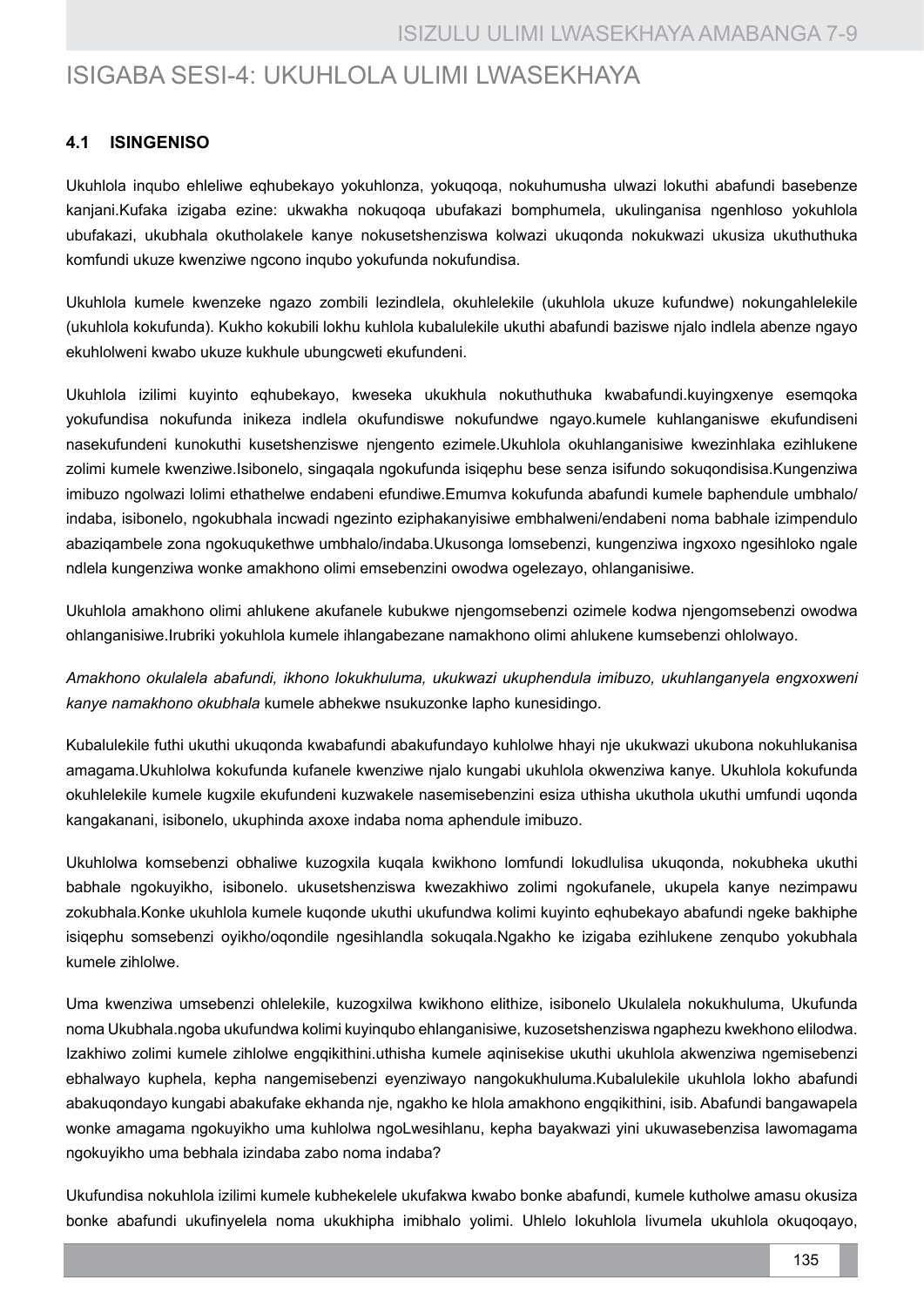okungaba ukubhala isivivinyo ekupheleni kwethemu ngayinye. Umsebenzi ohlolwayo kumele kube umsebenzi owenziwe kuleyothemu.Umsebenzi ohlolwayo kumele ube semazingeni okuqonda ahlukene ukuqinisekisa ukuba semthethweni kwawo.

### **4.2 UKUHLOLA OKUNGAHLELEKILE NOMA KWANSUKUZONKE**

Ukuhlolela ukufunda kunenjongo yokuqoqa ulwazi lokuphumelela kwabafundi olungasetshenziswa ekwenzeni ngcono ukufunda kwabo.

Ukuhlola okungahlelekile kuwukubheka nsukuzonke inqubekelaphambili yabafundi. Lokhu kwenzeka ngokuthi, kubhekwe, kukhulunywe, ukubonakalisa ngokuxoxisana kukathisha nomfundi, Ukuxhumana kwasekilasini okungahlelekile, njll. Ukuhlola okungahlelekile kwenziwa kube lula ngangokuba uthisha uyakwazi ukumisa abafundi maphakathi nesifundo abheke abafundi noma axoxe nabo ngenqubekelaphambili yokufunda. Ukuhlola amakhono olimi kwenziwa ngokubheka, imisebenzi ebhalwayo, imisebenzi ekhulunywayo neyenziwayo, izivivinyo ezibhalwayo, ukufunda kakhulu uphimisela nezinye izindlela zokuhlola.Ukuhlola okungahlelekile kumele kusetshenziselwe ukubonisa abafundi indlela abenze ngayo nokwazisa indlela ukufundisa okumele kuhlelwe ngayo, kodwa akuphoqelekile ukuba kubhalwe phansi.Kumele kungahlukaniswa nemisebenzi yokufunda eyenzeka ekilasini futhi ungasebenzisa imisebenzi yakho eminingi yokufunda ukuhlola ukwenza/ukusebenza kwabafundi okungahlelekile. Ngezinye izikhathi ungafuna ukwenza uhlobo oluthize lwemisebenzi yokuhlola ukugqugquzela abafundi ukuthi bafunde, njengemibhalo yesipelingi.Abafundi noma uthisha bangawumaka lomsebenzi wokuhlola.

Kuphakanyiswa ukuthi uthisha usebenzise amaviki amabili okuqala ethemu ukwenza ukuhlola okuyisisekelo kubafundi. Uthisha Kufanele asebenzise imisebenzi enikeziwe yamaviki okuqala ethemu kuhlelo lokufundisa ukwenza lokhu kuhlola.

Ukuzihlola nokuhlolana kontanga kwenza abafundi bazimbandakanye ekuhloleni. Lokhu kubalulekile ngoba kwenza abafundi bafunde babuye bazibheke ukusebenza kwabo. Imiphumela yokuhlola okungahlelekile kwansukuzonke ayibhalwa phansi ngokuhlelekile ngaphandle uma uthisha ezithandela yena. Kepha othisha bangathanda ukugcina amarekhodi okubhaliwe ngenqubekela phambili yomfundi ngamunye ngokwezinhlaka ezihlukene zesifundo ukusiza ukuhlela nokuqinisekisa ukuthi umfundi ngamunye uyathuthuka kumakhono adingekayo kanye nokuqonda. Imiphumela etholakala ekuhlolweni okungahlelekile kwansukuzonke akumele isetshenziselwe ukubheka ukuthi umfundi uyadlulela yini ebangeni elilandelayo nenhloso yokukhipha izitifiketi.

## **4.3 UKUHLOLA OKUHLELEKILE**

Yonke imisebenzi yokuhlola eyenza uhlelo lokuhlola okuhlelekile ngonyaka ithathwa njengokuhlola okuhlelekile. Imisebenzi yokuhlola okuhlelekile imakwa othisha babhale phansi ukuze kubonakale ukuthi umfundi uyaqhubekela yini ebangeni elilandelayo.Yonke imisebenzi yokuhlola okuhlelekile kumele imodareyithwe ukuqinisekisa ukuba sezingeni nokugcinwa kwemigomo efanele.

Ukuhlola okuhlelekile kunikeza uthisha amasu okubheka nokuhlola inqubekela phambili yabafundi ebangeni nasesifundweni esithile. Izibonelo zokuhlola okhlelekile kufaka izivivinyo, ukuhlola, imisebenzi eyenziwayo, amaprojethi, okwethulwa ngokukhuluma, ukubonisa, ukutshengisa, (njengokuphinda uxoxe indaba, ukuqondanisa), okwenziwayo (njengokulingisa), inkulumo elotshiwe, ukuhlanganyela emisebenzini ekhulunywayo (njengengxoxo yababili, izingxoxo) imisebenzi ebhalwayo (njengokuqedela iphepha lokusebenzela, ukubhala isigaba noma ezinye izinhlobo zemibhalo) njll.

Inhloso yokwenza Uhlelo lokuHlola ukuqinisekisa ukuba neqiniso, ukuthembeka, ukulunga nokwanela kokuhlola ngokuhola okucacile ezinhlotsheni zemisebenzi kanye nephesenti elabelwe ikhono ngalinye lolimi elisemsebenzini.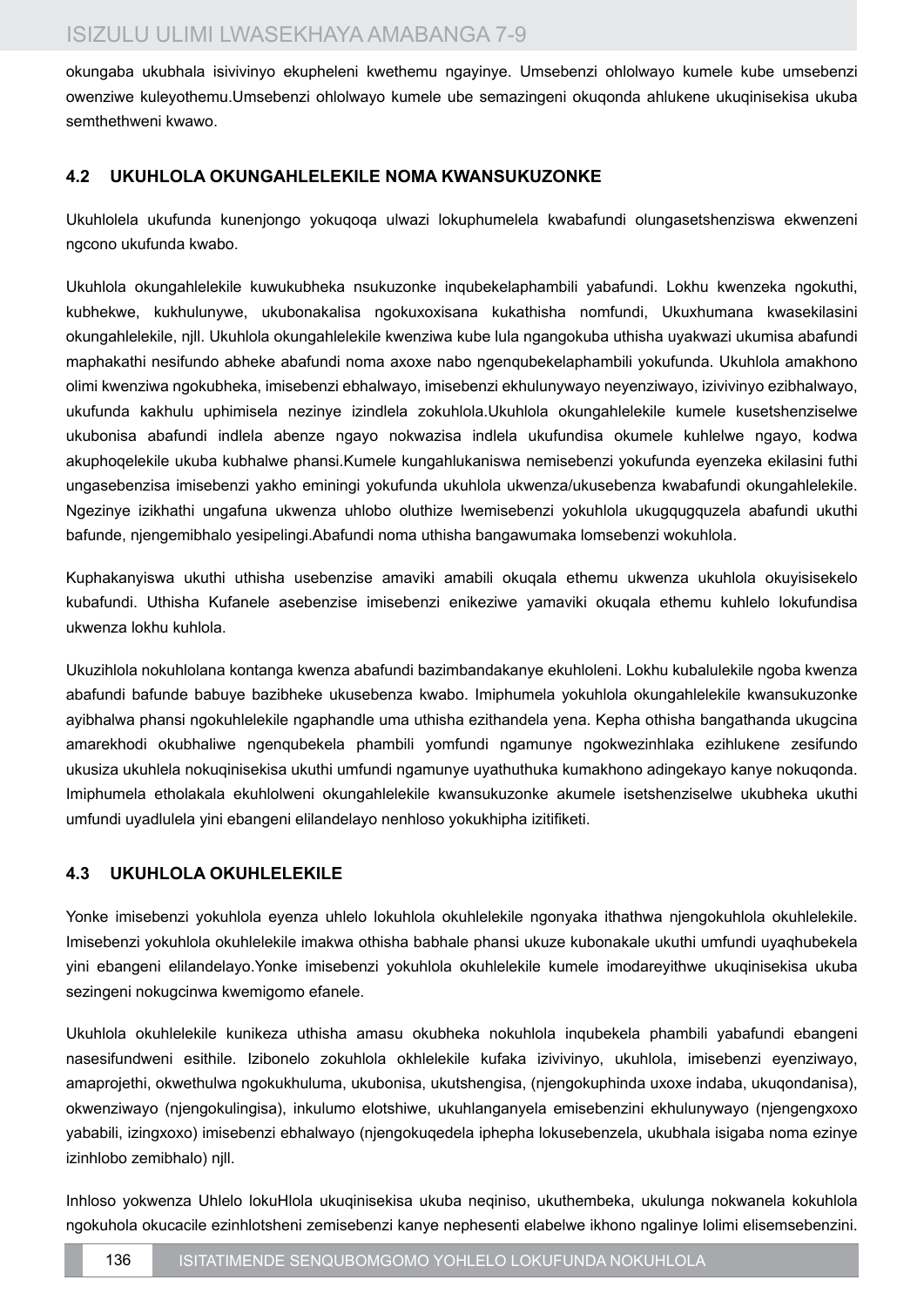Kuphinde kwethule lokho ukuhlola okugxile kuko, isib.indlela okufanele wethulwe ngayo imisebenzi.

Kumsebenzi wokuhlola okuhlelekile, sebenzisa uhla lwezimpendulo, irubriki, ichecklist kanye nerating scale namanye amathuluzi afanele okuhlola ukubheka, ukuhlola nokubhala amazinga abafundi okuqonda kanye namakhono. Khetha ithuluzi lokuhlola elifanele leyonhlobo yomsebenzi.Isibonelo, irubrikhi iyona efanele kunohla lwezimpendulo kwisiqephu sombhalo wokuziqambela.uhla lwezimpendulo ilona olufanele isivivinyo sesipelingi noma umsebenzi wesi-fundo sokuqondisisa.

#### **4.3.1 Izidingo zokuhlola okuhlelekile zolimi lwasekhaya**

Imisebenzi yokuhlola okuhlelekile kumele ihlole uhlu lwezinhlaka zamakhono olimi ukuze izinhlaka esisemqoka zihlolwe ngokuqhubeka kwethemu kanye nonyaka.othisha kufanele baqiniseke ukuthi lezi zinhlaka zihloliwe ngokungahlelekile abafundi baziswa ngendlela abasebenze ngayo ngaphambi kokuthi zihlolwe ngokuhlelekile.

Konke ukuhlola emaBangeni aphakeme kwenziwa isikole, ngokohlelo lwangaphakathi lwesikole.

Uhlelo lokuhlola okuhlelekile kwamaBanga 7- 9 kuhlanganisa imisebenzi yokuhlola okuhlelekile eyishumi nanye (11), okwenza u- 100%.ukuhlola okwenziwa isikole u- 40% kanti okokuphela konyaka u-60%

#### **Ukuhlola okwenziwa isikole (40%)**

Amabanga aphakeme anemisebenzi yokuhlola okuhlelekile eyishumi (10) ehlelwe ngalendlela elandelayo:

- IBanga lesi-7 imisebenzi yokukhulunywayo emi-4, imisebenzi ebhalwayo emi-2, izivivinyo ezi-3 nokuhlola kwaphakathi nonyaka (June) oku-1.
- IBanga lesi 8 imisebenzi yokukhulunywayo emi-4, imisebenzi ebhalwayo emi-3, izivivinyo ezi-2 nokuhlola kwaphakathi nonyaka (June) oku-1.
- IBanga lesi 9 imisebenzi yokukhulunywayo emi-4, imisebenzi ebhalwayo emi-3, izivivinyo ezi-2 nokuhlola kwaphakathi nonyaka (June) oku-1.

#### **Izivivinyo zokuphela konyaka (60%)**

Isivivinyo sokuphela konyaka siqukethe imisebenzi ekhulunywayo nebhalwayo.umsebenzi okhulunywayo, okuliphepha loku-1 u-20.8%.iphesenti kufanele livele kulemisebenzi emine ekhulunywayo eyenziwe onyakeni. imisebenzi ebhalwayo, okufanele yenziwe ngaphansi kwezimo eziqhashelwe, kufaka aphepha ama- (2) nama- (3) ngokulandelana kwiBanga lesi – 7 nelesi-8 kanye neBanga lesi-9.

#### **AmaBanga lesi-7 nelesi-8**

- Iphepha lesi 2 isifundo sokuqondisisa, ulimi engqikithini kanye nezimpendulo emibhalweni yobuciko
- Iphepha lesi 3 okubhalwayo (imibhalo yobuciko, i-Eseyi nemibhalo edlulisa umyalezo)

#### **IBanga lesi - 9**

- Iphepha lesi 2 isifundo sokuqondisisa kanye nolimi engqikithini
- Iphepha lesi 3 okubhalwayo (imibhalo yobuciko, i-Eseyi nemibhalo edlulisa umyalezo)
- Iphepha lesi 4 izimpendulo emibhalweni yobuciko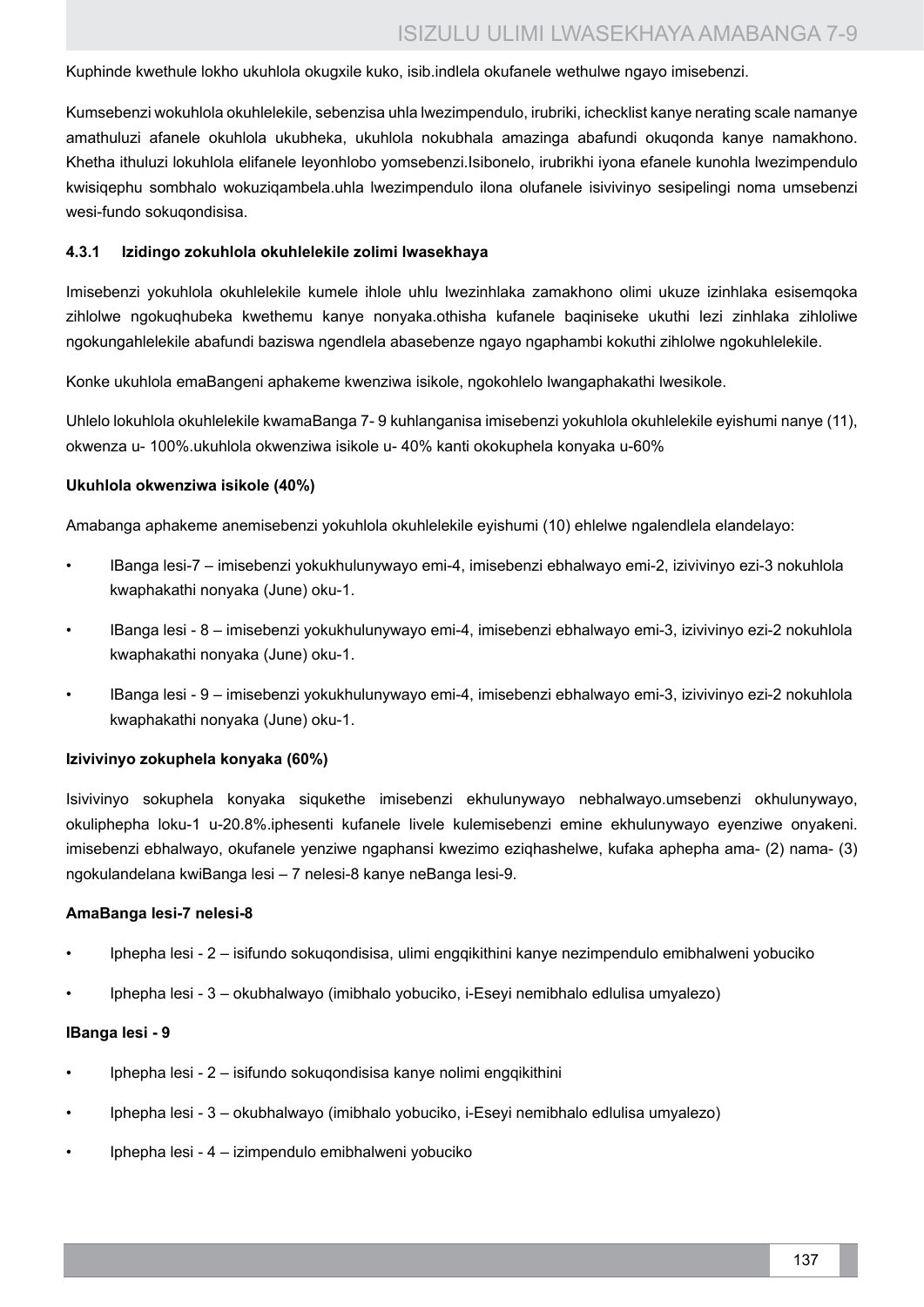## **4.3.2 Izinhlobo zemisebenzi ngethemu**

Izinhlobo zokuhlola ezisetshenzisiwe kumele zibe sezingeni elifanele ngokweminyaka nangokokukhula. Isimo salemisebenzi kumele siphathe okuqukethwe isifundo, kubuye kufake izinhlobonhlobo zemisebenzi ezakhelwe ukufeza injongo yesifundo.kumelwe isekelwe kulwazi namakhono enziwe ngaleyo themu.Sebenzisa uhla lokufundisa lwethemu lebanga ngalinye ukukhetha izinhlobo zemisebenzi kanye namakhono adingekayo kwingxenye ngayinye yonsebenzi wokuhlola ohlelekile.Isibonelo, uma uhlela isiqephu sokubhala ngokuziqambela ebangeni lesi-7, ithemu yoku-1 ufuna abafundi babhale inkondlo, ungalindela ukuthi 'babhale imisho elinganayo evumelanayo'kumele kube yilokho okufundisile.Uma uhlela umbhalo wolwazi ngethemu yokuqala, kuyofanele babhale besebenzisa uhlaka olufanele.Ngokufanayo ekulaleleni nasekukhulumeni, angekhe ucele abafundi ukuthi banike ingxoxo emfishane ebangeni lesi-7, kuthemu yoku-1, ngoba lokho kufundiswa kamuva.

Ukuhlola okuhlelekile kumele Kubhekelele amazinga abafundi okuhlakanipha ahlukahlukene njengoba kubonisiwe lapha ngezansi. Kungasetshenziswa izinhlobo ezahlukene zemibuzo njengaleyo efuna impendulo eyodwa (multiple choices), imibuzo evalekile (cloze), eqhathanisayo kanye naleyo eqondile.

#### **Ithebula loku-1**

| <b>AMAZING</b><br><b>OKUSEBENZISA</b><br><b>UMQONDO</b> | <b>UMSEBENZI</b>                                                                                                                      | <b>IPHESENTI</b><br><b>LOMSEBENZI</b> |
|---------------------------------------------------------|---------------------------------------------------------------------------------------------------------------------------------------|---------------------------------------|
| Umqondo osobala                                         | Imibuzo egondene nokutholakala kolwazi olusobala olutholakala embhalweni                                                              |                                       |
| (izinga loku-1)                                         | · Gagula izinto/abantu/izindawo/ingxenye yokuphelele.                                                                                 |                                       |
|                                                         | · Yethula amaqiniso/izizathu/amaphuzu/imibono                                                                                         |                                       |
|                                                         | · bona izizathu/abantu/imbangela                                                                                                      |                                       |
| <b>Ukulungisa</b><br>kabusha (izinga                    | · nika uhla lwamaphuzu/amaqiniso/amagama/izizathu                                                                                     |                                       |
| $lesi-2)$                                               | • chaza indawo/abantu/umlingiswa                                                                                                      |                                       |
|                                                         | • yamanisa isigameko/isigcawu/ulwazi olutholakala ngokukhula nokwenzeka<br>kwezinto                                                   | Amazinga<br>eloku-1 nelesi            |
|                                                         | Imibuzo edinga ukuhlaziya, ukuhlelwa kwemiqondo noma ukuhlelwa kolwazi<br>olubekwe ngokusobala olutholakala emibhalweni.              | $-2:40%$                              |
|                                                         | · finga amaphuzu asemgoka/imibono/okwenziwayo/okungenziwa/hlanganisa<br>ndawonye okufanayo                                            |                                       |
|                                                         | · Hlanganisa izinto ezifanayo                                                                                                         |                                       |
|                                                         | · nikeza okufanayo/okungumehluko                                                                                                      |                                       |
|                                                         | · nikeza ngokusamfanekiso                                                                                                             |                                       |
| ukucabangela<br>(izinga lesi-3)                         | Imibuzo edinga umhlolwa akwazi ukubhekisisa ulwazi olwethulwe emibhalweni<br>labekwa ngokusobala ngokusebenzisa ulwazingqangi lwakhe. |                                       |
|                                                         | · Chaza umbonongqangi                                                                                                                 |                                       |
|                                                         | · Qhathanisa imibono/indlela okubukwa ngayo izinto/izenzeko                                                                           |                                       |
|                                                         | • · Iyini inhloso yombhali (noma umlingiswa) okuhlosiwe/indlela abuka ngayo<br>izinto/isizathu                                        | Izinga lesi-3:                        |
|                                                         | • Chaza imbangela/umthelela we                                                                                                        | 40%                                   |
|                                                         | · Ngabe isenzo/ukuphawula/indlela abuka ngayo (njll) kuvezani ngomxoxi/<br>umbhali/umlingisi                                          |                                       |
|                                                         | · Ngabe isifaniso/isingathekiso/imifanekisomqondo kunamthelela muni<br>ekugondeni kwakho                                              |                                       |
|                                                         | · ucabanga ukuthi uzoba yini umphumela/umthelela njll wesenzo/isimo                                                                   |                                       |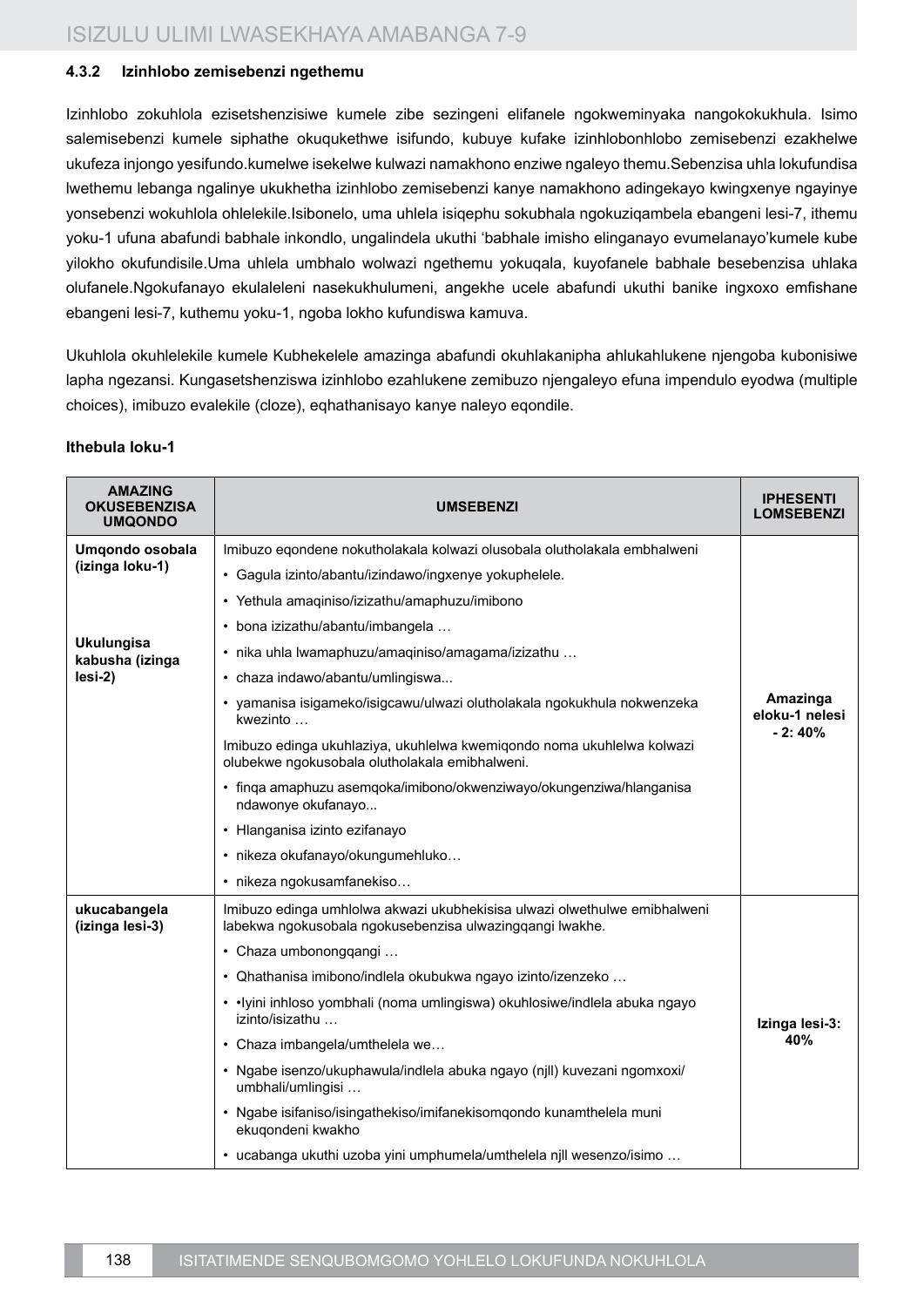| <b>AMAZING</b><br><b>OKUSEBENZISA</b><br><b>UMQONDO</b> | <b>UMSEBENZI</b>                                                                                                                                                                                                                                                                                                                  | <b>IPHESENTI</b><br><b>LOMSEBENZI</b> |
|---------------------------------------------------------|-----------------------------------------------------------------------------------------------------------------------------------------------------------------------------------------------------------------------------------------------------------------------------------------------------------------------------------|---------------------------------------|
| Ukuhlolisisa (izinga<br>lesi-4)                         | Le mibuzo imayelana nezinqumo ezithinta ubugugu nokunohlonze. Lokhu<br>kufaka izinqumo mayelana nokuqinisekisa ubukhona bento, iqiniso nombono,<br>nokukholeka, ukukwazi ukucabanga nokuqonda, ukuphikisana, kanye nezinto<br>ezifana nokuthandeka, nokwamukeleka kwezinqumo nezenzo nokwaziswayo<br>emphakathini:                |                                       |
|                                                         | · Ucabanga ukuthi lokhu okwenzekile kuyakholeka/kungenzeka?                                                                                                                                                                                                                                                                       |                                       |
|                                                         | · Ingabe impikiswano yombhali inobuqiniso/ukucabanga nokuhluzeka/<br>nomnqamula juqu                                                                                                                                                                                                                                              |                                       |
|                                                         | · xoxa/phawula ngokuhlolisisa ngezezo/inhloso/indlela okubonwa ngayo izinto/<br>iziphakamiso/isiqondiso                                                                                                                                                                                                                           |                                       |
|                                                         | • Uyavumelana nombono/isitatimende/okubonile/ukuhumusha?                                                                                                                                                                                                                                                                          |                                       |
|                                                         | · Ngokwakho ukubona, ngabe umbhali/umlandi/umlingiswa ufanele yini ukubeka<br>umbono/ukuphakamisa lokhu? (sekela impendulo yakho/nikeza isizathu<br>sempendulo yakho).                                                                                                                                                            |                                       |
|                                                         | · Ngabe ukuziphatha/ukwenza izinto ngendlela enza ngayo umlingiswa ifanele<br>yini/kwamukelekile kuwena? Nikeza isizathu sempendulo yakho.                                                                                                                                                                                        | Amazinga ele-                         |
|                                                         | · Ngabe izenzo zomlingiswa/indlela enza ngayo izinto/isisusa kumveza kanjani<br>ngokwesimo esamukelekile ngokwamagugu?                                                                                                                                                                                                            | 4 nele-5: 20%                         |
|                                                         | · Xoxa ngokucophelela/phawula ngokwezinqumo zamagugu ezitholakala<br>embhalweni.                                                                                                                                                                                                                                                  |                                       |
|                                                         | Le mibuzo ihlose ukuhlola umthelela wokomqondo nokokuncoma Umbhalo<br>kohlolwayo. Kugxilwa kakhulu endleleni aphendula ngayo ebheka ukuphakama<br>komoya ngokuqukethwe, ukukhonjwa kwabalingiswa noma izehlakalo nendlela<br>aphendula ngayo ekusetshenzisweni kolimi ngumbhali (njengokukhethwa<br>kwamagama nemifanekisomqondo) |                                       |
| ukuncoma (izinga                                        | · Xoxa ngempendulo yakho uyibhekise embhalweni/isehlakalo/isimo/udweshu/<br>ungqingetshe.                                                                                                                                                                                                                                         |                                       |
| $lesi-5)$                                               | · Uyazwelana nomlingiswa? Yikuphi ongakwenza uma ungahle ubhekane nalesi<br>simo?                                                                                                                                                                                                                                                 |                                       |
|                                                         | · Phawula ngolimi olusetshenziswa ngumbhali.                                                                                                                                                                                                                                                                                      |                                       |
|                                                         | · Xoxa ngokuphumelela kwesitayela sombhali/isingeniso/isiphetho/<br>imifanekisomqondo/ukusetshenziswa kwamasu obunkondlo/amasu emibhalo.                                                                                                                                                                                          |                                       |

## **4.4 UHLELO LOKUHLOLA**

Uhlelo lokuhlola lwakhelwe ukusabalalisa imisebenzi ehlelekile kuzona zonke izifundo esikoleni ngokwethemu.Uhlelo lokuhlola kumelwe ludwetshwe isikole lukhombise izinsuku okuzokwenziwa ngazo umsebenzi.

#### **Izidingo zezifundo**

Izidingo ezifanele ukufeza imisebenzi zinikwe ngokwamaphesenti. Lapho uhlelo lubonisa amaphesenti angamashumi amabili (20) ekhono lolimi, kusho ukuthi amamaki alelo khono lolimi anikeziwe ekugcineni kufanele kube ngamaphesenti angamashumi amabili (20) esamba samamaki hayi amamaki angamashumi amabili (20). Izikole kazinqunyelwe amamaki athile abekelwe ikhono lolimi inkani nje uma ukukalwa kwalelo nalelo khono kuhlonishwa emsebenzini ngamunye ngendlela yamaphesenti anikiwe ohlelweni lokuhlola. Ake senze isibonelo ngebanga lesi-8, lapha isivivinyo solwazi lolimi singahlelelwa amamaki angamashumi amahlanu (50) noma ngaphezulu, inkani nje uma isikalo sokugcina singadluli isikalo esivezwe ohlelweni lokuhlola.

Lelithebula elilandelayo linika izidingo zokuhlola okuhlelekile oLimini Lwasekhaya: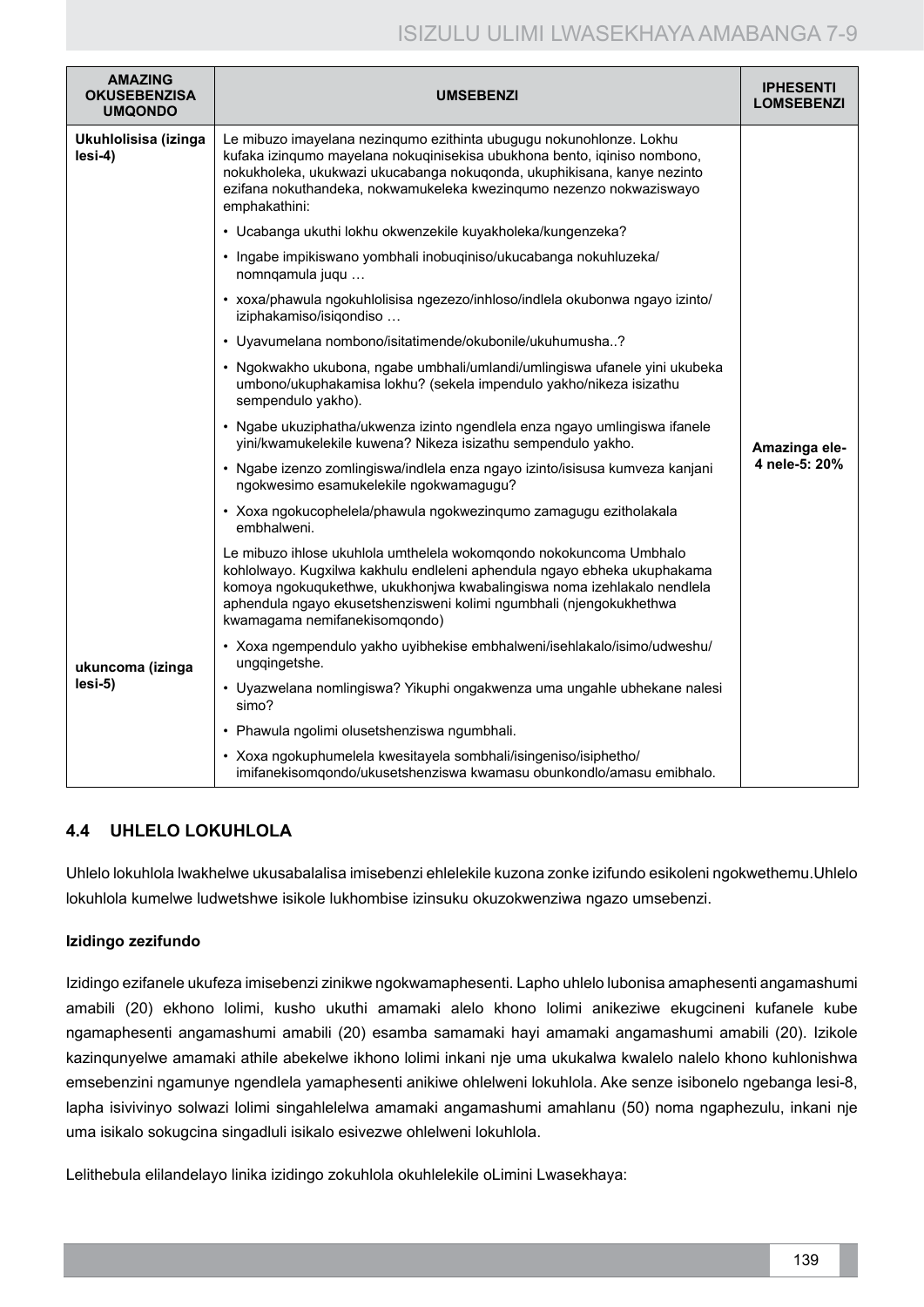#### **Amathebula ohlelo lokuhlola okuhlelekile**

#### **IBANGA LESI- 7**

| <b>IMISEBENZI YOKUHLOLA OKUHLELEKILE ITHEMU YOKU-1</b>                        |                                                     |                                                                            |                                                                                         |  |
|-------------------------------------------------------------------------------|-----------------------------------------------------|----------------------------------------------------------------------------|-----------------------------------------------------------------------------------------|--|
| UMSEBENZI WOKU-<br><b>1: OKUKHULUNYWAYO</b><br><b>NOKULALELWAYO</b>           | <b>UMSEBENZI WESI-2: UKUBHALA</b>                   |                                                                            | <b>UMSEBENZI WESI-3: UKUHLOLA</b><br>KOKU-1                                             |  |
| Ukuphinda axoxe indaba/uxoxa                                                  | I-eseyi echazayo/elandayo                           |                                                                            | Isifundo sokuqondisisa<br>nokusetshenziswa kolimi                                       |  |
| ngenkondlo/inkulumompendulwano/<br>eyeqembu/ingxoxo yomkhandlu.               | Incwadi yobungani/ukubukeza/<br>inkulumompendulwano |                                                                            |                                                                                         |  |
|                                                                               | IMISEBENZI YOKUHLOLA OKUHLELEKILE ITHEMU YESI-2     |                                                                            |                                                                                         |  |
| UMSEBENZI WOKU-<br><b>1: OKUKHULUNYWAYO</b><br><b>NOKULALELWAYO</b>           | <b>UMSEBENZI WESI-2: UKUBHALA</b>                   |                                                                            | <b>UMSEBENZI WESI-3:</b>                                                                |  |
| Ukulalela isifundo sokuqondisisa/                                             | imibhalo yobuciko: imibuzo<br>esengqikithini        |                                                                            | Ukuhlolwa kwaphakathi nonyaka                                                           |  |
| ingxoxo/inkulumo engalungiselelwe/<br>ingxoxo yeqembu ngokunika<br>imiyalelo. |                                                     |                                                                            | Iphepha lesi-2: isifundo sokuqondisisa,<br>ukusetshenziswa kolimi nemibhalo<br>yobuciko |  |
|                                                                               |                                                     |                                                                            | Iphepha lesi-: 3 Ukubhala: I-eseyi<br>eyodwa nombhalo odlulisa umyalezo<br>owodwa       |  |
|                                                                               | IMISEBENZI YOKUHLOLA OKUHLELEKILE ITHEMU YESI-3     |                                                                            |                                                                                         |  |
| <b>UMSEBENZI WOKU-</b><br><b>1: OKUKHULUNYWAYO</b><br><b>NOKULALELWAYO</b>    | <b>UMSEBENZI WESI-2: UKUBHALA</b>                   |                                                                            | <b>UMSEBENZI WESI-3: ISIVIVINYO</b><br>$SESI - 3$                                       |  |
| Umdlalo wokulingisa/inqubo<br>yomhlangano/ukufunda                            | I-eseyi echasisayo/elandisayo                       |                                                                            | Isifundo sokuqondisisa<br>nokusetshenziswa kolimi                                       |  |
| okungalungiselelwe/ukunika<br>izinkomba/ingxoxo yesigungu/                    | Uhlelo/i-agenda namaminithi                         |                                                                            | <b>NOMA</b>                                                                             |  |
| umkhandlu.                                                                    |                                                     |                                                                            | Umbhalo wobuciko                                                                        |  |
| IMISEBENZI YOKUHLOLA OKUHLELEKILE ITHEMU YESI-4                               |                                                     |                                                                            |                                                                                         |  |
| UMSEBENZI WOKU-1: OKUKHULUNYWAYO<br><b>NOKULALELWAYO</b>                      |                                                     | UMSEBENZI WESI- - 2: ISIVIVINYO SOKUPHELA<br><b>KONYAKA</b>                |                                                                                         |  |
| Ukufunda kuzwakale/Inkulumo mpikiswano/ingxoxo                                |                                                     | Iphepha -1: Okukhulunywayo                                                 |                                                                                         |  |
| yeqembu/inkulumo enga/elungiselelwe                                           |                                                     | Iphepha-2: Isifundo sokuqondisisa, ulimi nemibhalo yobuciko<br>(amahora-2) |                                                                                         |  |
|                                                                               |                                                     | Iphepha- 3: Imibhalo (Ihora -1)                                            |                                                                                         |  |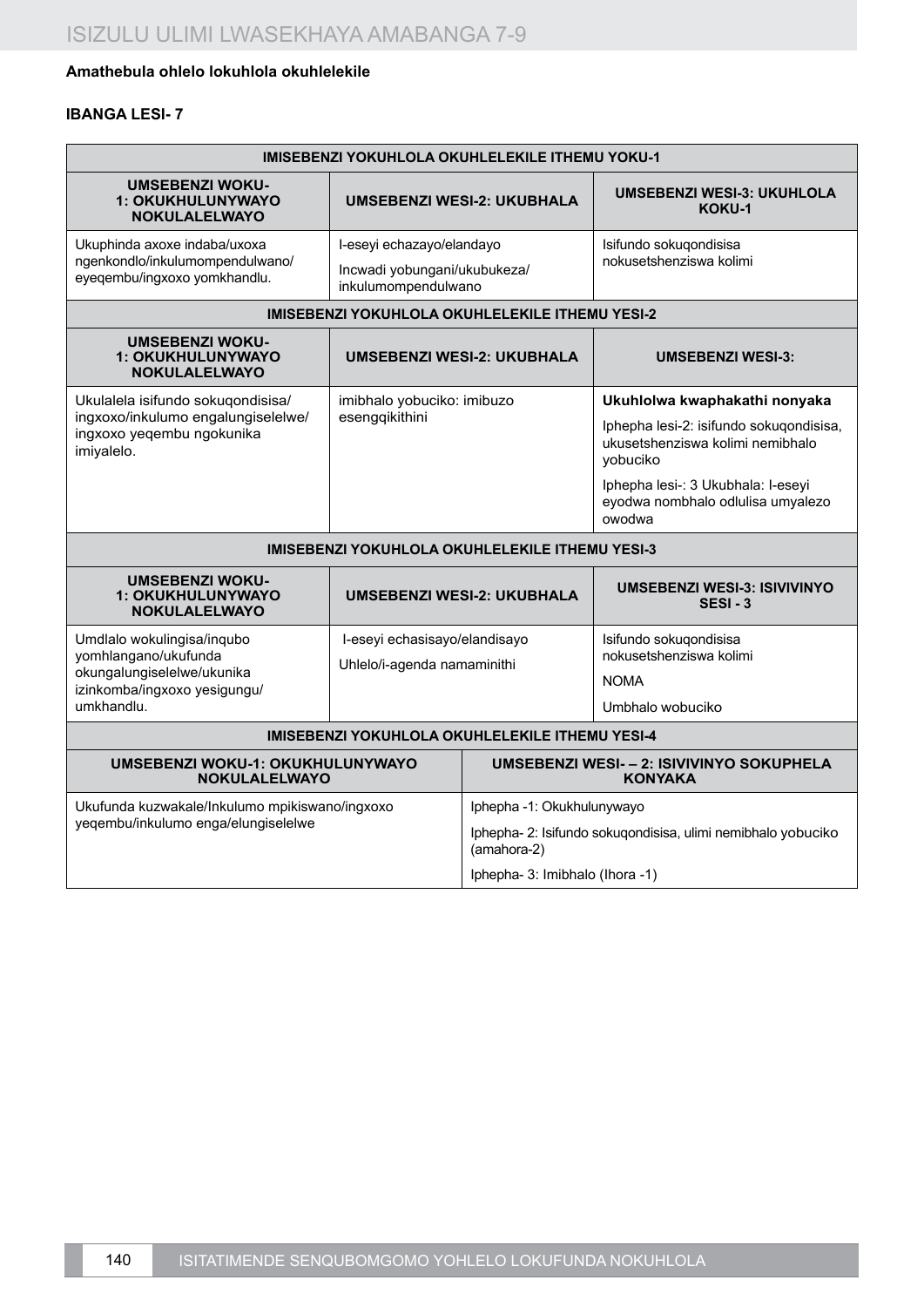### **IBANGA LESI - 8**

| IMISEBENZI YOKUHLOLA OKUHLELEKILE ITHEMU YOKU-1                                                                                           |                                                                             |                                                                                 |                                                                                                                      |
|-------------------------------------------------------------------------------------------------------------------------------------------|-----------------------------------------------------------------------------|---------------------------------------------------------------------------------|----------------------------------------------------------------------------------------------------------------------|
| <b>UMSEBENZI WOKU-</b><br>1: OKUKHULUNYWAYO<br><b>NOKULALELWAYO</b>                                                                       | <b>UMSEBENZI WESI-2: UKUBHALA</b>                                           |                                                                                 | UMSEBENZI WESI-3: UKUHLOLA<br>KOKU-1                                                                                 |
| Ingxoxo yeqembu - imibhalo<br>ebonwayo/ukulalela isifundo<br>sokuqondisisa/inkulumo<br>engalungiselelwe/ingxoxo yeqembu/<br>inhlolokhono. | umbiko wephephandaba/isiqeshana<br>Indaba elandisayo/ejeqeza emuva          |                                                                                 | Ulimi nokuqondisisa                                                                                                  |
|                                                                                                                                           |                                                                             | IMISEBENZI YOKUHLOLA OKUHLELEKILE ITHEMU YESI-2                                 |                                                                                                                      |
| UMSEBENZI WOKU-<br><b>1: OKUKHULUNYWAYO</b><br><b>NOKULALELWAYO</b>                                                                       | UMSEBENZI WESI-2: UKUBHALA                                                  |                                                                                 | <b>UMSEBENZI WESI-3: ISIVIVINYO</b><br>SAMAPHAKATHI NONYAKA                                                          |
| Ukulalela ngokuqondisisa/ukunika<br>izinkomba/isigungu/ingxoxo<br>yomkhandlu/inkulumo mpikiswano.                                         | Inhlolokhono/umyalelo umbhalo/<br>ukubuyekeza indaba                        |                                                                                 | Iphepha loku-1: Okukhulunywayo<br>Iphepha lesi-2: Ukuqondisisa,<br>Ukusetshenziswa kolimi kanye imibhalo<br>yobuciko |
|                                                                                                                                           |                                                                             |                                                                                 | Iphepha lesi-3: Ukubhala                                                                                             |
| <b>IMISEBENZI YOKUHLOLA OKUHLELEKILE ITHEMU YESI-3</b>                                                                                    |                                                                             |                                                                                 |                                                                                                                      |
| <b>UMSEBENZI WOKU-</b><br>1: OKUKHULUNYWAYO<br><b>NOKULALELWAYO</b>                                                                       | <b>UMSEBENZI WESI-2: UKUBHALA</b>                                           |                                                                                 | <b>UMSEBENZI WESI-3: UKUHLOLA</b><br>KOKU-1                                                                          |
| Inkulumo mpendulwano/Inkulumo enga/<br>elungiselelwe/ukuxoxa indaba/ukufunda<br>okulungiselelwe.                                          | Indaba echazayo/indaba edazayo<br>Incwadi yobungani/<br>inkulumompendulwano |                                                                                 | Ukuqondisisa kanye nokutshenziswa<br>kolimi                                                                          |
| IMISEBENZI YOKUHLOLA OKUHLELEKILE ITHEMU YESI-4                                                                                           |                                                                             |                                                                                 |                                                                                                                      |
| UMSEBENZI WOKU-1: OKUKHULUNYWAYO<br><b>NOKULALELWAYO</b>                                                                                  |                                                                             | UMSEBENZI WESI-3: ISIVIVINYO SOKUPHELA<br><b>KONYAKA</b>                        |                                                                                                                      |
| Inkulumo mpikiswano/ingxoxo/ingxoxo yamaqembu/<br>inkulumompendulwano.                                                                    |                                                                             | Iphepha loku-1: Okukhulunywayo                                                  |                                                                                                                      |
|                                                                                                                                           |                                                                             | Iphepha lesi-2: Ukuqondisisa, ulimi kanye nemibhalo yobuciko<br>(amahora ama-2) |                                                                                                                      |
|                                                                                                                                           |                                                                             | Iphepha lesi-3: Ukubhala (ihora)                                                |                                                                                                                      |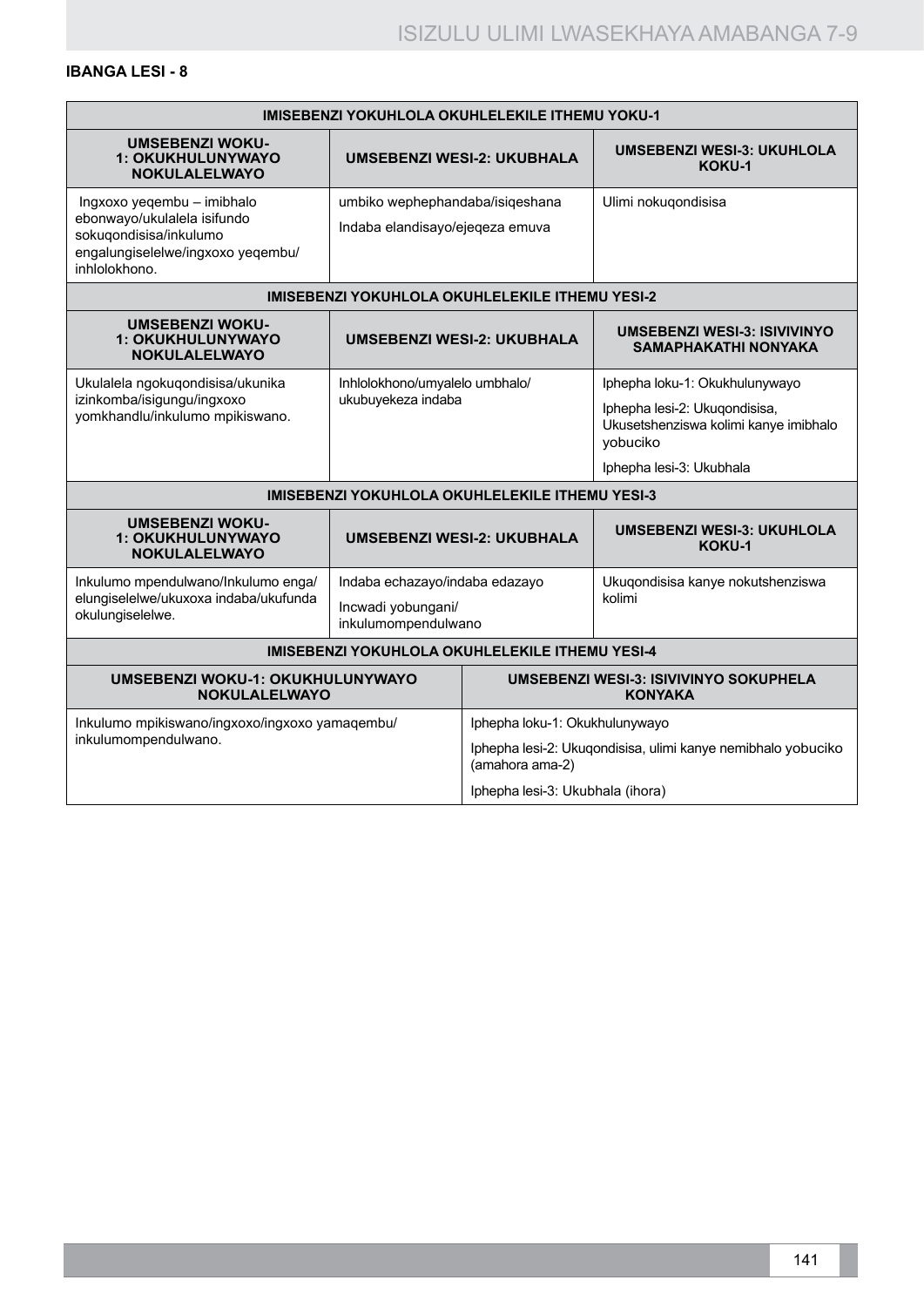### **IBANGA LESI - 9**

| IMISEBENZI YOKUHLOLA OKUHLELEKILE ITHEMU YOKU-1                            |                                                                                     |                                                                 |                                                                                  |
|----------------------------------------------------------------------------|-------------------------------------------------------------------------------------|-----------------------------------------------------------------|----------------------------------------------------------------------------------|
| UMSEBENZI WOKU-<br><b>1: OKUKHULUNYWAYO</b><br><b>NOKULALELWAYO</b>        | <b>UMSEBENZI WESI-2: UKUBHALA</b>                                                   |                                                                 | <b>UMSEBENZI WESI-3: UKUHLOLA</b><br>KOKU-1                                      |
| Ukufunda okulungiselelwe/ingxoxo                                           | Indaba echazayo/elandisayo                                                          |                                                                 | Isifundo sokuqondisisa kanye                                                     |
|                                                                            | Incwadi yobungani/ukubuyekeza/<br>inkulumo-mpendulwano                              |                                                                 | nokusetshenziswa kolimi                                                          |
|                                                                            | IMISEBENZI YOKUHLOLA OKUHLELEKILE ITHEMU YESI-2                                     |                                                                 |                                                                                  |
| UMSEBENZI WOKU-<br><b>1: OKUKHULUNYWAYO</b><br><b>NOKULALELWAYO</b>        | <b>UMSEBENZI WESI-2: UKUBHALA</b>                                                   |                                                                 | <b>UMSEBENZI WESI-3: ISIVIVINYO</b><br>SAMAPHAKATHI NONYAKA                      |
| Ukufunda okungalungiselelwe/inkundla/                                      | Ukubuyekeza/umbhalo/uhlelo<br>Iwengxoxo/isaziso/i-ajenda<br>yomhlangano namaminithi |                                                                 | Iphepha 1: Okukhulunywayo                                                        |
| ingxoxo yeqembu.                                                           |                                                                                     |                                                                 | Iphepha 2: Isifundo sokuqondisisa,<br>ukusetshenziswa kolimi (Amahora ama-<br>2) |
|                                                                            |                                                                                     |                                                                 | Iphepha 3: Ukubhala (Ihora)                                                      |
|                                                                            |                                                                                     |                                                                 | Iphepha 4: Inganekwane (Ihora)                                                   |
| <b>IMISEBENZI YOKUHLOLA OKUHLELEKILE ITHEMU YESI-3</b>                     |                                                                                     |                                                                 |                                                                                  |
| <b>UMSEBENZI WOKU-</b><br><b>1: OKUKHULUNYWAYO</b><br><b>NOKULALELWAYO</b> | UMSEBENZI WESI-2: UKUBHALA                                                          |                                                                 | <b>UMSEBENZI WESI-3: ISIVIVINYO</b><br><b>SESIBILI</b>                           |
| Inkulumo elungiselelwe/umdlalo<br>wokulingisa/inkulumo mpendulwano/        | Indaba echazayo/elandisayo/eveza<br>amaginiso/edaza inkani                          |                                                                 | Isifundo sokuqondisisa kanye<br>nokusetshenziswa kolimi                          |
| ingxoxo ye-CV/incwadi yefa/<br>ithestamente.                               |                                                                                     | I-CV kanye nencwadi ehambisana nayo                             |                                                                                  |
| <b>IMISEBENZI YOKUHLOLA OKUHLELEKILE ITHEMU YESI-4</b>                     |                                                                                     |                                                                 |                                                                                  |
| UMSEBENZI WOKU-1: OKUKHULUNYWAYO<br><b>NOKULALELWAYO</b>                   |                                                                                     | <b>UMSEBENZI WESI-3: ISIVIVINYO SOKUPHELA</b><br><b>KONYAKA</b> |                                                                                  |
| Inkulumo-mpikiswano/i-inthavyu/ingxoxo/inkulumo                            |                                                                                     | Iphepha 1: Okukhulunywayo                                       |                                                                                  |
| elungiselelwe/inkulumo enga/elungiselewe/igembu.                           |                                                                                     | (Amahora ama-2)                                                 | Iphepha 2: Isifundo sokuqondisisa, ukusetshenziswa kolimi                        |
| Inkundla/umkhandlu/ukulalela isifundo sokuqondisisa/inqubo<br>yomhlangano  |                                                                                     | Iphepha 3: Ukubhala (Ihora)                                     |                                                                                  |
|                                                                            |                                                                                     | Iphepha 4: Inganekwane (Ihora)                                  |                                                                                  |
|                                                                            |                                                                                     |                                                                 |                                                                                  |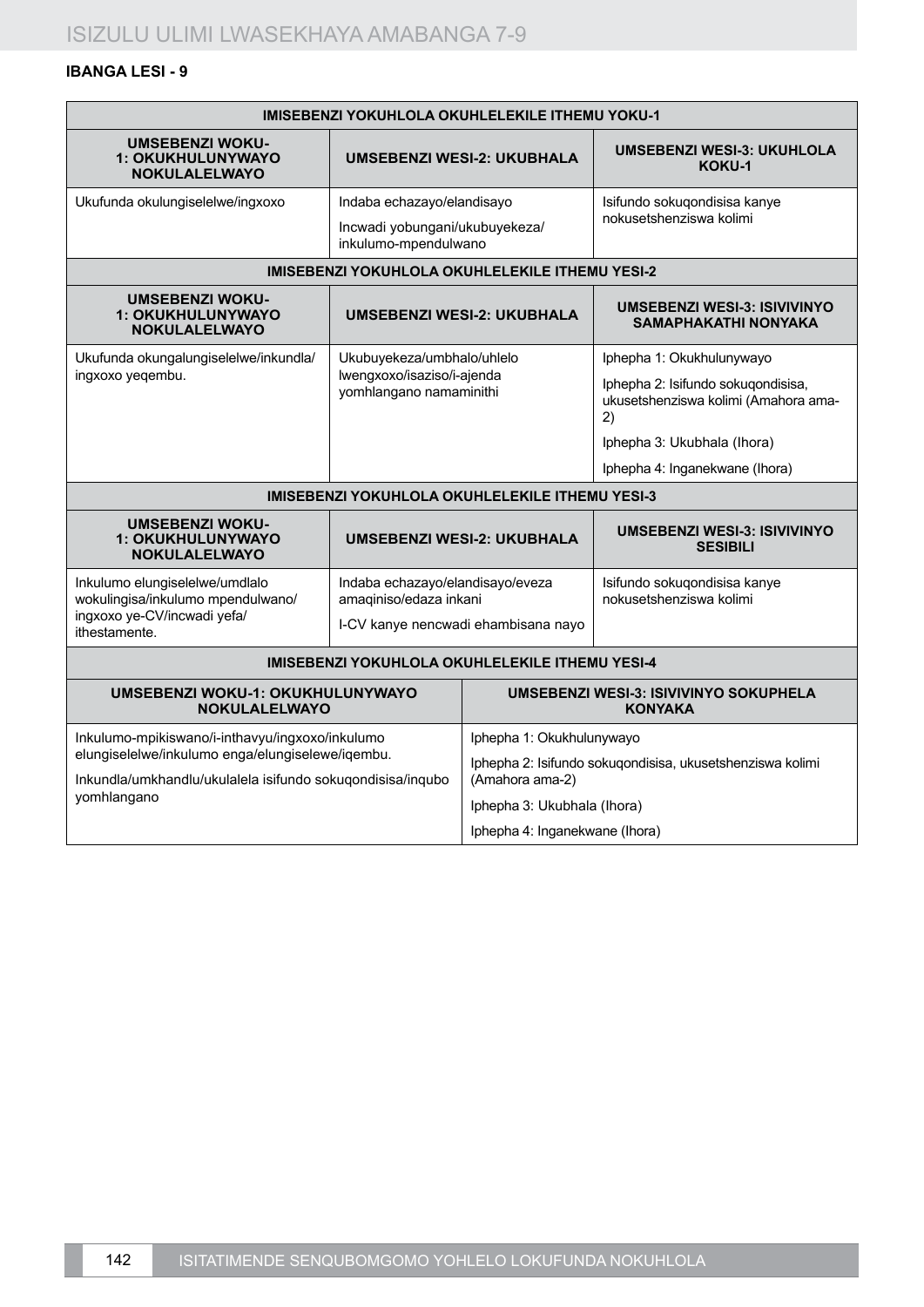## **Imisebenzi yokuhlola okuhlelekile ngokwamaBanga**

**Ithebula loku-1:** ibanga lesi-**7** 

| UKUHLOLA OKUHLELEKILE                                                                                                                                                                                             |                                                                                                                                                 |                                                                                                                                                                                         |  |
|-------------------------------------------------------------------------------------------------------------------------------------------------------------------------------------------------------------------|-------------------------------------------------------------------------------------------------------------------------------------------------|-----------------------------------------------------------------------------------------------------------------------------------------------------------------------------------------|--|
| <b>MAPHAKATHI NONYAKA</b>                                                                                                                                                                                         | ISIVIVINYO SOKUPHELA KONYAKA                                                                                                                    |                                                                                                                                                                                         |  |
| 40%                                                                                                                                                                                                               | 60%                                                                                                                                             |                                                                                                                                                                                         |  |
| Ukuhlola kwesikole (SBA)                                                                                                                                                                                          | Amaphepha esivivinyo sokuphela konyaka                                                                                                          |                                                                                                                                                                                         |  |
| 40%                                                                                                                                                                                                               | 39.2%                                                                                                                                           | 20.8%                                                                                                                                                                                   |  |
| Imisebenzi yokuhlola eyi-10<br>Imisebenzi yokukhulunywayo<br>$\bullet$<br>emi-4<br>Imisebenzi ebhalwayo emi - 2<br>$\bullet$<br>• Izivivinyo ezi -3<br>Isivivinyo esi -1 examination<br>٠<br>(maphakathi nonyaka) | Izivivinyo ezibhalwayo<br>Iphepha lesi - 2: isifundo sokugondisisa,<br>ukusetshenziswa kolimi nobuciko<br>bomlomo<br>Iphepha lesi - 3: ukubhala | Imisebenzi yokuhlola<br>okukhulunywayo:<br>Iphepha loku - 1<br>Ukulalela<br>Ukukhuluma<br>Ukufunda<br>Imisebenzi ekhulunywayo eyenziwe<br>enyakeni yenza ukuhlola kokuphela<br>konyaka. |  |

#### **Ithebula lesi - 2:** iBanga lesi - **8**

| UKUHLOLA OKUHLELEKILE                                                                                                                                                                               |                                                                                                                                                 |                                                                                                                                                                                         |  |
|-----------------------------------------------------------------------------------------------------------------------------------------------------------------------------------------------------|-------------------------------------------------------------------------------------------------------------------------------------------------|-----------------------------------------------------------------------------------------------------------------------------------------------------------------------------------------|--|
| <b>MAPHAKATHI NONYAKA</b>                                                                                                                                                                           | ISIVIVINYO SOKUPHELA KONYAKA                                                                                                                    |                                                                                                                                                                                         |  |
| 40%                                                                                                                                                                                                 | 60%                                                                                                                                             |                                                                                                                                                                                         |  |
| Ukuhlola kwesikole (SBA)                                                                                                                                                                            | Amaphepha esivivinyo sokuphela konyaka                                                                                                          |                                                                                                                                                                                         |  |
| 40%                                                                                                                                                                                                 | 39.2%                                                                                                                                           | 20.8%                                                                                                                                                                                   |  |
| Imisebenzi yokuhlola eyi-10<br>· Imisebenzi yokukhulunywayo<br>emi-4<br>· Imisebenzi ebhalwayo emi - 3<br>• Izivivinyo ezi -2<br>Isivivinyo esi -1 examination<br>$\bullet$<br>(maphakathi nonyaka) | Izivivinyo ezibhalwayo<br>Iphepha lesi - 2: isifundo sokugondisisa,<br>ukusetshenziswa kolimi nobuciko<br>bomlomo<br>Iphepha lesi - 3: ukubhala | Imisebenzi yokuhlola<br>okukhulunywayo:<br>Iphepha loku - 1<br>Ukulalela<br>Ukukhuluma<br>Ukufunda<br>Imisebenzi ekhulunywayo eyenziwe<br>enyakeni yenza ukuhlola kokuphela<br>konyaka. |  |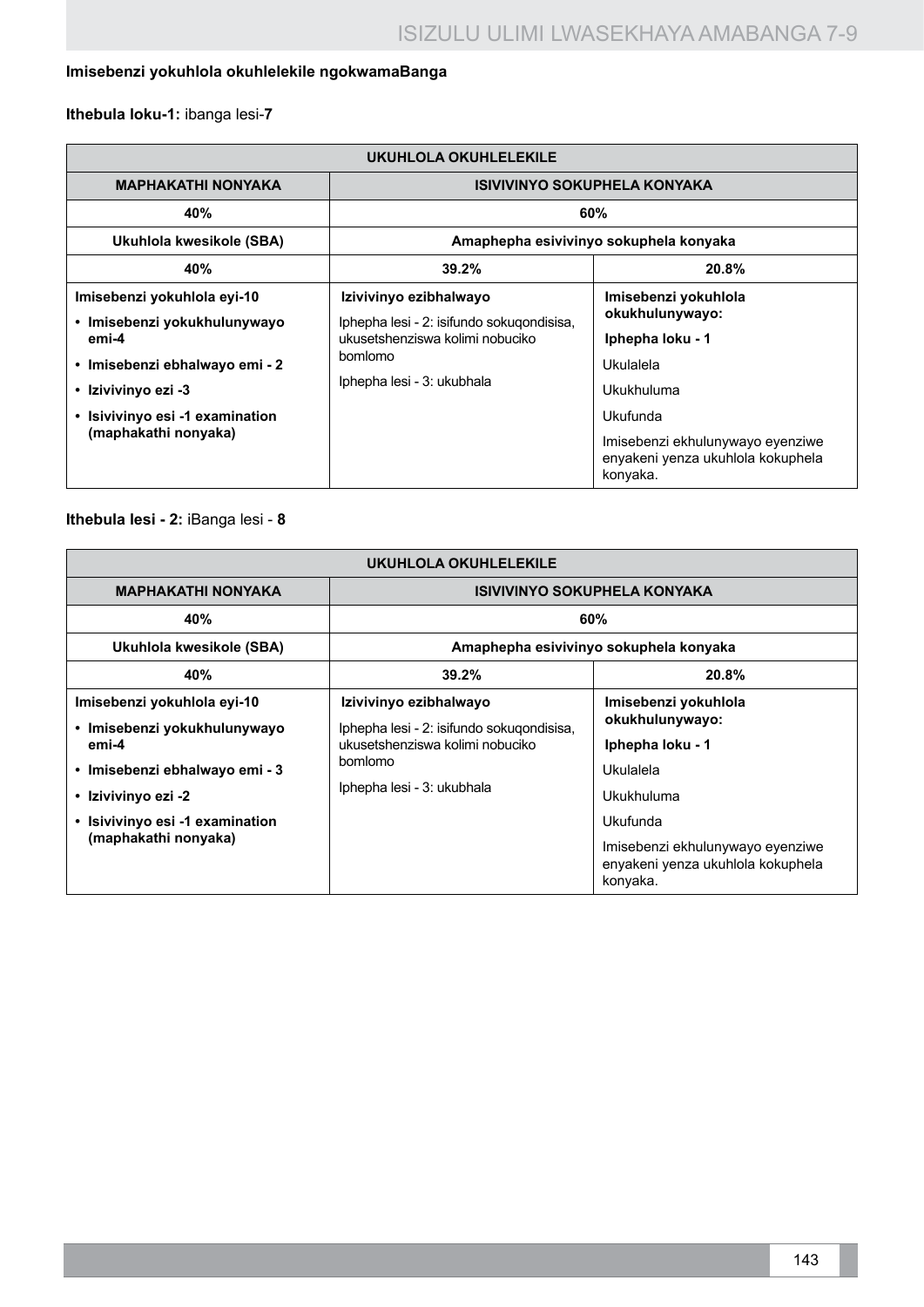## **Ithebula lesi - 3: iBanga - 9**

| <b>UKUHLOLA OKUHLELEKILE</b>               |                                           |                                                                                   |  |
|--------------------------------------------|-------------------------------------------|-----------------------------------------------------------------------------------|--|
| <b>MAPHAKATHI NONYAKA</b>                  | ISIVIVINYO SOKUPHELA KONYAKA              |                                                                                   |  |
| 40%                                        | 60%                                       |                                                                                   |  |
| Ukuhlola kwesikole (SBA)                   | Amaphepha esivivinyo sokuphela konyaka    |                                                                                   |  |
| 40%                                        | 39.2%                                     | 20.8%                                                                             |  |
| Imisebenzi yokuhlola eyi-10                | Izivivinyo ezibhalwayo                    | Imisebenzi yokuhlola                                                              |  |
| • Imisebenzi yokukhulunywayo               | Iphepha lesi - 2: isifundo sokugondisisa, | okukhulunywayo:                                                                   |  |
| emi-4                                      | ukusetshenziswa kolimi                    | Iphepha loku - 1                                                                  |  |
| • Imisebenzi ebhalwayo emi - 3             | Iphepha lesi - 3: ukubhala                | Ukulalela                                                                         |  |
| • Izivivinyo ezi -2                        | Iphepha lesi-4: inganekwane               | Ukukhuluma                                                                        |  |
| Isivivinyo esi -1 (maphakathi<br>$\bullet$ |                                           | Ukufunda                                                                          |  |
| nonyaka)                                   |                                           | Imisebenzi ekhulunywayo eyenziwe<br>enyakeni yenza ukuhlola kokuphela<br>konyaka. |  |

## **Isimo samaphepha esivivinyo – amaBanga 7-9**

| ISIMO SAMAPHEPHA ESIVIVINYO (ISIVIVINYO SAMAPHAKATHI NOKUPHELA KONYAKA) |               |                                                                |    |                                                                                                               |               |
|-------------------------------------------------------------------------|---------------|----------------------------------------------------------------|----|---------------------------------------------------------------------------------------------------------------|---------------|
| <b>IBANGA LESI-7</b>                                                    | $\frac{9}{6}$ | <b>IBANGA LESI - 8</b>                                         | %  | <b>IBANGA LESI - 9</b>                                                                                        | $\frac{9}{6}$ |
| Iphepha loku-1:<br>Okukhulunywayo<br>nokulalelwayo:                     | 30            | Iphepha loku-1:<br>Okukhulunywayo<br>nokulalelwayo:            | 30 | Iphepha loku-1:<br>Okukhulunywayo<br>nokulalelwayo:                                                           | 30            |
| Ukufunda kuzwakale, ukulalela<br>nokukhuluma                            |               | Ukufunda kuzwakale, ukulalela<br>nokukhuluma                   |    | Ukufunda kuzwakale, ukulalela<br>nokukhuluma                                                                  |               |
| Iphepha lesi - 2: okubhalwayo                                           |               | Iphepha lesi - 2: okubhalwayo                                  |    | Iphepha lesi - 2: okubhalwayo                                                                                 |               |
| Ukufunda isifundo<br>sokuqondisisa (15)                                 |               | Ukufunda isifundo<br>sokuqondisisa (15)                        | 40 | Ukufunda isifundo<br>sokuqondisisa (10)                                                                       | 30            |
| Ulimi olususelwe engqikithini                                           | 40            | Ulimi engqikithini (15)                                        |    | Ulimi engqikithini (15)                                                                                       |               |
| (15)<br>ukuphendula umbhalo<br>wobuciko (10)                            |               | ukuphendula umbhalo<br>wobuciko (10)                           |    | ukufingqa (amamaki ayi -10<br>aguqulwe aba ngamaphesenti<br>ama - 5%)                                         |               |
| Iphepha lesi - 3: okubhalwayo                                           |               | Iphepha lesi - 3: okubhalwayo                                  |    | Iphepha lesi - 3: okubhalwayo                                                                                 |               |
| ukubhala - i-eseyi (20)<br>nemibhalo edlulisa umyalezo<br>(10)          | 30            | ukubhala - i-eseyi (20)<br>nemibhalo edlulisa umyalezo<br>(10) | 30 | ukubhala - i-eseyi (20)<br>nemibhalo edlulisa umyalezo<br>(10)                                                | 30            |
|                                                                         |               |                                                                |    | Iphepha lesi - 4: ukuphendula<br>umbhalo wobuciko (10)                                                        |               |
|                                                                         |               |                                                                |    | • Ubunkondlo                                                                                                  |               |
|                                                                         |               |                                                                |    | • izinganekwane                                                                                               |               |
|                                                                         |               |                                                                |    | • indaba emfishane                                                                                            | 10            |
|                                                                         |               |                                                                |    | • inoveli                                                                                                     |               |
|                                                                         |               |                                                                |    | • umdlalo                                                                                                     |               |
|                                                                         |               |                                                                |    | (amamaki angama -20<br>$\bullet$<br>ngayinye kulezinhlobo<br>zombhalo aguqulwe aba<br>ngamaphesenti ayi -10%) |               |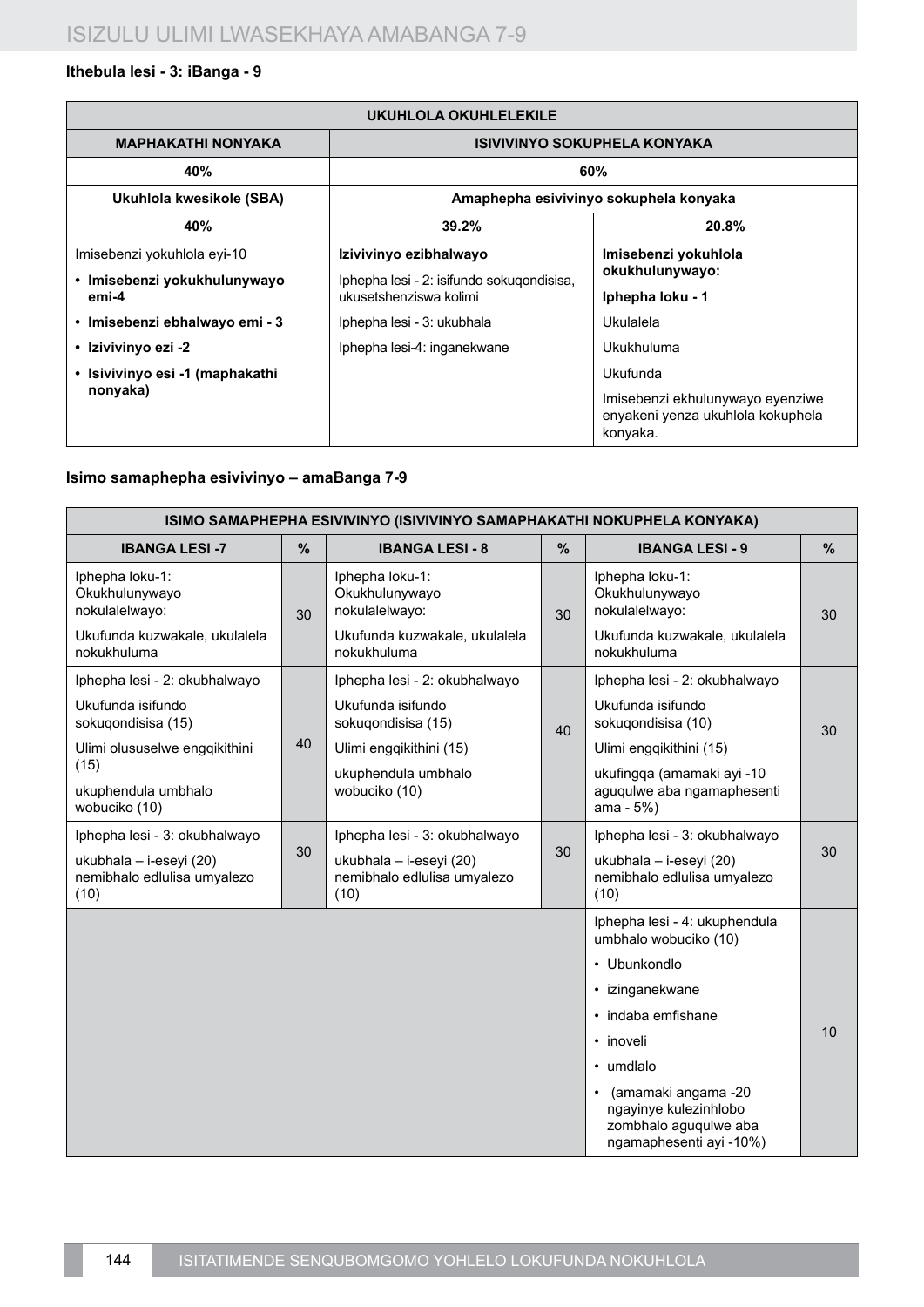Izinhlobo zokulalela ezisetshenzisiwe kumele zibe sezingeni elifanele ngokweminyaka nangokukhula. Isimo salemisebenzi kumele siphathe okuqukethwe isifundo, kubuye kufake izinhlobonhlobo zemisebenzi eyakhelwe ukufeza injongo yesifundo.

Ukuhlola okuhlelekile kumele kubhekelele amazinga abafundi okuhlakanipha okuhlukene njengoba kukhonjisiwe lapha ngezansi:

## **4.5 UKUReKHODA NOKUBIKA**

Ukurekhoda kuyinqubo lapho uthisha egcina khona indlela abafundi abesebenze ngayo emisebenzini abebehlolwa kuyo. Iveza ukuphumelela kwabafundi ekuzuzeni ulwazi njengalokhu kubekiwe e*Sitatimendeni Senqubomgomo Yohlelo lokuFunda Nokuhlola*. Amarekhodi okusebenza kwabafundi kumele anikeze ubufakazi bokukhula komqondo wabafundi ebangeni nokuveza ukuthi sebekulungele ukukhushulelwa ebangeni elilandelayo. Amarekhodi okusebenza kwabafundi kumele abuye asetshenziswe ukuqinisekisa inqubekela-phambili eseyenziwe uthisha kanye nabafundi enqubweni yokufunda nokufundisa

Ukubika kuyinqubo yokwazisa ngokusebenza kwabafundi kubazali, esikoleni kanye nabanye abambandakanyekayo kwezemfundo. Ukusebenza kwabafundi kungabikwa ngezindlela eziningi ezahlukene. Lokhu kumbandakanya amariphoti, umhlangano wabazali, izinsuku zokuzobona imisebenzi yabafundi esikoleni, ukuxoxisana kukathisha nomzali, ukushaya izingcingo, ukubhalelana izincwadi, inyuziletha yekilasi noma yesikole, njll. Othisha bawo wonke amabanga babika besebenzisa uhlelo lwamaphesenti ngokwezifundo zabo emaBangeni R – 12. Amazinga okuphumelela anhlobonhlobo kanye namaphesenti ahambisana nawo atshengisiwe kuleli thebula elingezansi:

| <b>AMAKHODI</b> | <b>INCAZELO MAKHONO</b>                        | <b>AMAPHESENTI</b> |
|-----------------|------------------------------------------------|--------------------|
|                 | Impumelelo ngamalengiso                        | $80 - 100$         |
| 6               | Impumelelo esegophelweni eliphezulu<br>kakhulu | $70 - 79$          |
| 5               | Impumelelo esegopheleni eliphezulu             | $60 - 69$          |
| 4               | Impumelelo ngokwanelisayo                      | $50 - 59$          |
| 3               | Impumelelo ngokufanele                         | $40 - 49$          |
| $\overline{2}$  | Impumelelo ngokuyingxenye                      | $30 - 39$          |
|                 | Impumeleo ngokungenele                         | $0 - 29$           |

#### **AMAKHODI AMAPHESENTI OKUREKHODA NOKUBIKA**

Othisha bazorekhoda uqobo lwamamaki maqondana nemisebenzi, ngokusebenzisa iphepha lokurekhoda nokubika amaphesenti amamaki esifundweni ngasinye eripotini lomfundi.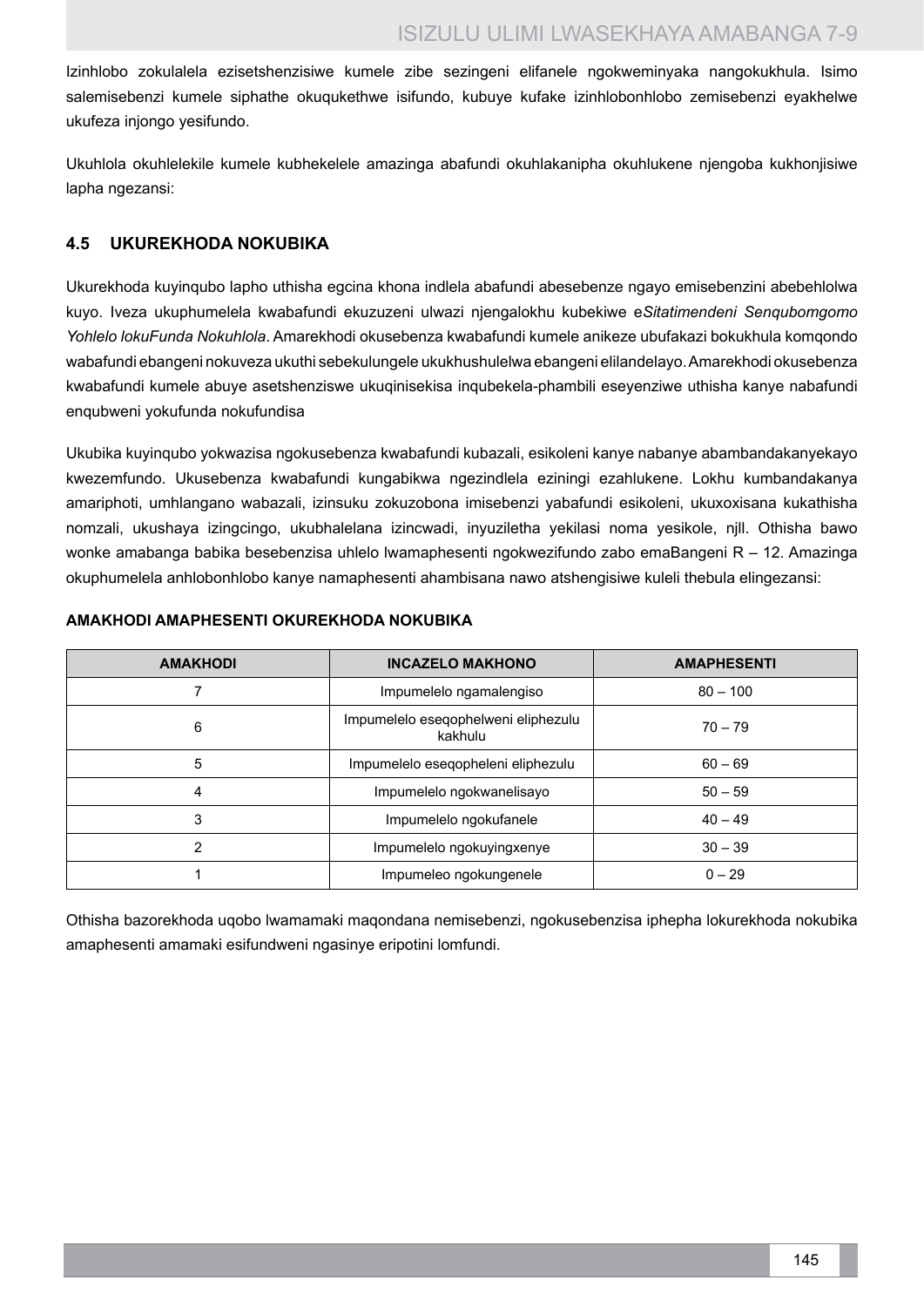### **4.6 UKUMODAREYTHA IMISEBENZI YOKUHLOLA**

Ukumodareytha kuyinqubo eqinisekisa ukuthi imisebenzi yokuhlola ilungile, inobuqiniso, ithembekile. Ukumodareyitha kumele kwenziwe esikoleni, kusiyingi, nakusifundazwe. Ukumodareytha ezingeni likazwelonke kungenziwa kuzifundazwe, kwiziyingi nezikole ezikhethiwe.Izindlela zokumodareyitha ngokugcwele nangokufanele kumele zenziwe ukukhulisa izinga lokwethembeka ekuhlolweni kwazo zonke izifundo.

#### **4.6.1 Ukuhlola okuhlelekile (SBA)**

- Ukuhlola nezivivinyo zamabanga elesi -7 nelesi 8 zimodareythwa esikoleni ngaphakathi. Abeluleki bezifundo kumele bamodareythe eminye yalemisebenzi uma bevakashele izikole ukuqinisekisa izinga elifanele lemisebenzi nokumodareythwa kwasesikoleni.
- Ukuhlola nezivivinyo zebanga lesi 9 kumele zimodareythwe ezingeni lesiyingi nesifundazwe. Lenqubo izophathwa umnyango wezemfundo wesifundazwe.
- Abeluleki bezifundo kumele bamodareythe isampula yamaphepha okuhlola nezivivinyo ngaphambi kokubhalwa ngabafundi ukuqinisekisa izinga elifanele nokubonisa othisha indlela yokusetha lemisebenzi.

#### **4.6.2 Imisebenzi yokuhlola ekhulunywayo nelalelwayo**

- **• Amabanga 7 9**: umsebenzi ngamunye wokukhulunywayo ozosetshenziswa njengengxenye yohlelo lokuhlola kufanele ufakwe kwinhloko yesifundo umodareythwe ngaphambi kokuthi abafundi bawuzame umsebenzi.othisha kufanele bahlole imisebenzi yokuhlola ekhulunywayo.
- Umeluleki wesifundo noma umhloli wesifundazwe okhethiwe kumele amodareythe isampula lemisebenzi yokuhlola ekhulunywayo ngenkathi evakashele esikoleni ukuqinisekisa izinga lomsebenzi nokumodareythwa kwasesikoleni.
- Umhloli othunywe umnyango wezemfundo eyisisekelo angamodareytha isampula lemisebenzi yokuhlola okukhulunywayo kwebanga lesi – 9.

#### **4.7 OKUJWAYELEKILE**

Lo mqulu kumele ufundwe umbandakanywa nale miqulu elandelayo:

- 4.7.1 *National policy pertaining to the programme and promotion requirements of the National Curriculum Statement Grades R – 12*; kanye ne-
- 4.7.2 The policy document, *National Protocol for Assessment Grades R 12.*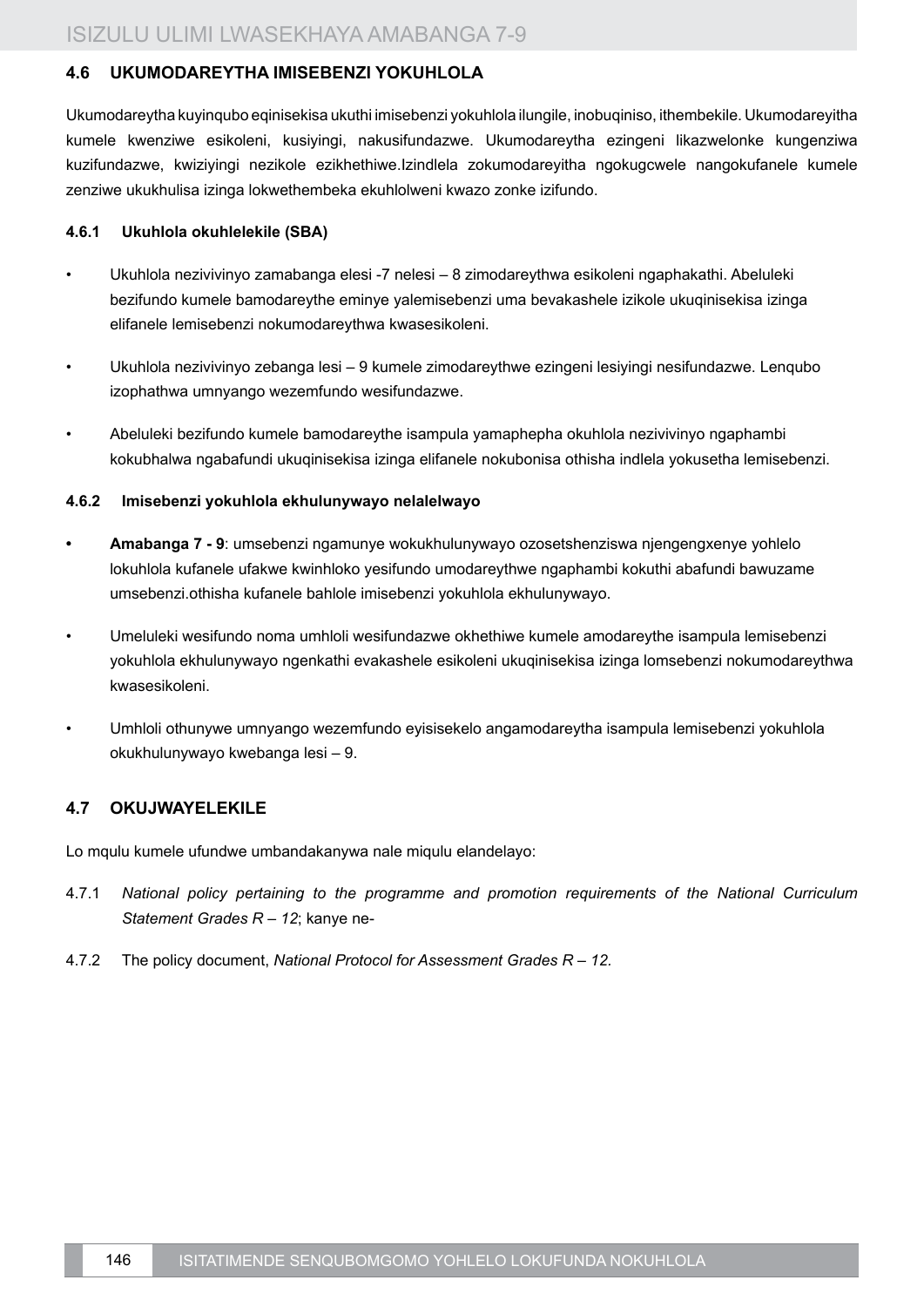# IZINCAZELO ZAMAGAMA

**I - akhronimi/igamamfingqwa -** igama eliphimisekayo elakhiwa ngokusebenzisa uhlamvu/izinhlamvu zokuqala zalelo gama noma lowo mushwana (e.g. uTHAFUZWE).

**ULimi lokwEngeza** (bheka **noLimi LwaseKhaya) -** ulimi olufundwayo kwengezwa kolwasekhaya lomfundi.

**Ubuliminingi obengezayo -** nxa umuntu efunda ulimi (noma izilimi) ukwengeza olimini lwakhe lwasekhaya. Lolu limi aluthathi isikhundla solimi lwasekhaya kodwa lufundwa kanye nalo. Ohlelweni lokufunda ubuliminingi obengeziwe, ULimi LwaseKhaya liyaqiniswa lugcinwe, ngenkathi olunye ulimi olufundwayo luthathwa njengolimi olwengezwayo nje (isib. Zonke izilimi ezengeziwe, kumbandakanya uLimi lokuFunda nokuFundisa, zifundiswa zihambisana noLimi lwasEkhaya, kodwa azithathi isikhundla salo.

**Amagama asho okufanayo -** (Njengoba eqhathaniswa nalawo asho okuphikisanayo), amagama amqondofana.

**I - anekhdothi** - lokhu yindatshana ngesehlakalo esake senzeka empilweni yokhulumayo, exoxwa kuphela ngenhloso yokucacisa okuthile noma - ke ukujabulisa, ukuhlekisa noma ukuqgamisa umlingiswa othile.

**Amagama aphikisanayo - yigama eliphikisa elinye kulolo limi (isib. khala - hleka) ukufaneleka -** ulimi lusuke lufanelekile uma lusetshenziswe ngendlela ehambisana nesimo

**Ukuhlola -** indlela ehlelekile neqhubekayo yokuthola ulwazi ngamakhono omfundi okwenzeka ngezindlela ezehlukene.

**Umsebenzi wokuhlola** – umsebenzi osetshenziselwa ukuhlola abafundi onenani elithize lemisetshenzana noma izingxenye

**Isihloko esichaza indaba** - lesi yisihloko noma ukuveza esinanyekwe ngenhla noma ngezansi kwe - athikili, kwesithombe njll.

**Ifanankamisa -** 1. lisho ukuphinda (ngokuvamile), umsindo wonkamisa abafanayo emagameni amabili noma ngaphezulu (Isib. Yashosholoza intinginono ewumcondo).

**Izethameli -** (1). Umfundi, umlaleli, umbukeli oqondiwe umbhalo othize, lapho kwenziwa uhlaka lwesiqeshana esilotshwayo izikhulumi/abalobi kumele bacabange ngenhloso nezethameli lapho bekhetha uhlobo lokubhalwayo. (2) empeleni izethameli yilabo bantu abeze ukuzobukela umdlalo noma umculo.

**Imibhalo eyiqiniso** - imibhalo ekwaziyo ukuhambisana nempilo ephilwayo, nokwenzeka kwezinto. (Isib. amaphephabhuku, ama - athikili, amaphephandaba, okuqoshiwe emsakazweni nakumabonakude, izikhangiso, amalebuli emikhiqizo, amabhrosha okuvakasha, amafomu akwahulumeni, izibonelo zezincwadi zangempela).

**Ukuchema -** (1) Umkhuba wokuthanda into noma umbono ngaphezu komunye, lokho bese kuholela ekuthini umuntu angabe esakwazi ukuthatha isahlulelo esifanele.

**Isihloko esichaza indaba** - lesi yisihloko noma ukuveza esinanyekwe ngenhla noma ngezansi kwe - athikili, kwesithombe njll.

**Isisusa - (**bheka **nomphumela) -** yilokho okudala udweshu nesimo.

**Ukucacisa -** ukwenza ukuthi umqondo wetheksthi uzwakale kofundayo.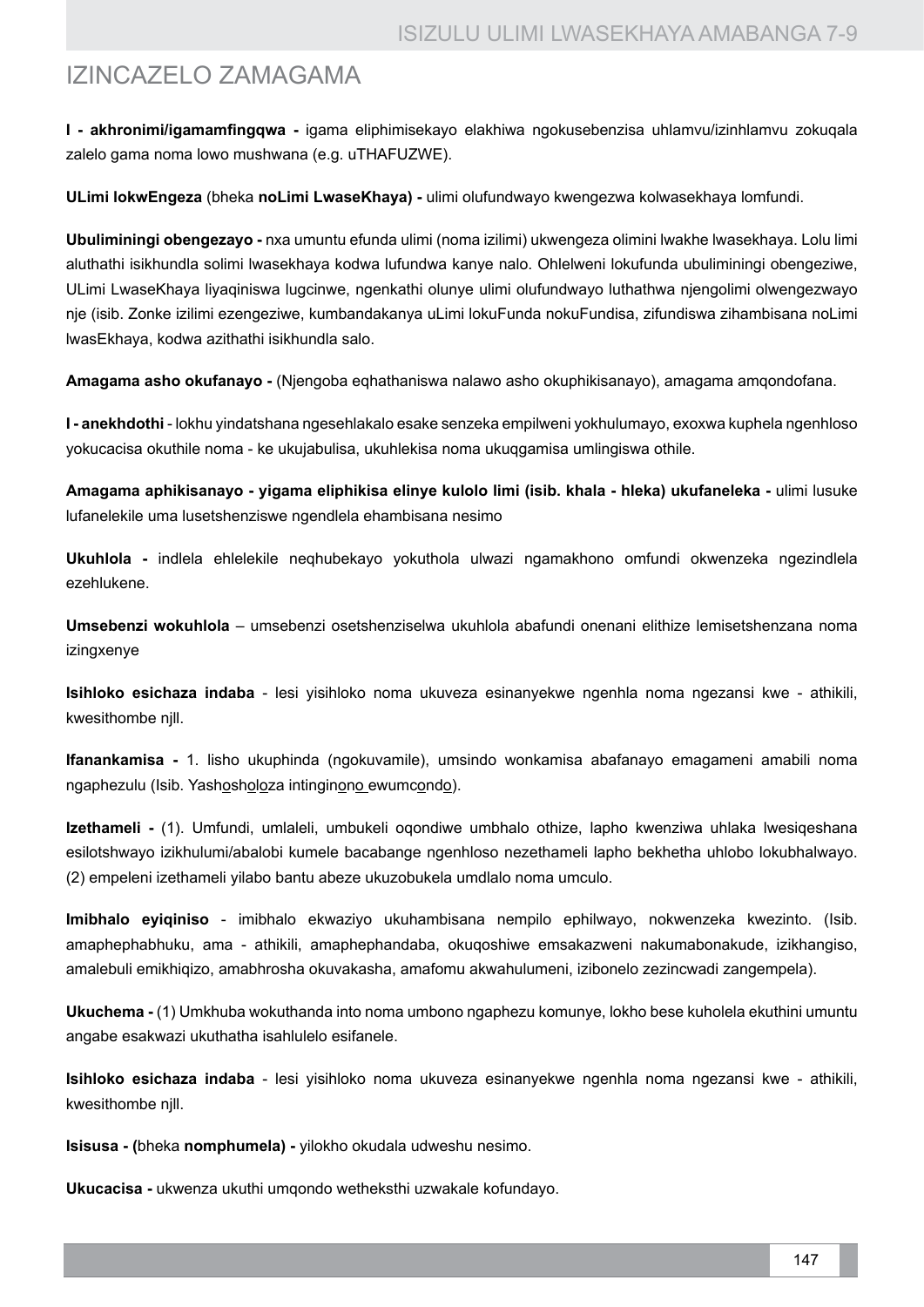**Umushwana -** isibonelo "indoda eyayigqoke ihembe elibomvu yabaleka" Umushwana oyinhloko - "indoda yabaleka". Amagama athi " eyayigqoke ihembe elibomvu", umushwana okhonzile. Awukwazi ukuzimela wodwa nanxa sikhona isenzo kuwona. Imishwana ekhonzile iqala ngesihlanganiso (uma kuwumushwana okhonzile omele isizathu). Eminye imishwana ekhonzile iqala ngezivumelwano zesichasiso; isib. (**e**.) "**e**yayigqoke… " (u " **e** " isiv. sesibaluli). Isihlanganiso sihlanganisa umushwana nomusho, siphinde sihlanganise imisho emibili ephelele.

**Uvuthondaba** –ingxenye ejabulisayo, ephumelelayo noma esemqoka yendaba.lengxenye esemqoka ayichazi isiphetho.

**Imibuzo evalekile** – imibuzo edinga impendulo eqondile. Isibonelo, 'Uyalithanda itiye?' Impendulo kumele kube 'yebo' noma 'cha'. 'Uneminyaka emingakhi?' Impendulo kumele kube, isib. 'Ishumi'.

**Ukuzwakala** - (1) ikhono lokwazi ukuqonda nokweneka ngohlelo izindaba, yikho okwenza ubudlelwano obuhlanganisa kahle imibono ukuze isigaba sinikeze umqondo ozwakalayo nobumbene. (2) Kungabuye kusho ukuba nolwazi olwenele lohlelo, ukuze kwedluliswe kahle umlayezo, noma - ke isakhiwo esihle somusho. Uma uhlelo luxovekile, umusho awuzwakali kahle.

**Ukulandelana -** ukuhlanganiswa kwemisho noma izigaba ngezihlanganiso, izabizwana nokuphindaphinda.

**Fanisa** (bheka no - qhathanisa) - ukubheka lokho okwenza ukuthi izinto zifane.

**Udweshu -** ukungqubuzana noma ukwehluka kwemibono yabalingiswa endabeni kanye nezimo zabo; udweshu emibhalweni lungabangwa nawukungqubuzana kwezifiso noma lokho umuntu akwazisayo noma akukhonzile.

**Isihlanganiso -** igama elisetshenziswa ukuhlanganisa imisho (Isib. UNoxolo ungumdlali ovelele esikoleni futhi uzimisele nasezifundweni zakhe).

**Amaklishe -** amagama asetshenziswa ngokweqile, afakwe nje noma kungasafanele (Isib. Izingane uma zikhuluma ziyathanda ukuphindaphinda la magama: "Kusho ukuthi.., " nalapho kungasadingekile).

**Izimo -** ngaso sonke isikhathi, imibhalo ibhalwa isetshenziswe ezimweni ezithile, isimo simbandakanya indawo eyendlalekile kanye neqoqekile, kuhambisana nezimo zasekuhlaleni, isikompilo kanye nezepolitiki, isimo singabuye sisho lokhu okuza kuqala noma ngemuva kwegama noma kombhalo.

**Izinkomba kwindikimba** –ukusetshenziswa kwamagama azungeze igama elingaziwa ukuthola okushiwo igama. lelisu lokufunda lingafundisa ngokuhlanganyela nolwazimagama.

**Ukufanisa** (bheka **nokuqhathanisa**) - ukubheka indlela izinto ezehluke ngayo.

**Izimiso -** imithetho nemikhuba eyamukelekile olimini. Ezinye izimiso ziyasiza ukwedlulisa umlayezo (isib. imithetho yohlelo, izimpawu zokukhuluma, uhlobo oluthile lokubhala izinhlamvu nosonhlamvukazi.); ezinye zisiza ekwethuleni okuphethwe (isib. okuqukethwe, isimo sombhalo, izihloko, izenezezelo, amashadi, izihloko ezichaza indaba, izinhlu, izithombe nezinamba, ezinye izimiso zikhombisa amaphethini olimi asaphenduka umthetho okumele ulandelwe (isib. ukubingelela nokunye).

**Ukuhlola okuqhubekayo -** ukuhlola imisebenzi yabafundi okwenziwa kusukela unyaka uqala uze uyophela.

**Ukuqwashisa ngobumqoka bolimi** - ngokuhlolisisa ukuthi umqondo wakhiwa kanjani, ukukhumbula amandla obudlelwano obukhona phakathi kwezilimi, kwenza umfundi aqine angavumi ukukhohliseka, futhi asebenzise ulimi ngokuqaphela.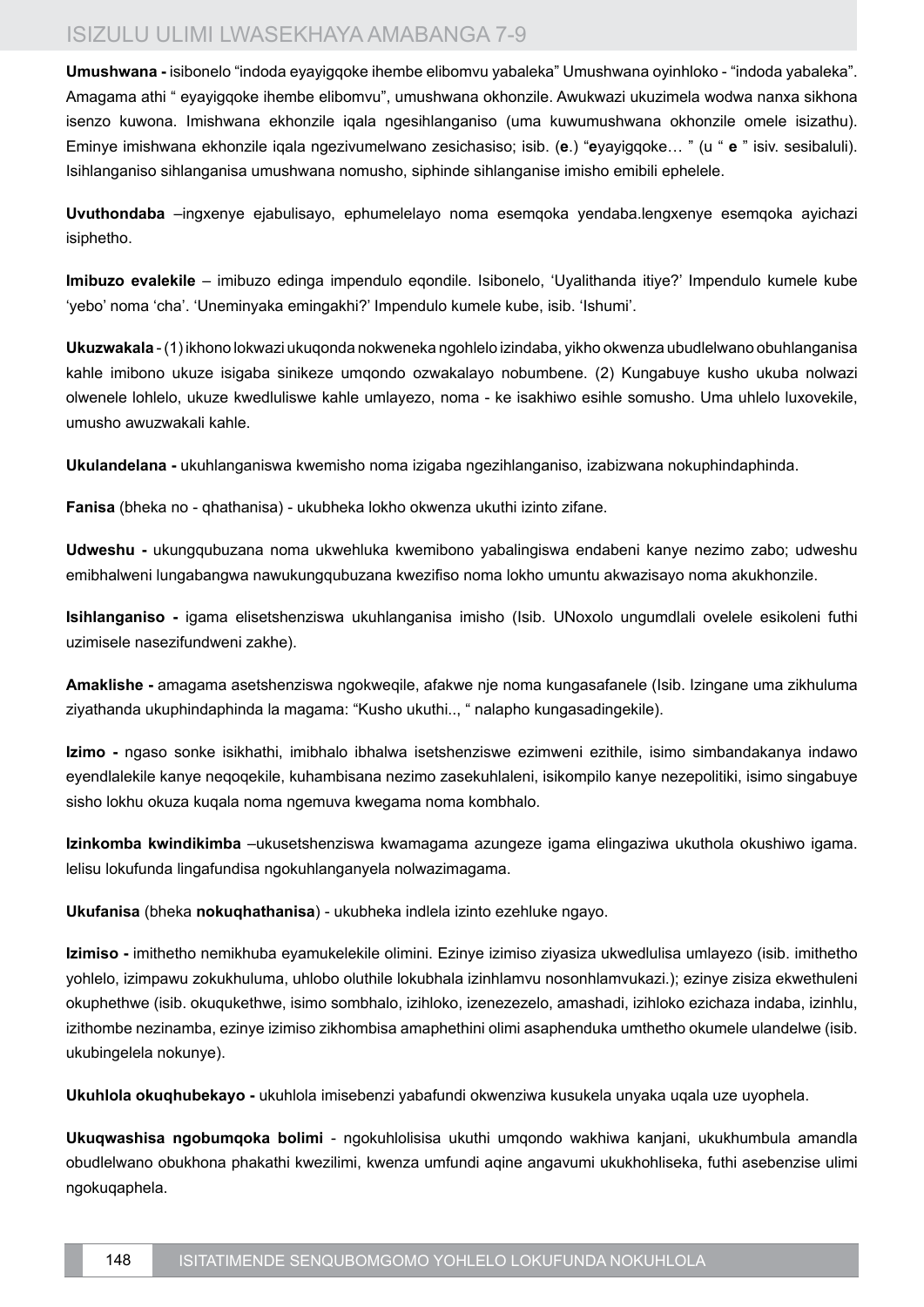**Inkulumo - mpikiswano -** lapha amaqembu amabili ayaqophisana. Bonke bahlose ukuheha abehlulelayo kanye nezethameli ukuthi icala labo yilo elizwakala kangcono kunalelo lelinye iqembu.

**Incazelo eqondile** (bheka **negudliselayo**) – incazelo eqondile yegama.

**Igama elisuselwe kwelinye -** leli yigama elisuselwe kwelinye, noma emsukeni; ngokwejwayelekile lakhiwa ngokuphongoza nangokujobelela izakhi

**Ulimi lwesifunda/lwesigodi -** ulimi olusetshenziswa ngumphakathi othile, luyehluka kwezinye izinhlobo zalo lona lolo limi ngokwamagama, isakhiwo nokuphinyiswa kwamagama.

**Isakhiwo esisusa usinga -** (1) indlela elandela izwi nezwi okubhalwa ngayo imidlalo. (2) ukuhleleka kwesakhiwo izigcawu nezinkundla, abadlali kanye nezimpawu zolimi emdlalweni.

**Ukwakha isiphetho** – ukusebenzisa umkhondo obhaliwe noma obukwayo ukuthola lokho okungagagulwanga embhalweni.

**Ukulungisa amaphutha -** inqubo yokuphindaphinda ubhala uhlaka lombhalo, kuhlangene nokulungisa uhlelo kanye nokusetshenziswa kolimi, izimpawu zokubhala, ukulungisa upelomagana, ubuye ubheke nokubhala imibono ngendlela ezwakalayo nesakhiwo silandelane kahle.

**Umphumela** (bheka **isisusa**) - umphumela wesehlakalo noma isimo.

**Ulimi oluthinta imizwa** - ulimi oluvusa imizwa kolalele/kofundayo.

**Umlayezo osobala** (uma uqhathaniswa **nocashile**) - umlayezo oqondile nosobala.

**Hluza:** nikeza uvo lwakho, thatha isinqumo, yakha imibono ngokufundile.

**Izifengqo** (njengoba kuqhathaniswa nolimi olubheka ukulandelana nje kwamagama) - amagama noma imishwana esetshenziswa ngendlela engabeki izinto obala (isib. isifaniso, isenzasamuntu, isingathekiso njalonjalo).

**Ukugeleza -** leli yigama elathathelwa ekugelezeni komfula elisho ukunamathelana nokulandelana okunikeza ulimi ubunjalo balo ngokwemvelo, ukusetshenziswa nokuhunyushwa kwalo kalula.

**Inkundla -** iqembu lingakhuluma noma liqophisane nelinye lakwesinye isikole, noma ekilasini, ngokwehlukanisa abafundi ngamaqembu amane, kube yilowo nalowo akhulume ngengxenye ethile yesihloko. Owahlulelayo usezobheka ukuthi yiliphi eliphuma phambili.

**Izinhlobo zemibhalo -** imbhalo yehlukaniswa ngezinhlobo zawo; kungaba inoveli, umdlalo, izinkondlo, incwadi yomsebenzi noma incwadi yobungani

**Ukukhuluma ngezitho zomzimba -** kulapho okhulumayo esesebenzisa ubuso noma isitho esithile somzimba ukucacisa lokho akushoyo (isib. anganqekuzisa ikhanda ekhombisa ukuvumelana nokushiwoyo).

**Umbhalomdwebo -** umbhalo owethulwe ngemidwebo (ukudweba noma ukubumba okuthile).

**Ukufunda okuholwayo** – umhlangano weqembu wokufunda lapho bonke abafundi besezingeni elifanayo uthisha ngokufunda ukufunda ukuze kuye ngokukhula ukuzimela abafunda.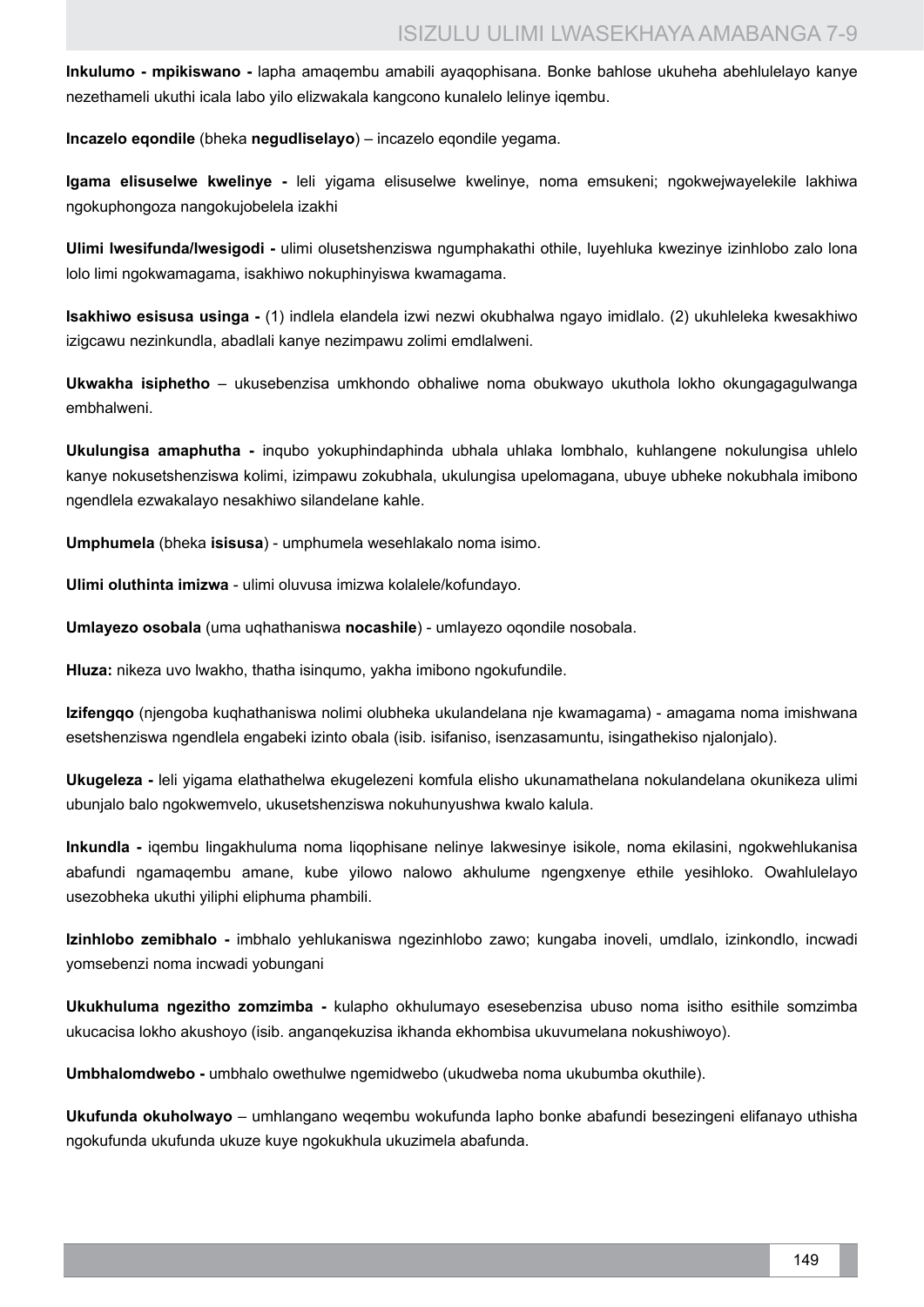**Ukubhala okuholwayo** –kufaka umuntu oyedwa noma amaqembu amancane abafundi bebhala izinhlobo ezihlukene zemibhalo emuva kwesifundo esifishane esenziwe nguthisha ngezinhlaka zokubhala njenge: simo, izimpawu zokukhanyisa, ukusetshenziswa kolimi noma upelomagana

**Imibuzo esezingeni eliphezulu** – imibuzo edinga ukuthi umfundi ahlanganise ulwazi oluvela ezingxenyeni ezihlukene zombhalo (sbi. Ukuhlela umqondo), ukucabangela (isib. Ukuthola lokho okungagagulwanga), ukuhlolisisa okwenzekile (sib. Nika umbono) kanye/noma ukuncoma umbhalo (isib. Shono ukuthi ukuthandile noma awukuthandanga nokuthi kungani)

**ULimi LwaseKhaya** (bheka **noLimi lokuQala lokwEngeza**) - ulimi olufundwa yingane ngokulingisa ekhaya, ulimi esicabanga ngalo.

**Omabizwafane** – amagama abizwa, apelwe ngendlela efanayo kodwa achaza okuhlukene (isib. inyanga')

**Umfanekiso** –isithombe noma okumele into ethile

**Umfanekiso - mqondo** - amagama, imishwana nemisho eyakha izithombe engqondweni; isib. Isifaniso, isingathekiso, nesenzasamuntu.

**Okushiwoyo** (uma kuqhathaniswa **nokucacisiwe**) yilokho okuqondiwe etheksthini kodwa kube kungabekiwe kwagqama.

**Okusobala** (**uma kuqhathaniswa nokufihlekile**) - ukubeka inkulumo ngendlela elula neqondile kusetshenziswa amagama njengoba enjalo.

**Uhlanganisa** – lo umthetho wemfundo othi umuntu unelungelo lokufunda. Okuncane okudingekayo kubafundi bonke kucacisiwe ukuze labo abanezidingo ezingavamile, izidingo ngokwemizwa nangokomzimba balungiselelwe.

**Izinga lokufunda ngokuzimela** – izinga lapho umfundi engafunda umbhalo ngama-95% ngokuyikho (isib. Kungabi namaphutha angaphezu kwelilodwa emagameni angama-20 afundiwe).

**Ukucabangela -** ukusebenzisa umkhondo obhaliwe noma obukwayo ukuthola lokho okungagagulwanga embhalweni.

**Ukuhlongoza -** ukuqala ukwenza into (isib. ukuqala ingxoxo)

Ukuxoxisana kwababili **-** umsebenzi wokuqoqa ulwazi noma ingxoxo yabantu yobuso nobuso ngenhloso ethile.

**Ubuviyoviyo -** (1) (ukusho ngephimbo lokucula) - iphethini lephimbo lenkulumo elibonisa izakhiwo zohlelo njengemisho nemishwana. (2) Lokhu kuphinda kusize ukwehlukanisa phakathi kwesitatimende nombuzo, kuveze nemizwa nesimo sokhulumayo.

**Izindlela ezahlukene zokusetshenziswa kolimi -** lokhu kwenzeka uma kukuncane kakhulu okuzuziwe olimini maqondana nolwazimagama, ukwakhekha nokuphinyiswa kwawo, lokhu - ke kuyehluka ngokwezindawo lapho ulimi lukhulunywa khona.

**Amalitheresi -** izinhlobo ezehlukene zemibhalo (isib. ehlolisisayo, ebukwayo, amagrafu).

**Ukwazi ukufunda nokubhala -** ikhono lokwazi ukufunda nokubhala nokusebenzisa ulwazi ezimweni nangezinhloso ezehlukene, nokubhalela izinhloso ezehlukene. Ukwazi ukuguqula Imibhalo ebhalwe ngamagama angejwayelekile kube ajwayelekile, ukuze umuntu oqonde ngendawo aphila kuyo.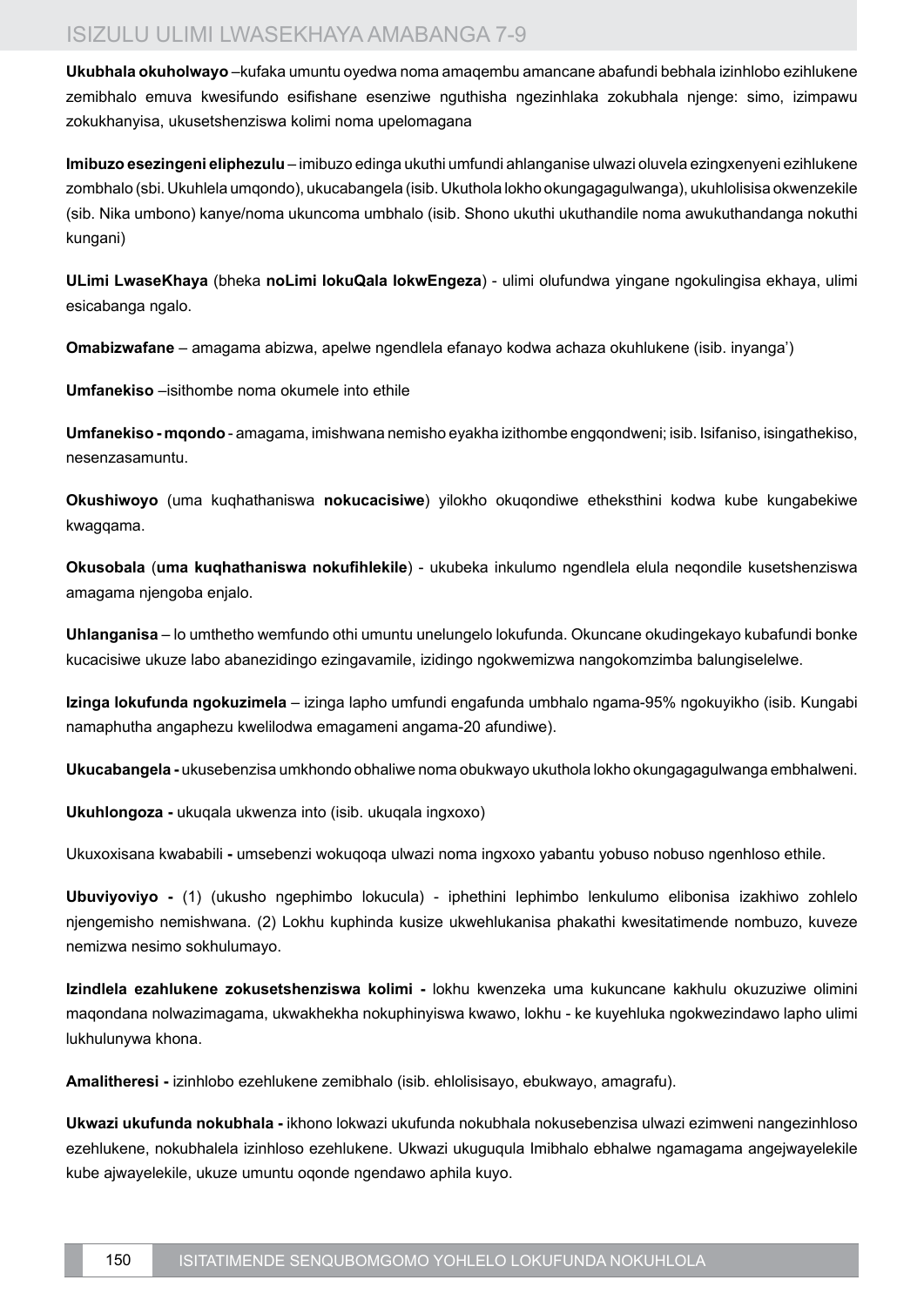#### **Incazelo eqondile (**bheka **negudliselayo) -** incazelo yegama ngokulandelana kwamazwi

**Imibuzo eszingeni eliphansi** – imibuzo efuna umfundi akhumbule imininingwane, isib.obani abalingiswa abasemqoka endabeni? Ubani igama lomlingiswa osemqoka ?

**Ulimi olukhohlisayo -** ulimi olunamandla lokuthi umuntu akholwe futhi ebe engaboni ukuthi uyakhohliswa, isib. Inkulumo yezepolitiki, inkulumo yokuthengisa, isikhangiso njll.

**Ulimi lwemibhalo -** ulimi olusetshenziswa lapho kukhulunywa ngemibhalo kumbandakanya amagama afana nesimo, isitayela, isakhiwo nenkulumompendulwano.

**Amasu obuciko bokukhuluma -** amasu afana nokusebenzisa ikhefu, ukuphindaphinda okusetshenziswa isikhulumi sibeke inkulumo ngendlela ezwakalayo nevumisayo. Amanye amasu kungaba akhohlisayo, ukuze umuntu avumelame nawe.

**Imibhalo esebenzisa izinhlobo eziningi zokuxhumana -** izinhlobo zezilinganiso okungaba ezibhaliwe, ezibonwayo, imisindo amavidiyo njll.

**Ifuzamsindo -** lapha kusetshenziswa igama elimsindo walo ufana nomsindo lowo uchazwayo. Lilingisa umsindo owenziwa yinto ethile ephilayo noma engaphili. Lowo umsindo ofuze umsindo owenziwa enye into (Isib. UMelusi wavuswa ubugodlogodlo besitmela).

**Umoya -** isimo somoya embhalweni, ukhombisa imizwa noma isimo senqondo yomlingiswa, kuphinda kusho nesimo esivezwa imibhalo abonwayo, azwakalayo kanye nalawo esebenzisa izinhlobo eziningi zokuxhumana.

**Ifonti -** uhlobo nobungako bezinhlamvu ezisetshenziswa lapho kubhalwa ngomshini (isib. I - 12pt (ubungako) iTimes New Roman (uhlobo nesitayela sezinhlamvu).

**Ukulanda -** ukusho izehlakalo ezihlangene ezikhulunywayo noma ezibhaliwe zishiwo ngokulandelana kwazo, endabeni.

**Isifanekiso -** (1). ukuthola ukufana ezintweni ezibukeka zihlukile. (2) ukuthola ukufana ezintweni ezibukeka zihlukile, indlela yokuchaza okuthile, kodwa akusibona ubufakazi. Qaphela isifanekiso okungesona. Kumele kube nokuqondana okucacile phakathi kwento echazwayo kanye nemininingwane yaleyo okufanekiswa nayo.

**Indida -** ukubeka inkulumo ngendlela ephicayo engqondweni.

**Imibuzo evulelekile** – imibuzo engaphendulwa ngezindlela ezihlukene; umfundi kufanele aphendule imibuzo ngawakhe amagama.Isibonelo, ucabanga ukuthi kungani umfana ebalekile? Ucabanga ukuthi bokumele enze njani?

**Okzimoroni -** ukusetshenziswa kwamazwi ndawonye amqondo wawo uphikisanayo, asetshenziswa ngehloso yokuveza okuthile, ngokwejwayelekile asetshenziswa nezichasiso ezichaza ibizo elimumethe umqondo oliphikisayo. (Isib. UJabulani ukhathazwa ubugqili benkululeko).

**Izingxoxo zamapheneli -** kwakhiwa amaqembu azoxoxisana ngesihloko, kuphendulwe imibuzo ngomsebenzi.

**Isihlonipho -** igama elisetshenziswa endaweni yelinye elihlambalazayo. (Isib. Ukudakwa - ukusutha, ukuhlanza ukubuyisa).

**Izwi lomxoxi -** yizwi lomuntu oxoxa indaba (isib. kuyabonakala uma kungumuntu wokuqala "ngi…" okunguyena mlingiswa endabeni, noma umuntu wesithathu lapho umxoxi ekhuluma ngo "u…", no "ba…".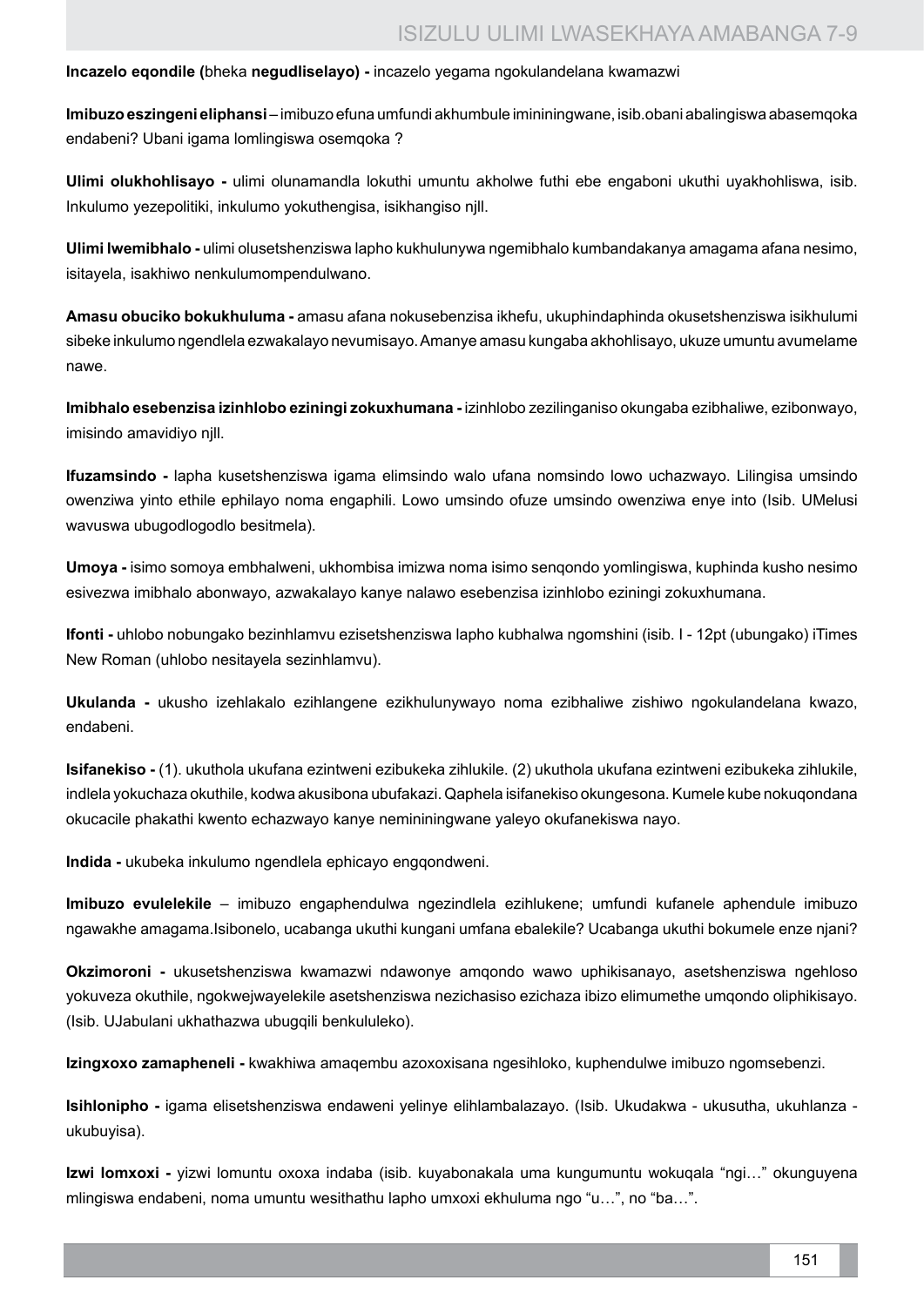**Isingathekiso -** ukukhuluma ngokufanekisa izinto ezingafani ubiza into ngenye (Isib. USinenhlanhla akamuhle yilanga liphuma).

**Ukuhalamuza -** Ukufunda ngesivinini esikhulu, ukha phezulu, ufunda izihloko ngenhloso yokuthola masishane ukuthi kuthiwani.

**Ukufunisela** - ukusho okuqondiwe kodwa kungacacisiwe etheksthini, uze usho nokuthi kungahle kwenzekeni ngemuva kwalokho.

**Ukucwasana -** ukungabekezelelani nokwahlulela umuntu noma iqembu labantu, umbono noma umbango.

**Ukuzwakala -** ukukhipha izwi ngokukhulumela phezulu, ngendlela ezwakalayo, ecacile nexhumana kahle nezethameli.

**Ukushicilela**– uma abafundi beshicilela umsebenzi wabo, bawenza waziwe ngokwabelana ngawo, isib. Ngokuwunika uthisha, ngokuwuphanyeka odongeni noma kwibhodi yezaziso.

**Uteku -** ukudlala ngamagama aphimiseka ngokufanayo ukuze kuhlekwe noma ukwethula izimo nezinto ngendlela ehlekisayo nekitazayo.

**Irejista -** ukusetshenziswa kwamagama ehlukene, isitayela, uhlelo iphimbo ithoni ezimweni ezihlukene (isib. imiqulu yakomkhulu ibhalwa kusetshenziswa irejista esemthethweni, ebekelwe izimiso).

**Ukubika -** (okuhlelekile nokungahlelekile), ukunikeza ulande ngokwenzekile (isib. ngengozi eyenzeke ubhekile).

**Ukuphinda ufunde -** ukuphinda ufunde yisu elipha nofundayo ithuba lokuthi agcine eseqonda lokho okubhalwe etheksthini.

**Ukuphinda usho -** leli yisu lokufunda lapho umfundi exoxa futhi, afingqe umqondo wesahluko noma wesiqephu, angakwenza okukhulunywayo noma ngokubhala.

**Umkhondosimo -** ukusetshenziswa kwegama elincike kulelo elingaziwa ukuze kufuniselwe umqondo. Leli lisu lokufunda lingasetshenziswa kanye nesifundo solwazimagama.

**Imvumelwano -** amagama noma imigqa esebenzisa ukuvumelana kwephimbo ekugcineni kwemigqa.

**Ukubhuqa -** inkulumo esebenzisa amazwi aziswana ngenhloso yokucasula noma yokuhlekisa ngomuntu.

**Umbhinqo -** ukusebenzisa amazwi achaza okuthile kepha kube kuqondwe okuphambene nawo. Kusuke kusetshenziswe amazwi okuncoma kuqondwe ukugxeka (Isib. Kuyabonakala ukuthi bekuhlala inono kule ndlu yiko kungcolile: kuqondwe ukuthi bekuhlala inuku).

**Ukufunda ngokukha phezulu -** ukuhambisa embhalweni ukuze uthole imininingwane ebalulekile yokwesekela (isib. ukufunda ngokushesha umqulu wamagama nezinombolo zezingcingo).

**Ukufunda ngokuhlanganyela** – umsebenzi lapho abafundi befunda ngokuhlanganyela umbhalo okhulisiwe nothisha. Lesi isifundo sekilasi lonke.umbhalo osetshenziswayo uqonde iqembu eliphezulu ekilasini.abanye abafundi bazoba sezingeni lokulalela, abanye bazobe beqala ukufunda kanti abaningi bazobe befunda ngokuphelele. Lo mbhalo uzosetshenziswa izinsuku eziningana.njalo ngosuku uthisha uzokhetha okusha okuzogxilwa kuko. umbhalo usetshenziselwa ukwethula isimo sombhalo, imisindo, ukusetshenziswa kolimi kanye namakhono okufunda engqikithini.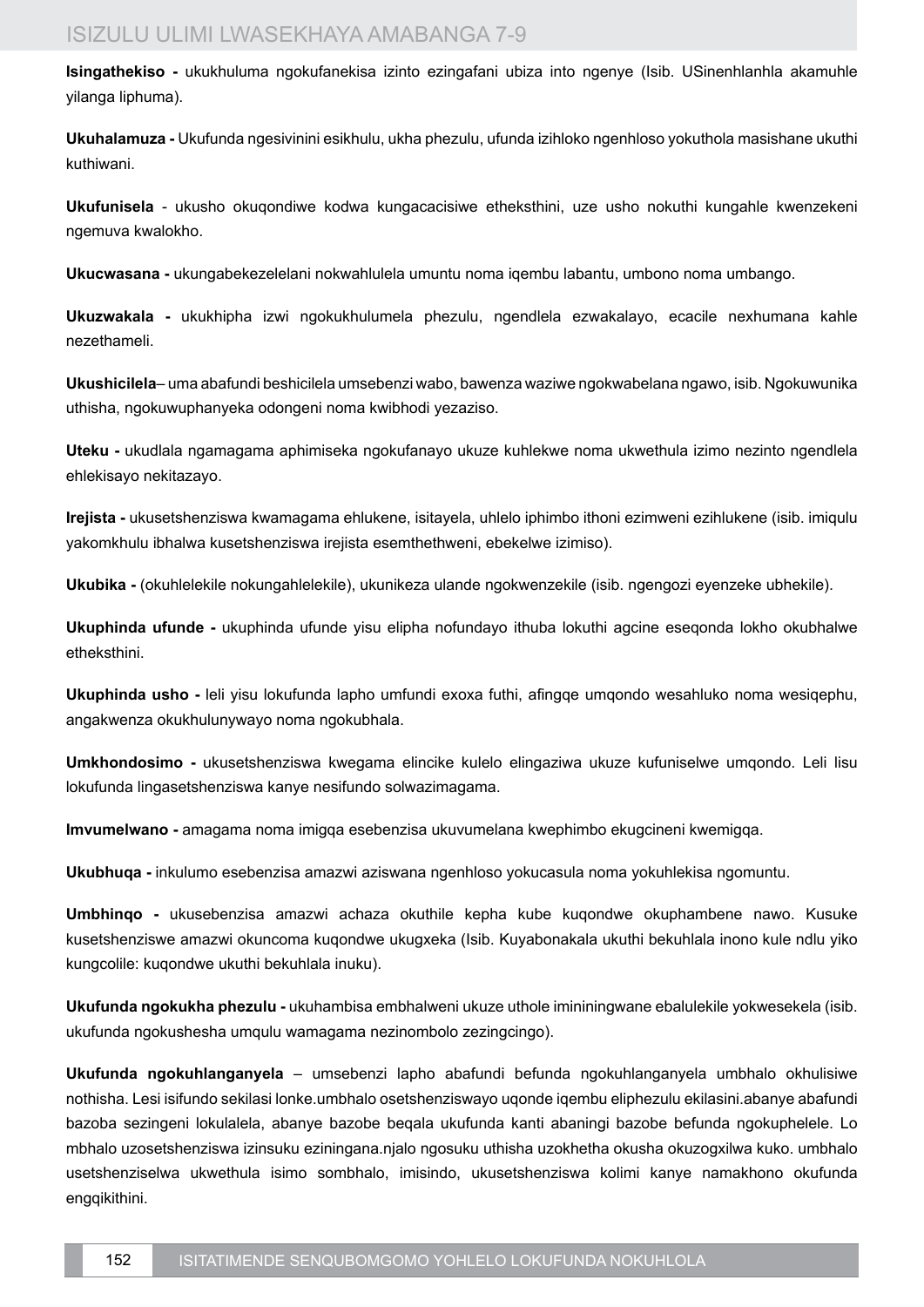**Isifaniso -** lapha kuqhathaniswa izinto ezimbili ezingafani ngoba kukhona okuthile okunobudlelwane phakathi kwazo. Sandulelwa yizakhi zokufanisa o - njenga -, fana, kuhle, okwe -, - sa - (UThuthukile muhle kuhle kwelanga liphuma).

**Ukufunda ngokushesha -** ukufunda umbhalo ngesivivinini esikhulu ukuze kutholakale umqondo osemqoka (isib. ukufunda izihloko, izingeniso nezigaba zokuqala zephephandaba ukuze wazi izindaba ezisemqoka).

**Inkolelo engaguquki -** lena yinkolelo esezimpandeni maqondana neqhaza okumele libanjwe ngumuntu othile.

**Icebo -** indlela ethile yokwenza noma yokulungiselela ukuxazulula inkinga.

**ukugcizelela** (egameni noma emushweni) – ukugcizelela ilunga elithize egameni noma igama emushweni.e

**Isitayela -** indlela umbhali ahlela ngayo amagama ukuze afeze izinhloso ezithile. Isitayela sihlanganisa ubunjalo bombhali nombono afuna ukuwubeka. La malungiselelo ambandakanya ukukhethwa kwamagama wumbhali kanye nezakhiwo nobungako bemisho, iphimbo, nokusetshenziswa kombhinqo.

**Uphawu -** igama elithatha noma limela indawo yenye into

**Omabizwafane -** amagama abhalwa ngokufana aphinyiswe ngokufana, kodwa asho izinto ezingefani. (isib.

**Ibala** - igceke, **ibala** - isibazi).

**Ukuhlelwa kwemiqondo -** ukuhlanganisa imiqondo/imibono ethathwe emithonjeni yolwazi eyahlukene. Isifengqo saleyo mibono ehlanganisiswe.

**Umbhalo -** isitatimende noma okuqanjiwe okwethulwa okukhulunywayo, okulotshiwe noma okubukelwayo ngenhloso yokuxhumana.

**Indikimba -** umongo walokho okuxhunywana ngakho. Umbhalo ingaba nomongo ongaphezulu kowodwa, futhi kungenzeka ungabi sobala.

**Iphimbo -** iphimbo ledlulisa umyalezo wimibhalo ethulwa okukhulunywayo. Ematheksthini alotshiwe iphimbo lizwakala ngamagama awakhethile umlobi ukuze aveze isimo sakhe. Ezithombeni zebhayisikobho iphimbo lingakhiwa ngomculo noma indlela umdlalo ohleleke ngayo esiteji.

**Imibhalo edlulisa imiyalezo** – imibhalo yomsebenzi (isib. izincwadi, amaminiti emihlangano, imibiko, imibhalo eyenziwe ngezikhahlamezi)

**Ukunikezelana amathuba -** izinqubo ezizimase ukunganqamuki kokuxhumana kwabantu ababili, njengokunikeza abanye ithuba lokubeka imibono yabo, ukuphinda okushoyo ukuze okuqondiwe kucace, ukungena nxa kusaxoxwa ukuze kubuyiswe abedukayo, ukwenanela ngemibuzo ukuze kucaciswe okuthile.

**Imibhalo ebonwayo -** izinto ezibonakalayo ezedlulisa umlayezo (isib. imifanekiso yamafilimu, izithombe, okugqanyiswa ngekhompyutha, izilinganiso amakhathuni kanye nemidwebo yokupendiwe).

**Izwi -** indawo yomlobi, ngenkathi kufundwa kubukelwe, ofundayo uyakwazi ukuthola umbono wombhali kanye nenhloso yakhe.

**Isu lokuhlasela amagama -** isu elisetshenziswa uma kufundwa amagama angaziwa (isib. Ukulinqamula igama ngamalunga kuphinde kubhekwe iziphongozo nezijobelelo zalo, kufuniselwa incazelo).